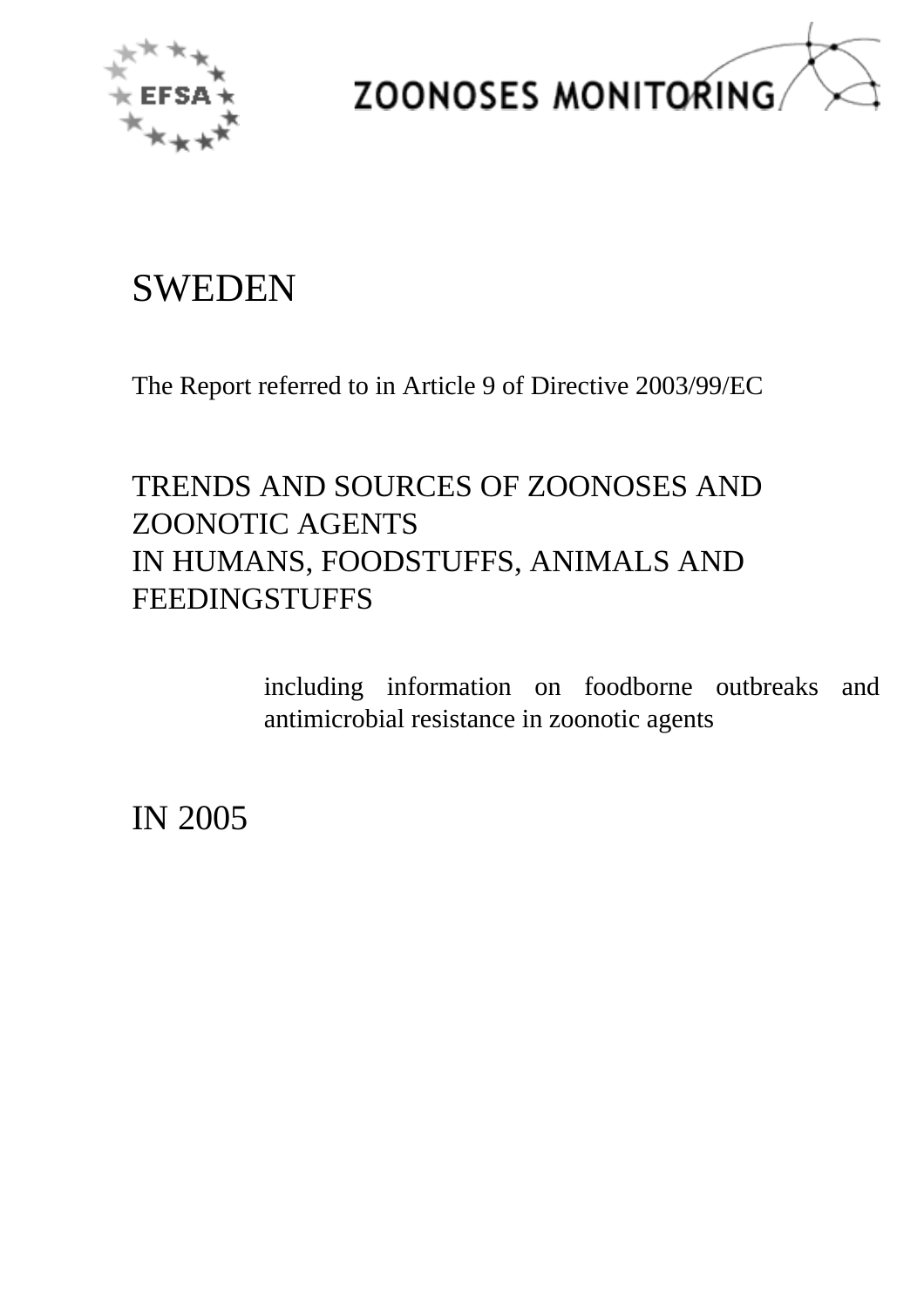# **INFORMATION ON THE REPORTING AND MONITORING SYSTEM**

Country: **Sweden**

# Reporting Year: **2005**

# **Institutions and laboratories involved in reporting and monitoring:**

| Laboratory             | <b>Description</b>                                     | <b>Contribution</b>                  |  |  |  |
|------------------------|--------------------------------------------------------|--------------------------------------|--|--|--|
| name                   |                                                        |                                      |  |  |  |
| Institute for          | SMI is a government expert                             | food borne outbreaks, human data     |  |  |  |
| Infectious             | authority with a mission to monitor                    |                                      |  |  |  |
| Disease Control        | the epidemiology of infectious                         |                                      |  |  |  |
| (SMI;                  | disease among Swedish citizens and                     |                                      |  |  |  |
| Smittskyddsinstitutet) | promote control and prevention of                      |                                      |  |  |  |
|                        | these diseases.                                        |                                      |  |  |  |
| National               | SVA is a Swedish national authority                    | compiling of the report, animal data |  |  |  |
| Veterinary             | that strives for good animal and                       |                                      |  |  |  |
| Institute (SVA;        | human health, a good environment                       |                                      |  |  |  |
| <b>Statens</b>         | and sustainable food production. $\langle r \rangle$ n |                                      |  |  |  |
| Veterinärmedicinska    |                                                        |                                      |  |  |  |
| anstalt)               |                                                        |                                      |  |  |  |
| National Food          | SLV is the central supervisory                         | food data, food borne outbreaks      |  |  |  |
| Administration         | authority for matters relating to                      |                                      |  |  |  |
| (SLV; Statens          | food, including drinking-water.                        |                                      |  |  |  |
| livsmedelsverk)        |                                                        |                                      |  |  |  |
| Board of               | SJV is the Government's expert                         | animal data, feed data               |  |  |  |
| Agriculture (SJV;      | authority in the field of agricultural                 |                                      |  |  |  |
| <b>Statens</b>         | and food policy, and the authority                     |                                      |  |  |  |
| jordbruksverk)         | responsible for the sectors                            |                                      |  |  |  |
|                        | agriculture, horticulture and reindeer                 |                                      |  |  |  |
|                        | husbandry. Its responsibility                          |                                      |  |  |  |
|                        | therefore includes monitoring,                         |                                      |  |  |  |
|                        | analysing and reporting to the                         |                                      |  |  |  |
|                        | Government on developments in                          |                                      |  |  |  |
|                        | these areas, and implementing                          |                                      |  |  |  |
|                        | policy decisions within its                            |                                      |  |  |  |
|                        | designated field of activities.                        |                                      |  |  |  |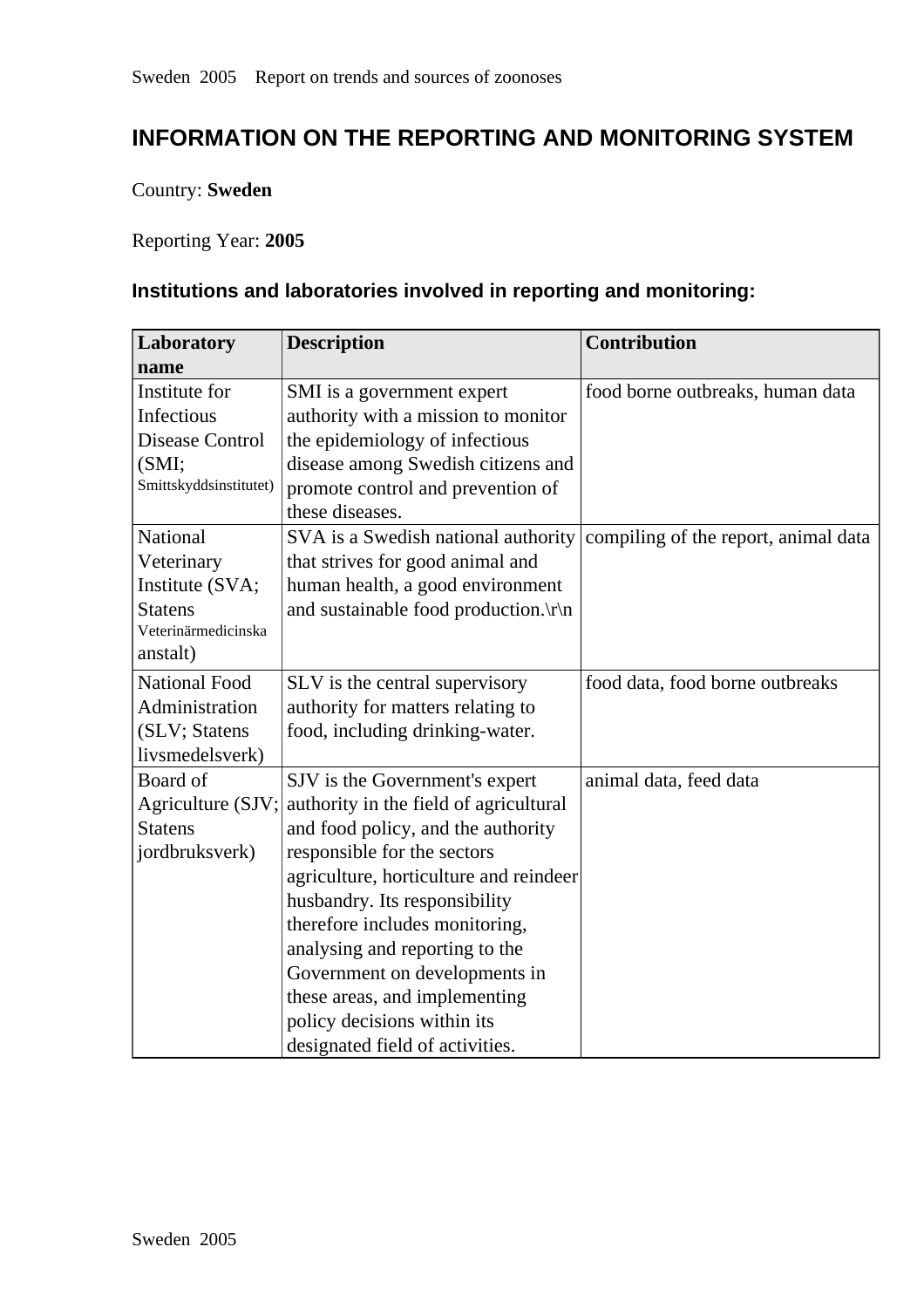# **PREFACE**

This report is submitted to the European Commission in accordance with Article 9 of Council Directive 2003/99/EC<sup>1</sup>. The information has also been forwarded to the European Food Safety Authority (EFSA).

The report contains information on trends and sources of zoonoses and zoonotic agents in Sweden during the year 2005. The information covers the occurrence of these diseases and agents in humans, animals, foodstuffs and in some cases also in feedingstuffs. In addition the report includes data on antimicrobial resistance in some zoonotic agents and commensal bacteria as well as information on epidemiological investigations of foodborne outbreaks. Complementary data on susceptible animal populations in the country is also given.

The information given covers both zoonoses that are important for the public health in the whole European Community as well as zoonoses, which are relevant on the basis of the national epidemiological situation.

The report describes the monitoring systems in place and the prevention and control strategies applied in the country. For some zoonoses this monitoring is based on legal requirements laid down by the Community Legislation, while for the other zoonoses national approaches are applied.

The report presents the results of the examinations carried out in the reporting year. A national evaluation of the epidemiological situation, with special reference to trends and sources of zoonotic infections, is given. Whenever possible, the relevance of findings in foodstuffs and animals to zoonoses cases in humans is evaluated.

The information covered by this report is used in the annual Community Summary Report on zoonoses that is published each year by EFSA.

<sup>1</sup>Directive 2003/99/EC of the European Parliament and of the Council of 12 December 2003 on the monitoring of zoonoses and zoonotic agents, amending Decision 90/424/EEC and repealing Council Directive 92/117/EEC, OJ L 325, 17.11.2003, p. 31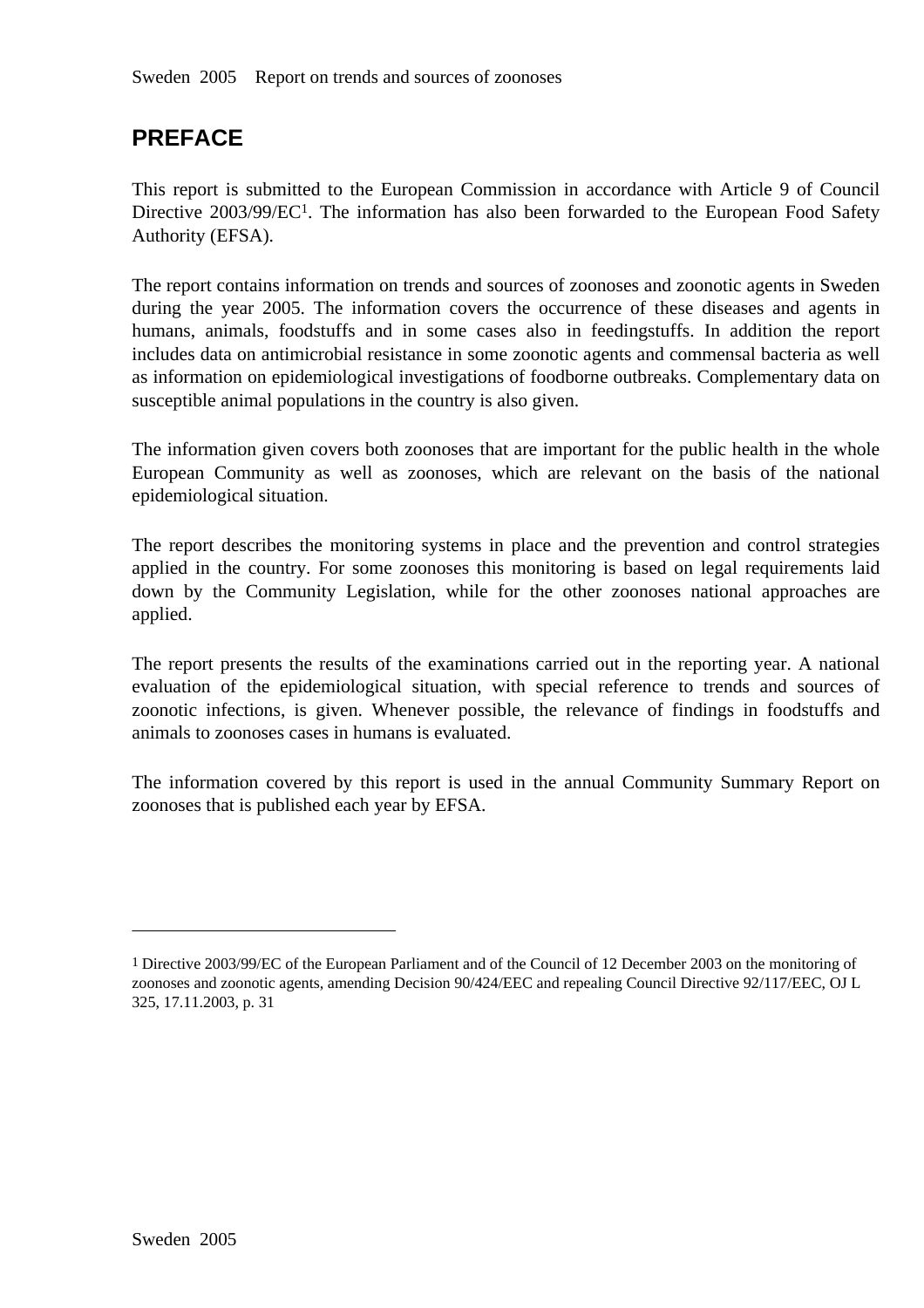# **LIST OF CONTENTS**

| <b>1. ANIMAL POPULATIONS</b>                                            | $\mathbf{1}$   |
|-------------------------------------------------------------------------|----------------|
| 2. INFORMATION ON SPECIFIC ZOONOSES AND ZOONOTIC AGENTS                 | 3              |
| 2.1. SALMONELLOSIS                                                      | $\overline{4}$ |
| 2.1.1. General evaluation of the national situation                     | $\overline{4}$ |
| 2.1.2. Salmonella in foodstuffs                                         | 5              |
| 2.1.3. Salmonella in animals                                            | 21             |
| 2.1.4. Salmonella in feedingstuffs                                      | 72             |
| 2.1.5. Salmonella serovars and phagetype distribution                   | 82             |
| 2.1.6. Antimicrobial resistance in Salmonella isolates                  | 86             |
| 2.2. CAMPYLOBACTERIOSIS                                                 | 101            |
| 2.2.1. General evaluation of the national situation                     | 101            |
| 2.2.2. Campylobacter, thermophilic in foodstuffs                        | 103            |
| 2.2.3. Campylobacter, thermophilic in animals                           | 108            |
| 2.2.4. Antimicrobial resistance in Campylobacter, thermophilic isolates | 113            |
| 2.3. LISTERIOSIS                                                        | 119            |
| 2.3.1. General evaluation of the national situation                     | 119            |
| 2.3.2. Listeria in foodstuffs                                           | 120            |
| 2.3.3. Listeria in animals                                              | 124            |
| 2.4. E. COLI INFECTIONS                                                 | 127            |
| 2.4.1. General evaluation of the national situation                     | 127            |
| 2.4.2. Escherichia coli, pathogenic in foodstuffs                       | 129            |
| 2.4.3. Escherichia coli, pathogenic in animals                          | 130            |
| 2.5. TUBERCULOSIS, MYCOBACTERIAL DISEASES                               | 135            |
| 2.5.1. General evaluation of the national situation                     | 135            |
| 2.5.2. Mycobacterium in animals                                         | 136            |
| 2.6. BRUCELLOSIS                                                        | 147            |
| 2.6.1. General evaluation of the national situation                     | 147            |
| 2.6.2. Brucella in foodstuffs                                           | 148            |
| 2.6.3. Brucella in animals                                              | 148            |
| 2.7. YERSINIOSIS                                                        | 157            |
| 2.7.1. General evaluation of the national situation                     | 157            |
| 2.7.2. Yersinia in foodstuffs                                           | 158            |
| 2.7.3. Yersinia in animals                                              | 160            |
| 2.8. TRICHINELLOSIS                                                     | 161            |
| 2.8.1. General evaluation of the national situation                     | 161            |
| 2.8.2. Trichinella in animals                                           | 162            |
| 2.9. ECHINOCOCCOSIS                                                     | 166            |
| 2.9.1. General evaluation of the national situation                     | 166            |
| 2.9.2. Echinococcus in animals                                          | 167            |
| 2.10. TOXOPLASMOSIS                                                     | 171            |
| 2.10.1. General evaluation of the national situation                    | 171            |
| 2.10.2. Toxoplasma in animals                                           | 172            |
| 2.11. RABIES                                                            | 175            |
| 2.11.1. General evaluation of the national situation                    | 175            |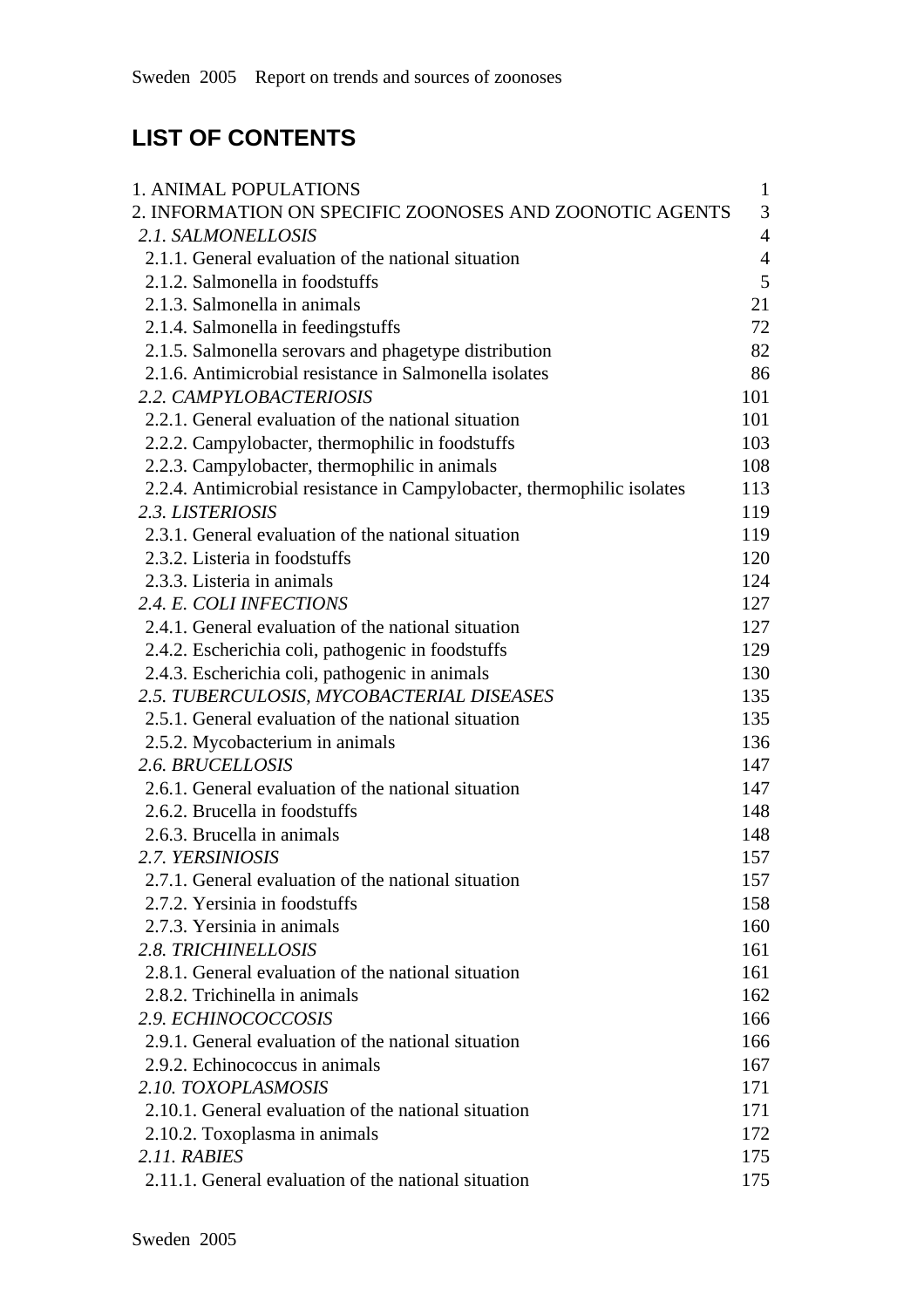| 2.11.2. Lyssavirus (rabies) in animals                                       | 176 |
|------------------------------------------------------------------------------|-----|
| 3. INFORMATION ON SPECIFIC INDICATORS OF ANTIMICROBIAL                       | 179 |
| <b>RESISTANCE</b>                                                            |     |
| 3.1. ESCHERICHIA COLI, NON-PATHOGENIC                                        | 180 |
| 3.1.1. General evaluation of the national situation                          | 180 |
| 3.1.2. Antimicrobial resistance in Escherichia coli, non-pathogenic isolates | 180 |
| <b>4. FOODBORNE OUTBREAKS</b>                                                | 185 |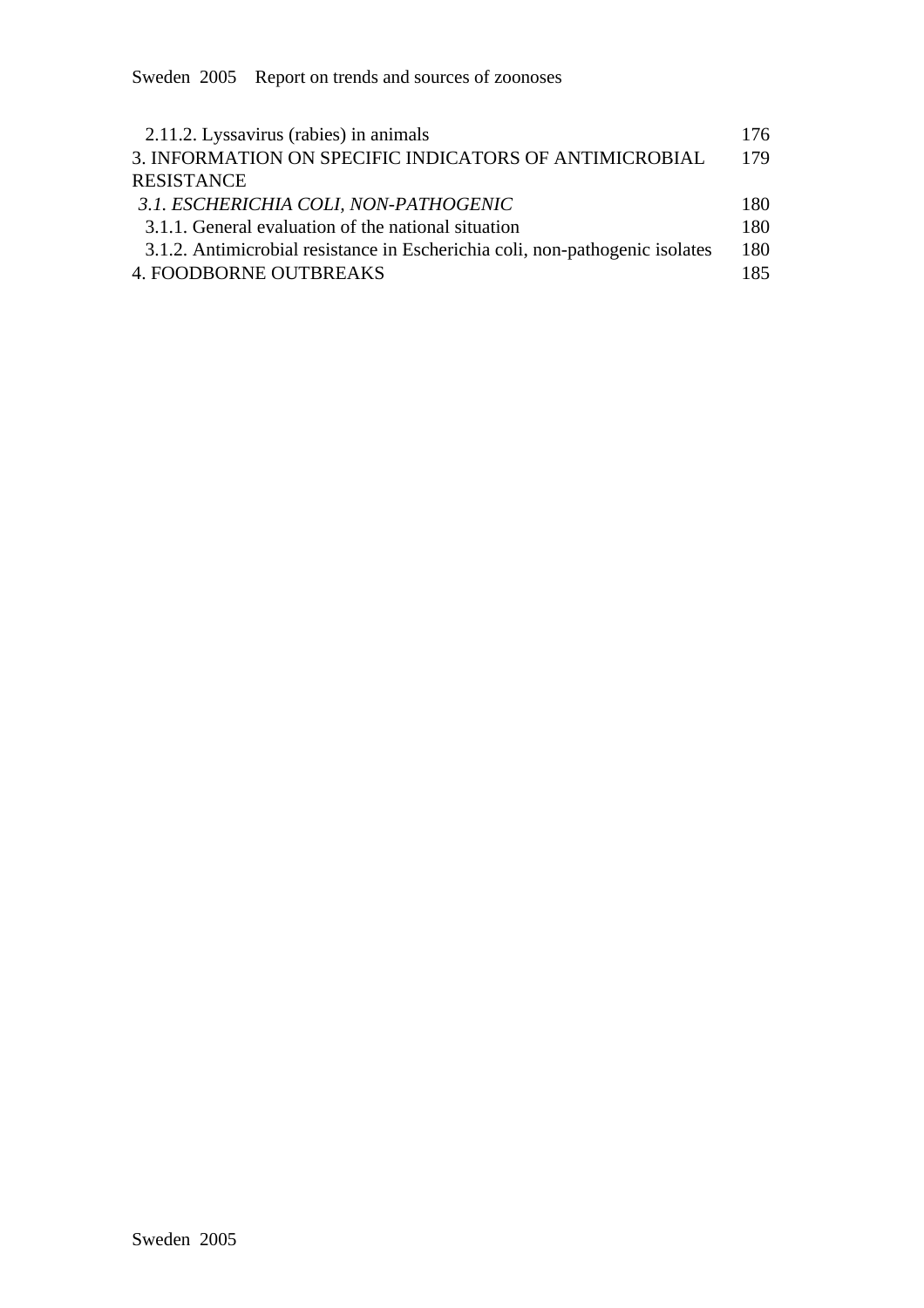# **1. ANIMAL POPULATIONS**

The relevance of the findings on zoonoses and zoonotic agents has to be related to the size and nature of the animal population in the country.

# **A. Information on susceptible animal population**

# **Sources of information:**

Most information about numbers of animals or herds is derived from the Yearbook of Agricultural Statistics 2005, Swedish Board of Agriculture. Some information about the number of slaughtered animals has been collected by the National Food Administration.

# **Dates the figures relate to and the content of the figures:**

Most data relates to 2004.

# **Definitions used for different types of animals, herds, flocks and holdings as well as the types covered by the information:**

The definitions used in EU legislation are also used in Sweden.

# **National evaluation of the numbers of susceptible population and trends in these figures:**

The dairy sector plays a central role in Swedish agriculture. The number of dairy cows has, however, been decreasing over a long period of time. The number of farms with livestock has decreased the last decades whereas those remaining have increased their number of animals. In 2004, there were dairy cows in around 9150 farms. There is an average of 44 cows/herd. In 2004 there were roughly 3200 pig farms in Sweden. This is a decrease by around 85% since 1980. Also, the number of pigs are falling, and the decrease was greatest during the 1980's. Around 97 % of the fattening pigs are found in herds with at least 100 animals. The number of sheep herds are decreasing, but the increasing herd sizes have resulted in a slight increase in the total number of animals. Egg production is dominated by few but large flocks. Around 90 % of the hens of laying breed are found in herds with at least 5 000 hens. The number of hens increased during the 1980's but have now reached the lowest level in many years.

# **Geographical distribution and size distribution of the herds, flocks and holdings**

Most farms are located in the south and central parts of Sweden and animal husbandry is the dominant line of production. Only in the central part of Sweden the cropping farms dominates. In the north of Sweden there are mostly small farms.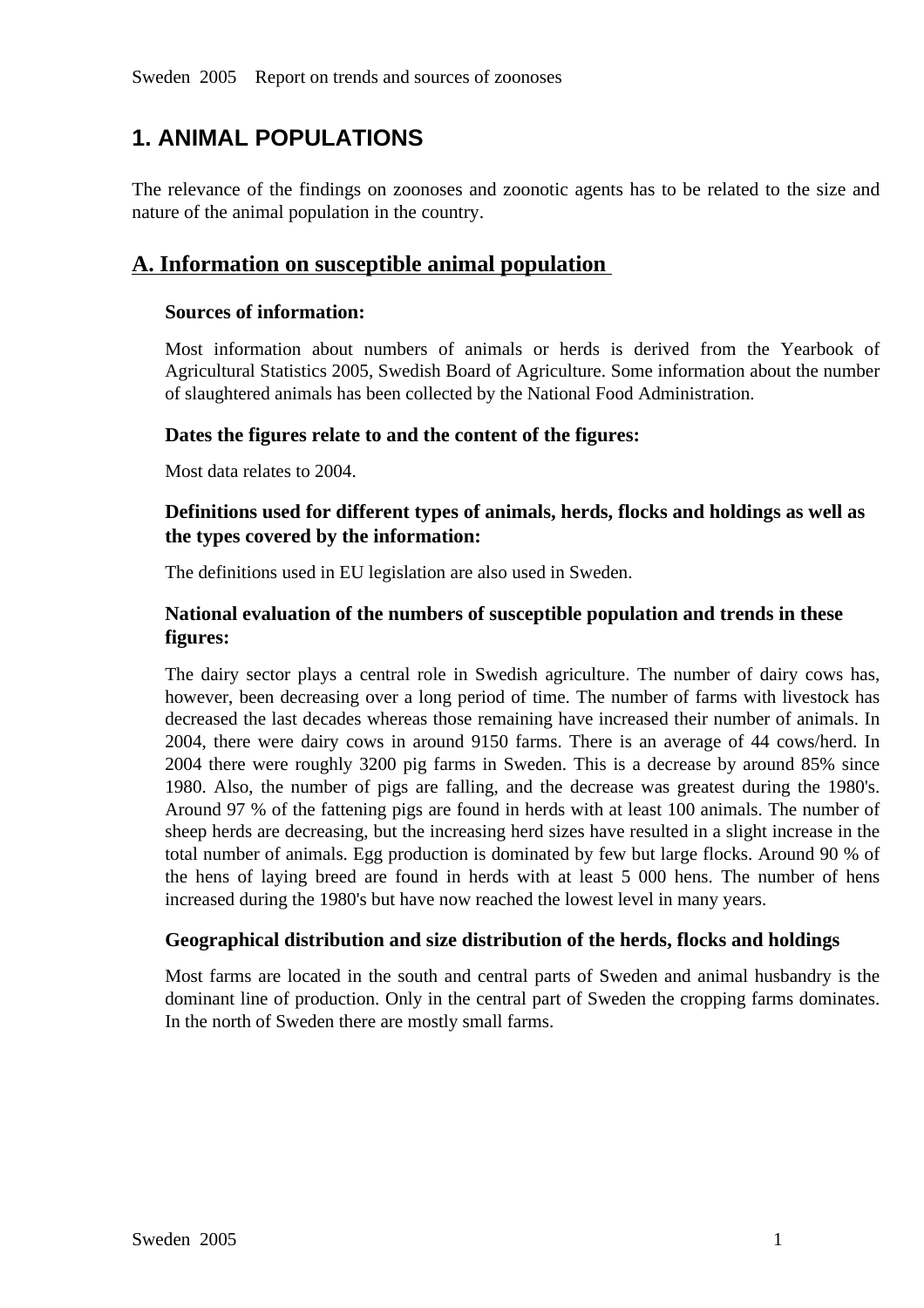# **Table Susceptible animal populations**

|                       | * Only if different than current reporting year    |                              |       |                        |       |                                    |       |           |       |
|-----------------------|----------------------------------------------------|------------------------------|-------|------------------------|-------|------------------------------------|-------|-----------|-------|
| <b>Animal species</b> | <b>Category of animals</b>                         | Livestock                    |       | Number of              |       | Number of                          |       | Number of |       |
|                       |                                                    | numbers<br>(live<br>animals) |       | slaughtered<br>animals |       | <b>Iherds</b> or<br><b>Iflocks</b> |       | holdings  |       |
|                       |                                                    |                              |       |                        |       |                                    |       |           |       |
|                       |                                                    |                              |       |                        |       |                                    |       |           |       |
|                       |                                                    |                              | Year* |                        | Year* |                                    | Year* |           | Year* |
|                       | Cattle (bovine animals) dairy cows and heifers (1) | 403702                       | 2004  |                        |       |                                    |       | 9147      | 2004  |
|                       | meat production animals (2)                        | 171730                       | 2004  |                        |       |                                    |       | 13013     | 2004  |
|                       | calves (under 1 year)                              | 513607                       |       | 2004 31203             |       |                                    |       | 24116     | 2004  |
|                       | in total                                           | 1628464 2004                 |       | 469749                 |       |                                    |       | 27626     | 2004  |
| Deer                  | farmed - in total (3)                              | 20180                        | 2005  | 5980                   |       |                                    |       | 617       |       |
| <b>Ducks</b>          | in total                                           |                              |       | 87466                  |       |                                    |       |           |       |
| Gallus gallus (fowl)  | parent breeding flocks, unspecified -              |                              |       | 699521                 |       |                                    |       |           |       |
|                       | in total                                           |                              |       |                        |       |                                    |       |           |       |
|                       | laying hens                                        |                              |       | 3406114                |       |                                    |       |           |       |
|                       | broilers                                           | 6085387 2004                 |       | 73457981               |       |                                    |       |           |       |
| Geese                 | in total                                           |                              |       | 33946                  |       |                                    |       |           |       |
| Goats                 | in total                                           | 5509                         | 2004  |                        |       |                                    |       | 518       | 2004  |
| Ostriches             | farmed                                             |                              |       | 735                    |       |                                    |       |           |       |
| Pigs                  | breeding animals                                   | 195054                       | 2004  |                        |       |                                    |       |           |       |
|                       | fattening pigs                                     | 1094537 2004                 |       |                        |       |                                    |       | 2699      | 2004  |
|                       | in total                                           | 1818037 2004                 |       | 3174978                |       |                                    |       | 3194      | 2004  |
| Reindeers             | farmed - in total                                  | 266000                       |       | 52409                  |       |                                    |       | 953       |       |
| Sheep                 | animals under 1 year (lambs)                       | 245533                       | 2004  |                        |       |                                    |       | 7050      | 2004  |
|                       | animals over 1 year                                | 220028                       | 2004  |                        |       |                                    |       | 8237      | 2004  |
|                       | in total                                           | 465561                       | 2004  | 223603                 |       |                                    |       | 8239      | 2004  |
| Solipeds, domestic    | horses - in total                                  | 283100                       | 2004  | 3463                   |       |                                    |       | 56000     | 2004  |
| <b>Turkeys</b>        | in total                                           | 285696                       | 2003  | 564721                 |       |                                    |       | 1056      | 2004  |
| Wild boars            | farmed - in total                                  |                              |       | 401                    |       |                                    |       |           |       |

(1): Only dairy cows

(2): Only beef cows

(3): Hjortåret 2004/2005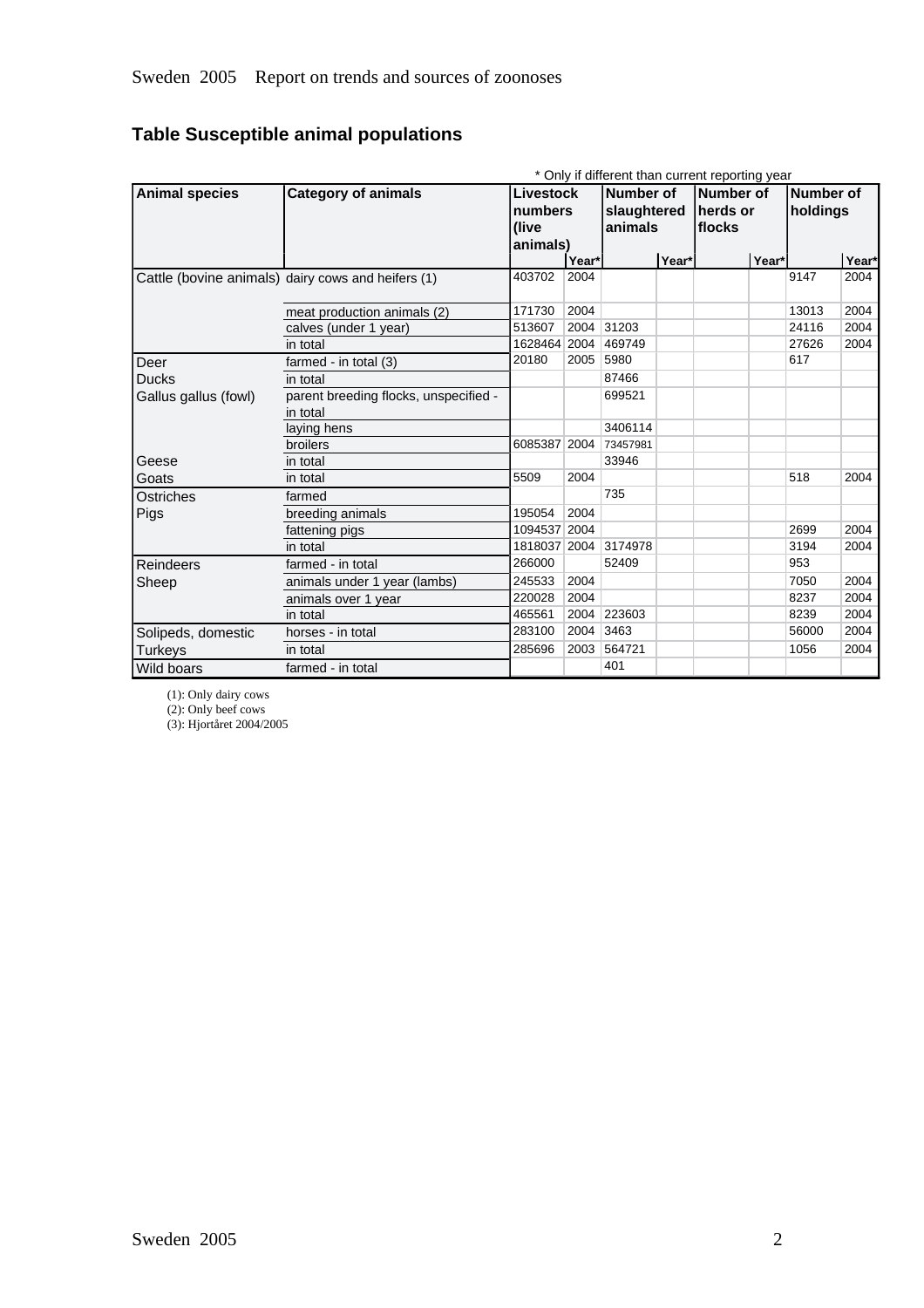# **2. INFORMATION ON SPECIFIC ZOONOSES AND ZOONOTIC AGENTS**

Zoonoses are diseases or infections, which are naturally transmissible directly or indirectly between animals and humans. Foodstuffs serve often as vehicles of zoonotic infections. Zoonotic agents cover viruses, bacteria, fungi, parasites or other biological entities that are likely to cause zoonoses.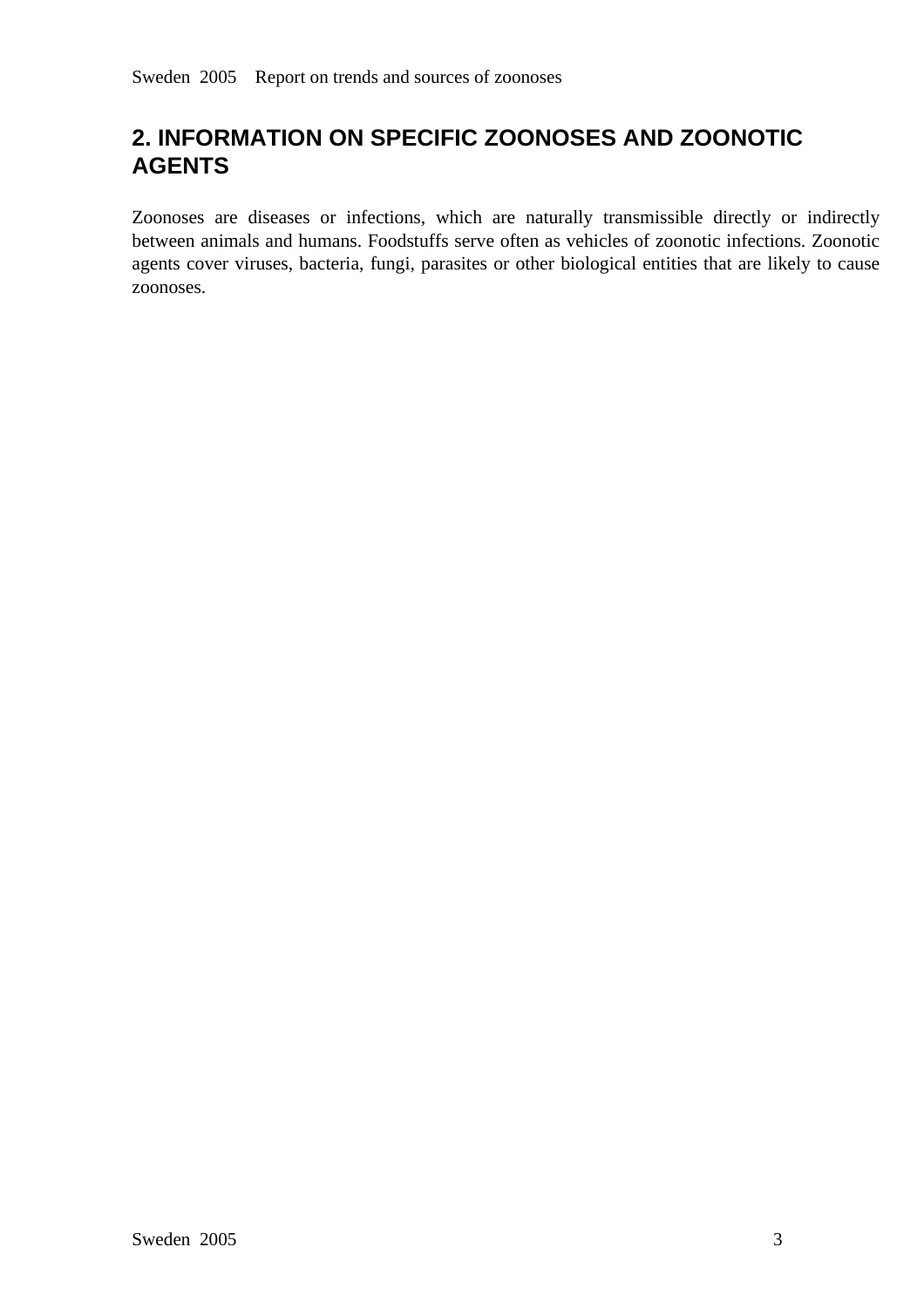# **2.1. SALMONELLOSIS**

# **2.1.1. General evaluation of the national situation**

# **A. General evaluation**

# **History of the disease and/or infection in the country**

The Swedish Salmonella control programme was initiated in 1961. In 1995, the parts of the programme that covered cattle, pigs, poultry and eggs, were approved by the EU (95/50/EC) and extended surveillance was initiated. The results showed that Swedish red and white meat and eggs virtually are free from Salmonella.

Of the reported human cases, only about 15% are reported as domestic aquired salmonella infection. This figure has been stable throughout the years and is based on information reported from the physician.

# **National evaluation of the recent situation, the trends and sources of infection**

The national situation remains very favourable. The last four years the number of reported human cases has been very stable with an annual incidence of about 40/100 000, including domestic and imported cases, and 6-9/100 000 for the domestic cases. In food producing animals, only a few cattle and poultry farms are put under restriction following reported salmonella infection per year, and none or only a few pig farms.

# **Relevance of the findings in animals, feedingstuffs and foodstuffs to human cases (as a source of infection)**

If Salmonella is diagnosed in a food-producing animal, measures are always taken to trace and eliminate the infection. All food contaminated with Salmonella is deemed unfit for human consumption.

# **Recent actions taken to control the zoonoses**

The Swedish Salmonella control programme has been shown to be an efficient tool to identify Salmonella early in the production chain to keep domestically produced food free from contamination.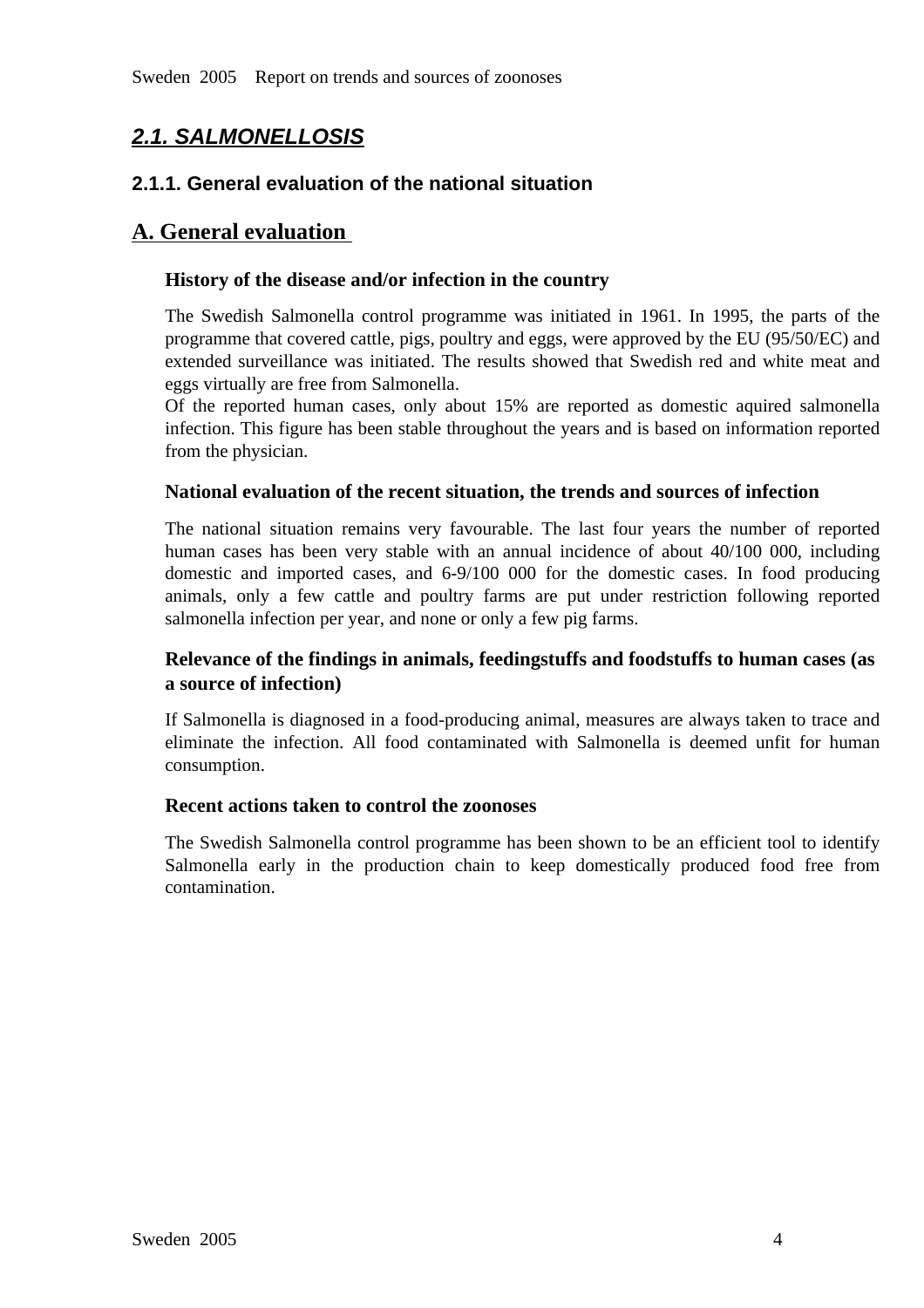# **2.1.2. Salmonella in foodstuffs**

# **A. Salmonella spp. in eggs and egg products**

#### **Monitoring system**

#### **Sampling strategy**

The salmonella control of table eggs is based on control of all commercial egg laying flocks from establishments placing table eggs on the market and all commercial egg laying flocks of more than 200 hens from establishments not placing table eggs on the market.

There is no control programme for packing centers or for eggs at retail.

# **B. Salmonella spp. in broiler meat and products thereof**

# **Monitoring system**

# **Sampling strategy**

# **At slaughterhouse and cutting plant**

The Swedish Salmonella control programme:

Sampling strategies are described in the Swedish Salmonella control programme approved by teh EU (95/50/EC). The programmes are supervised by the SJV and the SLV. All sampling in the control programme is supervised by the competent authority, that is official veterinarians. They are responsible for the sampling in the herds, flocks, hatcheries, cuttingplants and in the slaughter houses.

Within the programme, neck skin samples at slaughter and crushed meat from equipment etc in cutting plants are collected.

Sampling of necks skin:

Slaughter houses are divided into two categories A and B. Category A slaughter houses annually slaughter 150 000 to 15 000 000 birds, Category B slaughter houses slaughter  $<$  150 000 birds annually. The sampling frame is all poultry slaughtered in Sweden. Enough samples are taken to detect a prevalence of 0.1% Salmonella.

Sampling in Category A: Enough samples are collected at each slaughter house to detect a prevalence of at least 5%. A systematic sampling is performed and samples are collected daily.

Sampling in Category B: Enough samples are collected to detect a prevalence of 5% Salmonella. Samples are evenly spread over the slaughtering days. Cutting plants:

The control programme is based on production hygiene. The sampling sheme is designed to detect a prevalence of 5% with a confidence level of 95%.

# **At meat processing plant**

According to in-house control plans and decisions by the competent authority.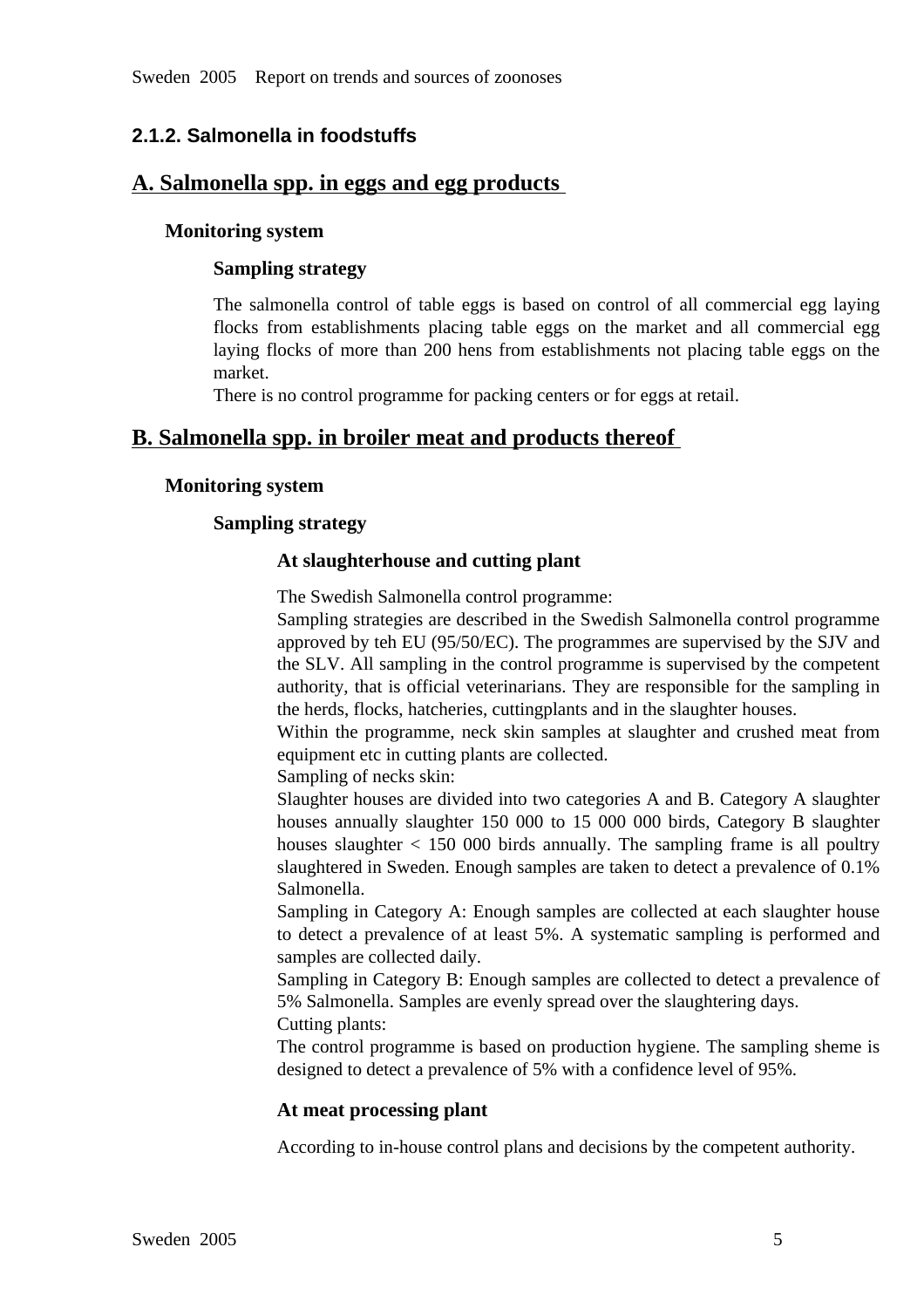# **At retail**

According to in-house control plans and decisions by the competent authority.

# **Frequency of the sampling**

# **At slaughterhouse and cutting plant**

Other: Category A: daily; Category B: spread out evenly over the year; cutting plants: once/day in plants producing >100 tons/week, once/week in plants producing >20 tons/week, once/month in plants producing >5 tons/week, twice/year in plants producing <5 tons/week.

# **At retail**

Other: decided by the local authorities

# **Type of specimen taken**

# **At slaughterhouse and cutting plant**

Other: Neck skin samples at slaughter houses. Crushed meat from equipment etc or from trimmings at cutting plants.

# **At meat processing plant**

Other: According to in-house control plans and decisions by the competent authority.

# **At retail**

Other: According to in-house control plans and decisions by the competent authority.

# **Methods of sampling (description of sampling techniques)**

#### **At slaughterhouse and cutting plant**

At slaughterhouse: 10 neckskin samples are pooled and analyzed as 1 sample. From 10 carcasses at least 10g, approx. 3 x 3 cm of neck skin is cut off and put into a plastic bag. Each sample shall be marked with the cathegory of poultry, identity of the flock, slaughterhouse, time and date of the sampling and stored individually at 4 C until it is sent to the laboratory. At the lab; Each neckskin is divided into two equal parts. One part is pooled. The other part is separatly stored until the examination is completed. One pool may consist of neck-skin from 10-15 birds. The pooled sample is mixed well and pre-enriched in buffered peptone water and examined for salmonella according to NMKL. If salmonella is isolated from a pooled sample each individually stored neck-skin are examined. Crushed meat: Each sample of 25 g of crushed meat from equipment etc or from trimmings is individually analysed according to NMKL.

# **Definition of positive finding**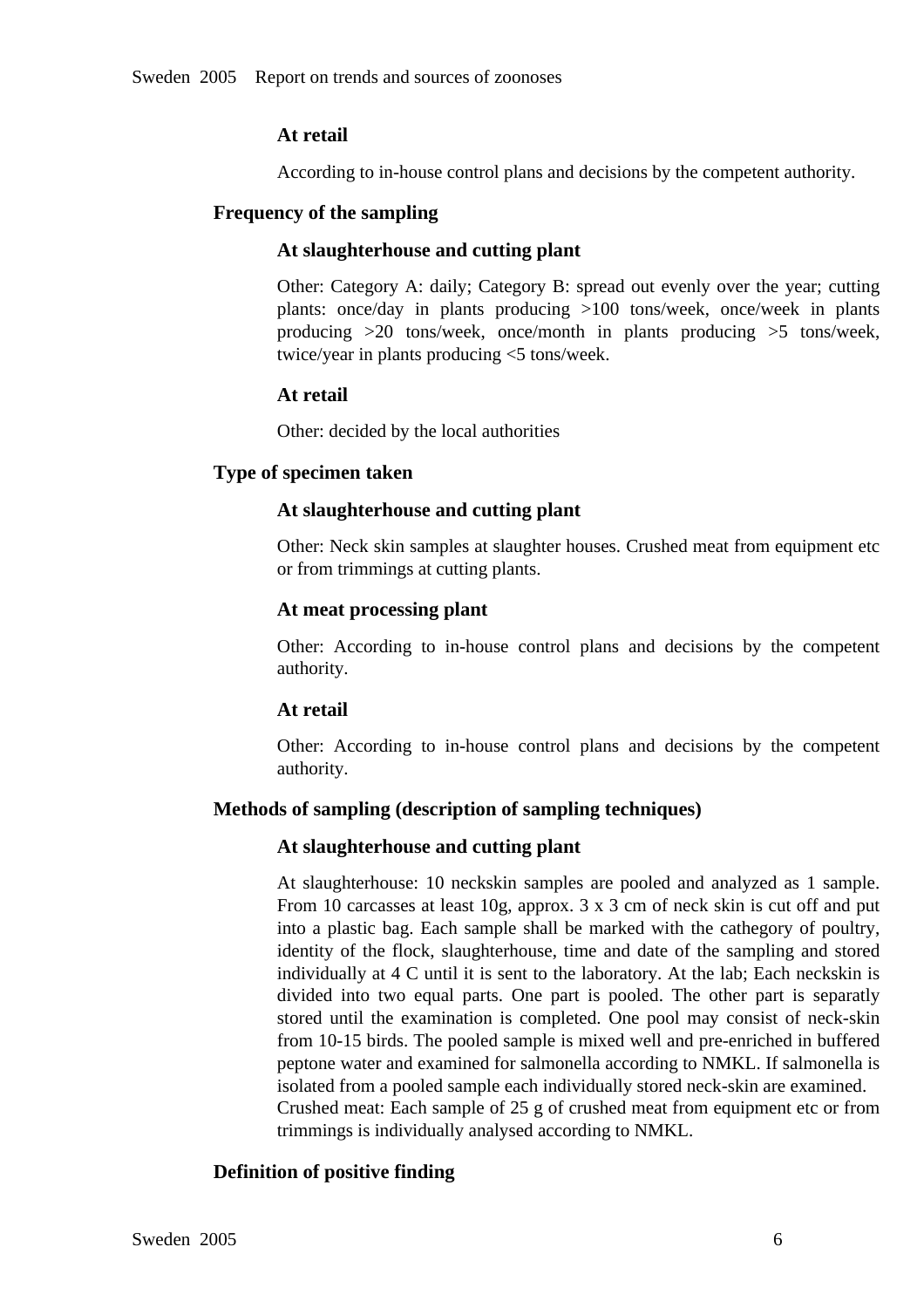#### **At slaughterhouse and cutting plant**

A confirmed positive sample.

#### **At meat processing plant**

A confirmed positive sample.

# **At retail**

A confirmed positive sample.

# **Diagnostic/analytical methods used**

#### **At slaughterhouse and cutting plant**

Bacteriological method: NMKL 71, ISO 6579 or any other of the approved methods according to Comm. Decision 2003/470

# **At meat processing plant**

Bacteriological method: NMKL 71, ISO 6579 or any other of the approved methods according to Comm. Decision 2003/470

# **At retail**

Bacteriological method: NMKL 71, ISO 6579 or any other of the approved methods according to Comm. Decision 2003/470

#### **Preventive measures in place**

The salmonella control programme. Zero-tolerance for salmonella in processed food as well as in raw products.

# **Control program/mechanisms**

#### **The control program/strategies in place**

National Salmonella Control Programme (Comm. Decision 95/50).

#### **Recent actions taken to control the zoonoses**

The prevalence of Salmonella in products of Swedish origin is so low that no special actions have had to be taken for many years.

# **Measures in case of the positive findings or single cases**

All positive findings is followed by corrective actions directed against product and process. If any serotype of salmonella is found in meat samples, the origin of contamination must be traced back to the slaughter house or holding whenever possible. Effective cleaning and disinfection of the premises and equipment must begin in the establishment immediately. This also shall be done on suspicion of salmonella contamination.

Following confirmation of the result by the SVA an increased level of sampling is carried out.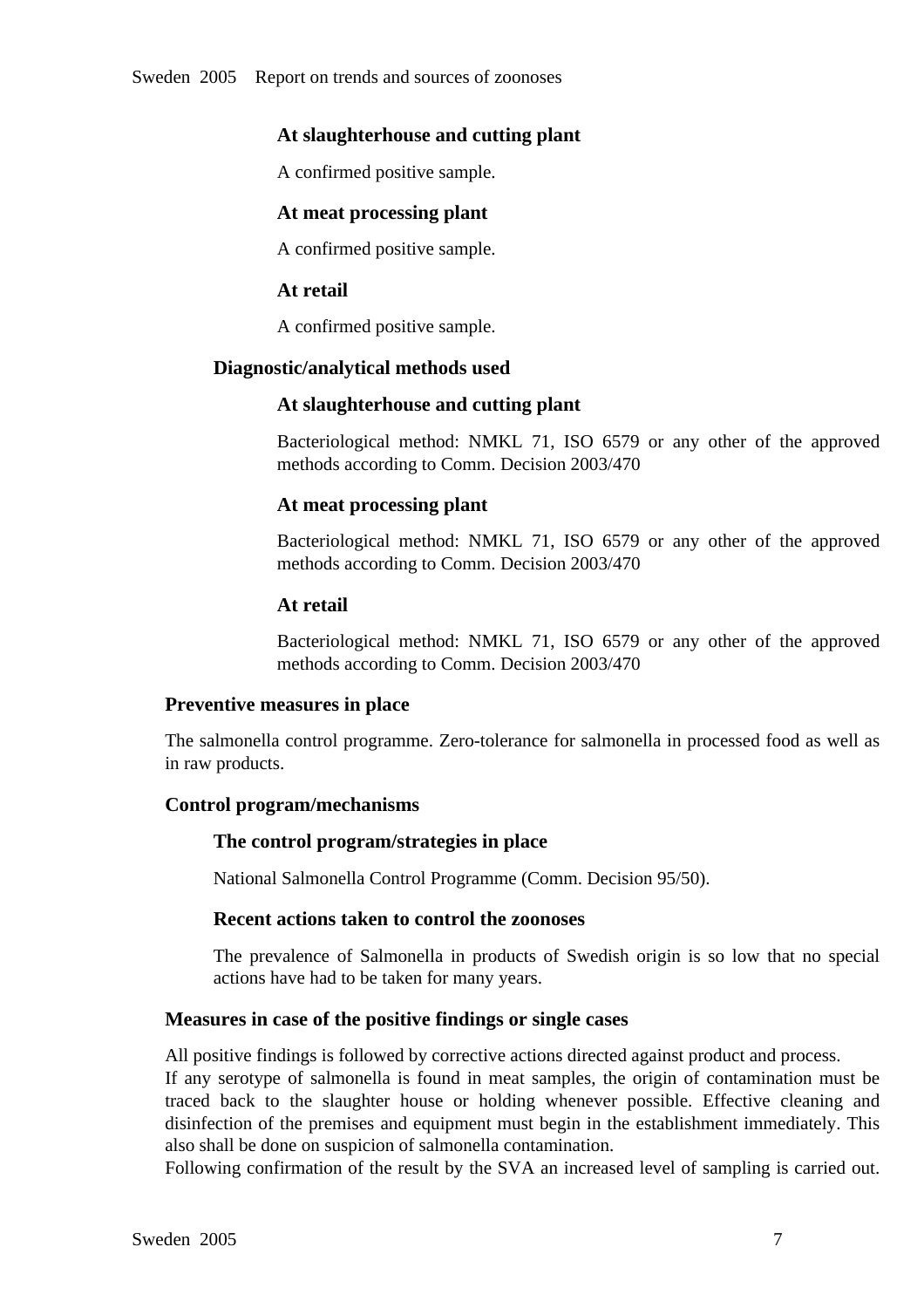This involves taking at least 59 samples (each sample consists of 25 gr of meat or 10 gr neck skins) during the next five working days following the confirmation of the result.

# **Notification system in place**

Any positive finding has to be reported to the competent authority.

# **Results of the investigation**

Salmonella prevalence in animal products of Swedish origin is very low. The local municipalities reported 196 samples from broiler meat or products thereof. Of those, 8(4%) were positive for salmonella. Since all samples taken in the national control programme was negative it must be assumed that the positve samples represent products from other MS.

From Cat A slaughter houses 3369 neck skins were analysed and 137 from Cat B slaughter houses. At cutting plants 1 014, samples were collected. All samples were negative.

# **National evaluation of the recent situation, the trends and sources of infection**

Salmonella prevalence in animal products of Swedish origin is very low (see "additional information"). From 2002 to 2003, the proportion of salmonella in poultry and poultry products decreased from 10.4% to 0.6%. The proportion of positive products remained low in 2004 but in 2005 4%of the samples were postive. It remains to be seen if this is due to an improvement in products of foreign origin or a changed sampling regime at the municipalities.

The most worrying factor at present is the large number of salmonella-positive consignments from other member states that enter the country. This is true not only for meat-preparations but also for consignments covered by the salmonella guarantees.

It should be mentioned that at present 40 % of poultry meat preparations are of foreign origin and for these products there are no Salmonella guarantees.

# **Relevance of the findings in animals to findings in foodstuffs and to human cases (as a source of infection)**

As Swedish produced red and white meat, and eggs virtually are free from salmonella, the risk of contracting salmonella from domestic produced animal products is small.

# **Additional information**

In the surveillance described in the salmonella control programme, approximately 4000 neck skin sample from the slaughter houses are analysed yearly. Between 1995 and 2005, 42268 neck skin samples were collected and of those, 11 (0.02%) were positive.

# **C. Salmonella spp. in turkey meat and products thereof**

#### **Monitoring system**

#### **Sampling strategy**

#### **At slaughterhouse and cutting plant**

Turkey production is included in the Swedish Salmonella control programme and the same applies for turkeys as for broilers.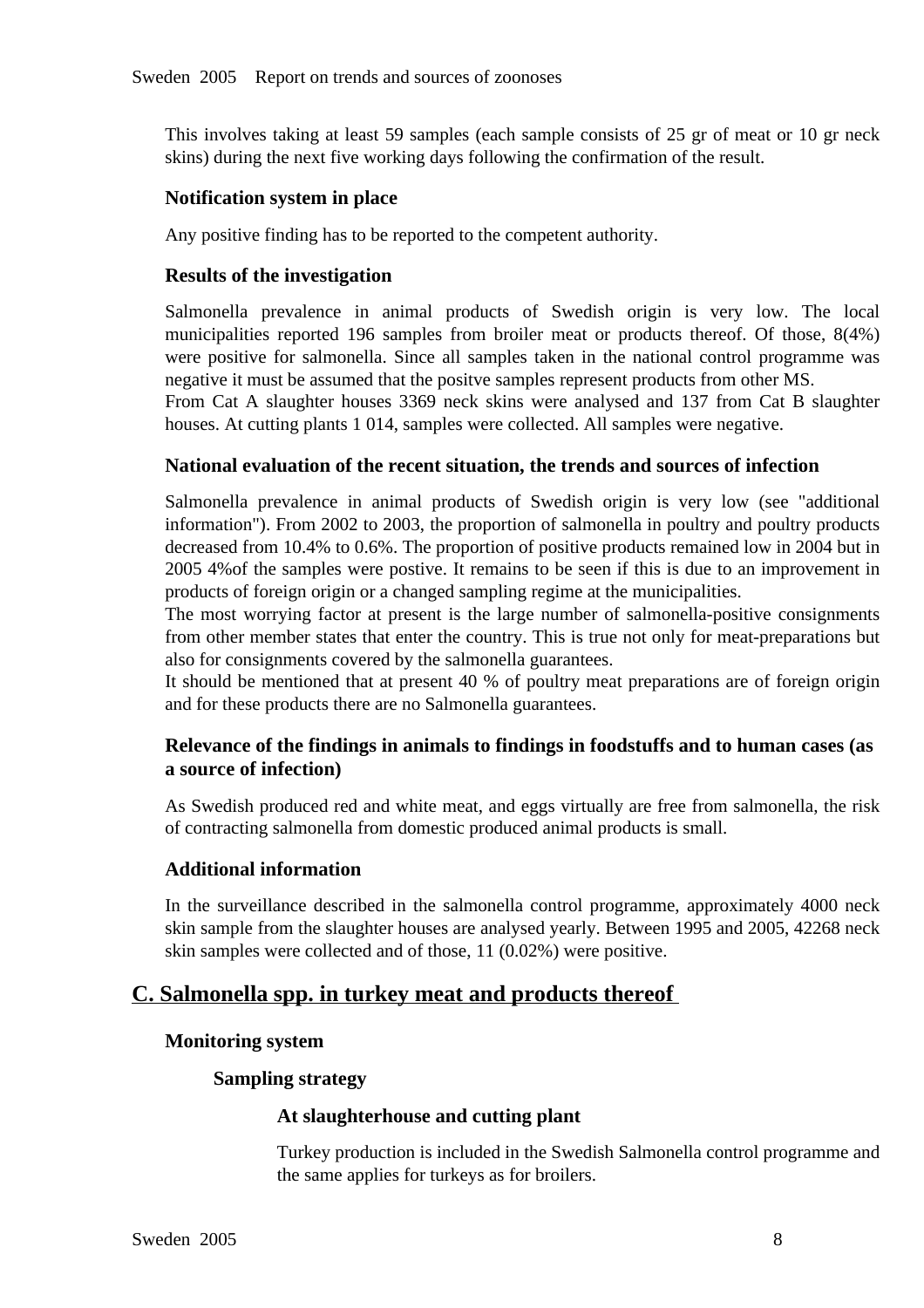However the turkey production in Sweden is very small and the reports from the salmonella control do not distinguish between turkeys and broilers. The turkeys are thus included in the figures reported for broilers. They represent a very small part of the numbers reported.

Even so no Salmonella was found in turkey neck-skins or at cutting plants.

# **D. Salmonella spp. in pig meat and products thereof**

#### **Monitoring system**

#### **Sampling strategy**

# **At slaughterhouse and cutting plant**

Sampling strategies are described in the Swedish Salmonella control programme approved by EU (95/50/EC). The programmes are supervised by the SJV and the SLV. All sampling in the control programme is supervised by the competent authority, that is official veterinarians. They are responsible for the sampling in the herds, flocks, hatcheries, cuttingplants and in the slaughter houses.

Within the programme, lymph nodes and carcass swabs are systematicly collected from pigs at slaughter to ensure that the samples are representative of the population of slaughtered pigs at each slaughterhouse. Sampling of lymph nodes is described under "Salmonella in pigs".

Slaughter houses have been divided into two categories: Category A slaughtering 90% of all pigs and Category B slaughtering 10% of all pigs.

Category A: At each slaughterhouse a sufficient number of samples is collected to detect at least 5% salmonella infected/contaminated carcases with 95% confidence interval (CI) in the annual slaughter. Sampling is performed daily in Category A. Samples are collected evenly distributed over the day and if slaughter is performed on separate lines, each will be sampled separately.

Category B: These slaughterhouses are controlled as one unit. Enough samples to detect a prevalence of 1% salmonella infected carcases with 90% CI will be taken. Sampling wil be spread out over the slaughter days to avoid periodical sampling.

Carcass swabs are sampled as a quantitative monitoring of the slaughter hygiene at normal slaughter. The sample size will detect a prevalence of salmonella contaminated carcases of 0.1% with a 95% confidence interval.

Cutting plants: sampling is designed to detect a prevalence of 5% salmonella (95% CI)Samples are taken from crushed meat on equipment etc. or from trimmings.

# **At meat processing plant**

Sampling is according to each plants in-house control.

# **At retail**

Random sampling according to the local competent authorities.

# **Frequency of the sampling**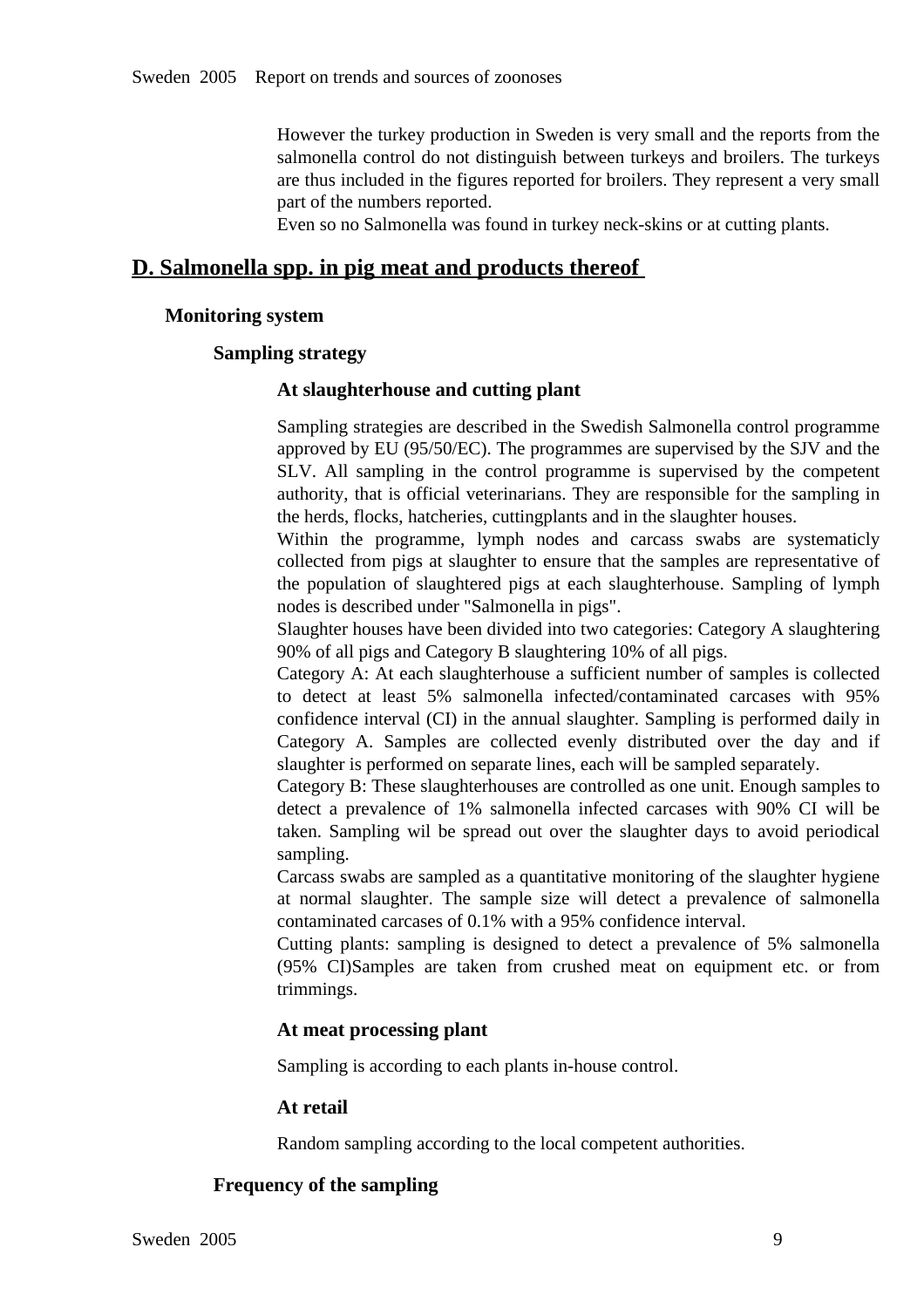#### **At slaughterhouse and cutting plant**

Other: Carcass swabs: representative sampling spread out evenly over the year; cutting plants: once/day in plants producing >100 tons/week, once/week in plants producing >20 tons/week, once/month in plants producing >5 tons/week, twice/year in plants producing <5 tons/week.

# **At meat processing plant**

Other: According to each in-house control plan and decisions by the competent authority.

#### **At retail**

Other: According to in-house control plans and decisions by the competent authority.

# **Type of specimen taken**

#### **At slaughterhouse and cutting plant**

Other: Carcass swabs: Approx. 1400 square cm/carcass is swabbed. Cuttingplants: crushed meat

#### **At meat processing plant**

Other: Varies according to in-house control plan and decisions by the local inspector.

#### **At retail**

Other: Varies according to in-house control plan and decisions by the local inspector.

# **Methods of sampling (description of sampling techniques)**

#### **At slaughterhouse and cutting plant**

Carcass swabs: The carcasses are sampled before the carcass is refrigerated. The upper inner part of the hind legs including the pelvic entrance will be tested. A total of 30 cm x 20-25 cm will be swabbed. The cut surface area of the abdomen and the chest including approximately 5 cm of the skin surface will be tested. Approx. 70-80 cm x 8-10 cm will be swabbed. In total approx 1400 cm2 will be swabbed. Two sterile swabs moistured with PBS are used. The swabs from one carcass wil be place in a plastic bag in 100 ml of PBS. Samples are kept refrigerated until they are sent to the laboratory.

To each sample of two swabs 100 ml of buffered peptone water is added. The sample is incubated overnight. One drop off pre-enrichment broth from each of 10 to 15 animals is pooled in RV broth and examined according to NMKL. Each pre-enrichment broth is stored at 4o C until results are ready. In case of a positive result each broth will be analysed separately.

Crushed meat: each sample of 25 g is individually analysed according to NMKL.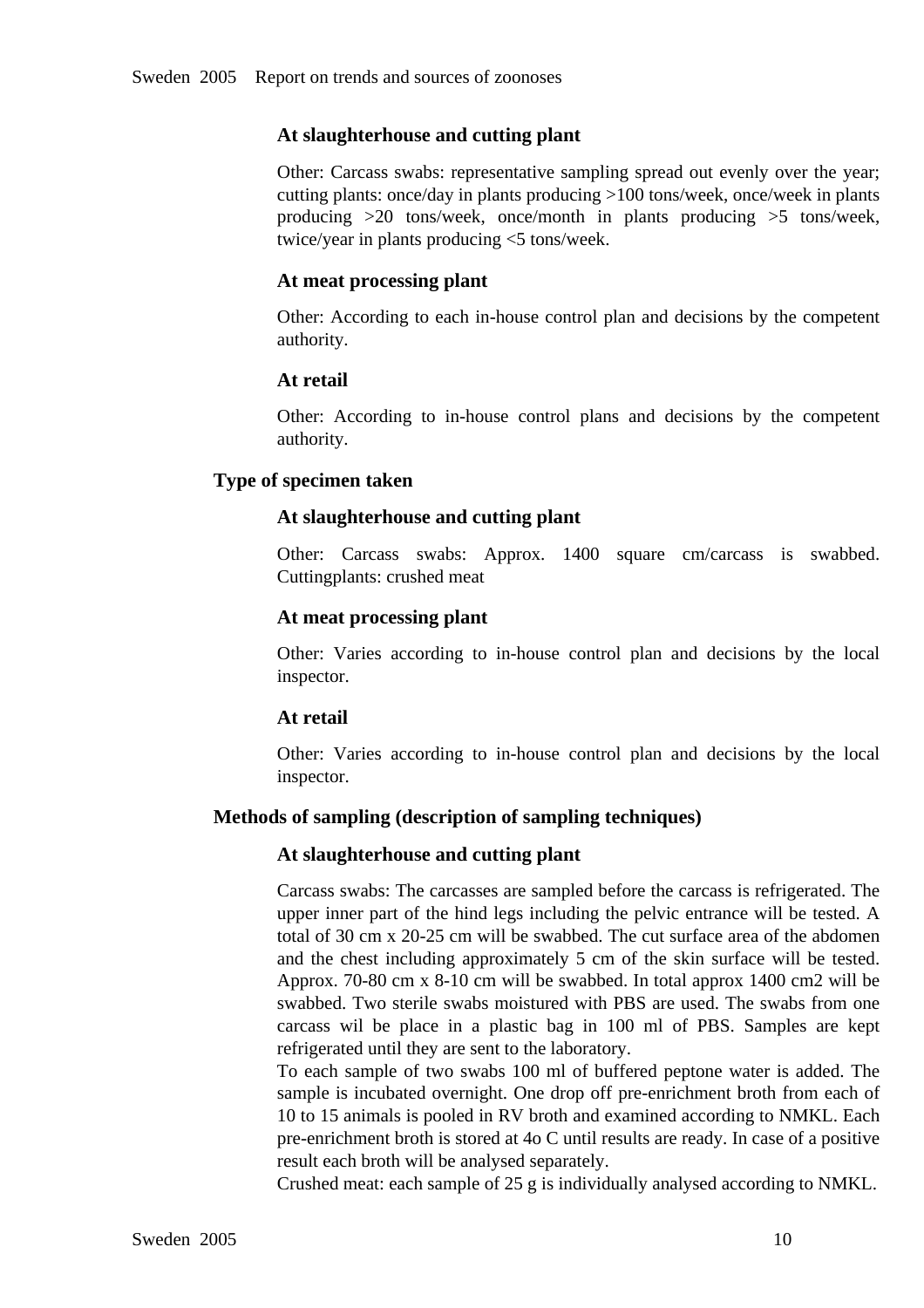#### **At meat processing plant**

According to in-house control plans and decisions by the competent authority.

#### **At retail**

According to in-house control plans and decisions by the competent authority.

#### **Definition of positive finding**

#### **At slaughterhouse and cutting plant**

A confirmed positive sample.

#### **At meat processing plant**

A confirmed positive sample.

#### **At retail**

A confirmed positive sample.

#### **Diagnostic/analytical methods used**

#### **At slaughterhouse and cutting plant**

Bacteriological method: NMKL 71, ISO 6579 or any other of the approved methods according to Comm. Decision 2003/470

#### **At meat processing plant**

Bacteriological method: NMKL 71, ISO 6579 or any other of the approved methods according to Comm. Decision 2003/470

#### **At retail**

Bacteriological method: NMKL 71, ISO 6579 or any other of the approved methods according to Comm. Decision 2003/470

#### **Preventive measures in place**

The salmonella control programme. Zero-tolerance for salmonella in processed food as well as in raw products.

#### **Control program/mechanisms**

#### **The control program/strategies in place**

National Salmonella Control Programme (Comm. Decision 95/50). See "Salmonella spp. in pigs".

#### **Recent actions taken to control the zoonoses**

The prevalence of Salmonella in products of Swedish origin is so low that no special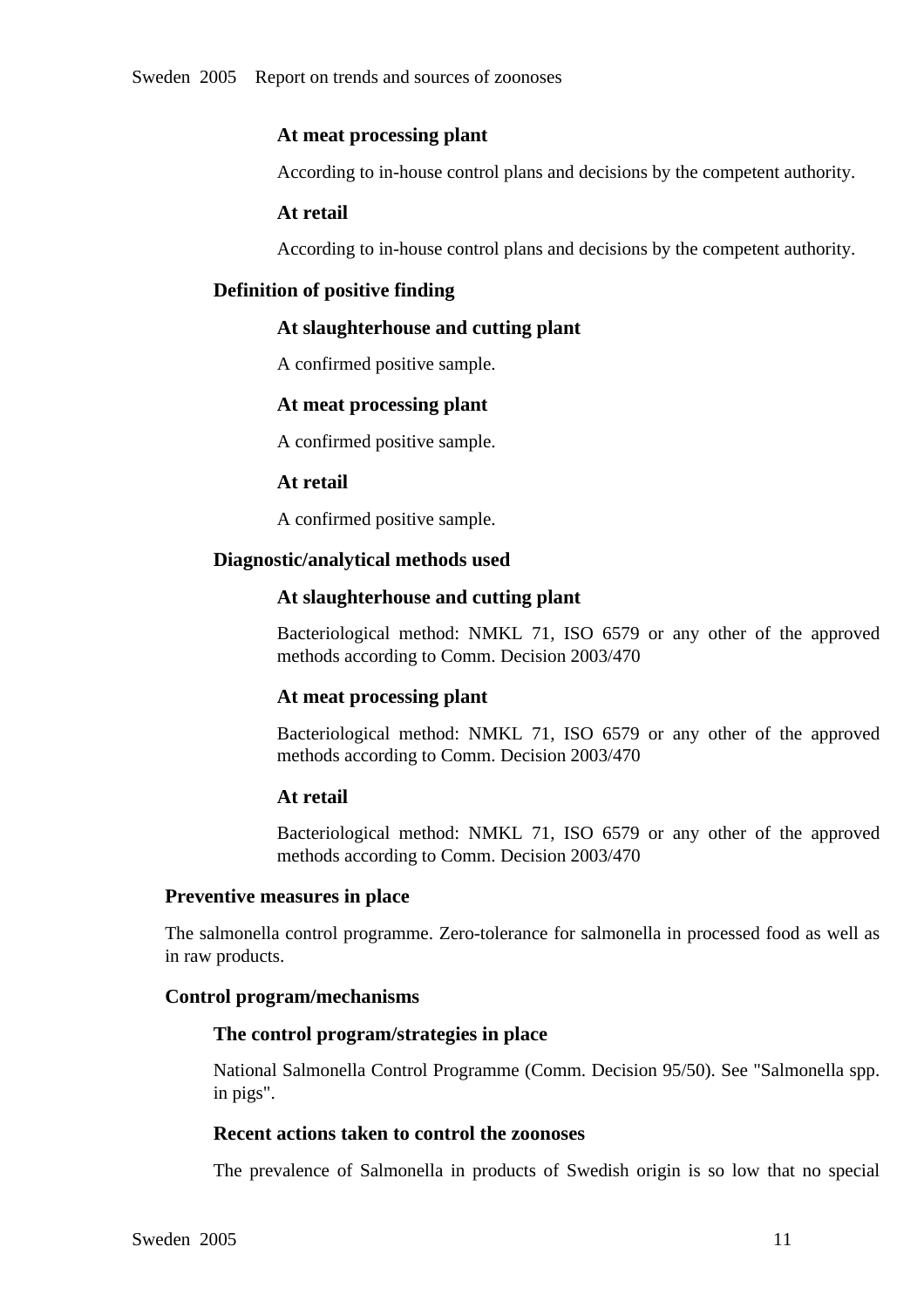actions have had to be taken for many years.

# **Measures in case of the positive findings or single cases**

All positive findings is followed by corrective actions directed against product and process. If salmonella is isolated from a lymph node, trace- back investigation is always performed at the farm of origin. If salmonella is re-isolated at the farm, measures described in section "Salmonella spp. in pigs" are implemented.

# **Notification system in place**

Any positive finding has to be reported to the competent authority.

# **Results of the investigation**

Salmonella prevalence in animal products of Swedish origin is very low. Results from sampling of fresh meat or meat products from cattle and pig are reported under "Salmonella spp in bovine meat and produvts thereof".

Also, 5764 carcass swabs from pigs (2680 from breeding pigs and 3084 from fattening pigs) were analysed. Three of these were positive (all from fattening pigs, S. typhimurium NST, S.Enteritidis PT 4 and S. Senftenberg).

From cutting plants, 4 119 samples from both cattle and pigs were collected, all were negative.

# **National evaluation of the recent situation, the trends and sources of infection**

Salmonella prevalence in animal products of Swedish origin is very low (see "additional information").

The most worrying factor at present is the large number of salmonella-positive consignments from other MS that enter the country. This is true not only for meat-preparations but also for consignments covered by the salmonella guarantees.

# **Relevance of the findings in animals to findings in foodstuffs and to human cases (as a source of infection)**

As Swedish red and white meat, and eggs, virtually are free from Salmonella the risk of contracting salmonella from domestically produced food is very small.

# **Additional information**

Between 1996 and 2004, 57 633 lymph nodes from fattening- and adult pigs have been sampled in total. Of those, 70 (0.1%) were positive for salmonella. Similarly, 57 682 swabs have been analysed and of those 7 (0.01%)have been positive. Furthermore, only in a few cases when salmonella were isolated from lymph nodes or swabs was salmonella re-isolated at farm level.

# **E. Salmonella spp. in bovine meat and products thereof**

# **Monitoring system**

**Sampling strategy**

# **At slaughterhouse and cutting plant**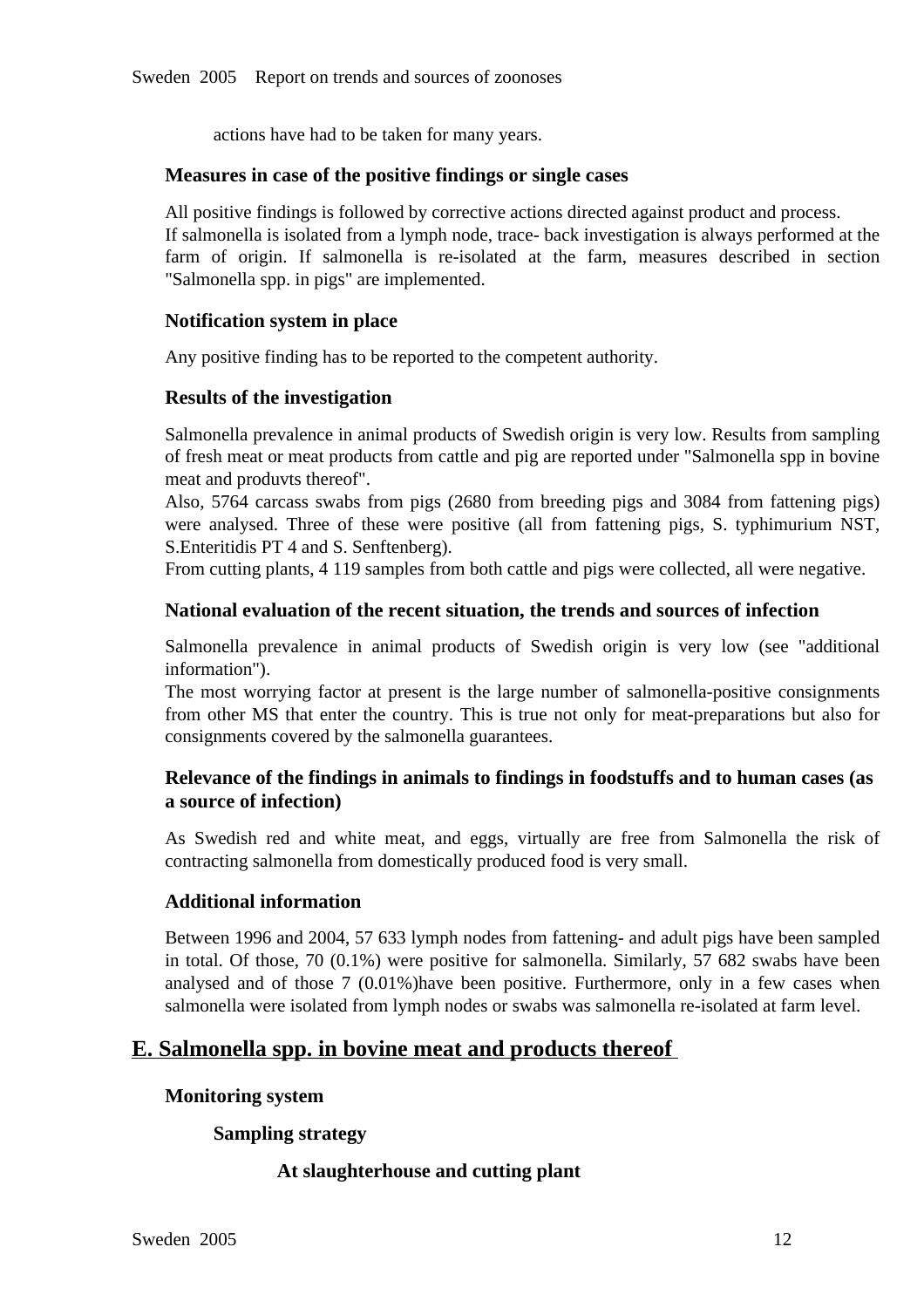Sampling strategies are described in the Swedish Salmonella control programme (95/50/EC). The programmes are supervised by the SJV and the SLV and All sampling is supervised by the competent authority, that is the official veterinarian. Official veterinarians are responsible for the sampling in the herds, flocks, hatcheries, cuttingplants and in the slaughter houses.

Within the programme, lymph nodes and carcass swabs are systematicly collected from cattle at slaughter to ensure that the samples are representative of the population of slaughtered cattle at each slaughterhouse. Description of sampling of lymph nodes is presented under "Salmonella spp. in bovines".

Slaughter houses: Slaughter houses have been divided into two categories. Category A slaughtering 90% of all cattle and category B slaughtering 10% of all cattle.

Cat.A: At each slaughterhouse a sufficient number of samples is collected to detect at least 5% salmonella infected/contaminated carcases with 95% Confidence Interval (CI) in the annual slaughter. At these slaughter hosues samples are collected evenly distributed over the day and if slaughter is performed on separate lines, each will be sampled separately.

Cat.B: These slaughterhouses are controlled as one unit. Enough samples to detect a prevalence of 1% salmonella- infected carcases with 90% CI will be taken. Sampling is spread out over the slaughter days to avoid periodical sampling.

Carcass swabs are collected as a quantitative monitoring of the slaughter hygiene at normal slaughter. The sample size will detect a prevalence of salmonella contaminated carcases of 0.1 % with 95% CI. Samples consist of carcass swabs.

Cutting plants: sampling is designed to detect a prevalence of 5% salmonella (95% CI). Samples are taken from crushed meat on equipment etc. or from trimmings.

# **At meat processing plant**

Sampling is according to each plants in-house control.

# **At retail**

Random sampling according to the local competent authorities.

# **Frequency of the sampling**

# **At slaughterhouse and cutting plant**

Other: Carcass swabs: representative sampling spread out evenly over the year;; cutting plants: once/day in plants producing >100 tons/week, once/week in plants producing >20 tons/week, once/month in plants producing >5 tons/week, twice/year in plants producing <5 tons/week.

# **At meat processing plant**

Other: According to each in-house control plan and decisions by the competent authority.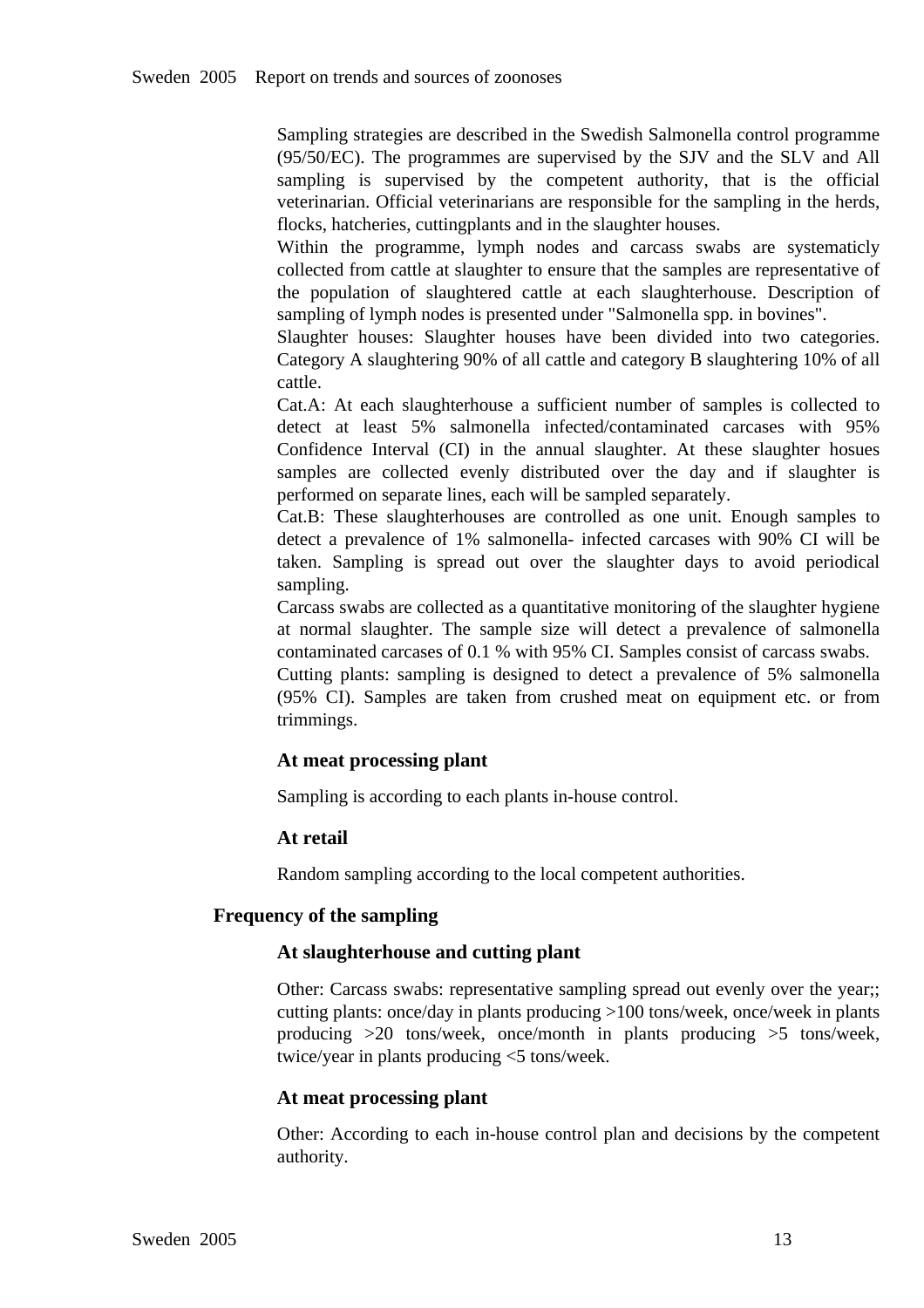# **At retail**

Other: According to in-house control plans and decisions by the competent authority.

#### **Type of specimen taken**

#### **At slaughterhouse and cutting plant**

Other: carcass swabs: aprrox.1400 square cm/carcass, cuttingplants: crushed meat

#### **At meat processing plant**

Other: Varies according to in-house control plan and decisions by the local inspector.

#### **At retail**

Other: Varies according to in-house control plan and decisions by the local inspector.

#### **Methods of sampling (description of sampling techniques)**

#### **At slaughterhouse and cutting plant**

Carcass swabs: The carcasses are sampled before the carcass is refrigerated.

The upper inner part of the hind legs including the pelvic entrance will be tested. A total of 30x20-25 will be swabbed. The cut surface area of the abdomen and the chest including approximately 5 cm of the skin surface will be tested. Approx. 70-80 cm x 8-10 cm will be swabbed. In total approx 1400 cm2 will be swabbed. Two sterile swabs moistured with PBS are used. The swabs from one carcass will be place in a plastic bag in 100 ml of PBS. Samples are kept refrigerated until they are sent to the laboratory.

To each sample of two swabs 100 ml of buffered peptone water is added. The sample is incubated overnight. One drop off pre-enrichment broth from each of 10 to 15 animals is pooled in RV broth and examined according to NMKL. Each pre-enrichment broth is stored at 4o C until results are ready. In case of a positive result each broth will be analysed separately.

Crushed meat: each sample of 25 g is individually analysed according to NMKL.

#### **At meat processing plant**

According to in-house control plans and decisions by the competent authority.

#### **At retail**

According to in-house control plans and decisions by the competent authority.

# **Definition of positive finding**

#### **At slaughterhouse and cutting plant**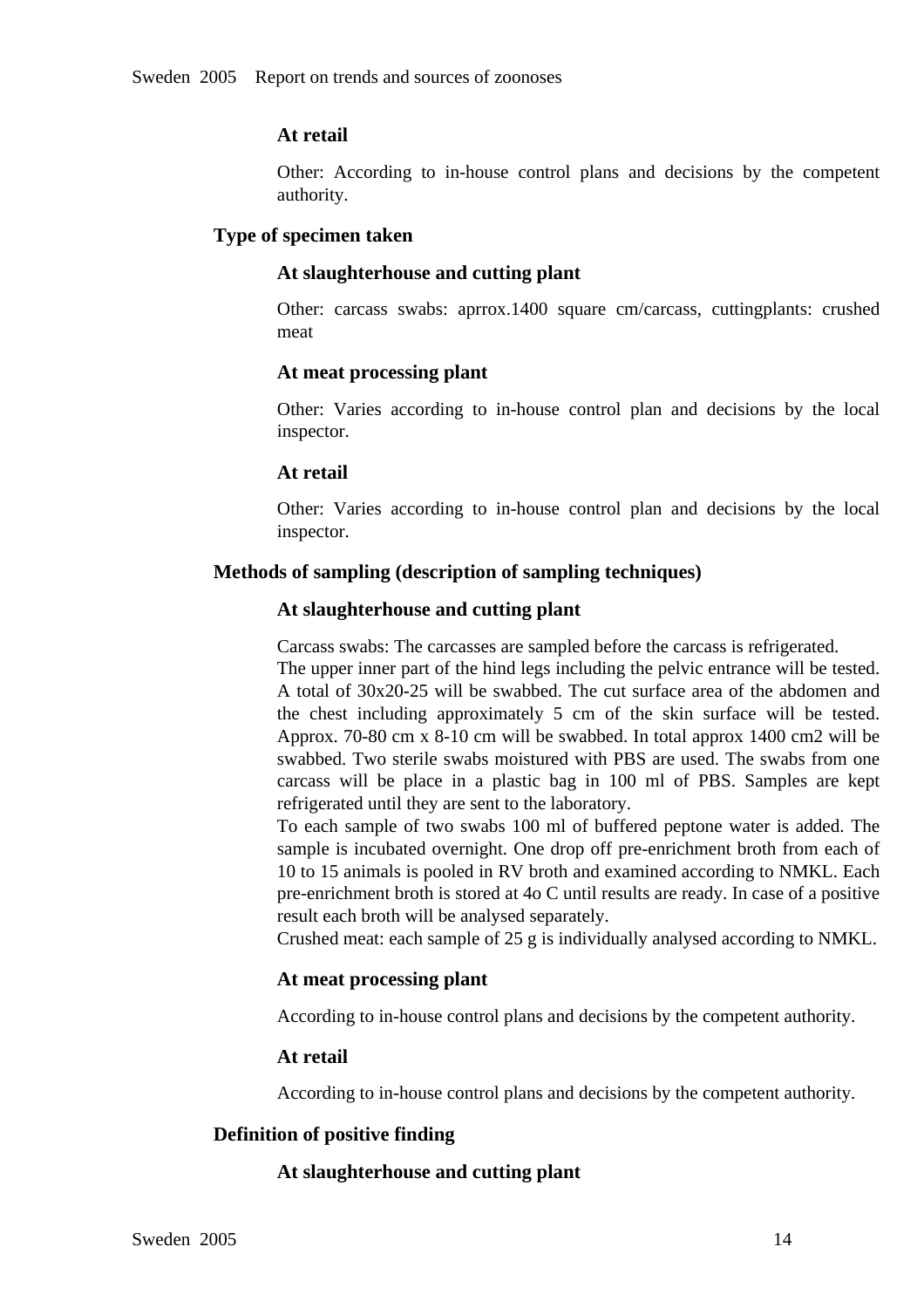A confirmed positive sample.

# **At meat processing plant**

A confirmed positive sample.

#### **At retail**

A confirmed positive sample.

# **Diagnostic/analytical methods used**

#### **At slaughterhouse and cutting plant**

Bacteriological method: NMKL 71, ISO 6579 or any other of the approved methods according to Comm. Decision 2003/470

# **At meat processing plant**

Bacteriological method: NMKL 71, ISO 6579 or any other of the approved methods according to Comm. Decision 2003/470

# **At retail**

Bacteriological method: NMKL 71, ISO 6579 or any other of the approved methods according to Comm. Decision 2003/470

#### **Preventive measures in place**

The salmonella control programme. Zero-tolerance for salmonella in processed food as well as in raw products.

#### **Control program/mechanisms**

#### **The control program/strategies in place**

National Salmonella Control Programme (Comm. Decision 95/50). See "Salmonella spp in bovine animals".

#### **Recent actions taken to control the zoonoses**

The prevalence of Salmonella in products of Swedish origin is so low that no special actions have had to be taken for many years.

#### **Measures in case of the positive findings or single cases**

All positive findings is followed by corrective actions directed against product and process. If salmonella is isolated from a lymph node trace- back investigation is always performed at the farm of origin. If salmonella is re-isolated at the farm, measures described in section "Salmonella in bovine animals" are implemented.

#### **Notification system in place**

Any positive finding has to be reported to the competent authority.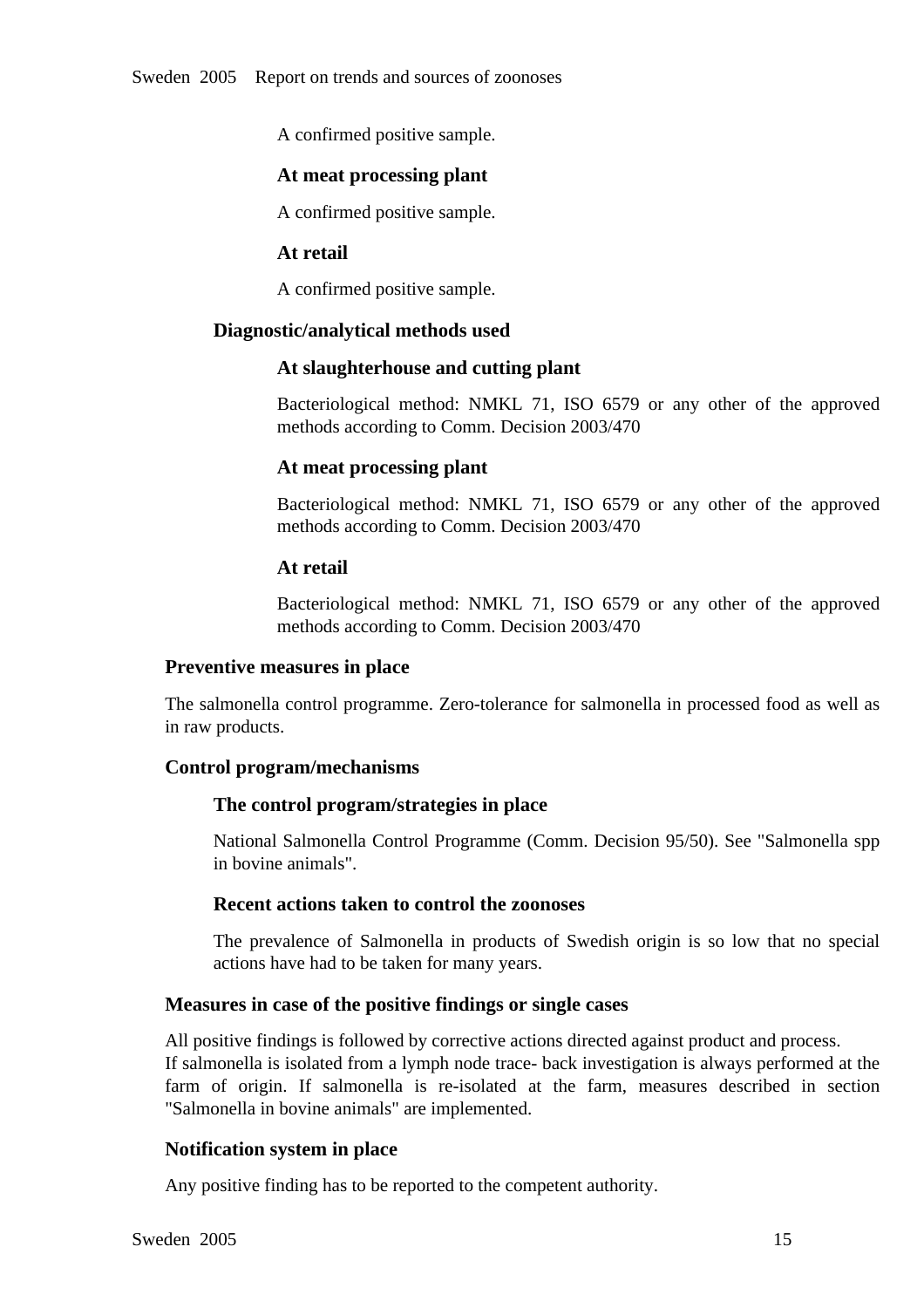# **Results of the investigation**

Salmonella prevalence in animal products of Swedish origin is very low. At retail, 1820 samples from fresh meat or meat products ( including pork and pork products) were reported from the local municipalities, 5 of these were positive. the origin of the positive samples is not specified. Also, 659 samples from dairy products, including 58 cheese samples, were analysed. Of those, 3 cheese samples were positive.

In the surveillance in the control programme 3297 carcass swabs were analysed. Of those, 1 was positive (S. Livingstone).

From cutting plants, 4119 samples from both cattle and pigs were analysed, all were negative.

# **National evaluation of the recent situation, the trends and sources of infection**

Salmonella prevalence in animal products of Swedish origin is very low (see "additional information"). The most worrying factor at present is the large number of salmonella-positive consignments from other MS that enter the country. This is true not only for meat-preparations but also for consignments covered by the salmonella guarantees.

# **Relevance of the findings in animals to findings in foodstuffs and to human cases (as a source of infection)**

As Swedish red and white meat, and eggs, virtually are free from Salmonella the risk if contracting salmonella from Swedish produced food is negligbel.

# **Additional information**

Between 1996 and 2005, 32139lymph nodes from cattle have been sampled in total. Of those, 20 (0.06%) were positive for salmonella. Furthermore, 32169 swabs have been analysed and of those 7 (002%) have been positive. Furthermore, only in a few cases when salmonella was isolated from lymph nodes or swabs the same serotype was isolated at farm level leading to restrictions on the farm.

Other food products analysed for salmonella in 2005:

The local municipalities reported 4008 samples of ready-to-eat foods , all negative. In herbs and spices,4 out of 55 reported samples were positive. Three out of 654 fruits and vegetables were positive. Finally, 34 samples from table eggs at retail, 151 fishery products and 228 crustaceans were negative for salmonella.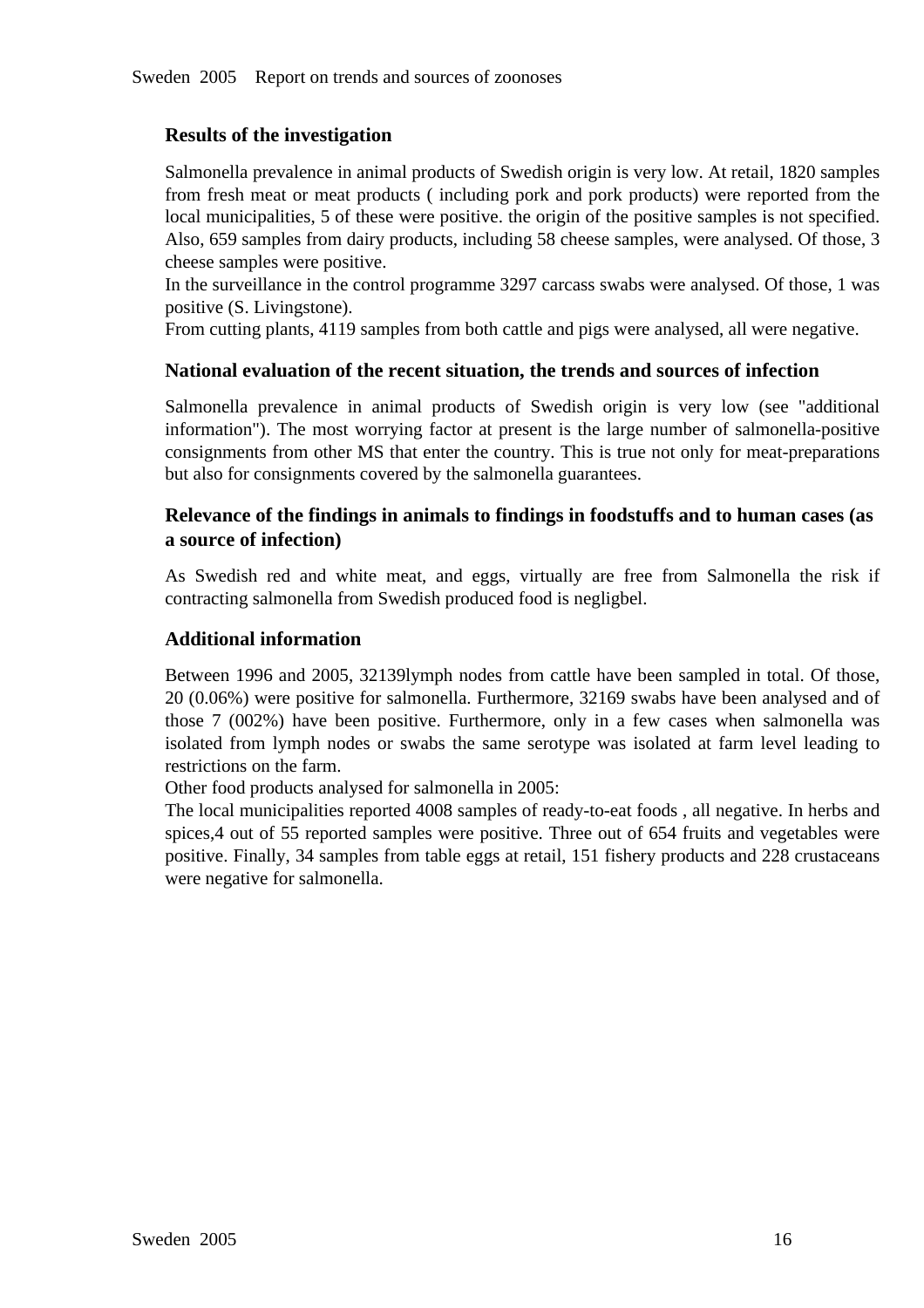|                                                                                                                                                                                                     | Source of information            | Sampling unit | Sample weight   | Units tested | Total units positive for Salmonella | S. Enteritidis | S. Typhimurium | Salmonella spp., unspecified |
|-----------------------------------------------------------------------------------------------------------------------------------------------------------------------------------------------------|----------------------------------|---------------|-----------------|--------------|-------------------------------------|----------------|----------------|------------------------------|
| <b>Meat from broilers (Gallus</b><br>gallus)                                                                                                                                                        |                                  |               |                 |              |                                     |                |                |                              |
| fresh $(1)$                                                                                                                                                                                         | local health single<br>authority |               | 25 g            | 196          | $\bf 8$                             |                |                |                              |
| - at cutting plant -<br>domestic production -<br>Control or eradication<br>programmes - national<br>programmes (no<br>Community co-financing)<br>- official sampling -<br>objective sampling        | <b>SLV</b>                       | single        | 25 g            | 1014         | $\overline{0}$                      |                |                |                              |
| carcass                                                                                                                                                                                             |                                  |               |                 |              |                                     |                |                |                              |
| - at slaughterhouse -<br>animal sample - neck skin<br>- Control or eradication<br>programmes - national<br>programmes (no<br>Community co-financing)<br>- official sampling -<br>objective sampling | <b>SLV</b>                       | single        | 10 <sub>g</sub> | 3506         | $\overline{0}$                      |                |                |                              |

# **Table Salmonella in poultry meat and products thereof**

(1) : broiler meat or products thereof

#### **Footnote**

Samples are neckskin samples taken at the slaughterhouses and meat trimmings from cutting plants. Turkeys are included in the figures but represent only a very small portion.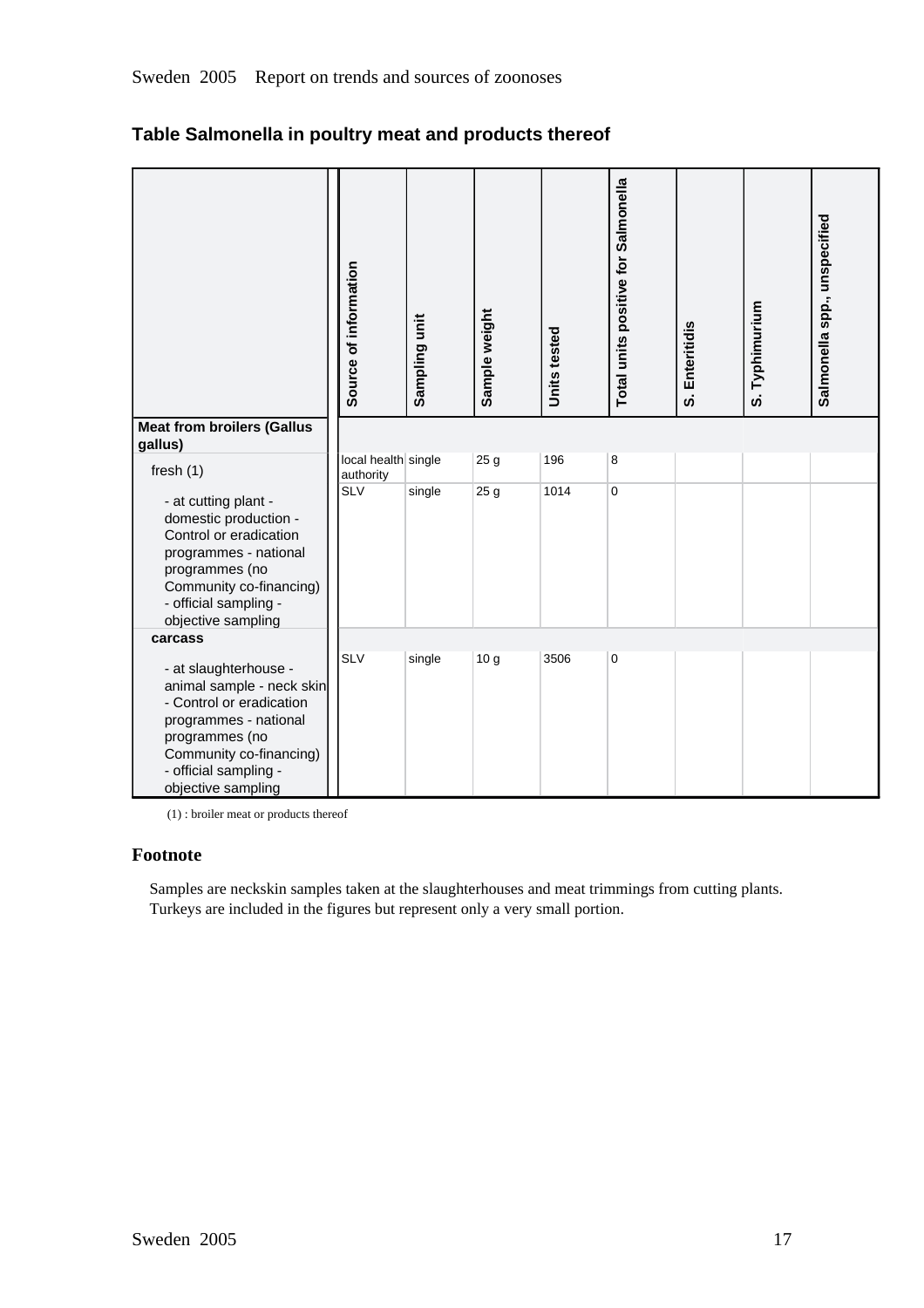|                                          | Source of information              | Sampling unit | Sample weight | Units tested | Salmonella<br>Total units positive for | <b>Enteritidis</b><br>ဖ | Typhimurium<br>ທ່ | Salmonella spp., unspecified |
|------------------------------------------|------------------------------------|---------------|---------------|--------------|----------------------------------------|-------------------------|-------------------|------------------------------|
| Milk, cows'                              |                                    |               |               |              |                                        |                         |                   |                              |
| raw                                      |                                    |               |               |              |                                        |                         |                   |                              |
| intended for direct human<br>consumption | local health single<br>authorities |               | 25g           | 5            | $\mathbf 0$                            |                         |                   |                              |
| Cheeses made from cows'<br>milk          | local health single<br>authorities |               | 25            | 58           | 3                                      |                         |                   |                              |
| Dairy products (excluding<br>cheeses)    |                                    |               |               |              |                                        |                         |                   |                              |
| ice-cream                                | local health single<br>authorities |               | 25g           | 596          | $\overline{0}$                         |                         |                   |                              |

# **Table Salmonella spp. in milk and dairy products**

#### **Footnote**

The local authorities do not report serotype , nor do they distinguish different type of cheeses.

157 samples of unspecified other milk non-cheese products were also reported, positive samples 0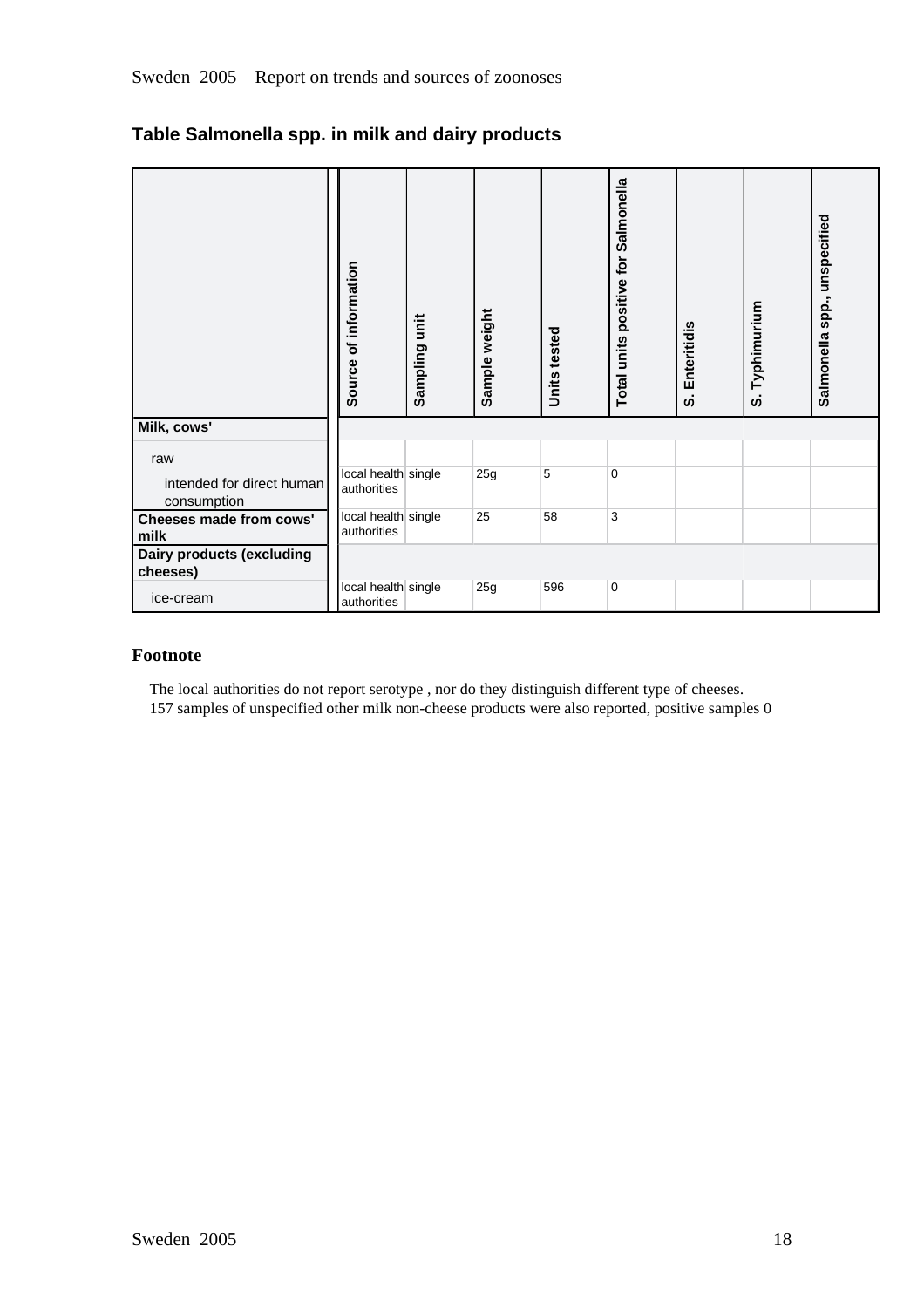# **Table Salmonella in red meat and products thereof**

|                                                                                                                                                                                           | Source of information              | Sampling unit | Sample weight   | Units tested | Total units positive for Salmonella | S. Enteritidis | S. Typhimurium | Salmonella spp., unspecified |
|-------------------------------------------------------------------------------------------------------------------------------------------------------------------------------------------|------------------------------------|---------------|-----------------|--------------|-------------------------------------|----------------|----------------|------------------------------|
| <b>Meat from pig</b>                                                                                                                                                                      |                                    |               |                 |              |                                     |                |                |                              |
| fresh $(1)$                                                                                                                                                                               | se red<br>meat                     | single        | 25g             | 1052         | $\mathbf{3}$                        |                |                |                              |
| meat preparation                                                                                                                                                                          |                                    |               |                 |              |                                     |                |                |                              |
| intended to be eaten<br>cooked                                                                                                                                                            | local health single<br>authorities |               | 25g             | 768          | 2                                   |                |                |                              |
| <b>Meat from bovine animals</b>                                                                                                                                                           |                                    |               |                 |              |                                     |                |                |                              |
| meat preparation                                                                                                                                                                          |                                    |               |                 |              |                                     |                |                |                              |
| intended to be eaten<br>cooked                                                                                                                                                            | see above                          |               |                 |              |                                     |                |                |                              |
| <b>Meat from sheep</b>                                                                                                                                                                    |                                    |               |                 |              |                                     |                |                |                              |
| fresh $(3)$                                                                                                                                                                               | see above                          |               |                 |              |                                     |                |                |                              |
| <b>Meat from bovine animals</b><br>and pig                                                                                                                                                |                                    |               |                 |              |                                     |                |                |                              |
| - at cutting plant - domestic<br>production - Control or<br>eradication programmes -<br>national programmes (no<br>Community co-financing) -<br>official sampling - objective<br>sampling | <b>SLV</b>                         | single        | 25 <sub>g</sub> | 4119         | $\mathbf 0$                         |                |                |                              |
| Meat, red meat (meat from<br>bovines, pigs, goats, sheep,<br>horses, donkeys, bison and<br>water buffalos) (4)                                                                            | local health single<br>authorities |               | 25 g            | 1052         | 3                                   |                |                |                              |

(1) : includes meat from cattle, pig and sheep

 $(3)$ : see "meat from pig - fresh"

(4) : includes meat from cattle, pig and sheep

# **Footnote**

The local authorities report all red meat together so the figure represent both pigs and cattle and sheep. no distinction between meat and minced meat is made in the reports.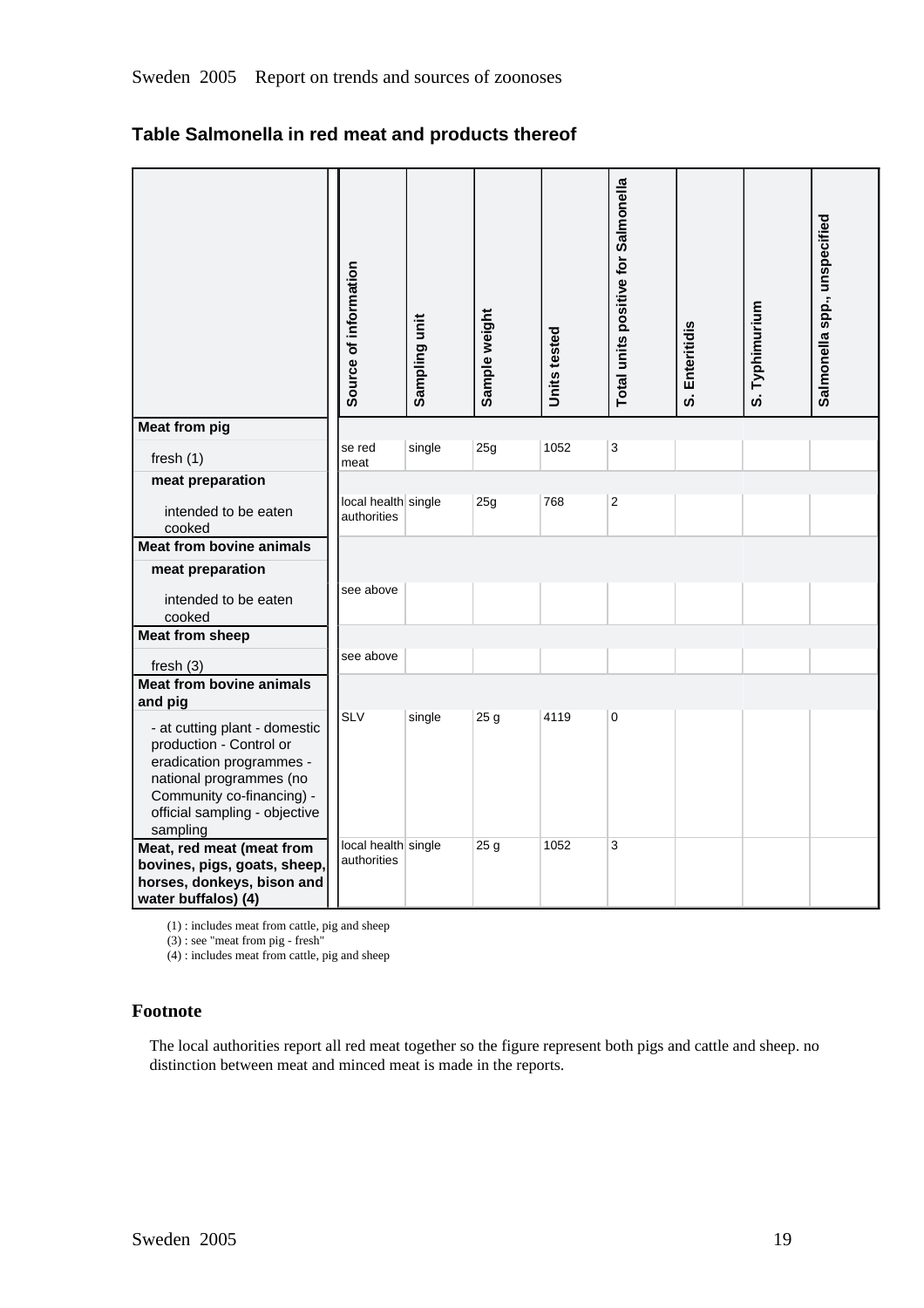# **Table Salmonella spp. in other food**

|                                                                        | Source of information              | Sampling unit | Sample weight   | Units tested | Total units positive for Salmonella | S. Enteritidis | Typhimurium<br>ທ່ | Salmonella spp., unspecified |
|------------------------------------------------------------------------|------------------------------------|---------------|-----------------|--------------|-------------------------------------|----------------|-------------------|------------------------------|
| <b>Eggs</b>                                                            |                                    |               |                 |              |                                     |                |                   |                              |
| table eggs                                                             |                                    |               |                 |              |                                     |                |                   |                              |
| - at retail                                                            | local health single<br>authorities |               | 25g             | 34           | $\mathbf 0$                         |                |                   |                              |
| <b>Fishery products</b>                                                | local health single<br>authorities |               | 25g             | 151          | 0                                   |                |                   |                              |
| <b>Crustaceans</b>                                                     | localhealth single<br>authorities  |               | 25g             | 228          | 0                                   |                |                   |                              |
| <b>Fruits and vegetables</b>                                           |                                    |               |                 |              |                                     |                |                   |                              |
| precut                                                                 | local health single<br>authorities |               | 25g             | 564          | 3                                   |                |                   |                              |
| <b>Spices and herbs</b>                                                | local health single<br>authority   |               | 25 <sub>g</sub> | 55           | $\overline{4}$                      |                |                   |                              |
| Other processed food<br>products and prepared<br>dishes<br>unspecified |                                    |               |                 |              |                                     |                |                   |                              |
| ready-to-eat foods                                                     | local health single<br>authority   |               | 25 <sub>g</sub> | 4008         | $\mathsf 0$                         |                |                   |                              |

# **Footnote**

The local health authorities do not distinguish between shellfish and molluscs, and not between precut and ready to eat fruit and vegetables. The reported figures are thus inclusive. They do not report serotypes.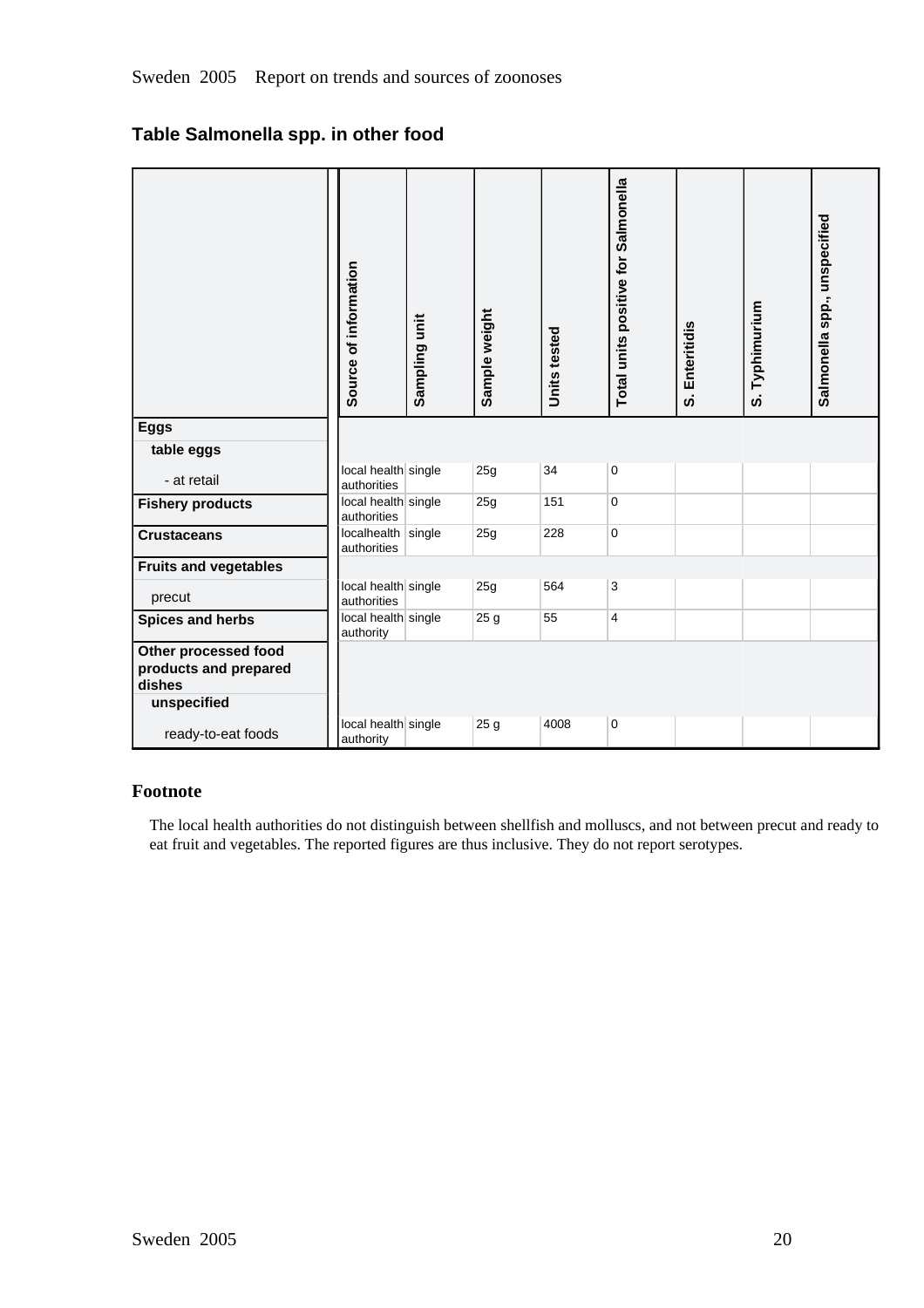# **2.1.3. Salmonella in animals**

# **A. Salmonella spp. in Gallus gallus - breeding flocks for egg production and flocks of laying hens**

# **Monitoring system**

#### **Sampling strategy**

# **Breeding flocks (separate elite, grand parent and parent flocks when necessary)**

Sampling strategies are outlined in the Swedish Salmonella control programme, approved by the EU in 1995 (95/50/EC). The salmonella control programme is supervised by the SJV and the SLV.

All sampling performed according to the salmonella programme is supervised by the competent authority. Official veterinarians are responsible for sampling in holdings, hatcheries, cuttingplants and slaughterhouses. Samples are either taken by the official veterinarian or under his/her supervision if sampling is delegated to farmers/companies.

The control constitutes of clinical surveillance and sampling. The clinical surveillance include general surveillance and surveillance related to the control programme where an official veterinarian visits breeding establishments every 8 week, laying hen farms once a year and meat producing poultry farm twice a year as required according to the control programme. In the sampling, all categories of poultry are included for bacteriological examination. Breeders and hatchery:

Sampling of breeding flocks is carried out according to the former Council

Directive 92/117/EEC now replaced by Regulation 2160/2003/EEC.

Elite and Grand Parent: samples are taken on 5 separate occasions during rearing. Tissue samples from dead chicks and chicken box linings are taken as a supplement to the faecal sampling. During egg production faecal samples are taken from the breeders themselves every month as a supplement to the sampling in the hatchery.

The parent generation is tested at 3 occasions during the rearing period through tissue sampling as well as faecal sampling. During eggproduction samples are taken from the breeders themselves every month as a supplement to the sampling in the hatchery.

# **Laying hens flocks**

# See "Breeding flocks"

Pullets and layers for table egg production:

Sampling of laying flocks with more than 200 layers from establishments not placing eggs on the market and of laying flocks from establishments placing their eggs on the market is carried out as faecal samples. Sampling methods are sufficient to demonstrate freedom within a flock at a confidence level of 95%, if the estimated prevalence of salmonella is 5%.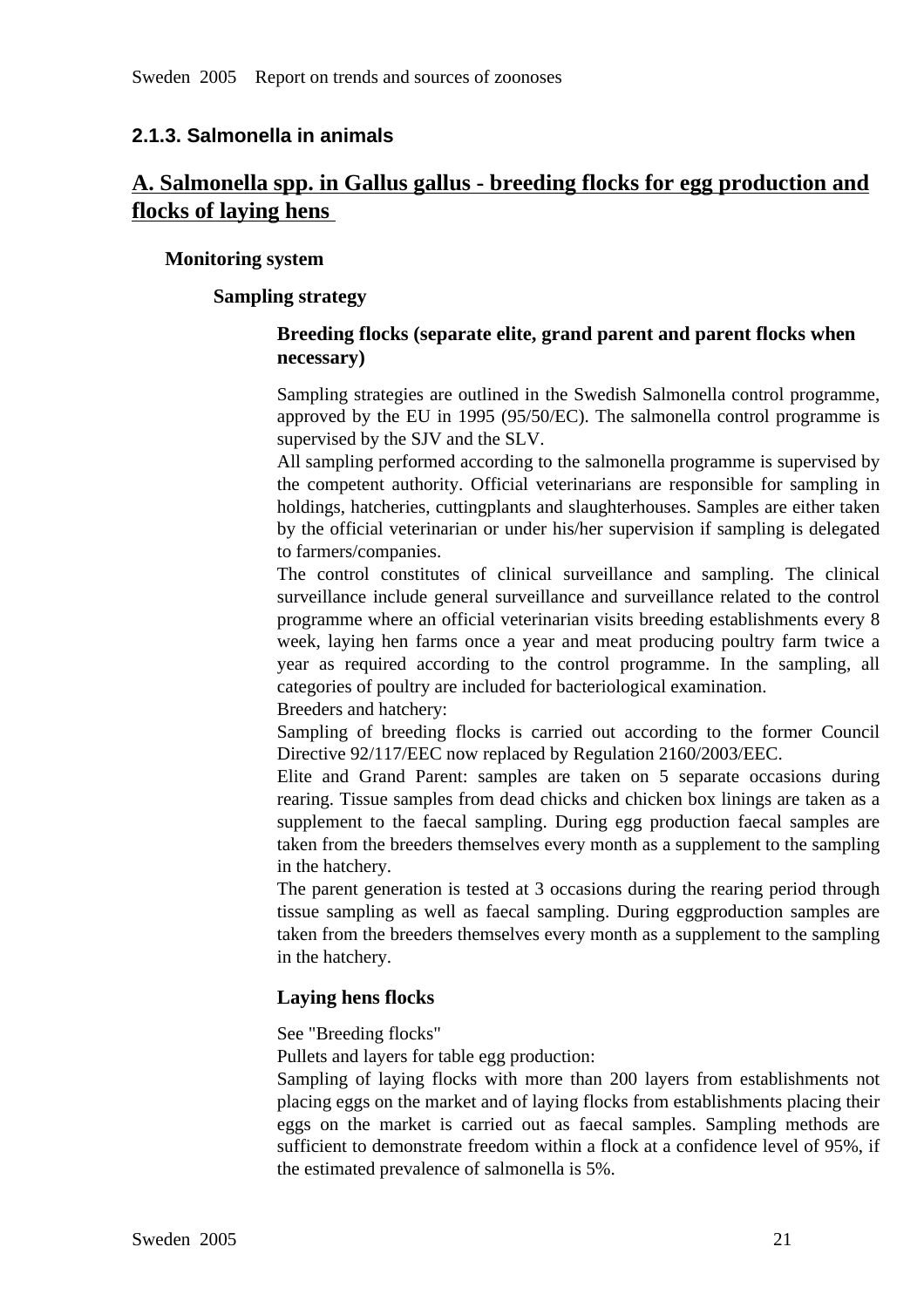Egg laying flocks are tested as day-old chicks and once during the rearing period two weeks before moving to a laying unit. The result of this examination must be known before moving the birds. During the laying phase egg laying flocks are sampled three times: 25-30 weeks old, 50 weeks of age and 3-4 weeks before slaughter. The delay between the last sample and slaughter is made in order to be able to take appropriate measures at slaughter if salmonella is found. Today this last sample is taken not more than 10 days before slaughter due to demands from the slaughterhouse. The result of the last examination must be notified to the poultry meat inspection veterinarian before sending the flock to the slaughterhouse.

#### **Frequency of the sampling**

# **Breeding flocks (separate elite, grand parent and parent flocks when necessary): Day-old chicks**

Detection of annual prevalence of flock prevalence of 5% with a confidence interval of 95% by flock prevalence of 5% with a confidence interval of 95%% confidence level and flock prevalence of 5% with a confidence interval of 95%% accuracy

# **Breeding flocks (separate elite, grand parent and parent flocks when necessary): Rearing period**

Other: GP - as dayold, 1-2weeks, 4 weeks, 9-11weeks and 2 weeks before moving P - day-old, 4 weeks and 2 weeks before moving

# **Breeding flocks (separate elite, grand parent and parent flocks when necessary): Production period**

Other: Once a month in the holding and every flock (batch) every 14 days at the hatchery

#### **Laying hens: Day-old chicks**

Every flock is sampled

#### **Laying hens: Rearing period**

2 weeks prior to moving

#### **Laying hens: Production period**

Other: at 25-30 weeks, at 50 weeks and 3-4 weeks before slaughter

#### **Laying hens: Before slaughter at farm**

3-4 weeks prior to slaughter

#### **Laying hens: At slaughter**

Other: see Salmonella in broiler meat and products thereof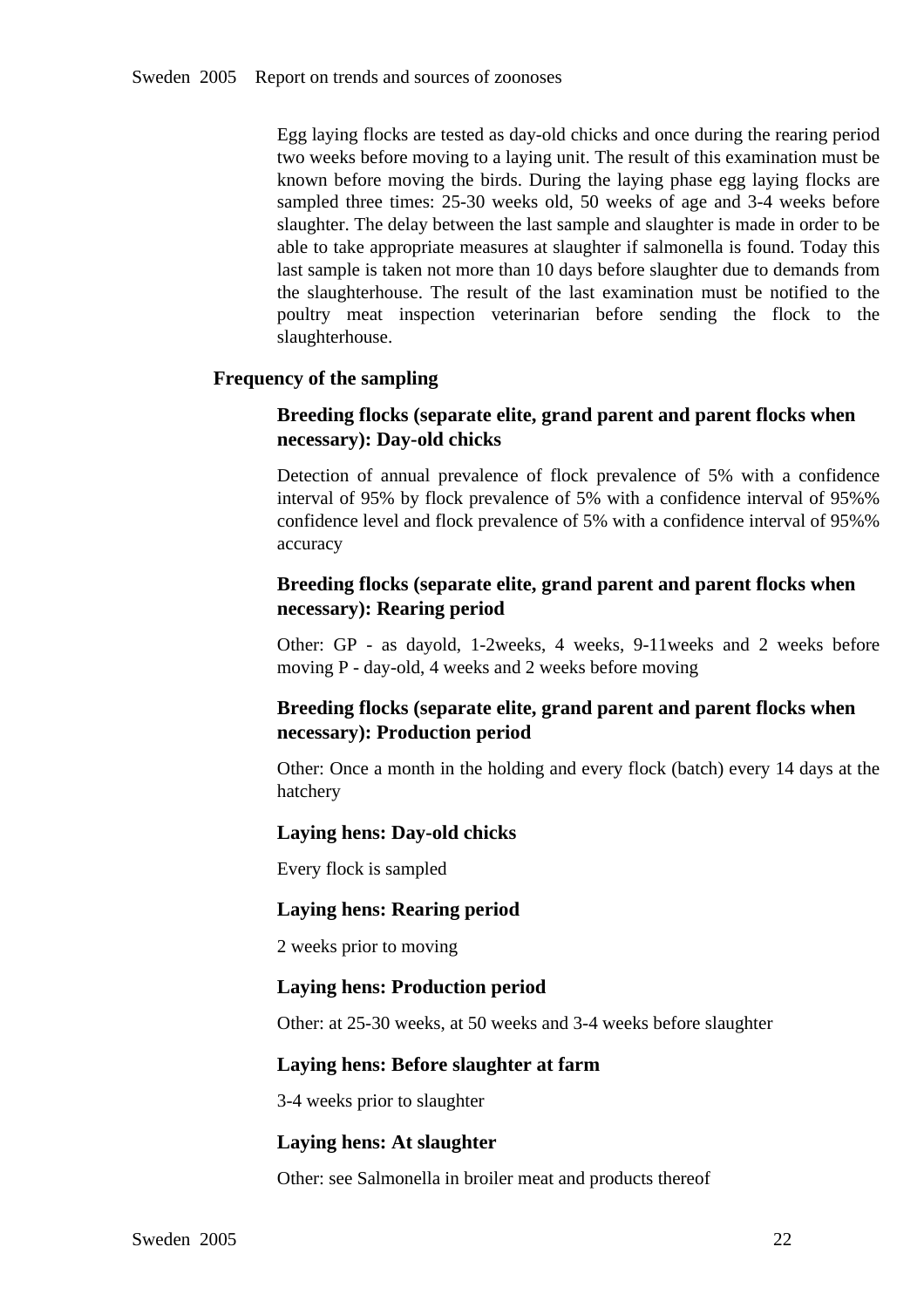# **Type of specimen taken**

# **Breeding flocks (separate elite, grand parent and parent flocks when necessary): Day-old chicks**

Other: ceacum from dead chickens, chicken box lining and meconium at the hatchery

# **Breeding flocks (separate elite, grand parent and parent flocks when necessary): Rearing period**

Other: ceacal and faecal samples

# **Breeding flocks (separate elite, grand parent and parent flocks when necessary): Production period**

Faeces

# **Laying hens: Day-old chicks**

Other: ceacum from dead chickens, chicken box lining and meconium at the hatchery

# **Laying hens: Rearing period**

Faeces

# **Laying hens: Production period**

Faeces

# **Laying hens: Before slaughter at farm**

Faeces

#### **Laying hens: At slaughter**

Other: neck skin, see Salmonella in broiler meat and products thereof

# **Methods of sampling (description of sampling techniques)**

# **Breeding flocks (separate elite, grand parent and parent flocks when necessary): Day-old chicks**

#### Chicken box lining:

The lining from chicken boxes are cut into smaller pieces and put into plastic bags. The lining from at most five boxes may be put into one bag as one pooled sample. The plastic bag shall be marked and sent to the laboratory the same day. The pooled sample is cut into smaller pieces and mixed well. At least 25 g material is examined for Salmonella according to Nordic Committee on Food Analysis. Dead birds: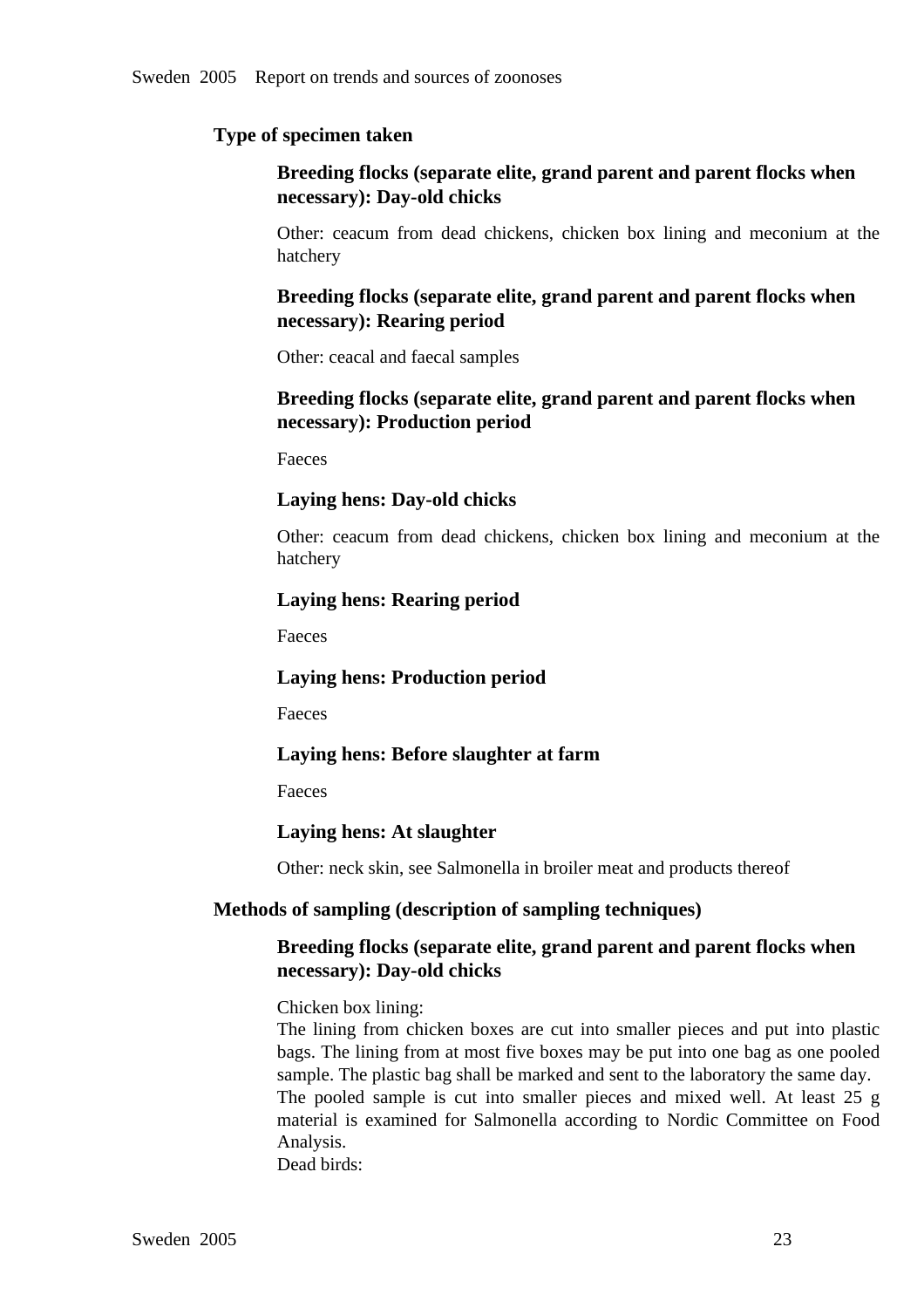Ceaca from 10 animals are taken out and pooled into one stomacher bag (one pooled sample). The stomacher bag shall be marked and sent to the laboratory the same day.

The pooled sample is homogenized in a stomacher. If the sample comes from day old chickens, at least 10g material shall be examined. If the samples comes from older birds, at least 25g material shall be examined. All samples are examined for Salmonella according to Nordic Committee on Food Analysis. Meconium:

Meconium from 250 newly hatched chickens are collected and put in a stomacher bag. The bag is marked and sent to the laboratory the same day. The pooled sample is homogenized in a stomacher. At least 30g material is analyzed for Salmonella according to Nordic Committee on Food Analysis.

# **Breeding flocks (separate elite, grand parent and parent flocks when necessary): Rearing period**

From each epidemiological unit; 60g(30gx2)fresh faecal material and, 10 ceaca pooled into 1 sample.

Dead birds:

Caeca from at most 10 animals are taken out and pooled into one stomacher bag (one pooled sample). The stomacher bag shall be marked and sent to the laboratory the same day. The pooled sample is homogenized in a stomacher. If the sample comes from day old chickens, at least 10g material shall be examined. If the samples comes from older birds, at least 25g material shall be examined. All samples are examined for Salmonella according to Nordic Committee on Food Analysis.

Faecal samples:

One pooled sample consists of droppings from 30 birds. From each individual at least 1g faeces is collected and put in a stomacher bag. The bag is marked and sent to the laboratory the same day. The sample is examined for Salmonella according to Nordic Committee on Food Analysis.

# **Breeding flocks: Production period**

60g (30gx2) fresh faecal material collected in the flock and pooled meconium from 250 newly hatched chicks from each flock every 14 day at the hatchery

# **Laying hens: Day-old chicks**

see "Breeding flocks: Day-old chicks"

# **Laying hens: Rearing period**

Fresh droppings from 90 pullets at different locations within the unit. Each pooled sample consists of 30g.

#### **Laying hens: Production period**

90g fresh faecal material pooled into 30gx3 or in case of free range indoors or if a flock consists of <1000 hens - 30gx2 (60g)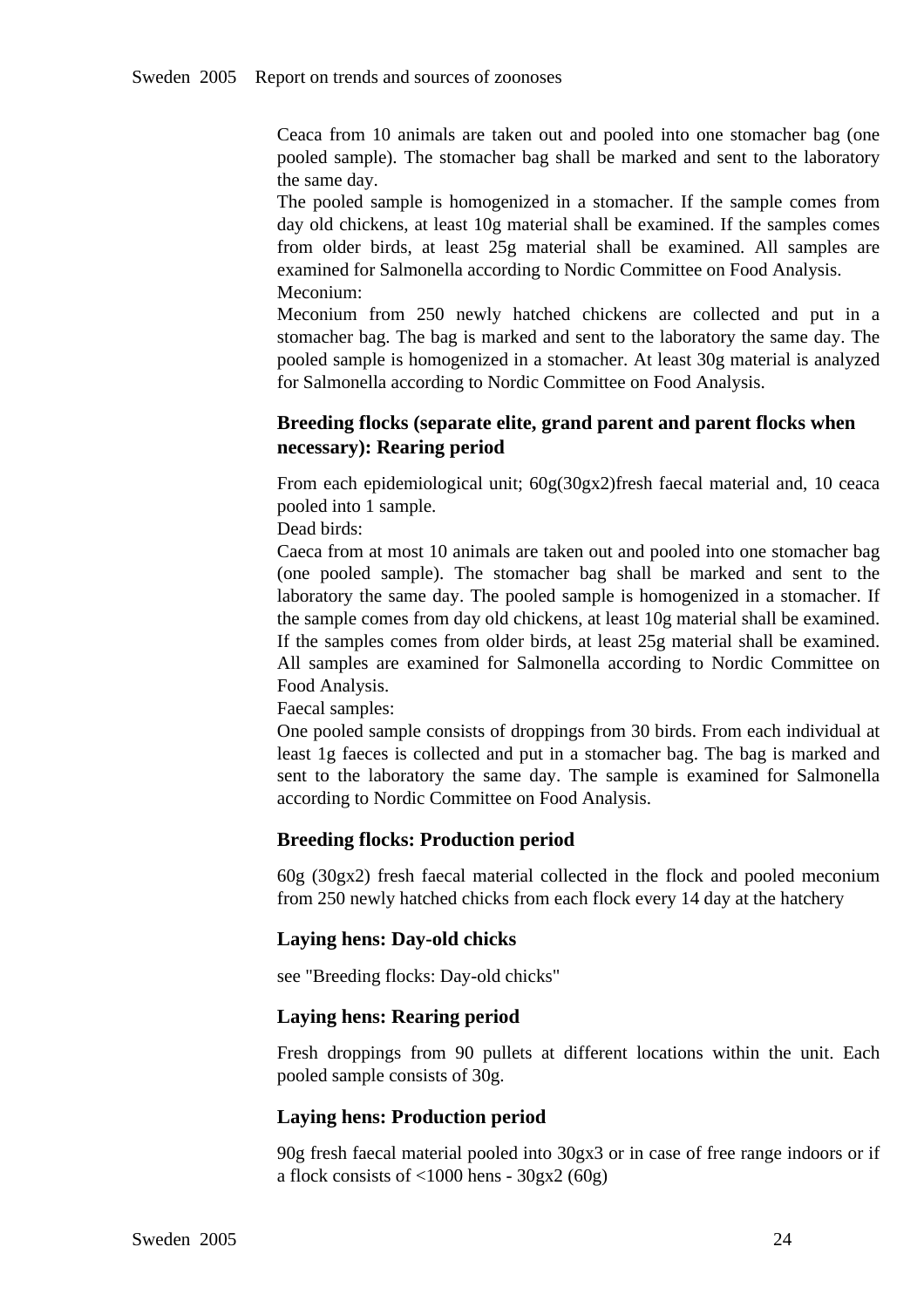# **Laying hens: Before slaughter at farm**

30gx3(90g) or 30x2(60g) fresh faecal droppings

#### **Laying hens: At slaughter**

see "Salmonella in broiler meat and products thereof"

#### **Case definition**

# **Breeding flocks (separate elite, grand parent and parent flocks when necessary): Day-old chicks**

If salmonella is isolated from an individual animal, the whole flock is considered infected with salmonella. In poultry, the flock is the epidemiological unit.

# **Breeding flocks (separate elite, grand parent and parent flocks when necessary): Rearing period**

See "Breeding flocks: Day-old chicks"

# **Breeding flocks (separate elite, grand parent and parent flocks when necessary): Production period**

See "Breeding flocks: Day-old chicks"

#### **Laying hens: Day-old chicks**

See "Breeding flocks: Day-old chicks"

#### **Laying hens: Rearing period**

See "Breeding flocks: Day-old chicks"

#### **Laying hens: Production period**

See "Breeding flocks: Day-old chicks"

#### **Laying hens: Before slaughter at farm**

See "Breeding flocks: Day-old chicks"

#### **Laying hens: At slaughter**

The pooled neckskin sample is traced back to the farm of origin. The farm is put under restrictions and an official veterinarian is assigned for official sampling. If these are negative - no further measures. If positive - the farm (or only the epidemiological unit if there are more than one separate units at the holding) is considered infected.

#### **Diagnostic/analytical methods used**

**Breeding flocks (separate elite, grand parent and parent flocks when**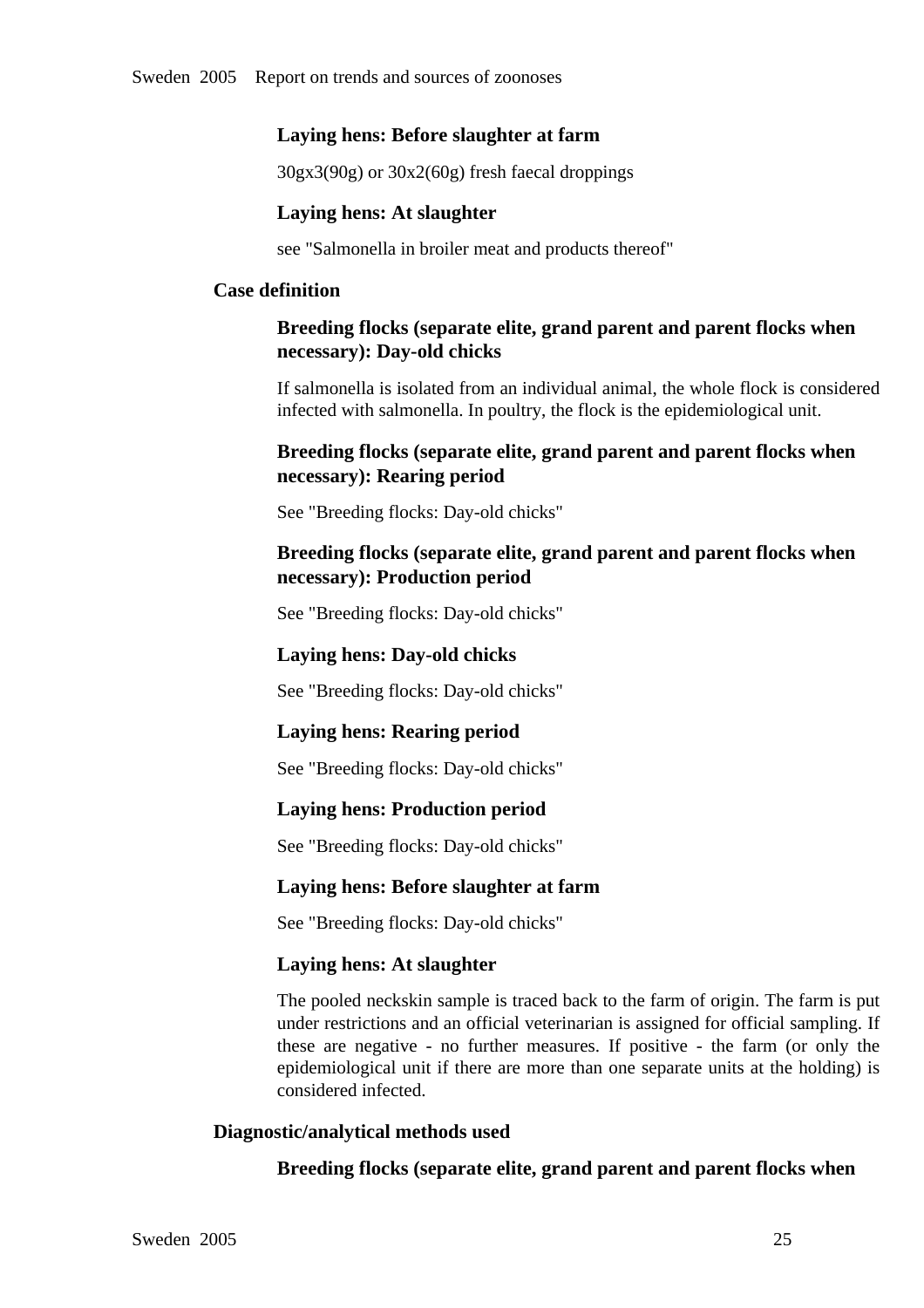#### **necessary): Day-old chicks**

Bacteriological method: NMKL No 71:1999

# **Breeding flocks (separate elite, grand parent and parent flocks when necessary): Rearing period**

Bacteriological method: NMKL No 71:1999

# **Breeding flocks (separate elite, grand parent and parent flocks when necessary): Production period**

Bacteriological method: NMKL No 71:1999

**Laying hens: Day-old chicks**

Bacteriological method: NMKL No 71:1999

#### **Laying hens: Rearing period**

Bacteriological method: NMKL No 71:1999

#### **Laying hens: Production period**

Bacteriological method: NMKL No 71:1999

#### **Laying hens: Before slaughter at farm**

Bacteriological method: NMKL No 71:1999

#### **Laying hens: At slaughter**

Bacteriological method: NMKL No 71:1999

#### **Vaccination policy**

# **Breeding flocks (separate elite, grand parent and parent flocks when necessary)**

Vaccination against salmonellosis is not allowed in poultry.

#### **Laying hens flocks**

See "Breeding flocks"

#### **Other preventive measures than vaccination in place**

#### **Breeding flocks (separate elite, grand parent and parent flocks when necessary)**

In food-producing animals salmonella control in feed- and feed production (HACCP based approach) is integrated in the salmonella control.

Strict hygiene rules are enforced through the whole production chain as preventive measures for salmonella. These rules are implemented by the Prophylactic volontary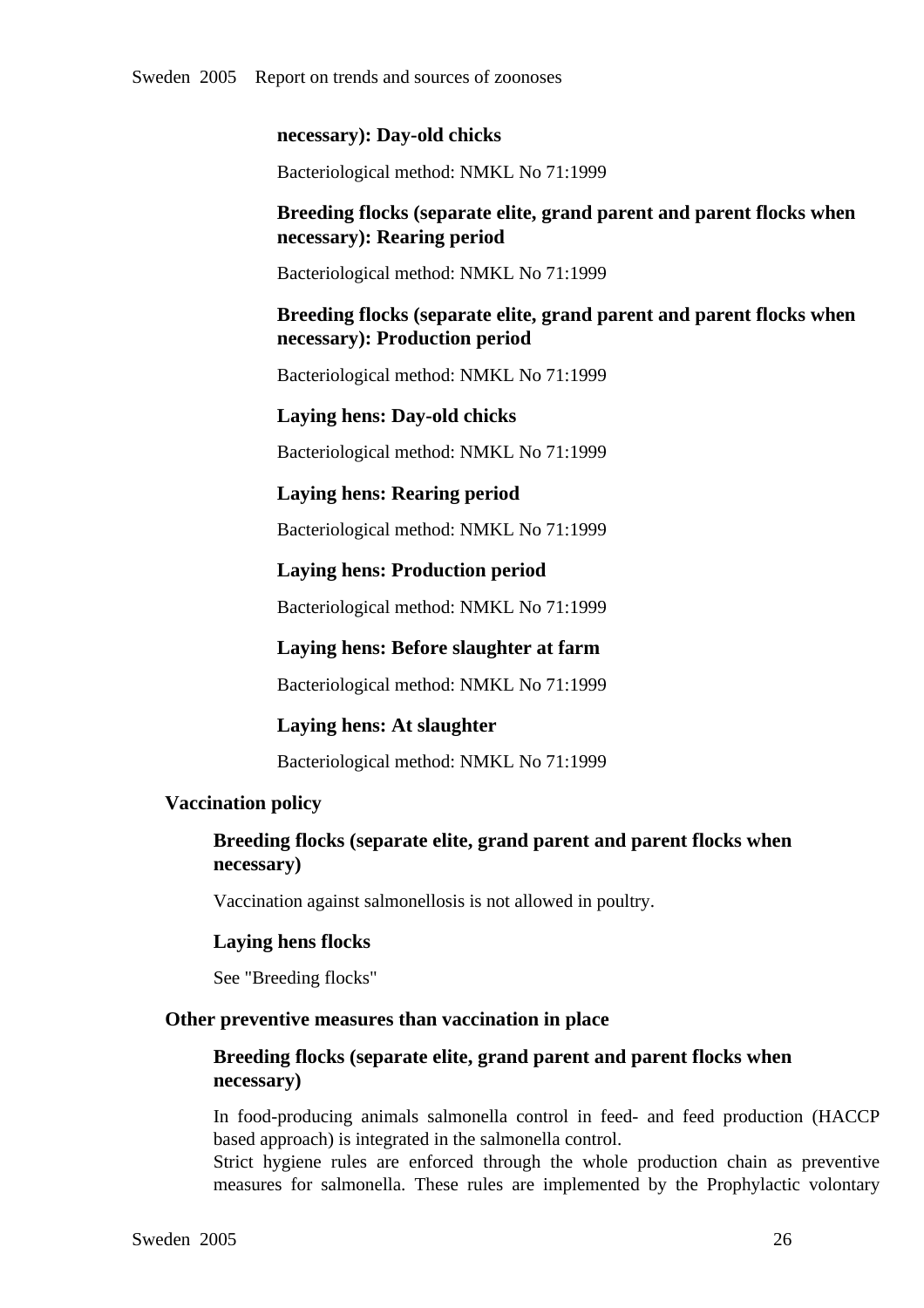salmonella control programme and includes: a)Rules for feed production and transport, b) hygienic rules to protect the birds from salmonella infection from the surroundings, c) salmonella free newly hatched chickens are delivered from the hatcheries, d) precaution to stop spread of salmonella from an infected flock, and e) all- in - all out principle in all categories of poultry production.

# **Laying hens flocks**

See "Breeding flocks"

#### **Control program/mechanisms**

#### **The control program/strategies in place**

# **Breeding flocks (separate elite, grand parent and parent flocks when necessary)**

In food-producing animals salmonella control in feed- and feed production (HACCP based approach) is integrated in the control.

Sampling strategies are outlined in the Swedish Salmonella control programme, approved by the EU in 1995 (95/50/EC). The control programme for live poultry covers laying hens, broilers, turkeys, ducks and gees from elite flocks to commercial stock. Other species of live poultry as defined in article 2 (1) of the Council Directive 90/539/EEC are excluded from this control programme. All serotypes of salmonella are covered.

The control consitutes of clinical surveillance and sampling. The clinical surveillance inlcude general surveillance and surveillance related to the control programme. The official veterinarian visits every poultry holding with breeders, layers and meat production establishment as required according to the control programme. All categories of poultry are sampled for bacteriological examination as described above.

# **Laying hens flocks**

See "Breeding flocks"

#### **Measures in case of the positive findings or single cases**

# **Breeding flocks (separate elite, grand parent and parent flocks when necessary)**

The infected farm is put under restriction and the flock is culled and either sent for destruction (in case of invasive serotype) or heat-treated (the latter is never practised in Sweden). An investigation in order to trace the source of infection is conducted by the official veterinarian. The premises/ contaminated houses are cleaned and disinfected and manure and feeding stuffs left on the farm are destroyed or decontaminated. Restrictions are not lifted until environmental samples from within the house are taken and analyzed with negative results.

# **Laying hens flocks**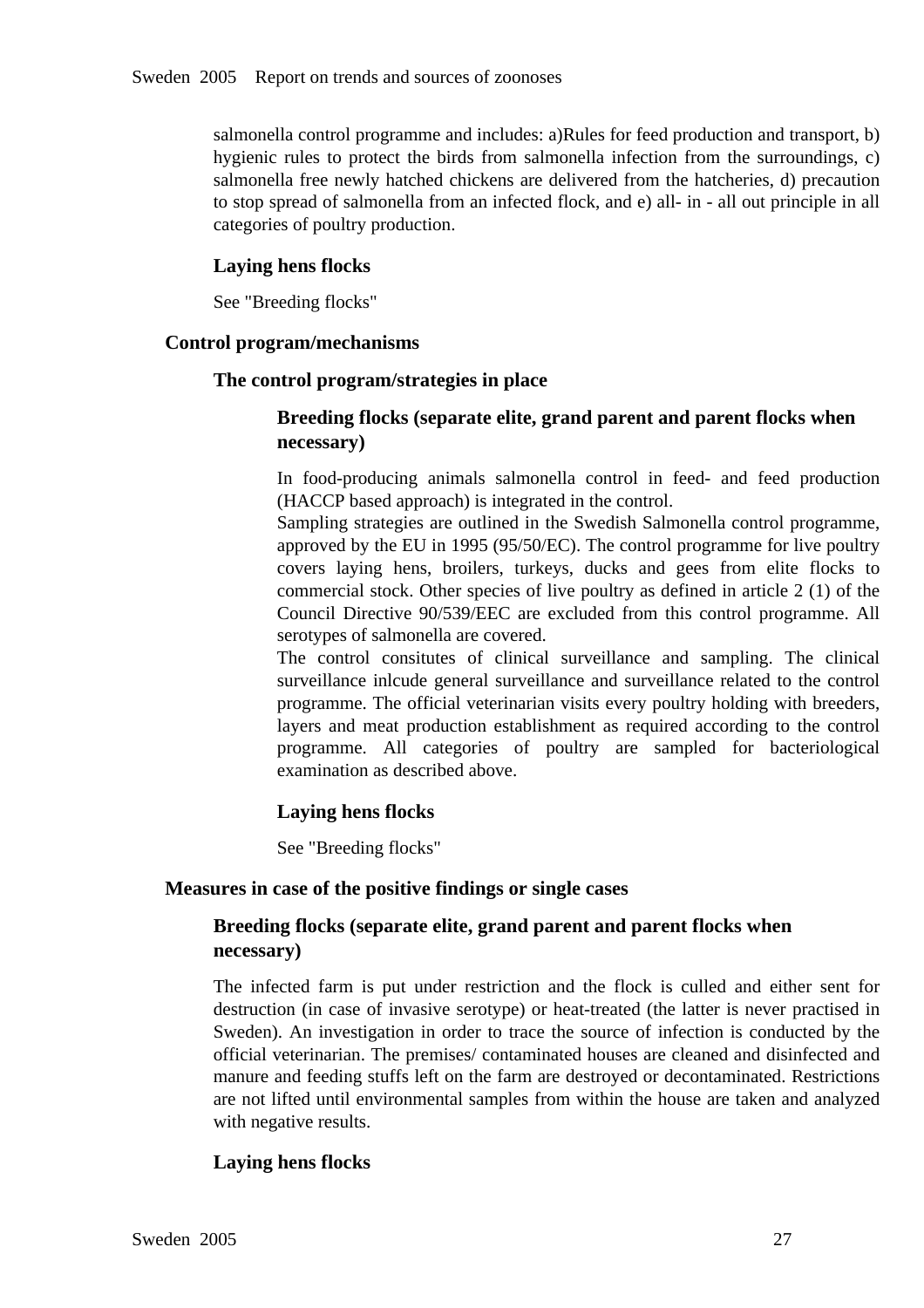See "Breeding flocks"

In laying hens flocks, finding of invasive salmonella serotype results in destruction of the flock and all eggs in storage.

Finding of non invasive salmonella serotypes results in destruction or sanitary slaughter of the flock. In those cases: a)The meat may be used for human consumption after heat treatment in the processing plant. b)Eggs from a flock infected with non invasive salmonella may be used for human consumption after pasteurization. However,this is not practised in Sweden.

# **Notification system in place**

All findings of salmonella is compulsory notifiable. The obligation to notify all salmonella findings has been in force since 1961.

# **Results of the investigation**

One farm was infected with S. enteritidis phage type 1b. This farm was infected by the same serotype in 2003, but was declared free after throrough investigation, cleaning and desinfection. This time salmonella was isolated from the feed plant at the farm, indicating that salmonella had remained at the farm since 2003.

No breeding flock or hatchery was infected with Salmonella.

Results from sampling of neck skins and crushed meat in the control programme is presented under the section "Salmonella in broiler meat and products thereof".

# **National evaluation of the recent situation, the trends and sources of infection**

Since 1996, the situation has remained stable with only 3 to 4 infected flocks per year. The favourable situation is also reflected in the yearly sampling of approximately 4000 neck skin samples at the slaughter houses. Between 1995 and 2005, 42268 neck skin samples were collected and of those, 11 (0.03%) were positive.

# **Relevance of the findings in animals to findings in foodstuffs and to human cases (as a source of infection)**

As Swedish produced red and white meat, and eggs virtually are free from salmonella, the risk of contracting salmonella from domestic produced food of animal origin is very small.

# **Additional information**

In poultry, the flock is the epidemiological unit. This is important concerning breeders as several flocks may be raised in seperate units in the holding at the same. Measures, in case of positive findings, are taken at each epidemiological unit since the strict hygiene rules that are implemented according to the Swedish Salmonella control programme makes it possible to define the flocks as strictly seperated units.

# **B. Salmonella spp. in Gallus gallus - breeding flocks for meat production and broiler flocks**

# **Monitoring system**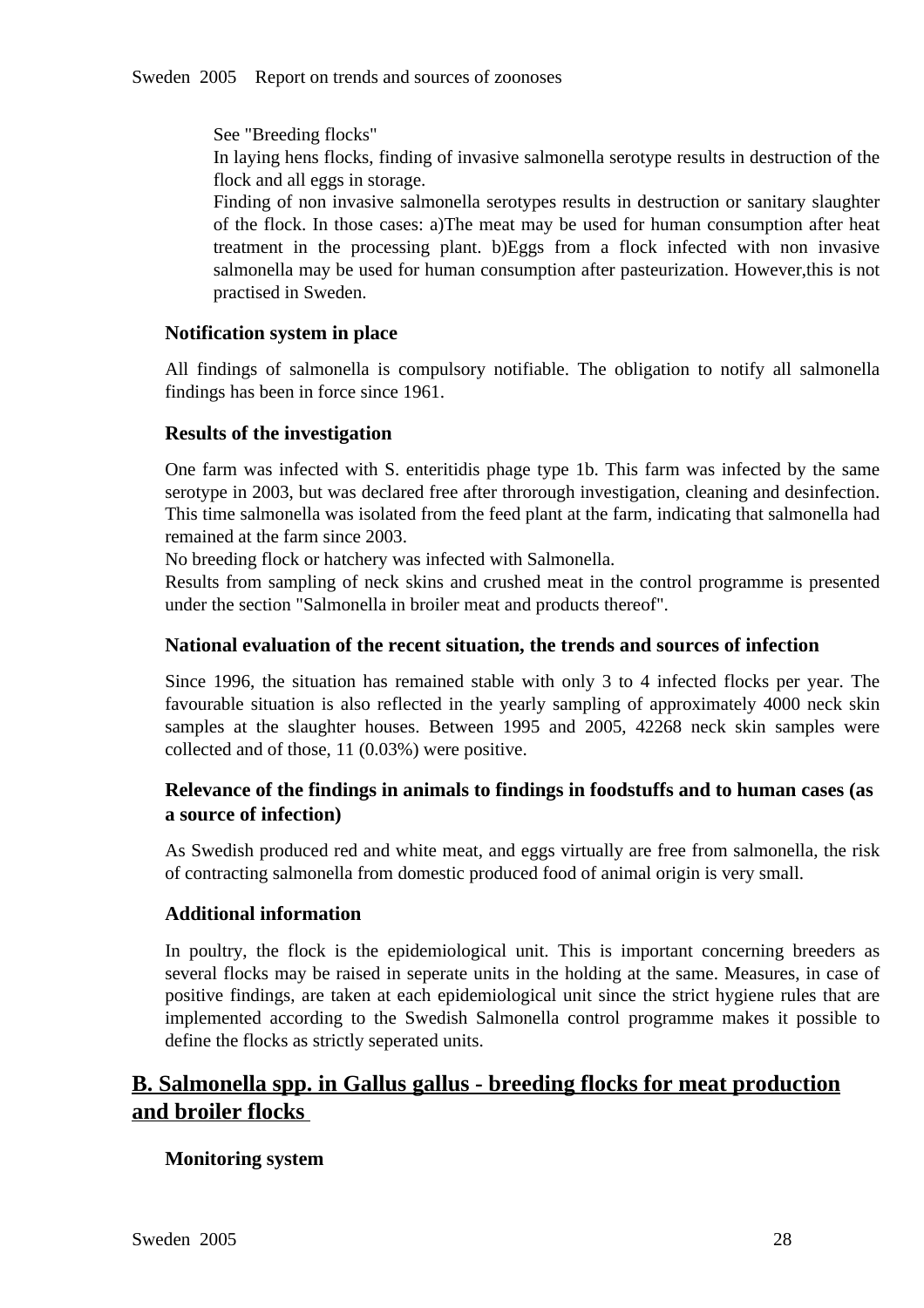# **Sampling strategy**

# **Breeding flocks (separate elite, grand parent and parent flocks when necessary)**

Sampling strategies are outlined in the Swedish Salmonella control programme, approved by the EU in 1995 (95/50/EC). The salmonella control programme is supervised by the SJV and the SLV.

All sampling performed according to the salmonella programme is supervised by the competent authority. Official veterinarians are responsible sampling in holdings, hatcheries, cuttingplants and slaughterhouses. Samples are either taken by the official veterinarian or under his/her supervision if sampling is delegated to farmers/companies.

The control constitutes of clinical surveillance and sampling. The clinical surveillance include general surveillance and surveillance related to the control programme where an official veterinarian visits breeding establishments every 8 week and meat producing poultry farms twice a year as required according to the control programme. In the sampling, all categories of poultry are included for bacteriological examination.

Breeders and hatchery:

Sampling of breeding flocks is carried out according to the former Council Directive 92/117/EEC now replaced by Regulation 2160/2003/EEC.

There are no broiler Elite flocks in Sweden.

Grand Parent:

Samples are taken on 5 separate occasions during rearing. Tissue samples from dead chicks and chicken box linings are taken as a supplement to the faecal sampling. During egg production faecal samples are taken from the breeders themselves every month as a supplement to the sampling in the hatchery.

The parent generation is tested at 3 occasions during the rearing period through tissue sampling as well as faecal sampling. During eggproduction samples are taken from the breeders themselves every month as a supplement to the sampling in the hatchery.

#### **Broiler flocks**

All commercial meat-producing establishments has an official veterinarian assigned for salmonella control. The veterinarian is usually employed by the National Food Administration and stationed at the slaughterhouse where the flock is destined for slaughter. The veterinarian visits the farm at least twice a year for supervision and sampling.

Every flock is sampled 1-2 weeks prior to slaughter either by the veterinarian or by the farmer if sampling is delegated. The result must be notified to the veterinarian before sending the flock to the slaughterhouse.

#### **Frequency of the sampling**

# **Breeding flocks (separate elite, grand parent and parent flocks when necessary): Day-old chicks**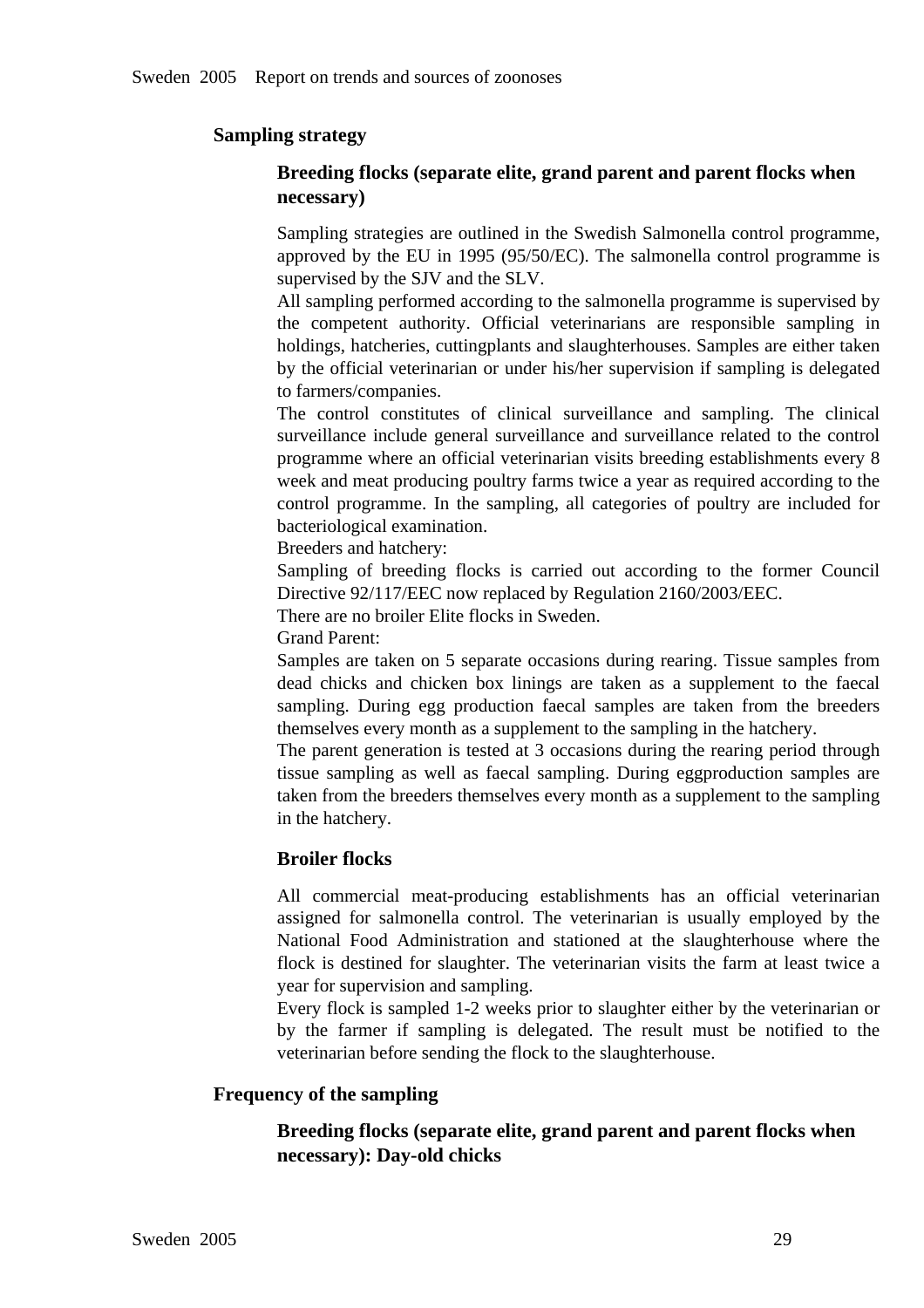Detection of annual prevalence of at a confidence level of 95%, if the estimated within flock prevalence of salmonella is 5% by at a confidence level of 95%, if the estimated within flock prevalence of salmonella is 5%% confidence level and at a confidence level of 95%, if the estimated within flock prevalence of salmonella is 5%% accuracy

# **Breeding flocks (separate elite, grand parent and parent flocks when necessary): Rearing period**

Other: GP - as day-old, 1-2 weeks, 4 weeks, 9-11 weeks and 2 weeks prior to moving, P - day-old, 4 weeks and 2 weeks prior to moving

# **Breeding flocks (separate elite, grand parent and parent flocks when necessary): Production period**

Once a month

#### **Broiler flocks: Day-old chicks**

Every flock is sampled

#### **Broiler flocks: Rearing period**

1-2 weeks prior to slaughter

#### **Broiler flocks: Before slaughter at farm**

1-2 weeks prior to slaughter

#### **Broiler flocks: At slaughter (flock based approach)**

Other: see Salmonella in broiler meat and products thereof

#### **Type of specimen taken**

# **Breeding flocks (separate elite, grand parent and parent flocks when necessary): Day-old chicks**

Other: ceaca from dead birds, chicken box lining and meconium

# **Breeding flocks (separate elite, grand parent and parent flocks when necessary): Rearing period**

Other: ceacal and faecal material

# **Breeding flocks (separate elite, grand parent and parent flocks when necessary): Production period**

Faeces

#### **Broiler flocks: Day-old chicks**

Other: ceaca from dead birds, chicken box lining and meconium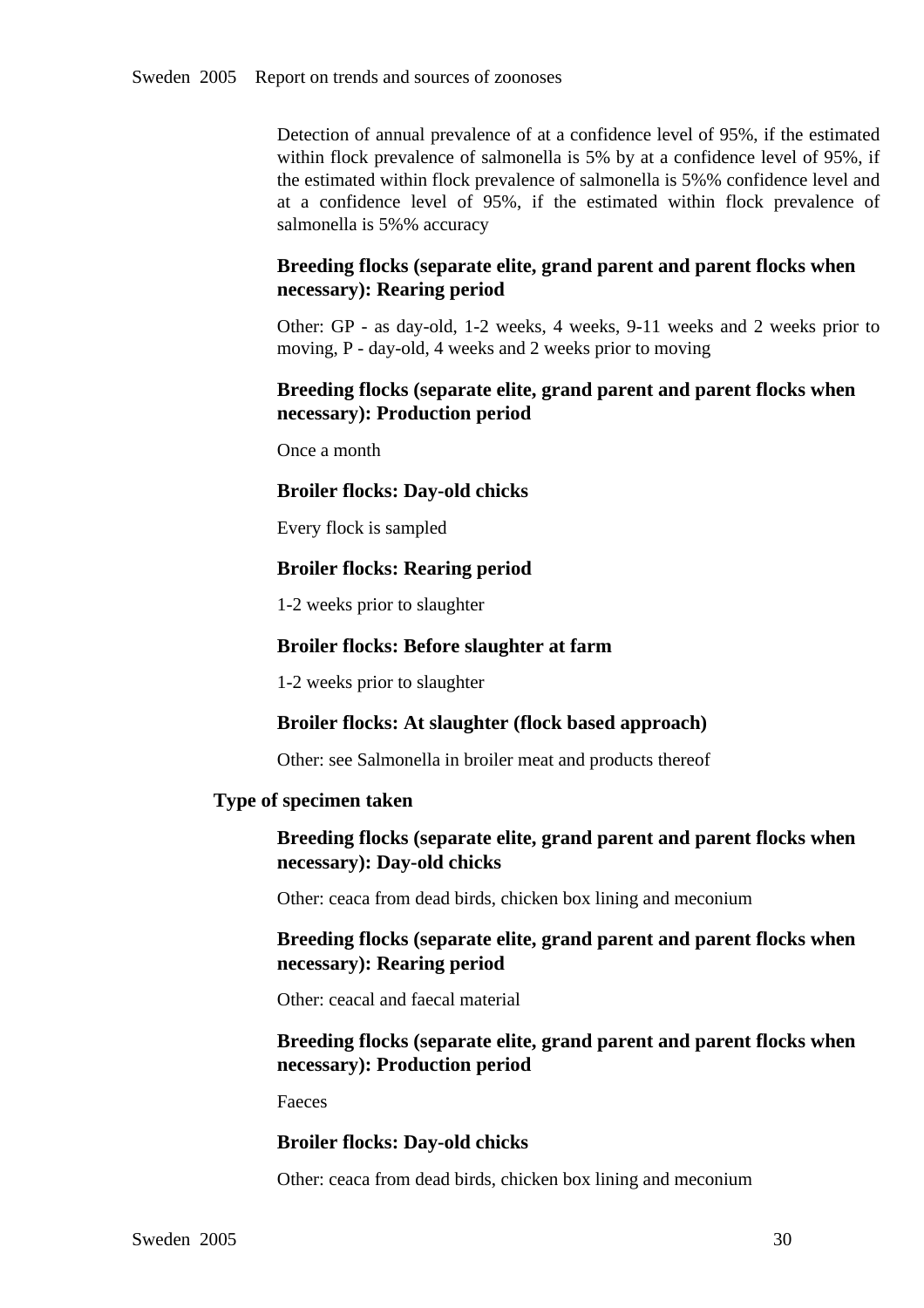# **Broiler flocks: Before slaughter at farm**

Other: faecal and organs

# **Broiler flocks: At slaughter (flock based approach)**

Other: neck skins, see Salmonella in broiler meat and products thereof

# **Methods of sampling (description of sampling techniques)**

# **Breeding flocks (separate elite, grand parent and parent flocks when necessary): Day-old chicks**

Chicken box lining:

The lining from chicken boxes are cut into smaller pieces and put into plastic bags. The lining from at most five boxes may be put into one bag as one pooled sample. The plastic bag shall be marked and sent to the laboratory the same day.

The pooled sample is cut into smaller pieces and mixed well. At least 25 g material is examined for Salmonella according to Nordic Committee on Food Analysis.

Dead birds:

Ceaca from 10 animals are taken out and pooled into one stomacher bag (one pooled sample). The stomacher bag shall be marked and sent to the laboratory the same day.

The pooled sample is homogenized in a stomacher. If the sample comes from day old chickens, at least 10g material shall be examined. If the samples comes from older birds, at least 25g material shall be examined. All samples are examined for Salmonella according to Nordic Committee on Food Analysis. Meconium:

Meconium from 250 newly hatched chickens are collected and put in a stomacher bag. The bag is marked and sent to the laboratory the same day. The pooled sample is homogenized in a stomacher. At least 30g material is analyzed for Salmonella according to Nordic Committee on Food Analysis.

# **Breeding flocks (separate elite, grand parent and parent flocks when necessary): Rearing period**

Sampling:

From each epidemiological unit, 60g (30gx2) fresh faecal material and 10 ceaca (pooled into 1 sample) are collected.

Faecal samples:

One pooled sample consists of droppings from 30 birds. From each individual at least 1g faeces is collected and put in a stomacher bag. The bag is marked and sent to the laboratory the same day. The sample is examined for Salmonella according to Nordic Committee on Food Analysis.

Dead birds:

See "Breeding flocks: Day-old chicks"

# **Breeding flocks: Production period**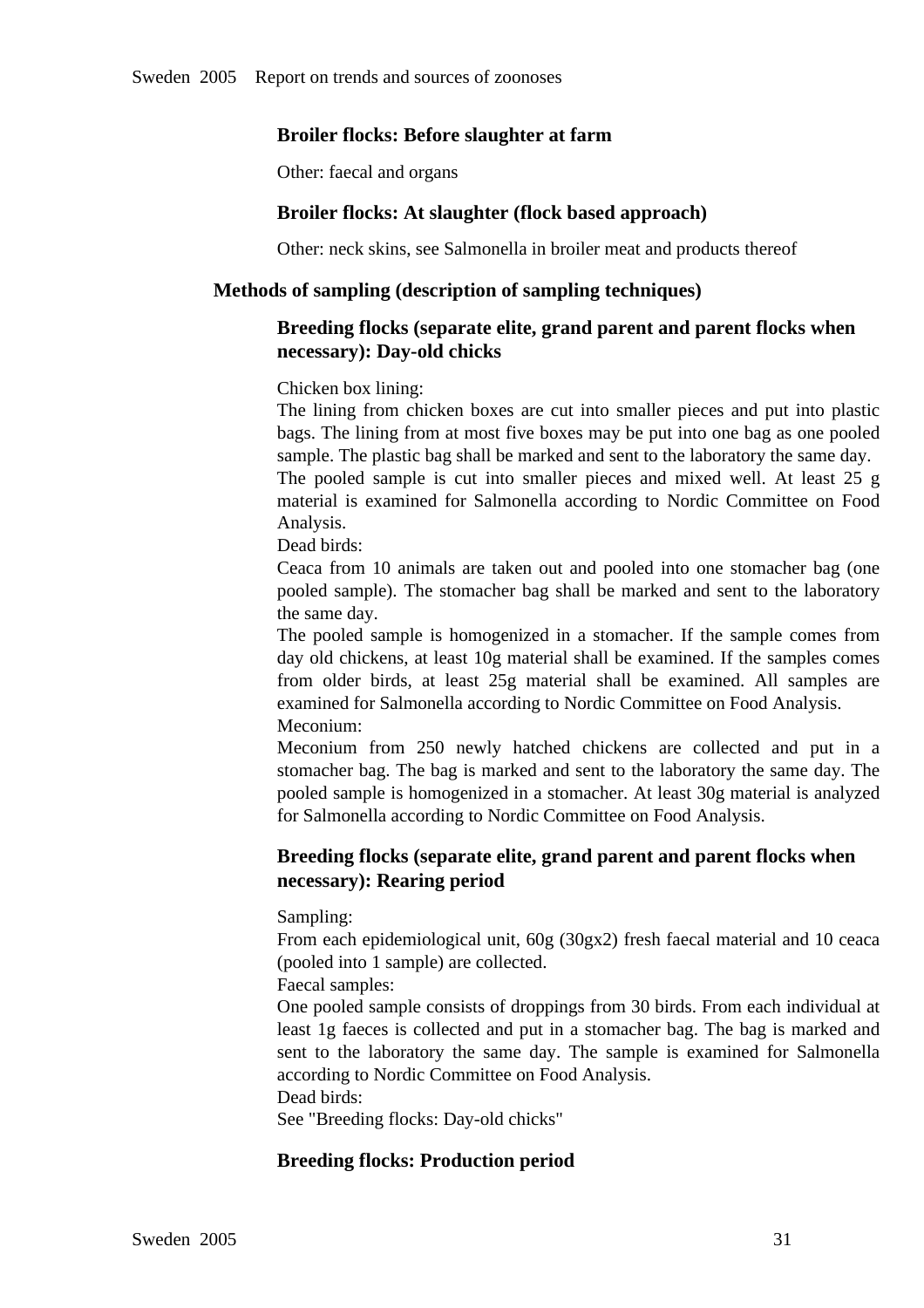60g (30gx2) fresh faecal material is collected in the flock. Faecal samples: See "Breeding flocks: Rearing period"

### **Broiler flocks: Day-old chicks**

Chicken box lining, dead birds, meconium: See "Breeding flocks: Day-old chicks"

### **Broiler flocks: Rearing period**

no sampling between day-old and pre-slaughter

### **Broiler flocks: Before slaughter at farm**

 $30g$  faecal material pooled into 1 sample and 30 ceaca pooled  $10x3 = 4$  analyses In houses with  $>2$  epidemiological units or  $\langle 500 \text{ birds/unit}; 30gx2 (60g) \text{ faecal} \rangle$ material and 10 organs pooled to 1 sample is taken Faecal samples: See "Breeding flocks: Rearing period" Ceacal sampling: Ceaca from 10 animals are taken out and pooled into one stomacher bag (one pooled sample). The stomacher bag shall be marked and sent to the laboratory the same day. The pooled sample is homogenized in a stomacher. If the sample

comes from day old chickens, at least 10g material shall be examined. If the samples comes from older birds, at least 25g material shall be examined. All samples are examined for Salmonella according to Nordic Committee on Food Analysis.

### **Broiler flocks: At slaughter (flock based approach)**

see "Salmonella in broiler meat and products thereof"

#### **Case definition**

### **Breeding flocks (separate elite, grand parent and parent flocks when necessary): Day-old chicks**

If salmonella is isolated from an individual animal, the whole flock is considered salmonella infected. In poultry, the flock is the epidemiological unit.

### **Breeding flocks (separate elite, grand parent and parent flocks when necessary): Rearing period**

See "Breeding flocks: Day-old chicks"

### **Breeding flocks (separate elite, grand parent and parent flocks when necessary): Production period**

See "Breeding flocks: Day-old chicks"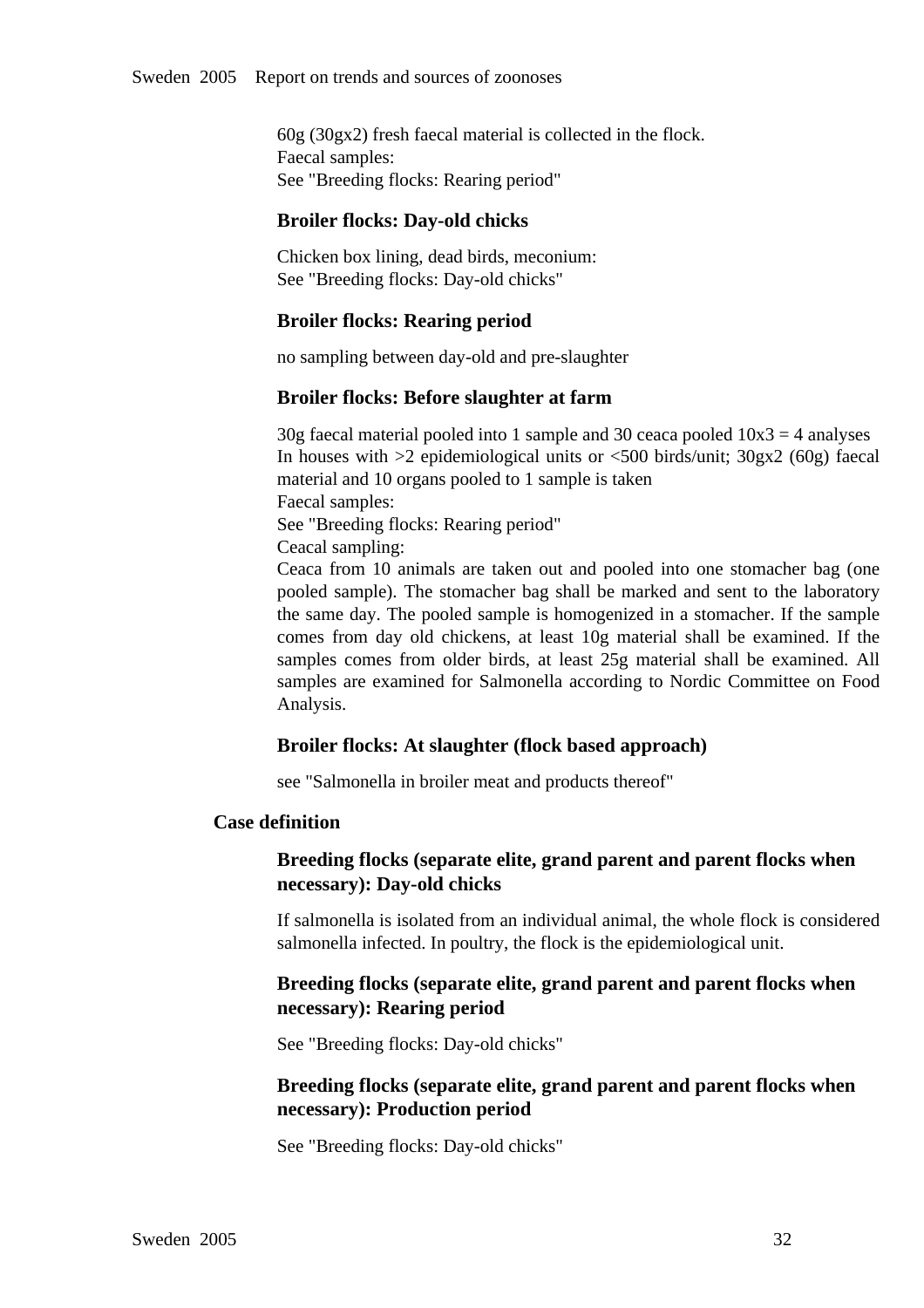### **Broiler flocks: Day-old chicks**

See "Breeding flocks: Day-old chicks"

#### **Broiler flocks: Rearing period**

See "Breeding flocks: Day-old chicks"

#### **Broiler flocks: Before slaughter at farm**

See "Breeding flocks: Day-old chicks"

### **Broiler flocks: At slaughter (flock based approach)**

A positive neck skin sample at slaughter initiates an investigation back at the holding of origin. The farm is put under restrictions and official sampling is conducted. If these samples are positive the holding/flock is considered infected.

#### **Diagnostic/analytical methods used**

### **Breeding flocks (separate elite, grand parent and parent flocks when necessary): Day-old chicks**

Bacteriological method: NMKL No 71:1999

### **Breeding flocks (separate elite, grand parent and parent flocks when necessary): Rearing period**

Bacteriological method: NMKL No 71:1999

### **Breeding flocks (separate elite, grand parent and parent flocks when necessary): Production period**

Bacteriological method: NMKL No 71:1999

#### **Broiler flocks: Day-old chicks**

Bacteriological method: NMKL No 71:1999

#### **Broiler flocks: Rearing period**

Bacteriological method: NMKL No 71:1999

#### **Broiler flocks: Before slaughter at farm**

Bacteriological method: NMKL No 71:1999

#### **Broiler flocks: At slaughter (flock based approach)**

Bacteriological method: NMKL No 71:1999

#### **Vaccination policy**

#### **Breeding flocks (separate elite, grand parent and parent flocks when**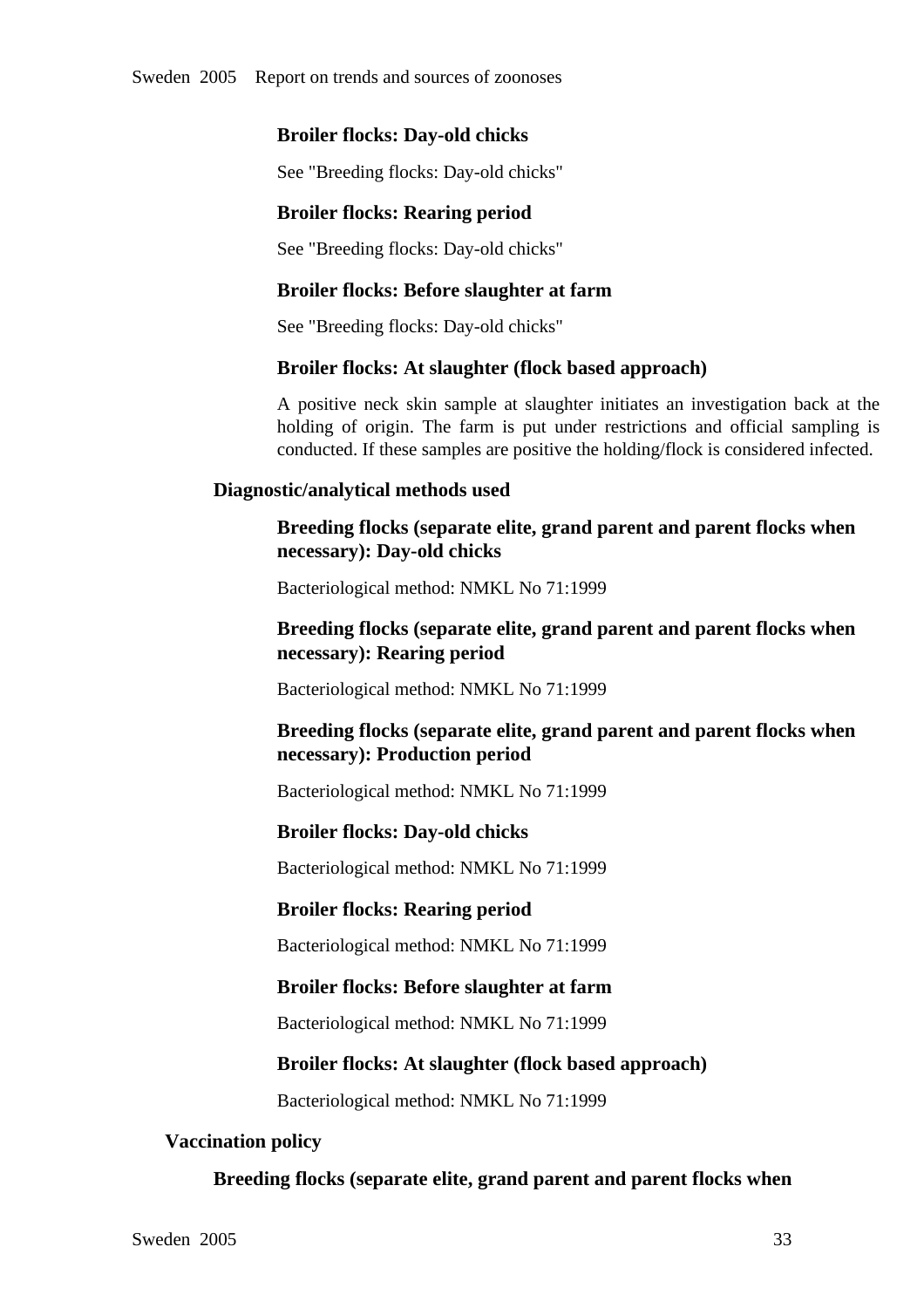### **necessary)**

Vaccination against salmonellosis is not allowed in poultry.

#### **Broiler flocks**

See "Breeding flocks"

#### **Other preventive measures than vaccination in place**

#### **Broiler flocks**

In food-producing animals salmonella control in feed- and feed production (HACCP based approach) is integrated in the salmonella control.

Strict hygiene rules are enforced through the whole production chain as preventive measures for salmonella. These rules are implemented by the Prophylactic volontary salmonella control

programme and includes: a)Rules for feed production and transport, b) hygienic rules to protect the birds from salmonella infection from the surroundings, c) salmonella free newly hatched chickens are delivered from the hatcheries, d) precaution to stop spread of salmonella from an infected flock, and e) all- in - all out principle in all categories of poultry production.

#### **Control program/mechanisms**

#### **The control program/strategies in place**

### **Breeding flocks (separate elite, grand parent and parent flocks when necessary)**

Sampling strategies are outlined in the Swedish Salmonella control programme, approved by the EU in 1995 (95/50/EC). The control programme for live poultry covers laying hens, broilers, turkeys, ducks and gees from elite flocks to commercial stock. Other species of live poultry as defined in article 2 (1) of the Council Directive 90/539/EEC are excluded from this control programme. All serotypes of salmonella are covered. The control consitutes of clinical surveillance and sampling. The clinical surveillance inlcude general surveillance and surveillance related to the control programme. The official veterinarian visits every poultry holding with breeders, layers and meat production establishment as required according to the control programme. All categories of poultry are sampled for bacteriological examination as described above.

#### **Broiler flocks**

see "Breeding flocks"

#### **Measures in case of the positive findings or single cases**

### **Breeding flocks (separate elite, grand parent and parent flocks when necessary): Day-old chicks**

The chicks would be traced, culled and sent for destruction and the premesis where the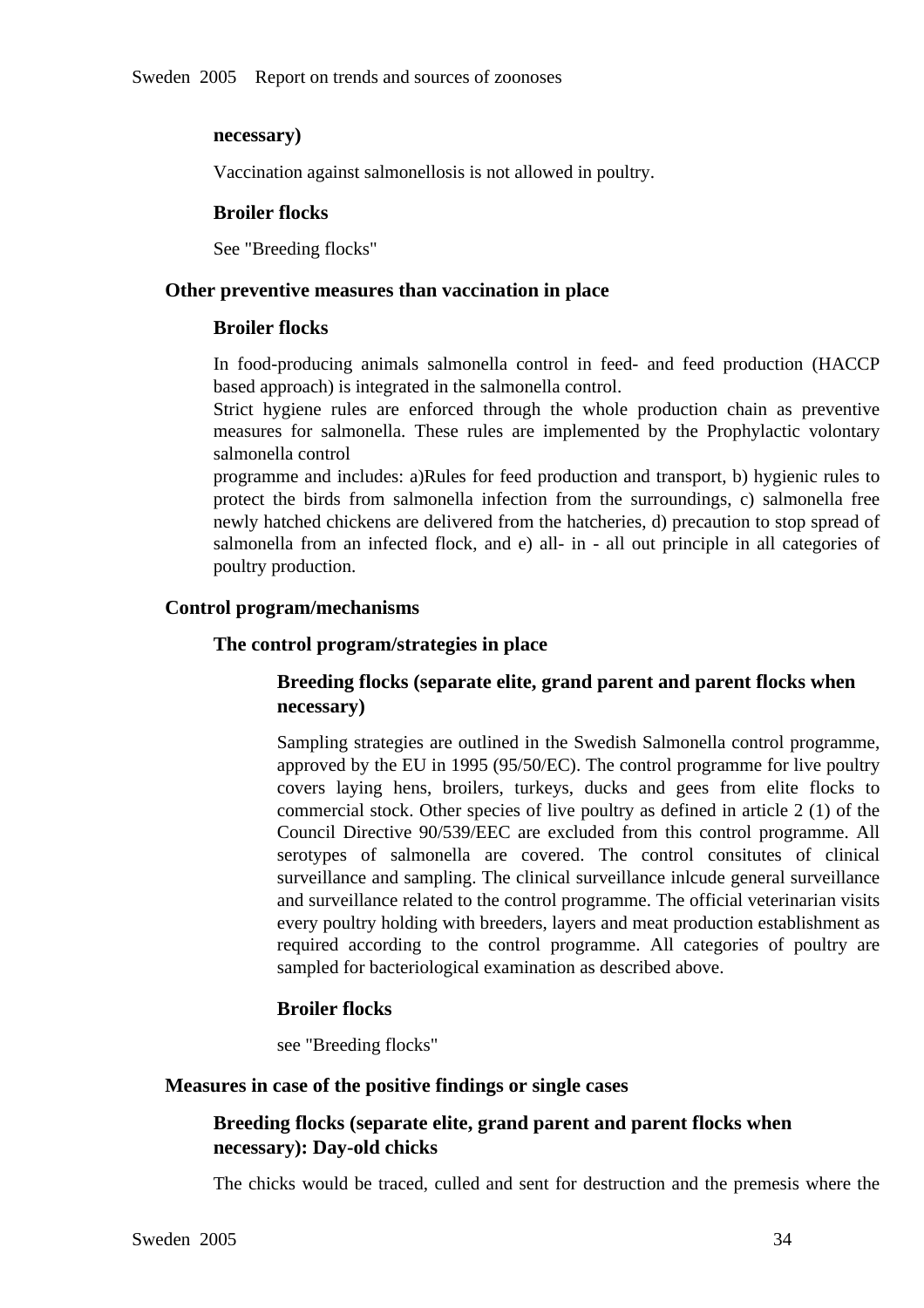chicks were sent to and the hatchery would be cleaned and disinfected. The farm/flock of origin is traced and put under restrictions. Official sampling is conducted and if the flock is positive, it is culled and either sent for destruction (in case of invasive serotype) or heat-treated (the latter is never practised in Sweden). An investigation in order to trace the source of infection is conducted by the official veterinarian. The premises/ contaminated houses are cleaned and disinfected and manure and feeding stuffs left on the farm are destroyed or decontaminated. Restrictions are not lifted until environmental samples from within the house are taken and analyzed with negative results.

### **Breeding flocks (separate elite, grand parent and parent flocks when necessary): Rearing period**

The infected farm is put under restriction and the flock is culled and either sent for destruction (in case of an invasive serotype) or heat-treated (the latter is never practised in Sweden). An investigation in order to trace the source of infection and destination of hatching eggs delivered from the holding is conducted by the official veterinarian. The premises/ contaminated houses are cleaned and disinfected and manure and feeding stuffs left on the farm are destroyed or decontaminated. Restrictions are not lifted until environmental samples from within the house are taken and analyzed with negative results.

### **Breeding flocks (separate elite, grand parent and parent flocks when necessary): Production period**

See "Breeding flocks: Rearing period"

#### **Broiler flocks: Day-old chicks**

See "Breeding flocks: Rearing period"

### **Broiler flocks: Rearing period**

See "Breeding flocks: rearing period"

#### **Broiler flocks: Before slaughter at farm**

See "Breeding flocks: rearing period"

### **Broiler flocks: At slaughter (flock based approach)**

see "Salmonella in broiler meat and products thereof"

#### **Notification system in place**

All findings of salmonella is compulsory notifiable. The obligation to notify all salmonella findings has been in force since 1961.

#### **Results of the investigation**

All flocks and holdings were negative in 2005.

The results from surveillance of neck skins are presented un der the section "Salmonella in broiler meat and products thereof".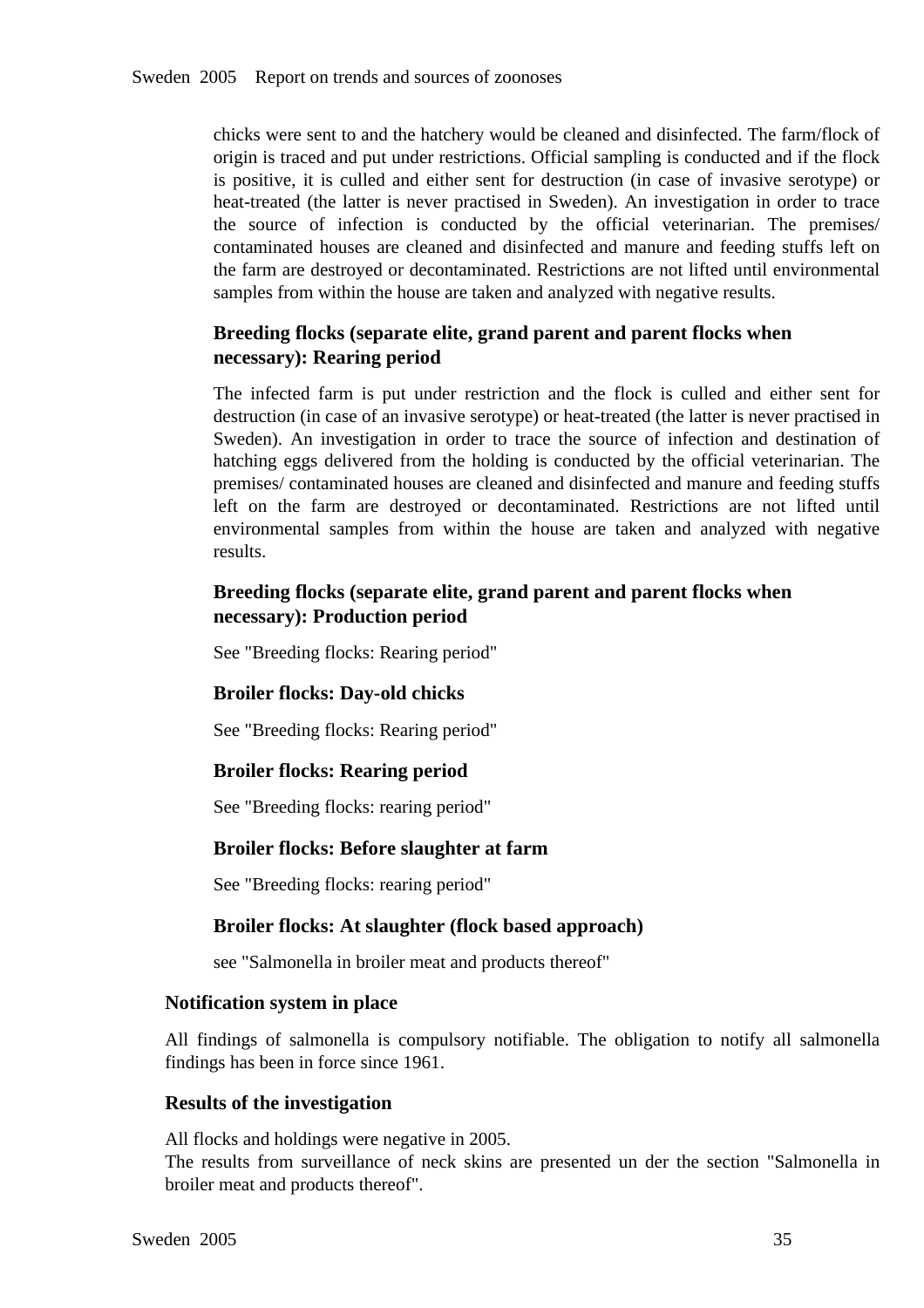#### **National evaluation of the recent situation, the trends and sources of infection**

Since 1996, the situation has remained stable with only 1 to 2 infected flocks per year. This is also reflected in the yearly sampling of approximately 4000 neck skin samples at the slaughter houses. Between 1995 and 2005, 42 268 neck skin samples were collected and of those 11 (0.03%) were positive.

### **Relevance of the findings in animals to findings in foodstuffs and to human cases (as a source of infection)**

As Swedish produced red and white meat, and eggs virtually are free from salmonella, the risk of contracting salmonella from domestic produced animal products is small.

#### **Additional information**

In poultry, the flock is the epidemiological unit. This is important concerning broilers as several flocks may be raised at the same time in different units within the same house/holding. When measures are taken in case of positive findings the strict hygiene rules that are implemented according to the Swedish Salmonella control programme makes it possible to define the broiler flock as the epidemiological unit.

### **C. Salmonella spp. in turkey - breeding flocks and meat production flocks**

#### **Monitoring system**

#### **Sampling strategy**

### **Breeding flocks (separate elite, grand parent and parent flocks when necessary)**

Sampling strategies are outlined in the Swedish Salmonella control programme, approved by the EU in 1995 (95/50/EC). The salmonella control programme is supervised by the SJV and the SLV.

All the sampling according to the salmonella programme is supervised by the competent authority. Official veterinarians are responsible for sampling in holdings, hatcheries, cuttingplants and slaughterhouses. Samples are either taken by the official veterinarian or under his/her supervision if sampling is delegated to farmers/companies.

The control constitutes of clinical surveillance and sampling. The clinical surveillance include general surveillance and surveillance related to the control programme where an official veterinarian visits breeding establishments every 8 week, laying hens farm once a year and meat producing poultry farm twice a year as required according to the control programme. In the sampling, all categories of poultry are included for bacteriological examination.

Breeders and hatchery:

Sampling of breeding flocks is carried out according to the former Council Directive 92/117/EEC now replaced by Regulation 2160/2003/EEC.

Elite and Grand Parent:

There are no turkey elite or GP breeding flocks in Sweden.

The parent generation is tested at 3 occasions during the rearing period through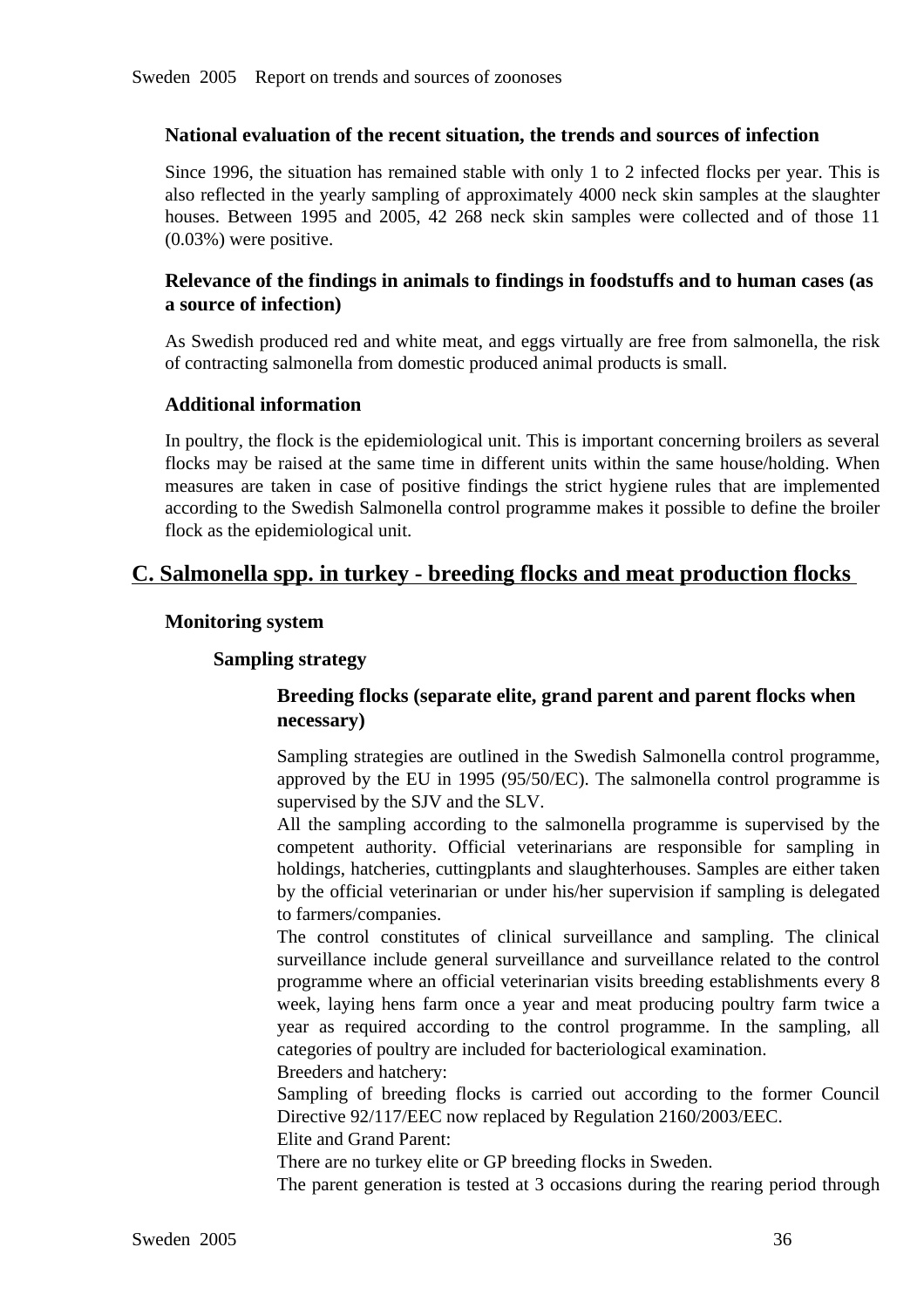tissue sampling as well as faecal sampling. During eggproduction samples are taken from the breeders themselves every month as a supplement to the sampling in the hatchery.

#### **Meat production flocks**

See "Breeding flocks"

### **Frequency of the sampling**

### **Breeding flocks (separate elite, grand parent and parent flocks when necessary): Day-old chicks**

Detection of annual prevalence of at a confidence level of 95%, if the estimated prevalence of salmonella is 5%. by at a confidence level of 95%, if the estimated prevalence of salmonella is 5%. % confidence level and at a confidence level of 95%, if the estimated prevalence of salmonella is 5%. % accuracy

### **Breeding flocks (separate elite, grand parent and parent flocks when necessary): Rearing period**

Other: P - as day-old, 4 weeks and 2 weeks prior to moving

### **Breeding flocks (separate elite, grand parent and parent flocks when necessary): Production period**

Once a month

#### **Meat production flocks: Day-old chicks**

Every flock is sampled

#### **Meat production flocks: Before slaughter at farm**

1-2 weeks prior to slaughter

#### **Meat production flocks: At slaughter (flock based approach)**

Other: see Salmonella in broiler meat and products thereof

#### **Type of specimen taken**

### **Breeding flocks (separate elite, grand parent and parent flocks when necessary): Day-old chicks**

Other: ceaca from dead birds, chicken box lining and meconium

### **Breeding flocks (separate elite, grand parent and parent flocks when necessary): Rearing period**

Other: ceacal and faecal samples

#### **Breeding flocks (separate elite, grand parent and parent flocks when**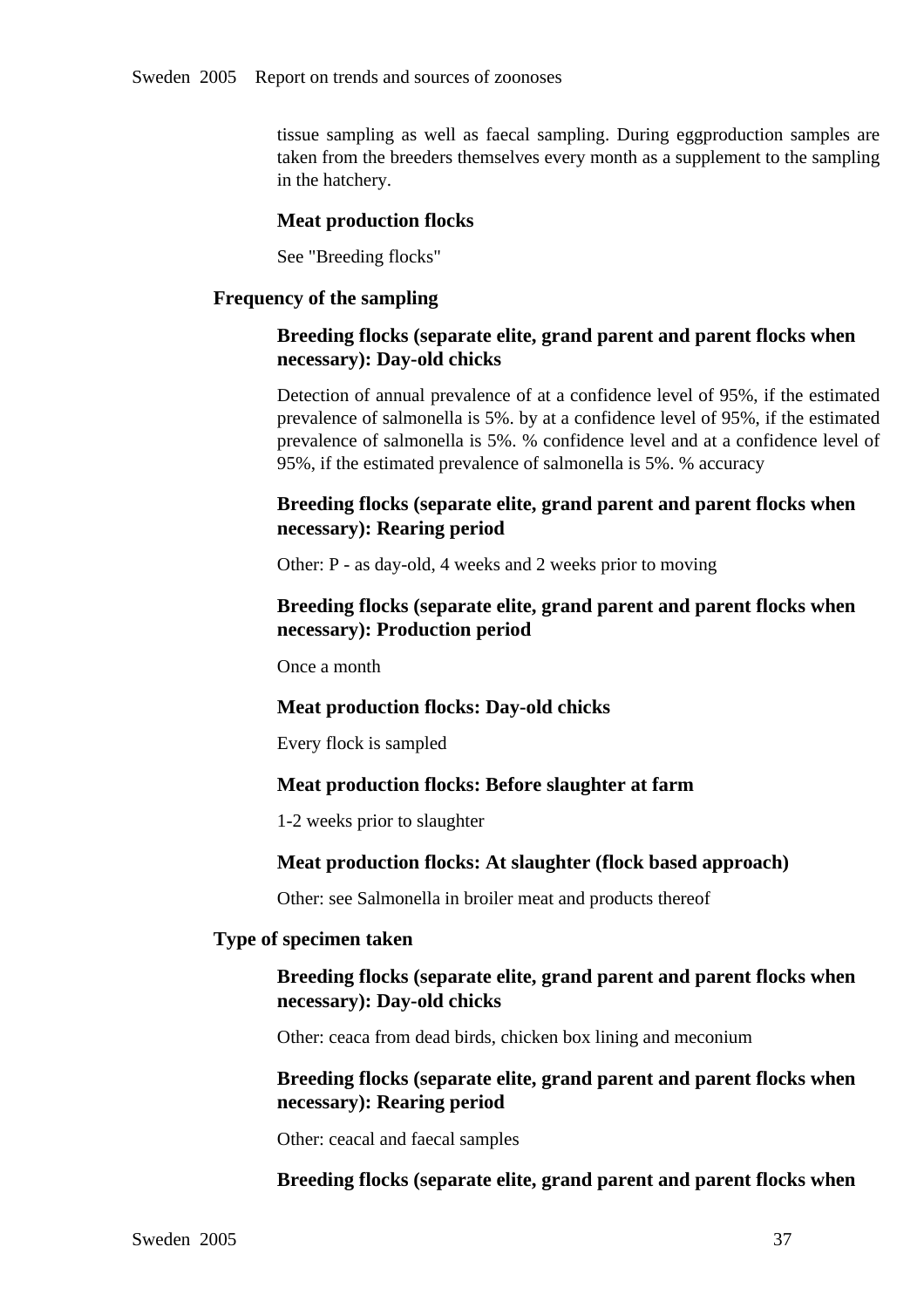#### **necessary): Production period**

Other: ceacal and faecal samples

### **Meat production flocks: Day-old chicks**

Meconium

### **Meat production flocks: Before slaughter at farm**

Faeces

#### **Meat production flocks: At slaughter (flock based approach)**

Other: neck skin; see Salmonella in broiler meat and products thereof

#### **Methods of sampling (description of sampling techniques)**

### **Breeding flocks (separate elite, grand parent and parent flocks when necessary): Day-old chicks**

Pooled meconium from each flock at the hatchery every 14 day, chicken box linings and dead birds at arrival

Meconium:

Meconium from 250 newly hatched turkeys are collected and put in a stomacher bag. The bag is marked and sent to the laboratory the same day. The pooled sample is homogenized in a stomacher. At least 30g material is analyzed for Salmonella according to Nordic Committee on Food Analysis.

Chicken box lining:

The lining from the boxes are cut into smaller pieces and put into plastic bags. The lining from at most five boxes may be put into one bag as one pooled sample. The plastic bag shall be

marked and sent to the laboratory the same day. The pooled sample is cut into smaller pieces and mixed well. At least 25 g material is examined for Salmonella according to Nordic Committee on Food Analysis.

Dead birds:

Ceaca from 10 animals are taken out and pooled into one stomacher bag (one pooled sample). The stomacher bag shall be marked and sent to the laboratory the same day. The pooled sample is homogenized in a stomacher. If the sample comes from day old turkeys, at least 10g material shall be examined. If the samples comes from older birds, at least 25g material shall be examined. All samples are examined for Salmonella according to Nordic Committee on Food Analysis.

### **Breeding flocks (separate elite, grand parent and parent flocks when necessary): Rearing period**

Dead birds: "See Breeding flocks: Day-old chicks" Faecal samples: One pooled sample consists of droppings from 30 birds. From each individual at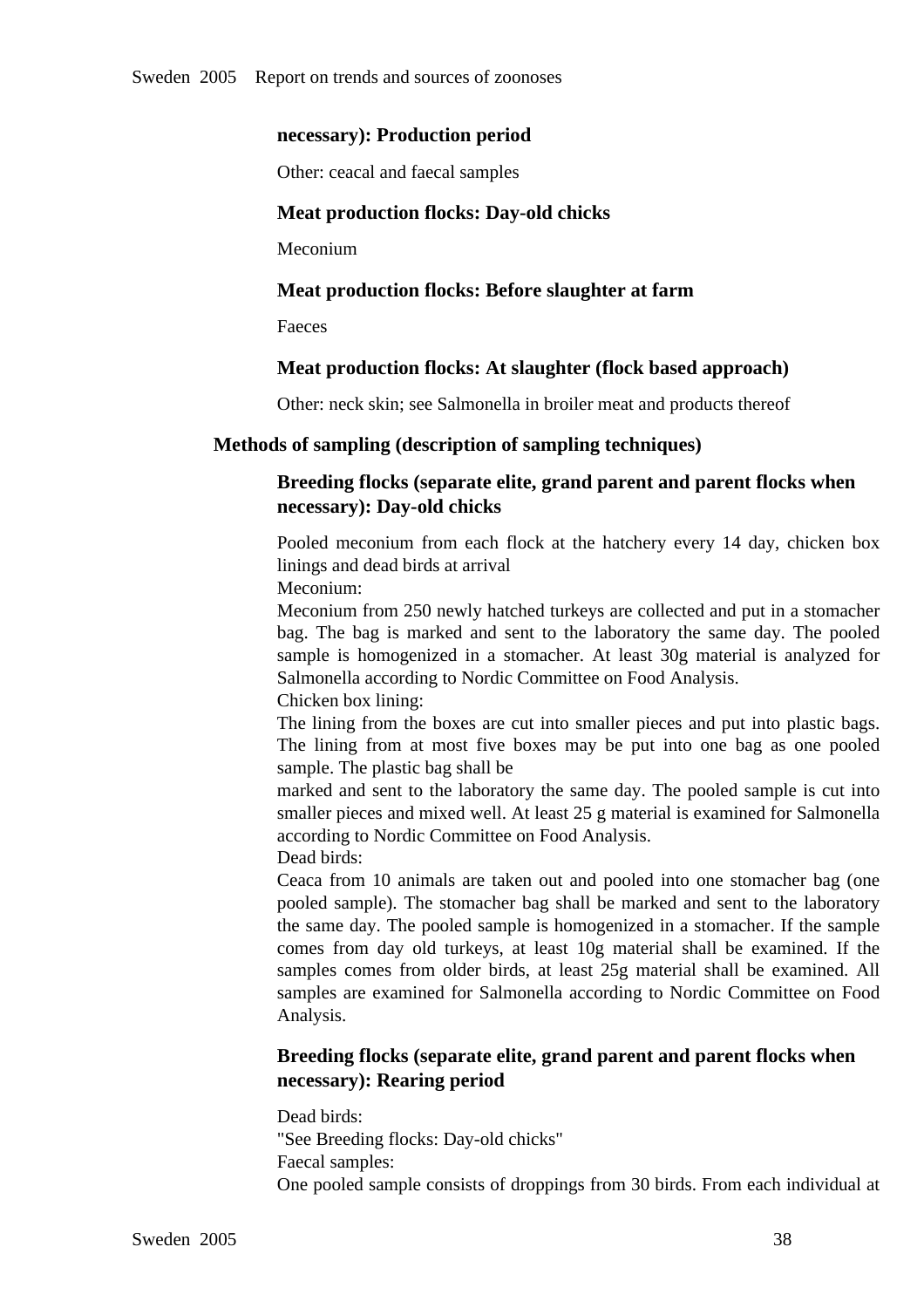least 1g faeces is collected and put in a stomacher bag. The bag is marked and sent to the laboratory the same day. The sample is examined for Salmonella according to Nordic Committee on Food Analysis.

### **Breeding flocks (separate elite, grand parent and parent flocks when necessary): Production period**

See "Breeding flocks: rearing period"

#### **Meat production flocks: Day-old chicks**

Chicken box lining:

The lining from chicken boxes are cut into smaller pieces and put into plastic bags. The lining from at most five boxes may be put into one bag as one pooled sample. The plastic bag shall be marked and sent to the laboratory the same day. The pooled sample is cut into smaller pieces and mixed well. At least 25 g

material is examined for Salmonella according to Nordic Committee on Food Analysis.

Meconium: See "Breeding flocks: Day-old chicks" Dead birds: See "Breeding birds: Day-old chicks"

### **Meat production flocks: Rearing period**

no sampling between day-old and pre-slaughter

### **Meat production flocks: Before slaughter at farm**

90g fresh faecal material pooled into 30gx3 Faecal samples: One pooled sample consists of droppings from 30 birds. From each individual at

least 1g faeces is

collected and put in a stomacher bag. The bag is marked and sent to the laboratory the same day.

The sample is examined for Salmonella according to Nordic Committee on Food Analysis.

#### **Meat production flocks: At slaughter (flock based approach)**

see Salmonella in broiler meat and products thereof

### **Case definition**

### **Breeding flocks (separate elite, grand parent and parent flocks when necessary): Rearing period**

If salmonella is isolated from an individual animal, the whole flock is considered salmonella infected. In poultry, the flock is the epidemiological unit.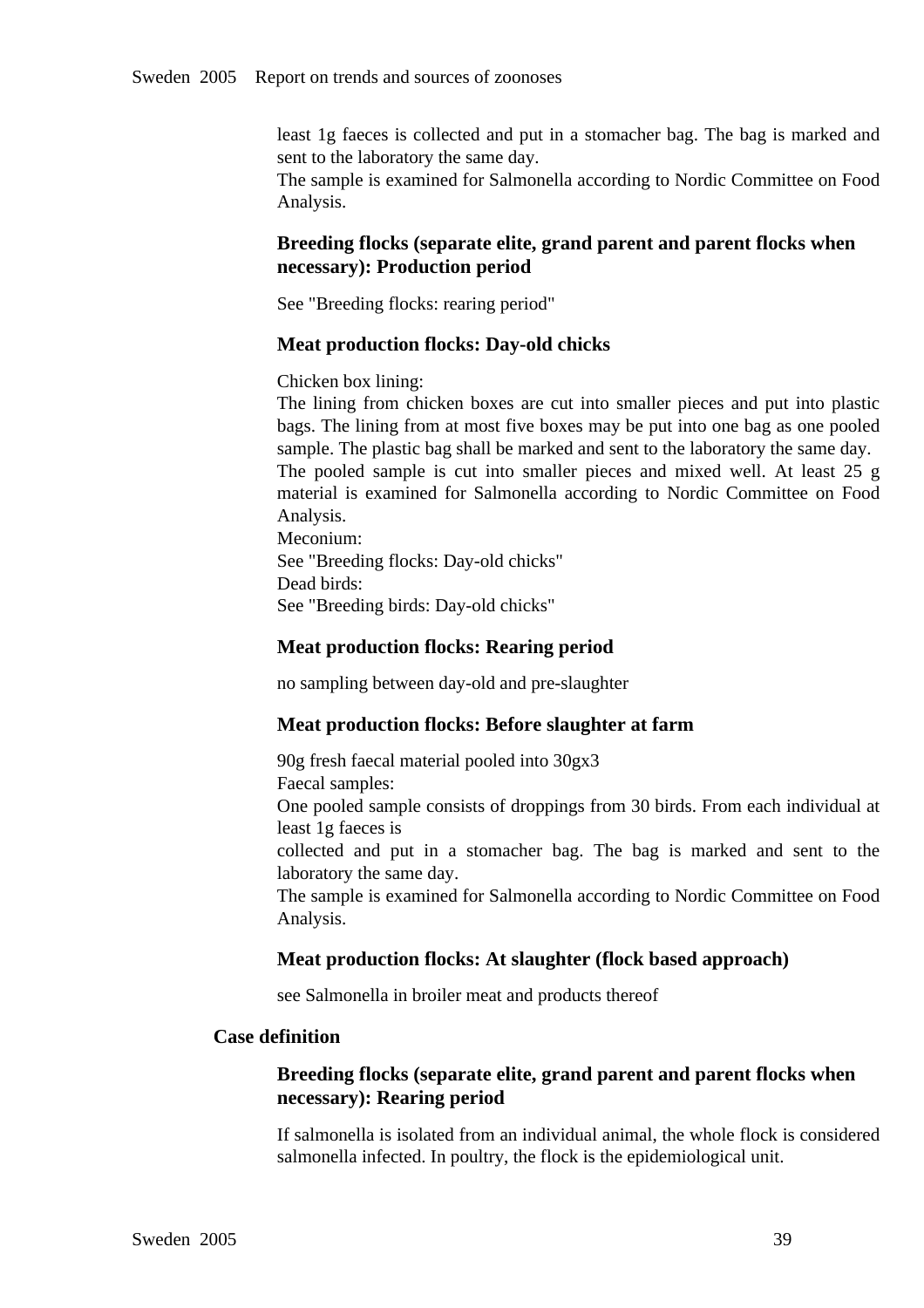### **Breeding flocks (separate elite, grand parent and parent flocks when necessary): Production period**

See "Breeding flocks: Rearing period"

### **Meat production flocks: Day-old chicks**

See "Breeding flocks: Rearing period"

### **Meat production flocks: Rearing period**

See "Breeding flocks: Rearing period"

### **Meat production flocks: Before slaughter at farm**

See "Breeding flocks: Rearing period"

### **Meat production flocks: At slaughter (flock based approach)**

A positive neck skin sample at slaughter initiates an investigation back at the holding of origin. The farm is put under restrictions and official sampling is conducted. If these samples are positive the holding/flock is considered infected.

### **Diagnostic/analytical methods used**

### **Breeding flocks (separate elite, grand parent and parent flocks when necessary): Day-old chicks**

Bacteriological method: NMKL No 71:1999

### **Breeding flocks (separate elite, grand parent and parent flocks when necessary): Rearing period**

Bacteriological method: NMKL No 71:1999

### **Breeding flocks (separate elite, grand parent and parent flocks when necessary): Production period**

Bacteriological method: NMKL No 71:1999

### **Meat production flocks: Day-old chicks**

Bacteriological method: NMKL No 71:1999

### **Meat production flocks: Rearing period**

Bacteriological method: NMKL No 71:1999

### **Meat production flocks: Before slaughter at farm**

Bacteriological method: NMKL No 71:1999

### **Meat production flocks: At slaughter (flock based approach)**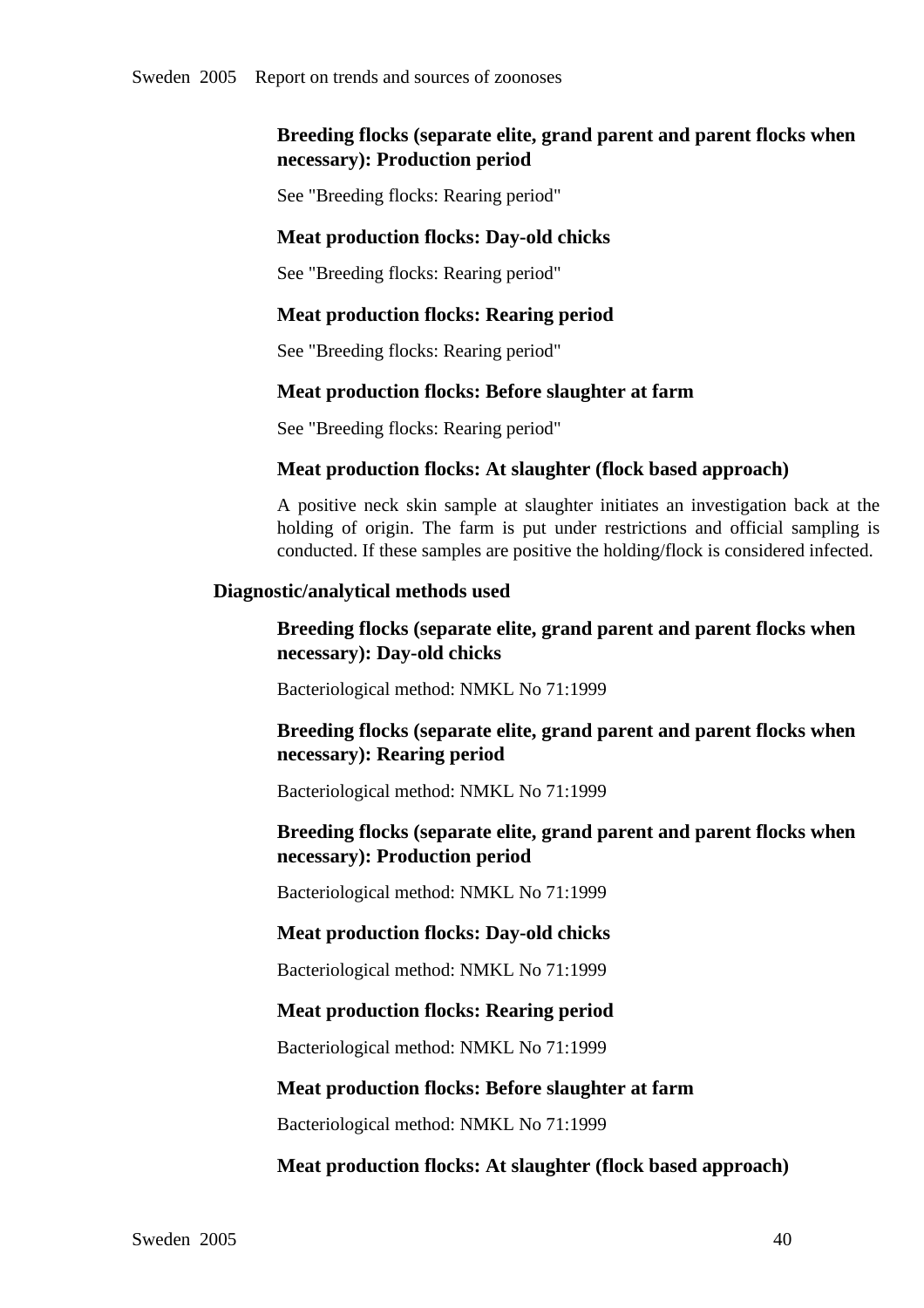#### Bacteriological method: NMKL No 71:1999

#### **Case definition**

If salmonella is isolated from an individual animal, the whole flock is considered salmonella infected. In poultry, the flock is the epidemiological unit.

#### **Vaccination policy**

### **Breeding flocks (separate elite, grand parent and parent flocks when necessary)**

Vaccination against salmonellosis is not allowed in poultry.

#### **Meat production flocks**

See "Breeding flocks"

#### **Other preventive measures than vaccination in place**

### **Breeding flocks (separate elite, grand parent and parent flocks when necessary)**

Strict hygiene rules are enforced through the whole production chain as preventive measures for salmonella. These rules are implemented by the Prophylactic volontary salmonella control

programme and includes: a)Rules for feed production and transport, b) hygienic rules to protect the birds from salmonella infection from the surroundings, c) salmonella free newly hatched chickens are delivered from the hatcheries, d) precaution to stop spread of salmonella from an infected flock, and e) all- in - all out principle in all categories of poultry production.

#### **Meat production flocks**

see "Breeding flocks"

#### **Control program/mechanisms**

#### **The control program/strategies in place**

### **Breeding flocks (separate elite, grand parent and parent flocks when necessary)**

Sampling strategies are outlined in the Swedish Salmonella control programme, approved by the EU in 1995 (95/50/EC). The control programme for live poultry covers laying hens, broilers, turkeys, ducks and gees from elite flocks to commercial stock. Other species of live poultry as defined in article 2 (1) of the Council Directive 90/539/EEC are excluded from this control

programme. All serotypes of salmonella are covered. The control consitutes of clinical surveillance and sampling. The clinical surveillance inlcude general surveillance and surveillance related to the control programme. The official veterinarian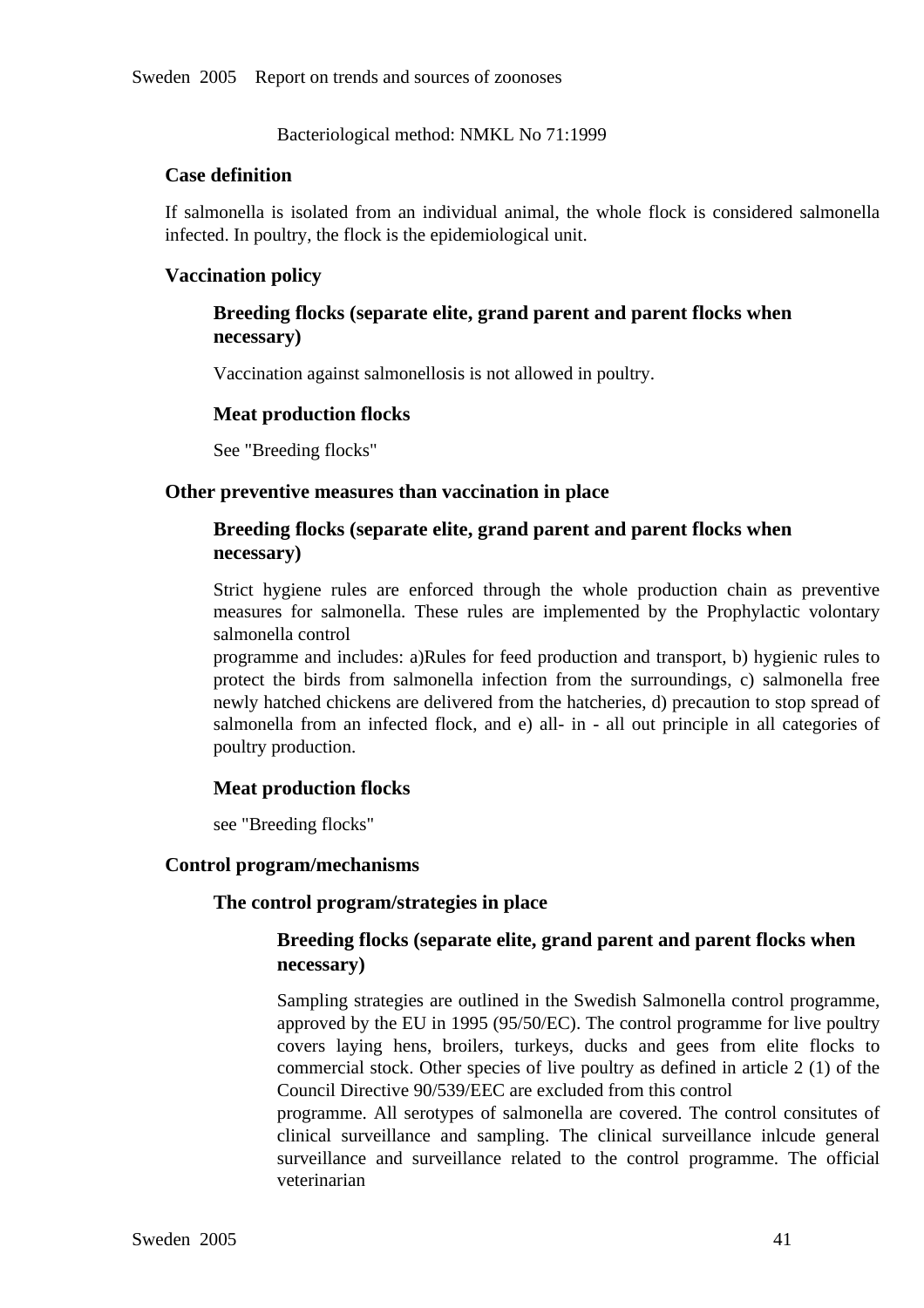visits every poultry holding with breeders, layers and meat production establishment as required according to the control programme. All categories of poultry are sampled for bacteriological examination as described above.

### **Meat production flocks**

see "Breeding flocks"

### **Measures in case of the positive findings or single cases**

The infected farm is put under restriction and the flock is culled and either sent for destruction (in case of invasive serotype) or heat-treated (the latter is never practised in Sweden). An investigation in order to trace the source of infection is conducted by the official veterinarian. The premises/ contaminated houses are cleaned and disinfected and manure and feeding stuffs left on the farm are destroyed or decontaminated. Restrictions are not lifted until environmental samples from within the house are taken and analyzed with negative results.

### **Notification system in place**

All findings of salmonella is compulsory notifiable. The obligation to notify all salmonella findings has been in force since 1961.

### **Results of the investigation**

No turkey breeders or meat producing flocks were infected with salmonella during 2005.

### **National evaluation of the recent situation, the trends and sources of infection**

Since 1996, the situation has remained stable with none to a few infected flocks per year.

### **Relevance of the findings in animals to findings in foodstuffs and to human cases (as a source of infection)**

As Swedish produced red and white meat, and eggs virtually are free from salmonella, the risk of contracting salmonella from food products of domestic animal origin is very small.

### **Additional information**

In poultry, the flock is the epidemiological unit. This is important also concerning turkey breeders and turkeys for slaughter as several flocks may be raised in seperate units in the house/holding at the same. Measures, in case of positive findings, are taken at each epidemiological unit since the strict hygiene rules that are implemented according to the Swedish Salmonella control programme makes it possible to define the flocks as strictly separated units.

# **D. Salmonella spp. in geese - breeding flocks and meat production flocks**

#### **Monitoring system**

### **Sampling strategy**

### **Breeding flocks**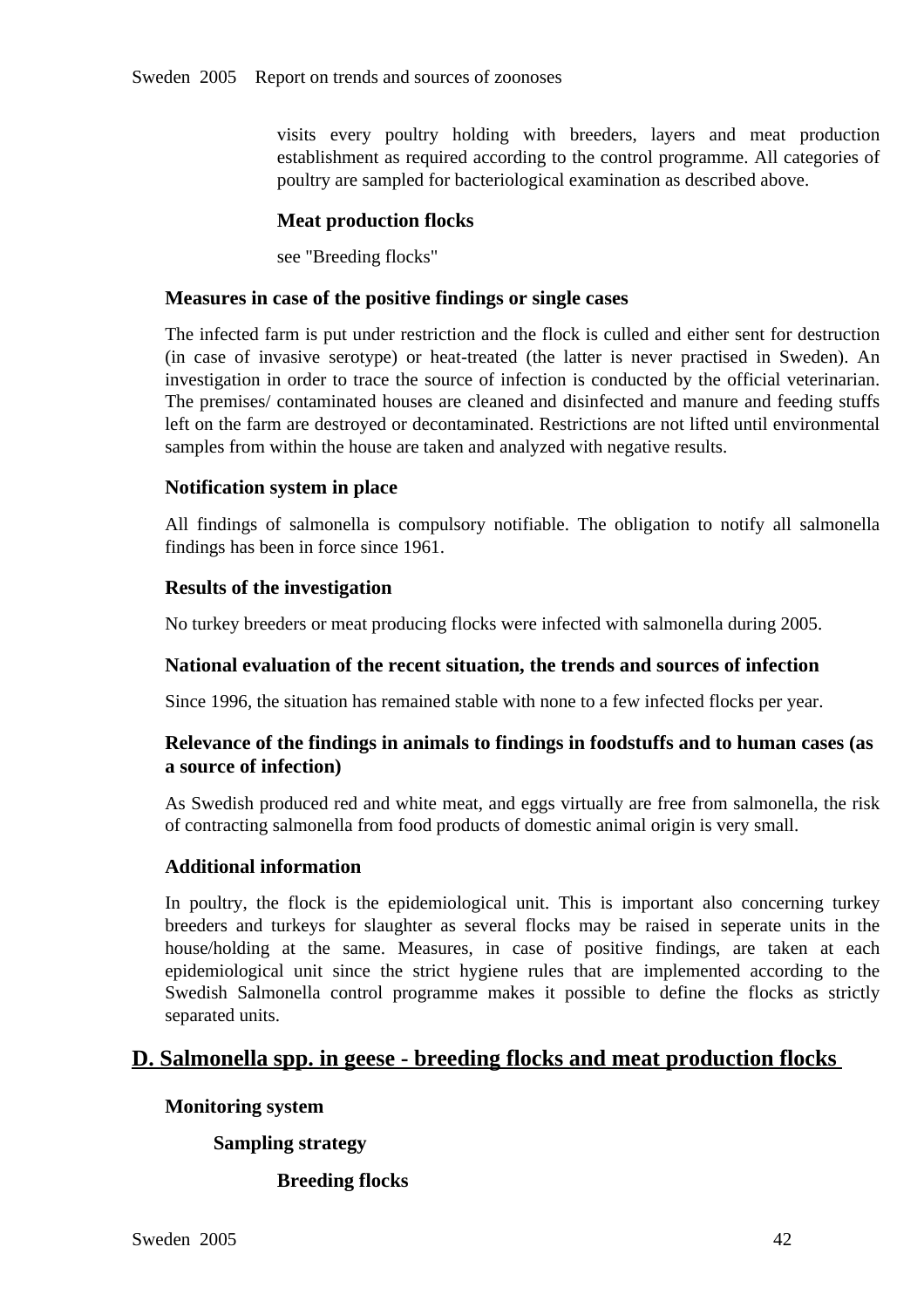Sampling strategies are outlined in the Swedish Salmonella control programme, approved by the EU in 1995 (95/50/EC). The salmonella control programme is supervised by the SJV and the SLV.

All sampling according to the salmonella programme is supervised by the competent authority. Official veterinarians are responsible for sampling in holdings, hatcheries, cuttingplants and slaughterhouses. Samples are either taken by the official veterinarian or under his/her supervision if sampling is delegated to farmers/companies.

The control constitutes of clinical surveillance and sampling. The clinical surveillance include general surveillance and surveillance related to the control programme where an official veterinarian visits geese breeding establishments every 8 week and meat producing geese farms twice a year as required according to the control programme. In the sampling, all categories of poultry are included for bacteriological examination.

Breeders and hatchery:

Sampling of breeding flocks is carried out according to the former Council Directive 92/117/EEC now replaced by Regulation 2160/2003/EEC.

There are no geese Elite and Grand Parent stock in Sweden.

The Parent generation is tested at 3 occasions during the rearing period through tissue sampling as well as faecal sampling. During eggproduction samples are taken from the breeders themselves every month as a supplement to the sampling in the hatchery.

#### **Type of specimen taken**

#### **Imported feed material of animal origin**

see "Salmonella spp in feed"

### **Breeding flocks (separate elite, grand parent and parent flocks when necessary): Rearing period**

Other: faecal and ceacal

### **Breeding flocks (separate elite, grand parent and parent flocks when necessary): Production period**

Faeces

#### **Meat production flocks: Before slaughter at farm**

Faeces

### **Meat production flocks: At slaughter (flock based approach)**

Other: neck skin, see Salmonella in broiler meat and products thereof

#### **Frequency of the sampling**

### **Breeding flocks (separate elite, grand parent and parent flocks when necessary): Rearing period**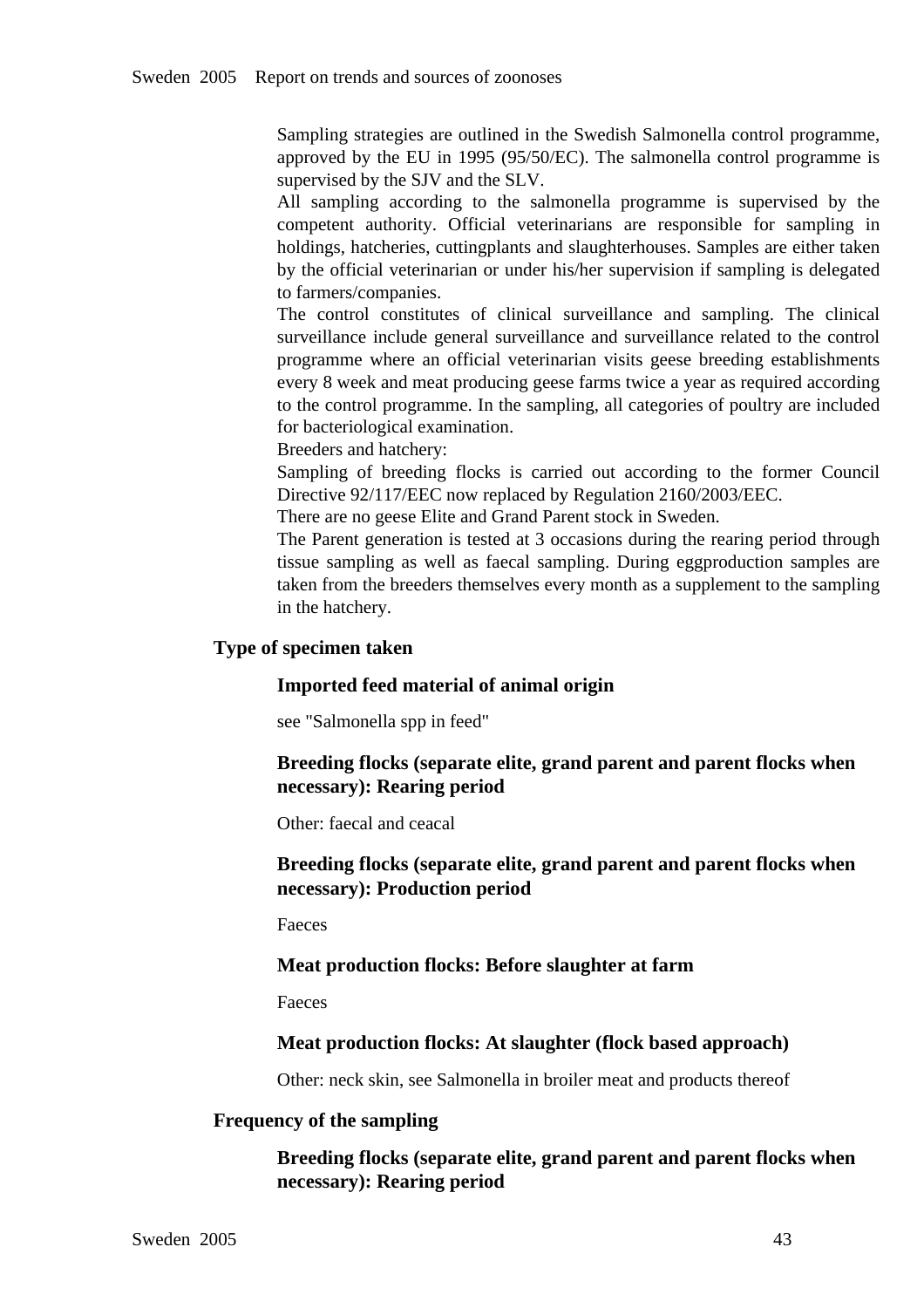Other: as dayold, at 4 weeks and 2 weeks prior to moving

### **Breeding flocks (separate elite, grand parent and parent flocks when necessary): Production period**

Once a month

### **Meat production flocks: Before slaughter at farm**

1-2 weeks prior to slaughter

### **Meat production flocks: At slaughter (flock based approach)**

Other: see Salmonella in broiler meat and products thereof

#### **Methods of sampling (description of sampling techniques)**

### **Breeding flocks (separate elite, grand parent and parent flocks when necessary): Rearing period**

Fresh faecal droppings are collected from 60 geese and the material is divided in 2 samples (30gx2)

Faecal samples:

One pooled sample consists of droppings from 30 birds. From each individual at least 1g faeces is collected and put in a stomacher bag. The bag is marked and sent to the laboratory the same day. The sample is examined for Salmonella according to Nordic Committee on Food Analysis.

### **Breeding flocks (separate elite, grand parent and parent flocks when necessary): Production period**

See "Breeding flocks"

#### **Meat production flocks: Before slaughter at farm**

60 fresh faecal droppings pooled as 30gx2

#### **Meat production flocks: At slaughter (flock based approach)**

see "Salmonella in broiler meat and products thereof"

### **Case definition**

#### **Breeding flocks: Day-old chicks**

If salmonella is isolated from an individual animal, the whole flock is considered salmonella infected. In poultry, the flock is the epidemiological unit.

#### **Breeding flocks: Rearing period**

See "Breeding flocks: Day-old chicks"

### **Breeding flocks: Production period**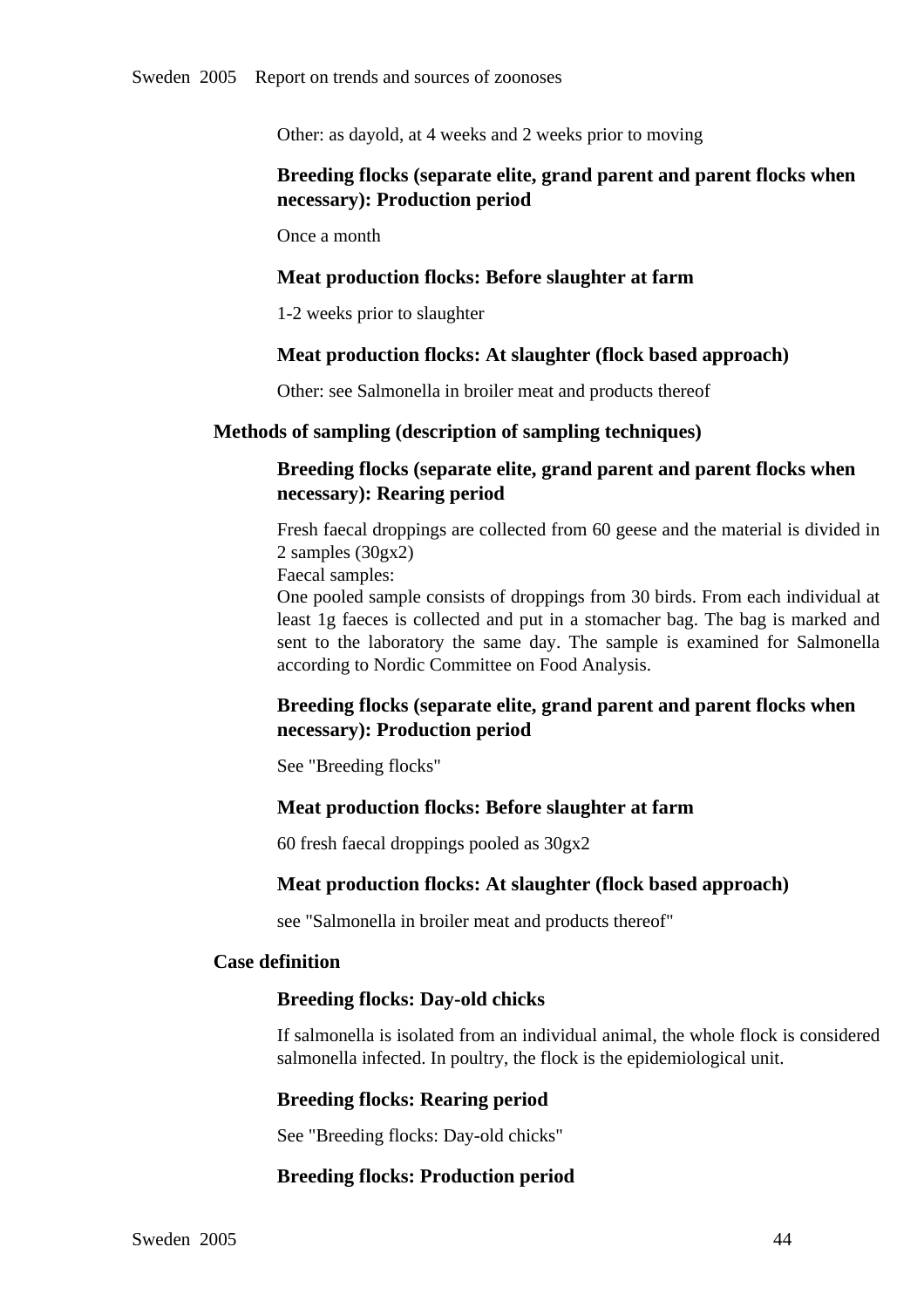See "Breeding flocks: Day-old chicks"

#### **Meat production flocks: Day-old chicks**

See "Breeding flocks: Day-old chicks"

### **Meat production flocks: Rearing period**

See "Breeding flocks: Day-old chicks"

#### **Meat production flocks: Before slaughter at farm**

See "Breeding flocks: Day-old chicks"

#### **Meat production flocks: At slaughter (flock based approach)**

A positive neck skin sample at slaughter results in restriction on the holding of origin and additional official sampling at the holding. If the official samples are positive the farm is considered infected

#### **Diagnostic/analytical methods used**

#### **Breeding flocks: Day-old chicks**

Bacteriological method: NMKL No 71:1999

#### **Breeding flocks: Rearing period**

Bacteriological method: NMKL No 71:1999

### **Breeding flocks: Production period**

Bacteriological method: NMKL No 71:1999

#### **Meat production flocks: Day-old chicks**

Bacteriological method: NMKL No 71:1999

#### **Meat production flocks: Rearing period**

Bacteriological method: NMKL No 71:1999

#### **Meat production flocks: Before slaughter at farm**

Bacteriological method: NMKL No 71:1999

#### **Meat production flocks: At slaughter (flock based approach)**

Bacteriological method: NMKL No 71:1999

#### **Vaccination policy**

#### **Breeding flocks**

Vaccination against salmonellosis is not allowed in poultry.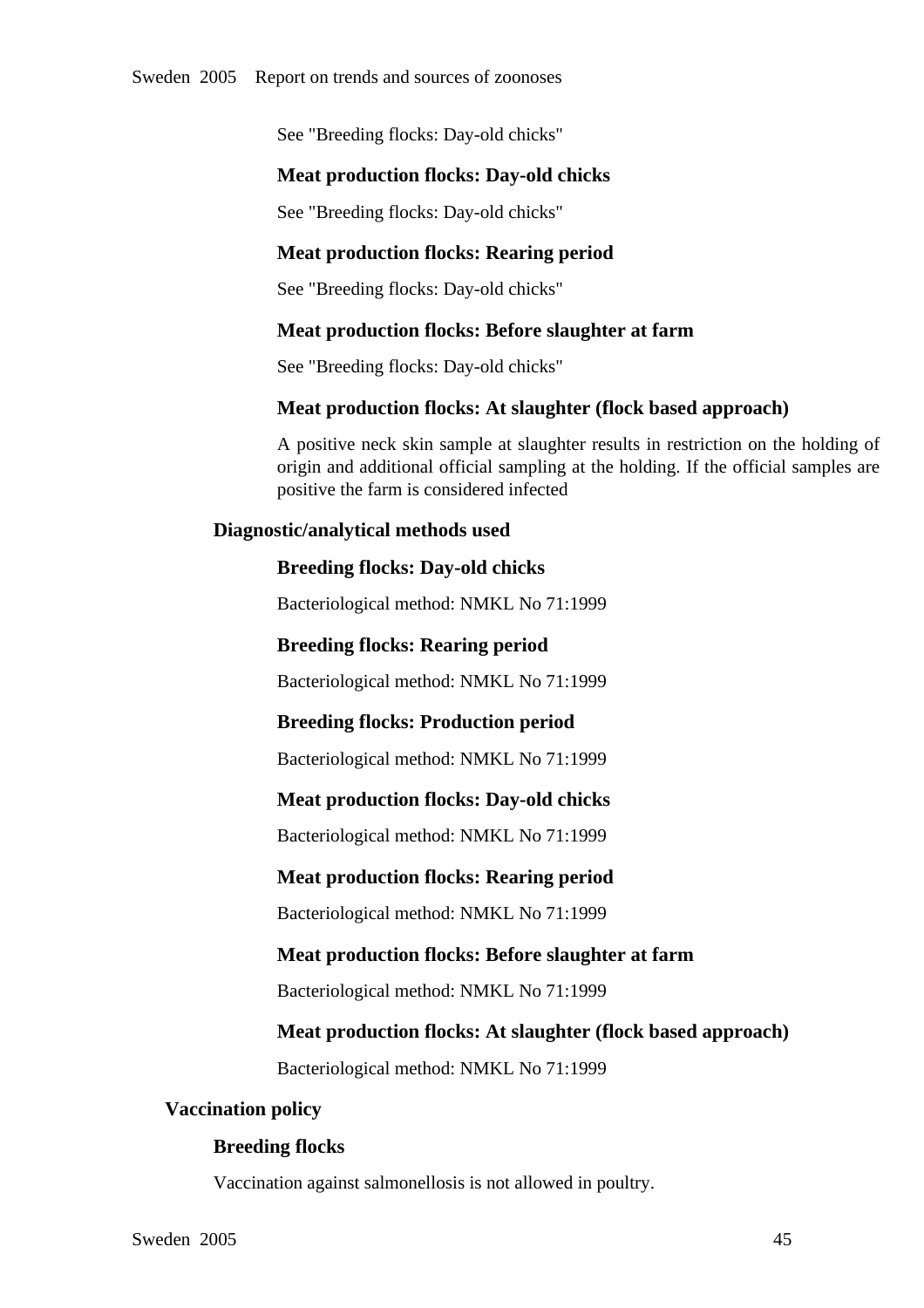### **Meat production flocks**

See "Breeding flocks"

#### **Other preventive measures than vaccination in place**

### **Breeding flocks**

High bio-security rules at the same level as for other breeding stocks. These flocks are raised indoors

### **Meat production flocks**

Controlled feed, salmonella free ducklings

#### **Control program/mechanisms**

#### **The control program/strategies in place**

#### **Breeding flocks**

At some breeding establishments where geese are kept indoors the same strict hygiene rules are enforced as in the preventive volontary salmonella control programme even though geese farms

are not accepted within the programme. It includes: a)Rules for feed production and transport, b)hygienic rules to protect the birds from salmonella infection from the surroundings, c) salmonella free newly hatched geeslings are delivered from the hatcheries, d) precaution to stop spread of salmonella from an infected flock, and e) all- in - all out principle in all houses.

At some holdings no preventive measures are applied

#### **Meat production flocks**

These are raised out-doors. Following rules are applied at some establishments: a)Rules for feed production and transport, b) salmonella free newly hatched geeslings are delivered from the hatcheries, c)precaution to stop spread of salmonella from an infected flock. At some holdings no preventive measures are applied.

#### **Measures in case of the positive findings or single cases**

#### **Breeding flocks**

Restrictions to and from the farm, culling of infected animals, destruction, cleaning and disinfection and finally environmental negative samples before restrictions are lifted.

#### **Meat Production flocks**

See "Breeding flocks"

#### **Notification system in place**

All findings of salmonella is compulsory notifiable. The obligation to notify all salmonella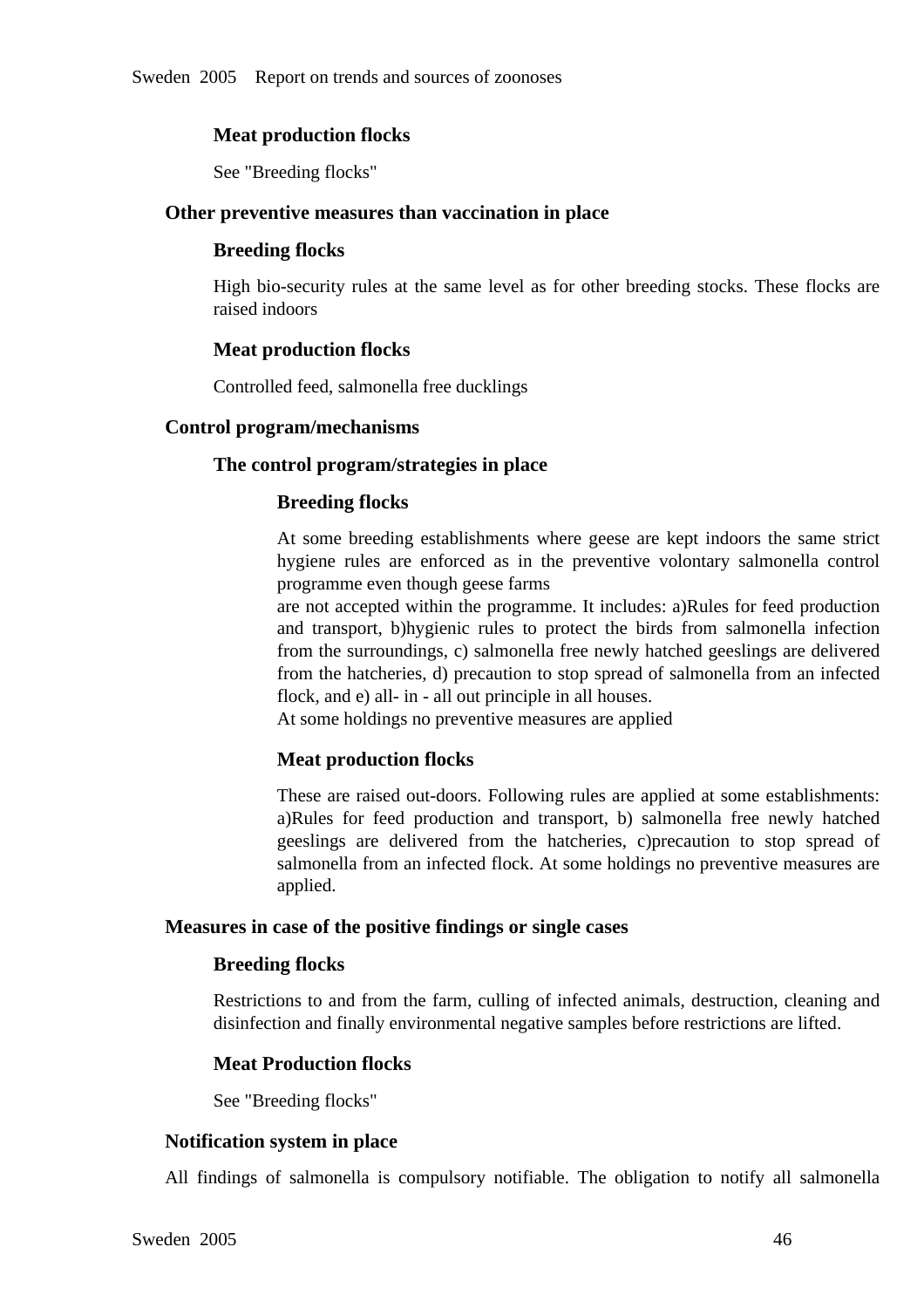findings has been in force since 1961.

### **Results of the investigation**

Salmonella was not isolated from any holding in 2005.

Results from surveillance of neck skins is presented under the section Salmonella in broiler meat and products thereof.

### **National evaluation of the recent situation, the trends and sources of infection**

Since 1996, the situation has remained stable with no to a few infected flocks per year.

### **Relevance of the findings in animals to findings in foodstuffs and to human cases (as a source of infection)**

As Swedish produced red and white meat, and eggs virtually are free from salmonella, the risk of contracting salmonella from domestic produced animal products is small.

# **E. Salmonella spp. in ducks - breeding flocks and meat production flocks**

### **Monitoring system**

### **Sampling strategy**

### **Breeding flocks**

Sampling strategies are outlined in the Swedish Salmonella control programme, approved by the EU in 1995 (95/50/EC). The salmonella control programme is supervised by the SJV and the SLV.

All sampling according to the salmonella programme is supervised by the competent authority. Official veterinarians are responsible for sampling in holdings, hatcheries, cuttingplants and slaughterhouses. Samples are either taken by the official veterinarian or under his/her supervision if sampling is delegated to farmers/companies.

The control constitutes of clinical surveillance and sampling. The clinical surveillance include general surveillance and surveillance related to the control programme where an official veterinarian visits a duck breeding establishments every 8 week and meat producing duck farms twice a year as required according to the control programme. In the sampling, all categories of poultry are included for bacteriological examination.

Breeders and hatchery:

Sampling of breeding flocks is carried out according to the former Council Directive 92/117/EEC now replaced by Regulation 2160/2003/EEC.

There are no Elite and Grand Parent ducks in Sweden. The breeding stock is imported as Parents.

The parent generation is tested at 3 occasions during the rearing period through tissue sampling as well as faecal sampling. During eggproduction samples are taken from the breeders themselves every month as a supplement to the sampling in the hatchery.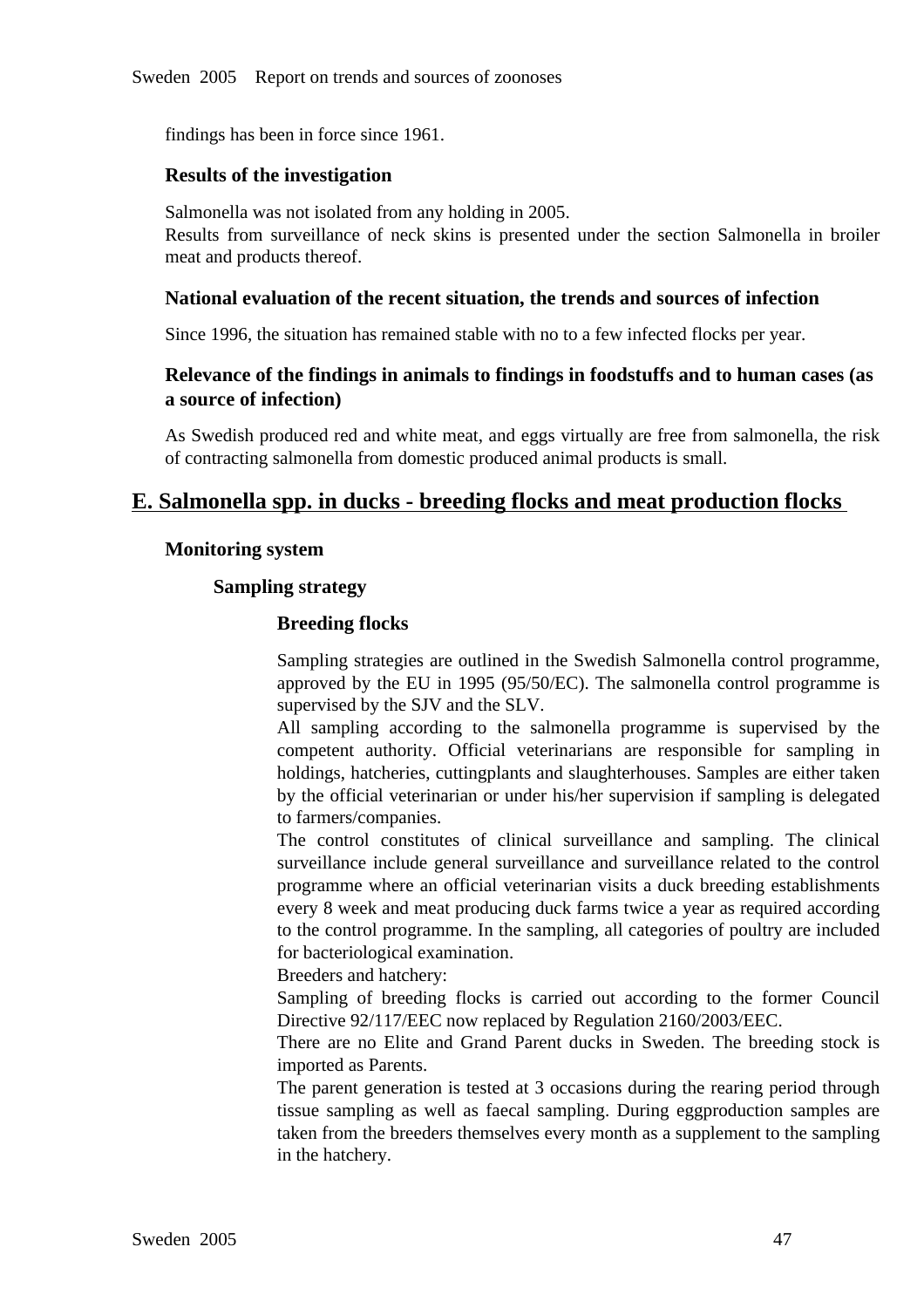### **Meat production flocks**

Mandatory sampling if >500 ducks are raised for slaughtered/year.

Every flock is sampled 1-2 weeks prior to slaughter. If thinning is practised additional sampling has to be done efter 10 days. At 2 occasions/year this sampling is done by an official veterinarian - usually the veterinarian responsible at the slaughterhouse where the ducks are admitted for slaughter.

### **Frequency of the sampling**

#### **Breeding flocks: Day-old chicks**

Detection of annual prevalence of flock prevalence of 5% with a confidence interval of 95% by flock prevalence of 5% with a confidence interval of 95%% confidence level and flock prevalence of 5% with a confidence interval of 95%% accuracy

### **Breeding flocks: Production period**

Once a month

### **Meat production flocks: Day-old chicks**

1-2 weeks prior to slaughter

### **Meat production flocks: Before slaughter at farm**

1-2 weeks prior to slaughter

#### **Meat production flocks: At slaughter (flock based approach)**

Other: see Salmonella in broiler meat and products thereof

#### **Type of specimen taken**

**Breeding flocks: Rearing period**

Faeces

#### **Breeding flocks: Production period**

Faeces

### **Meat production flocks: Before slaughter at farm**

Faeces

### **Meat production flocks: At slaughter (flock based approach)**

Other: : neck skins, see Salmonella in broiler meat and products thereof

#### **Methods of sampling (description of sampling techniques)**

### **Breeding flocks: Rearing period**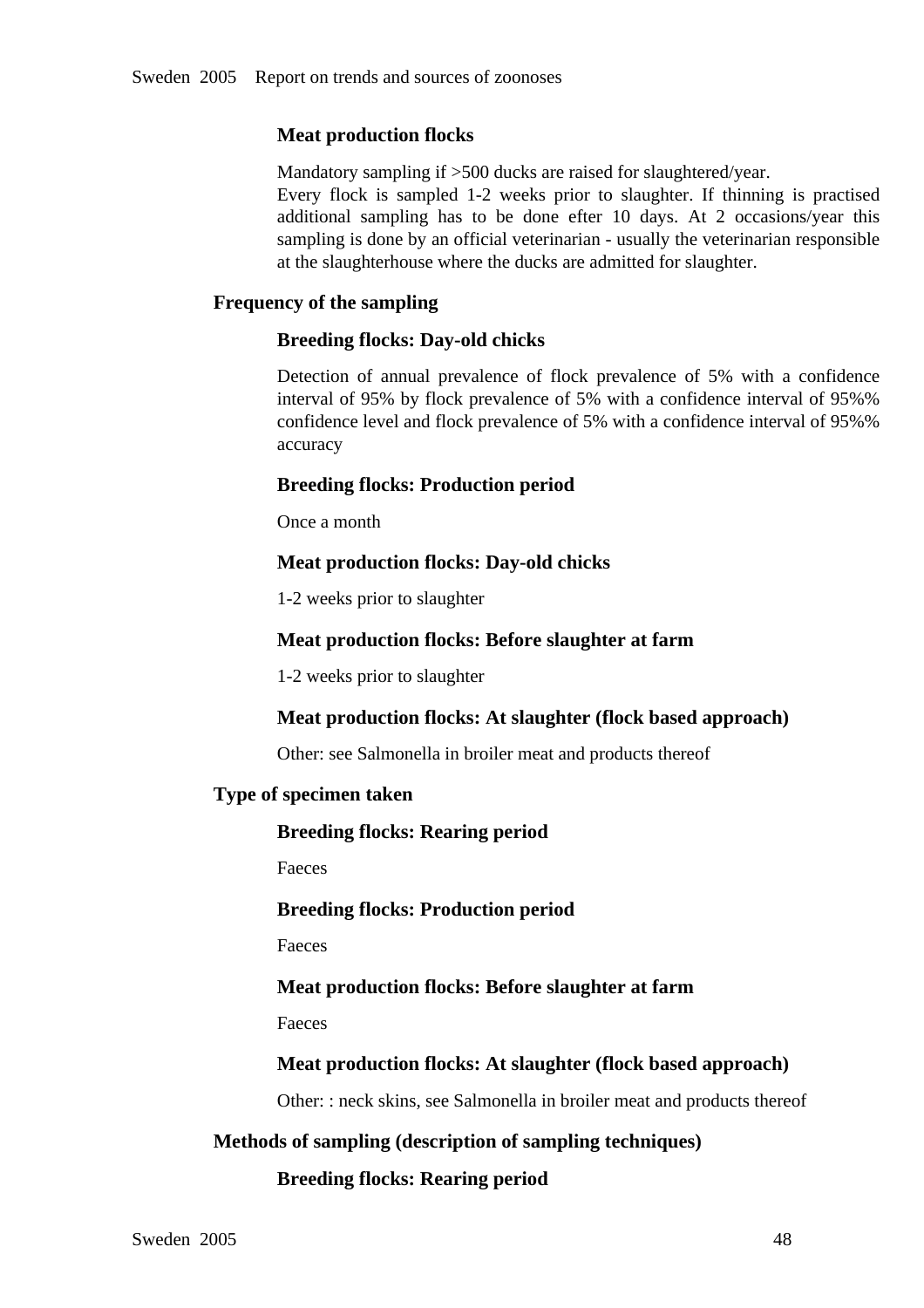Fresh faecal droppings are collected from 60 ducks and the material is divided in 2 samples (30gx2) and 10 ceacal samples pooled into 1 sample. Faecal samples:

One pooled sample consists of droppings from 30 birds. From each individual at least 1g faeces is collected and put in a stomacher bag. The bag is marked and sent to the laboratory the same day. The sample is examined for Salmonella according to Nordic Committee on Food Analysis.

### **Breeding flocks: Production period**

See "Breeding flocks: Day-old chicks"

#### **Meat production flocks: Before slaughter at farm**

See "Breeding flocks: Day-old chicks"

### **Meat production flocks: At slaughter (flock based approach)**

see "Salmonella in broiler meat and products thereof"

### **Case definition**

#### **Breeding flocks: Day-old chicks**

If salmonella is isolated from an individual animal, the whole flock is considered salmonella infected. In poultry, the flock is the epidemiological unit.

#### **Breeding flocks: Rearing period**

See "Breeding flocks: Day-old chicks"

#### **Breeding flocks: Production period**

See "Breeding flocks: Day-old chicks"

#### **Meat production flocks: Day-old chicks**

See "Breeding flocks: Day-old chicks"

#### **Meat production flocks: Rearing period**

See "Breeding flocks: Day-old chicks"

#### **Meat production flocks: Before slaughter at farm**

See "Breeding flocks: Day-old chicks"

#### **Meat production flocks: At slaughter (flock based approach)**

A positive neck skin sample at slaughter results in restriction on the holding of origin and additional official sampling at the holding. If the official samples are positive the farm is considered infected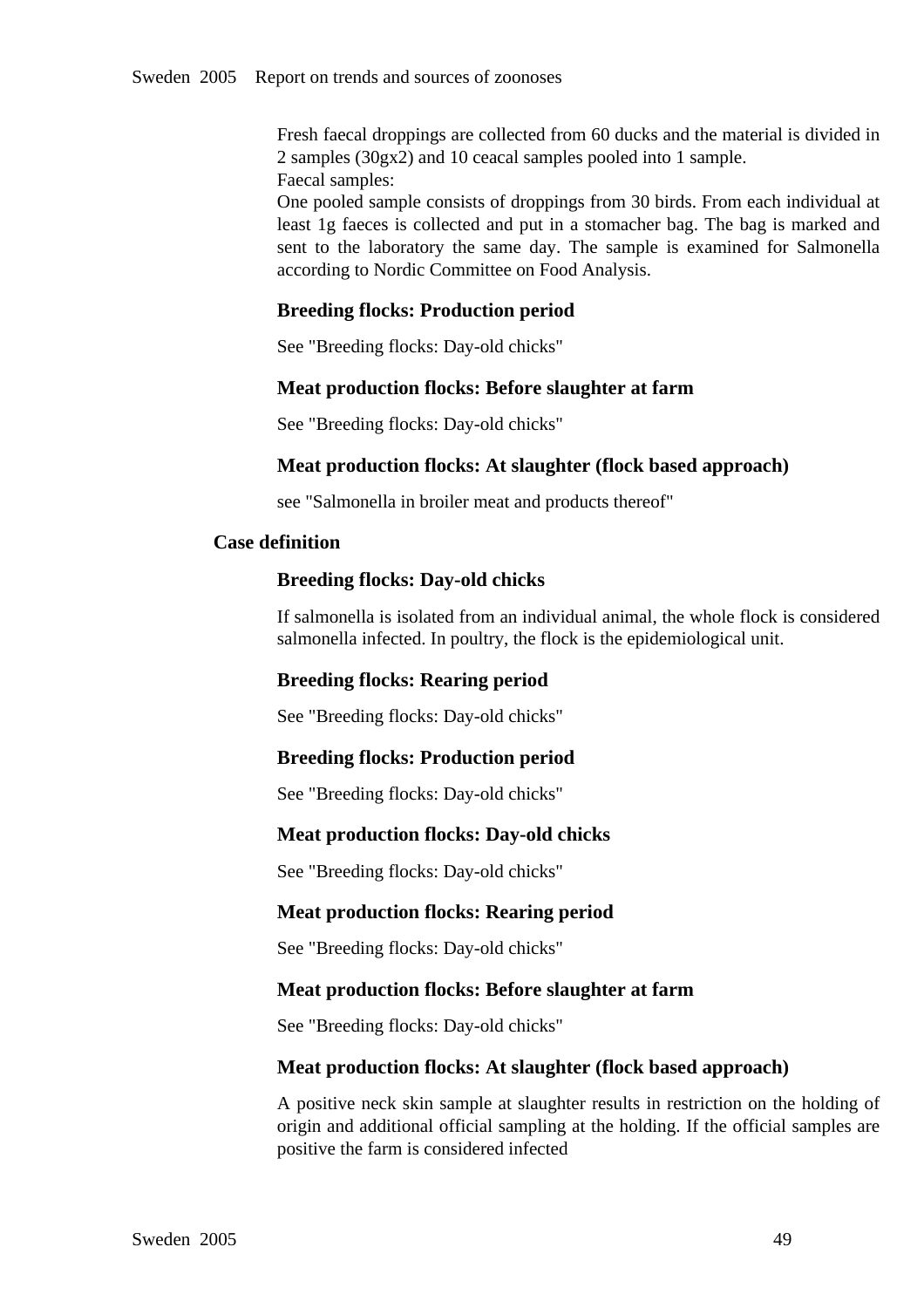#### **Diagnostic/analytical methods used**

#### **Breeding flocks: Day-old chicks**

Bacteriological method: NMKL No 71:1999

#### **Breeding flocks: Rearing period**

Bacteriological method: NMKL No 71:1999

#### **Breeding flocks: Production period**

Bacteriological method: NMKL No 71:1999

#### **Meat production flocks: Day-old chicks**

Bacteriological method: NMKL No 71:1999

#### **Meat production flocks: Rearing period**

Bacteriological method: NMKL No 71:1999

### **Meat production flocks: Before slaughter at farm**

Bacteriological method: NMKL No 71:1999

# **Meat production flocks: At slaughter (flock based approach)**

Bacteriological method: NMKL No 71:1999

#### **Vaccination policy**

#### **Breeding flocks**

Vaccination is prohibited

#### **Meat production flocks**

See "Breeding flocks"

#### **Other preventive measures than vaccination in place**

#### **Breeding flocks**

High bio-security rules at the same level as for other breeding stocks. These flocks are raised indoors.

### **Meat production flocks**

Controlled feed, salmonella free ducklings.

#### **Control program/mechanisms**

#### **The control program/strategies in place**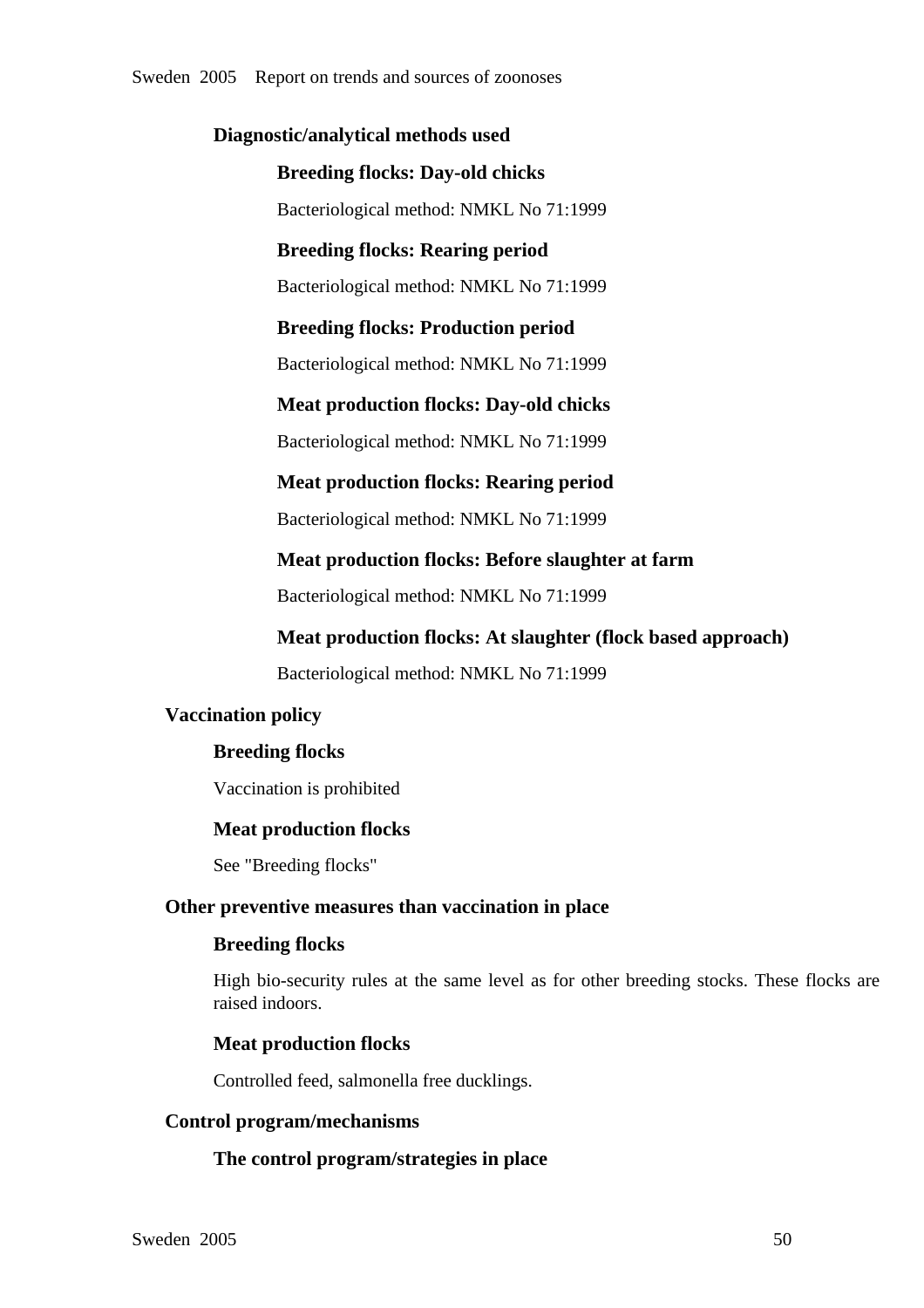### **Breeding flocks**

Strict hygiene rules are enforced on breeding stock which is kept indoors with the same preventive measures implemented as for other breeding poultry. The rules are in line with what is required within the Prophylactic volontary salmonella control programme even though duck farms are not accepted within the programme. It includes: a)Rules for feed production and transport, b) hygienic rules to protect the birds from salmonella infection from the surroundings, c) salmonella free newly hatched

ducklings are delivered from the hatcheries, d) precaution to stop spread of salmonella from an infected flock, and e) all- in - all out principle in all houses. At some of the breeding duck farms no preventive measures are implemented.

### **Meat production flocks**

These are raised out-doors. Following rules may be applied at some holdings: a)Rules for feed production and transport, b) salmonella free newly hatched ducklings from the hatcheries, c)precaution to stop spread of salmonella from an infected flock

#### **Measures in case of the positive findings or single cases**

Restrictions, culling of infected animals, destruction, cleaning and disinfection and finally environmental negative samples before restrictions are lifted.

#### **Notification system in place**

All findings of salmonella is compulsory notifiable. The obligation to notify all salmonella findings has been in force since 1961.

### **Results of the investigation**

Salmonella was not isolated at any holding in 2005.

#### **National evaluation of the recent situation, the trends and sources of infection**

Since 1996, the situation has remained stable with none to a few infected flocks per year.

### **Relevance of the findings in animals to findings in foodstuffs and to human cases (as a source of infection)**

As Swedish produced red and white meat are virtually free from salmonella, the risk of contracting salmonella from food products of domestic animal origin is very small.

### **F. Salmonella spp. in pigs**

#### **Monitoring system**

#### **Sampling strategy**

#### **Breeding herds**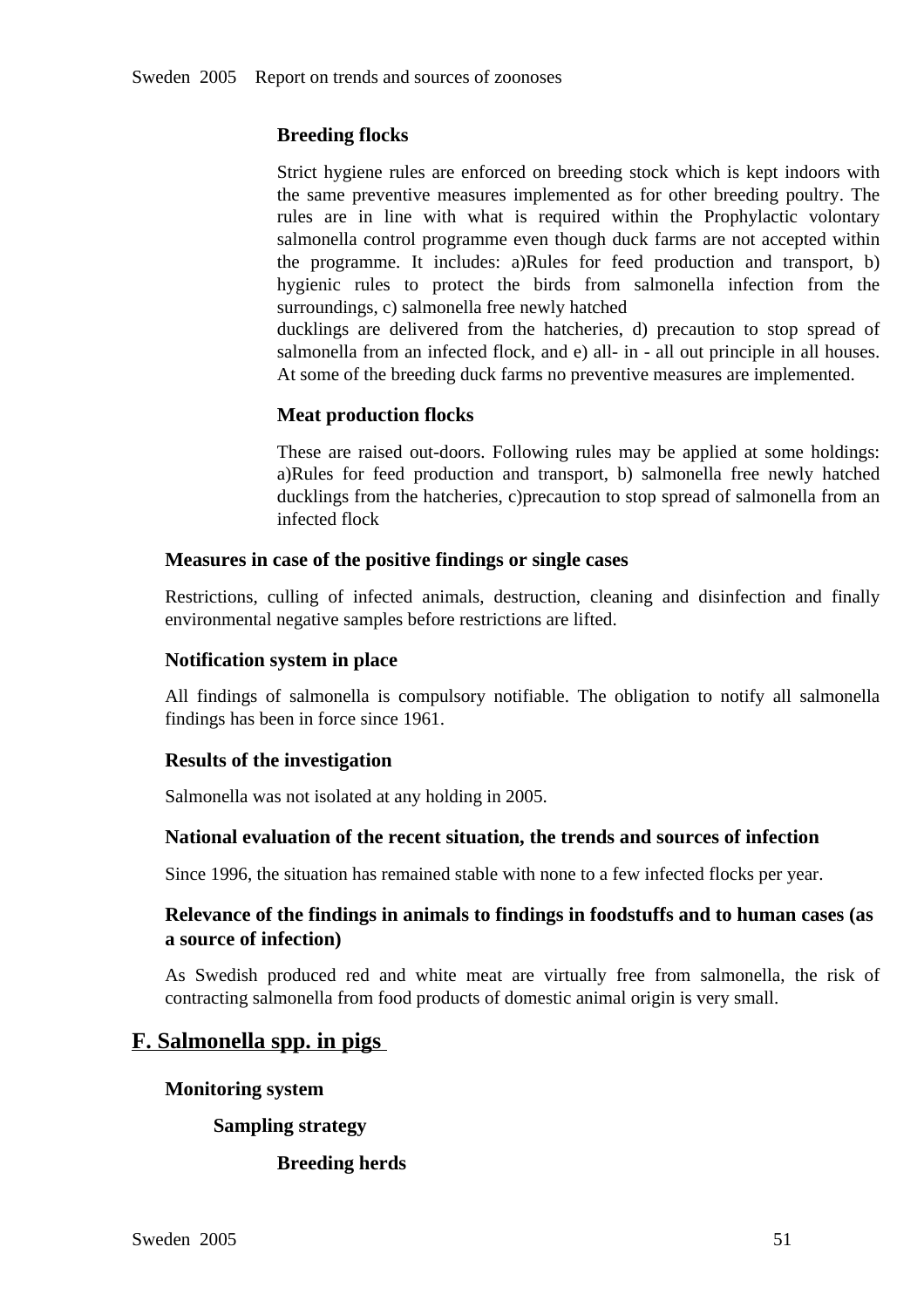Sampling strategies are described in the Swedish Salmonella control programme (95/50/EC). The programmes are supervised by the SJV and the SLV. All the sampling according to the salmonella programme is performed or supervised by the competent authority, that is official veterinarians. They are responsible for the sampling in the herds, flocks, hatcheries, cuttingplants and in the slaughter houses.

Within the programme, lymph nodes and carcass swabs are systematicly collected from fattening and adult pigs at slaughter to ensure that the samples are representative of the population of slaughtered pigs at each slaughterhouse. Sampling of lymph nodes in the programme is described here, wheras sampling of carcass swabs and at cutting plants are described under "Salmonella spp. in pig meat and products thereof".

#### CONTROL PROGRAMME

Sampling of lymph nodes at slaughter houses:

Slaughter houses have been divided into two categories: Category A slaughtering 90% of all pigs and Category B slaughtering 10% of all pigs.

Category A: At each slaughterhouse a sufficient number of samples is collected to detect at least 5% salmonella infected/contaminated carcases with 95% confidence interval (CI) in the annual slaughter. Sampling is performed daily in Category A and samples consist of lymph nodes from the ileo-caecal region.

Samples are collected evenly distributed over the day and if slaughter is performed on separate lines, each will be sampled separately.

Category B: These slaughterhouses are controlled as one unit. Enough samples to detect a prevalence of 1% salmonella infected carcases with 90% CI will be taken. These samples consit of lymph nodes from the ileo-caecal region. Sampling wil be spread out over the slaughter days to avoid periodical sampling. VOLUNTARY PROGRAMME

There is a voluntary additional sampling of faecal materials at herd level in a quality programme called BIS (Best In Sweden) run by the industry (Swedish meats). In this programme, integrated- , fattening-, piglet producing-, and satellite herds are includuded. Sampling is performed by the veterinarian.

#### OTHER SAMPLING

Sampling at farms is performed whenever there is a clinical suspicion. There is also mandatory sampling at import of animals as well as additional sampling at breeding farms.

### **Multiplying herds**

see "breeding herds"

#### **Fattening herds**

see "breeding herds"

#### **Frequency of the sampling**

#### **Breeding herds**

Other: 1) lymph nodes at Category A: daily, Catergory B: spread out evenly over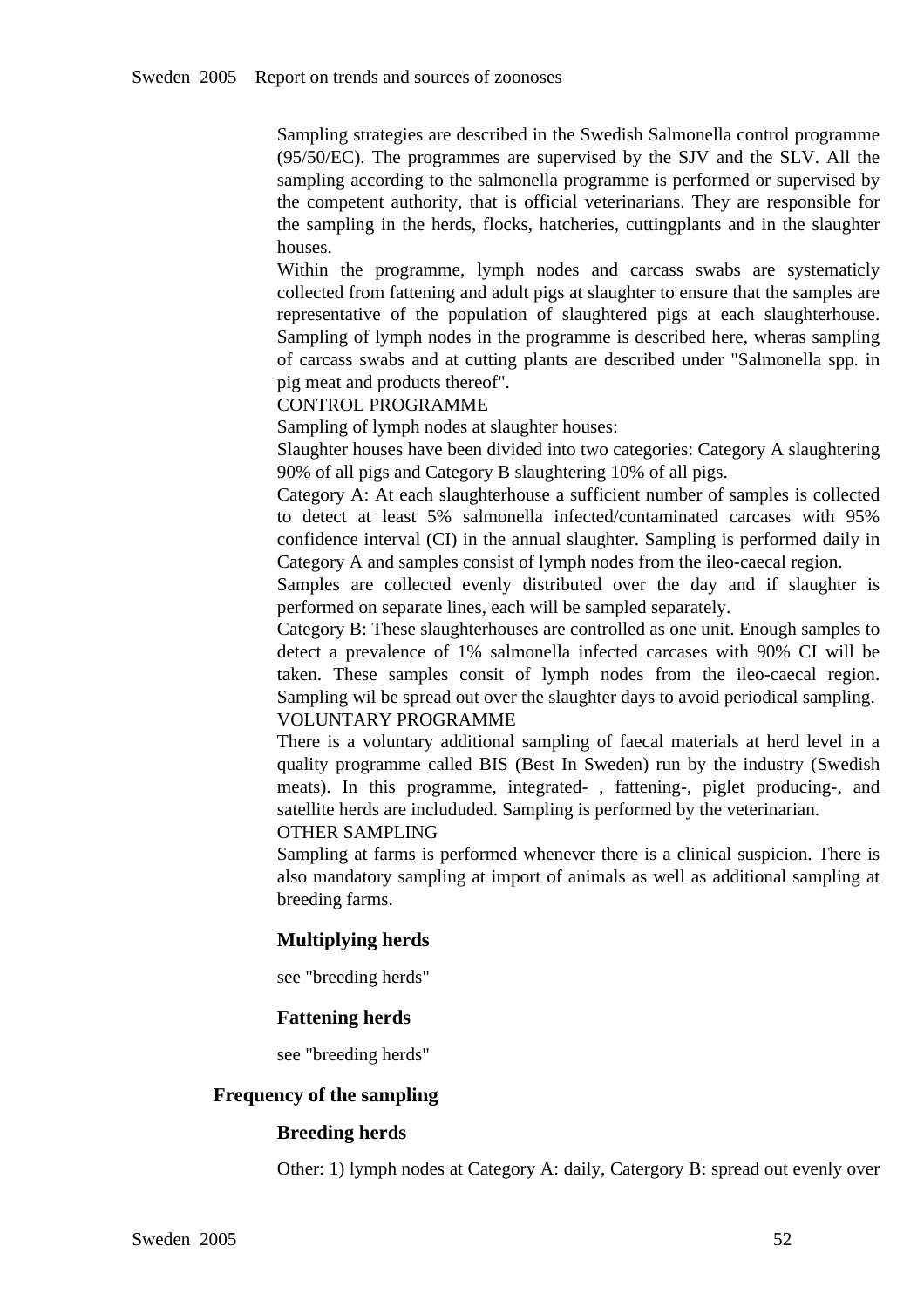the year , 2) sampling at suspicion/outbreak, 3) faecal samples once a year

### **Multiplying herds**

Other: 1) lymph nodes at Category A: daily, Catergory B: spread out evenly over the year , 2) sampling at suspicion/outbreak, 3) faecal samples once a year

#### **Fattening herds at farm**

Other: 1) lymph nodes at Category A: daily, Catergory B: spread out evenly over the year , 2) sampling at suspicion/outbreak, 3) faecal samples once a year

#### **Fattening herds at slaughterhouse (herd based approach)**

Other: see "fattening herds at farm"

#### **Type of specimen taken**

#### **Breeding herds**

Other: feaces and lymph nodes

#### **Multiplying herds**

Other: feaces and lymph nodes

#### **Fattening herds at farm**

Other: feaces and lymph nodes

#### **Fattening herds at slaughterhouse (herd based approach)**

Other: see "fattening herds at farm"

#### **Methods of sampling (description of sampling techniques)**

#### **Breeding herds**

#### CONTROL PROGRAMME

1)Faecal sampling

Sampling procedure:

For individual sampling, at least 10 g faeces from each animal is collected. From pens with growers/finisher pigs pooled faecal samples of at least 50g (10g from each of at least 5 animals/pen) is collected. All samples should be analysed within 24-48 h after collection.

Bacteriological examination:

From individual samples, 5 g faeces is examined while the remaining part is stored at +4C until examination is completed. Material from at most 15 animals are pooled. If salmonella is isolated from a pooled sample, each of the individually stored samples can be examined for salmonella separately.

For sampling at suspicion or in outbreaks investigations feacal samples are only pooled for fattening pigs and not for adult pigs.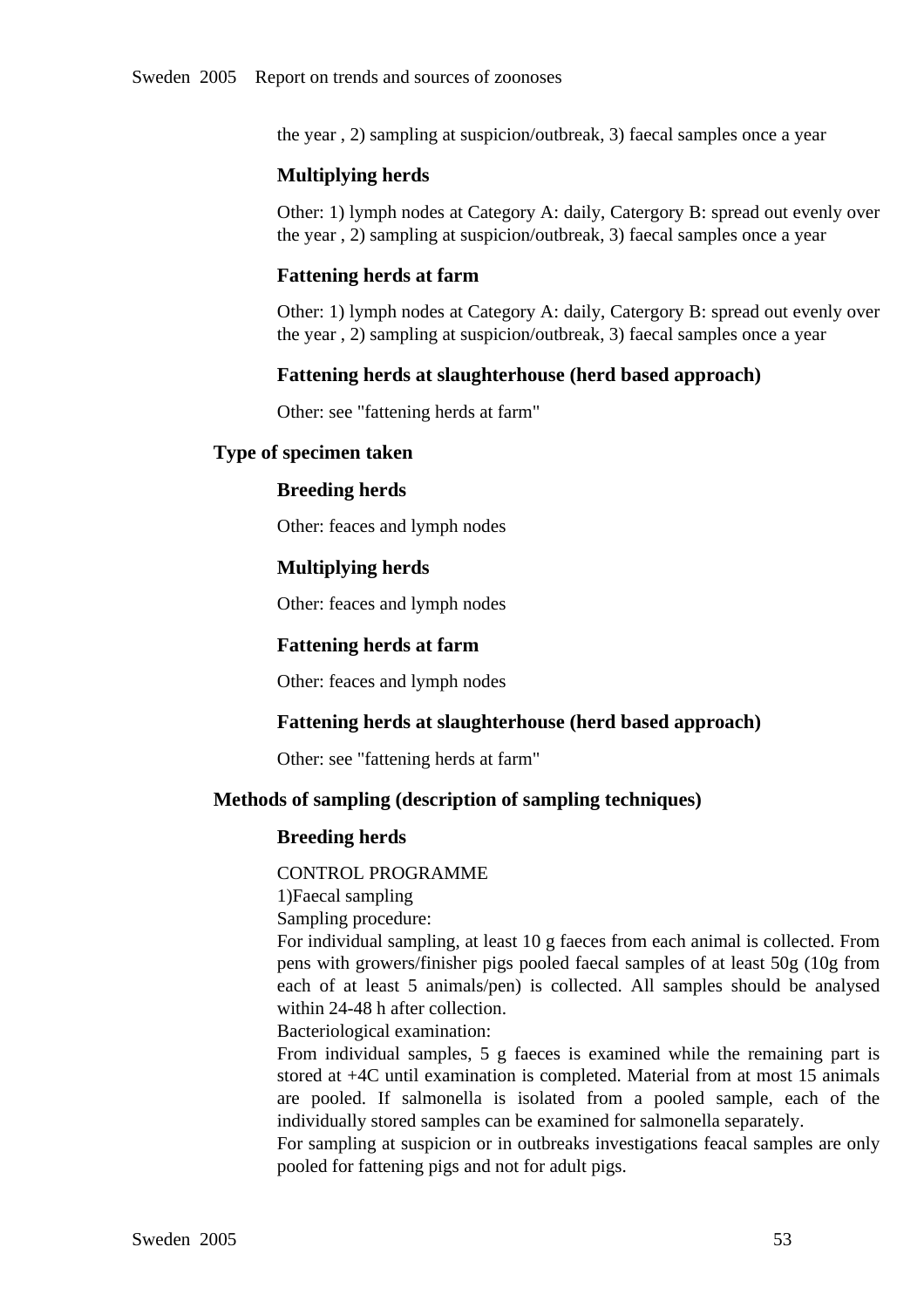2)Lymph nodes at slaughter:

At least 5 lymph nodes from the ileo-caecal region are aseptically removed and put in a plastic bag. The samples are kept refrigerated until sent to the laboratory. At the laboratory all lymph nodes from one sample is divided into two equal parts. One half is placed in a mortar and the other part is kept at +4 C .In the mortar, lymphnodes from 15 animals are pooled and homogenised. If salmonella is isolated from a pooled sample of lymph nodes each of the individually stored samples will be analysed separately.

### **Multiplying herds**

See "breeding herds"

### **Fattening herds at farm**

1) For sampling of lymph nodes and feacal sampling at suspicion or at outbreak investigation, see "Breeding herds".

2) Faecal sampling in the voluntary programme (BIS).

Samples are taken every second year in all farms affiliated to the programme, including integrated-, fattening-, piglet producing- and satellite herds. Two pooled faecal samples from 5 pens, respectively, are collected.

### **Fattening herds at slaughterhouse (herd based approach)**

For sampling of lymph nodes, see "breeding herds".

#### **Case definition**

#### **Breeding herds**

Is salmonella is isolated from a pig, then the whole herd is considered infected with salmonella. The herd is the epidemiological unit.

### **Multiplying herds**

see under "breeding herd"

#### **Fattening herds at farm**

see under "breeding herd"

#### **Fattening herds at slaughterhouse (herd based approach)**

see under "breeding herd"

### **Diagnostic/analytical methods used**

#### **Breeding herds**

Bacteriological method: NMKL No 71:1999

### **Multiplying herds**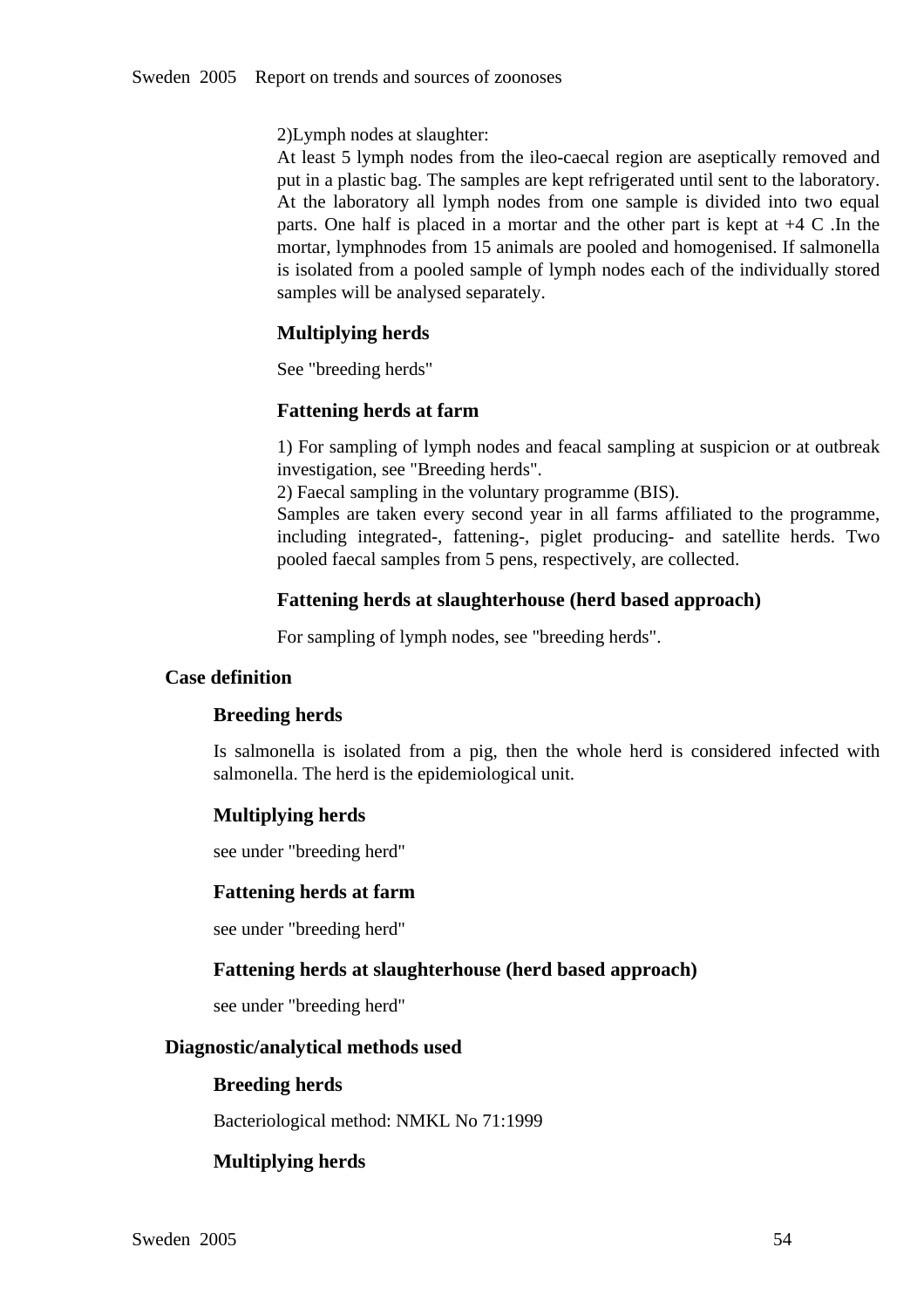Bacteriological method: NMKL No 71:1999

#### **Fattening herds at farm**

Bacteriological method: NMKL No 71:1999

#### **Fattening herds at slaughterhouse (herd based approach)**

Other:

#### **Vaccination policy**

#### **Breeding herds**

vaccination is not allowed in Sweden

#### **Multiplying herds**

see under "breeding herd"

#### **Fattening herds**

see under "breeding herd"

#### **Other preventive measures than vaccination in place**

#### **Breeding herds**

In cattle, pigs and other food-producing animals salmonella control in feed- and feed production (HACCP based approach) is integrated with the control programme to ensures that feed to food producing animals virtually is free from Salmonella.

Apart from this, there is also a voluntary hygiene programme in herds since 2002 run by the industry and supervised by the SJV. In this programme, certain rules of hygiene and standardised preventive measures have to be implemented. Affiliation to the the voluntary control programme imply a higher level of economic compensation in case salmonella infection.

There is also voluntary additional sampling in a health programme called BIS (Best In Sweden or Baest i Sverige) run by the industry (Swedish meats).

#### **Multiplying herds**

see "breeding herds"

#### **Fattening herds**

see "breeding herds"

#### **Control program/mechanisms**

#### **The control program/strategies in place**

#### **Breeding herds**

The control programme is outlined in the Swedish Salmonella control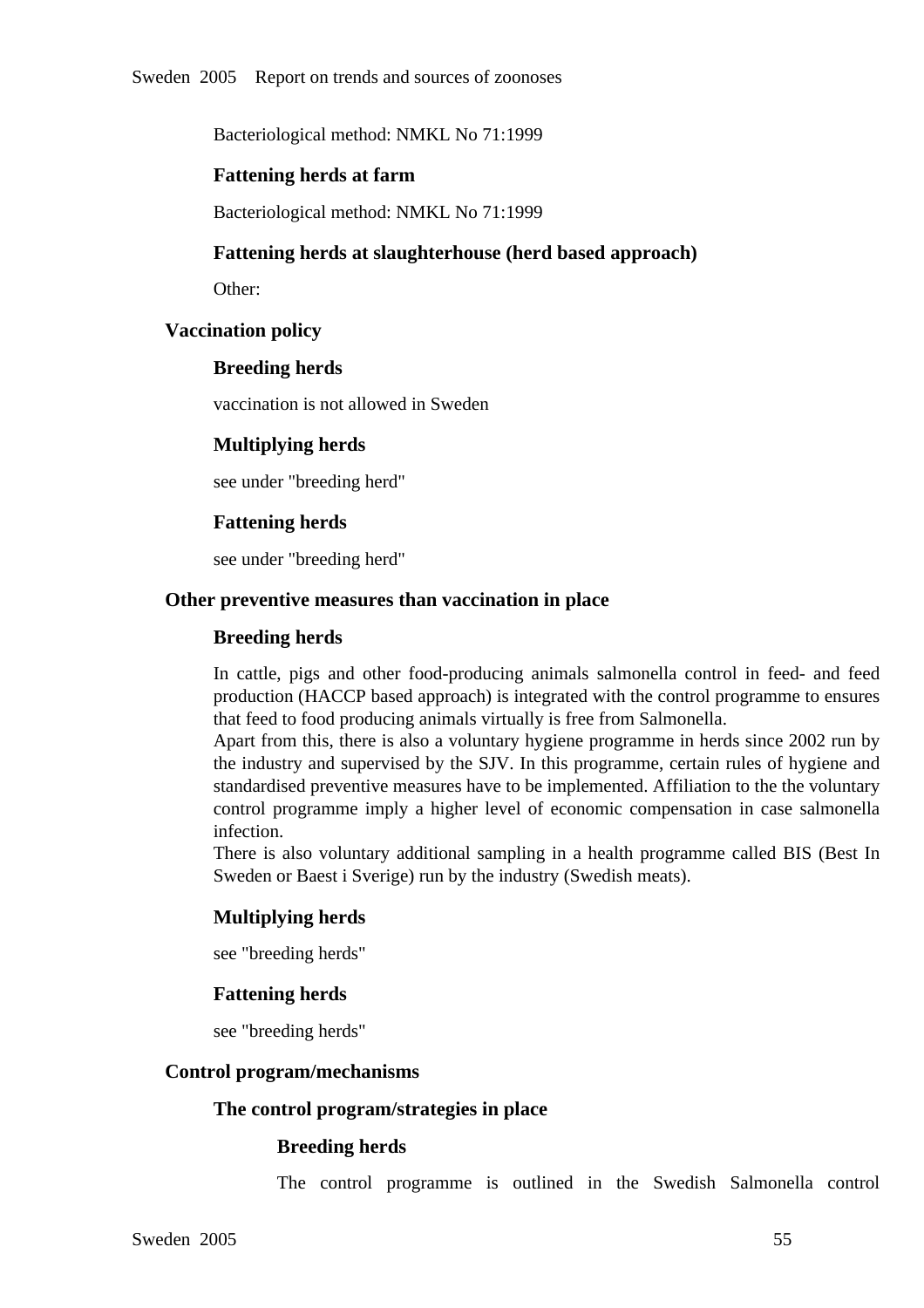programme, approved by the EU in 1995 (95/50/EC). The programme is nation-wide, thus it covers all herds in Sweden, also those that may deliver their animals abroad. The programme covers all herds.

The salmonella control programme is officially supervised and includes: a) Compulsory notification of all findings of salmonella, as well as suspicion of salmonella, regardless of serotype, b) Compulsory action if salmonells is isolated, including prohibition on placing animals on the market, c) Examination for salmonella in animals slaughtered under special conditions (e.g diseased animals or when salmonella is suspected), and d) Control programme at slaughter houses and in herds, and clinical surveillance in herds.

As breeding herds and multiplying herds constitute the top of the breeding pyramide, a complementary monitoring is performed in these herds at farm level.

### **Multiplying herds**

see "breeding herds"

### **Fattening herds**

see "breeding herds"

### **Measures in case of the positive findings or single cases**

1)If Salmonella is isolated from cattle, pigs and other food-producing animals, indicating a herd infection, restrictions are put on the farm/herd. Such restrictions may include a ban of transport (unless transport to sanitary slaughter), collection of bacteriological samples of the whole herd, and institution of a sanitation plan, i.e. involving elimination of chronically infected animals, cleaning and disinfection, treatment of manure and sludge, and destruction of feeding stuffs. Trace-back and trace-forward investigations are also performed. Also, the feed supplier is investigated. Restrictions are lifted when faecal samples from all animals in the epidemiological unit (usually the herd) taken at two consecutive samplings one month apart are negative.

Isolated salmonella strains have to be sent in to the SVA for typing and testing of antimicrobial resistance.

2)If salmonella is found from any lymph node collected in the control programme (inlcuding animals from breeding-, multiplying- and fattening herds) trace back of the infection to the farm of origin is always performed.

3) If salmonella is isolated from other animals, humans or feed and connections can be made to pigs, investigation is always performed.

4)Every carcass that is contaminated by Salmonella is deemed unfit for human consumption.

### **Notification system in place**

All findings of salmonella, irrespective of serotype, is compulsory notifiable. The obligation to notify all salmonella findings has been in force since 1961. Suspicions of salmonella are also notifiable.

### **Results of the investigation**

1)In 2005, two pig herds were found infected with S. typhimurium DT 40, respectively. 2)In the control programme, 5747 lymph nodes were analysed (2674 adult swine, 3073 fattening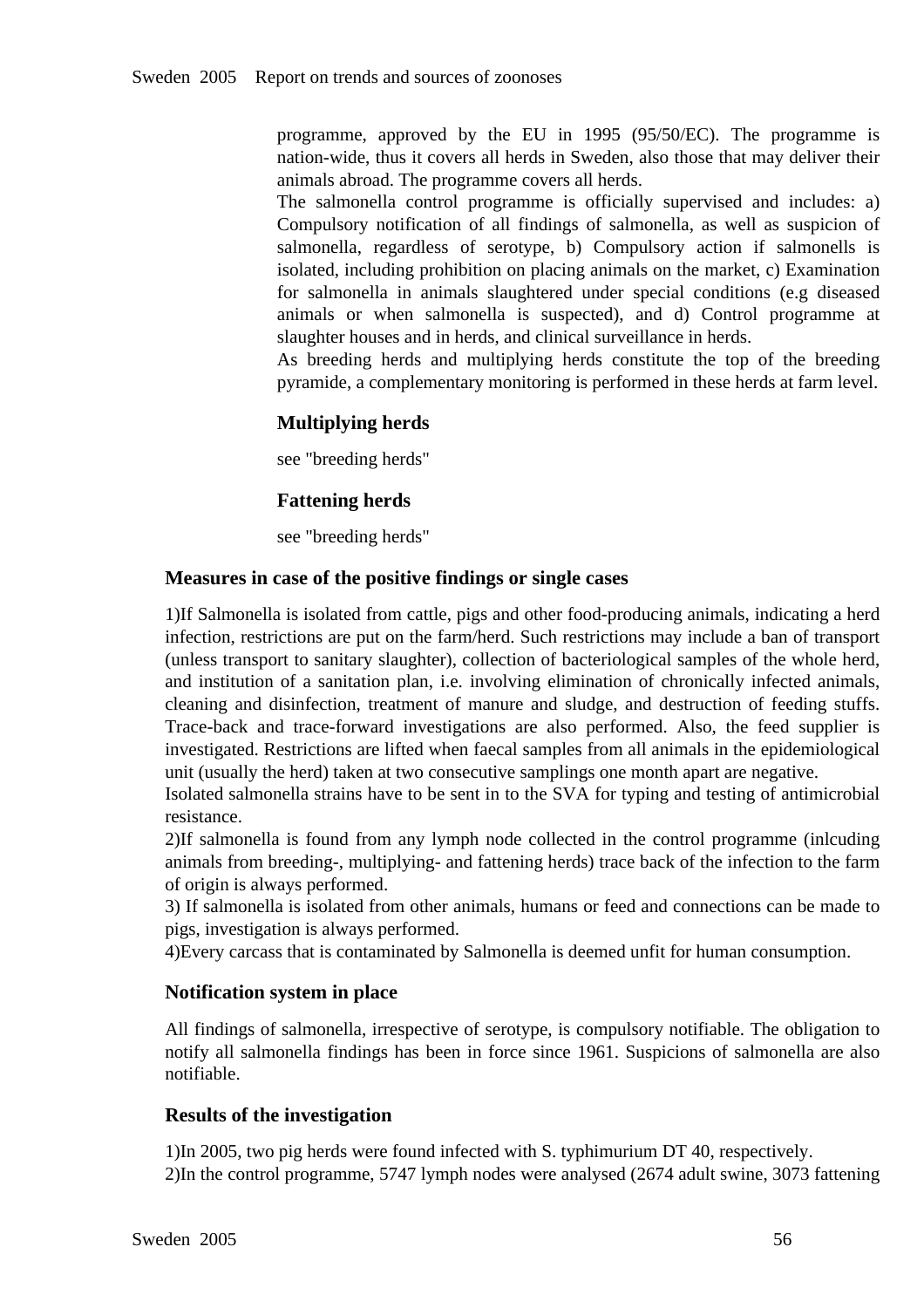pigs). Of these, 8 were positive. Three adult pigs were positive for S. Typhimurium phage type 40, 1 adult pig, respectively, was positive for S. Typhimurium DT 104, S. Dublin and S. Chester. Two fattening pig, respectively, were positive for

S.Typhimurium NST and S. Typhimurium DT 41.

Salmonella was re-isolated at the farm at one occasion(S. Typhimurium DT40).

3)In the voluntary control run by the industry (Swedish Meats) 850 pooled faecal samples from 1271 herds were analysed. All were negative.

### **National evaluation of the recent situation, the trends and sources of infection**

The situation in Sweden remains favourable. From the beginning of the 80's there has, in general, been less than 5 infected herds per year. There have been even less infected farms since 2000, with the exception of 2003 when there was an outbreak of S. Cubana in feed including 30 herds.

See also "Salmonella spp. in pig meat and products".

### **Relevance of the findings in animals to findings in foodstuffs and to human cases (as a source of infection)**

As <0.01% of Swedish pigs are infected with salmonella, the risk of contracting salmonella from Swedish food produced from pigs is negligble.

### **Additional information**

Apart from sampling of animals in the voluntary and mandatory salmonella programmes at herd- and slaughter level, there is extensive sampling at feed mills at critical control points to ensure production of feed virtually free from salmonella contamination.

Between 1996 and 2004, 57 633 lymph nodes from fattening- and adult pigs have been sampled in total. Of those, 70 (0.1%) were positive for salmonella. Similarly, 57 682 swabs have been analysed and of those 7 (0.01%)have been positive.

### **G. Salmonella spp. in bovine animals**

#### **Monitoring system**

#### **Sampling strategy**

Sampling strategies are described in the Swedish Salmonella control programme (95/50/EC). The programmes are supervised by the SJV and the SLV. All sampling according to the salmonella programme is supervised by the competent authority, that is official veterinarians. They are responsible for the sampling in the herds, flocks, hatcheries, cuttingplants and in the slaughter houses.

Within the programme, lymph nodes and carcass swabs are systematicly collected from pigs at slaughter to ensure that the samples are representative of the population of slaughtered pigs at each slaughterhouse. Sampling of lymph nodes in the programme is described here, wheras sampling of carcass swabs and at cutting plants are described under " Salmonella spp. in bovine meat and products thereof".

#### CONTROL PROGRAMME

Cat.A: At each slaughterhouse a sufficient number of samples is collected to detect at least 5% salmonella infected/contaminated carcases with 95% Confidence Interval (CI) in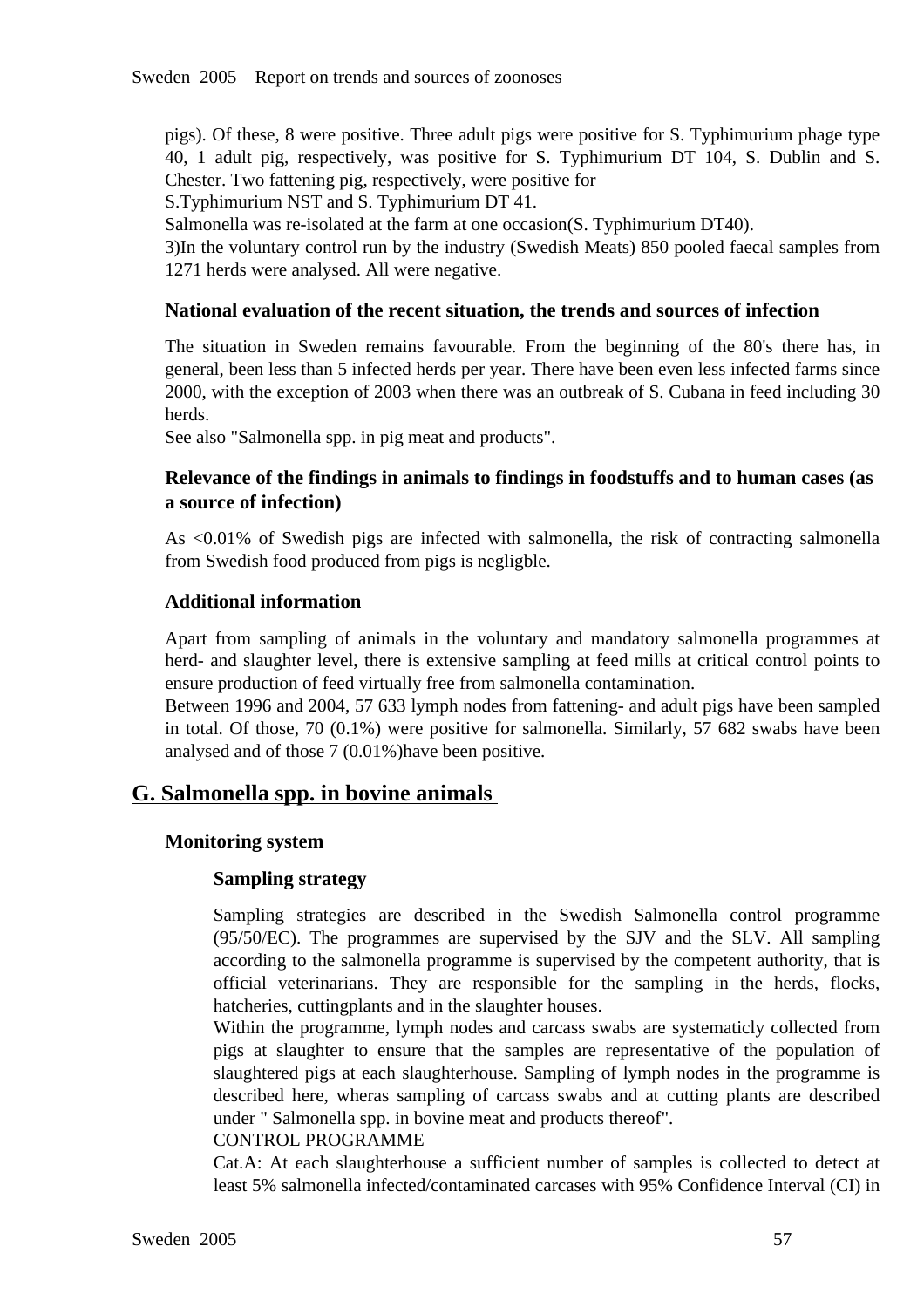the annual slaughter. Sampling is performed daily in Cat.A. and samples consist of lymph nodes from the ileo-caecal region. At these slaughter hosues samples are collected evenly distributed over the day and if slaughter is performed on separate lines, each will be sampled separately.

Cat.B: These slaughterhouses are controlled as one unit. Enough samples to detect a prevalence of 1% salmonella- infected carcases with 90% CI will be taken. These samples consist of lymph nodes from the ileo-caecal region. Sampling is spread out over the slaughter days to avoid periodical sampling.

### OTHER SAMPLING

Sampling at farms is performed whenever there is a clinical suspicion. Animals that are bought to a farm under certain defined criteria are also sampled.

### **Frequency of the sampling**

### **Animals at farm**

Other: 1) lymph nodes at Category A: daily, category B: spread out evenly over the year, 29 sampling at suspicion /outbreak/sanitary slaughter

### **Animals at slaughter (herd based approach)**

Other: see lymph nodes at "Animals at farms"

### **Type of specimen taken**

### **Animals at farm**

Other: faeces and lymph nodes

### **Animals at slaughter (herd based approach)**

Other: see Animals at farms

### **Methods of sampling (description of sampling techniques)**

### **Animals at farm**

FAECAL SAMPLING:

Sampling procedure:

For individual sampling, at least 10 g faeces from each animal is collected. From pens with calves/young stock pooled faecal samples of at least 50g (10g froam each of at least 5 animals/pen) is collected. All samples should be analysed within 24-48 h after collection.

Bacteriological examination:

From individual samples, 5 g faeces is examined while the remaining part is stored at +4C until examination is completed. Material from at most 15 animals are pooled. If salmonella is isolated from a pooled sample, each of the individually stored samples can be examined for salmonella separately.

#### LYMPH NODES AT SLAUGHTER:

The lymph nodes are aseptically removed and put in a plastic bag. The samples are kept refrigerated until sent to the laboratory. At the laboratory all lymph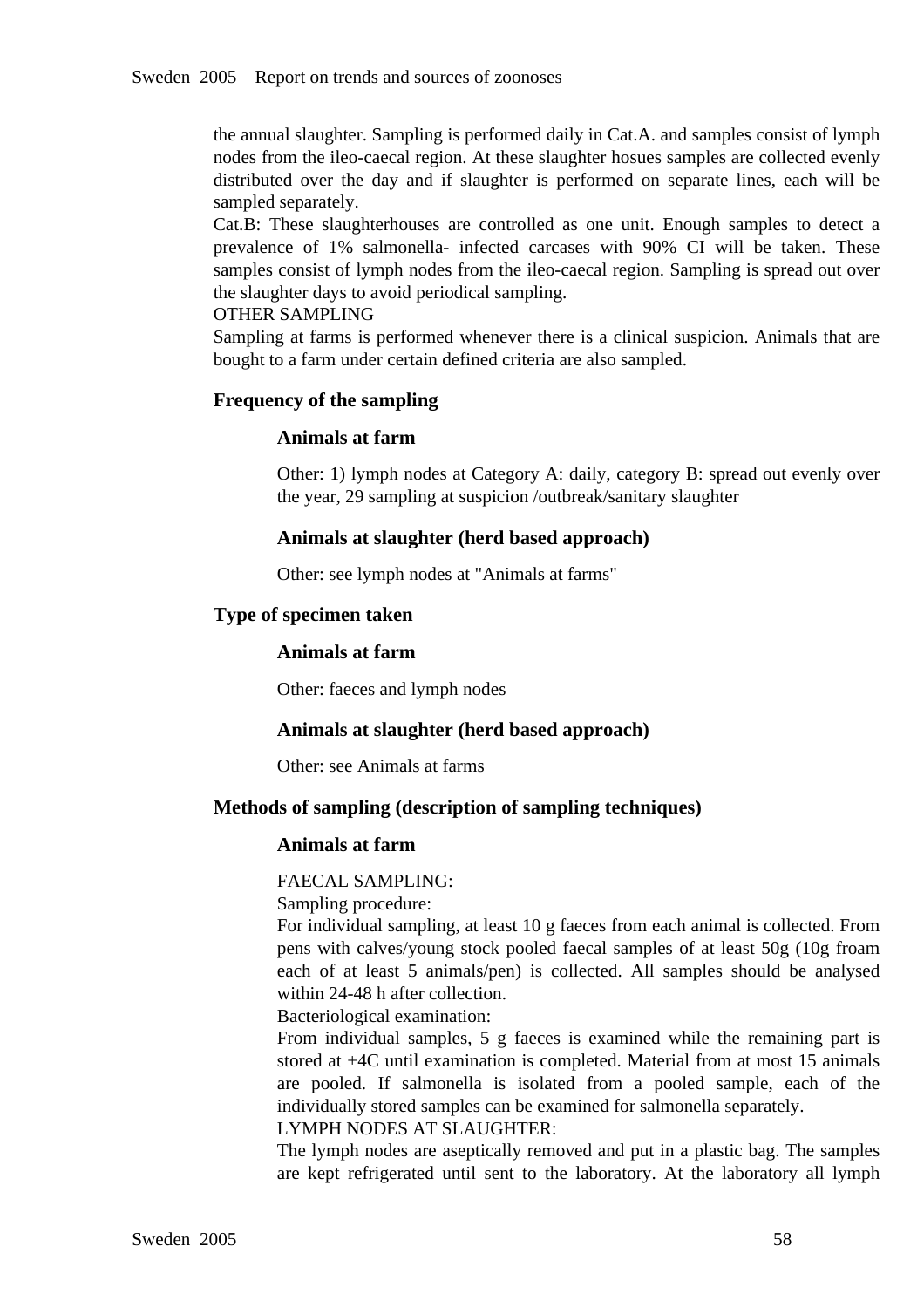nodes from one sample is divided into two equal parts. One half is placed in a mortar and the other part is kept at 4o C. In the mortar lymph nodes from 15 animals are pooled and homogenised. If salmonella is isolated from a pooled sample of lymph nodes each of the individually stored samples will be analysed separately.

### **Animals at slaughter (herd based approach)**

For information about lymph nodes, see "Animals at farm". For information about carcass swabs and cutting plants, see "Salmonella spp. in bovine meat and products thereof".

### **Case definition**

### **Animals at farm**

If salmonella is isolated from a cattle, then the whole herd is considered infected with salmonella. The herd is the epidemiological unit.

### **Animals at slaughter (herd based approach)**

see "Animals at farm"

### **Diagnostic/analytical methods used**

### **Animals at farm**

Other: NMKL 71:1999 or a modified ISO 1992. For analyses of faecal samples from cattle cystein and selenite broth is sometimes used.

### **Animals at slaughter (herd based approach)**

Other: see Salmonella spp. in bovine meat and products thereof or Animals at farm

### **Vaccination policy**

Vaccination is not allowed.

### **Other preventive measures than vaccination in place**

In food-producing animals salmonella control in feed- and feed production (HACCP based approach)is integrated in the salmonella control.

Apart from this, there is also a voluntary hygiene programme since 2002 run by the industry and supervised by the SJV. In this programme, certain rules of hygiene and standardised preventive measures have to be implemented. Affiliation to the the voluntary control programme imply a higher level of economic compensation in case salmonella infection.

### **Control program/mechanisms**

### **The control program/strategies in place**

Control strategies follow the Swedish Salmonella control programme, approved by the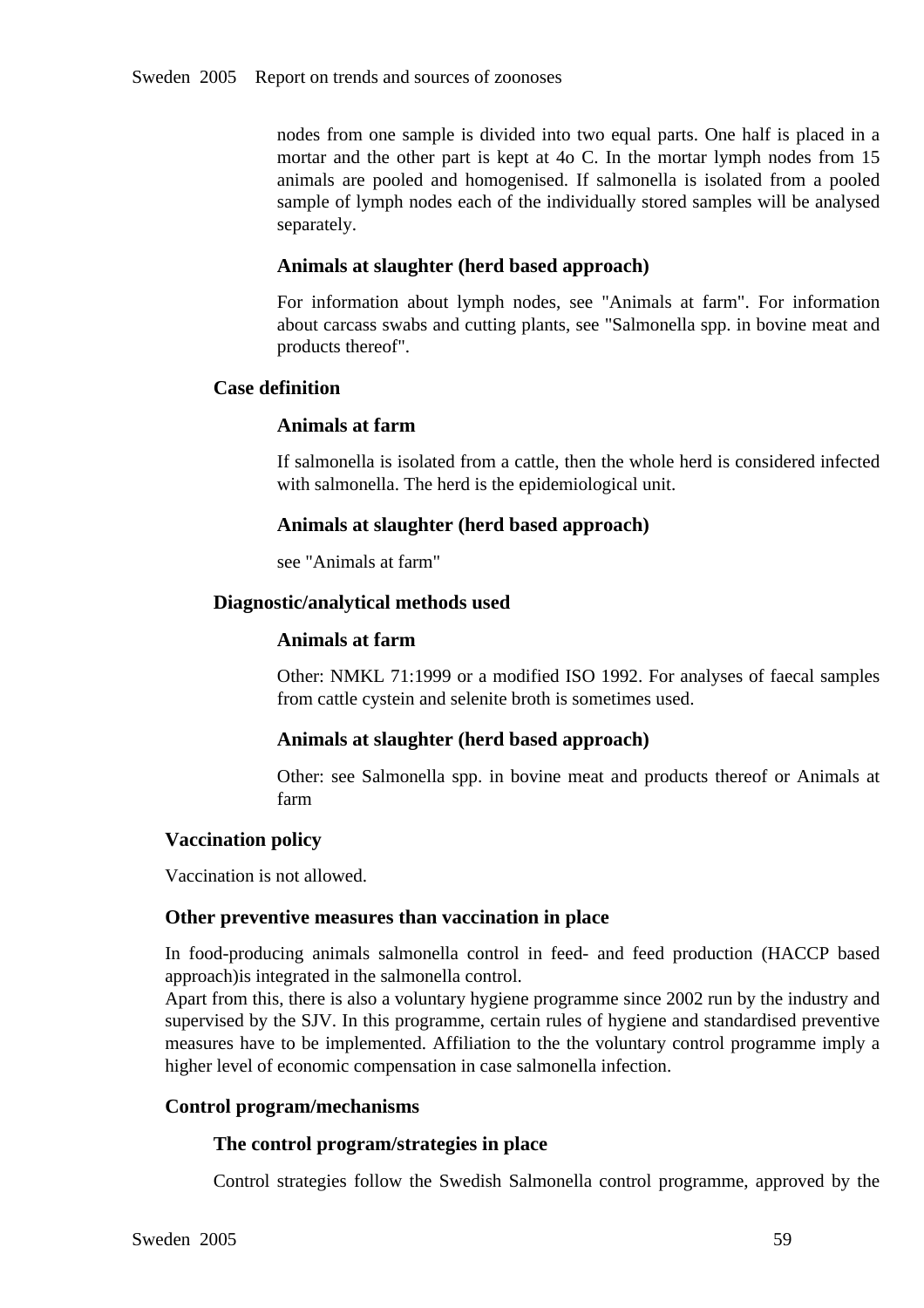### EU in 1995 (95/50/EC).

The control programme is nation-wide, thus it covers all herds in Sweden, also those that may deliver their animals abroad. The salmonella control programme is officially supervised and includes: a) Compulsory notification of all findings of salmonella and suspicions of salmonella, regardless of serotype, b) Compulsory action if salmonells is isolated, including prohibition on placing animals on the market, c) Examination for salmonella in animals slaughtered under special conditions (e.g diseased animals or when salmonella is suspected), and d) Control programme at slaughter houses and in herds, and clinical surveillance in herds.

### **Measures in case of the positive findings or single cases**

1)If Salmonella is isolated from cattle, pigs and other food-producing animals, indicating a herd infection, restrictions are put on the farm/herd. Such restrictions may include a ban of transport (unless transport to sanitary slaughter), collection of bacteriological samples of the whole herd, and institution of a sanitation plan, i.e. involving elimination of chronically infected animals, cleaning and disinfection, treatment of manure and sludge, and destruction of feeding stuffs. Trace-back and trace-forward investigations are also performed. Also, the feed supplier is investigated. Restrictions are lifted when faecal samples from all animals in the epidemiological unit (usually the herd) taken at two consecutive samplings one month apart are negative.

Isolated salmonella strains have to be sent in to the SVA for typing and testing of antimicrobial resistance.

2)If salmonella is found from any lymph node collected in the control programme trace back of the infection to the farm of origin is always performed.

3) If salmonella is isolated from other animals, humans or feed and connections can be made to pigs, investigation is always performed.

Contaminated carcasses are deemed unfit for human consumption-

### **Notification system in place**

All findings of salmonella is compulsory notifiable. The obligation to notify all salmonella findings has been in force since 1961. Suspicions of salmonella infection is also notifiable.

### **Results of the investigation**

In 2005, 13 cattle farms were infected with salmonella. The following serotypes were isolated at the farms:

1) 9 S. Dublin. Seven of these herds can be traced back to one herd that was split up after a fire at the farm.

2) 3 S. Typhimurium. From this farm, salmonella was also isolated from pigs and sheep.

3) 1 S. Livingstone.

In the surveillance in the control programme, 3 297 lymph nodes were analysed. Of those, 2 were positive for S. Typhimurium NST. Salmonella was not re-isolated at the farm of origin.

For results from sampling of carcass swabs and at cutting plants in the salmonella control programme, see "Salmonella spp. in bovine meat and products thereof"

### **National evaluation of the recent situation, the trends and sources of infection**

The situation remains very favourable with few infected farms each year. During the 1980s' the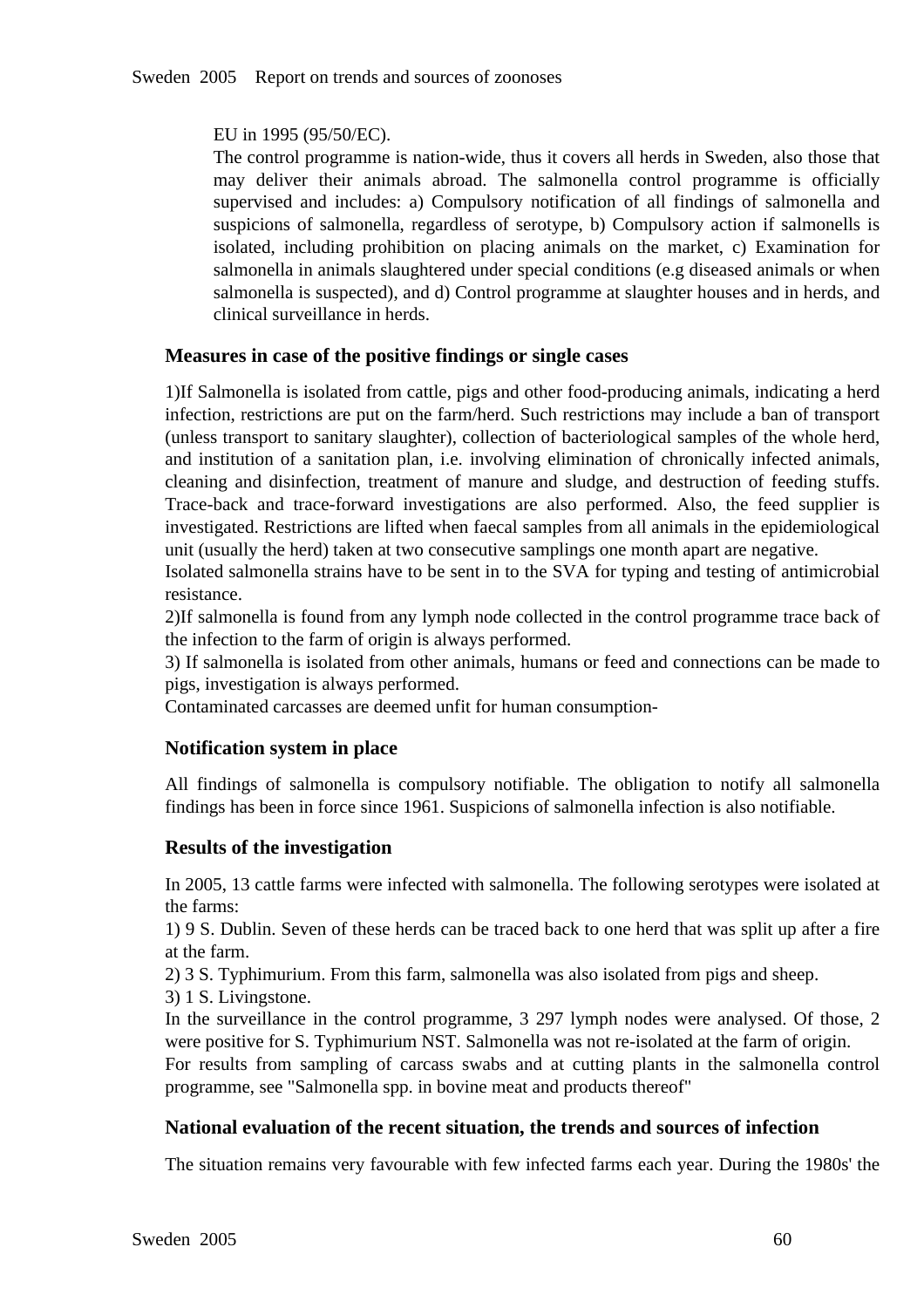number of salmonella infected cattle farms declined rapidly. Since the end of the 1990s' the number of farms infected varied from 4 to 12 per year.

### **Relevance of the findings in animals to findings in foodstuffs and to human cases (as a source of infection)**

The risk of contracting salmonella from Swedish produced food of cattle origin is negligble as <0.1% of Swedish cattle is infected with salmonella.

### **Additional information**

In 2004, 3 cattle farms were infected with S. Typhimurium DT 104. Previoulsy, four cattle farms have been were infected with this serotype. All have been penta resistant. One of the herds was depopulated whereas the others were cleaned-up.

## **H. Salmonella spp. in animal**

### **Monitoring system**

### **Sampling strategy**

Described here is salmonella in other animal species (such as horses, pets and wild life) than the ones covered in the salmonella control programme.

Sampling at farms/holdings or of individual animals is performed whenever there is a clinical suspicion. Sampling may also be performed at autopsy. Wild life sent to the SVA for autopsy may be tested for salmonella.

### **Case definition**

#### **Animals at farm**

If salmonella is isolated from an individual dog, horse or cat, then the whole kennel/holding/stable etc. is positive. However, if salmonella is isolated from other animal species, each animal is regarded positive.

### **Vaccination policy**

Vaccination is not used in Sweden.

#### **Measures in case of the positive findings or single cases**

If Salmonella is isolated cattle, pigs and other food-producing animals (including horses), indicating a herd infection, restrictions are put on the farm/herd according to Swedish legislation. For other domestic animal species, proper actions are taken in order to elimante the infection and prevent spread of salmonella.

#### **Notification system in place**

All findings of salmonella is compulsory notifiable. The obligation to notify all salmonella findings has been in force since 1961.

### **Results of the investigation**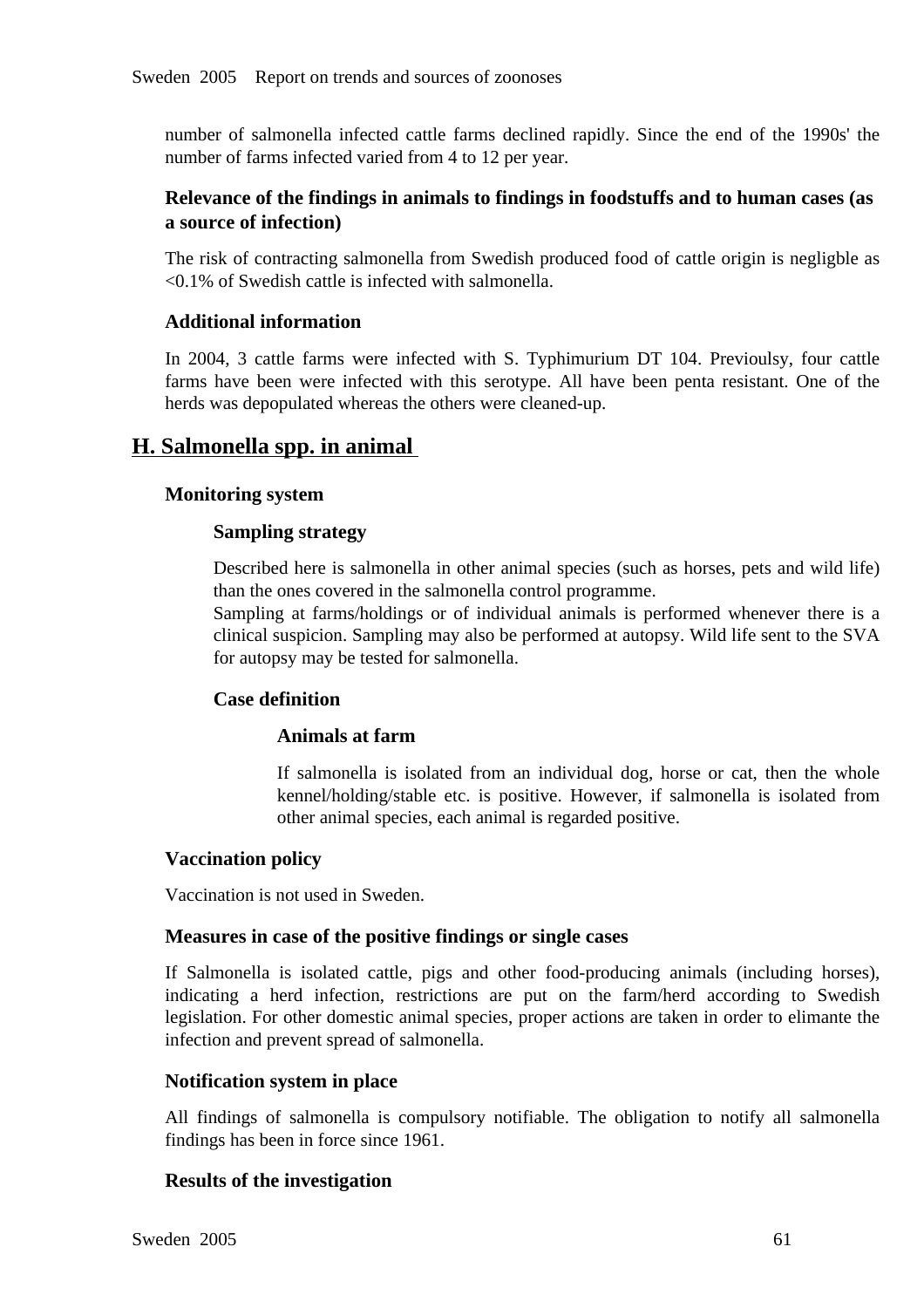Early in 2005, there was an outbreak of S. Typhimurium in cats and 139 cases were reported. None of these were phage typed, but it can be suspected that they belong to phage type 40, as seen during previous years. Apart from that, S. Java was also reported from a household with two diseased cats. It is suspected that the cats get infected by wild birds. In total, 15 positive wild birds were reported (11 S. Typhimurium (unknown phage type), 1 S. Typhimurium DT 40 and DT 41, respectively.

Faeces from one hedgehog at a childern day-care center was sampled after a child had been infected with S. Typhimurium phage type 1. The hedge hog was positive for the same salmonella serotype and phage type.

Furthermore, 7 dogs were reported positive, 8 reptiles, 1 zoo animal, and 15 wild birds. The various serotypes are shown in the table "Salmonella in other animals".

### **National evaluation of the recent situation, the trends and sources of infection**

The situation remains stable.

### **Relevance of the findings in animals to findings in foodstuffs and to human cases (as a source of infection)**

It has been reported that findings of salmonella in reptiles kept as pets pose a risk for transmission of salmonella to humans. For other animal species, transmission to humans is regarded to be very limited.

### **Additional information**

In 2003, 20004 and also in 2005, there have been yearly outbreaks of Salmonella Typhimurium in cats during late winter/early spring. In 2003, 114 cats were reported, followed by 31 in 2004. Phage type 40 has been the dominating type among the samples that were phagetyped. In 2005, 138 cats with S. typhimurium was reported.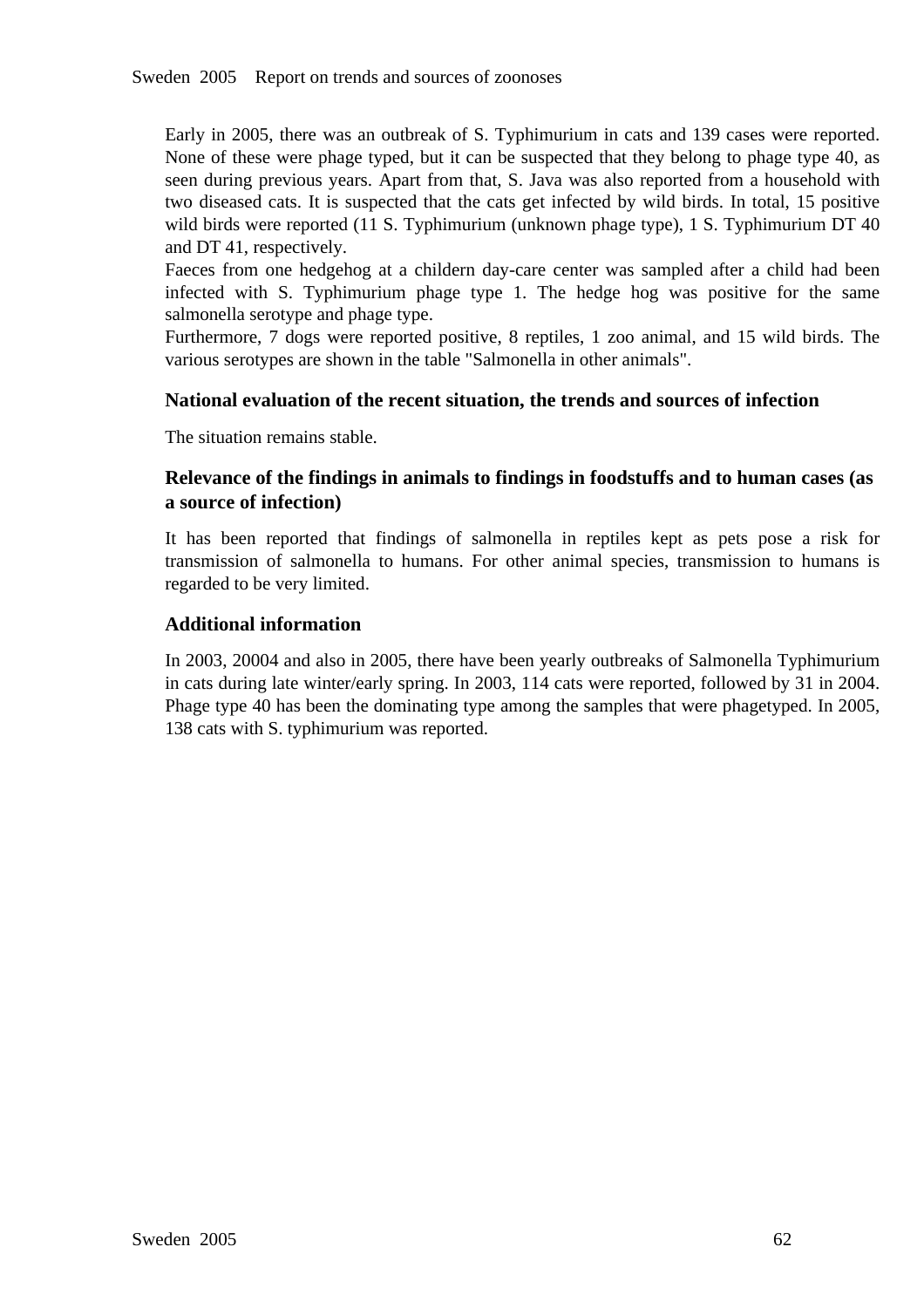| Table Salmonella in breeding flocks of Gallus gallus |  |  |
|------------------------------------------------------|--|--|
|------------------------------------------------------|--|--|

|                                                         | Source of information | Sampling unit | Units tested | Total units positive for Salmonella | S. Enteritidis | S. Typhimurium | Salmonella spp., unspecified |
|---------------------------------------------------------|-----------------------|---------------|--------------|-------------------------------------|----------------|----------------|------------------------------|
| <b>Gallus gallus (fowl)</b>                             |                       |               |              |                                     |                |                |                              |
| elite breeding flocks for egg<br>production line        | SJV                   |               | $\mathbf 0$  | 0                                   |                |                |                              |
| grandparent breeding flocks<br>for egg production line  | SJV                   | flock         | 3            | 0                                   |                |                |                              |
| parent breeding flocks for<br>egg production line       | SJV                   | flock         | 38           | 0                                   |                |                |                              |
| day-old chicks                                          | SJV                   | flock         | 38           | 0                                   |                |                |                              |
| during rearing period                                   | SJV                   | flock         | 16           | 0                                   |                |                |                              |
| during production period                                | SJV                   | flock         | 22           | 0                                   |                |                |                              |
| elite breeding flocks for<br>meat production line       | SJV                   |               | $\mathbf 0$  | 0                                   |                |                |                              |
| grandparent breeding flocks<br>for meat production line | SJV                   | flock         | 8            | 0                                   |                |                |                              |
| parent breeding flocks for<br>meat production line      | SJV                   | flock         | 138          | 0                                   |                |                |                              |
| day-old chicks                                          | SJV                   | flock         | 138          | $\mathbf{0}$                        |                |                |                              |
| during rearing period                                   | SJV                   | flock         | 74           | 0                                   |                |                |                              |
| during production period                                | SJV                   | flock         | 64           | $\mathbf{0}$                        |                |                |                              |

#### **Footnote**

There are no elite flock in Sweden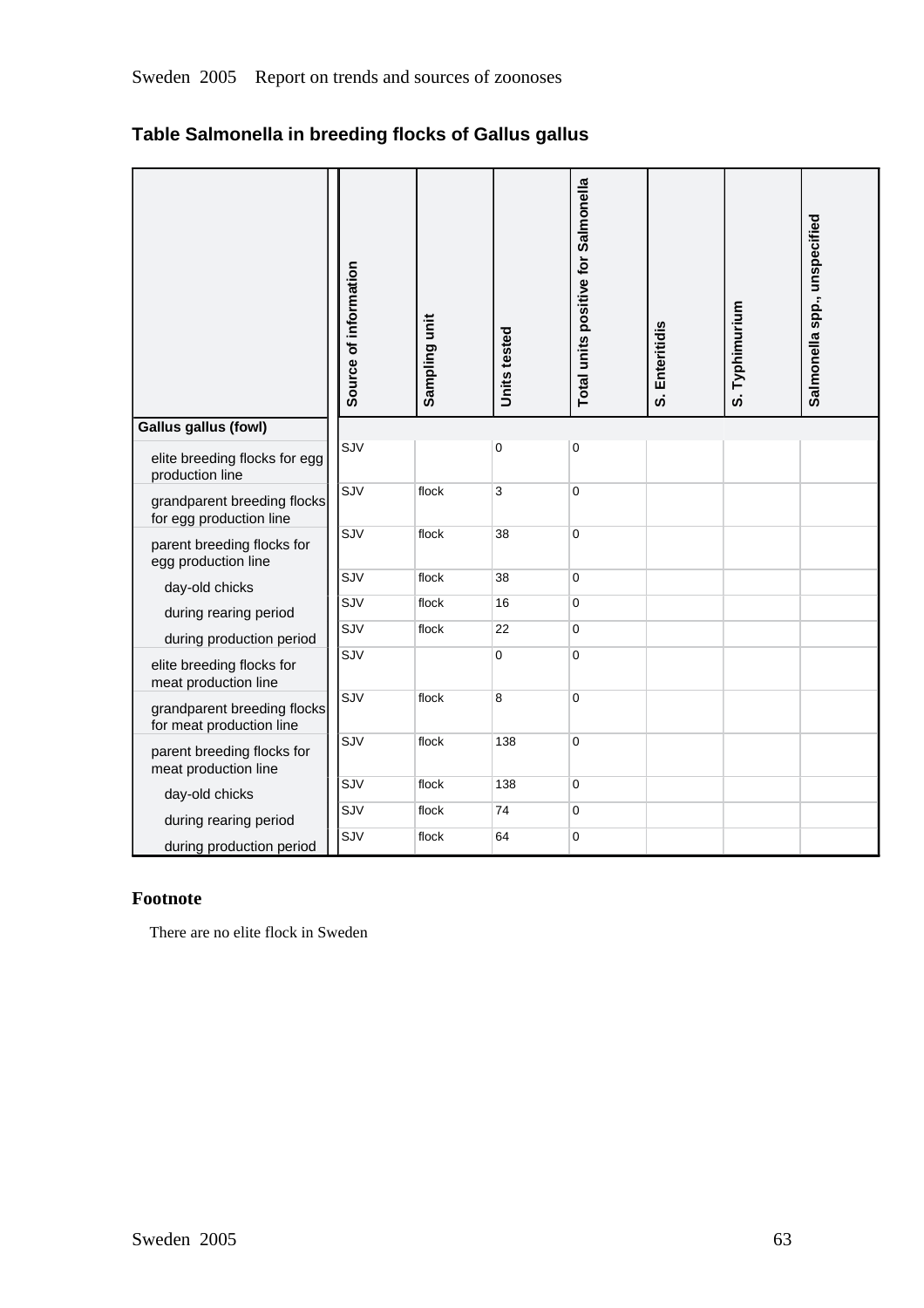# **Table Salmonella in other poultry**

|                             | Source of information | Sampling unit | Units tested | Total units positive for Salmonella | S. Enteritidis | S. Typhimurium | Salmonella spp., unspecified |
|-----------------------------|-----------------------|---------------|--------------|-------------------------------------|----------------|----------------|------------------------------|
| <b>Gallus gallus (fowl)</b> |                       |               |              |                                     |                |                |                              |
| laying hens                 |                       |               |              |                                     |                |                |                              |
| during rearing period       | SJV                   | flock         | 250          | $\mathbf 0$                         |                |                |                              |
| during production period    | SJV                   | flock         | 859          | $\mathbf{1}$                        | $\mathbf{1}$   |                |                              |
| broilers                    |                       |               |              |                                     |                |                |                              |
| during rearing period       | SJV                   | flock         | 2368         | $\overline{0}$                      |                |                |                              |
| <b>Ducks</b>                |                       |               |              |                                     |                |                |                              |
| breeding flocks             | SJV                   | flock         | $\mathbf{1}$ | $\pmb{0}$                           |                |                |                              |
| meat production flocks      | SJV                   | flock         | 26           | $\mathbf 0$                         |                |                |                              |
| Geese                       |                       |               |              |                                     |                |                |                              |
| meat production flocks      | SJV                   | flock         | 42           | 0                                   |                |                |                              |
| <b>Turkeys</b>              |                       |               |              |                                     |                |                |                              |
| breeding flocks             | SJV                   | flock         | 12           | $\mathbf 0$                         |                |                |                              |
| meat production flocks      | SJV                   | flock         | 108          | $\mathbf 0$                         |                |                |                              |

### **Footnote**

Rearing and laying hen flocks included if >200 birds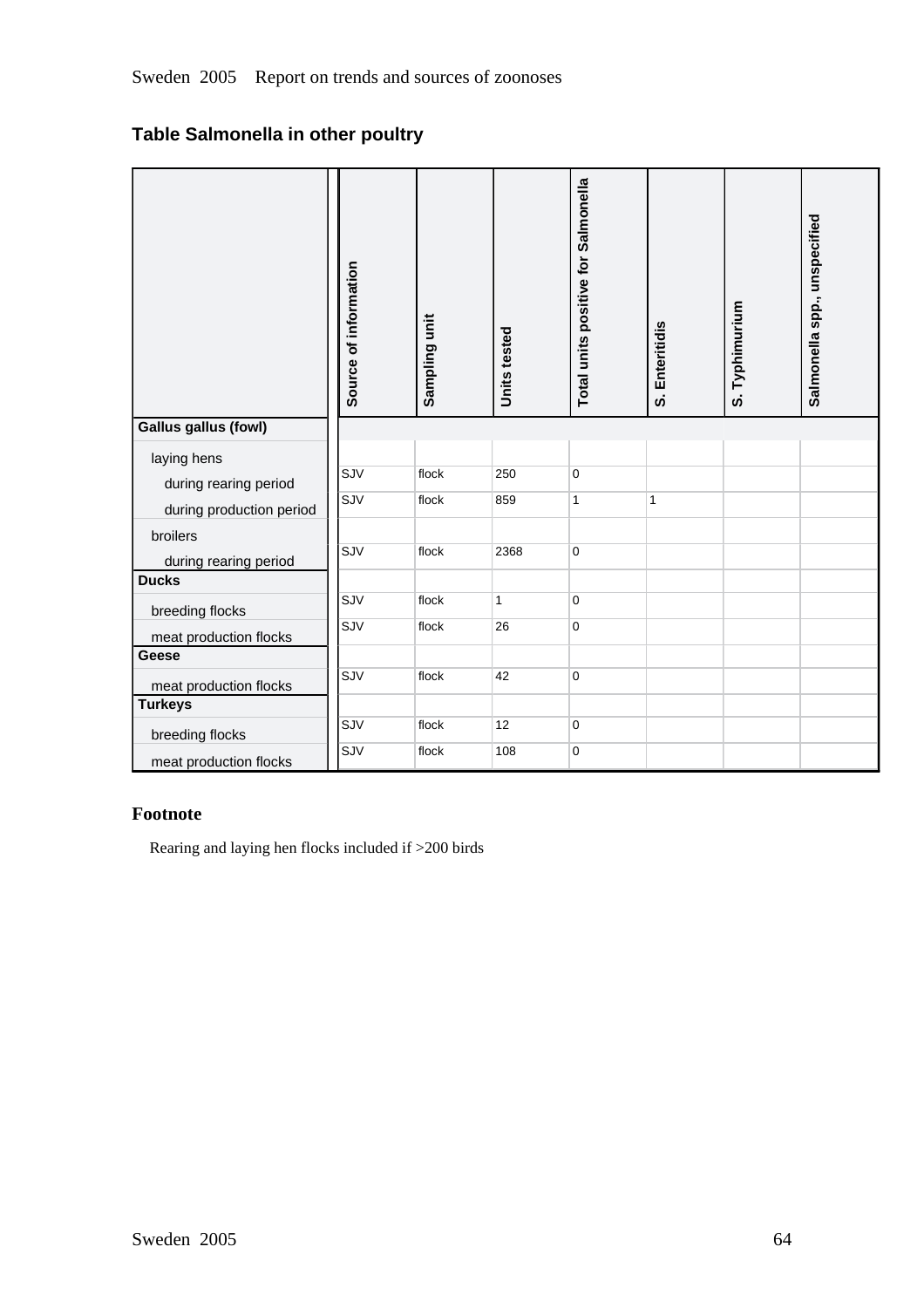# **Table Salmonella in other birds**

|                  | information<br>৳<br>Source | İ<br>Sampling | tested<br>Units | Salmonella<br><b>b</b><br>positive<br>units<br>Total | Enteritidis<br>$\blacksquare$<br>ဖာ | Typhimurium<br>ທ | unspecified<br>spp.,<br>Salmonella |
|------------------|----------------------------|---------------|-----------------|------------------------------------------------------|-------------------------------------|------------------|------------------------------------|
| <b>Ostriches</b> | SJV                        | flock         | 41              | 0                                                    |                                     |                  |                                    |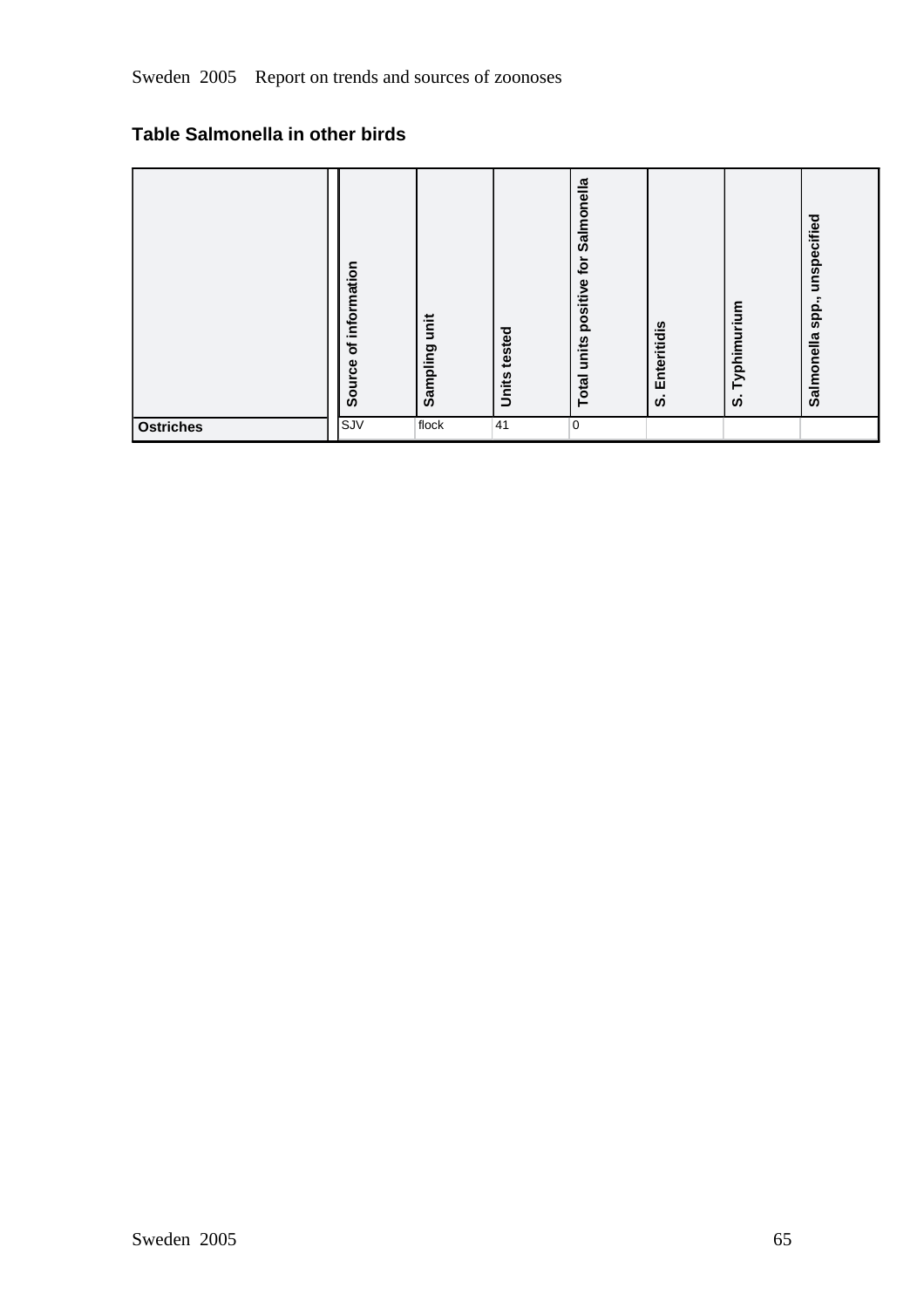| S. Kisarawe                         |                             |                                                                                                                                                                                                             |                                                                                                                                                                                                         |                          |          |                  |
|-------------------------------------|-----------------------------|-------------------------------------------------------------------------------------------------------------------------------------------------------------------------------------------------------------|---------------------------------------------------------------------------------------------------------------------------------------------------------------------------------------------------------|--------------------------|----------|------------------|
| <b>S. Montevideo</b>                |                             |                                                                                                                                                                                                             |                                                                                                                                                                                                         |                          |          |                  |
| aildud .2                           | ၜ                           |                                                                                                                                                                                                             |                                                                                                                                                                                                         |                          |          |                  |
| S. enterica subsp. diarizonae       |                             |                                                                                                                                                                                                             |                                                                                                                                                                                                         |                          |          |                  |
| S. Livingstone                      |                             |                                                                                                                                                                                                             |                                                                                                                                                                                                         | $\overline{\phantom{0}}$ |          |                  |
|                                     | $\overline{\phantom{0}}$    | $\overline{\phantom{0}}$                                                                                                                                                                                    |                                                                                                                                                                                                         |                          |          |                  |
| S. Ealing                           |                             |                                                                                                                                                                                                             |                                                                                                                                                                                                         |                          |          |                  |
| S. Paratyphi B var. Java            |                             |                                                                                                                                                                                                             |                                                                                                                                                                                                         |                          |          |                  |
| S. Chester                          |                             |                                                                                                                                                                                                             |                                                                                                                                                                                                         |                          |          |                  |
| s. Agona                            |                             |                                                                                                                                                                                                             |                                                                                                                                                                                                         |                          |          |                  |
| S. 11b61:r:z                        |                             |                                                                                                                                                                                                             |                                                                                                                                                                                                         |                          |          |                  |
| S. Nima                             |                             |                                                                                                                                                                                                             |                                                                                                                                                                                                         |                          |          |                  |
| S. Uzaramo                          |                             |                                                                                                                                                                                                             |                                                                                                                                                                                                         |                          |          |                  |
| S. Illa 41:z4,z23:-                 |                             |                                                                                                                                                                                                             |                                                                                                                                                                                                         |                          |          |                  |
| Salmonella spp., unspecified        |                             |                                                                                                                                                                                                             |                                                                                                                                                                                                         |                          |          |                  |
| S. Typhimurium                      |                             |                                                                                                                                                                                                             |                                                                                                                                                                                                         |                          |          |                  |
| S. Enteritidis                      |                             |                                                                                                                                                                                                             |                                                                                                                                                                                                         |                          |          |                  |
| Total units positive for Salmonella | $\frac{3}{2}$               | $\overline{ }$                                                                                                                                                                                              | $\mathbf{\Omega}$                                                                                                                                                                                       | $\sim$                   | $\sim$   |                  |
| <b>Dested</b> stinU                 |                             |                                                                                                                                                                                                             |                                                                                                                                                                                                         |                          |          |                  |
| <b>Jinu prilqms2</b>                | herd                        | animal 3297                                                                                                                                                                                                 | animal 3297                                                                                                                                                                                             | herd                     | herd     |                  |
| Source of information               | $\gtrsim$                   | $\geq$                                                                                                                                                                                                      | $\geq$                                                                                                                                                                                                  | $\gtrsim$                | 5N       |                  |
|                                     |                             |                                                                                                                                                                                                             |                                                                                                                                                                                                         |                          |          |                  |
|                                     | Cattle (bovine animals) (1) | - at slaughterhouse - animal<br>official sampling - objective<br>Community co-financing) -<br>sample - carcass swabs -<br>programmes - national<br>Control or eradication<br>programmes (no<br>sampling (4) | - at slaughterhouse - animal<br>official sampling - objective<br>Community co-financing) -<br>sample - lymph nodes<br>programmes - national<br>Control or eradication<br>programmes (no<br>sampling (5) |                          |          | breeding animals |
|                                     |                             |                                                                                                                                                                                                             |                                                                                                                                                                                                         | Sheep <sub>(2)</sub>     | Pigs (3) |                  |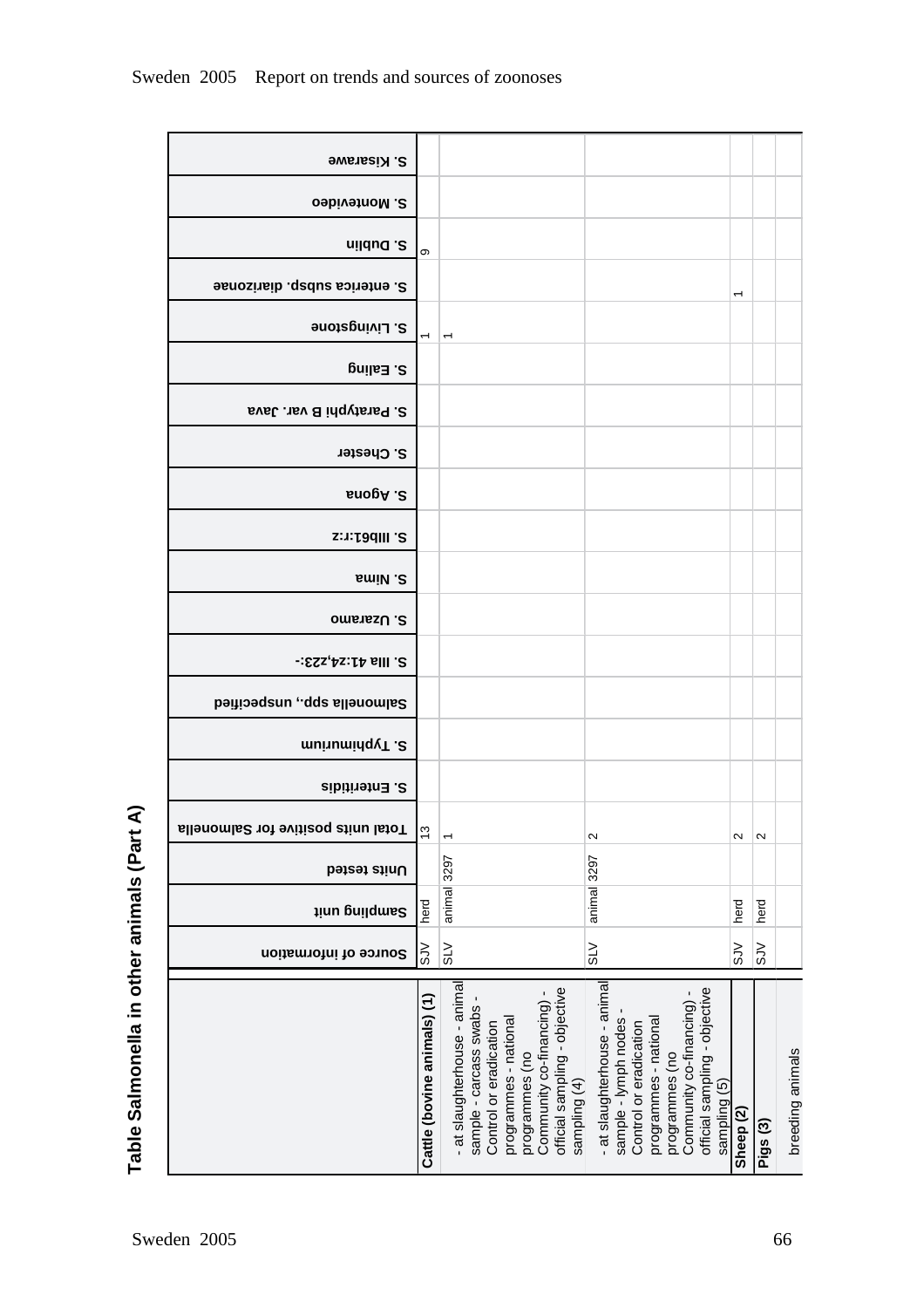|                                                                                                           | $\overline{\phantom{0}}$                                                                                                |                |                                                                                                           |                                                                                                                       |                                                                           |
|-----------------------------------------------------------------------------------------------------------|-------------------------------------------------------------------------------------------------------------------------|----------------|-----------------------------------------------------------------------------------------------------------|-----------------------------------------------------------------------------------------------------------------------|---------------------------------------------------------------------------|
|                                                                                                           |                                                                                                                         |                |                                                                                                           |                                                                                                                       |                                                                           |
|                                                                                                           |                                                                                                                         |                |                                                                                                           |                                                                                                                       |                                                                           |
|                                                                                                           |                                                                                                                         |                |                                                                                                           |                                                                                                                       |                                                                           |
|                                                                                                           |                                                                                                                         |                |                                                                                                           |                                                                                                                       |                                                                           |
|                                                                                                           |                                                                                                                         |                |                                                                                                           |                                                                                                                       |                                                                           |
|                                                                                                           |                                                                                                                         |                |                                                                                                           |                                                                                                                       |                                                                           |
|                                                                                                           |                                                                                                                         |                |                                                                                                           |                                                                                                                       |                                                                           |
|                                                                                                           |                                                                                                                         |                |                                                                                                           |                                                                                                                       |                                                                           |
|                                                                                                           |                                                                                                                         |                |                                                                                                           |                                                                                                                       |                                                                           |
|                                                                                                           |                                                                                                                         |                |                                                                                                           |                                                                                                                       |                                                                           |
|                                                                                                           | ဖ                                                                                                                       |                | S                                                                                                         | $\sim$                                                                                                                |                                                                           |
|                                                                                                           |                                                                                                                         |                |                                                                                                           |                                                                                                                       |                                                                           |
| animal 2680                                                                                               | animal 2674                                                                                                             |                | animal 3084                                                                                               | animal 3073                                                                                                           |                                                                           |
|                                                                                                           |                                                                                                                         |                |                                                                                                           |                                                                                                                       |                                                                           |
| $\overline{\text{S}}$                                                                                     | $\geq$                                                                                                                  |                | $\geq$                                                                                                    | $\frac{1}{2}$                                                                                                         |                                                                           |
|                                                                                                           |                                                                                                                         |                |                                                                                                           |                                                                                                                       |                                                                           |
| eradication programmes -<br>national programmes (no<br>Community co-financing)<br>animal sample - carcass | eradication programmes -<br>national programmes (no<br>Community co-financing)                                          |                | eradication programmes -<br>national programmes (no<br>Community co-financing)<br>animal sample - carcass | eradication programmes -<br>national programmes (no<br>Community co-financing)                                        | raised under controlled<br>housing conditions in<br>integrated production |
|                                                                                                           |                                                                                                                         |                |                                                                                                           |                                                                                                                       |                                                                           |
|                                                                                                           |                                                                                                                         |                |                                                                                                           |                                                                                                                       |                                                                           |
| objective sampling (6)<br>- at slaughterhouse -<br>- official sampling -<br>swabs - Control or            | animal sample - lymph<br>objective sampling (7)<br>- at slaughterhouse -<br>- official sampling -<br>nodes - Control or |                | objective sampling (8)<br>- at slaughterhouse -<br>- official sampling -<br>swabs - Control or            | animal sample - lymph<br>objective sampling (9)<br>- at slaughterhouse<br>- official sampling -<br>nodes - Control or | system                                                                    |
|                                                                                                           |                                                                                                                         | fattening pigs |                                                                                                           |                                                                                                                       |                                                                           |
|                                                                                                           |                                                                                                                         |                |                                                                                                           |                                                                                                                       |                                                                           |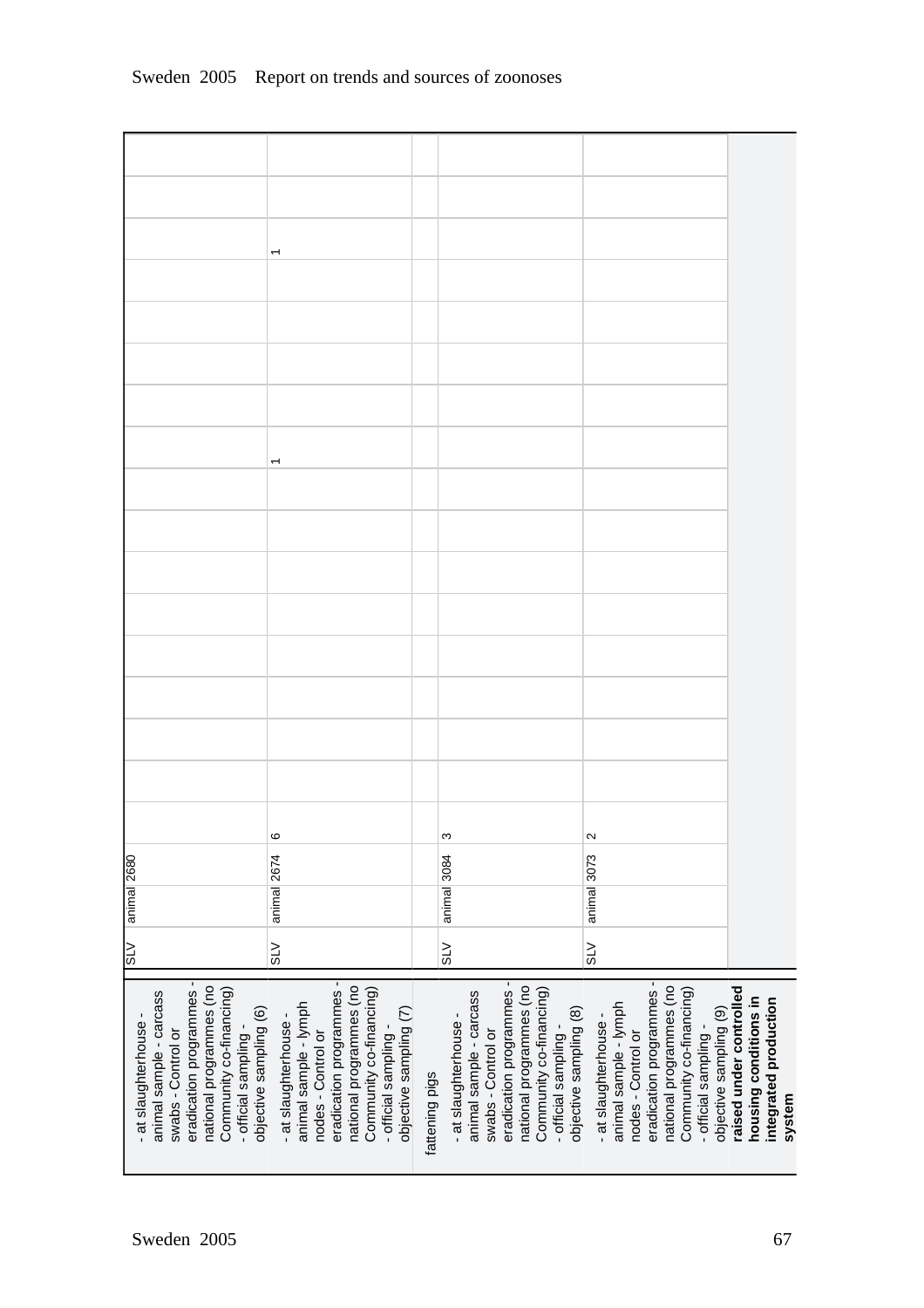| Monitoring - sampling<br>sample - faeces -<br>- at farm - animal                                                                                                                                                                         | Meats         | Swedish herd | $\circ$<br>1271 |                |                         |  |  |  |  |  |  |  |
|------------------------------------------------------------------------------------------------------------------------------------------------------------------------------------------------------------------------------------------|---------------|--------------|-----------------|----------------|-------------------------|--|--|--|--|--|--|--|
| by industry - census<br>sampling (11)                                                                                                                                                                                                    |               |              |                 |                |                         |  |  |  |  |  |  |  |
| Solipeds, domestic                                                                                                                                                                                                                       | $\frac{1}{3}$ | animal       |                 |                |                         |  |  |  |  |  |  |  |
| <b>Cats</b>                                                                                                                                                                                                                              | $rac{8}{5}$   | animal       |                 | 139            | 138                     |  |  |  |  |  |  |  |
| Dogs                                                                                                                                                                                                                                     | SVA           | animal       | r               |                |                         |  |  |  |  |  |  |  |
| Reptiles                                                                                                                                                                                                                                 |               |              |                 |                |                         |  |  |  |  |  |  |  |
| pet animals                                                                                                                                                                                                                              | SVA           | animal       | ო               |                |                         |  |  |  |  |  |  |  |
| zoo animal                                                                                                                                                                                                                               | s∨A           | animal       | 5               |                |                         |  |  |  |  |  |  |  |
| Hedgehogs                                                                                                                                                                                                                                | SVA           | animal       | $\overline{ }$  |                |                         |  |  |  |  |  |  |  |
| Zoo animals, all                                                                                                                                                                                                                         |               |              |                 |                |                         |  |  |  |  |  |  |  |
| $-$ at zoo $(10)$                                                                                                                                                                                                                        | SVA           | animal       |                 |                |                         |  |  |  |  |  |  |  |
| <b>Birds</b>                                                                                                                                                                                                                             | S∨A           | animal       |                 | $\frac{10}{2}$ | $\overline{\mathbf{r}}$ |  |  |  |  |  |  |  |
| (1):7 herds (S.Dublin) have the same herd of origin. In one herd (S.Typhimurium, phage type (PT)40) salmonella was also isolated in pigs and sheep. In one herd both S.Thompson and S.Typhimurium<br>(PT not typable(NT)) were isolated. |               |              |                 |                |                         |  |  |  |  |  |  |  |
| (2) : In one herd (S. Typhimurium) salmonella was also isolated in pigs and cattle.                                                                                                                                                      |               |              |                 |                |                         |  |  |  |  |  |  |  |
| $(4)$ · 3.128 swabs from major slaughter bouses(s) b) and 169 from minor sl b. Salmonella was not re-isolated in the herd of origin<br>(3) : In one of the herds S.Typhimurium PT 40 was re-isolated from a positive lymfnode.           |               |              |                 |                |                         |  |  |  |  |  |  |  |

(4) : 3.128 swabs from major slaughter houses(sl.h) and 169 from minor sl.h. Salmonella was not re-isolated in the herd of origin.

(5) : 3.132 lymph nodes from major sl.h. and 165 from minor sl.h. Salmonella was not re-isolated in the herds of origin.

(6) : 2.631 swabs from major sl.h. and 49 from minor sl.h. Salmonella was not re-isolated from the herd of origin.

(0) : 2.021 swaos nout major state and 50 from minor sl.h. Salmonella was not re-isolated in five of the six herds of origin. In the re-isolated herd (S.Typhimurium, PT 40) positive sheep och cattle<br>(7) : 2.624 lymph nodes were found. (4) : 3.128 swabs from magner anouses starp and 107 unum man, a summature and the state of origin.<br>
(6) : 3.128 swabs from magner anouses starp and 100 unum man and re-isolated from the herd of origin.<br>
(6) : 2.631 swabs f

(8) : 2.918 swabs from major sl.h. and 166 from minor sl.h. Salmonella was not re-isolated in the herd of origin.

(9) : 2.906 lymph nodes from major sl.h. and 167 from minor sl.h. Salmonella was not re-isolated in the herd of origin.

(11) : 850 pooled samples from 1271 herds in the voluntary programme BIS run by the industry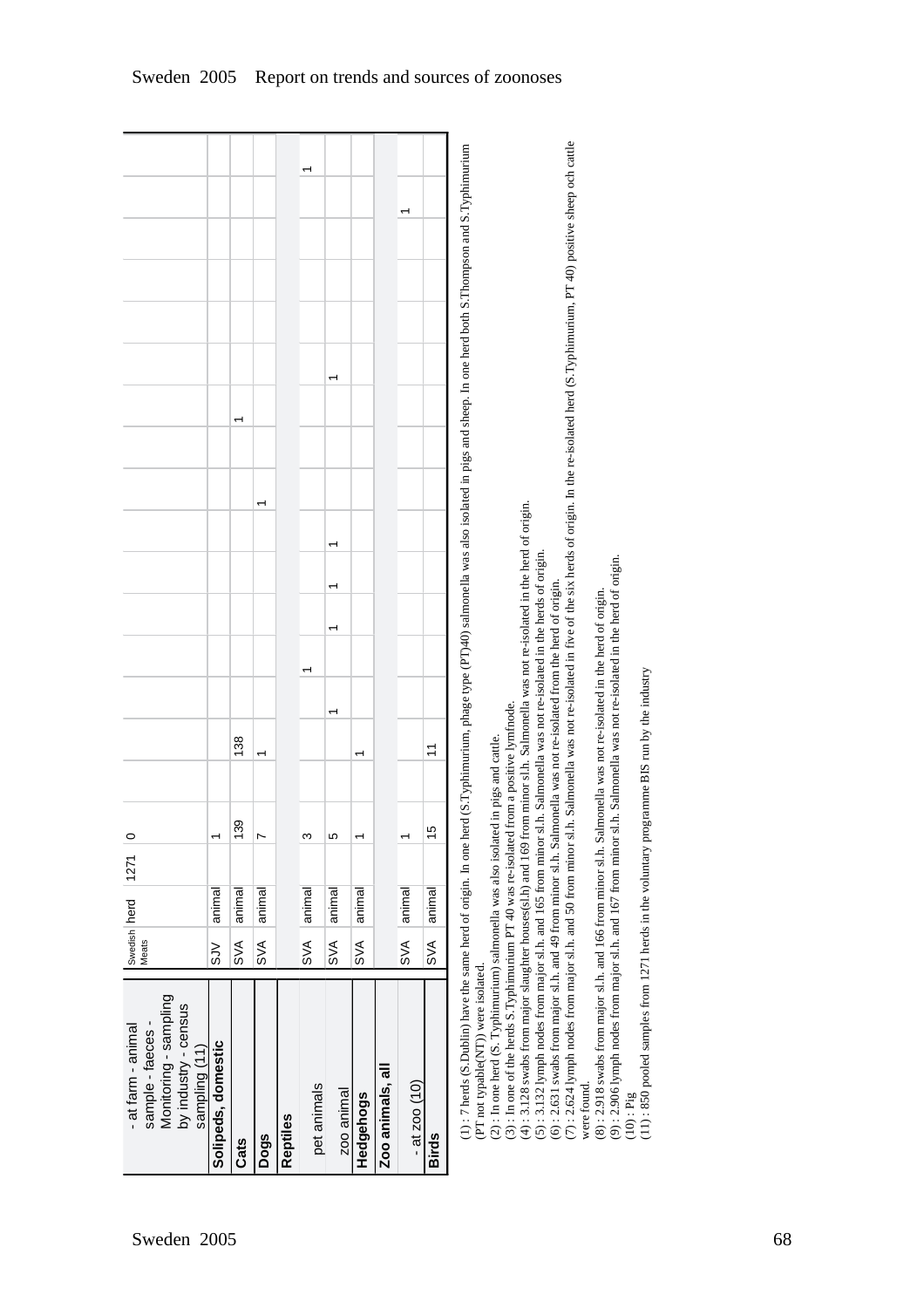| Table Salmonella in other animals (Part B                                                                                                                                                                   |                |                       |             |                    |                                |                         |                          |                        |                          |
|-------------------------------------------------------------------------------------------------------------------------------------------------------------------------------------------------------------|----------------|-----------------------|-------------|--------------------|--------------------------------|-------------------------|--------------------------|------------------------|--------------------------|
|                                                                                                                                                                                                             | S. Senftenberg | <b>S. IIIb 38:k:z</b> | S. Thosphan | S. Enteritidis - 4 | 9ldsqyt to M - muituming vT .2 | 401 TG - muinumidqyT .2 | 04 TG - muinumidqyT .2   | 14 TG - muinumidqyT .2 | 01 TG - muinumidqyT .2   |
| Cattle (bovine animals) (1)                                                                                                                                                                                 |                |                       |             |                    | $\overline{\phantom{0}}$       |                         | $\overline{\phantom{0}}$ |                        | $\overline{\phantom{0}}$ |
| - at slaughterhouse - animal<br>official sampling - objective<br>Community co-financing) -<br>sample - carcass swabs -<br>programmes - national<br>Control or eradication<br>programmes (no<br>sampling (4) |                |                       |             |                    |                                |                         |                          |                        |                          |
| - at slaughterhouse - animal<br>official sampling - objective<br>Community co-financing) -<br>sample - lymph nodes<br>programmes - national<br>Control or eradication<br>programmes (no<br>sampling (5)     |                |                       |             |                    | $\sim$                         |                         |                          |                        |                          |
| Sheep <sub>(2)</sub>                                                                                                                                                                                        |                |                       |             |                    |                                |                         | $\overline{\phantom{0}}$ |                        |                          |
| Pigs (3)                                                                                                                                                                                                    |                |                       |             |                    |                                |                         | $\boldsymbol{\sim}$      |                        |                          |
| breeding animals                                                                                                                                                                                            |                |                       |             |                    |                                |                         |                          |                        |                          |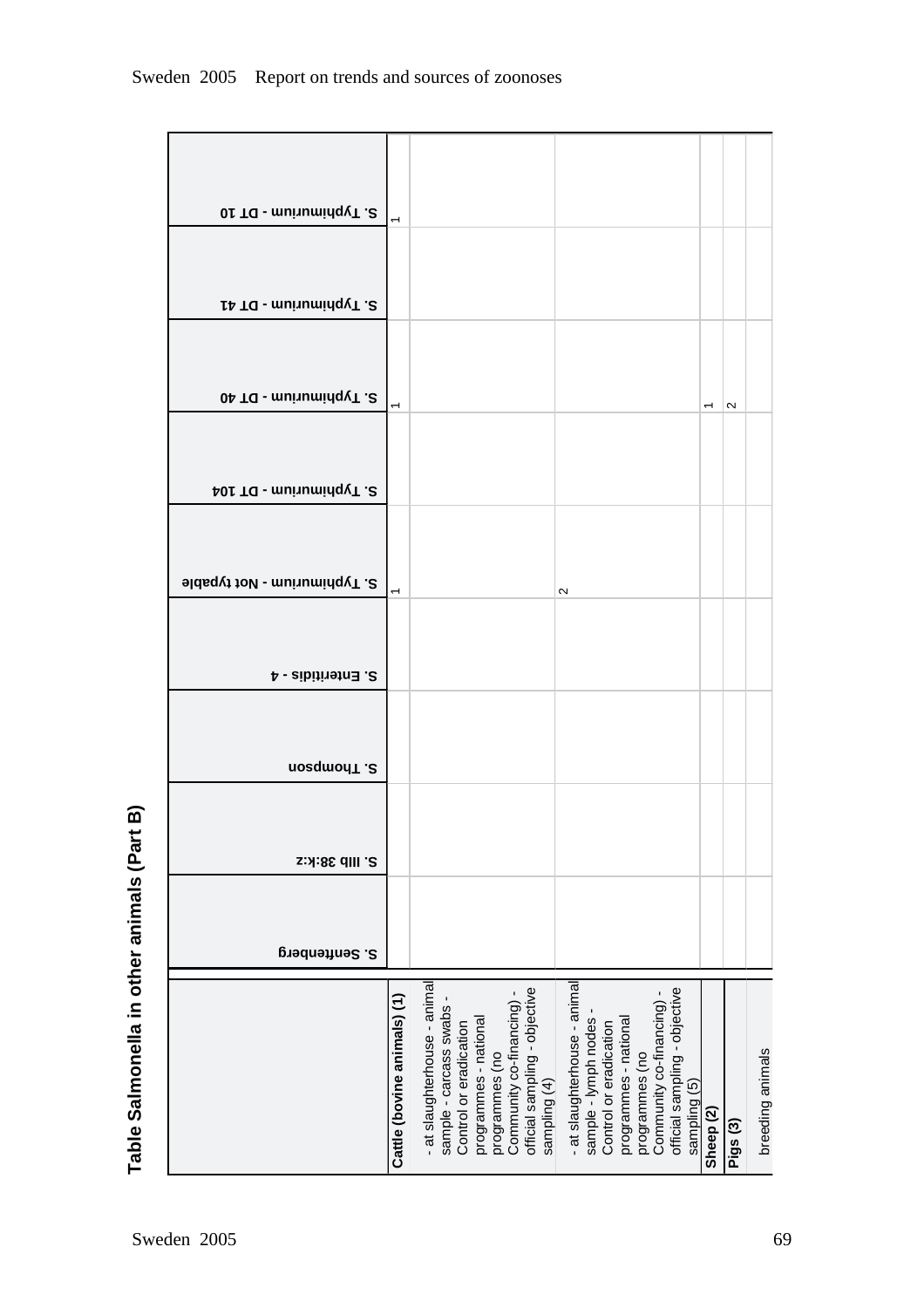|                                                                                                                                                                                                             | S                                                                                                                                                                                                         |                |                                                                                                                                                                                                             |                                                                                                                                                                                                           |                                                                                     |
|-------------------------------------------------------------------------------------------------------------------------------------------------------------------------------------------------------------|-----------------------------------------------------------------------------------------------------------------------------------------------------------------------------------------------------------|----------------|-------------------------------------------------------------------------------------------------------------------------------------------------------------------------------------------------------------|-----------------------------------------------------------------------------------------------------------------------------------------------------------------------------------------------------------|-------------------------------------------------------------------------------------|
|                                                                                                                                                                                                             |                                                                                                                                                                                                           |                |                                                                                                                                                                                                             |                                                                                                                                                                                                           |                                                                                     |
|                                                                                                                                                                                                             |                                                                                                                                                                                                           |                | $\overline{ }$                                                                                                                                                                                              |                                                                                                                                                                                                           |                                                                                     |
|                                                                                                                                                                                                             |                                                                                                                                                                                                           |                | $\overline{\phantom{0}}$                                                                                                                                                                                    |                                                                                                                                                                                                           |                                                                                     |
|                                                                                                                                                                                                             |                                                                                                                                                                                                           |                |                                                                                                                                                                                                             |                                                                                                                                                                                                           |                                                                                     |
|                                                                                                                                                                                                             |                                                                                                                                                                                                           |                |                                                                                                                                                                                                             |                                                                                                                                                                                                           |                                                                                     |
|                                                                                                                                                                                                             |                                                                                                                                                                                                           |                |                                                                                                                                                                                                             |                                                                                                                                                                                                           |                                                                                     |
| eradication programmes -<br>national programmes (no<br>Community co-financing)<br>animal sample - carcass<br>objective sampling (6)<br>- at slaughterhouse -<br>- official sampling -<br>swabs - Control or | eradication programmes -<br>national programmes (no<br>Community co-financing)<br>animal sample - lymph<br>objective sampling (7)<br>- at slaughterhouse -<br>- official sampling -<br>nodes - Control or | fattening pigs | eradication programmes -<br>national programmes (no<br>Community co-financing)<br>animal sample - carcass<br>objective sampling (8)<br>- at slaughterhouse -<br>- official sampling -<br>swabs - Control or | eradication programmes -<br>national programmes (no<br>Community co-financing)<br>animal sample - lymph<br>objective sampling (9)<br>- at slaughterhouse -<br>- official sampling -<br>nodes - Control or | raised under controlled<br>housing conditions in<br>integrated production<br>system |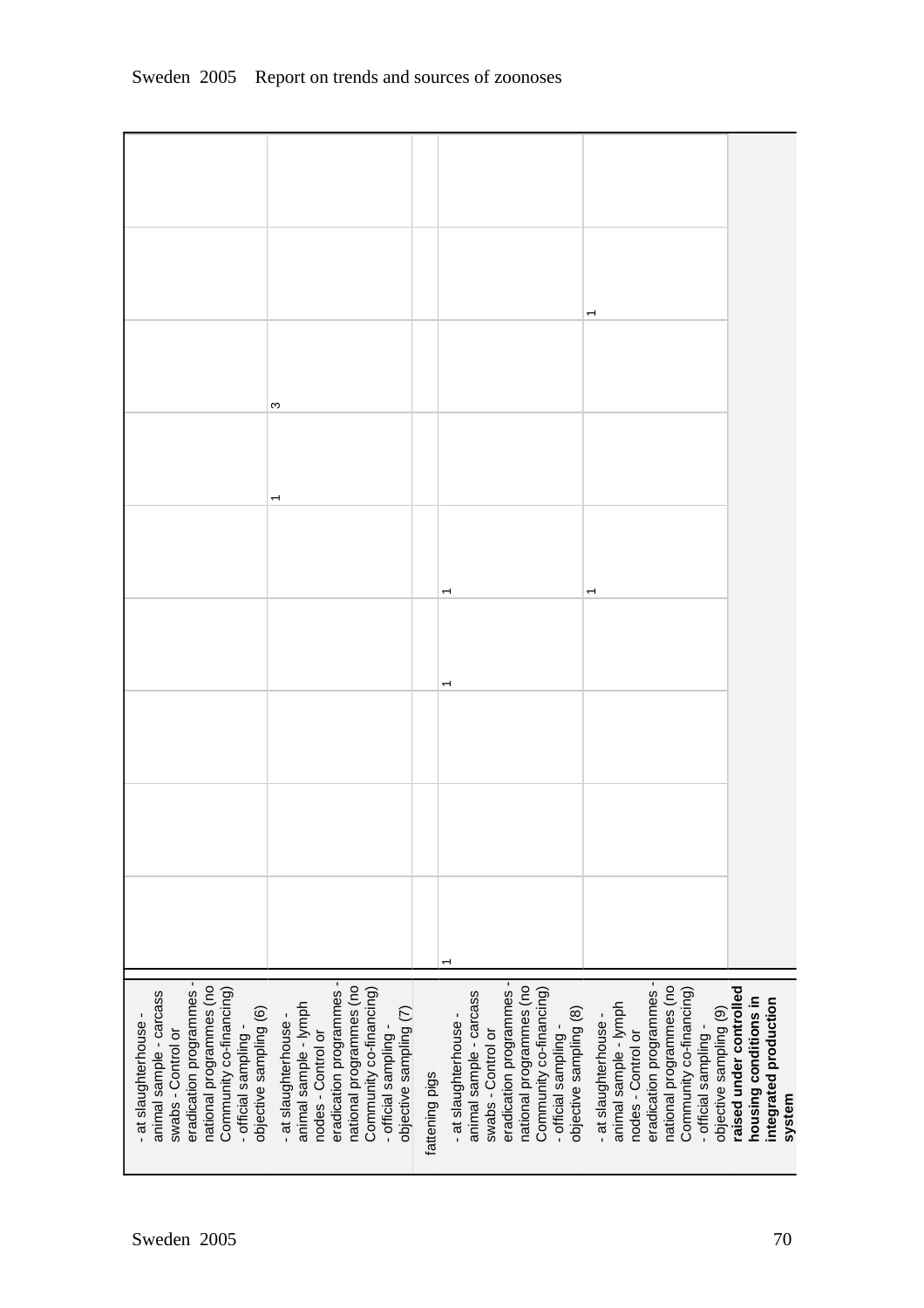| Monitoring - sampling<br>by industry - census<br>sample - faeces -<br>- at farm - animal<br>sampling (11) |                                                                                                                                                                                                                                                                                                                                                                                                                                                                                                                              |  |
|-----------------------------------------------------------------------------------------------------------|------------------------------------------------------------------------------------------------------------------------------------------------------------------------------------------------------------------------------------------------------------------------------------------------------------------------------------------------------------------------------------------------------------------------------------------------------------------------------------------------------------------------------|--|
| Solipeds, domestic                                                                                        |                                                                                                                                                                                                                                                                                                                                                                                                                                                                                                                              |  |
| Cats                                                                                                      |                                                                                                                                                                                                                                                                                                                                                                                                                                                                                                                              |  |
| <b>Dogs</b>                                                                                               | 5                                                                                                                                                                                                                                                                                                                                                                                                                                                                                                                            |  |
| Reptiles                                                                                                  |                                                                                                                                                                                                                                                                                                                                                                                                                                                                                                                              |  |
| pet animals                                                                                               |                                                                                                                                                                                                                                                                                                                                                                                                                                                                                                                              |  |
| zoo animal                                                                                                |                                                                                                                                                                                                                                                                                                                                                                                                                                                                                                                              |  |
| Hedgehogs                                                                                                 |                                                                                                                                                                                                                                                                                                                                                                                                                                                                                                                              |  |
| Zoo animals, all                                                                                          |                                                                                                                                                                                                                                                                                                                                                                                                                                                                                                                              |  |
| $-$ at zoo $(10)$                                                                                         |                                                                                                                                                                                                                                                                                                                                                                                                                                                                                                                              |  |
| <b>Birds</b>                                                                                              | ო                                                                                                                                                                                                                                                                                                                                                                                                                                                                                                                            |  |
| (PT not typable(NT)) were isolated.                                                                       | (1): 7 herds (S.Dublin) have the same herd of origin. In one herd (S.Typhimurium, phage type (PT)40) salmonella was also isolated in pigs and sheep. In one herd both S.Thompson and S.Typhimurium<br>$(4)$ : 3.128 swabs from major slaughter houses(sl.h) and 169 from minor sl.h. Salmonella was not re-isolated in the herd of origin.<br>(3) : In one of the herds S.Typhimurium PT 40 was re-isolated from a positive lymfnode.<br>(2) : In one herd (S. Typhimurium) salmonella was also isolated in pigs and cattle. |  |

(5) : 3.132 lymph nodes from major sl.h. and 165 from minor sl.h. Salmonella was not re-isolated in the herds of origin.

(6) : 2.631 swabs from major sl.h. and 49 from minor sl.h. Salmonella was not re-isolated from the herd of origin.

(0) : 2.021 swaos nout major state and 50 from minor sl.h. Salmonella was not re-isolated in five of the six herds of origin. In the re-isolated herd (S.Typhimurium, PT 40) positive sheep och cattle<br>(7) : 2.624 lymph nodes were found. (4) : 3.128 swabs uou niquy statguar novasts.in) and 107 uum van, and statemative resolute the statemative of the statemative of the statemative of the statemative of the statemative of the statemative of the statemative o

(8) : 2.918 swabs from major sl.h. and 166 from minor sl.h. Salmonella was not re-isolated in the herd of origin.

(9) : 2.906 lymph nodes from major sl.h. and 167 from minor sl.h. Salmonella was not re-isolated in the herd of origin.

(11) : 850 pooled samples from 1271 herds in the voluntary programme BIS run by the industry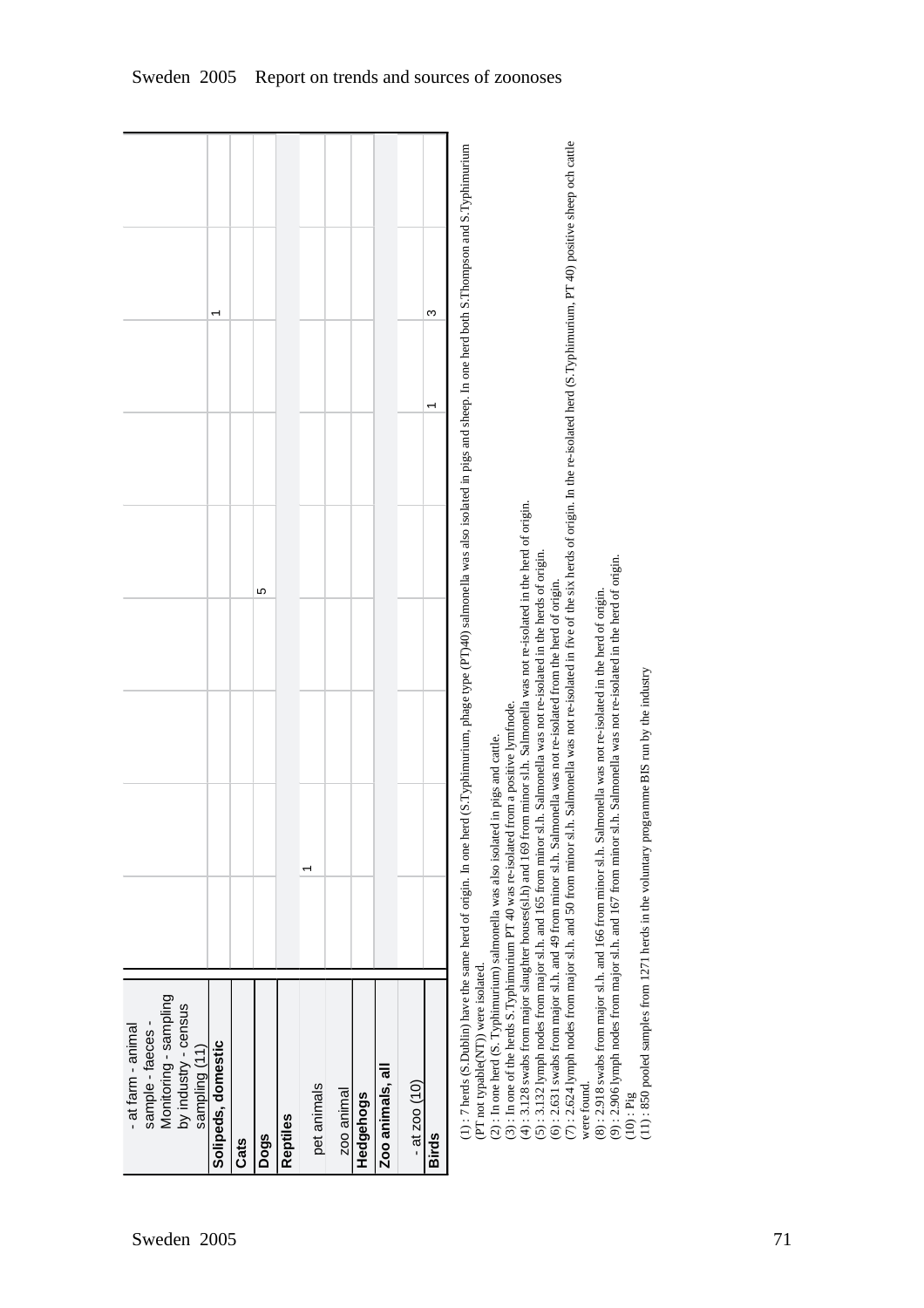# **2.1.4. Salmonella in feedingstuffs**

# **A. Salmonella spp. in feed**

#### **National evaluation of the recent situation, the trends and sources of infection**

(Note from the editors: Parts of the text below does not fit the premade text form, therefore all text has been entered below "National evaluation..." and "Additional information". We include this text as Salmonella control in feed is integrated in the Swedish Salmonella control programme.)

Current situation:

All sampling follow the legislation on feeding stuffs and animal by-products and is supervised by the SJV. In addition to the compulsory testing, a large number of voluntary samples are taken. All Salmonella findings are sent to the SVA for confirmation and serotyping.

Analytical method used:

The bacteriological method used is NMKL method No 71 (5th ed., 1999). Serotyping is performed by slide agglutination. Certain serotypes are subtyped by molecular methods. The compulsory samples taken at the feed mills are analysed at the SVA. Also, samples taken by official feed inspectors and "hygiene groups", consisting of the county veterinarian and an official feed inspector, are analysed at the SVA. Other samples may be analysed at other accredited laboratories. Most analysing laboratories are accredited according to EN/150/17025. Sampling at feed mills:

At the feed mills, samples are taken mainly according to Hazard Analysis Critical Control Point (HACCP) principles, both on the premises and along the production line. The HACCP system was initiated in 1991 and has proven to be effective for detecting and preventing Salmonella in feeding stuffs. Feed mills that produce feeding stuffs for poultry are obliged to take a minimum of five samples per week from specified critical control points. Feed mills that produce feeding stuffs for ruminants, pigs or horses, are obliged to take two samples a week. The producer often takes additional voluntary samples. Official feed inspectors sample at specified points at the feed mills, one to five times a year, depending on production volume. Also, a so-called hygiene group makes yearly inspections at feed mills that produce more than 1000 tons of feeding stuffs annually. Feed mills that produce less are visited less frequently. At these inspections, samples are taken at critical points - especially in connection with coolers, aspirators and elevators. Sampling of feed materials:

Feed materials are classified according to the Salmonella risk they may present: feed materials of animal origin (S1), high risk feed materials of vegetable origin (S2, e.g. soy bean meal and some products deriving from rape seed), and low risk feed materials of vegetable origin (S3, e.g. rice). Production of these classified feed materials has to follow a hygiene programme, containing routines for Salmonella sampling, should be approved by the SJV.

All consignments of feed materials classified as S1, S2 and S3 that is traded into Sweden have to be sampled, either in Sweden or in the country of origin. If the consignment was sampled outside Sweden, it must be proved that the required samples have been taken.

Feed material of animal origin has to be sampled according to regulation (EC) No 1774/2002. If the production is continuous, the number of samples to be taken is decided by the SJV. In addition to this, many voluntary samples are collected.

- Text continues below "Additional information". -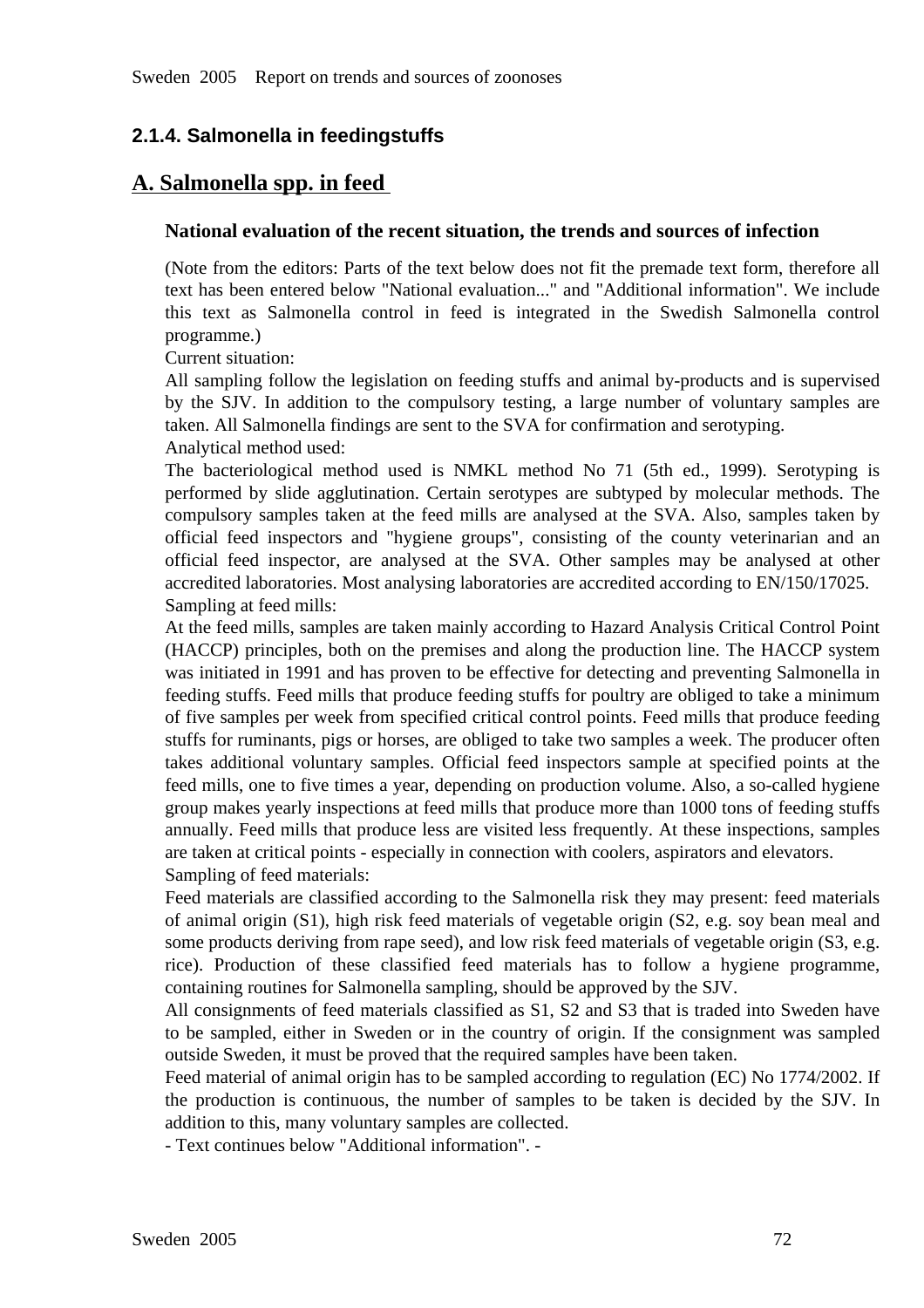### **Additional information**

- Text continued from "National evaluation..." -

Sampling of compound feeding stuffs traded into Sweden:

All compound feeding stuffs (S1, S2 or S3) that are traded into Sweden and produced for ruminants, pigs or poultry, are tested for Salmonella following the same principles as feed raw materials.

Processing plants for animal by-products and feed material of animal origin:

Feed materials of animal origin are sampled in accordance with the EU legislation. In addition to this, many voluntary samples are taken.

Pet food:

Every company producing pet food is regularly inspected and the feed is sampled for Salmonella once a year by an official feed inspector. In addition to this, voluntary samples are taken. Every consignment of dog chews from a third country is sampled at the border inspection, even though it must be accompanied by a certificate showing that the pet food has been tested negative for Salmonella in compliance with the EU legislation. Dog chews that are found positive for Salmonella are rejected.

Pet food produced by animal by-products have to be sampled for Salmonella according to regulation (EC) No 1774/2002.

Measures in case of positive findings:

No feed materials containing, or suspected of containing, Salmonella may be used in the production of feeding stuffs. Positive Salmonella findings always give rise to further testing and decontamination.

Heat treatment:

All compound feeding stuffs for poultry have to be heat treated to  $>75^{\circ}$ C. In practice, a great amount of feeding stuffs for ruminants and pigs are also heat treated. Non heat-treated feed grains for sale, aimed for poultry on farm, have to originate from a storage plant that has been approved by the SJV. All storage facilities must fulfil certain requirements regarding sampling. RESULTS FROM 2005

In the tables, the compulsory samples, the samples taken in the official control and the voluntary samples that have been reported to the SJV are presented. There is no obligation to report negative results from voluntary samples.

#### -FEED MILLS AND COMPUND FEEDING STUFFS:

In the HACCP control of feed mills, 8409 samples were reported and of those 25 were positive. The positive samples belonged to 15 serotypes (Table Salmonella in compound feeding stuffs)

#### - FEED MATERIAL OF VEGETABLE ORIGIN

In total, 3048 samples from derived material of soybean, maize, palm kernel and rape seed were analysed. Of those, 67 were positive. No sample from maize derive was positive. The most common serotype was S. Tennessee (n=14).

-PROCESSING PLANTS FOR ANIMAL BY-PRODUCTS AND FEED MATERIALS OF ANIMAL ORIGIN

Out of 1819 samples from feed materials of land animal origin, only one was positive. (Table Salmonella in feed material of animal origin). None out of 120 samples from fish meal was positive.

-DOG SNACK

There were 6 positive findings belonging to three different serotypes of Salmonella in dog chews.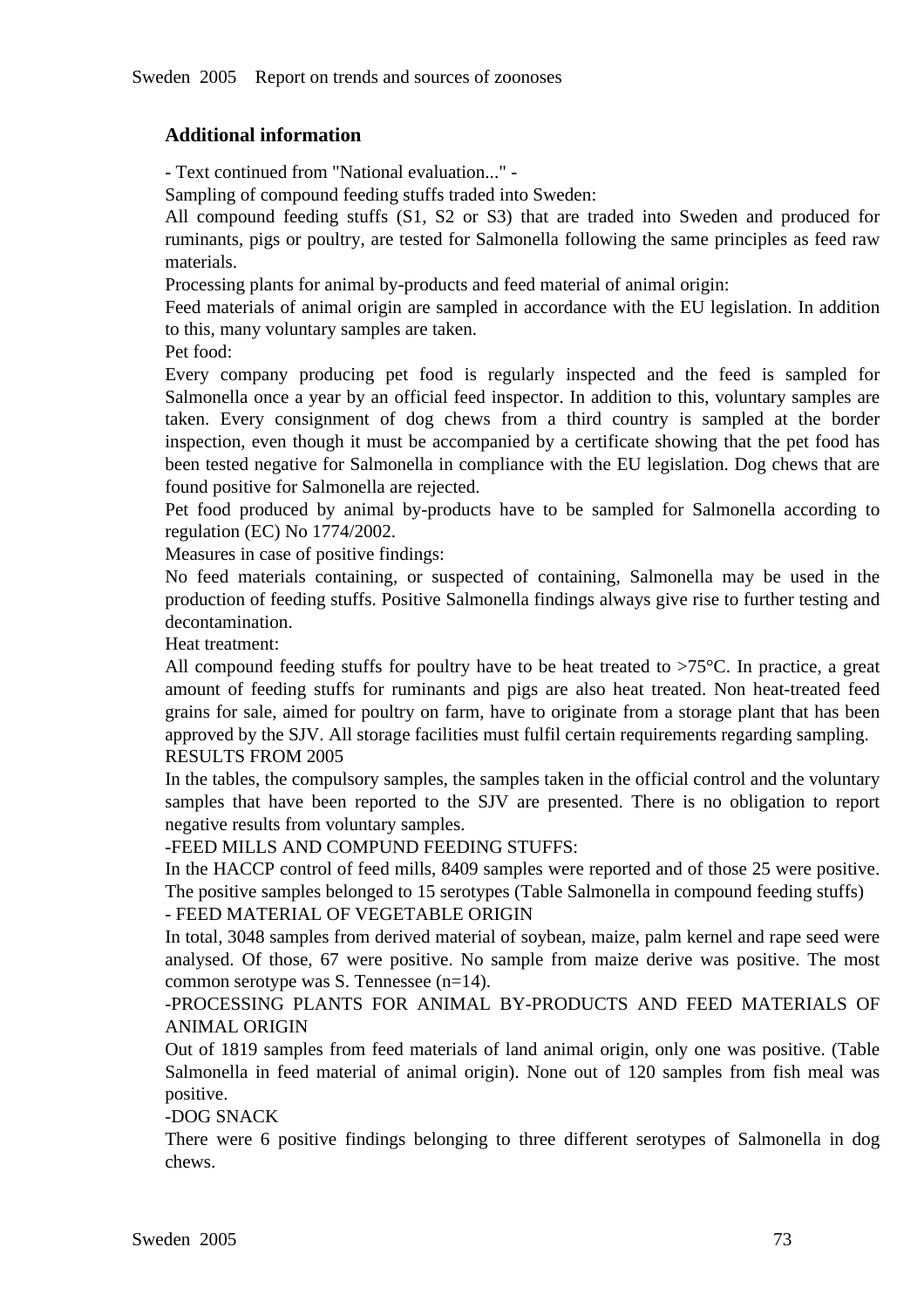| Table Salmonella in feed material of animal origin |  |  |  |  |  |  |
|----------------------------------------------------|--|--|--|--|--|--|
|----------------------------------------------------|--|--|--|--|--|--|

|                                                 | Source of information | Sampling unit | Sample weight | Units tested | Total units positive for Salmonella | S. Enteritidis | S. Typhimurium | Salmonella spp., unspecified | S. Livingstone |
|-------------------------------------------------|-----------------------|---------------|---------------|--------------|-------------------------------------|----------------|----------------|------------------------------|----------------|
| <b>Feed material of land</b><br>animal origin   |                       |               |               |              |                                     |                |                |                              |                |
| dairy products                                  | SJV                   |               |               | n.a.         |                                     |                |                |                              |                |
| meat meal                                       | SJV                   |               |               | n.a.         |                                     |                |                |                              |                |
| meat and bone meal                              | SJV                   |               |               | 76           | $\mathbf{1}$                        |                |                |                              | $\mathbf{1}$   |
| bone meal                                       | SJV                   |               |               | n.a.         |                                     |                |                |                              |                |
| greaves                                         | SJV                   |               |               | n.a.         |                                     |                |                |                              |                |
| poultry offal meal                              | SJV                   |               |               | 616          | $\overline{0}$                      |                |                |                              |                |
| feather meal                                    | SJV                   |               |               | n.a.         |                                     |                |                |                              |                |
| blood meal                                      | SJV                   |               |               | n.a.         |                                     |                |                |                              |                |
| animal fat                                      | SJV                   |               |               | n.a.         |                                     |                |                |                              |                |
| egg powder                                      | SJV                   |               |               | 60           | $\mathbf 0$                         |                |                |                              |                |
| protein meal                                    | SJV                   |               |               | 1067         | $\pmb{0}$                           |                |                |                              |                |
| <b>Feed material of marine</b><br>animal origin |                       |               |               |              |                                     |                |                |                              |                |
| fish meal                                       | SJV                   |               |               | 120          | $\overline{\mathbf{0}}$             |                |                |                              |                |
| fish oil                                        | SJV                   |               |               | n.a.         |                                     |                |                |                              |                |
| fish silage                                     | SJV                   |               |               | n.a.         |                                     |                |                |                              |                |
| other fish products                             | SJV                   |               |               | n.a.         |                                     |                |                |                              |                |

Compulsory (national or EU requirements) and voluntary sampling. Negative voluntary sampling is not included as data about number of samples is unknown.

Sampling unit unknown.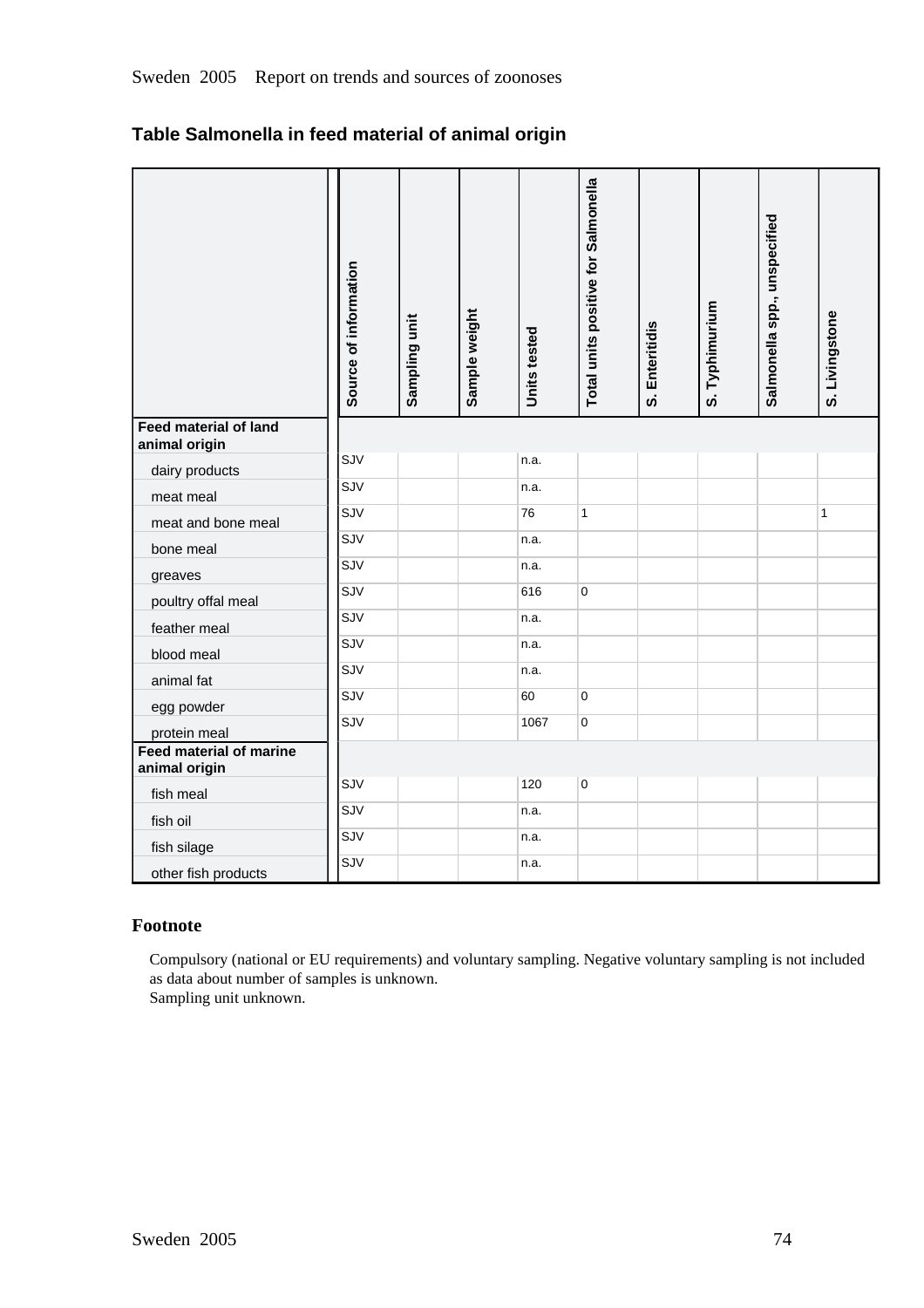|                                            | Feed material of cereal<br>grain origin | barley derived | wheat derived | maize | derived        | other cereal grain derived | Feed material of oil seed or<br>fruit origin | groundnut derived | rape seed derived          | palm kernel derived | soya (bean) derived      | cotton seed derived | sunflower seed derived | linseed derived |
|--------------------------------------------|-----------------------------------------|----------------|---------------|-------|----------------|----------------------------|----------------------------------------------|-------------------|----------------------------|---------------------|--------------------------|---------------------|------------------------|-----------------|
| Source of information                      |                                         | $\gtrsim$      | 5N            |       | 5N             | 5N                         |                                              | $\gtrsim$         | 5N                         | $\leqslant$         | 5N                       | 5N                  | 5J                     | 5 <sup>2</sup>  |
| <b>Jinu prilqms2</b>                       |                                         |                |               |       | batch          |                            |                                              |                   | batch                      | batch               | batch                    |                     |                        |                 |
| Sample weight                              |                                         |                |               |       |                |                            |                                              |                   |                            |                     |                          |                     |                        |                 |
| Units tested                               |                                         | n.a            | n.a           |       | $\frac{44}{3}$ | n.a                        |                                              | n.a               | $\sim$<br>$\overline{101}$ | 584                 | ஜ<br>130                 | n.a                 | n.a                    | n.ª             |
| sllenomis& not evitized stinu lstoT        |                                         |                |               |       | $\circ$        |                            |                                              |                   | 33                         | 4                   | 80                       |                     |                        |                 |
| munumidqyT.2                               |                                         |                |               |       |                |                            |                                              |                   |                            |                     |                          |                     |                        |                 |
| S. Enteritidis                             |                                         |                |               |       |                |                            |                                              |                   | တ                          | $\boldsymbol{\sim}$ | 4                        |                     |                        |                 |
| Sitnstnl.2<br>Salmonella spp., unspecified |                                         |                |               |       |                |                            |                                              |                   | ဖ                          |                     |                          |                     |                        |                 |
| S. Lexington                               |                                         |                |               |       |                |                            |                                              |                   |                            |                     | $\overline{\phantom{0}}$ |                     |                        |                 |
| s. Agona                                   |                                         |                |               |       |                |                            |                                              |                   |                            |                     | $\sim$                   |                     |                        |                 |
| S. Rissen                                  |                                         |                |               |       |                |                            |                                              |                   |                            |                     | 4                        |                     |                        |                 |
| <b>S. Muenster</b>                         |                                         |                |               |       |                |                            |                                              |                   |                            |                     | $\overline{\phantom{0}}$ |                     |                        |                 |
| S. Cerro                                   |                                         |                |               |       |                |                            |                                              |                   |                            |                     | $\overline{\phantom{0}}$ |                     |                        |                 |
| S. Mbandaka                                |                                         |                |               |       |                |                            |                                              |                   | $\overline{\phantom{0}}$   |                     | 4                        |                     |                        |                 |
| 9bislebA.2                                 |                                         |                |               |       |                |                            |                                              |                   |                            |                     | $\overline{\phantom{0}}$ |                     |                        |                 |
| S. Anation                                 |                                         |                |               |       |                |                            |                                              |                   |                            |                     | $\overline{\phantom{0}}$ |                     |                        |                 |
| S. Bere                                    |                                         |                |               |       |                |                            |                                              |                   |                            | $\sim$              | $\sim$                   |                     |                        |                 |
| S. Tennessee                               |                                         |                |               |       |                |                            |                                              |                   | $\frac{1}{2}$              |                     | 4                        |                     |                        |                 |
| S. Cubana                                  |                                         |                |               |       |                |                            |                                              |                   |                            |                     |                          |                     |                        |                 |

Sweden 2005 Report on trends and sources of zoonoses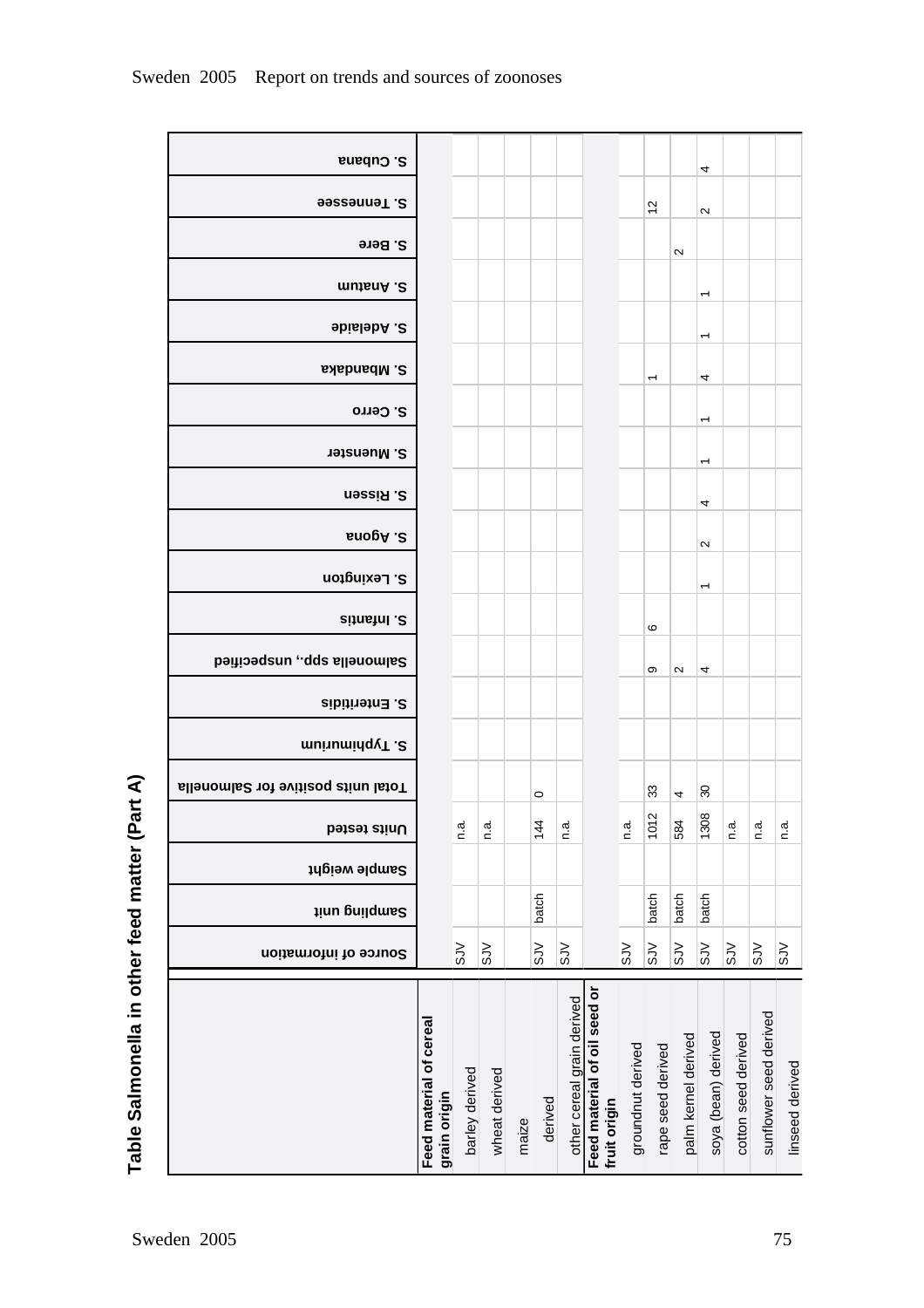Compulsory (national or EU requirements) and voluntary sampling. Negative voluntary sampling is not included as data about number of samples is unknown. Compulsory (national or EU requirements) and voluntary sampling. Negative voluntary sampling is not included as data about number of samples is unknown.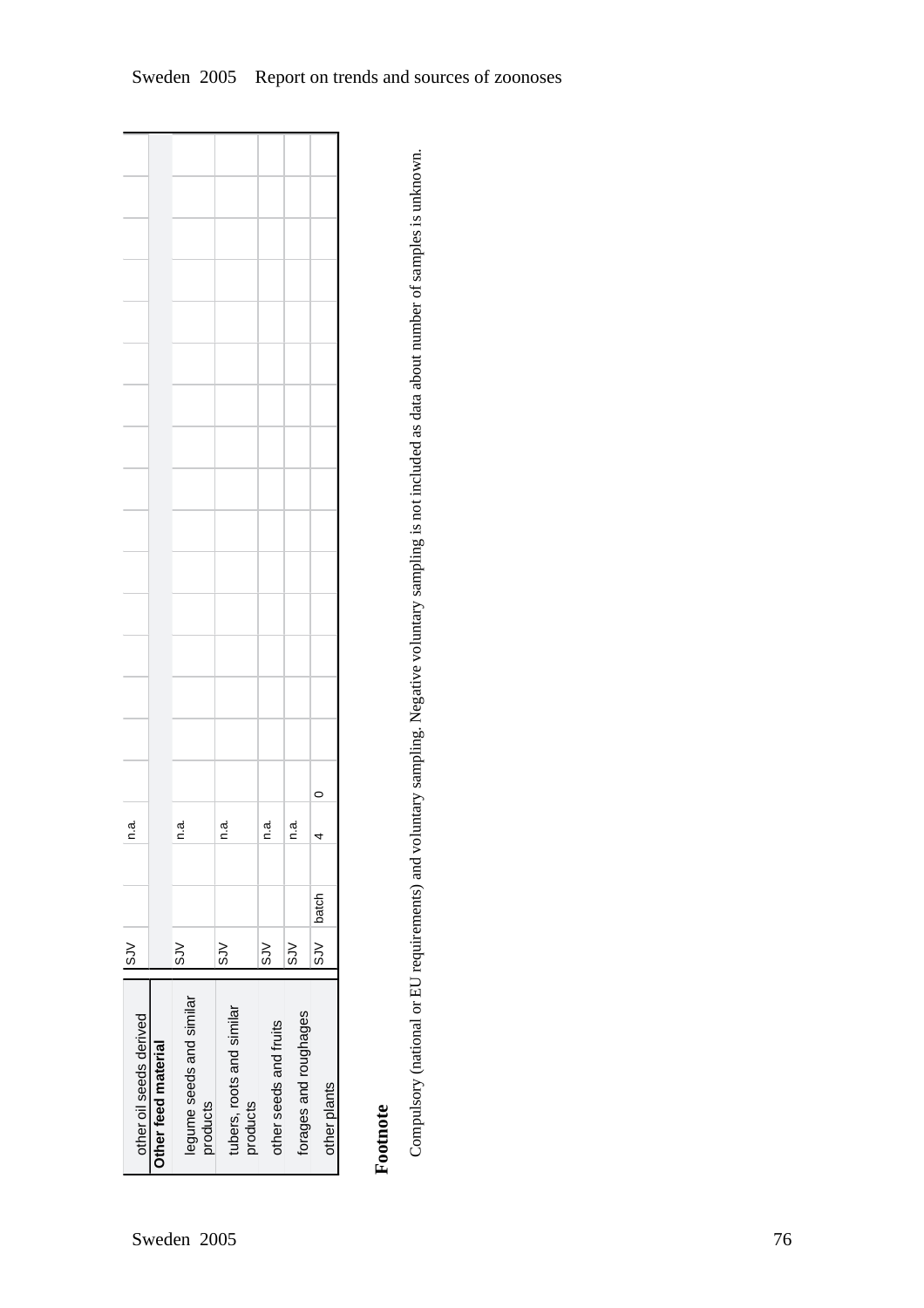| 0<br>r<br>:<br>ſ                         |
|------------------------------------------|
|                                          |
| ì<br>ĭ<br>í                              |
| $\overline{\mathbf{S}}$<br>$\frac{1}{3}$ |
| j                                        |
|                                          |

|                | Feed material of cereal<br>grain origin | barley derived | wheat derived | maize | derived | other cereal grain derived | Feed material of oil seed or<br>fruit origin | groundnut derived | rape seed derived | palm kernel derived | soya (bean) derived | cotton seed derived | sunflower seed derived | linseed derived | other oil seeds derived | Other feed material | legume seeds and similar<br>products | tubers, roots and similar<br>products |
|----------------|-----------------------------------------|----------------|---------------|-------|---------|----------------------------|----------------------------------------------|-------------------|-------------------|---------------------|---------------------|---------------------|------------------------|-----------------|-------------------------|---------------------|--------------------------------------|---------------------------------------|
| S. Livingstone |                                         |                |               |       |         |                            |                                              |                   | Ю                 |                     | Ю                   |                     |                        |                 |                         |                     |                                      |                                       |
| S. Senftenberg |                                         |                |               |       |         |                            |                                              |                   |                   |                     |                     |                     |                        |                 |                         |                     |                                      |                                       |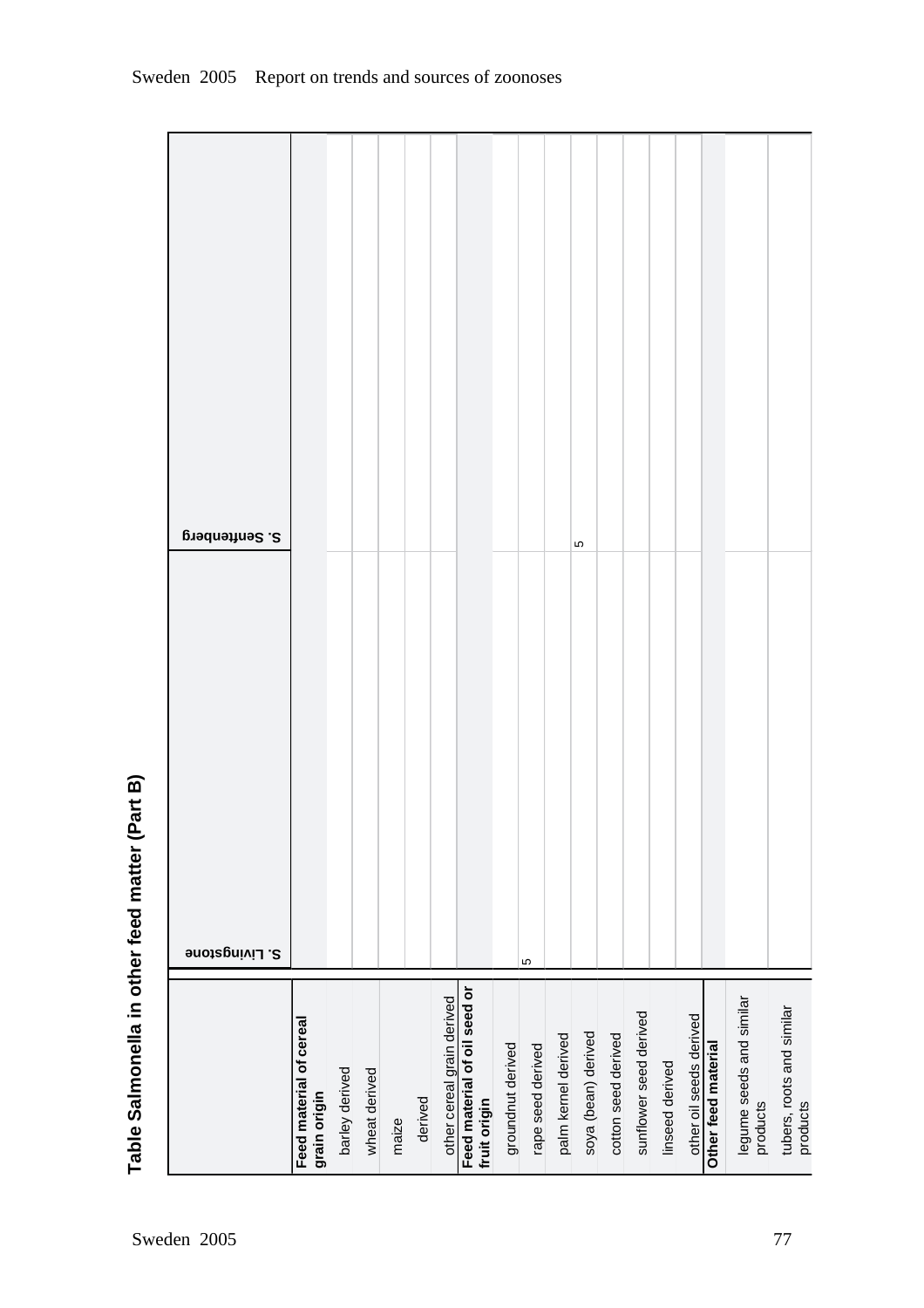| forages and roughages<br>other seeds and fruits<br>other plants |  |
|-----------------------------------------------------------------|--|
|                                                                 |  |

Compulsory (national or EU requirements) and voluntary sampling. Negative voluntary sampling is not included as data about number of samples is unknown. Compulsory (national or EU requirements) and voluntary sampling. Negative voluntary sampling is not included as data about number of samples is unknown.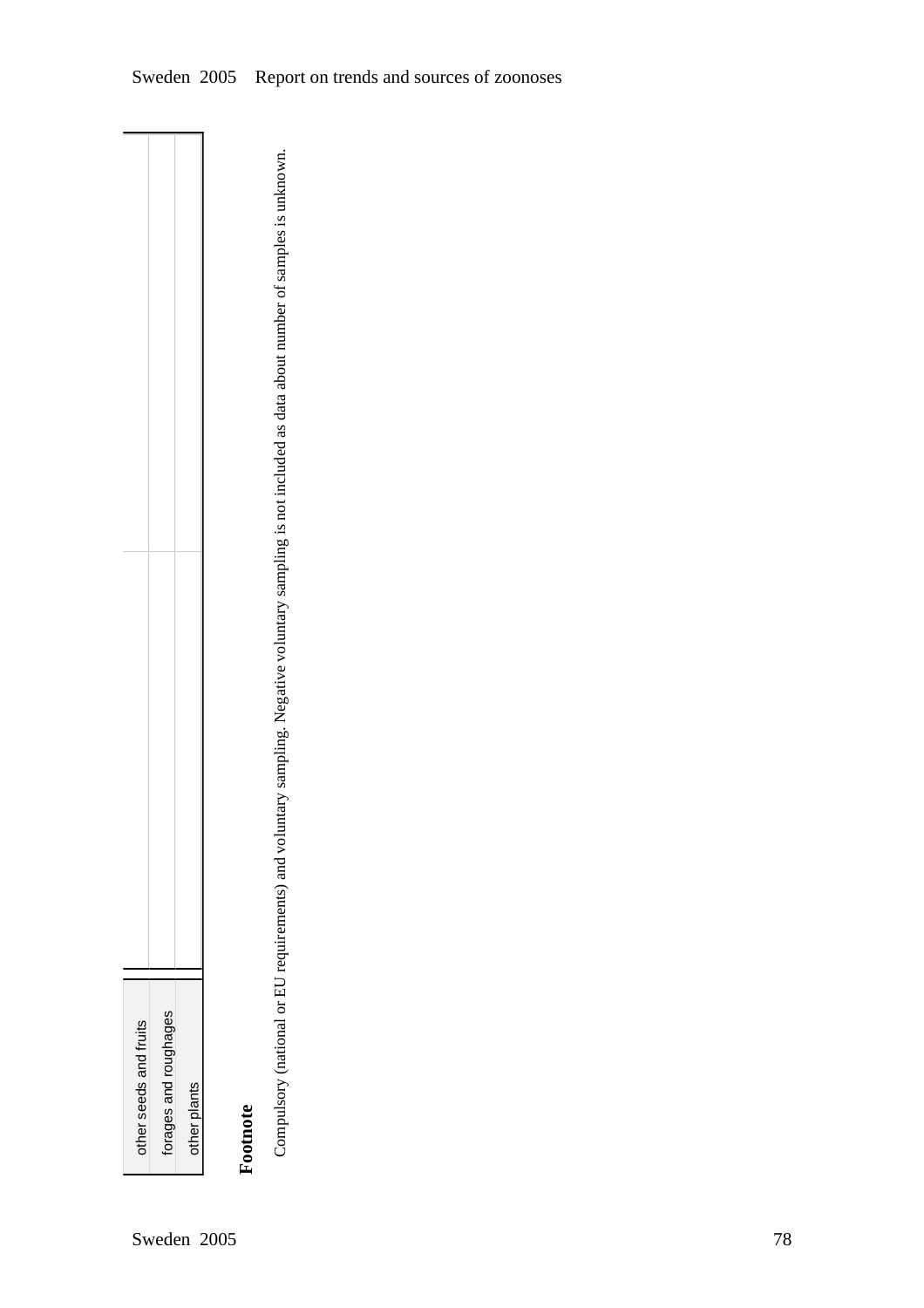|                                     | Compound feedingstuffs<br>for cattle | final product | Compound feedingstuffs<br>for pigs | final product | for poultry (non specified)<br>Compound feedingstuffs | final product | Compound feedingstuffs<br>for poultry -breeders | final product | Compound feedingstuffs<br>for poultry - laying hens | final product | Compund feedingstuffs for<br>poultry - broilers | final product | Pet food |
|-------------------------------------|--------------------------------------|---------------|------------------------------------|---------------|-------------------------------------------------------|---------------|-------------------------------------------------|---------------|-----------------------------------------------------|---------------|-------------------------------------------------|---------------|----------|
| Source of information               |                                      | 5N            |                                    | $\leqslant$   |                                                       | $\gtrsim$     |                                                 | $\leqslant$   |                                                     | $\leqslant$   |                                                 | $\gtrsim$     |          |
| <b>Jinu prilqms2</b>                |                                      |               |                                    |               |                                                       |               |                                                 |               |                                                     |               |                                                 |               |          |
| Sample weight                       |                                      |               |                                    |               |                                                       |               |                                                 |               |                                                     |               |                                                 |               |          |
| bə <del>i</del> zəi aiinU           |                                      | n.a           |                                    | n.a           |                                                       | n.a           |                                                 | n.a           |                                                     | n.a           |                                                 | n a           |          |
| sllenomis& not evitized stinu lstoT |                                      |               |                                    |               |                                                       |               |                                                 |               |                                                     |               |                                                 |               |          |
| munuminqyT.2                        |                                      |               |                                    |               |                                                       |               |                                                 |               |                                                     |               |                                                 |               |          |
| S. Enteritidis                      |                                      |               |                                    |               |                                                       |               |                                                 |               |                                                     |               |                                                 |               |          |
| Salmonella spp., unspecified        |                                      |               |                                    |               |                                                       |               |                                                 |               |                                                     |               |                                                 |               |          |
| S. Livingstone<br>S. Mbandaka       |                                      |               |                                    |               |                                                       |               |                                                 |               |                                                     |               |                                                 |               |          |
| s. Agona                            |                                      |               |                                    |               |                                                       |               |                                                 |               |                                                     |               |                                                 |               |          |
| S. Anation                          |                                      |               |                                    |               |                                                       |               |                                                 |               |                                                     |               |                                                 |               |          |
| S. Ouakam                           |                                      |               |                                    |               |                                                       |               |                                                 |               |                                                     |               |                                                 |               |          |
| S. Schwarzengrund                   |                                      |               |                                    |               |                                                       |               |                                                 |               |                                                     |               |                                                 |               |          |
| <b>S. Ohio</b>                      |                                      |               |                                    |               |                                                       |               |                                                 |               |                                                     |               |                                                 |               |          |
| S. Rissen                           |                                      |               |                                    |               |                                                       |               |                                                 |               |                                                     |               |                                                 |               |          |
| S. Cubana                           |                                      |               |                                    |               |                                                       |               |                                                 |               |                                                     |               |                                                 |               |          |
| 9bislebA .2                         |                                      |               |                                    |               |                                                       |               |                                                 |               |                                                     |               |                                                 |               |          |
| S. Emek                             |                                      |               |                                    |               |                                                       |               |                                                 |               |                                                     |               |                                                 |               |          |
| S. Senftenberg                      |                                      |               |                                    |               |                                                       |               |                                                 |               |                                                     |               |                                                 |               |          |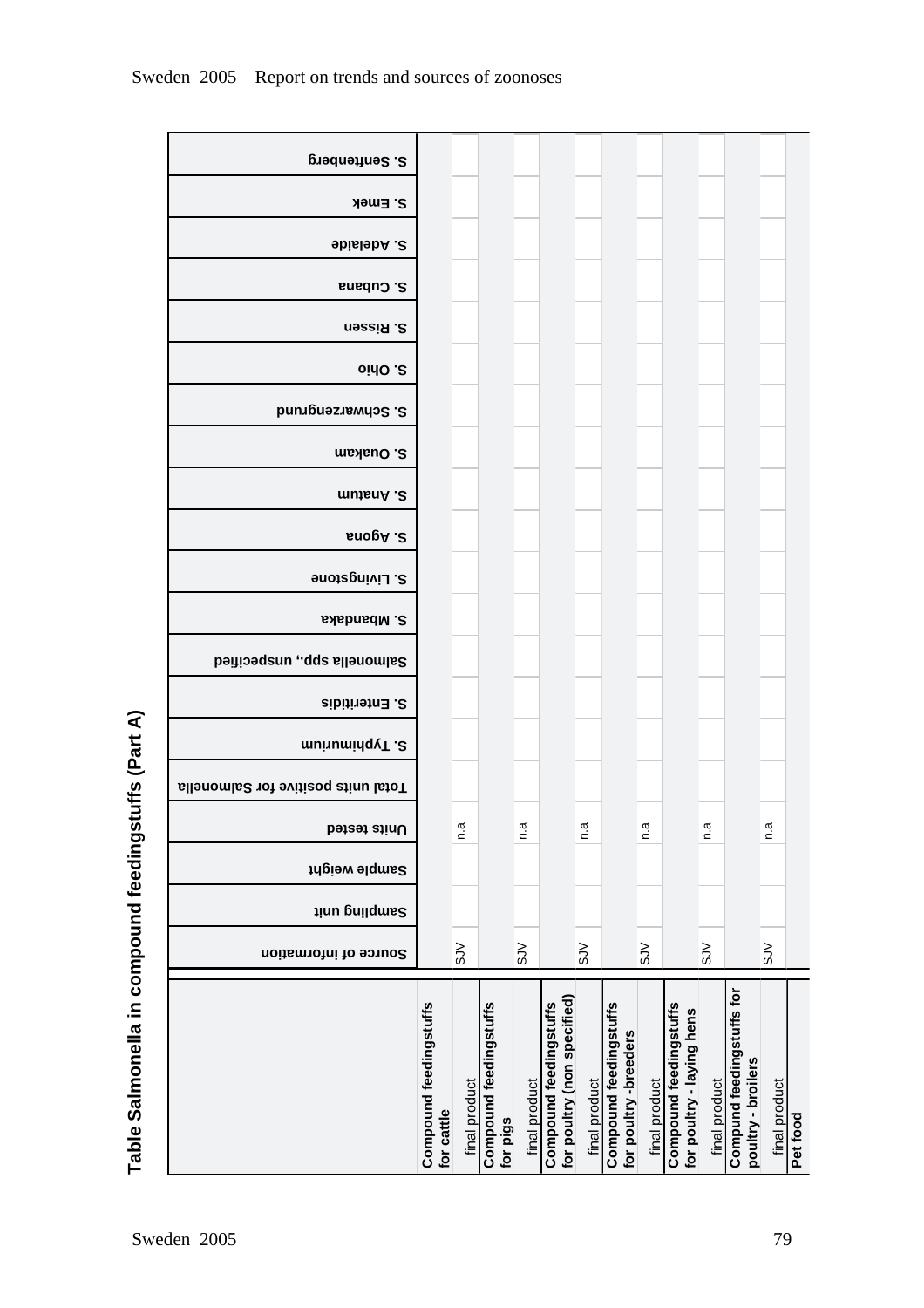| ω<br>$\sim$                                                                                                                                                                                           |
|-------------------------------------------------------------------------------------------------------------------------------------------------------------------------------------------------------|
|                                                                                                                                                                                                       |
|                                                                                                                                                                                                       |
|                                                                                                                                                                                                       |
|                                                                                                                                                                                                       |
|                                                                                                                                                                                                       |
|                                                                                                                                                                                                       |
| Ν                                                                                                                                                                                                     |
|                                                                                                                                                                                                       |
|                                                                                                                                                                                                       |
|                                                                                                                                                                                                       |
|                                                                                                                                                                                                       |
| $\mathbf{\Omega}$                                                                                                                                                                                     |
|                                                                                                                                                                                                       |
|                                                                                                                                                                                                       |
| ч                                                                                                                                                                                                     |
| 25                                                                                                                                                                                                    |
| 409                                                                                                                                                                                                   |
| $\infty$                                                                                                                                                                                              |
| single                                                                                                                                                                                                |
| $\gtrsim$                                                                                                                                                                                             |
|                                                                                                                                                                                                       |
| Surveillance - HACCP or<br>own checks by industry -<br>environmental sample -<br>sampling by industry<br>- at feed mill -                                                                             |
| ○<br>361<br>single<br>$\frac{5}{2}$<br>controls (other than control<br>environmental sample -<br>programmes) - official<br>Surveillance - official<br>and eradication<br>- at feed mill -<br>sampling |

The voluntary and compulsory sampling (national or EU requirements) are based on HACCP principles and presented under "Other feed material". The voluntary and compulsory sampling (national or EU requirements) are based on HACCP principles and presented under "Other feed material".

**Footnote**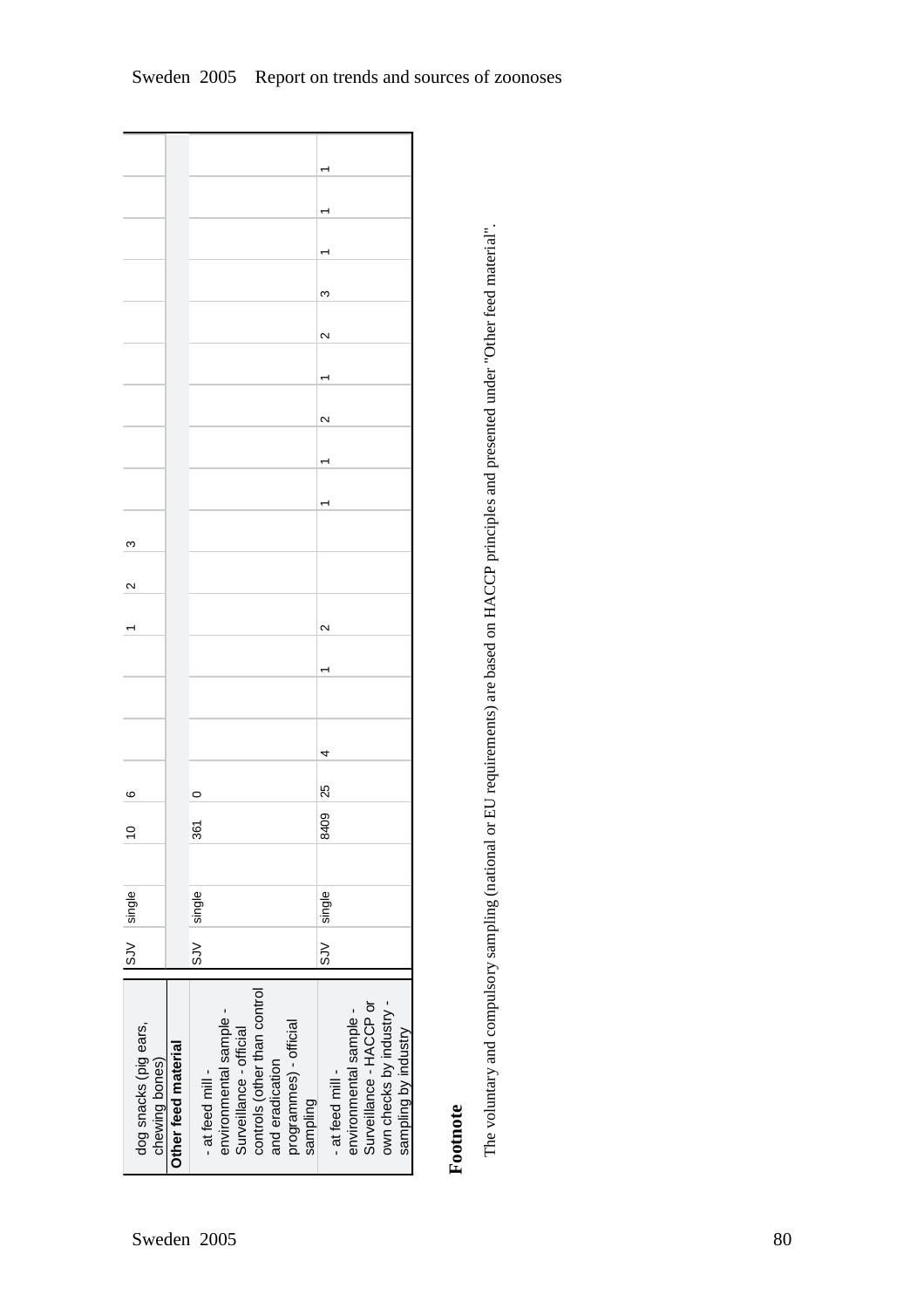dog snacks (pig ears, chewing bones)

dog snacks (pig ears,<br>chewing bones)

Other feed material

**Contract feed material and structure feed material and structure feed material and structure feed material and structure feed material and structure feed material and structure feed material and structure feed material an**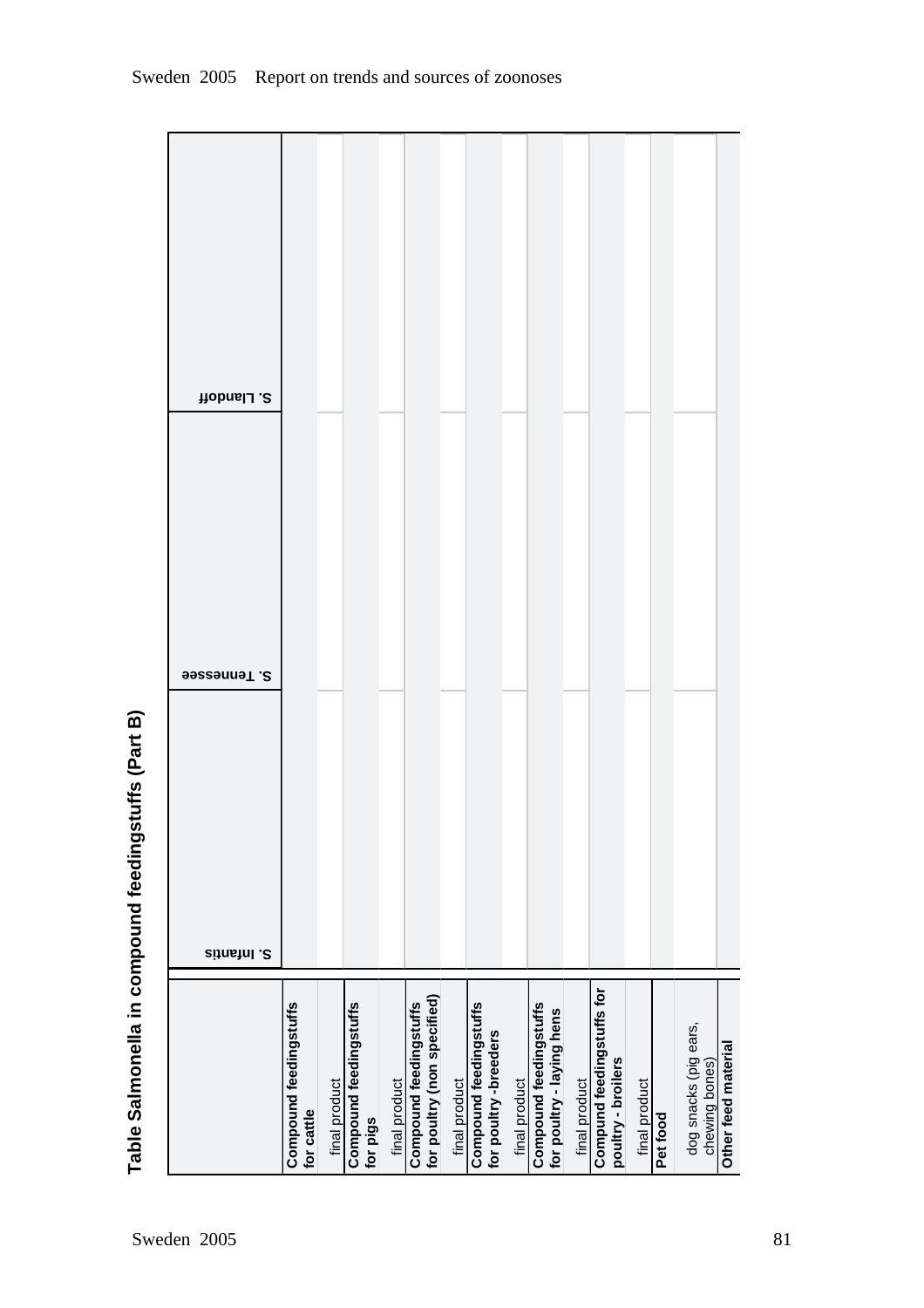

The voluntary and compulsory sampling (national or EU requirements) are based on HACCP principles and presented under "Other feed material". The voluntary and compulsory sampling (national or EU requirements) are based on HACCP principles and presented under "Other feed material".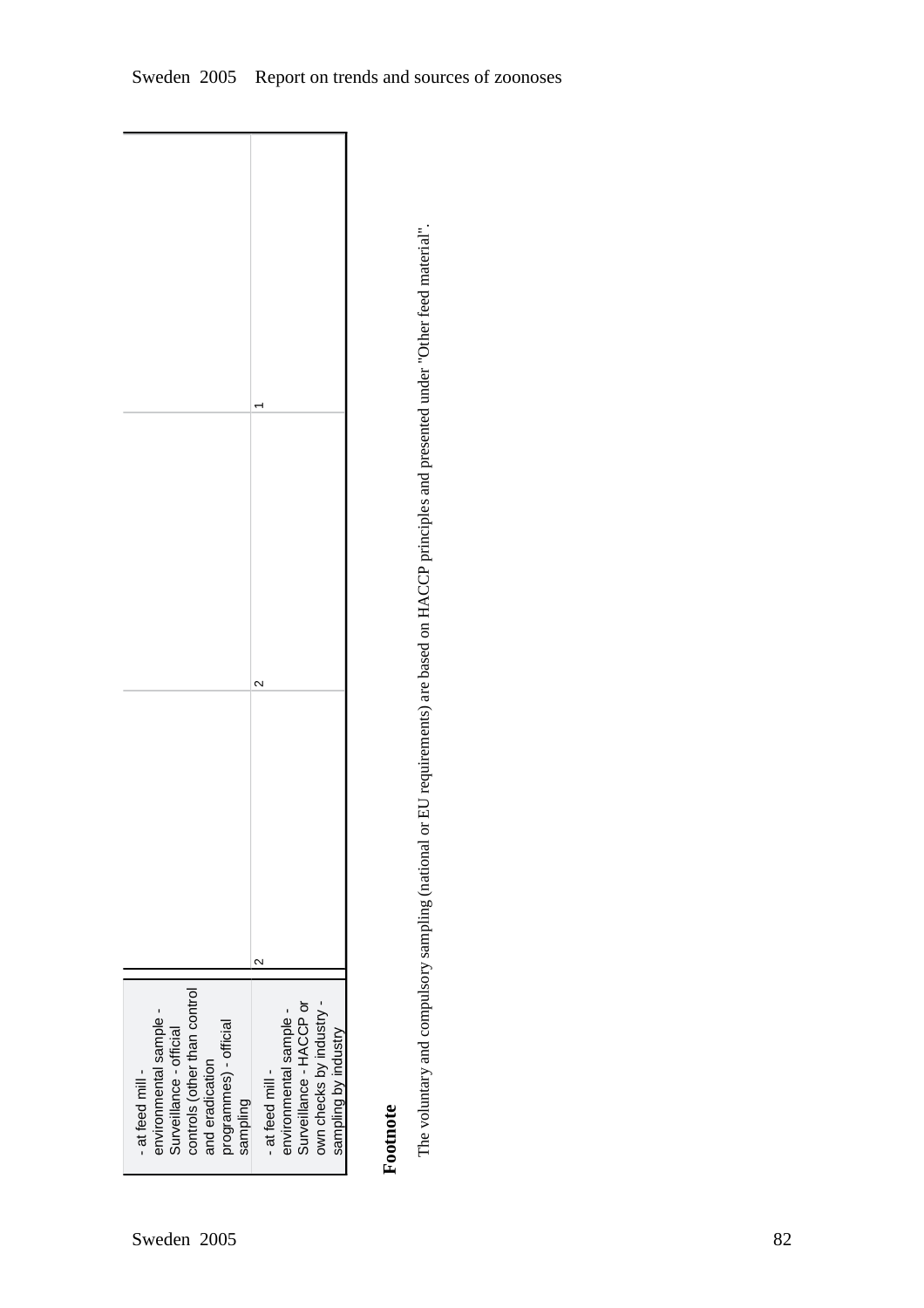# **2.1.5. Salmonella serovars and phagetype distribution**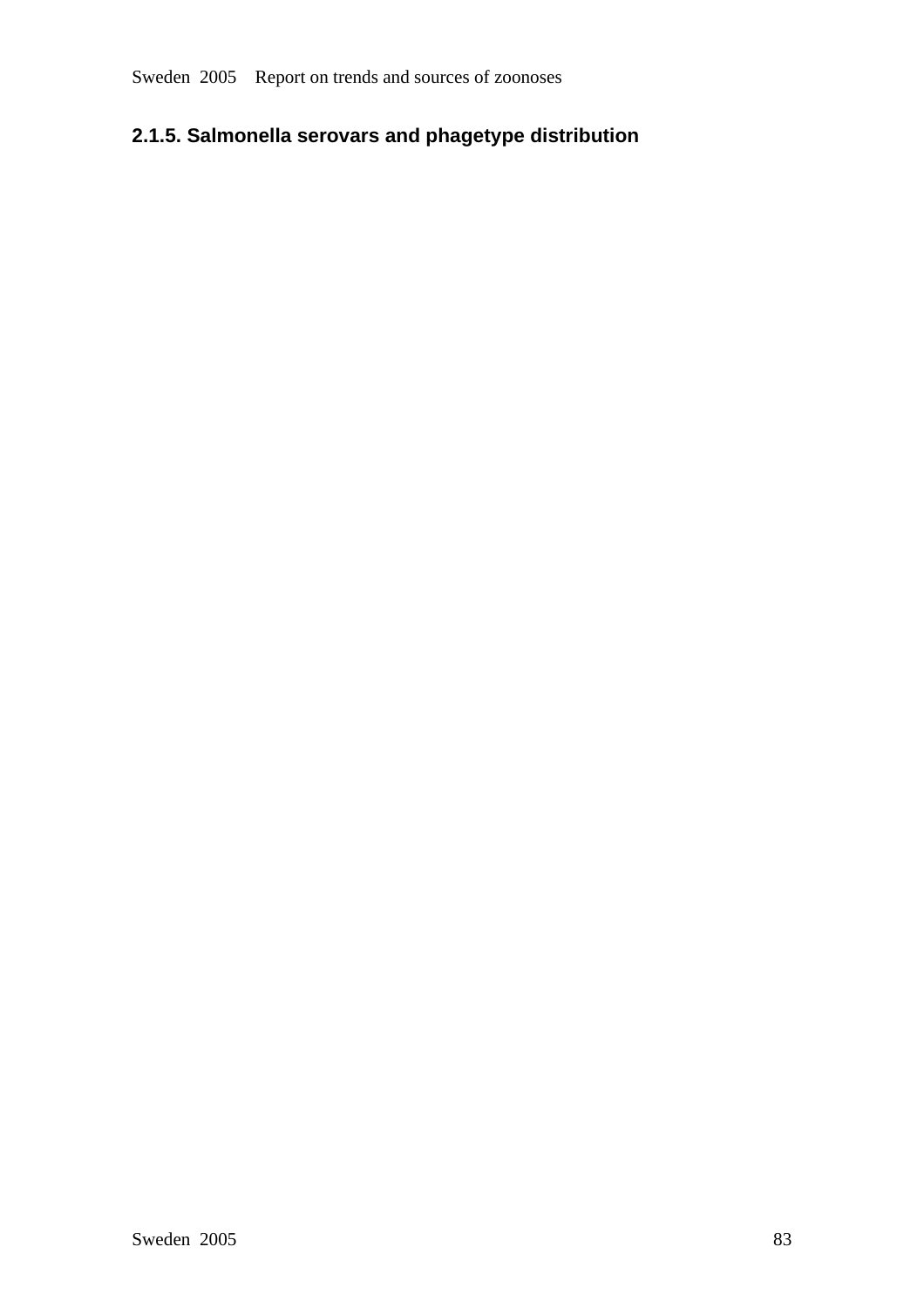| $\widetilde{C}^*$<br>Gallus gallus (fowl)<br>$M^{(*)}$<br>$C^{\ast}$<br>Pigs<br>$M^{(*)}$<br>$C^*$<br>Cattle (bovine animals)<br>$M($ *) |  |
|------------------------------------------------------------------------------------------------------------------------------------------|--|
|                                                                                                                                          |  |
| <b>Other poultry</b><br>√″)                                                                                                              |  |
| $C*$                                                                                                                                     |  |

( $*$ ) M : Monitoring, C : Clinical<br>See Tables of Salmonella prevalences in animals. See Tables of Salmonella prevalences in animals. (\*) M : Monitoring, C : Clinical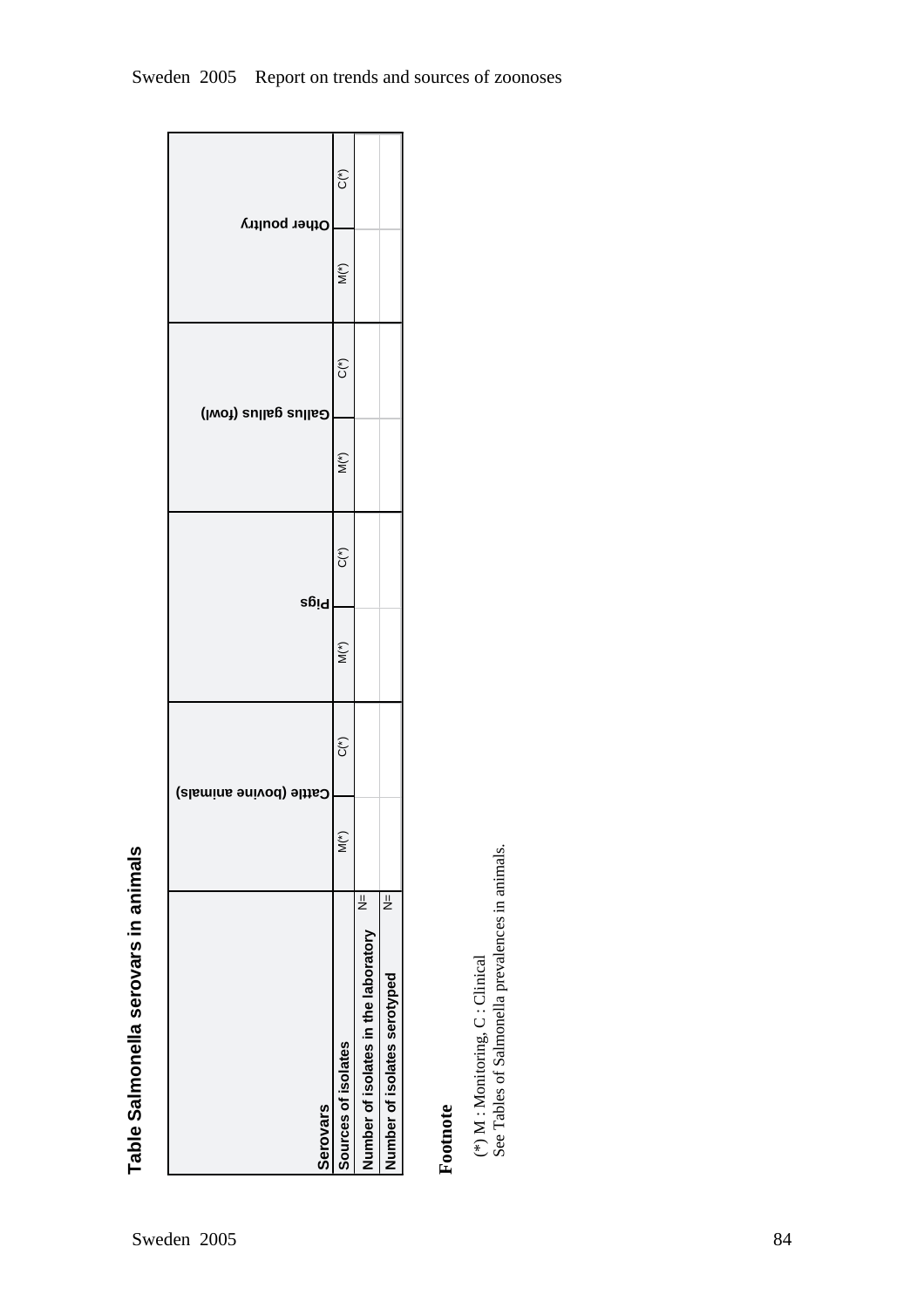| Phagetype                            |           | Cattle (bovine animals) |                                  | Pigs  |        | Gallus gallus (fowl) |        | Other poultry |
|--------------------------------------|-----------|-------------------------|----------------------------------|-------|--------|----------------------|--------|---------------|
|                                      | $M^{(*)}$ | $C^*$                   | $\mathsf{M}(\overset{*}{\circ})$ | $C^*$ | $M(*)$ | $C^*$                | $M(*)$ | $C^*$         |
| Sources of isolates                  |           |                         |                                  |       |        |                      |        |               |
| Number of isolates in the laboratory | ے<br>ح    |                         |                                  |       |        |                      |        |               |
| Number of isolates phagetyped        | ٣         |                         |                                  |       |        |                      |        |               |

(\*) M : Monitoring, C : Clinical<br>See Table Salmonella in breeding flocks of Gallus gallus See Table Salmonella in breeding flocks of Gallus gallus (\*) M : Monitoring, C : Clinical

Sweden 2005 Report on trends and sources of zoonoses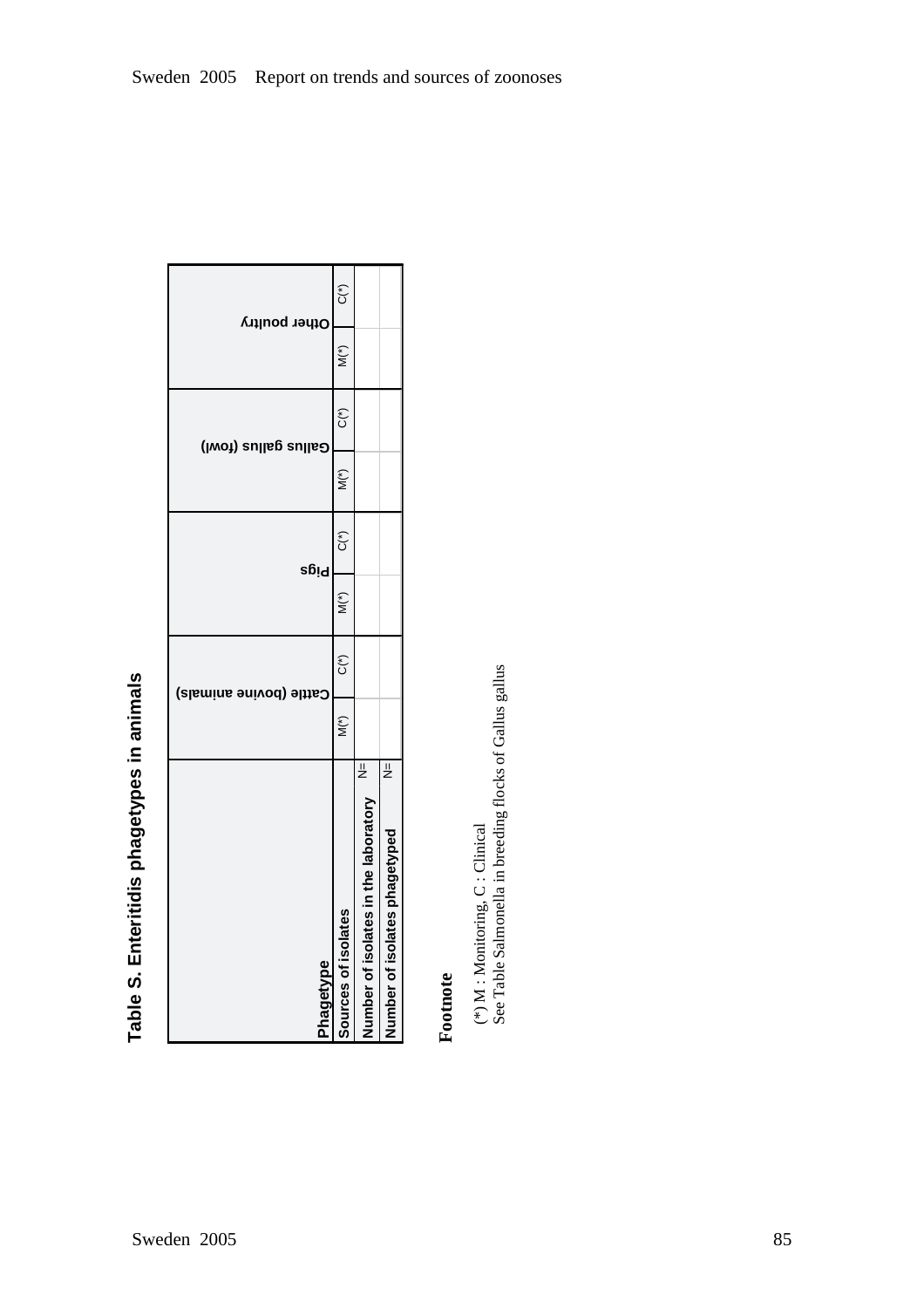$(\ast)$  M : Monitoring, C : Clinical See Table Salmonella in other animals see Table Salmonella in other animals<br>See Table Salmonella in other animals (\*) M : Monitoring, C : Clinical

Table Salmonella Typhimurium phagetypes in animals **Table Salmonella Typhimurium phagetypes in animals**

| $C^*$<br>Other poultry<br>$M(*)$<br>$C^{(*)}$<br>Gallus gallus (fowl)<br>$M(*)$<br>$C^*$<br>Pigs<br>$M^{(*)}$<br>$C*$<br>Cattle (bovine animals)<br>$M(\stackrel{*}{\circ})$<br>٣<br>٣<br>laboratory<br>vper<br>Number of isolates phaget<br>Number of isolates in the |
|------------------------------------------------------------------------------------------------------------------------------------------------------------------------------------------------------------------------------------------------------------------------|
|------------------------------------------------------------------------------------------------------------------------------------------------------------------------------------------------------------------------------------------------------------------------|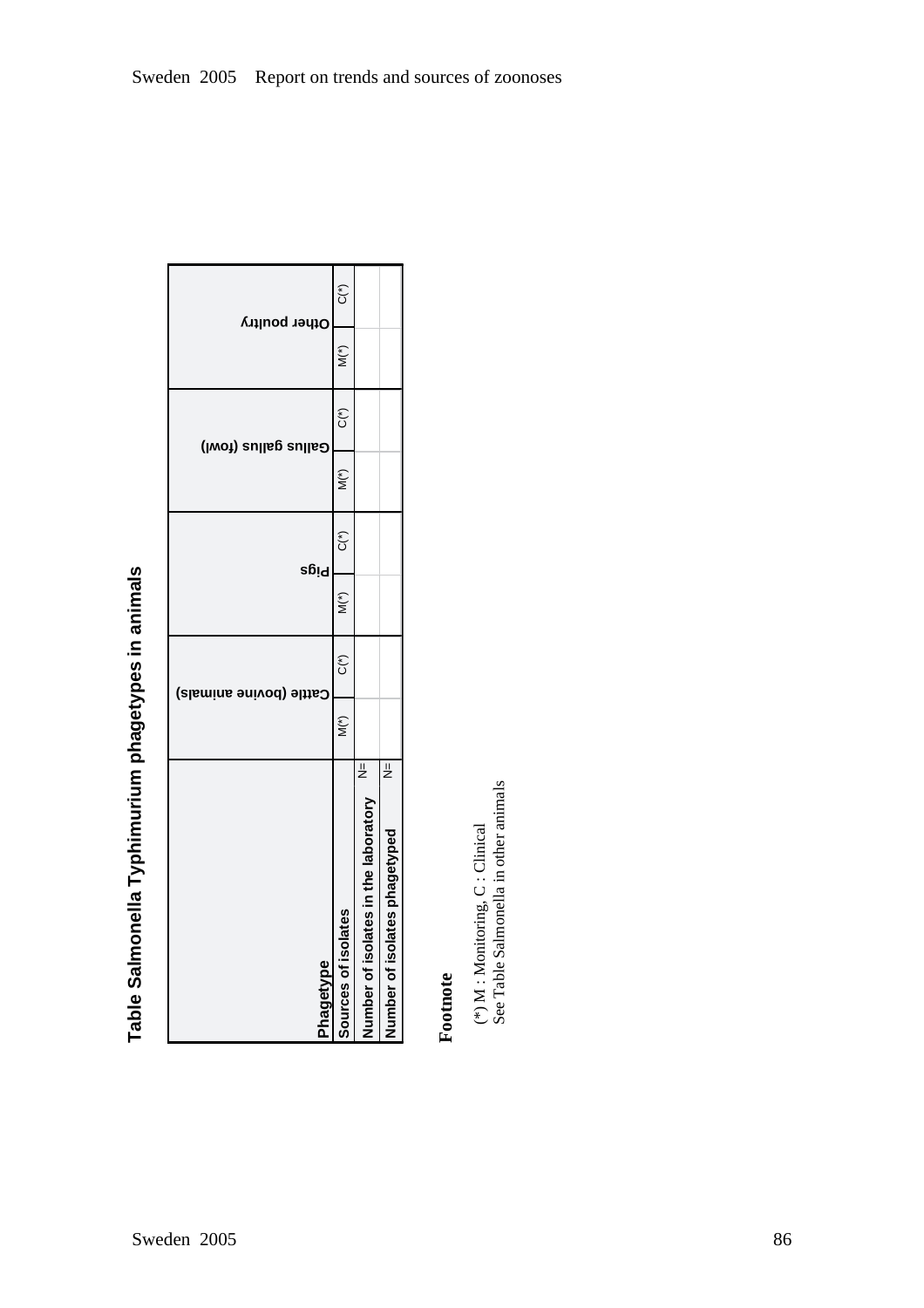#### **2.1.6. Antimicrobial resistance in Salmonella isolates**

The methods of collecting, isolating and testing of the Salmonella isolates are described in the chapters above respectively for each animal species, foodstuffs and humans. The serotype and phagetype distributions can be used to investigate the sources of the Salmonella infections in humans. Findings of same serovars and phagetypes in human cases and in foodstuffs or animals may indicate that the food category or animal species in question serves as a source of human infections. However as information is not available from all potential sources of infections, conclusions have to be drawn with caution.

### **A. Antimicrobial resistance in Salmonella in cattle**

#### **Sampling strategy used in monitoring**

#### **Frequency of the sampling**

Antimicrobial susceptibility of Salmonella is monitored yearly within the Swedish Veterinary Antimicrobial Resistance Monitoring programme, SVARM. Isolates included derive from both active and passive salmonella monitoring programmes and from both clinical and non-clinical cases.

#### **Type of specimen taken**

For details on sampling see "Salmonella spp. in bovine animals".

#### **Procedures for the selection of isolates for antimicrobial testing**

It is mandatory that at least one isolate from each notified incident of Salmonella is confirmed at SVA. From these isolates, the first from each warm-blooded animal species from each notified incident is tested for antimicrobial susceptibility at the Department of Antibiotics, SVA. The same inclusion criteria are also used for isolates from other warm blooded animal species, unless the epidemiological situation in a particular year is judged unusual. For example, in year 2005, Salmonella was isolated from a total of 138 cats and of these isolates; the first 20 consecutive isolates were tested and thereafter every fifth isolate (total number of isolates 44).

#### **Laboratory methodology used for identification of the microbial isolates**

For details on culture see "Salmonella spp. in bovine animals".

#### **Laboratory used for detection for resistance**

#### **Antimicrobials included in monitoring**

For antimicrobials and range of tested see Table "Breakpoints for antibiotic resistance testing of Salmonella in Animals".

Antimicrobial susceptibility was tested by a dilution method in cation adjusted Mueller-Hinton broth (CAMBH). The tests were performed following the standards for microdilution of the National Committee of Clinical Laboratory Standards (NCCLS, 2002) using VetMIC panels produced at the Dept. of Antibiotics, SVA. As quality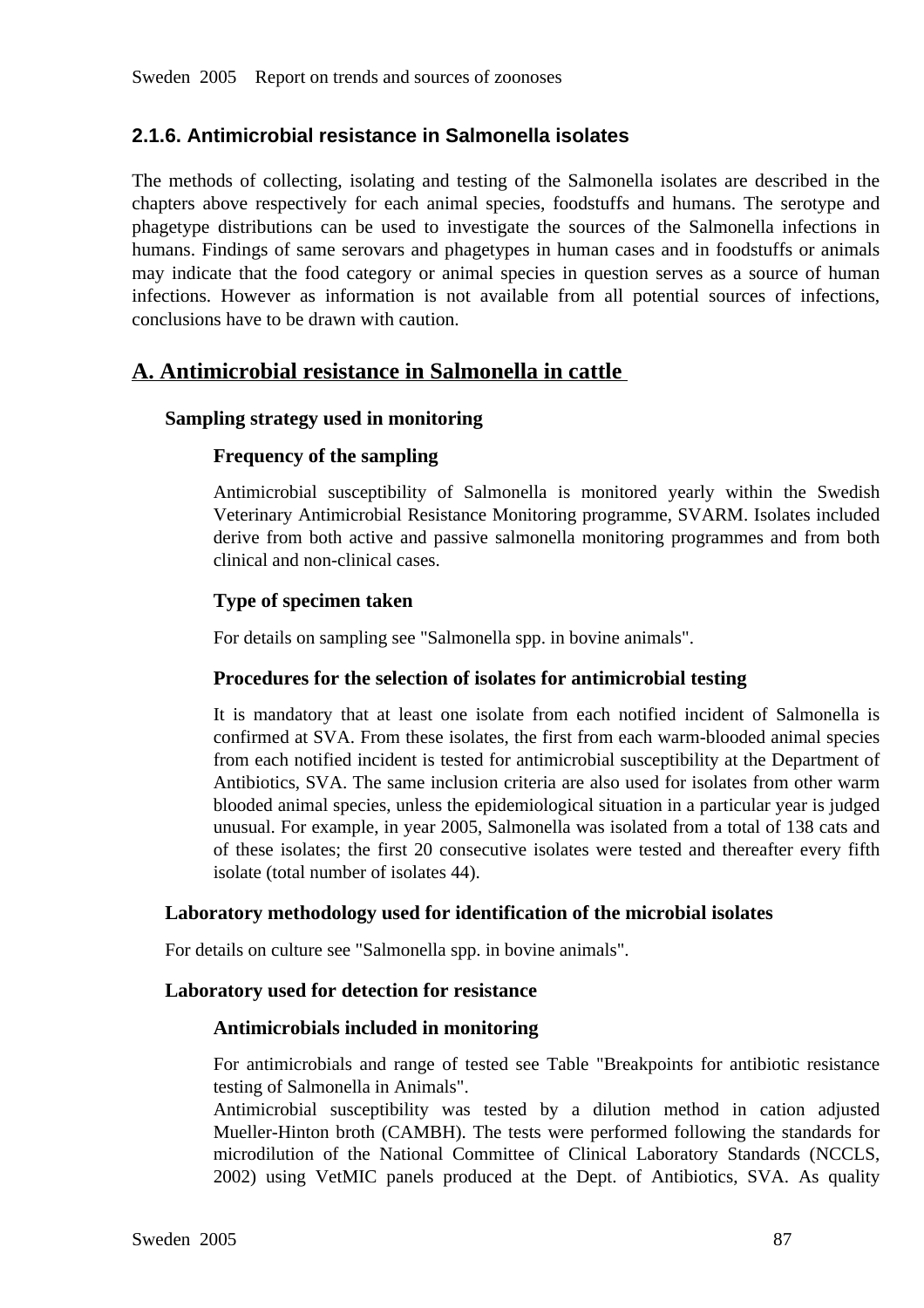control, Escherichia coli ATCC 25922 was included.

The Dept. of Antibiotics is accredited to perform the analyses by the Swedish Board for Accreditaion and Conformity Assesment (SWEDAC) according to SS-EN ISO/IEC 17025 and regularly participates in external quality assurance.

#### **Breakpoints used in testing**

For cut-off values (breakpoints) for resistance see Table "Breakpoints for antibiotic resistance testing of Salmonella in Animals".

For classification of zoonotic bacteria (Salmonella and Campylobacter) microbiological cut-off values recommended by the European Committee on Antimicrobial Susceptibility Testing (EUCAST) were used (http://www.escmid.org). When the range of concentrations tested was inappropriate for the recommended value, a cut-off value was defined on basis of the actual MIC distributions obtained in the SVARM programme. The same approach was used when recommended cut-off values would have cut through distributions of MIC in a manner not in agreement with the concept of wild-type distributions, causing an erroneously high frequency of resistance in single a year(s). This applies to gentamicin, streptomycin and sulphamethoxazole in Salmonella.

#### **Preventive measures in place**

See "Salmonella spp. in bovine animals".

#### **Control program/mechanisms**

#### **The control program/strategies in place**

See "Salmonella spp. in bovine animals".

#### **Results of the investigation**

Of the 19 notified incidents of Salmonella in cattle 2005, S. Typhimurium were involved in seven incidents. In 15 incidents, isolated Salmonella were sensitive to all antimicrobials tested (Table "Antimicrobial susceptibility testing of Salmonella in animals"). In two incidents, all involving S. Typimurium, isolated Salmonella had the classical penta resistance (ampicillin/chloramphenicol/streptomycin/sulpha/tetracycline). In these two incidents, S. Typhimurium DT 104 were isolated and in one incident also S. Typhimurium DT 120. The two incidents were connected through trade of calves.

#### **National evaluation of the recent situation, the trends and sources of infection**

The overall situation of antimicrobial resistance in Salmonella in cattle is favourable. There are few incidents each year and multiresistant clones are rarely involved. Furthermore there is no indication of spread of such clones among other animal species including wildlife.

### **B. Antimicrobial resistance in Salmonella in pigs**

#### **Sampling strategy used in monitoring**

#### **Frequency of the sampling**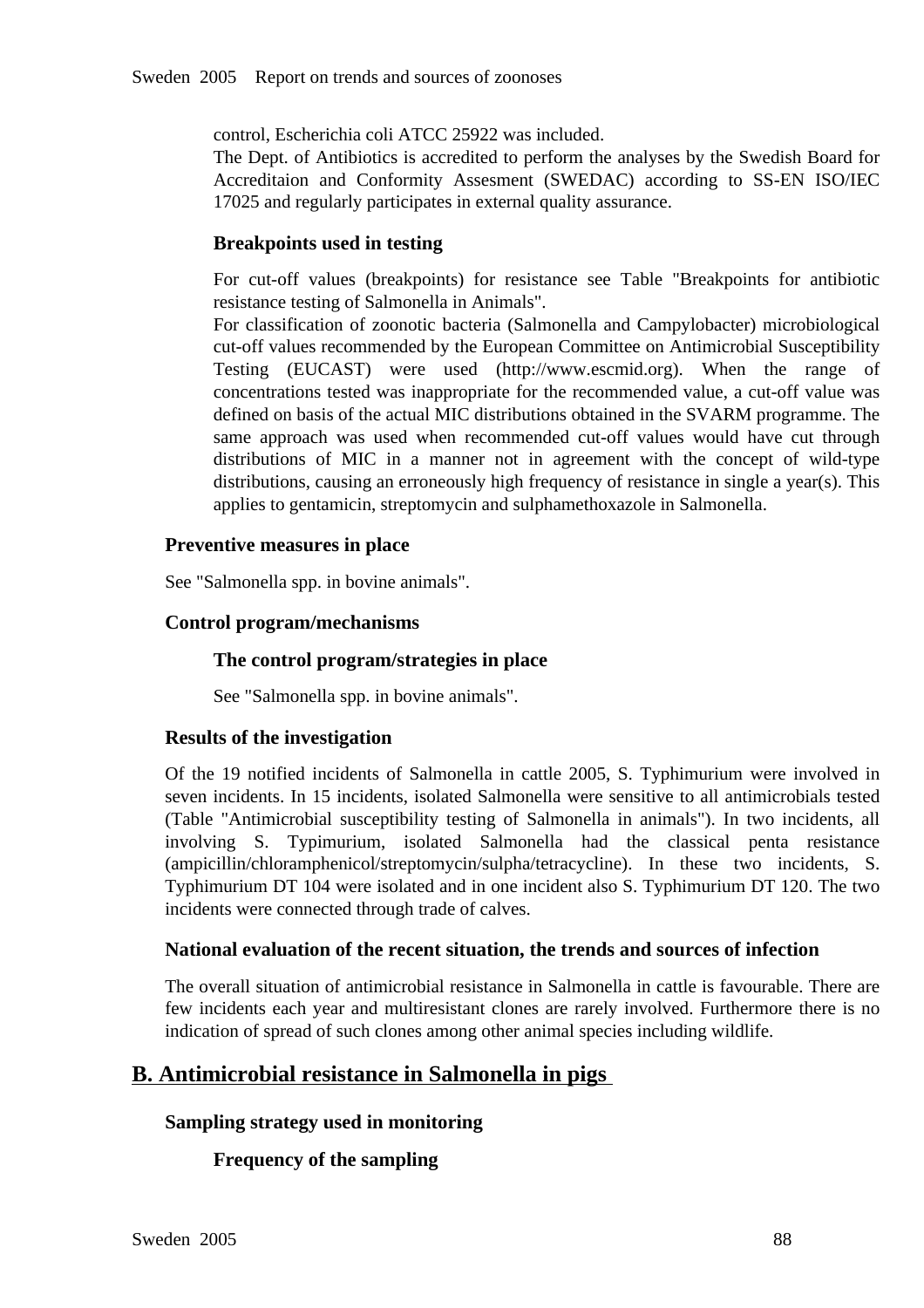See "Antimicrobial resistance in Salmonella in cattle" for details.

#### **Type of specimen taken**

For details on sampling see "Salmonella spp. in pigs".

#### **Laboratory methodology used for identification of the microbial isolates**

For details on culture see "Salmonella spp. in pigs".

#### **Laboratory used for detection for resistance**

#### **Antimicrobials included in monitoring**

See "Antimicrobial resistance in Salmonella in cattle" for details.

#### **Breakpoints used in testing**

See "Antimicrobial resistance in Salmonella in cattle" for details.

#### **Preventive measures in place**

See "Salmonella spp. in pigs".

#### **Control program/mechanisms**

#### **The control program/strategies in place**

See "Salmonella spp. in pigs".

#### **Results of the investigation**

Of the 12 notified incidents of Salmonella in pigs 2005, S. Typhimurium were involved in 8 incidents. Of these, 1 incident involved S. Typhimurium DT 104, 4 DT 40,1 DT 41 and 2 incidents where isolates were not phagetyped. In all 12 incident except one, isolated Salmonellae were sensitive to all tesiet antimicrobials. In one incident involving S. Typhimurium DT104 the isolate had the typical pentaresistance (ampicillin/chloramphenicol/streptomycin/sulpha/tetracycline) (Table "Antimicrobial susceptibility testing of Salmonella in animals")

#### **National evaluation of the recent situation, the trends and sources of infection**

The overall situation of antimicrobial resistance in Salmonella in pigs is favourable. Since the start of the monitoring programme SVARM year 2000, all 90 incidents except two has involved Salmonella sensitive to all antimicrobials tested. Of the resistant isolates, one was from 2000 (S. Typhimurium DT12, resistant to nalidixic acid) and one from 2005 (S. Typhimurium DT 104 resistant to ampicillin/chloramphenicol/streptomycin/tetracycline/sulpha.

### **C. Antimicrobial resistance in Salmonella in poultry**

#### **Sampling strategy used in monitoring**

**Frequency of the sampling**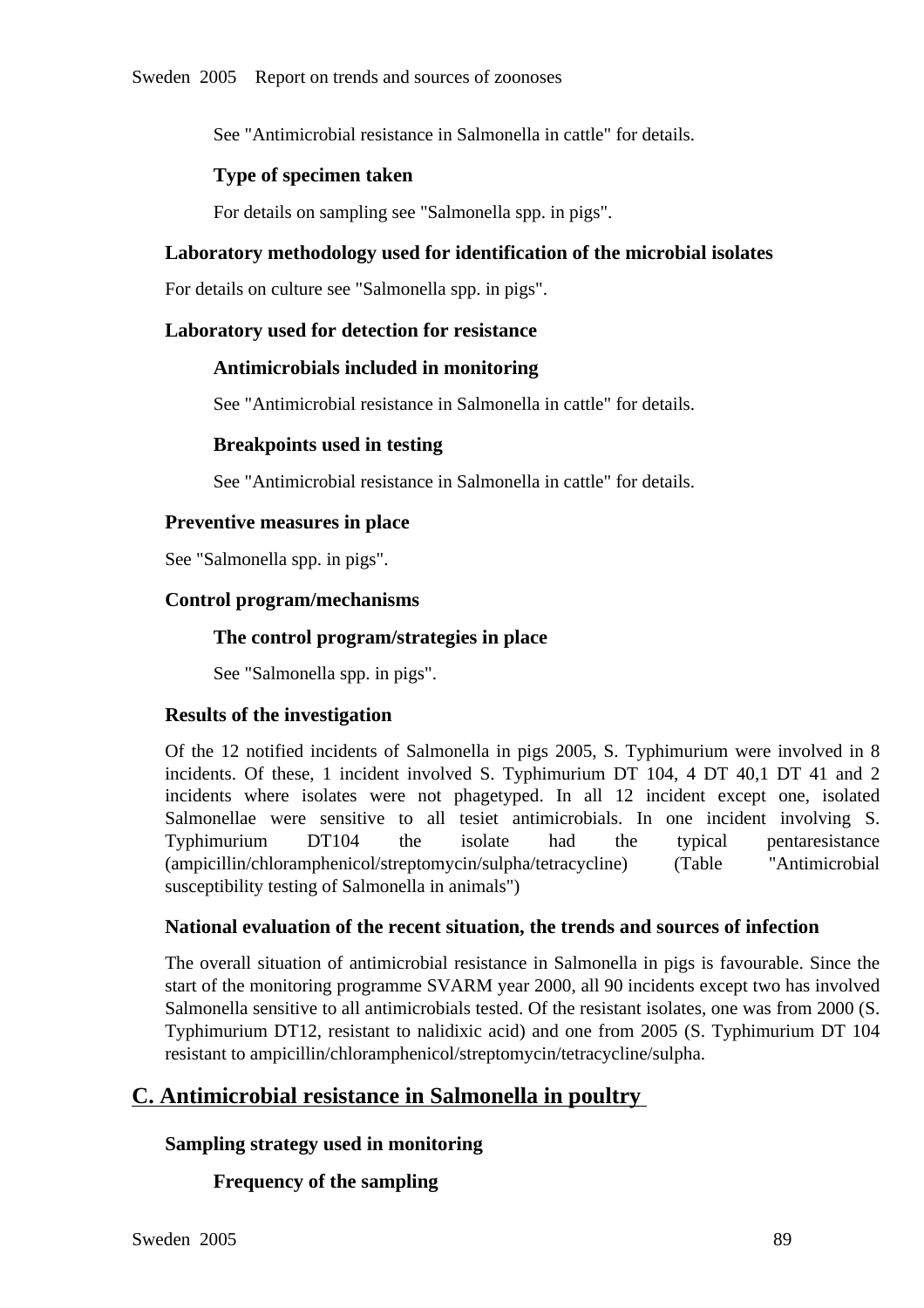See "Antimicrobial resistance in Salmonella in cattle" for details.

#### **Type of specimen taken**

For details on sampling see "Salmonella spp. in poultry".

#### **Methods of sampling (description of sampling techniques)**

For details on sampling see "Salmonella spp. in poultry".

#### **Procedures for the selection of isolates for antimicrobial testing**

See "Antimicrobial resistance in Salmonella in cattle" for details.

#### **Laboratory methodology used for identification of the microbial isolates**

For details on culture see "Salmonella spp. in poultry".

#### **Laboratory used for detection for resistance**

#### **Antimicrobials included in monitoring**

See "Antimicrobial resistance in Salmonella in cattle" for details.

#### **Breakpoints used in testing**

See "Antimicrobial resistance in Salmonella in cattle" for details.

#### **Preventive measures in place**

See "Salmonella spp. in poultry".

#### **Control program/mechanisms**

#### **The control program/strategies in place**

See "Salmonella spp. in poultry".

#### **Recent actions taken to control the zoonoses**

See "Salmonella spp. in poultry".

#### **National evaluation of the recent situation, the trends and sources of infection**

The overall situation of antimicrobial resistance in Salmonella in poultry is favourable. Of the isolates from the 44 reported incidents since the start of the monitoring programme SVARM year 2000, only two have been resistant to any of the tested antimicrobials. In 2003 an isolate of S. Typhimurium DT 15a was resistant to sulphonamides and streptomycin and in 2000, an isolate of S. spp. was resistant to sulphonamides.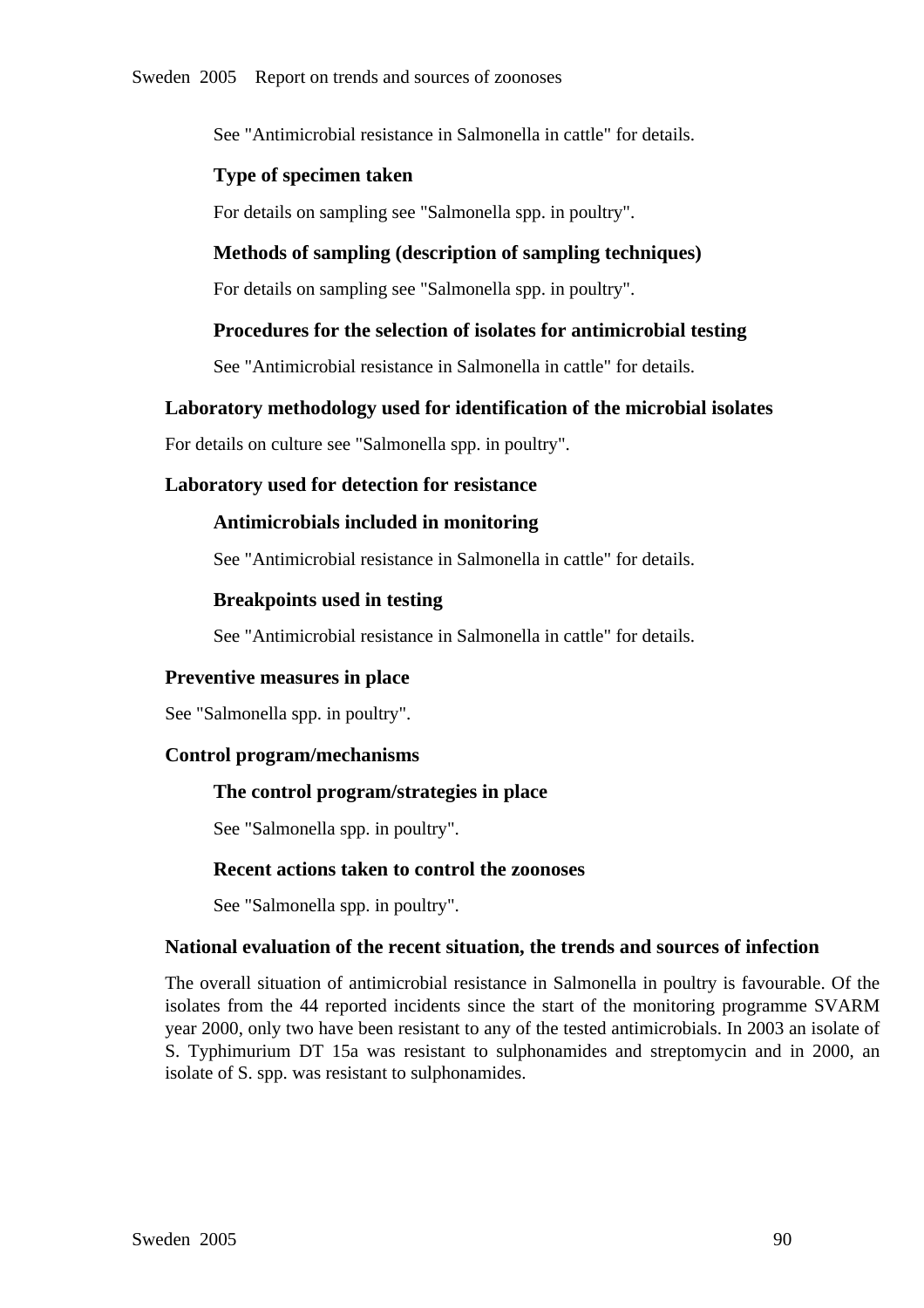| $n =$ Number of resistant isolates |                                   |              |      |              |                      |                |                |              |
|------------------------------------|-----------------------------------|--------------|------|--------------|----------------------|----------------|----------------|--------------|
|                                    | S. Enteritidis                    |              |      |              |                      |                |                |              |
|                                    | <b>Cattle (bovine</b><br>animals) |              | Pigs |              | Gallus gallus (fowl) |                | <b>Turkeys</b> |              |
| Isolates out of a                  | ves                               |              | yes  |              | yes                  |                | yes            |              |
| monitoring programme               |                                   |              |      |              |                      |                |                |              |
| Number of isolates                 | 0                                 |              | 1    |              | $\mathbf{1}$         |                | 0              |              |
| available in the                   |                                   |              |      |              |                      |                |                |              |
| laboratory                         |                                   |              |      |              |                      |                |                |              |
|                                    |                                   |              |      |              |                      |                |                |              |
| Antimicrobials:                    | N                                 | $\mathsf{n}$ | N    | $\mathsf{n}$ | N                    | In             | N              | $\mathsf{n}$ |
| Tetracyclines                      | $\overline{0}$                    |              | 1    | $\Omega$     | $\mathbf{1}$         | $\Omega$       | $\Omega$       |              |
| <b>Amphenicols</b>                 |                                   |              |      |              |                      |                |                |              |
| Chloramphenicol                    | 0                                 |              | 1    | 0            | $\mathbf{1}$         | $\mathbf 0$    | $\mathbf 0$    |              |
| Florfenicol                        | 0                                 |              | 1    | 0            | $\mathbf{1}$         | $\Omega$       | $\Omega$       |              |
| <b>Cephalosporins</b>              |                                   |              |      |              |                      |                |                |              |
| Cefotaxim                          | 0                                 |              | 1    | 0            | 1                    | $\mathbf 0$    | $\mathbf 0$    |              |
| Ceftiofur                          | $\overline{0}$                    |              | 1    | 0            | $\mathbf{1}$         | $\Omega$       | $\mathbf 0$    |              |
| <b>Fluoroquinolones</b>            |                                   |              |      |              |                      |                |                |              |
| Enrofloxacin                       | 0                                 |              | 1    | $\mathbf 0$  | $\mathbf{1}$         | $\overline{0}$ | 00             |              |
| Quinolones                         |                                   |              |      |              |                      |                |                |              |
| Nalidixic acid                     | 0                                 |              | 1    | $\mathbf 0$  | $\mathbf{1}$         | $\overline{0}$ | $\mathbf 0$    |              |
| Trimethoprim                       | 0                                 |              | 1    | $\Omega$     | $\mathbf{1}$         | $\Omega$       | $\Omega$       |              |
| <b>Sulfonamides</b>                |                                   |              |      |              |                      |                |                |              |
| Sulfonamide                        | $\pmb{0}$                         |              | 1    | $\mathbf 0$  | $\mathbf{1}$         | $\overline{0}$ | $\mathbf 0$    |              |
| Aminoglycosides                    |                                   |              |      |              |                      |                |                |              |
| Streptomycin                       | 0                                 |              | 1    | $\mathbf 0$  | 1                    | 0              | $\mathbf 0$    |              |
| Gentamicin                         | $\mathbf 0$                       |              | 1    | 0            | $\mathbf{1}$         | $\mathbf 0$    | $\mathbf 0$    |              |
| Neomycin                           | 0                                 |              | 1    | $\mathbf 0$  | $\mathbf{1}$         | $\mathbf 0$    | $\mathbf 0$    |              |
| <b>Penicillins</b>                 |                                   |              |      |              |                      |                |                |              |
| Ampicillin                         | 0                                 |              | 1    | 0            | $\mathbf{1}$         | $\mathbf 0$    | $\mathbf 0$    |              |
| <b>Fully sensitive</b>             |                                   |              | 1    | 1            | 1                    | 1              |                |              |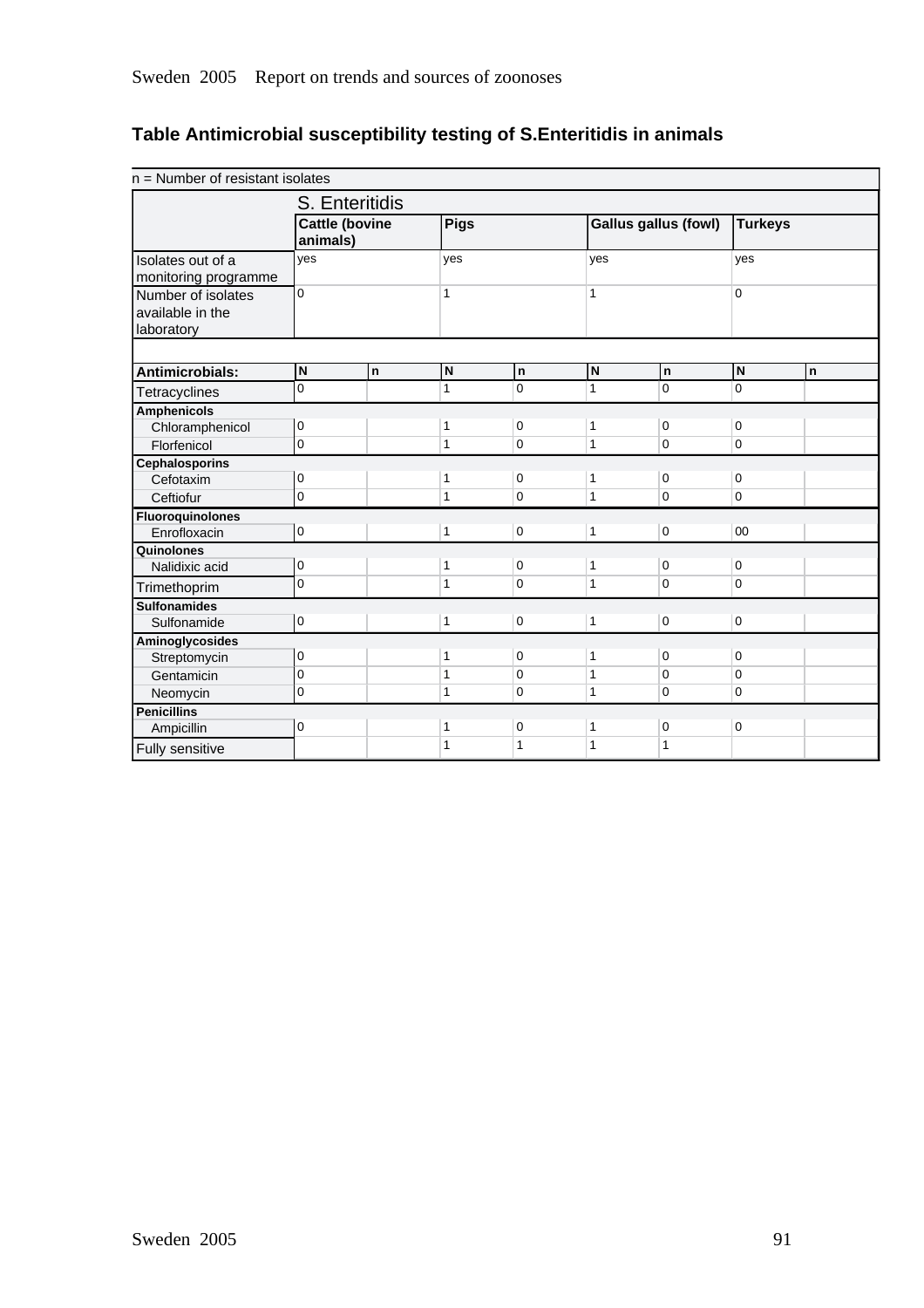Table Antimicrobial susceptibility testing of S. Typhimurium in Other animals - Monitoring (5 dogs, 43 cats, 1 horse, 20<br>wildlife) - quantitative data [Dilution method] **Table Antimicrobial susceptibility testing of S. Typhimurium in Other animals - Monitoring (5 dogs, 43 cats, 1 horse, 20 wildlife) - quantitative data [Dilution method]**

| Number of resistant isolates (n) and number of isolates with the concentration (µl/ml) or zone (mm) of inhibition equal to |                            |                          |          |                |      |                |                          |                                |                      |                          |                     |                          |                          |                          |                |            |      |      |                          |                |  |
|----------------------------------------------------------------------------------------------------------------------------|----------------------------|--------------------------|----------|----------------|------|----------------|--------------------------|--------------------------------|----------------------|--------------------------|---------------------|--------------------------|--------------------------|--------------------------|----------------|------------|------|------|--------------------------|----------------|--|
|                                                                                                                            | S. Typhimurium             |                          |          |                |      |                |                          |                                |                      |                          |                     |                          |                          |                          |                |            |      |      |                          |                |  |
|                                                                                                                            | Other animals - Monitoring |                          |          |                |      |                |                          | (5 dogs, 43 cats,              |                      | $\overline{\phantom{0}}$ | horse, 20 wildlife) |                          |                          |                          |                |            |      |      |                          |                |  |
| Isolates out of a monitoring<br>programme                                                                                  | yes                        |                          |          |                |      |                |                          |                                |                      |                          |                     |                          |                          |                          |                |            |      |      |                          |                |  |
| Number of isolates available 163<br>in the laboratory                                                                      |                            |                          |          |                |      |                |                          |                                |                      |                          |                     |                          |                          |                          |                |            |      |      |                          |                |  |
|                                                                                                                            |                            |                          |          |                |      |                |                          |                                |                      |                          |                     |                          |                          |                          |                |            |      |      |                          |                |  |
| Antimicrobials:                                                                                                            | z                          | u                        | $$0.0 =$ | 90.0           | Sr.O | 0.25           | 5.0                      | ı                              | Þ<br>ट               | 8                        | 9 L                 | 32                       | 49                       | 138                      | 9SZ            | <b>SIS</b> | 1024 | 2048 | lewest<br>>2048          | highest        |  |
| Tetracyclines                                                                                                              | 69                         | 4                        |          |                |      |                |                          |                                | $\overline{a}$<br>54 |                          |                     |                          | ÷                        | ω                        |                |            |      |      | 0.5                      | 32             |  |
| Amphenicols                                                                                                                |                            |                          |          |                |      |                |                          |                                |                      |                          |                     |                          |                          |                          |                |            |      |      |                          |                |  |
| Chloramphenicol                                                                                                            | 69                         | $\sim$                   |          |                |      |                |                          | S                              | 8                    | $\sim$                   |                     |                          |                          |                          | $\sim$         |            |      |      | $\overline{\phantom{0}}$ | 128            |  |
| Florfenicol                                                                                                                | 69                         | $\overline{\phantom{0}}$ |          |                |      |                |                          |                                | 86                   | $\sim$                   |                     | $\overline{\phantom{0}}$ |                          |                          |                |            |      |      | 4                        | 32             |  |
| Cephalosporins                                                                                                             |                            |                          |          |                |      |                |                          |                                |                      |                          |                     |                          |                          |                          |                |            |      |      |                          |                |  |
| Cefotaxim                                                                                                                  | 69                         | $\circ$                  |          | $\overline{ }$ | 42   | 25             | $\overline{ }$           |                                |                      |                          |                     |                          |                          |                          |                |            |      |      | 0.06                     | $\sim$         |  |
| Ceftiofur                                                                                                                  | 69                         | $\circ$                  |          |                |      | $\overline{ }$ | ၜ                        | $\overline{ }$<br>58           |                      |                          |                     |                          |                          |                          |                |            |      |      | 0.12                     | $\frac{6}{2}$  |  |
| Fluoroquinolones                                                                                                           |                            |                          |          |                |      |                |                          |                                |                      |                          |                     |                          |                          |                          |                |            |      |      |                          |                |  |
| Enrofloxacin                                                                                                               | 69                         | $\overline{ }$           |          | $\tilde{c}$    | 58   |                | $\overline{\phantom{0}}$ |                                |                      |                          |                     |                          |                          |                          |                |            |      |      | 0.03                     | 4              |  |
| Quinolones                                                                                                                 |                            |                          |          |                |      |                |                          |                                |                      |                          |                     |                          |                          |                          |                |            |      |      |                          |                |  |
| Nalidixic acid                                                                                                             | 69                         | $\overline{ }$           |          |                |      |                |                          |                                | S3                   | 15                       |                     |                          |                          |                          | $\overline{ }$ |            |      |      | $\overline{ }$           | 128            |  |
| Trimethoprim                                                                                                               | $\mathsf{6}9$              | $\overline{a}$           |          |                |      | 4              | 58                       | $\circ$                        |                      |                          |                     |                          | $\overline{ }$           |                          |                |            |      |      | 0.25                     | $\mathfrak{S}$ |  |
| <b>Sulfonamides</b>                                                                                                        |                            |                          |          |                |      |                |                          |                                |                      |                          |                     |                          |                          |                          |                |            |      |      |                          |                |  |
| Sulfonamide                                                                                                                | 69                         | 4                        |          |                |      |                |                          |                                |                      |                          |                     |                          | $\overline{\phantom{a}}$ | 47                       | $\circ$        |            |      | 4    | $\frac{6}{5}$            | 2048           |  |
| Aminoglycosides                                                                                                            |                            |                          |          |                |      |                |                          |                                |                      |                          |                     |                          |                          |                          |                |            |      |      |                          |                |  |
| Streptomycin                                                                                                               | 69                         | S                        |          |                |      |                |                          |                                |                      | 4                        | 52                  | $\frac{1}{2}$            | $\overline{\phantom{0}}$ | $\overline{\phantom{0}}$ | $\overline{ }$ |            |      |      | $\sim$                   | 256            |  |
| Gentamicin                                                                                                                 | 69                         | $\circ$                  |          |                |      |                | $\frac{6}{5}$            | $\overline{\phantom{0}}$<br>52 |                      |                          |                     |                          |                          |                          |                |            |      |      | 0.5                      | 64             |  |
| Neomycin                                                                                                                   | 69                         | $\circ$                  |          |                |      |                |                          |                                | $\sim$<br>5          |                          |                     |                          |                          |                          |                |            |      |      | $\sim$                   | $\frac{6}{2}$  |  |
| Penicillins                                                                                                                |                            |                          |          |                |      |                |                          |                                |                      |                          |                     |                          |                          |                          |                |            |      |      |                          |                |  |
| Ampicillin                                                                                                                 | 69                         | 4                        |          |                |      |                |                          | $\infty$<br>57                 |                      |                          |                     |                          | 4                        |                          |                |            |      |      | 0.25                     | 32             |  |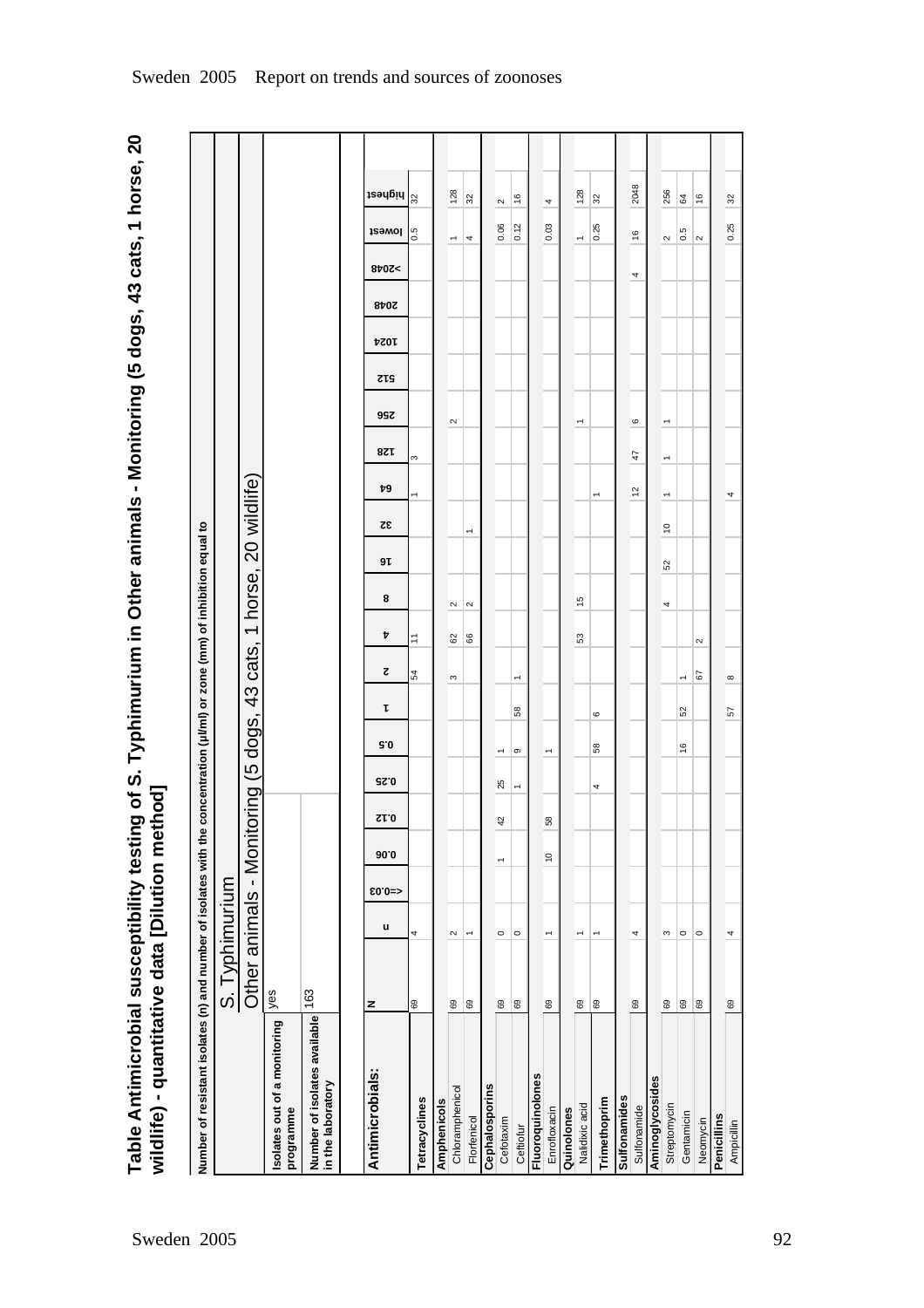Table Antimicrobial susceptibility testing of S. Typhimurium in Pigs - Monitoring - quantitative data [Dilution method] **Table Antimicrobial susceptibility testing of S. Typhimurium in Pigs - Monitoring - quantitative data [Dilution method] highest**  $\begin{array}{c|c}\n 128 \\
 \hline\n 32\n \end{array}$ urconamides under 16 14 |1 |1 |2 |4 |1 | | | | | |1 |16 |2048<br>Sulfonamide 2048  $\frac{256}{64}$  $\frac{1}{2}$ 128  $\overline{32}$  $\frac{6}{15}$  $32$  $\overline{32}$ Chloramphenicol 8 1 7 1 1 128 Nalidixic acid 11 128<br>Nalidixic acid 8 128 Streptomycin 8 1 1 1 5 1 2 256  $\sim$  $\ddot{\phantom{0}}$ **Tetracyclines 1** 32<br>**Tetracyclines 1** 8 - Plorencol Representation (1989)<br>Flortenicol 8 1 32<br>Flortenicol 4 32 Сеновхип – У У У У Сеновип – У У Сеновип – У У Сеновип – У Сеновип – У Сеновип – У Сеновип – У Сеновип – О Сен<br>Сеновит **Trimethoprim** 8 0 2 6 0.25 32 de antantique de la contamicina de la contamicina de la contamicina de la contamicina de la contamicina de la c<br>Gentamicin Neomycin 8 0 8 2 16 Ampicillin 8 1 7 1 0.25 32 ephalosporms entropy and the ceforaximation of the ceforaximation of the ceforaximation of the ceforaximation of the ceforaximation of the ceforaximation of the ceforaximation of the ceforaximation of the ceforaximation of Enrofloxacin 8 0 2 6 0.03 4  $\begin{array}{c} 0.06 \\ 0.12 \end{array}$ 0.03  $rac{1}{10}$ 0.25 **lowest**  $\frac{1}{\alpha}$   $\frac{1}{\alpha}$ £  $\frac{6}{2}$  $\overline{4}$ **>2048 2048 1024 512 256**  $\ddot{\phantom{0}}$ **128**  $\overline{a}$ **64**  $\sim$ **32** Number of resistant isolates (n) and number of isolates with the concentration (µl/ml) or zone (mm) of inhibition equal to<br>S. Typhimurium<br>Pigs - Monitoring **Number of resistant isolates (n) and number of isolates with the concentration (µl/ml) or zone (mm) of inhibition equal to 16** Ю **8**  $\overline{a}$ **4**  $\overline{a}$  $\overline{ }$ **2**  $\infty$ **1** .<br>ဖ ဖ **0.5**  $\sim$  $\circ$ ო **0.25**  $\sim$ ഻഻഻഻ **0.12**  $\circ$  $\circ$ **0.06**  $\sim$ S. Typhimurium<br>Pigs - Monitoring **<=0.03 n**  $\circ$  $\circ$  $\circ$  $\circ$  $\overline{\phantom{a}}\circ$  $\overline{\phantom{a}}$  $\overline{\phantom{a}}$  $\ddot{\phantom{0}}$ yes  $\infty$ z  $\infty$  $\infty$ **Antimicrobials: N**  $\infty$ Number of isolates available **Number of isolates available** solates out of a monitoring **Isolates out of a monitoring Antimicrobials: Fluoroquinolones Aminoglycosides** in the laboratory **in the laboratory Cephalosporins** Chloramphenicol **Sulfonamides Amphenicols** Nalidixic acid Streptomycin **Quinolones programme**  Gentamicin **Neomycin**<br>**Penicillins** Cefotaxim

 $\leftarrow$ 

 $\overline{a}$ 

 $\overline{a}$ 

Ampicillin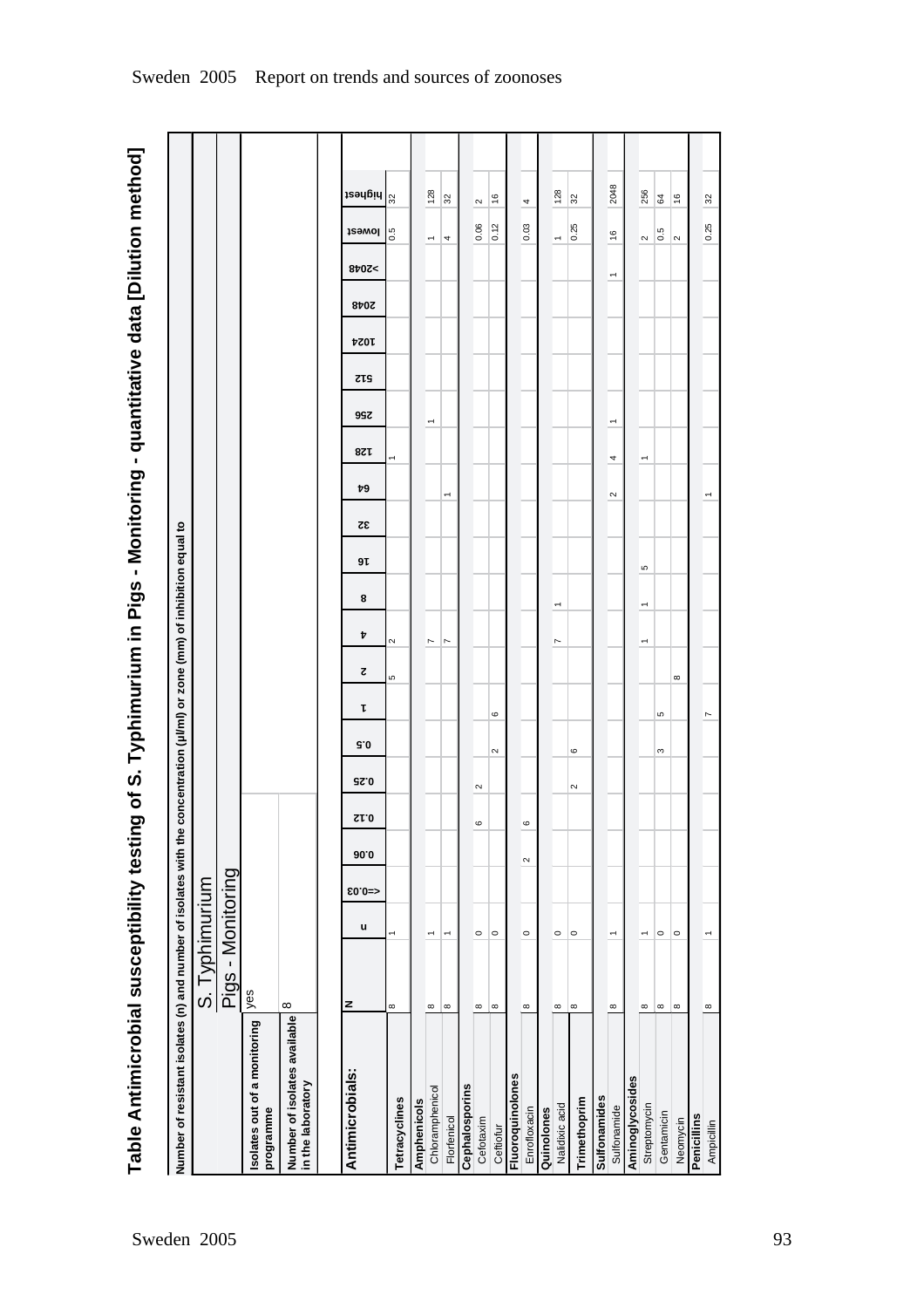| Table Antimicrobial susceptibility testing of S.Typhimurium in animals |
|------------------------------------------------------------------------|
|------------------------------------------------------------------------|

| $n =$ Number of resistant isolates                   |                          |                   |                |                             |                                   |                |                         |             |                         |                                        |                         |                    |                            |                                  |
|------------------------------------------------------|--------------------------|-------------------|----------------|-----------------------------|-----------------------------------|----------------|-------------------------|-------------|-------------------------|----------------------------------------|-------------------------|--------------------|----------------------------|----------------------------------|
|                                                      |                          | S. Typhimurium    |                |                             |                                   |                |                         |             |                         |                                        |                         |                    |                            |                                  |
|                                                      | <b>Cattle</b><br>(bovine | animals)          | Pigs           |                             | <b>Gallus</b><br>gallus<br>(fowl) |                | <b>Turkeys</b>          |             | mixed<br>herds          | Sheep -                                | - wild                  | <b>All animals</b> | - pet<br>animals<br>horse) | <b>All animals</b><br>(dog, cat, |
| Isolates out of a                                    | yes                      |                   | yes            |                             | yes                               |                | yes                     |             | yes                     |                                        | yes                     |                    | yes                        |                                  |
| monitoring programme                                 |                          |                   |                |                             |                                   |                |                         |             |                         |                                        |                         |                    |                            |                                  |
| Number of isolates<br>available in the<br>laboratory | $\overline{7}$           |                   | 8              |                             | $\Omega$                          |                | $\mathbf 0$             |             | $\mathbf{1}$            |                                        | 20                      |                    | 49                         |                                  |
|                                                      | N                        |                   | $\overline{N}$ |                             | $\overline{\mathsf{N}}$           | $\overline{ }$ | $\overline{\mathsf{N}}$ | $\mathbf n$ | $\overline{\mathsf{N}}$ |                                        | $\overline{\mathsf{N}}$ | <b>n</b>           | N                          | $\mathbf n$                      |
| Antimicrobials:                                      | $\overline{7}$           | $\mathsf{n}$<br>3 | 8              | $\mathbf n$<br>$\mathbf{1}$ | $\overline{0}$                    | $\overline{0}$ | $\Omega$                |             | $\mathbf{1}$            | $\overline{\mathsf{n}}$<br>$\mathbf 0$ | 20                      | $\Omega$           | 49                         | $\overline{\mathbf{4}}$          |
| Tetracyclines                                        |                          |                   |                |                             |                                   |                |                         |             |                         |                                        |                         |                    |                            |                                  |
| <b>Amphenicols</b>                                   | 7                        | 3                 | 8              | 1                           | 0                                 |                | $\mathbf 0$             |             | 1                       | 0                                      | 20                      | $\mathbf 0$        | 49                         | $\overline{2}$                   |
| Chloramphenicol<br>Florfenicol                       | $\overline{7}$           | 3                 | 8              | $\mathbf{1}$                | 0                                 |                | $\mathbf 0$             |             | $\mathbf 1$             | 0                                      | 20                      | $\mathbf 0$        | 49                         | $\mathbf{1}$                     |
|                                                      |                          |                   |                |                             |                                   |                |                         |             |                         |                                        |                         |                    |                            |                                  |
| <b>Cephalosporins</b><br>Cefotaxim                   | 7                        | $\mathbf 0$       | 8              | $\overline{0}$              | 0                                 |                | $\mathbf 0$             |             | 1                       | 0                                      | 20                      | $\mathbf{0}$       | 49                         | 0                                |
| Ceftiofur                                            | $\overline{7}$           | $\Omega$          | 8              | $\mathbf 0$                 | $\overline{0}$                    |                | $\mathbf 0$             |             | $\mathbf{1}$            | $\overline{0}$                         | 20                      | 0                  | 49                         | 0                                |
| Fluoroquinolones                                     |                          |                   |                |                             |                                   |                |                         |             |                         |                                        |                         |                    |                            |                                  |
| Enrofloxacin                                         | $\overline{7}$           | $\mathbf 0$       | 8              | $\overline{0}$              | 0                                 |                | $\mathbf 0$             |             | $\mathbf{1}$            | 0                                      | 20                      | 0                  | 49                         | $\mathbf{1}$                     |
| Quinolones                                           |                          |                   |                |                             |                                   |                |                         |             |                         |                                        |                         |                    |                            |                                  |
| Nalidixic acid                                       | 7                        | 0                 | 8              | $\overline{0}$              | 0                                 |                | $\mathbf 0$             |             | $\mathbf{1}$            | 0                                      | 20                      | 0                  | 49                         | $\mathbf{1}$                     |
| Trimethoprim                                         | $\overline{7}$           | $\mathbf 0$       | 8              | $\Omega$                    | 0                                 |                | $\mathbf 0$             |             | $\mathbf{1}$            | 0                                      | 20                      | 0                  | 49                         | $\mathbf{1}$                     |
| <b>Sulfonamides</b>                                  |                          |                   |                |                             |                                   |                |                         |             |                         |                                        |                         |                    |                            |                                  |
| Sulfonamide                                          | $\overline{7}$           | 3                 | 8              | $\mathbf{1}$                | 0                                 |                | $\mathbf 0$             |             | $\mathbf{1}$            | 0                                      | 20                      | 0                  | 49                         | $\overline{4}$                   |
| <b>Aminoglycosides</b>                               |                          |                   |                |                             |                                   |                |                         |             |                         |                                        |                         |                    |                            |                                  |
| Streptomycin                                         | 7                        | 3                 | 8              | $\mathbf{1}$                | $\Omega$                          |                | $\mathbf 0$             |             | $\mathbf{1}$            | $\Omega$                               | 20                      | $\Omega$           | 49                         | 3                                |
| Gentamicin                                           | $\overline{7}$           | 0                 | 8              | $\overline{0}$              | $\overline{0}$                    |                | $\pmb{0}$               |             | 1                       | 0                                      | 20                      | 0                  | 49                         | 0                                |
| Neomycin                                             | $\overline{7}$           | $\Omega$          | 8              | $\Omega$                    | $\Omega$                          |                | $\Omega$                |             | $\mathbf{1}$            | 0                                      | 20                      | $\Omega$           | 49                         | $\Omega$                         |
| <b>Penicillins</b>                                   |                          |                   |                |                             |                                   |                |                         |             |                         |                                        |                         |                    |                            |                                  |
| Ampicillin                                           | 7                        | 3                 | 8              | $\mathbf{1}$                | 0                                 |                | $\mathbf 0$             |             | $\mathbf{1}$            | 0                                      | 20                      | $\mathbf 0$        | 49                         | $\overline{4}$                   |
| Fully sensitive                                      | $\overline{7}$           | $\overline{4}$    | 8              | $\overline{7}$              | 0                                 |                | $\mathbf 0$             |             | $\mathbf{1}$            | $\mathbf{1}$                           | 20                      | 20                 | 49                         | 45                               |
| Resistant to 4<br>antimicrobials                     |                          |                   |                |                             |                                   |                |                         |             |                         |                                        |                         |                    | 49                         | $\mathbf{1}$                     |
| Resistant to >4<br>antimicrobials                    | $\overline{7}$           | 3                 | 8              | $\mathbf{1}$                |                                   |                |                         |             |                         |                                        |                         |                    | 49                         | 3                                |
| Number of multiresistant S. Typhimurium DT104        |                          |                   |                |                             |                                   |                |                         |             |                         |                                        |                         |                    |                            |                                  |
| with penta resistance                                | $\overline{c}$           | 2                 | 1              | 1                           |                                   |                |                         |             |                         |                                        |                         |                    |                            |                                  |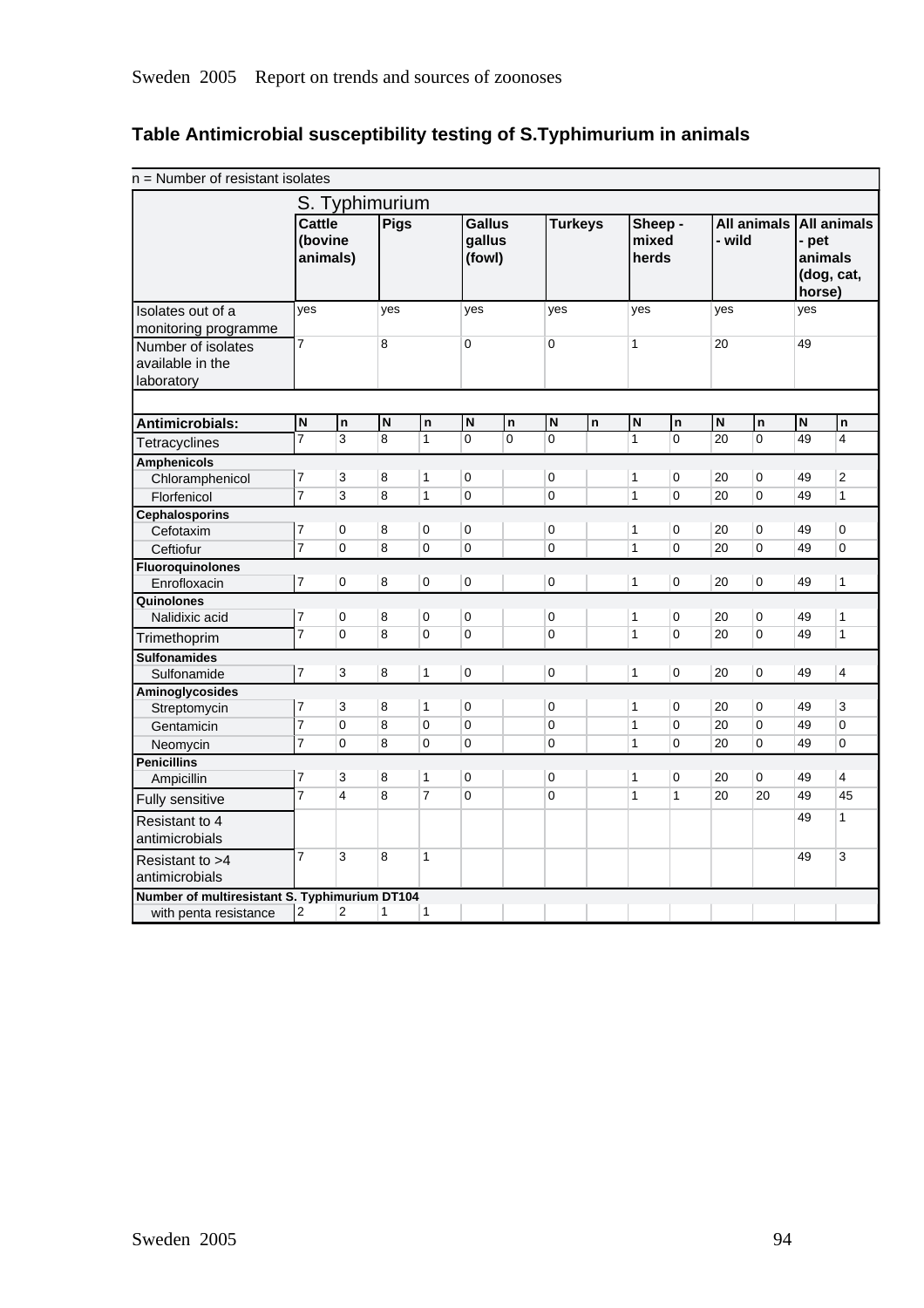Table Antimicrobial susceptibility testing of S. Typhimurium in Cattle (bovine animals) - Monitoring - quantitative data<br>[Dilution method] **Table Antimicrobial susceptibility testing of S. Typhimurium in Cattle (bovine animals) - Monitoring - quantitative data [Dilution method]**

| Number of resistant isolates (n) and number of isolates with the concentration (µl/ml) or zone (mm) of inhibition equal to |                         |         |          |        |      |              |     |         |                  |                |     |        |                |                          |                 |            |      |                          |                          |                       |         |
|----------------------------------------------------------------------------------------------------------------------------|-------------------------|---------|----------|--------|------|--------------|-----|---------|------------------|----------------|-----|--------|----------------|--------------------------|-----------------|------------|------|--------------------------|--------------------------|-----------------------|---------|
|                                                                                                                            | S. Typhimurium          |         |          |        |      |              |     |         |                  |                |     |        |                |                          |                 |            |      |                          |                          |                       |         |
|                                                                                                                            | Cattle (bovine animals) |         |          |        |      | - Monitoring |     |         |                  |                |     |        |                |                          |                 |            |      |                          |                          |                       |         |
| Isolates out of a monitoring<br>programme                                                                                  | yes                     |         |          |        |      |              |     |         |                  |                |     |        |                |                          |                 |            |      |                          |                          |                       |         |
| Number of isolates available<br>in the laboratory                                                                          | Z                       |         |          |        |      |              |     |         |                  |                |     |        |                |                          |                 |            |      |                          |                          |                       |         |
|                                                                                                                            |                         |         |          |        |      |              |     |         |                  |                |     |        |                |                          |                 |            |      |                          |                          |                       |         |
| Antimicrobials:                                                                                                            | z                       | u       | $$0.0 =$ | 90.0   | 51.0 | 0.25         | 5.0 | ŀ       | ट                | 8<br>Þ         | 9 L | 32     | 79             | 138                      | 9S <sub>7</sub> | <b>SIS</b> | 1024 | 2048                     | >2048                    | lewest                | highest |
| Tetracyclines                                                                                                              |                         | 3       |          |        |      |              |     |         | 4                |                |     |        |                | S                        |                 |            |      |                          | 0.5                      | 32                    |         |
| Amphenicols                                                                                                                |                         |         |          |        |      |              |     |         |                  |                |     |        |                |                          |                 |            |      |                          |                          |                       |         |
| Chloramphenicol                                                                                                            | N                       | S       |          |        |      |              |     |         | 4                |                |     |        |                |                          | S               |            |      |                          | $\overline{\phantom{0}}$ | 128                   |         |
| Florfenicol                                                                                                                | N                       | S       |          |        |      |              |     |         | 4                |                |     | $\sim$ | $\overline{ }$ |                          |                 |            |      |                          | 4                        | 32                    |         |
| Cephalosporins                                                                                                             |                         |         |          |        |      |              |     |         |                  |                |     |        |                |                          |                 |            |      |                          |                          |                       |         |
| Cefotaxim                                                                                                                  | N                       | $\circ$ |          |        | ю    | $\sim$       |     |         |                  |                |     |        |                |                          |                 |            |      |                          |                          | $\sim$<br>0.06        |         |
| Ceftiofur                                                                                                                  | Z                       | $\circ$ |          |        |      |              | S   | 4       |                  |                |     |        |                |                          |                 |            |      |                          |                          | $\frac{6}{5}$<br>0.12 |         |
| Fluoroquinolones                                                                                                           |                         |         |          |        |      |              |     |         |                  |                |     |        |                |                          |                 |            |      |                          |                          |                       |         |
| Enrofloxacin                                                                                                               | N                       | $\circ$ |          | $\sim$ | ю    |              |     |         |                  |                |     |        |                |                          |                 |            |      |                          |                          | 4<br>0.03             |         |
| Quinolones                                                                                                                 |                         |         |          |        |      |              |     |         |                  |                |     |        |                |                          |                 |            |      |                          |                          |                       |         |
| Nalidixic acid                                                                                                             | Z                       | $\circ$ |          |        |      |              |     |         | $\mathbf  \circ$ | $\overline{ }$ |     |        |                |                          |                 |            |      |                          | $\overline{ }$           | 128                   |         |
| Trimethoprim                                                                                                               | $\overline{ }$          | $\circ$ |          |        |      |              | N   |         |                  |                |     |        |                |                          |                 |            |      |                          |                          | 32<br>0.25            |         |
| <b>Sulfonamides</b>                                                                                                        |                         |         |          |        |      |              |     |         |                  |                |     |        |                |                          |                 |            |      |                          |                          |                       |         |
| Sulfonamide                                                                                                                | Z                       | S       |          |        |      |              |     |         |                  |                |     |        | S              | $\overline{\phantom{0}}$ |                 |            |      | $\boldsymbol{\varsigma}$ | 16                       |                       | 2048    |
| Aminoglycosides                                                                                                            |                         |         |          |        |      |              |     |         |                  |                |     |        |                |                          |                 |            |      |                          |                          |                       |         |
| Streptomycin                                                                                                               | Z                       | S       |          |        |      |              |     |         |                  |                | 4   |        |                | $\sim$                   |                 |            |      |                          | $\sim$                   | 256                   |         |
| Gentamicin                                                                                                                 | $\overline{ }$          | $\circ$ |          |        |      |              |     | $\circ$ | $\overline{ }$   |                |     |        |                |                          |                 |            |      |                          | $\frac{5}{6}$            | 64                    |         |
| Neomycin                                                                                                                   | Z                       | $\circ$ |          |        |      |              |     |         | $\overline{ }$   |                |     |        |                |                          |                 |            |      |                          | $\sim$                   | $\frac{6}{5}$         |         |
| Penicillins                                                                                                                |                         |         |          |        |      |              |     |         |                  |                |     |        |                |                          |                 |            |      |                          |                          |                       |         |
| Ampicillin                                                                                                                 |                         | S       |          |        |      |              |     | $\sim$  | $\sim$           |                |     |        | S              |                          |                 |            |      |                          |                          | 32<br>0.25            |         |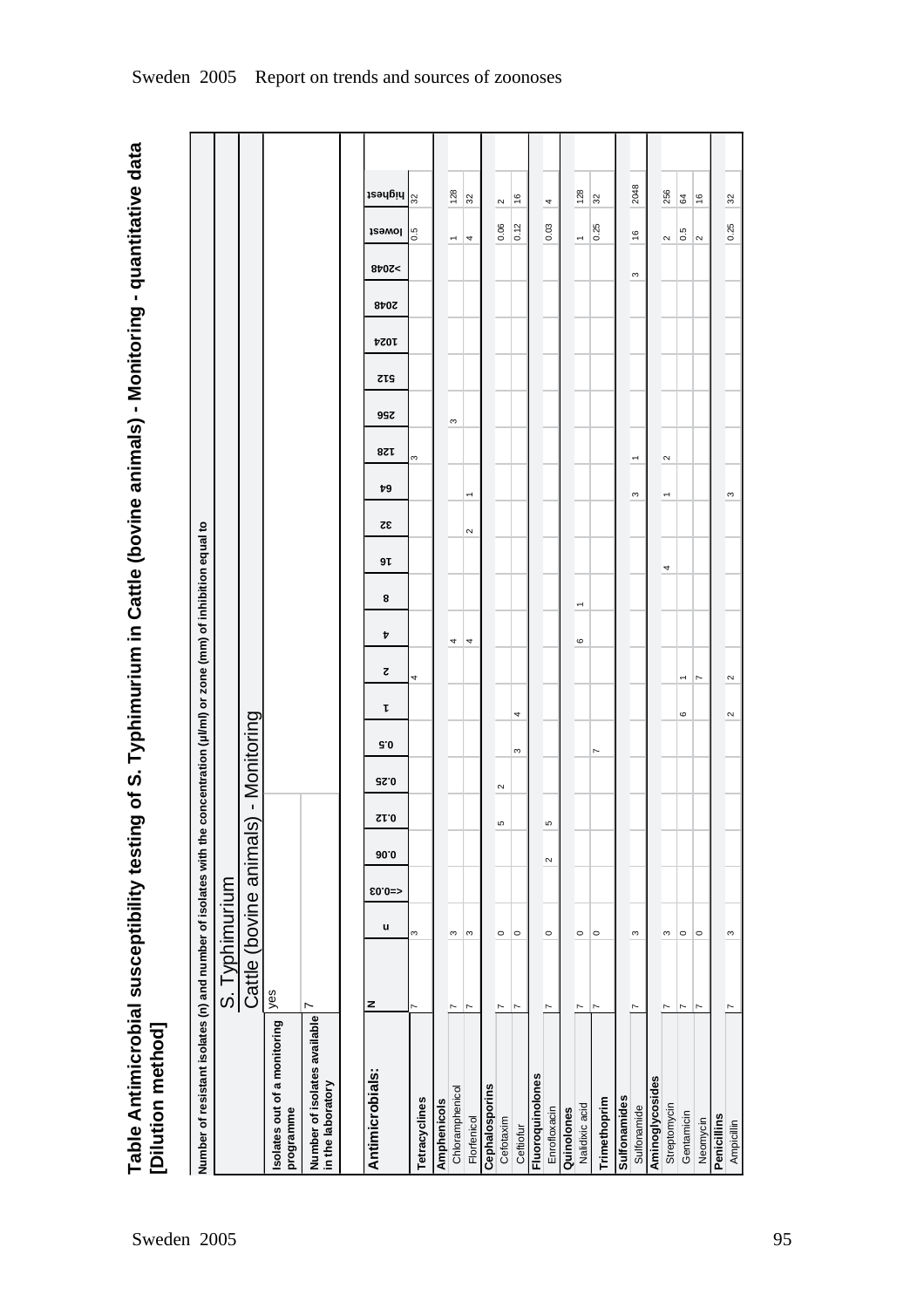Table Antimicrobial susceptibility testing of Salmonella spp. in Pigs - Monitoring - quantitative data [Dilution method] **Table Antimicrobial susceptibility testing of Salmonella spp. in Pigs - Monitoring - quantitative data [Dilution method] highest**  $\begin{array}{c|c}\n 128 \\
 \hline\n 32\n \end{array}$ urconamides under 12 12 12 14 6 14 6 14 16 17 18 18048<br>Sulfonamide 2048  $\frac{256}{64}$ 128  $\overline{32}$  $\frac{6}{15}$  $\overline{32}$ mphenicols (12 | 128 | 128 | 128 | 128 | 128 | 128 | 128 | 128 | 128 | 128 | 128 | 128 | 128 | 128 | 128 | 128 Nalidixic acid 12 12 128<br>Nalidixic acid Streptomycin 12 1 1 2 7 1 1 2 256  $\ddot{\phantom{0}}$ **Tetracyclines** 12 1 1 8 2 1 0.5 32 Florfenicol 12 1 10 1 1 4 32 **TRIMINICE ROOM**<br>**Trimethoprim** 12<br>**Trimethoprim** oneption in the contamicing of the contamination of the contamination of the contamination of the contamination of the contamination of the contamination of the contamination of the contamination of the contamination of th Neomycin 12 0 12 2 16 Licenco de la contracta de la contracta de la contracta de la contracta de la contracta de la contracta de la<br>Enrofloxacin 0.03  $rac{1}{10}$ **lowest**  $\frac{1}{\alpha}$   $\frac{1}{\alpha}$ £  $\frac{6}{2}$  $\overline{a}$ **>2048 2048 1024 512 256**  $\ddot{\phantom{0}}$ **128**  $\circ$ **64**  $\overline{4}$ **32** Number of resistant isolates (n) and number of isolates with the concentration (µl/ml) or zone (mm) of inhibition equal to **Number of resistant isolates (n) and number of isolates with the concentration (µl/ml) or zone (mm) of inhibition equal to 16**  $\overline{a}$ **8**  $\sim$  $\overline{\phantom{a}}$  $\infty$  $\sim$ **4**  $\frac{1}{2}$ ၜ **2**  $\overline{c}$  $\overline{ }$ **1** თ,  $\infty$ Сегоджип<br>Ceftiofur 12 0<br>Ceftiofur 12 9 **0.5**  $\sim$ ഻഻഻഻഻഻഻഻ ო **0.25**  $\vert$  - $\sim$ ഻഻഻഻ ephalosporins<br>Cefotaxim 12 | 12 | 1 | 9 | 2<br>Cefotaxim **0.12**  $\circ$  $\circ$ **0.06**  $\degree$ Pigs - Monitoring<br><sub>yes</sub> Salmonella spp.<br>Pigs - Monitoring Salmonella spp. Salmonella spp. **<=0.03 n**  $\circ$  $\overline{\phantom{a}}\circ$  $\circ$  $\circ \circ$  $\ddot{\phantom{0}}$  $\overline{\phantom{a}}$  $\overline{\phantom{a}}$  $\overline{2}$  $\frac{1}{2}$  $\overline{a}$  $\vert$   $\tilde{c}$  $12$  $\overline{\mathbf{S}}$  $\frac{1}{2}$   $\frac{1}{2}$  $12$  $222$  $\sim$ z **Antimicrobials: N** Number of isolates available **Number of isolates available** solates out of a monitoring **Isolates out of a monitoring Antimicrobials: Fluoroquinolones Aminoglycosides** in the laboratory **in the laboratory Cephalosporins** Chloramphenicol **Sulfonamides Amphenicols** Nalidixic acid Streptomycin **Quinolones programme**  Gentamicin **Neomycin**<br>**Penicillins** Cefotaxim

 $\sim$ 

 $\infty$ 

 $\ddot{\phantom{0}}$ 

 $\overline{a}$ 

 $\frac{1}{2}$ 

Ampicillin

 $\leftarrow$ 

 $32$ 

0.25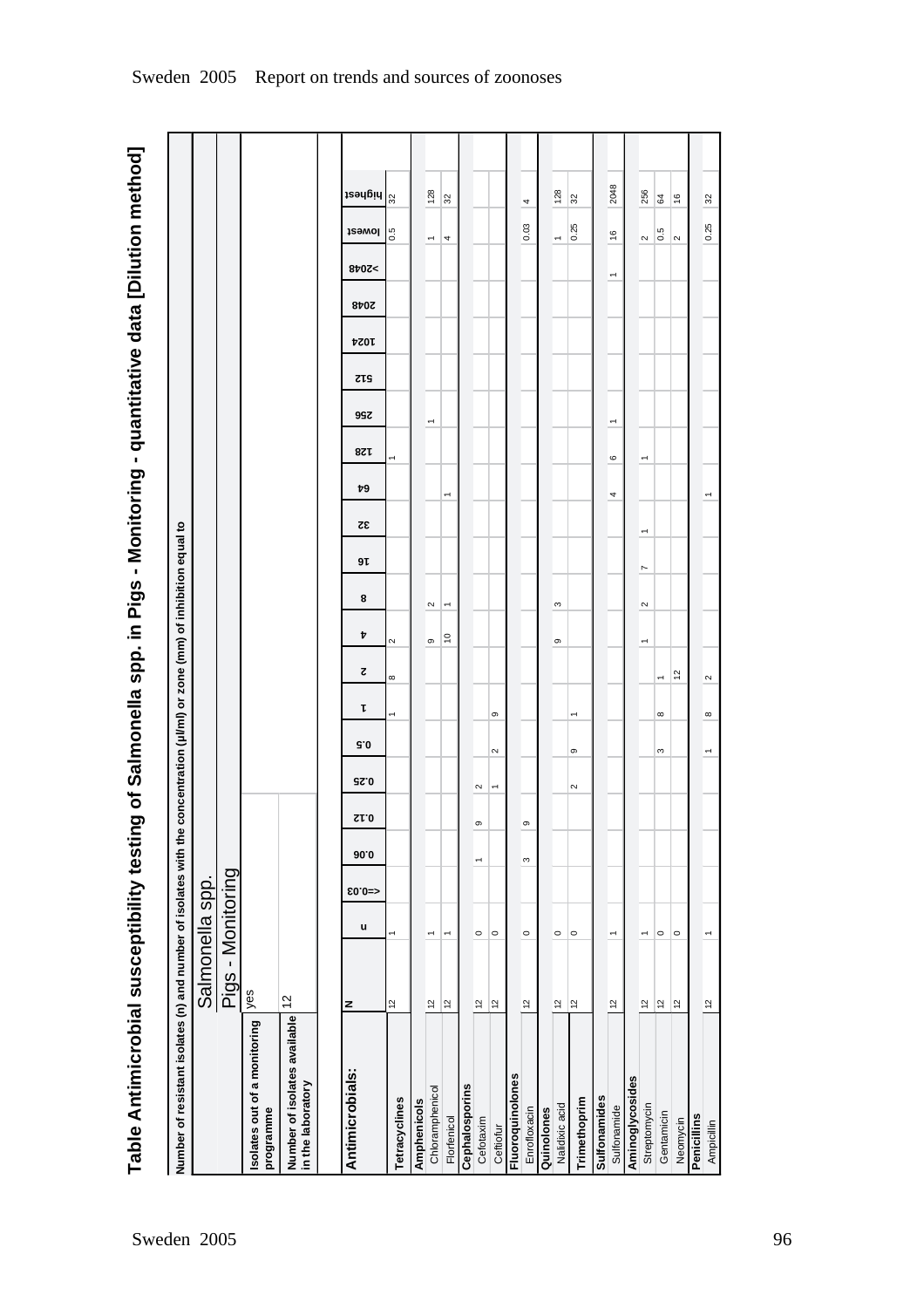Table Antimicrobial susceptibility testing of Salmonella spp. in Cattle (bovine animals) - Monitoring - quantitative data<br>[Dilution method] **Table Antimicrobial susceptibility testing of Salmonella spp. in Cattle (bovine animals) - Monitoring - quantitative data [Dilution method]**

| Number of resistant isolates (n) and number of isolates with the concentration (µl/ml) or zone (mm) of inhibition equal to |                         |         |          |                           |                |                          |              |                          |                                 |             |                |                |                |                     |                          |            |      |      |                          |                              |  |
|----------------------------------------------------------------------------------------------------------------------------|-------------------------|---------|----------|---------------------------|----------------|--------------------------|--------------|--------------------------|---------------------------------|-------------|----------------|----------------|----------------|---------------------|--------------------------|------------|------|------|--------------------------|------------------------------|--|
|                                                                                                                            | Salmonella spp.         |         |          |                           |                |                          |              |                          |                                 |             |                |                |                |                     |                          |            |      |      |                          |                              |  |
|                                                                                                                            | Cattle (bovine animals) |         |          |                           | $\mathbf{r}$   | Monitoring               |              |                          |                                 |             |                |                |                |                     |                          |            |      |      |                          |                              |  |
| Isolates out of a monitoring<br>programme                                                                                  | yes                     |         |          |                           |                |                          |              |                          |                                 |             |                |                |                |                     |                          |            |      |      |                          |                              |  |
| Number of isolates available<br>in the laboratory                                                                          | $\frac{6}{5}$           |         |          |                           |                |                          |              |                          |                                 |             |                |                |                |                     |                          |            |      |      |                          |                              |  |
|                                                                                                                            |                         |         |          |                           |                |                          |              |                          |                                 |             |                |                |                |                     |                          |            |      |      |                          |                              |  |
| Antimicrobials:                                                                                                            | z                       | u       | $$0.0 =$ | 90.0                      | S1.0           | <b>GZ.0</b>              | 90           | ı                        | ट                               | 8<br>Þ      | 9 L            | 32             | 79             | <b>821</b>          | 9S <sub>7</sub>          | <b>STS</b> | 1024 | 2048 | >2048                    | highest<br><b>J</b><br>29WOI |  |
| Tetracyclines                                                                                                              | $\frac{0}{2}$           | S       |          |                           |                |                          |              |                          | 9                               |             |                |                |                | S                   |                          |            |      |      | 0.5                      | 64                           |  |
| Amphenicols                                                                                                                |                         |         |          |                           |                |                          |              |                          |                                 |             |                |                |                |                     |                          |            |      |      |                          |                              |  |
| Chloramphenicol                                                                                                            | $\frac{0}{2}$           | S       |          |                           |                |                          |              |                          | $\frac{6}{2}$                   |             |                |                |                |                     | S                        |            |      |      | $\overline{\phantom{0}}$ | 128                          |  |
| Florfenicol                                                                                                                | $\frac{0}{2}$           | S       |          |                           |                |                          |              |                          | $\overline{4}$                  | $\sim$      |                | $\sim$         | $\overline{ }$ |                     |                          |            |      |      | 4                        | 32                           |  |
| Cephalosporins                                                                                                             |                         |         |          |                           |                |                          |              |                          |                                 |             |                |                |                |                     |                          |            |      |      |                          |                              |  |
| Cefotaxim                                                                                                                  | $\frac{0}{2}$           | $\circ$ |          | Б                         | $\tilde{=}$    | 4                        |              |                          |                                 |             |                |                |                |                     |                          |            |      |      | 0.06                     | $\sim$                       |  |
| Ceftiofur                                                                                                                  | $\frac{0}{2}$           | $\circ$ |          |                           |                | $\sim$                   | ${}^{\circ}$ | ၜ                        |                                 |             |                |                |                |                     |                          |            |      |      | 0.12                     | $\frac{6}{5}$                |  |
| Fluoroquinolones                                                                                                           |                         |         |          |                           |                |                          |              |                          |                                 |             |                |                |                |                     |                          |            |      |      |                          |                              |  |
| Enrofloxacin                                                                                                               | $\frac{6}{1}$           | $\circ$ |          | $\overline{\mathfrak{c}}$ | $\overline{ }$ |                          |              |                          |                                 |             |                |                |                |                     |                          |            |      |      | 0.03                     | 4                            |  |
| Quinolones                                                                                                                 |                         |         |          |                           |                |                          |              |                          |                                 |             |                |                |                |                     |                          |            |      |      |                          |                              |  |
| Nalidixic acid                                                                                                             | $\frac{0}{2}$           | $\circ$ |          |                           |                |                          |              |                          | ${}^{\circ}$                    | $\tilde{c}$ | $\overline{ }$ |                |                |                     |                          |            |      |      | $\overline{\phantom{0}}$ | 128                          |  |
| Trimethoprim                                                                                                               | $\frac{0}{2}$           | $\circ$ |          |                           |                | $\overline{\phantom{0}}$ | $\infty$     |                          |                                 |             |                |                |                |                     |                          |            |      |      | 0.25                     | 32                           |  |
| <b>Sulfonamides</b>                                                                                                        |                         |         |          |                           |                |                          |              |                          |                                 |             |                |                |                |                     |                          |            |      |      |                          |                              |  |
| Sulfonamide                                                                                                                | $\frac{6}{1}$           | S       |          |                           |                |                          |              |                          |                                 |             |                | $\overline{ }$ | $\infty$       | $\mathbf{\circ}$    | $\overline{\phantom{0}}$ |            |      |      | $\frac{6}{2}$            | 2048                         |  |
| Aminoglycosides                                                                                                            |                         |         |          |                           |                |                          |              |                          |                                 |             |                |                |                |                     |                          |            |      |      |                          |                              |  |
| Streptomycin                                                                                                               | $\frac{9}{2}$           | 4       |          |                           |                |                          |              |                          |                                 | $\sim$      | Ľ              | $\circ$        | $\sim$         | $\boldsymbol{\sim}$ |                          |            |      |      | $\sim$                   | 256                          |  |
| Gentamicin                                                                                                                 | $\frac{0}{1}$           | $\circ$ |          |                           |                |                          | S            | $\sim$<br>$\overline{4}$ |                                 |             |                |                |                |                     |                          |            |      |      | 0.5                      | 64                           |  |
| Neomycin                                                                                                                   | $\frac{9}{2}$           | $\circ$ |          |                           |                |                          |              |                          | $\overline{ }$<br>$\frac{8}{2}$ |             |                |                |                |                     |                          |            |      |      | $\sim$                   | $\frac{6}{2}$                |  |
| Penicillins                                                                                                                |                         |         |          |                           |                |                          |              |                          |                                 |             |                |                |                |                     |                          |            |      |      |                          |                              |  |
| Ampicillin                                                                                                                 | 19                      | S       |          |                           |                |                          |              | 4<br>Ξ                   |                                 |             |                |                | S              |                     |                          |            |      |      | 0.25                     | 32                           |  |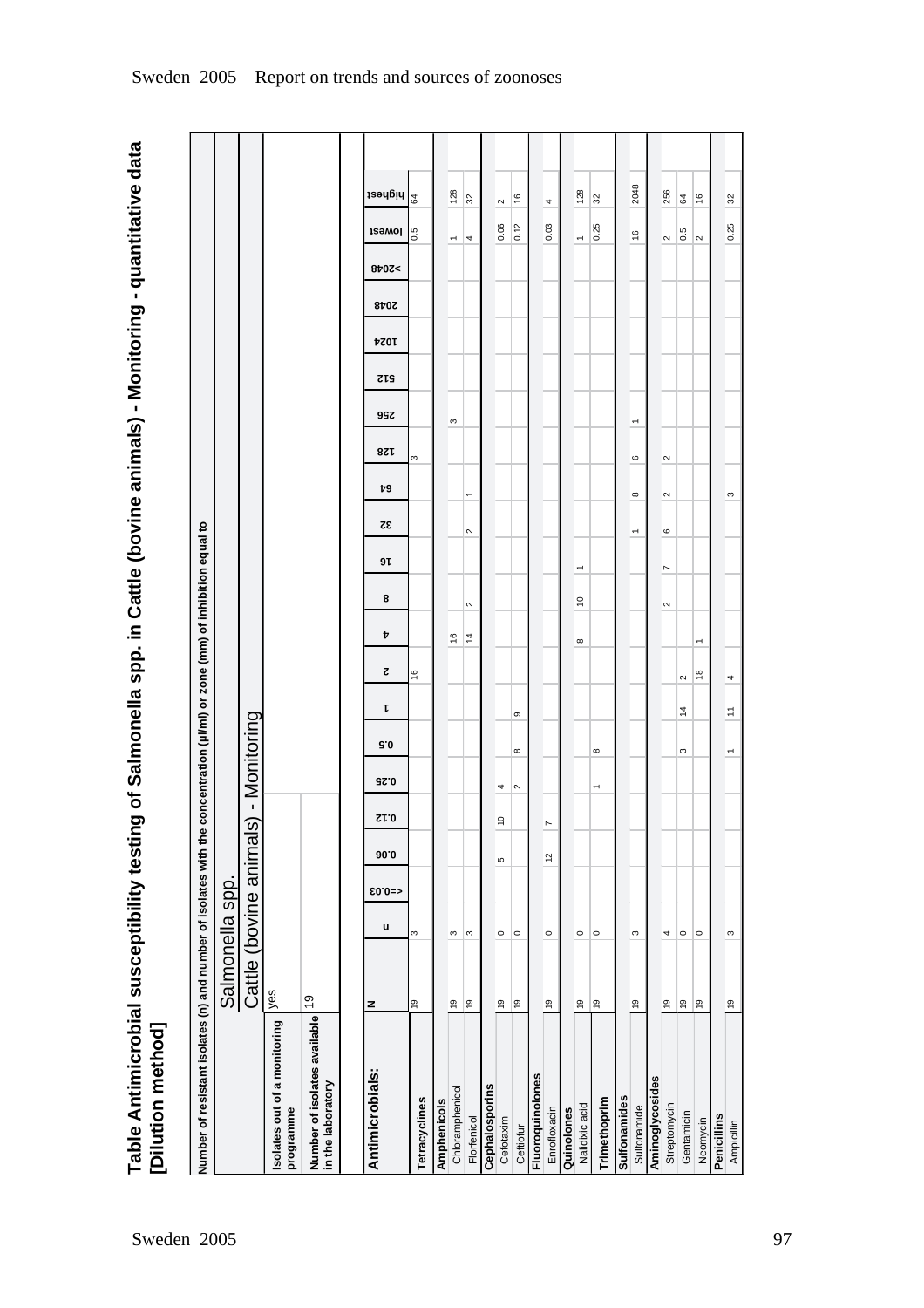| $n =$ Number of resistant isolates                                           |                          |                 |                |              |                                   |                       |           |                |                         |                         |                         |                    |                            |                            |
|------------------------------------------------------------------------------|--------------------------|-----------------|----------------|--------------|-----------------------------------|-----------------------|-----------|----------------|-------------------------|-------------------------|-------------------------|--------------------|----------------------------|----------------------------|
|                                                                              |                          | Salmonella spp. |                |              |                                   |                       |           |                |                         |                         |                         |                    |                            |                            |
|                                                                              | <b>Cattle</b><br>(bovine | animals)        | <b>Pigs</b>    |              | <b>Gallus</b><br>gallus<br>(fowl) |                       |           | <b>Turkeys</b> | mixed<br>herds          | Sheep -                 | - wild                  | <b>All animals</b> | - pet<br>animals<br>(dogs, | All animals<br>cat, horse) |
| Isolates out of a                                                            | yes                      |                 | yes            |              | yes                               |                       | yes       |                | yes                     |                         | yes                     |                    | yes                        |                            |
| monitoring programme<br>Number of isolates<br>available in the<br>laboratory | 19                       |                 | 12             |              | $\mathbf{1}$                      |                       | 0         |                | $\overline{2}$          |                         | 20                      |                    | 145                        |                            |
| Antimicrobials:                                                              | $\overline{\mathsf{N}}$  | $\mathsf{n}$    | $\overline{N}$ | $\mathsf{n}$ | N                                 | $\mathsf n$           | N         | n              | $\overline{\mathsf{N}}$ | $\overline{\mathsf{n}}$ | $\overline{\mathsf{N}}$ | n                  | $\overline{\mathsf{N}}$    | n                          |
| Tetracyclines                                                                | 19                       | 3               | 12             | $\mathbf{1}$ | $\mathbf{1}$                      | $\Omega$              | $\Omega$  |                | 2                       | $\Omega$                | 20                      | $\Omega$           | 51                         | 4                          |
| <b>Amphenicols</b>                                                           |                          |                 |                |              |                                   |                       |           |                |                         |                         |                         |                    |                            |                            |
| Chloramphenicol                                                              | 19                       | 3               | 12             | $\mathbf{1}$ | 1                                 | $\mathbf 0$           | 0         |                | $\boldsymbol{2}$        | $\mathbf 0$             | 20                      | $\mathbf 0$        | 51                         | 2                          |
| Florfenicol                                                                  | 19                       | 3               | 12             | $\mathbf{1}$ | $\mathbf{1}$                      | $\overline{\text{o}}$ | 0         |                | $\overline{c}$          | $\overline{\text{o}}$   | 20                      | $\mathbf 0$        | 51                         | $\mathbf{1}$               |
| <b>Cephalosporins</b>                                                        |                          |                 |                |              |                                   |                       |           |                |                         |                         |                         |                    |                            |                            |
| Cefotaxim                                                                    | 19                       | 0               | 12             | $\mathbf 0$  | 1                                 | $\mathbf 0$           | 0         |                | $\mathbf 2$             | $\mathbf 0$             | 20                      | 0                  | 51                         | 0                          |
| Ceftiofur                                                                    | 19                       | $\Omega$        | 12             | $\Omega$     | $\mathbf{1}$                      | $\overline{0}$        | 0         |                | $\overline{2}$          | $\mathbf 0$             | 20                      | $\overline{0}$     | 51                         | $\Omega$                   |
| Fluoroquinolones                                                             |                          |                 |                |              |                                   |                       |           |                |                         |                         |                         |                    |                            |                            |
| Enrofloxacin                                                                 | 19                       | $\mathbf 0$     | 12             | $\mathbf 0$  | 1                                 | $\mathbf 0$           | 0         |                | $\mathbf{2}$            | $\pmb{0}$               | 20                      | $\pmb{0}$          | 51                         | $\mathbf{1}$               |
| Quinolones<br>Nalidixic acid                                                 | 19                       | 0               | 12             | $\mathbf 0$  | 1                                 | $\mathbf 0$           | 0         |                | $\mathbf 2$             | $\mathbf 0$             | 20                      | $\mathbf 0$        | 51                         | 1                          |
| Trimethoprim                                                                 | 19                       | $\Omega$        | 12             | $\Omega$     | $\mathbf{1}$                      | $\mathsf 0$           | 0         |                | $\overline{c}$          | $\mathsf 0$             | 20                      | $\overline{0}$     | 51                         | $\mathbf{1}$               |
| <b>Sulfonamides</b>                                                          |                          |                 |                |              |                                   |                       |           |                |                         |                         |                         |                    |                            |                            |
| Sulfonamide                                                                  | 19                       | 3               | 12             | $\mathbf{1}$ | 1                                 | $\mathbf 0$           | $\pmb{0}$ |                | $\overline{2}$          | $\pmb{0}$               | 20                      | 0                  | 51                         | 4                          |
| Aminoglycosides                                                              |                          |                 |                |              |                                   |                       |           |                |                         |                         |                         |                    |                            |                            |
| Streptomycin                                                                 | 19                       | 4               | 12             | $\mathbf{1}$ | 1                                 | $\mathbf 0$           | 0         |                | $\overline{\mathbf{c}}$ | $\mathbf 0$             | 20                      | $\mathbf 0$        | 51                         | 3                          |
| Gentamicin                                                                   | 19                       | $\mathbf 0$     | 12             | $\mathbf 0$  | $\mathbf{1}$                      | $\overline{0}$        | 0         |                | $\overline{c}$          | $\overline{0}$          | 20                      | 0                  | 51                         | 0                          |
| Neomycin                                                                     | 19                       | $\mathbf 0$     | 12             | $\Omega$     | $\mathbf{1}$                      | 0                     | 0         |                | $\overline{c}$          | 0                       | 20                      | 0                  | 51                         | 0                          |
| <b>Penicillins</b>                                                           | 19                       | $\mathbf{3}$    | 12             | $\mathbf{1}$ | 1                                 | $\mathbf 0$           | 0         |                | $\mathbf 2$             | $\pmb{0}$               | 20                      | $\mathbf 0$        | 51                         | 4                          |
| Ampicillin                                                                   | 19                       | 15              | 12             | 11           | $\mathbf{1}$                      | $\mathbf{1}$          |           |                | $\overline{c}$          | $\overline{2}$          | 20                      | 20                 | 51                         | 47                         |
| Fully sensitive                                                              |                          |                 |                |              |                                   |                       |           |                |                         |                         |                         |                    |                            |                            |
| Resistant to 1<br>antimicrobial                                              | 19                       | $\mathbf{1}$    |                |              |                                   |                       |           |                |                         |                         |                         |                    |                            |                            |
| Resistant to 4<br>antimicrobials                                             |                          |                 |                |              |                                   |                       |           |                |                         |                         |                         |                    | 51                         | 1                          |
| Resistant to >4<br>antimicrobials                                            | 19                       | 3               | 12             | $\mathbf{1}$ |                                   |                       |           |                |                         |                         |                         |                    | 51                         | 3                          |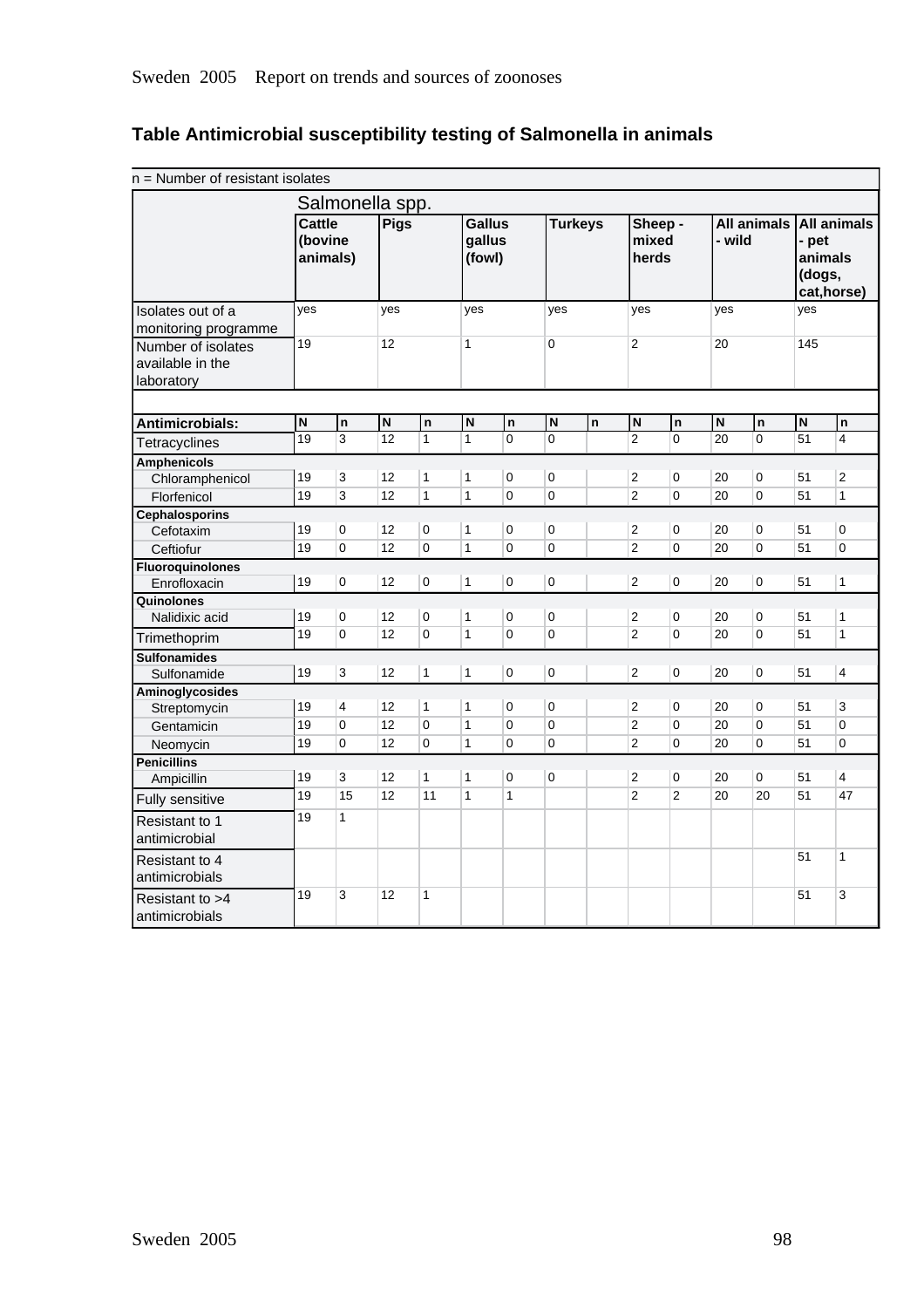Table Antimicrobial susceptibility testing of Salmonella spp. in Other animals - Monitoring (6 dogs, 44 cats, 1 horse, 20<br>wildlife) - quantitative data [Dilution method] **Table Antimicrobial susceptibility testing of Salmonella spp. in Other animals - Monitoring (6 dogs, 44 cats, 1 horse, 20 wildlife) - quantitative data [Dilution method]**

| Number of resistant isolates (n) and number of isolates with the concentration (µl/ml) or zone (mm) of inhibition equal to |                          |                |            |      |             |                          |                |                          |                   |                          |                     |           |                          |                |                 |            |      |      |                 |                          |                |  |
|----------------------------------------------------------------------------------------------------------------------------|--------------------------|----------------|------------|------|-------------|--------------------------|----------------|--------------------------|-------------------|--------------------------|---------------------|-----------|--------------------------|----------------|-----------------|------------|------|------|-----------------|--------------------------|----------------|--|
|                                                                                                                            | Salmonella spp.          |                |            |      |             |                          |                |                          |                   |                          |                     |           |                          |                |                 |            |      |      |                 |                          |                |  |
|                                                                                                                            | Other animals - Monitor  |                |            |      |             | ing                      |                |                          | (6 dogs, 44 cats, | $\overline{\phantom{0}}$ | horse, 20 wildlife) |           |                          |                |                 |            |      |      |                 |                          |                |  |
| Isolates out of a monitoring<br>programme                                                                                  | yes                      |                |            |      |             |                          |                |                          |                   |                          |                     |           |                          |                |                 |            |      |      |                 |                          |                |  |
| Number of isolates available <sup> 165</sup><br>in the laboratory                                                          |                          |                |            |      |             |                          |                |                          |                   |                          |                     |           |                          |                |                 |            |      |      |                 |                          |                |  |
|                                                                                                                            |                          |                |            |      |             |                          |                |                          |                   |                          |                     |           |                          |                |                 |            |      |      |                 |                          |                |  |
| Antimicrobials:                                                                                                            | z                        | u              | $E0.0 = >$ | 90.0 | S1.0        | 9.25                     | 90             | ı                        | ट                 | Þ                        | 8                   | 32<br>9 L | t9                       | 138            | 9S <sub>7</sub> | <b>SIS</b> | 1024 | 2048 | <b>8707&lt;</b> | <b>J</b><br>Jewol        | highest        |  |
| Tetracyclines                                                                                                              | $\overline{7}$           | 4              |            |      |             |                          |                |                          | 56                | Ξ                        |                     |           | $\overline{ }$           | S              |                 |            |      |      |                 | 0.5                      | 32             |  |
| Amphenicols                                                                                                                |                          |                |            |      |             |                          |                |                          |                   |                          |                     |           |                          |                |                 |            |      |      |                 |                          |                |  |
| Chloramphenicol                                                                                                            | $\overline{\kappa}$      | $\sim$         |            |      |             |                          |                |                          | S                 | යි                       | S                   |           |                          |                | $\sim$          |            |      |      |                 | $\overline{\phantom{0}}$ | 128            |  |
| Florfenicol                                                                                                                | $\overline{r}$           | $\overline{ }$ |            |      |             |                          |                |                          |                   |                          |                     |           |                          |                |                 |            |      |      |                 | 4                        | 32             |  |
| Cephalosporins                                                                                                             |                          |                |            |      |             |                          |                |                          |                   |                          |                     |           |                          |                |                 |            |      |      |                 |                          |                |  |
| Cefotaxim                                                                                                                  | $\overline{\mathcal{L}}$ | $\circ$        |            |      | 43          | 26                       | $\overline{ }$ |                          |                   |                          |                     |           |                          |                |                 |            |      |      |                 | 0.06                     | $\sim$         |  |
| Ceftiofur                                                                                                                  | $\overline{7}$           | $\circ$        |            |      |             | $\overline{\phantom{0}}$ | თ              | 60                       | $\overline{ }$    |                          |                     |           |                          |                |                 |            |      |      |                 | 0.12                     | $\frac{6}{5}$  |  |
| Fluoroquinolones                                                                                                           |                          |                |            |      |             |                          |                |                          |                   |                          |                     |           |                          |                |                 |            |      |      |                 |                          |                |  |
| Enrofloxacin                                                                                                               | $\overline{z}$           | $\overline{ }$ |            |      | $\tilde{r}$ | 59                       |                | $\overline{\phantom{0}}$ |                   |                          |                     |           |                          |                |                 |            |      |      |                 | 0.03                     | 4              |  |
| Quinolones                                                                                                                 |                          |                |            |      |             |                          |                |                          |                   |                          |                     |           |                          |                |                 |            |      |      |                 |                          |                |  |
| Nalidixic acid                                                                                                             | $\overline{z}$           | ۰              |            |      |             |                          |                |                          |                   | 24                       | $\frac{6}{5}$       |           |                          |                | $\overline{ }$  |            |      |      |                 | $\overline{\phantom{0}}$ | 128            |  |
| Trimethoprim                                                                                                               | $\overline{z}$           | $\overline{ }$ |            |      |             | 4                        | 60             | $\mathbf  \circ$         |                   |                          |                     |           | $\overline{\phantom{0}}$ |                |                 |            |      |      |                 | 0.25                     | $\overline{3}$ |  |
| <b>Sulfonamides</b>                                                                                                        |                          |                |            |      |             |                          |                |                          |                   |                          |                     |           |                          |                |                 |            |      |      |                 |                          |                |  |
| Sulfonamide                                                                                                                | $\overline{\mathcal{L}}$ | 4              |            |      |             |                          |                |                          |                   |                          |                     |           | $\frac{3}{2}$            | 47             | Z               |            |      |      | 4               | $\frac{6}{2}$            | 2048           |  |
| Aminoglycosides                                                                                                            |                          |                |            |      |             |                          |                |                          |                   |                          |                     |           |                          |                |                 |            |      |      |                 |                          |                |  |
| Streptomycin                                                                                                               | $\overline{r}$           | S              |            |      |             |                          |                |                          |                   |                          | S3<br>4             | Ξ         | $\overline{\phantom{0}}$ | $\overline{ }$ | ٠               |            |      |      |                 | $\sim$                   | 256            |  |
| Gentamicin                                                                                                                 | $\overline{r}$           | $\circ$        |            |      |             |                          | $\frac{6}{5}$  | 54                       | $\overline{ }$    |                          |                     |           |                          |                |                 |            |      |      |                 | $\frac{5}{6}$            | 64             |  |
| Neomycin                                                                                                                   | $\overline{r}$           | $\circ$        |            |      |             |                          |                |                          | ෂ                 | $\sim$                   |                     |           |                          |                |                 |            |      |      |                 | $\sim$                   | $\frac{6}{5}$  |  |
| Penicillins                                                                                                                |                          |                |            |      |             |                          |                |                          |                   |                          |                     |           |                          |                |                 |            |      |      |                 |                          |                |  |
| Ampicillin                                                                                                                 | $\overline{1}$           | 4              |            |      |             |                          |                | 59                       | $\infty$          |                          |                     |           | 4                        |                |                 |            |      |      |                 | 0.25                     | 32             |  |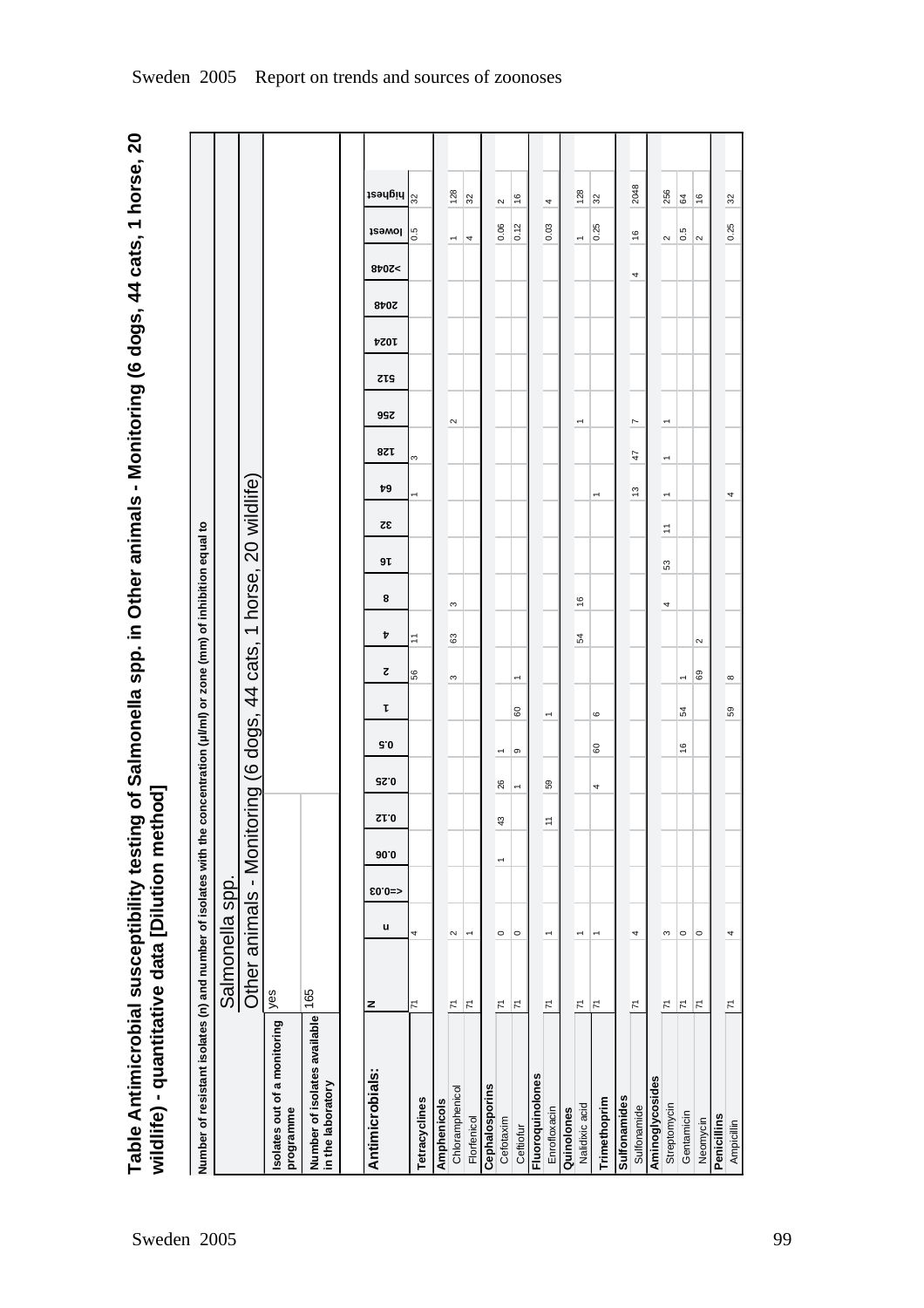# **Table Breakpoints for antibiotic resistance testing of Salmonella in Animals**

| <b>Test Method Used</b> |  |  |
|-------------------------|--|--|
| Disc diffusion          |  |  |
| Agar dilution           |  |  |
| <b>Broth dilution</b>   |  |  |
| E-test                  |  |  |

**Standards used for testing**

NCCLS

| <b>Salmonella</b>                | <b>Standard for</b> |             | <b>Breakpoint concentration (microg/ml)</b> |                |        | Range tested                         | disk content |             | breakpoint Zone diameter (mm) |           |
|----------------------------------|---------------------|-------------|---------------------------------------------|----------------|--------|--------------------------------------|--------------|-------------|-------------------------------|-----------|
|                                  | breakpoint          | Susceptible | Intermediate                                | Resistant      | lowest | concentration (microg/ml)<br>highest | microg       | Susceptible | Intermediate                  | Resistant |
|                                  |                     | $\leq$      |                                             | $\geq$         |        |                                      |              | $>=$        |                               | $\leq$    |
| <b>Tetracyclines</b>             | <b>EUCAST</b>       | 8           |                                             | 8              | 0.5    | 32                                   |              |             |                               |           |
| <b>Amphenicols</b>               |                     |             |                                             |                |        |                                      |              |             |                               |           |
| Chloramphenicol                  | <b>EUCAST</b>       | 16          |                                             | 16             | 1      | 128                                  |              |             |                               |           |
| Florfenicol                      | <b>EUCAST</b>       | 16          |                                             | 16             | 4      | 32                                   |              |             |                               |           |
| <b>Fluoroquinolones</b>          |                     |             |                                             |                |        |                                      |              |             |                               |           |
| Ciprofloxacin                    |                     |             |                                             |                |        |                                      |              |             |                               |           |
| Enrofloxacin                     | <b>EUCAST</b>       | 0,25        |                                             | 0,25           | 0.03   | $\overline{4}$                       |              |             |                               |           |
| Quinolones                       |                     |             |                                             |                |        |                                      |              |             |                               |           |
| Nalidixic acid                   | <b>EUCAST</b>       | 16          |                                             | 16             | 1      | 128                                  |              |             |                               |           |
| Trimethoprim                     | <b>EUCAST</b>       | 2           |                                             | $\overline{2}$ | 0.25   | 32                                   |              |             |                               |           |
| <b>Sulfonamides</b>              |                     |             |                                             |                |        |                                      |              |             |                               |           |
| Sulfonamide                      | <b>CLSI</b>         | 256         |                                             | 256            | 16     | 2048                                 |              |             |                               |           |
| Aminoglycosides                  |                     |             |                                             |                |        |                                      |              |             |                               |           |
| Streptomycin                     | <b>CLSI</b>         | 32          |                                             | 32             | 2      | 256                                  |              |             |                               |           |
| Gentamicin                       | <b>CLSI</b>         | 4           |                                             | 4              | 0.5    | 64                                   |              |             |                               |           |
| Neomycin                         |                     | 4           |                                             | 4              | 2      | 16                                   |              |             |                               |           |
| Kanamycin                        |                     |             |                                             |                |        |                                      |              |             |                               |           |
| Trimethoprim +<br>sulfonamides   |                     |             |                                             |                |        |                                      |              |             |                               |           |
| Cephalosporins                   |                     |             |                                             |                |        |                                      |              |             |                               |           |
| Cefotaxim                        | <b>EUCAST</b>       | 0,5         |                                             | 0,5            | 0.06   | $\overline{2}$                       |              |             |                               |           |
| Ceftiofur                        | <b>EUCAST</b>       | 2           |                                             | 2              | 0.12   | 16                                   |              |             |                               |           |
| 3rd generation<br>cephalosporins |                     |             |                                             |                |        |                                      |              |             |                               |           |
| <b>Penicillins</b>               |                     |             |                                             |                |        |                                      |              |             |                               |           |
| Ampicillin                       | <b>EUCAST</b>       | 4           |                                             | 4              | 0.25   | 32                                   |              |             |                               |           |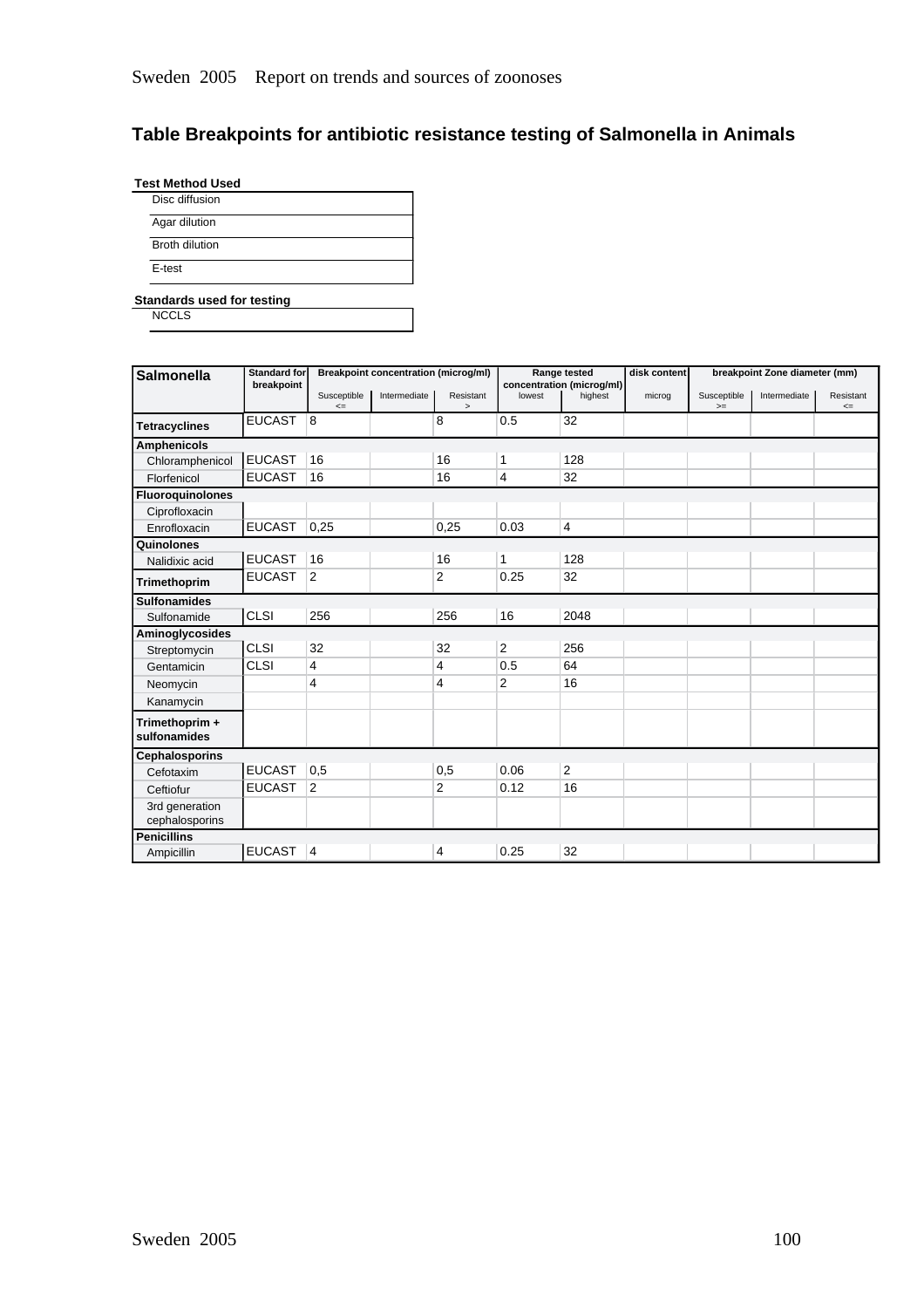# **2.2. CAMPYLOBACTERIOSIS**

## **2.2.1. General evaluation of the national situation**

# **A. Thermophilic Campylobacter General evaluation**

#### **History of the disease and/or infection in the country**

From 1991 to June 2001, a Campylobacter programme initiated by the industry was implemented. During that period the prevalence varied between 9 and 16%. In July 2001, a new and more sampling intensive Campylobacter programme was initiated that showed that the flock prevalence varied between 14 and 20%. It is likely that this increase was due changes in sampling strategy and analyses.

From 1995-2005, the number of reported domestic cases varied between 1814 and 2839. The recorded increase is a part of a European trend. Approximately 30-45% of the total number of cases are of domestic origin.

#### **National evaluation of the recent situation, the trends and sources of infection**

Campylobacteriosis is the most common zoonotic infection in Sweden presently, as in the rest of the EU. As 30-45% of the cases in Sweden are of domestic origin it is important to implement measures to reduce the incidence, an example of this is the campylobacter programme. Since 1997, there has been an increase in the total number of reported cases in Sweden. This is part of a European trend. However, in 2002 the number of reported cases decreased slightly and the last three years the annual figures have been stable.

Since the start of the new campylobacter programme in July 2001, the flock prevalence in broilers has varied between 14 and 20 %.

There is a marked seasonal variation both in poultry and human cases, although the peak in human campylobacteriosis precedes the peak reported in poultry. Reasons for this need to be investigated further.

### **Relevance of the findings in animals, feedingstuffs and foodstuffs to human cases (as a source of infection)**

Consumption of poultry meat is regarded as an important source of infection for human campylobacteriosis. However, case-control studies have also shown other risk factors for domestic campylobacteriosis, for example consumption of unpasteurised milk, barbeque and contact with dogs. Several waterborne outbreaks have also been reported in Sweden.

#### **Recent actions taken to control the zoonoses**

A campylobacter program financed by the EU started in 2001 and will continue throughout 2005. The objective is to reduce the prevalence in primary production and in the food chain to 0-2 % positive flocks; changes in production should be with the condition that the welfare and productivity could at least be maintained.

#### **Suggestions to the Community for the actions to be taken**

One important action is to implement a harmonised monitoring programme in poultry. The work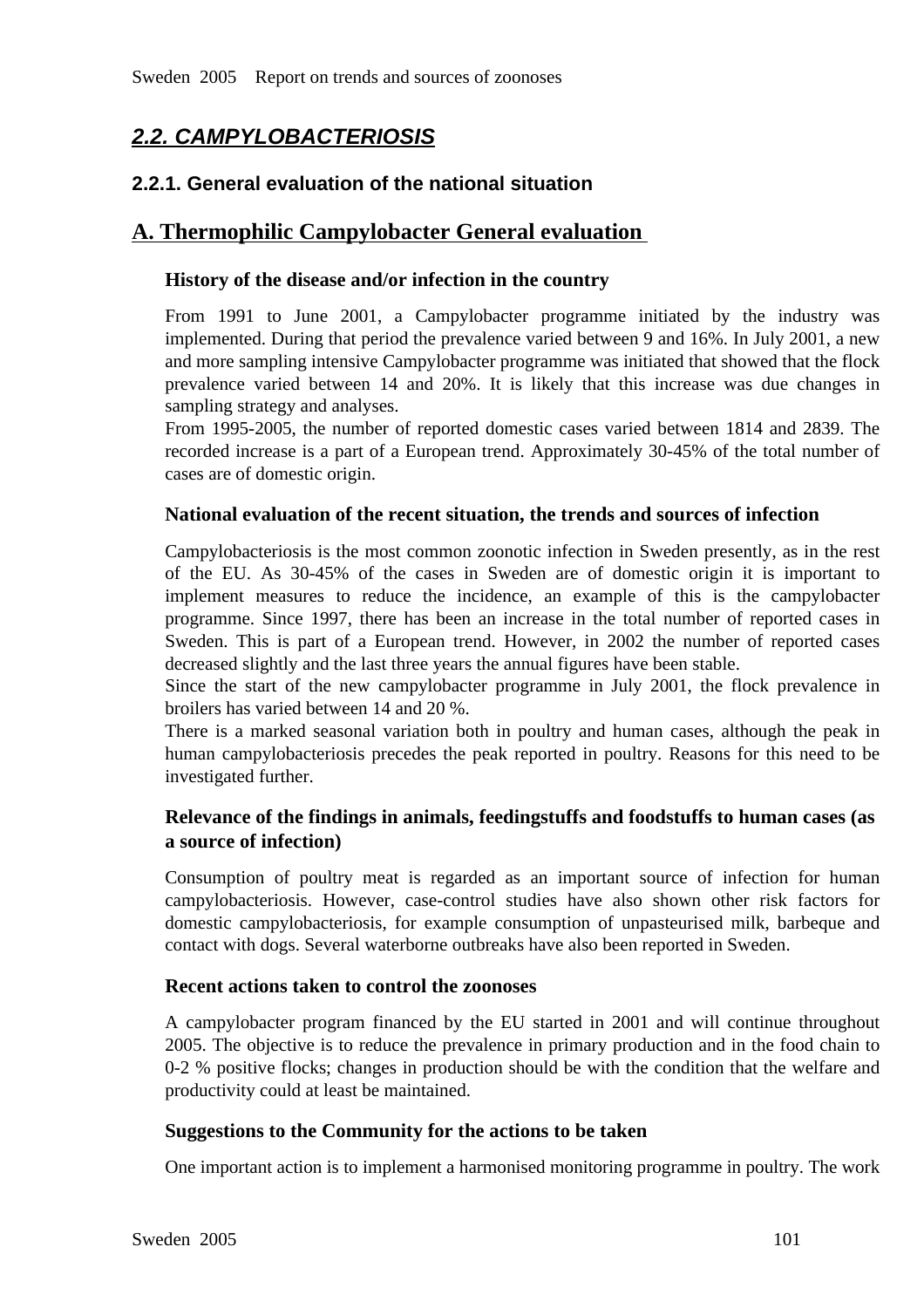that has started in this area should proceed. With increasing trade within the EU, Campylobacter appears to be a Community problem, requiring a Community solution.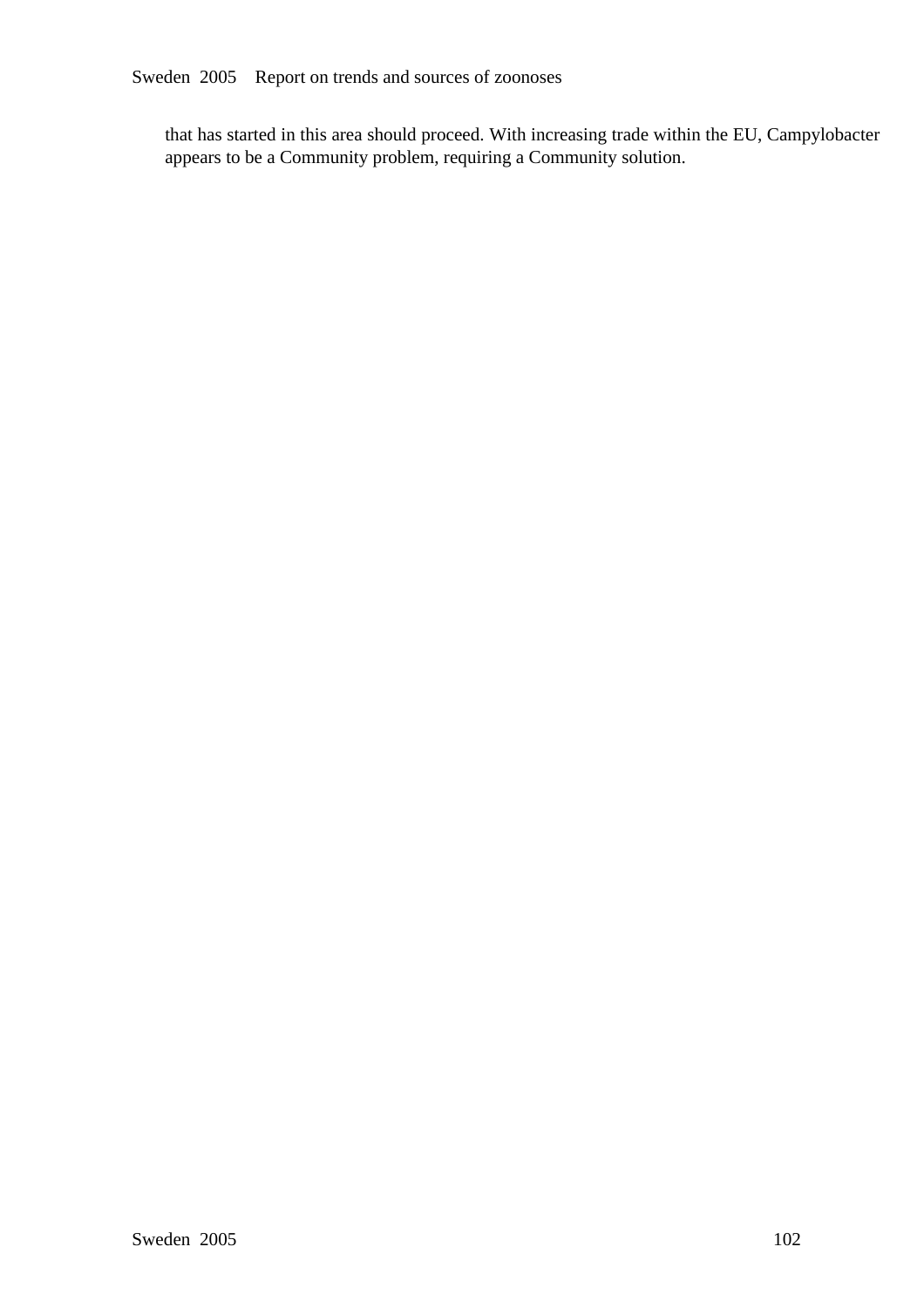#### **2.2.2. Campylobacter, thermophilic in foodstuffs**

#### **A. Thermophilic Campylobacter in Broiler meat and products thereof**

#### **Monitoring system**

#### **Sampling strategy**

#### **At slaughterhouse and cutting plant**

Industry decides. No reporting to the authorities is requested.

#### **At meat processing plant**

See above.

#### **At retail**

No special sampling strategy is used by the local authorities. Sampling is very infrequent.

#### **Frequency of the sampling**

#### **At slaughterhouse and cutting plant**

Other: Infrequent sampling.

#### **At meat processing plant**

Other: Infrequent sampling.

#### **At retail**

Other: Infrequent sampling.

#### **Type of specimen taken**

#### **At slaughterhouse and cutting plant**

Other: No information available.

#### **At meat processing plant**

Other: No information available.

#### **At retail**

Other: Varies, mostly meat products.

#### **Methods of sampling (description of sampling techniques)**

#### **At slaughterhouse and cutting plant**

No information available.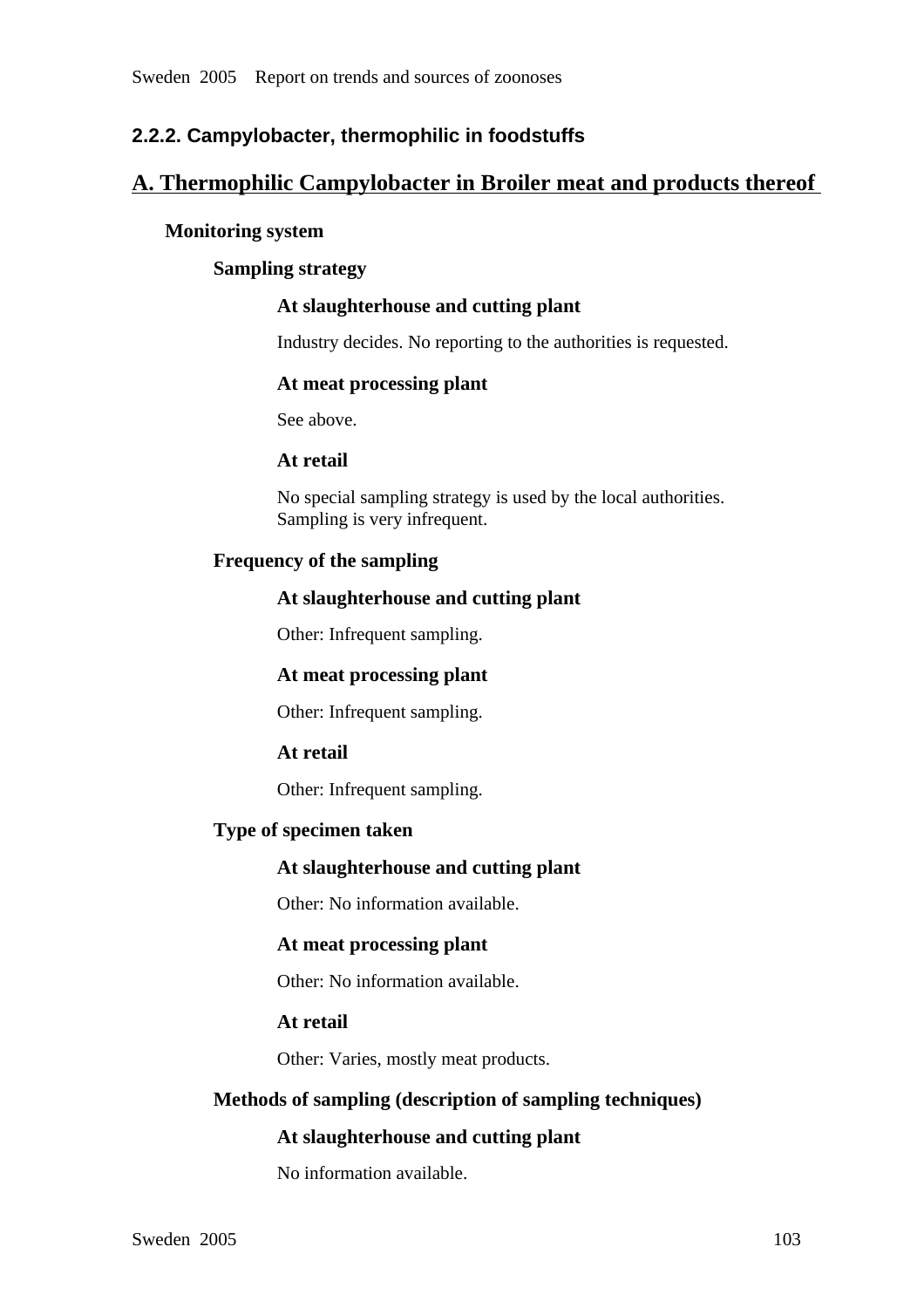## **At meat processing plant**

No information available.

## **At retail**

No information available.

## **Definition of positive finding**

## **At retail**

Campylobacter identified in the sample.

## **Diagnostic/analytical methods used**

**At retail**

Bacteriological method: NMKL 119: 1990

#### **Control program/mechanisms**

#### **Suggestions to the Community for the actions to be taken**

A food safety objective (FSO) should be established, e.g. <1000 Camp./g.

#### **Measures in case of the positive findings or single cases**

Campylobacter found in products that will be consumed without further heat-treatment is considered as unfit for consumption.

#### **Notification system in place**

None.

## **Results of the investigation**

In 2005, C. jejuni was isolated from 1 (3%) out 32 samples of fresh poultry meat taken by local health authorities at retail. Campylobacter were not found when 25 samples of poultry meat products were collected at retail and analysed. (For results from sampling of poultry meat at slaughter, see "Campylobacter in animals".)

## **National evaluation of the recent situation, the trends and sources of infection**

Poultry products are still considered to be an important source of human infection.

## **Relevance of the findings in animals to findings in foodstuffs and to human cases (as a source of infection)**

Campylobacter in poultry is relevant both to findings in poultry meat and products thereof as well as to human cases.

## **Additional information**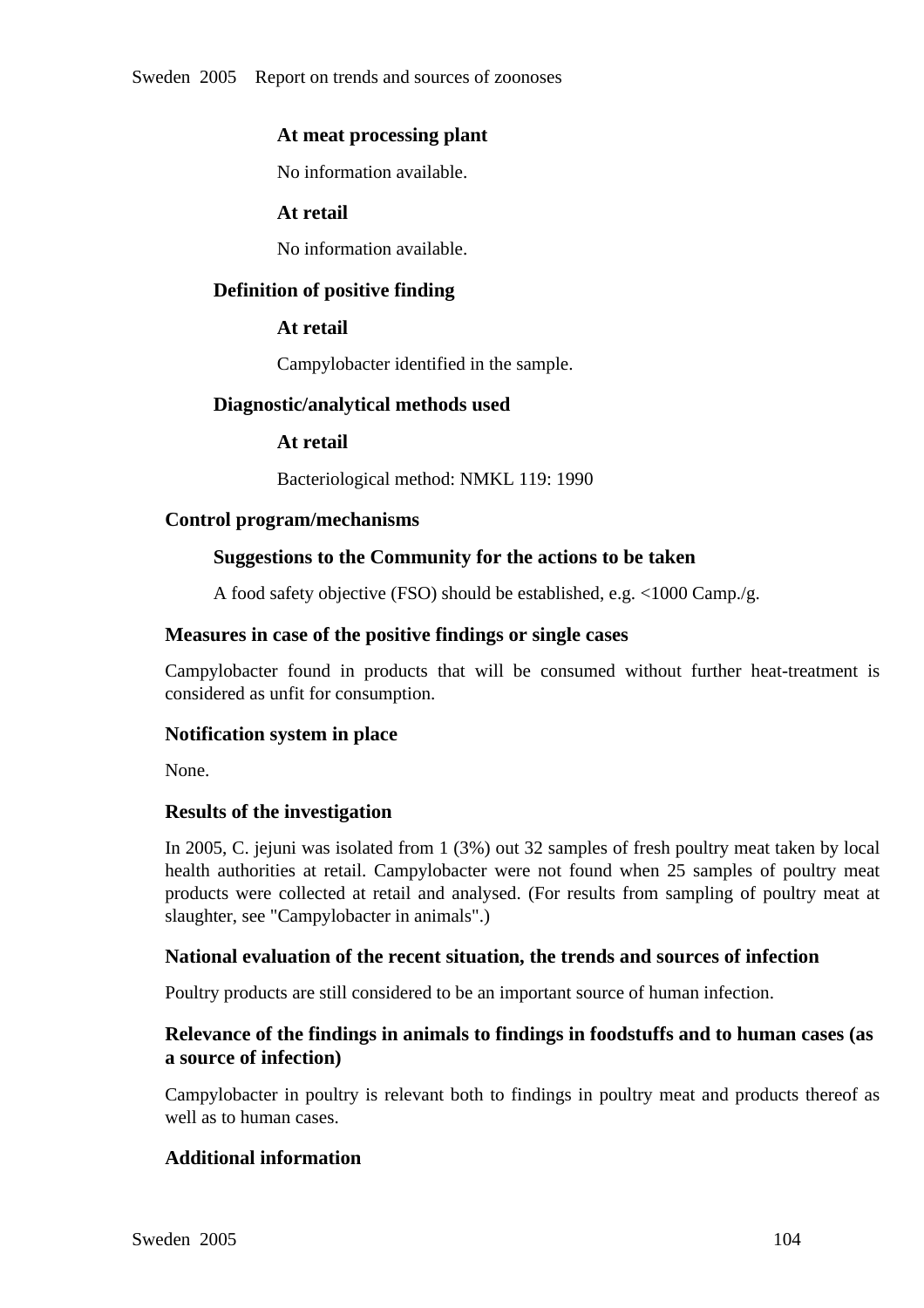Results from investigation of other food than poultry:

C. jejuni was found in 2 (1%) samples when 209 samples of fruit and vegetables were tested. However, none out of 271 samples of ready-to-eat-food was positive when analysed for the presence of Campylobacter.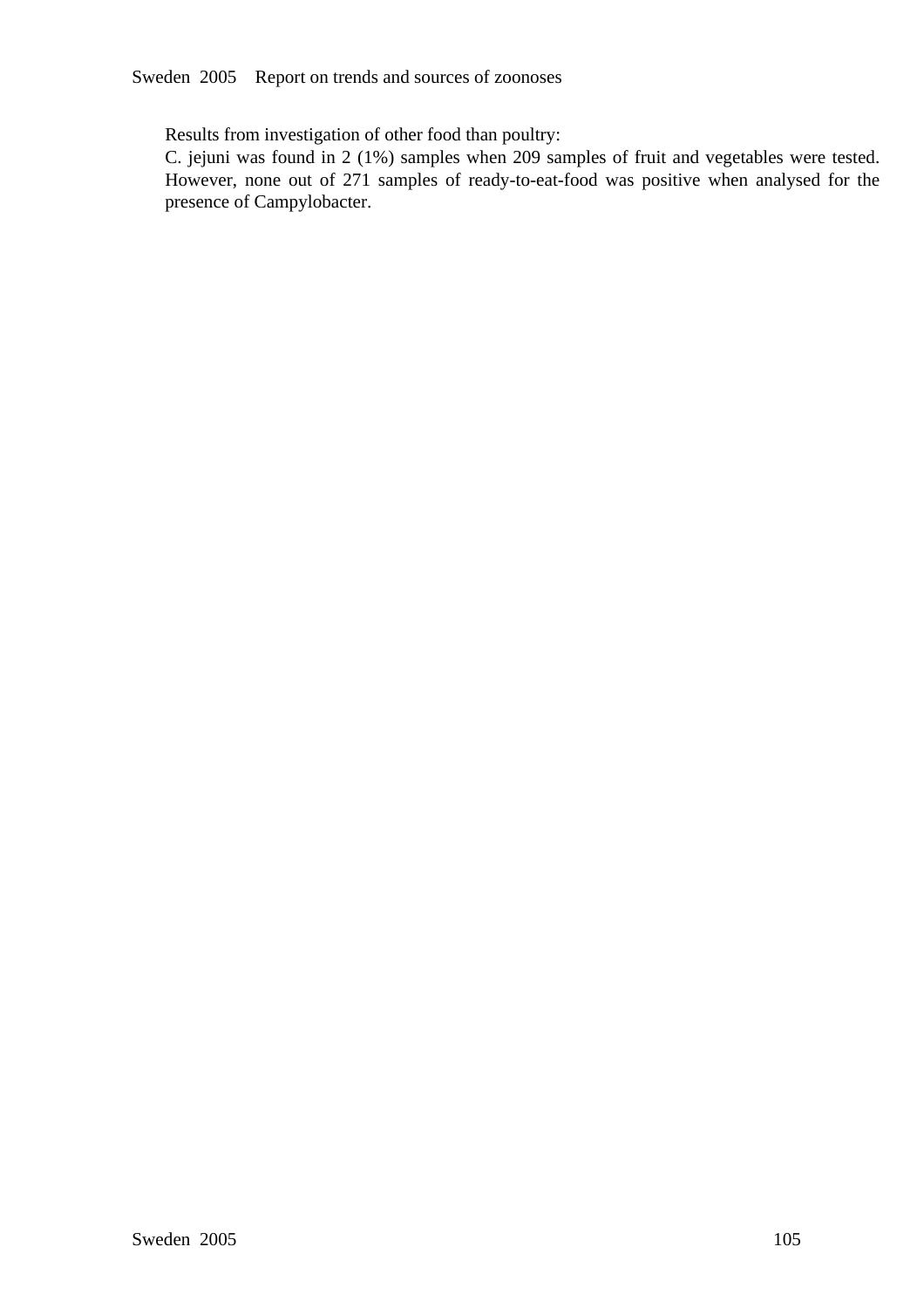# **Table Campylobacter in poultry meat**

|                                                         | Source of information          | Sampling unit | Sample weight   | Units tested | Total units positive for thermophilic Campylobacter spp. | C. coli | C. lari | C. jejuni | C. upsaliensis | thermophilic Campylobacter spp., unspecified |
|---------------------------------------------------------|--------------------------------|---------------|-----------------|--------------|----------------------------------------------------------|---------|---------|-----------|----------------|----------------------------------------------|
| <b>Meat from broilers (Gallus</b><br>gallus)            |                                |               |                 |              |                                                          |         |         |           |                |                                              |
| fresh                                                   | local<br>health<br>authorities | single        | 10 <sub>g</sub> | 32           | $\mathbf{1}$                                             |         |         |           |                |                                              |
| meat products<br>raw but intended to be<br>eaten cooked | local<br>health<br>authorities | single        | 10 <sub>g</sub> | 25           | $\pmb{0}$                                                |         |         |           |                |                                              |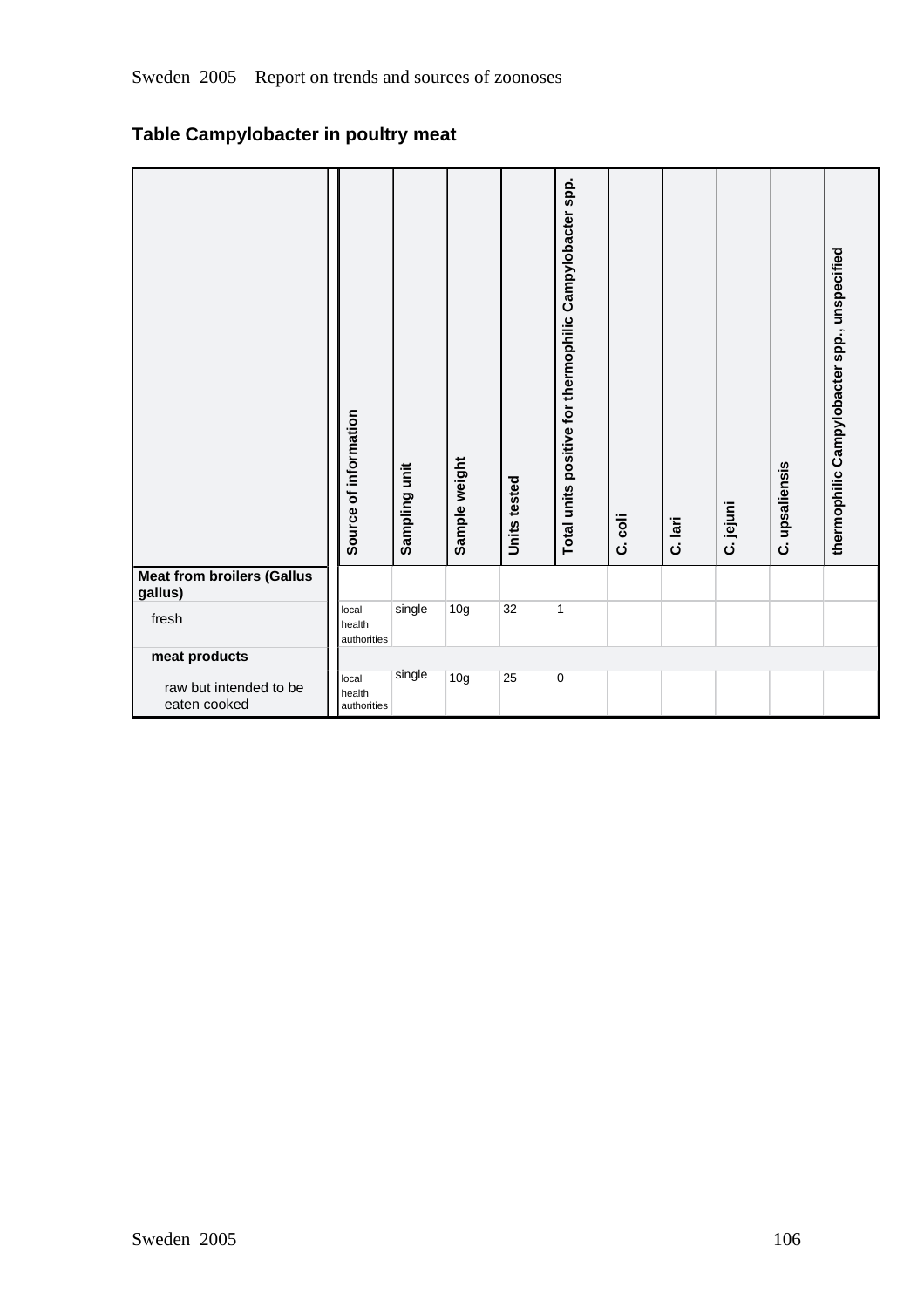# **Table Campylobacter in other food**

|                                                                        | Source of information        | Sampling unit | Sample weight   | Units tested | Total units positive for thermophilic Campylobacter spp. | C. jejuni      | C. coli | C. upsaliensis | C. lari | thermophilic Campylobacter spp., unspecified |
|------------------------------------------------------------------------|------------------------------|---------------|-----------------|--------------|----------------------------------------------------------|----------------|---------|----------------|---------|----------------------------------------------|
| <b>Fruits and vegetables</b>                                           | local<br>health<br>authority | single        | 10 <sub>g</sub> | 209          | $\overline{2}$                                           | $\overline{2}$ |         |                |         |                                              |
| Other processed food<br>products and prepared<br>dishes<br>unspecified |                              |               |                 |              |                                                          |                |         |                |         |                                              |
| ready-to-eat foods                                                     | local<br>health<br>authority | single        | 10 <sub>g</sub> | 271          | $\pmb{0}$                                                |                |         |                |         |                                              |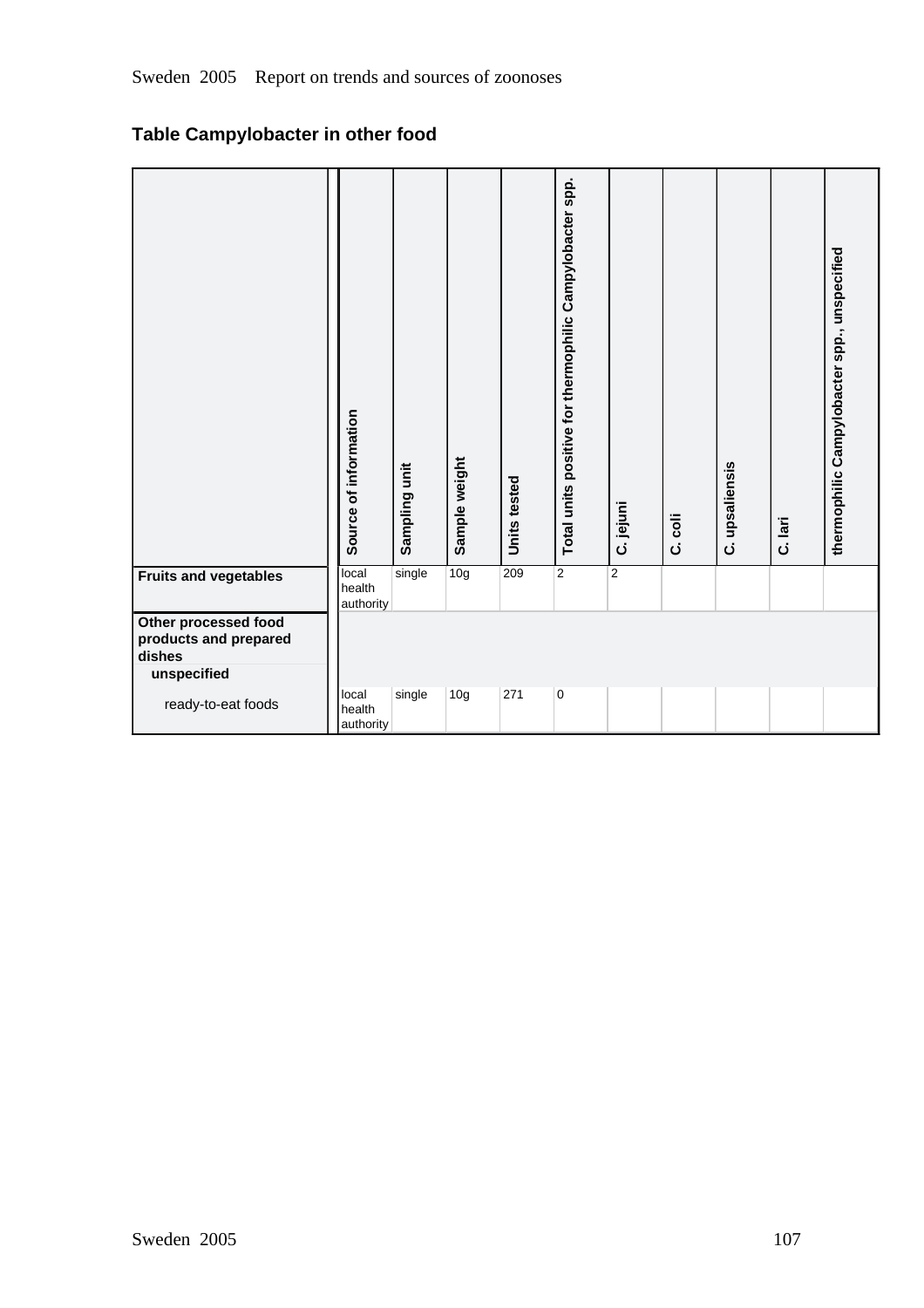## **2.2.3. Campylobacter, thermophilic in animals**

## **A. Thermophilic Campylobacter in Gallus gallus**

#### **Monitoring system**

#### **Sampling strategy**

In the Campylobacter programme, every slaughter group of broilers is examined for Campylobacter at the slaughterhouse. The program is voluntary, and financed by the Swedish Poultry Meat Association (SPMA; Svensk fågel) and SJV, with additional funding from the European Commission. The programme was run by the SPMA, SJV, SLV, SVA and SMI between July 1, 2001 and December 31, 2005.

During 2005 sampling for qualitative analyses were done both at farm level (feacal droppings and sock samples) and at slaughter (cloacal, caecum and neck skin samples). Furthermore, a quantitative study was carried out on neck skin and whole carcass rinse samples. The study was carried out during the high prevalence season (May to October) at all slaughterhouses. The purpose of the quantification study was to investigate the correlation between the results at farm level and at slaughter with the Campylobacter load after processing and whether the qantification of the neck skin samples gave the same results as the carcass rinse samples.

#### **Frequency of the sampling**

#### **Rearing period**

Other:

## **Before slaughter at farm**

Other: single study: sock smples within 8 h before transport to slaughter, faecal droppings May-December, within 8 h before transport to slaughter

## **At slaughter**

Other: Every slaughter group is sampled

## **Type of specimen taken**

#### **Rearing period**

Other: single survey: sock samples

#### **Before slaughter at farm**

Other: single survey: sock samples and faecal droppings

## **At slaughter**

Other: cloacal and neck skin samples

## **Methods of sampling (description of sampling techniques)**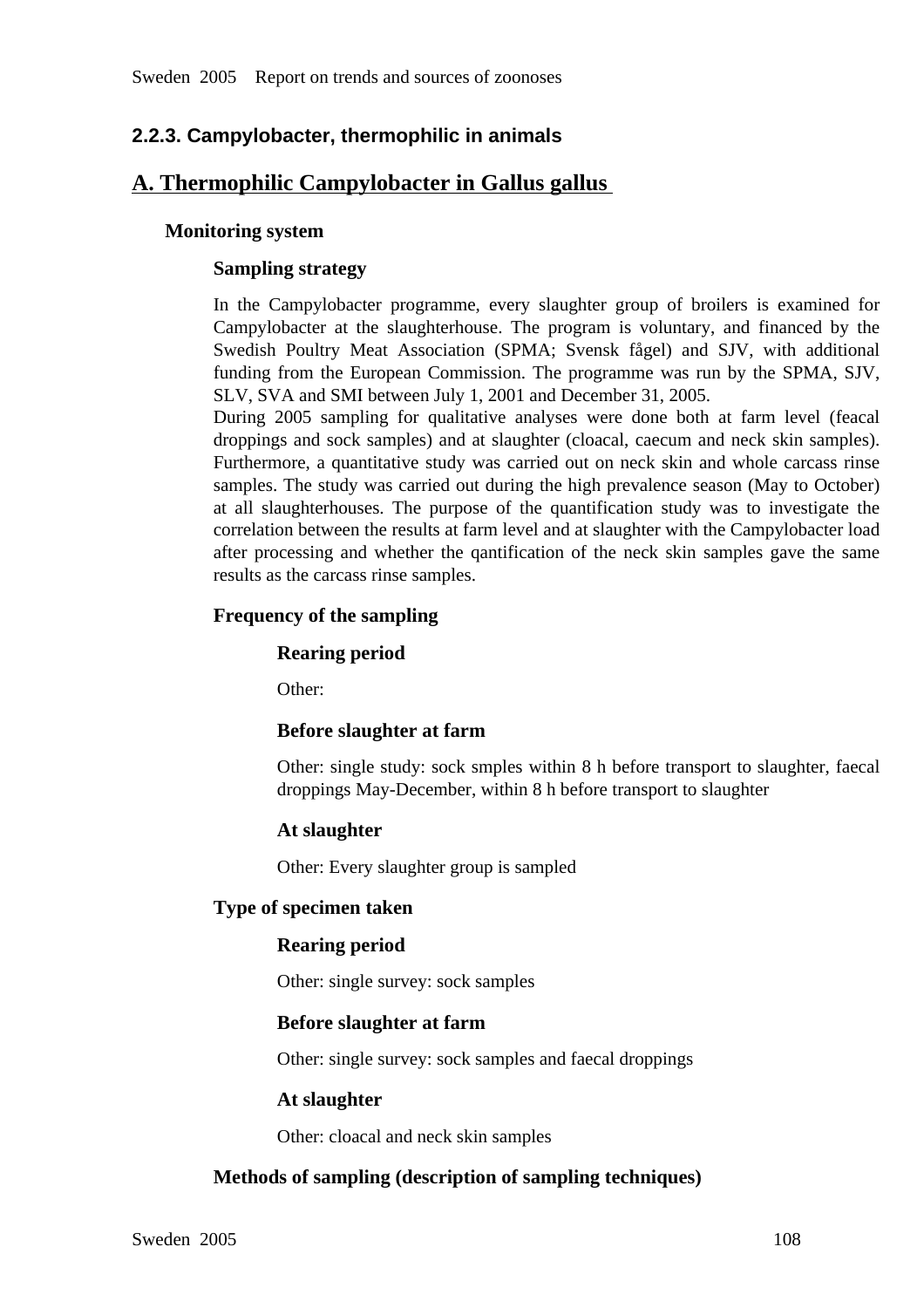#### **Before slaughter at farm**

Sock samples inside the stable were taken by walking at least four times on the longest distance from wall to wall, preferably when the ordinary work was being done in the stable. Sampling by sock samples was done in the broiler houses just before loading. One sock sample consisted of one pair (two socks) of tubular retention bandage (Danafast).

During the high prevalence season, producers took 30 faecal droppings at three different locations in the house. These samples indicated the spread of Campylobacter in the stable.

#### **At slaughter**

#### FROM EACH SLAUGHTER GROUP:

1) one pooled cloacal sample:

20 individual cloacal samples were taken on the slaughter line after stunning but before scalding. Each sample contained about 0.5 g faeces, taken with a cotton swab. All 20 swabs were pooled together to form one sample in a sterile plastic jag containing 10 ml Cary Blair transport medium.

2) one pooled neck skin sample:

From each slaughter group, 10 individual neck-skin samples, each measuring about 2 square cm, were taken from the carcasses before

chilling, and pooled to form one sample in a sterile plastic jag containing 10 ml Cary Blair transport medium.

3) one pooled caecum sample:

From April-December, 10 caecum samples from 10 broilers were collected during processing. The samples were pooled into one sample.

#### QUANTITATIVE STUDY

This study was carried out during the high prevalence season (May to October) at all slaughterhouses.

Neck skin and whole carcass rinse samples were collected. From each slaughter group, two carcasses were randomly selected and sampled, one before and one directly after chilling, on 4 days a week (not Fridays due to logistics). The carcasses were rinsed in 400 ml buffered peptone water, and the rinse fluid was put in a sterile plastic jar and sent overnight in a coolbox to SVA. The neck skin samples were analysed by taking 1 ml of the 10 ml Cary-Blair from the plastic jar with 10 neck skin samples with a size of about 2 square cm. Both carcass and neck skin analyses were performed by direct plating (1ml) of serially diluted rinse fluid on mCCDA

#### **Case definition**

#### **Rearing period**

At farm level, a case is defined as a flock that tested positive for thermophilic Campylobacter in a sock sample. The epidemiological unit is the flock.

#### **Before slaughter at farm**

See "Rearing priod"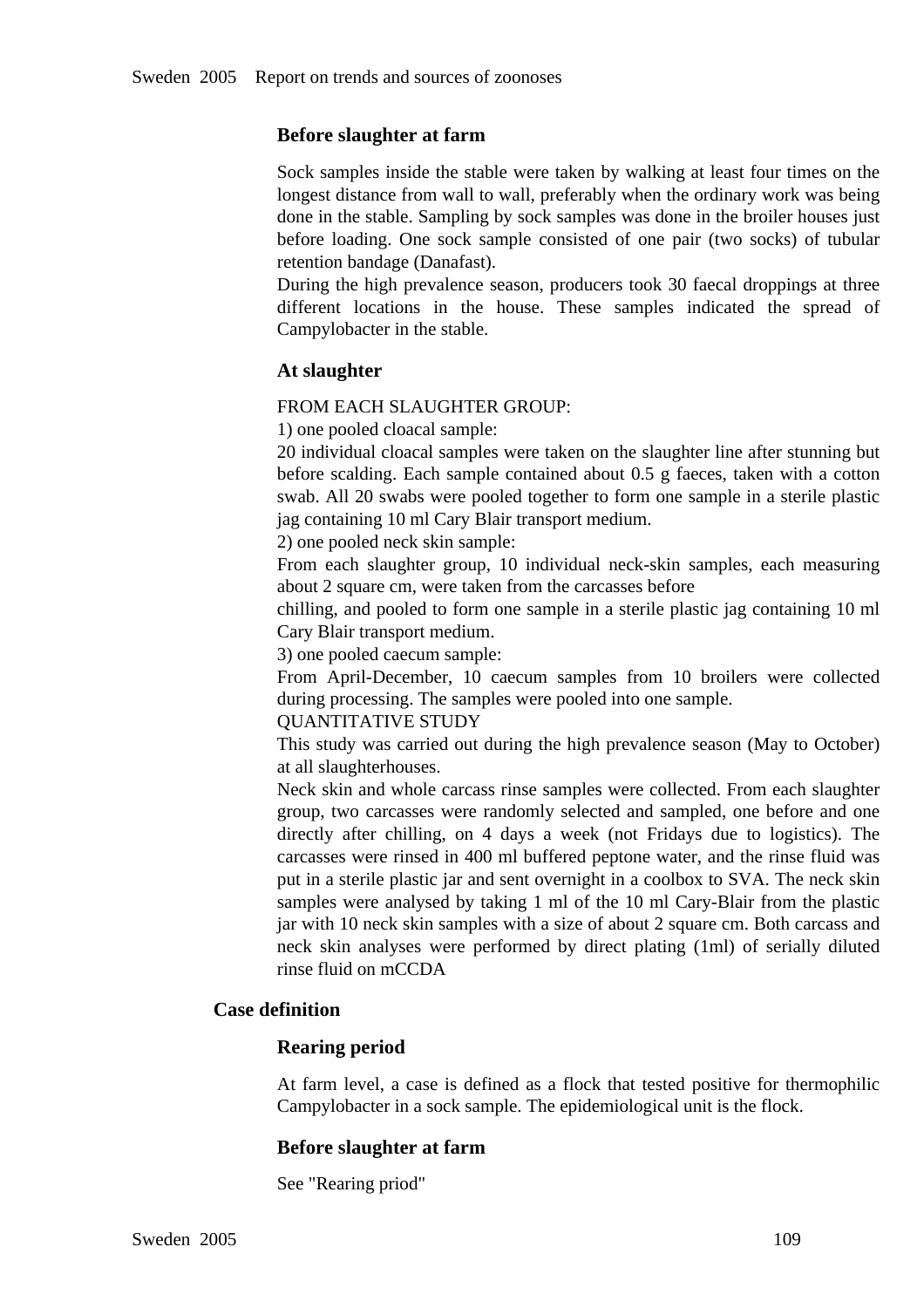## **At slaughter**

At farm level, a case is defined as a slaughtered group that tested positive for thermophilic Campylobacter in a cloacal sample. The epidemiological unit is the slaughtered group

## **Diagnostic/analytical methods used**

## **Rearing period**

Bacteriological method: NMKL 119:1990

## **Before slaughter at farm**

Bacteriological method: NMKL 119:1990

## **At slaughter**

Bacteriological method: NMKL 119:1990

#### **Vaccination policy**

## **Other preventive measures than vaccination in place**

Preventive measures at primary production are hygiene barriers, cleaning and disinfection after slaughter of each flock and leaving the stable empty for a defined period before introducing a new flock. Specific advices to each producer is also given by the Swedish Poultry Meat Association. The majority of the slaughter companies pay extra for Campylobacter free broilers, as a bonus to encourage efforts to reduce the infection.

## **Control program/mechanisms**

## **The control program/strategies in place**

The current Campylobacter program was running from July 1st, 2001 to Dec 31, 2005. The program was voluntary, and financed by the SPMA and the SJV, with additional funding from the European Commission. The objective was to estimate the baseline prevalence both in the primary production and in the food chain. All slaughter-groups was sampled at slaughter, and if Campylobacter was found the broiler producer was given hygienic recommendation to avoid introduction of Campylobacter in the flocks.

The purpose of the program was to increase the knowledge about the epidemiology of Campylobacter in order to plan effective measures to reduce the prevalence of Campylobacter in the food chain, starting with primary production.

The SPMA covers the entire production chain, from feed manufacturers, breeding companies, hatcheries, broiler producers, abattoirs and processing plants. Members of the SPMA produce approximately 99% of all broilers slaughtered in Sweden. The members are obliged to only use approved feed and to participate in stipulated animal health programs such as foot health, Salmonella, coccidiosis, clostridia, welfare and classification program.

## **Suggestions to the Community for the actions to be taken**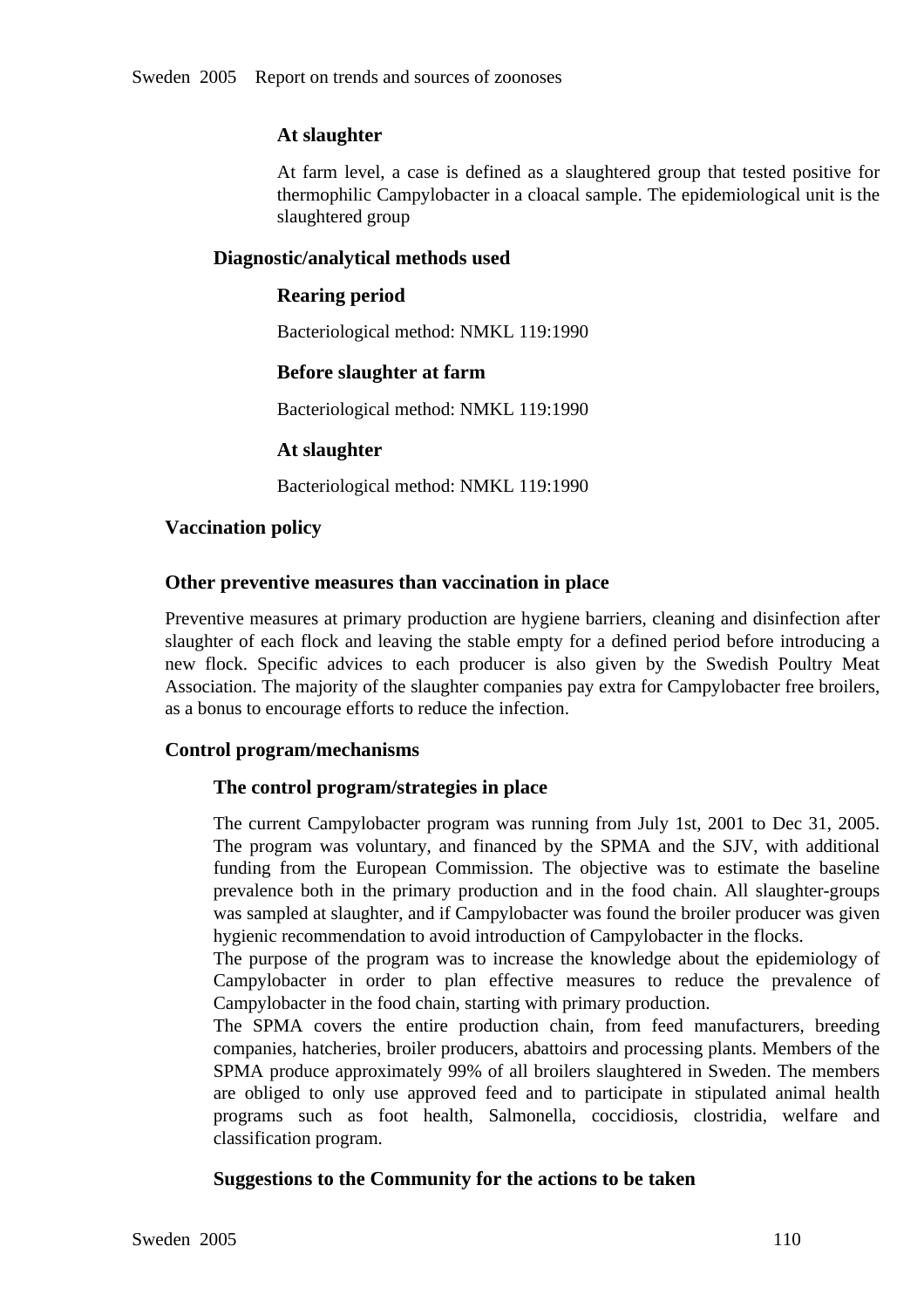In the monitoring programme for Campylobacter in EU, caecum samples are to be sampled. One conclusion from the study carried out in Sweden indicate that caecum is the sample at slaughter that is most in accordance with the results at farm level.

#### **Measures in case of the positive findings or single cases**

If a flock is found positive, stricter hygiene measures should be implemented in order to clean-up the stable where the broilers have been kept from infection.

#### **Notification system in place**

In poultry, Campylobacter infection is not notifiable. However, results from the Campylobacter programme are available from the SPMA.

#### **Results of the investigation**

From the producers affiliated to the SPMA 394 (13 %) out of 2974 slaughter groups were positive for Campylobacter. From 94 slaughter groups not affiliated to the control programme 37 (39%) were positive.

STUDIES CONDUCTED IN 2005

1) Comparison between sock samples, and sampling of fresh droppings at farm level.

Campylobacter was found both in faecal droppings and in sock samples in 58/377 (15%) of the flocks. In 3 (1%) of the flocks, Campylobacter was isolated only from the socks. Reasons for this could be a recent introduction of Campylobacter or insufficient sampling of faecal droppings.

2)Comparative studies between sock samples at farm level and cloacal-, caecum-and neck skin samples at slaughter level.

a) Out of 2051 samples at farm- and slaughter level, 218 (11%)sock-and 270 (14 %)cloacal samples were positive.

b) Out of 1490 sampled slaughter groups, 202 (13 %) of the caecum samples and in 181 (12%) of the sock samples, repectively, were positive.

c) Out of 2050 sampled slaughter groups, 357 (17%) neck skin samples and 218 (11%) sock samples at farm level were positive.

3) A quantitative study of neck skin samples and whole carcass samples.

The purpose was to investigate the correlation with the results at farm level and slaughter with the Campylobacter load after processing and if quantification of neck skin samples will give the same result as carcass rinse samples, as the former is cheaper and easier to handle.

a) The results indicated that no correlation could be found between analyses of the neck skins and the whole carcass rinse samples, respectively.

b) The slaughter groups that were positive in sock samples and/or faecal droppings at farm level had a significant higher Campylobacter load, compared with the slaughter groups positive only at slaughter.

c) If caecum samples were positive it was significantly higher levels of Campylobacter on the neck skin samples and carcasses (before as well as after the chiller), compared with carcasses that were positive only in the cloacal and/or neck skin samples.

## **National evaluation of the recent situation, the trends and sources of infection**

From 2001 to 2005, the number of Campylobacter positive slaughter groups decreased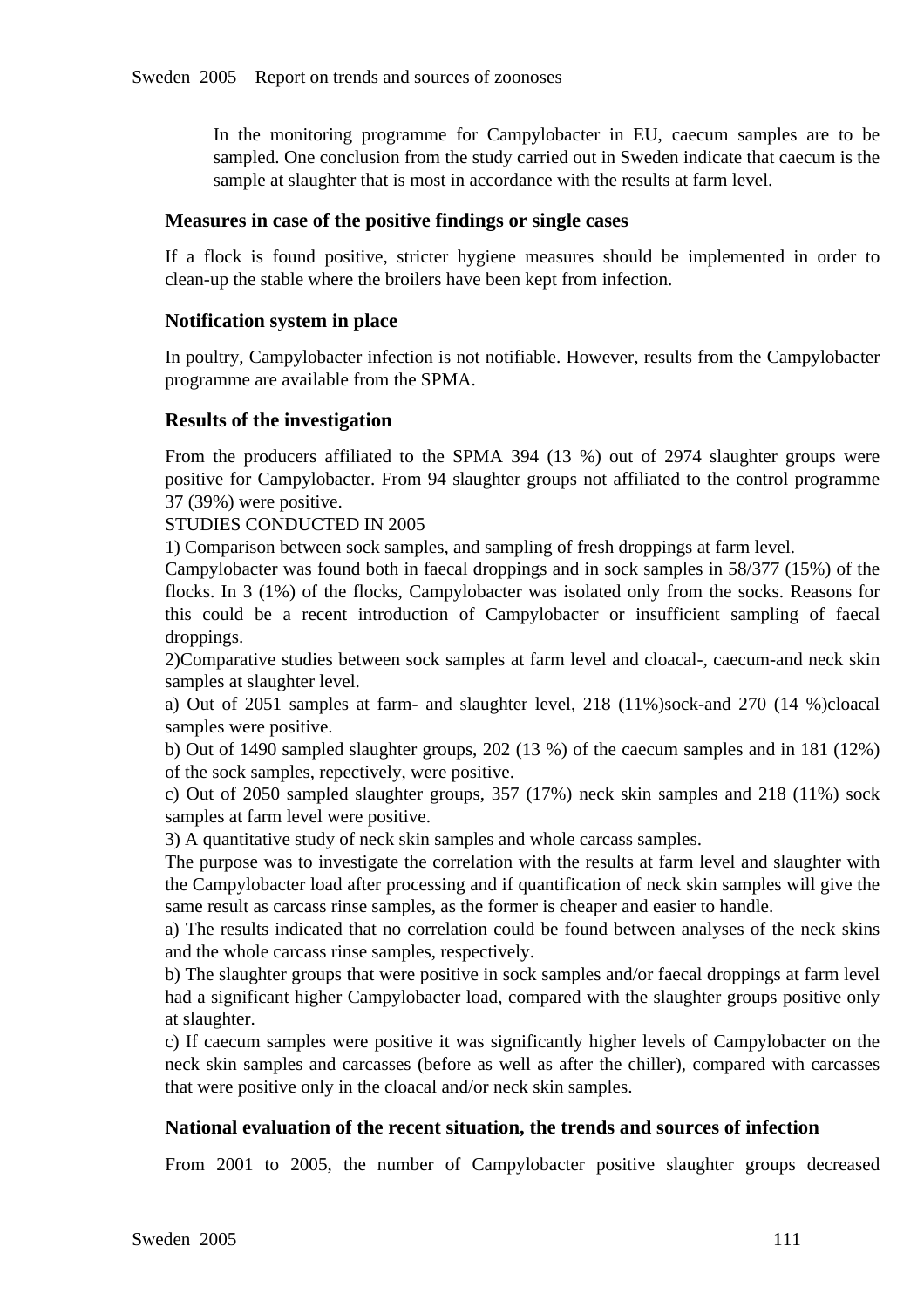(including cloacal- and neck skin samples). In the first Campylobacter programme before 2001, a variation in the Campylobacter prevalence was seen between the years.

A decreasing trend in the annual prevalence of positive flocks was seen 2001-05. One reason for this could be increased knowledge of the importance of hygienic barriers at the primary production.

## **Relevance of the findings in animals to findings in foodstuffs and to human cases (as a source of infection)**

Consumption of poultry meat is regarded as an important source of domestic aquired campylobacter infection in humans, even if there also are other sources of importance.

## **Additional information**

From 1991 to June 2001, a Campylobacter monitoring programme was implemented by the industry (SPMA). During that period the prevalence varied between 9 and 16%. In July 2001, a new and more sampling intensive Campylobacter programme was initiated. This programme ended Dec 31, 2005. The new programme showed a higher flock prevalence. It is likely that the higher prevalence was due to increased sampling, less pooling of samples (four pooled cloacal samples and one pooled neck skin sample per flock compared with one pooled cloacal sample prior to 1 July 2001) and daily laboratory analyses.

Studies within the programme have shown that the prevalence varies between farms. About one fourth of the farms were free from Campylobacter during the first year of the new programme, and the majority of those were free for several years. A seasonal variation with higher prevalence of Campylobacter infection in broiler flocks during late summer and early autumn has been observed.

In 2002 it was shown that in 21% of investigated positive flocks, one or two out of four cloacal samples were positive, and in 79% three or four samples were positive. Thus, in one fifth of the flocks the within flock prevalence is considerable lower than 100%.

In 2003, a study was conducted during the period with the highest prevalence (August to December). It was shown that the majority of positive flocks were infected during the last week before slaughter.

In 2004, it was shown that no difference in findings of Campylobacter in the environment outside the stables between producers that often and rarely, respectively, deliver Campylobacter positive slaughter groups.

It appears that hygiene barriers are of importance for preventing Campylobacter in the environment to be transferred into the broiler houses.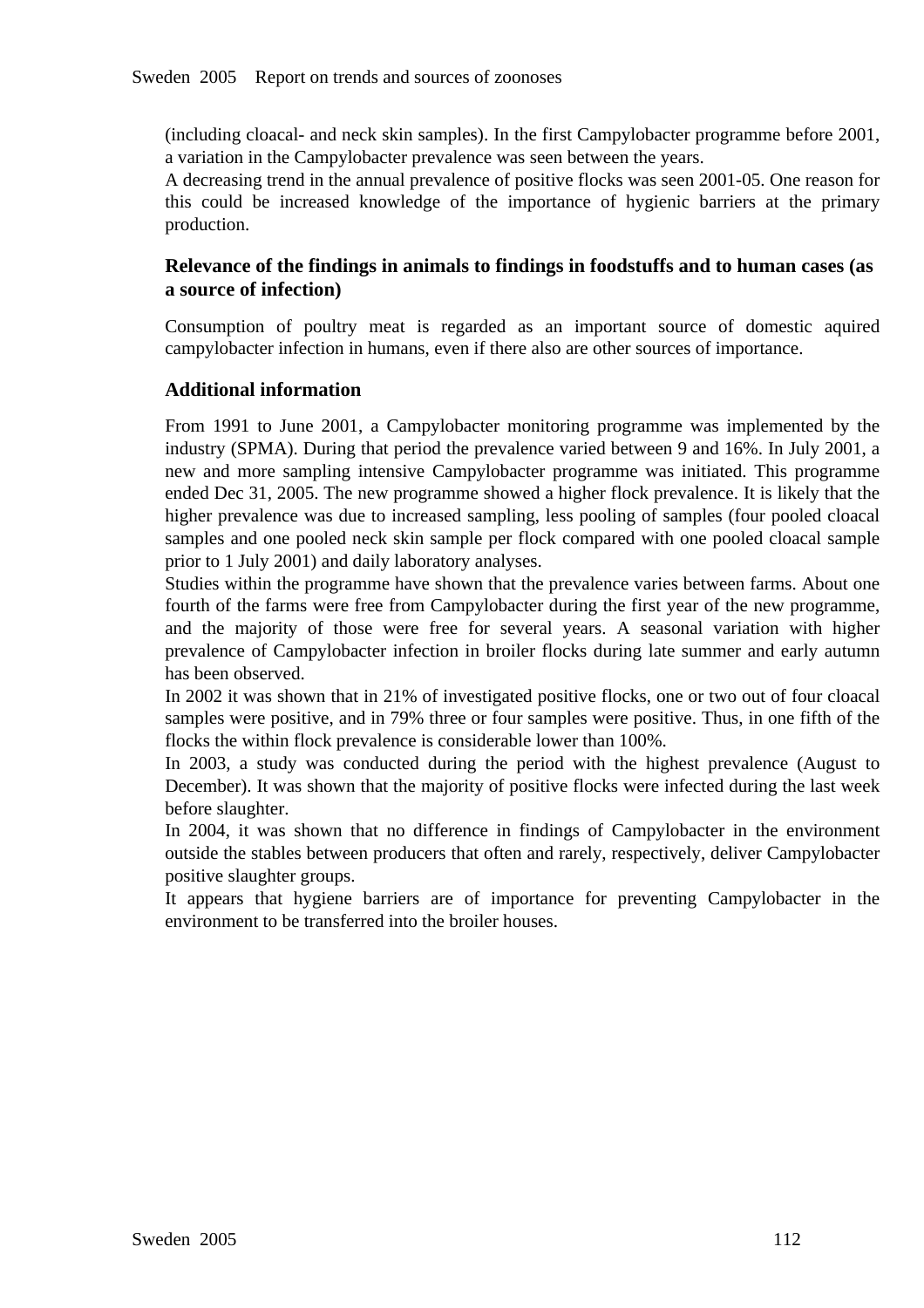# **Table Campylobacter in animals**

|                                | Source of information | Sampling unit      | Units tested | Total units positive for Campylobacter, thermophilic | C. jejuni    | C. coli | C. lari | C. upsaliensis | thermophilic Campylobacter spp., unspecified |
|--------------------------------|-----------------------|--------------------|--------------|------------------------------------------------------|--------------|---------|---------|----------------|----------------------------------------------|
| <b>Cattle (bovine animals)</b> | <b>SVA</b>            | animal             | 18           | 4                                                    | $\mathbf{1}$ |         |         |                | $\overline{3}$                               |
| <b>Gallus gallus (fowl)</b>    |                       |                    |              |                                                      |              |         |         |                |                                              |
| broilers                       |                       |                    |              |                                                      |              |         |         |                |                                              |
| - at farm $(1)$                | SVA                   | flock              | 8221         | 1025                                                 | 953          |         |         |                | 72                                           |
| - at slaughterhouse (2)        | SVA,<br><b>SPMA</b>   | slaughter<br>batch | 3067         | 376                                                  | 350          |         |         |                | 26                                           |
| <b>Dogs</b>                    | SVA                   | animal             | 57           | 15                                                   | $\mathbf{1}$ |         |         |                | 14                                           |
| Cats                           | SVA                   | animal             | 10           | 1                                                    |              |         |         |                | 1                                            |

(1) : Up to 1 sock sample and 3 faecal droppings per flock. There are often several flocks per farm.

(2) : Flocks associated to the Swedish Poultry Meat Association (SPMA): 394/2974 (13%) pos slaughter groups.

Flocks not associated to the SPMA: 37/94 (39%) pos slaughter groups.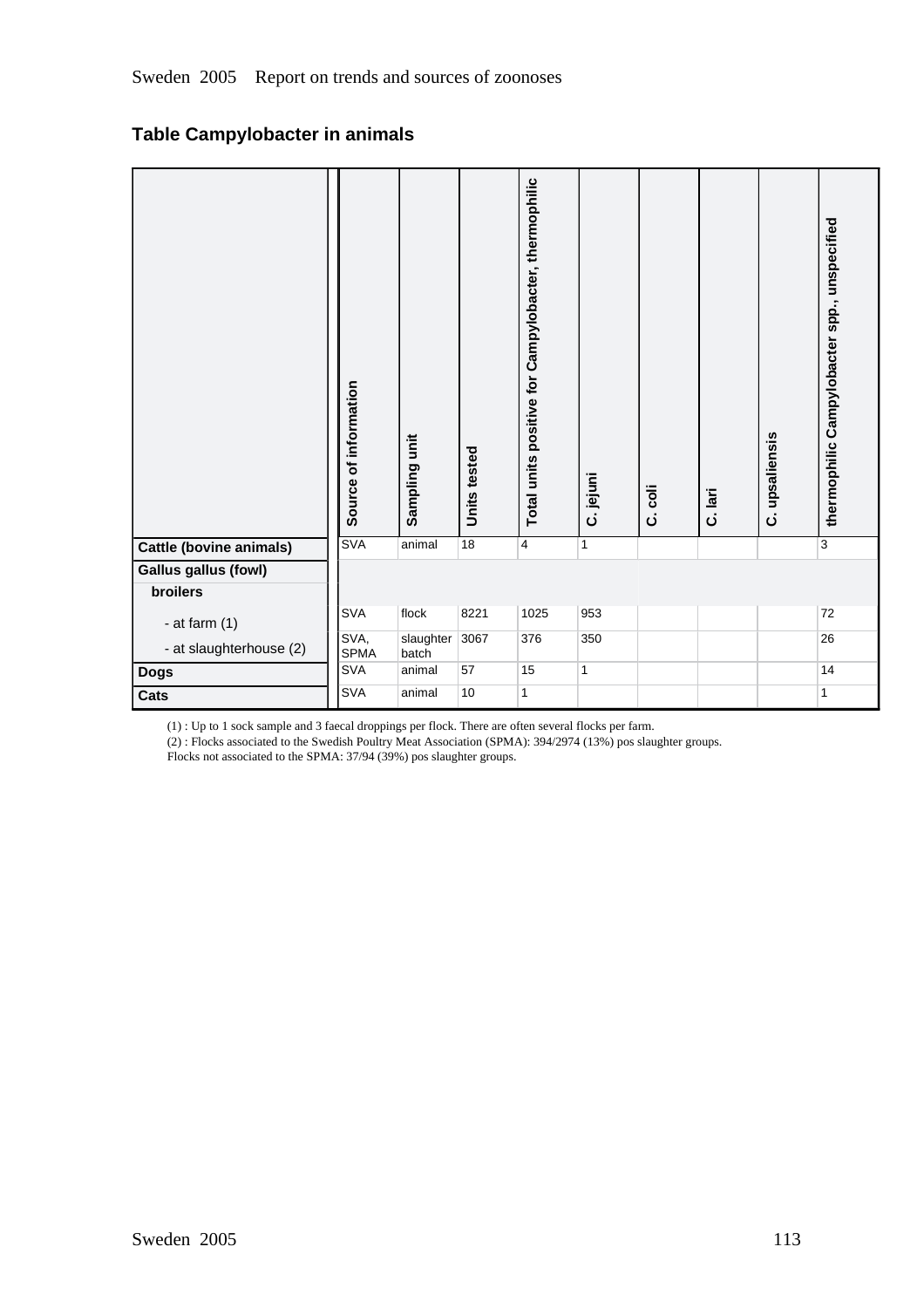# **2.2.4. Antimicrobial resistance in Campylobacter, thermophilic isolates**

# **A. Antimicrobial resistance in Campylobacter jejuni and coli in pigs**

## **Sampling strategy used in monitoring**

## **Frequency of the sampling**

Antimicrobial susceptibility of Campylobacter spp. from cattle, pigs and slaughter is regularly monitored in the Swedish Veterinary Antimicrobial Resistance Monitoring programme (SVARM). This year isolates from slaughter pigs were tested.

## **Type of specimen taken**

Campylobacter were isolated from colon content of healthy pigs.

## **Methods of sampling (description of sampling techniques)**

Samples (n=131) were collected from healthy slaughter pigs at eight abattoirs. Samples were distributed between abattoirs according to annual slaughter volume and evenly distributed over four sampling periods.

## **Laboratory methodology used for identification of the microbial isolates**

Campylobacter spp. were isolated and identified at SVA according to standard procedures. Samples were cultured for thermophilic Campylobacter spp. by a modified NMKL method (NMKL Nr 119, 1990) using Preston selective agar and incubation at 42°C. Identification was based on colony morphology, microscopic appearance including motility and the following phenotypic characteristics: production of oxidase, catalase, hippurate hydrolysis reaction and indoxyl-actetate reaction (Nachamkin, 1999). With these tests, hippurate-positive C. jejuni can be identified whereas other isolates are described as hippurate-negative thermophilic Campylobacter spp.

## **Laboratory used for detection for resistance**

## **Antimicrobials included in monitoring**

Susceptibility tests were performed at Dept. of Antibiotics, SVA, with accredited methodology, using microdilution methods in cation adjusted Mueller-Hinton broth (CAMBH). Tests were performed following the standards for microdilution of the Clinical and Laboratory Standards Institute (CLSI, formerly NCCLS). The microdilution panels used, VetMIC, are produced at the Dept. of Antibiotics, SVA.

## **Results of the investigation**

Campylobacter were isolated from 76% of the cultured samples. The majority of isolates (n=97) were classified as hippurate-negative thermophilic Campylobacter spp. and only three were C. jejuni.

A large proportion, 24%, of hippurate-negative thermophilic Campylobacter spp. was resistant to quinolones (enrofloxacin and nalidixic acid) but resistance to other substances was uncommon. Of the three C jejuni tested, one isolate was resistant to nalidixic acid and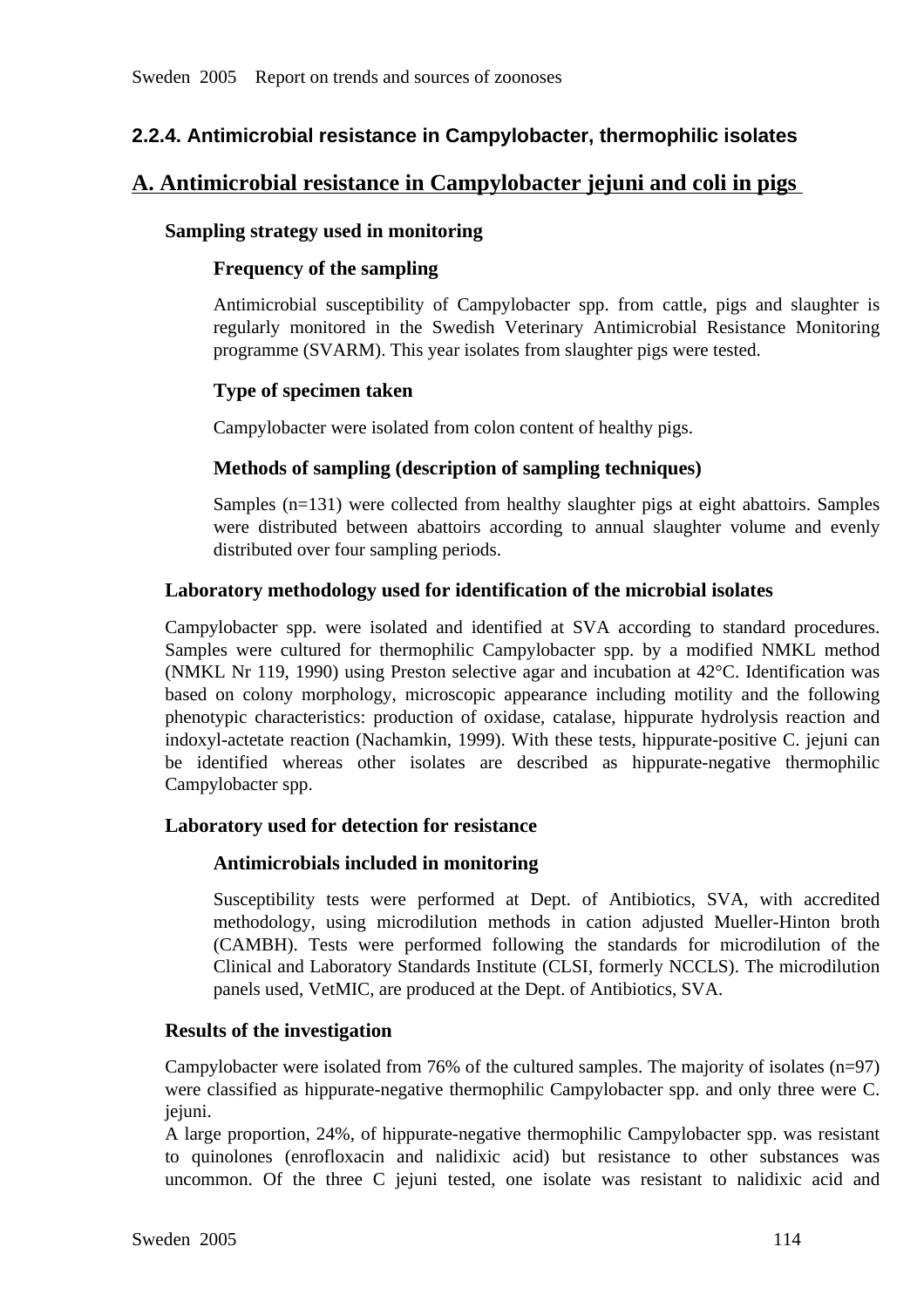enrofloxacin.

## **National evaluation of the recent situation, the trends and sources of infection**

The results from this years survey agree with the results from years 1999 and 2003. Resistance to most substances is rare but the prevalence of quinolone resistance in Campylobacter spp from pigs is high. This is surprising since quinolones are not authorised for group treatment of pigs in Sweden. Injectables, i.e. enrofloxacin and danofloxacin, are authorised for individual treatment and probably mainly used to treat diarrhea or respiratory disease in younger pigs and possibly the mastitis-metritis-agalactia syndrome in sows. Since consumption statistics is not available per animal species, the extent of usage in the pig population is not known but injectables are unlikely to constitute a selection pressure in the period close to slaughter. If usage in piglets and sows select for resistant Campylobacter remaining until slaughter deserve further study.

Only six of the 70 quinolone resistant Campylobacter spp. obtained in the surveys made in SVARM were resistant to any other of the substance tested. All six were resistant to tetracyclines. It is therefore unlikely that quinolone resistance is an effect of co-selection by other substances used for group treatment of pigs in Sweden, i.e. tetracyclines and macrolides.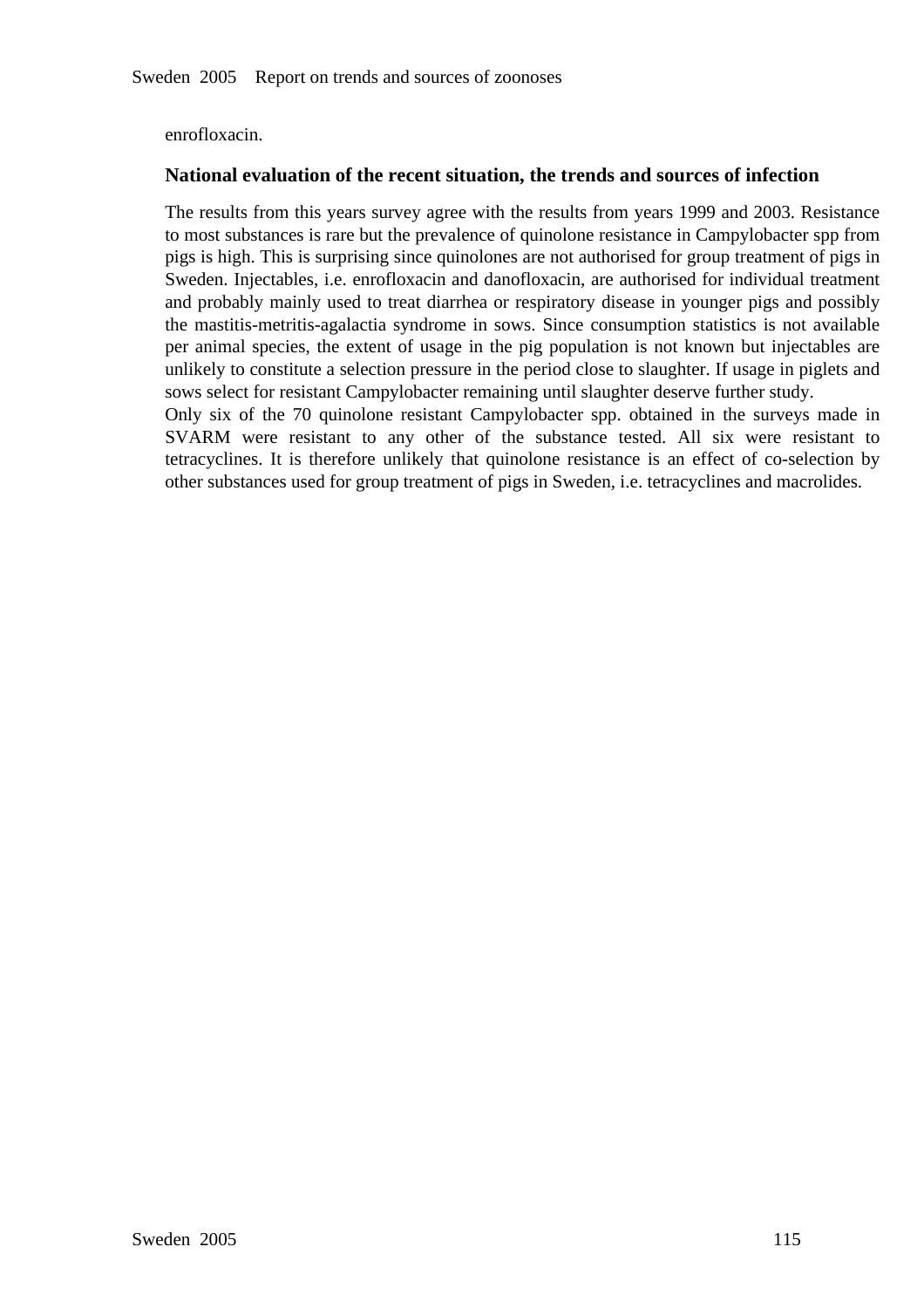**Table Antimicrobial susceptibility testing of C. coli in Pigs - at slaughterhouse - Monitoring - quantitative data [Dilution** Table Antimicrobial susceptibility testing of C. coli in Pigs - at slaughterhouse - Monitoring - quantitative data [Dilution<br>method]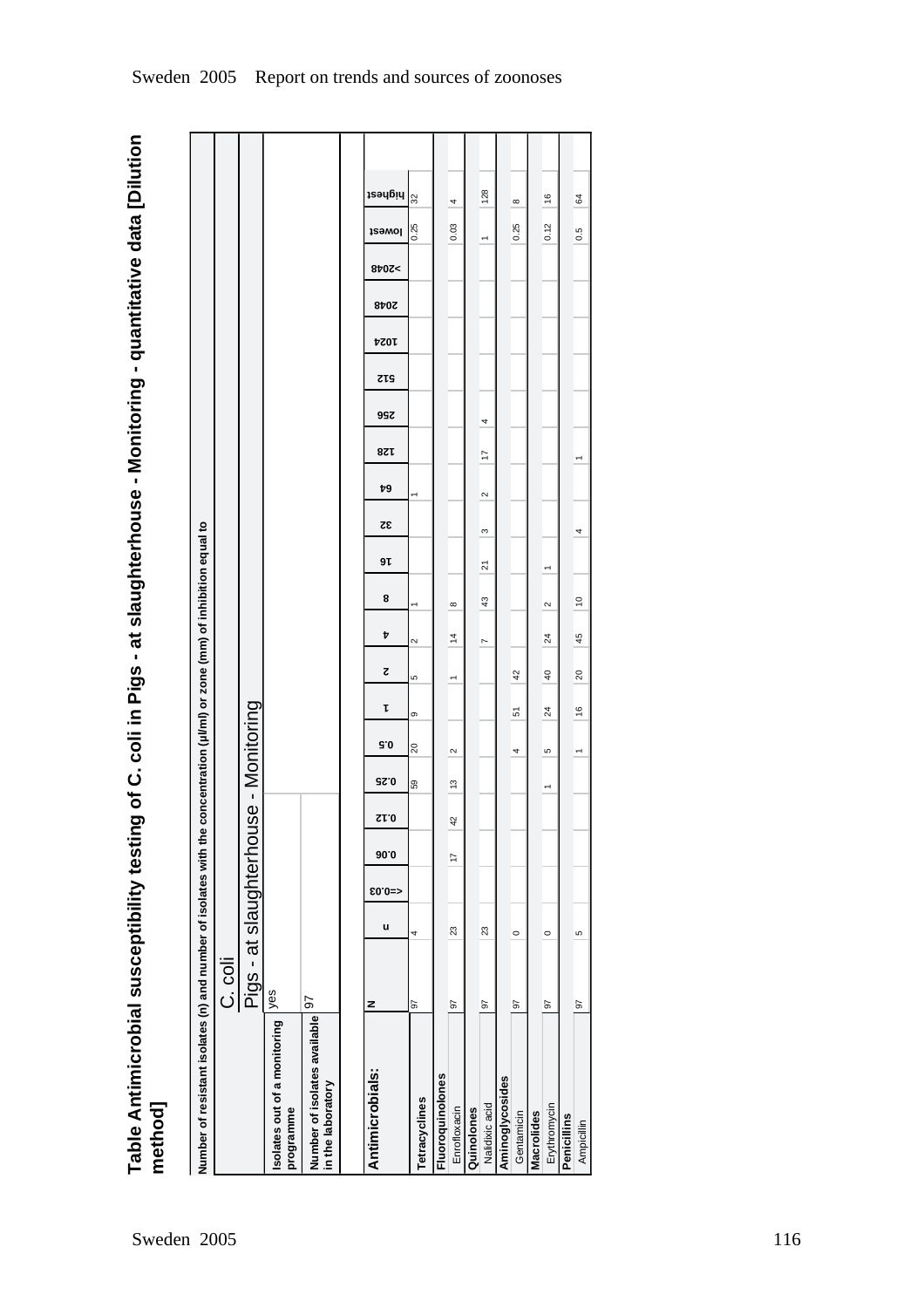# **Table Antimicrobial susceptibility testing of Campylobacter in animals**

| $n =$ Number of resistant isolates |                                |                    |             |                |                             |              |  |  |  |  |  |  |
|------------------------------------|--------------------------------|--------------------|-------------|----------------|-----------------------------|--------------|--|--|--|--|--|--|
|                                    |                                | Campylobacter spp. |             |                |                             |              |  |  |  |  |  |  |
|                                    | <b>Cattle (bovine animals)</b> |                    | <b>Pigs</b> |                | <b>Gallus gallus (fowl)</b> |              |  |  |  |  |  |  |
| Isolates out of a                  |                                |                    | yes         |                |                             |              |  |  |  |  |  |  |
| monitoring programme               |                                |                    |             |                |                             |              |  |  |  |  |  |  |
| Number of isolates                 |                                |                    | 97          |                |                             |              |  |  |  |  |  |  |
| available in the                   |                                |                    |             |                |                             |              |  |  |  |  |  |  |
| laboratory                         |                                |                    |             |                |                             |              |  |  |  |  |  |  |
|                                    |                                |                    |             |                |                             |              |  |  |  |  |  |  |
| <b>Antimicrobials:</b>             | N                              | <b>n</b>           | N           | <b>n</b>       | N                           | $\mathsf{n}$ |  |  |  |  |  |  |
| Tetracyclines                      |                                |                    | 97          | 4              |                             |              |  |  |  |  |  |  |
| Fluoroquinolones                   |                                |                    |             |                |                             |              |  |  |  |  |  |  |
| Enrofloxacin                       |                                |                    | 97          | 23             |                             |              |  |  |  |  |  |  |
| Quinolones                         |                                |                    |             |                |                             |              |  |  |  |  |  |  |
| Nalidixic acid                     |                                |                    | 97          | 23             |                             |              |  |  |  |  |  |  |
| Aminoglycosides                    |                                |                    |             |                |                             |              |  |  |  |  |  |  |
| Gentamicin                         |                                |                    | 97          | $\overline{0}$ |                             |              |  |  |  |  |  |  |
| <b>Macrolides</b>                  |                                |                    |             |                |                             |              |  |  |  |  |  |  |
| Erythromycin                       |                                |                    | 97          | $\mathbf 0$    |                             |              |  |  |  |  |  |  |
| <b>Penicillins</b>                 |                                |                    |             |                |                             |              |  |  |  |  |  |  |
| Ampicillin                         |                                |                    | 97          | 5              |                             |              |  |  |  |  |  |  |
| Fully sensitive                    |                                |                    | 97          | 60             |                             |              |  |  |  |  |  |  |
| Resistant to 1                     |                                |                    | 97          | 28             |                             |              |  |  |  |  |  |  |
| antimicrobial                      |                                |                    |             |                |                             |              |  |  |  |  |  |  |
| Resistant to 2                     |                                |                    | 97          | $\overline{2}$ |                             |              |  |  |  |  |  |  |
| antimicrobials                     |                                |                    |             |                |                             |              |  |  |  |  |  |  |

## **Footnote**

In evaluating multiresistance, nalidixic acid and enrofloxacin is considered one substance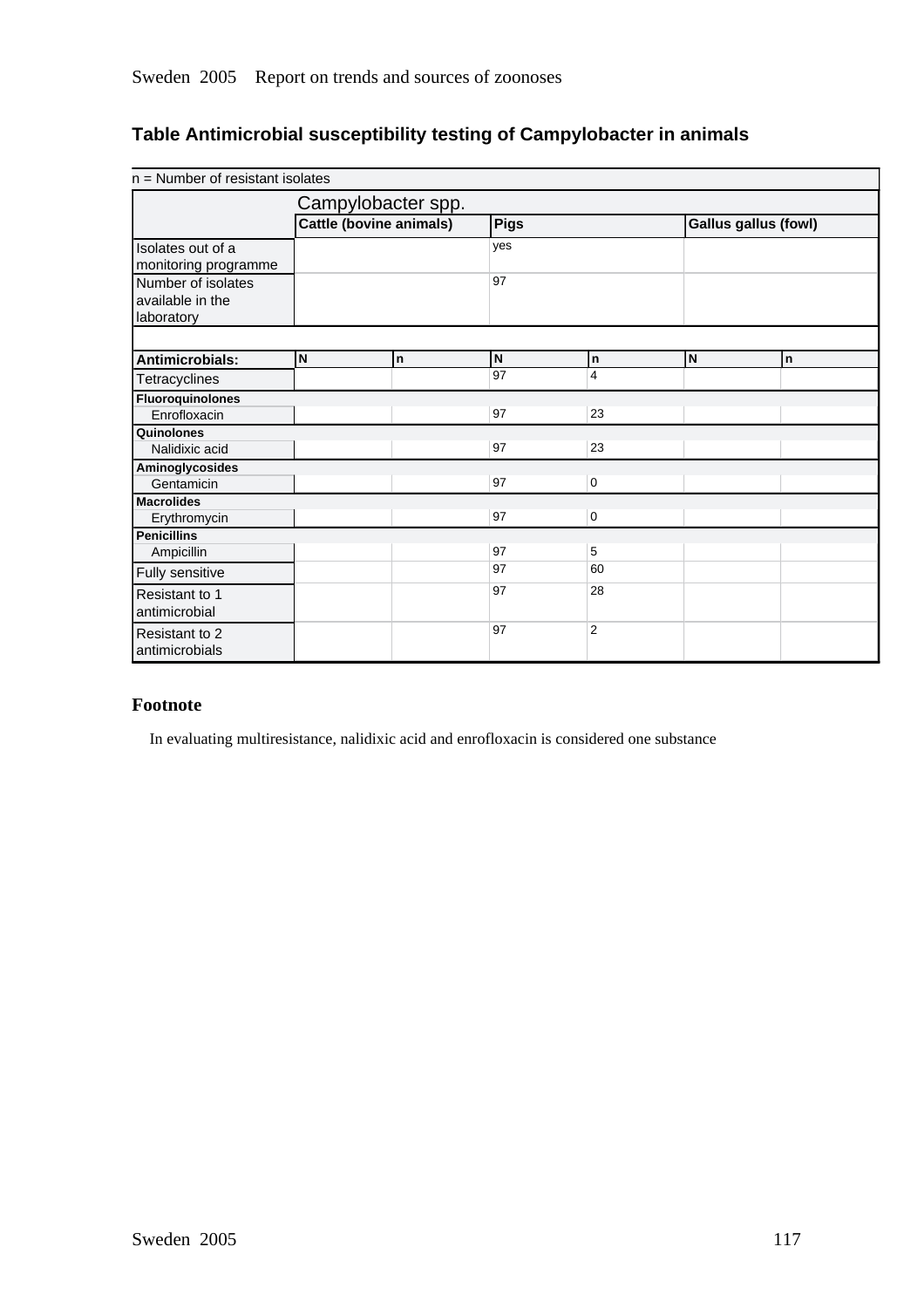## **Table Breakpoints used for antimicrobial susceptibility testing of Campylobacter in Animals**

| <b>Test Method Used</b> |
|-------------------------|
| Disc diffusion          |
| Agar dilution           |
| Broth dilution          |
| E-test                  |
|                         |

**Standards used for testing**

**NCCLS** 

| Campylobacter,<br>thermophilic   | <b>Standard for</b><br>breakpoint |                       | <b>Breakpoint concentration (microg/ml)</b> |                            |        | Range tested<br>concentration (microg/ml) | disk content |                     | breakpoint Zone diameter (mm) |                     |
|----------------------------------|-----------------------------------|-----------------------|---------------------------------------------|----------------------------|--------|-------------------------------------------|--------------|---------------------|-------------------------------|---------------------|
|                                  |                                   | Susceptible<br>$\leq$ | Intermediate                                | Resistant<br>$\rightarrow$ | lowest | highest                                   | microg       | Susceptible<br>$>=$ | Intermediate                  | Resistant<br>$\leq$ |
| <b>Tetracyclines</b>             | <b>EUCAST</b>                     | 2                     |                                             | $\overline{2}$             | 0.25   | 32                                        |              |                     |                               |                     |
| <b>Amphenicols</b>               |                                   |                       |                                             |                            |        |                                           |              |                     |                               |                     |
| Chloramphenicol                  |                                   |                       |                                             |                            |        |                                           |              |                     |                               |                     |
| Florfenicol                      |                                   |                       |                                             |                            |        |                                           |              |                     |                               |                     |
| Fluoroquinolones                 |                                   |                       |                                             |                            |        |                                           |              |                     |                               |                     |
| Ciprofloxacin                    |                                   |                       |                                             |                            |        |                                           |              |                     |                               |                     |
| Enrofloxacin                     | <b>EUCAST</b>                     | 0.5                   |                                             | 0.5                        | 0.03   | $\overline{4}$                            |              |                     |                               |                     |
| Quinolones                       |                                   |                       |                                             |                            |        |                                           |              |                     |                               |                     |
| Nalidixic acid                   | <b>EUCAST</b>                     | 32                    |                                             | 32                         | 1      | 128                                       |              |                     |                               |                     |
| <b>Trimethoprim</b>              |                                   |                       |                                             |                            |        |                                           |              |                     |                               |                     |
| <b>Sulfonamides</b>              |                                   |                       |                                             |                            |        |                                           |              |                     |                               |                     |
| Sulfonamide                      |                                   |                       |                                             |                            |        |                                           |              |                     |                               |                     |
| <b>Aminoglycosides</b>           |                                   |                       |                                             |                            |        |                                           |              |                     |                               |                     |
| Streptomycin                     |                                   |                       |                                             |                            |        |                                           |              |                     |                               |                     |
| Gentamicin                       | <b>EUCAST</b>                     | $\overline{2}$        |                                             | $\overline{2}$             | 0.25   | 8                                         |              |                     |                               |                     |
| Neomycin                         |                                   |                       |                                             |                            |        |                                           |              |                     |                               |                     |
| Kanamycin                        |                                   |                       |                                             |                            |        |                                           |              |                     |                               |                     |
| <b>Macrolides</b>                |                                   |                       |                                             |                            |        |                                           |              |                     |                               |                     |
| Erythromycin                     | <b>EUCAST</b>                     | 16                    |                                             | 16                         | 0.12   | 16                                        |              |                     |                               |                     |
| Trimethoprim +<br>sulfonamides   |                                   |                       |                                             |                            |        |                                           |              |                     |                               |                     |
| <b>Cephalosporins</b>            |                                   |                       |                                             |                            |        |                                           |              |                     |                               |                     |
| 3rd generation<br>cephalosporins |                                   |                       |                                             |                            |        |                                           |              |                     |                               |                     |
| <b>Penicillins</b>               |                                   |                       |                                             |                            |        |                                           |              |                     |                               |                     |
| Ampicillin                       | <b>EUCAST</b>                     | 16                    |                                             | 16                         | 0.5    | 64                                        |              |                     |                               |                     |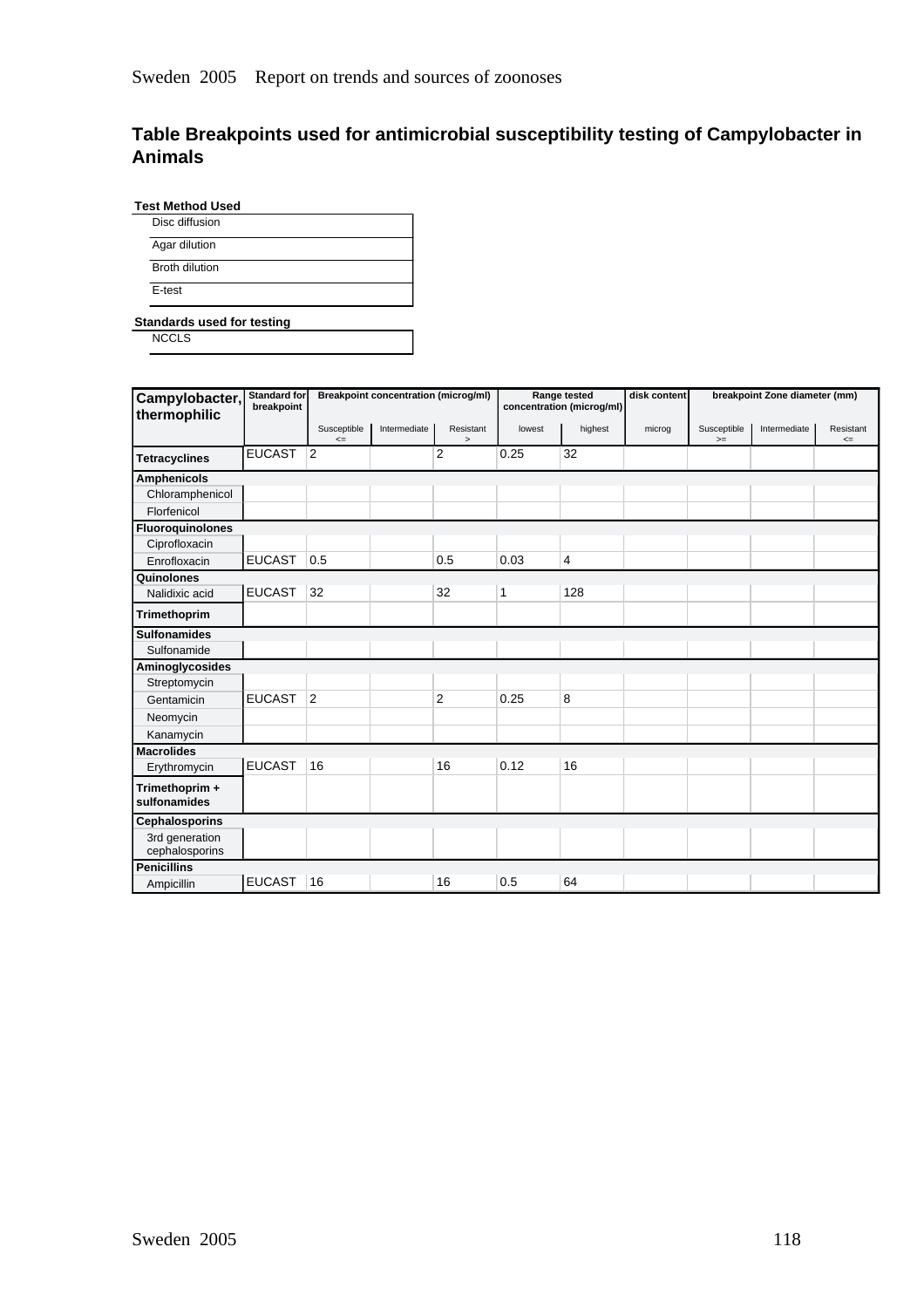# **2.3. LISTERIOSIS**

## **2.3.1. General evaluation of the national situation**

# **A. Listeriosis general evaluation**

## **History of the disease and/or infection in the country**

Between 25 and 67 cases are recorded annually, the majority of these are immuno-suppressed, pregnant women and elderly.

In animals, an increased number of cases was observed in the late 1990s and since then the number of reported cases vary around 35 per year. This is probably due to increased uasge of big bale silage and/or increased number of autopsies (as part of the TSE surveillance).

## **National evaluation of the recent situation, the trends and sources of infection**

After a peak in the number of reported human cases in 2000 the annual number has decreased and the situation is now more stable. During 2005, 40 cases were notified. There was no change in the number of reported infected pregnant women. During 2005 two women with listeriosis had miscarriages .

In animals the situation is stable.

## **Relevance of the findings in animals, feedingstuffs and foodstuffs to human cases (as a source of infection)**

Food borne transmission is believed to be more important than transmission from animals.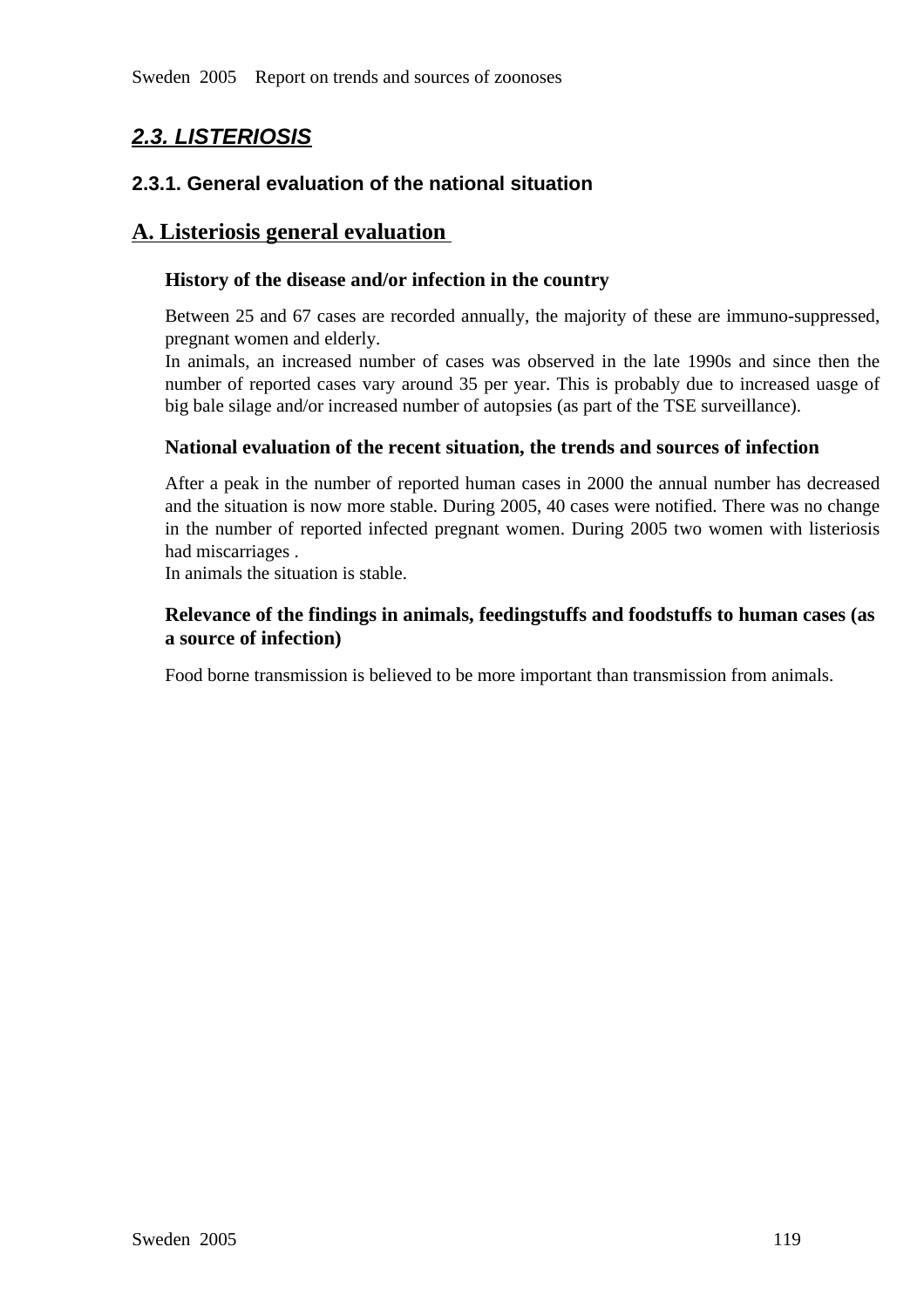## **2.3.2. Listeria in foodstuffs**

## **A. Listeria spp. in food**

#### **Monitoring system**

#### **Sampling strategy**

Sampling is performed by local authorities on a random basis. No official control progam exists. Sampling usually takes place at retail level but can also be at production units. Sampling performed by industry is not reported to the authorities unless specifically asked for.

#### **Frequency of the sampling**

#### **At the production plant**

Other: According to in-house control at each production plant.

#### **At retail**

Other: According to the local authorities own decisions.

## **Definition of positive finding**

#### **At the production plant**

A sample positive for L. monocytogenes

#### **At retail**

A sample positive for L. monocytogenes

## **Diagnostic/analytical methods used**

#### **At the production plant**

Bacteriological method: NMKL 136 : 2004 is probably what is mostly used. For quantitative analysis an in-house (SLV) method is used.

## **At retail**

Other: For diagnosis, an in-house (SLV) method is used for the quantitative analysis and NMKL 136 for qualitative analysis.

#### **Preventive measures in place**

Most production plants are focusing on preventing environmental contamination of the plant.

#### **Control program/mechanisms**

#### **The control program/strategies in place**

There is no official surveillance of L. monocytogenes in food and surveillance is done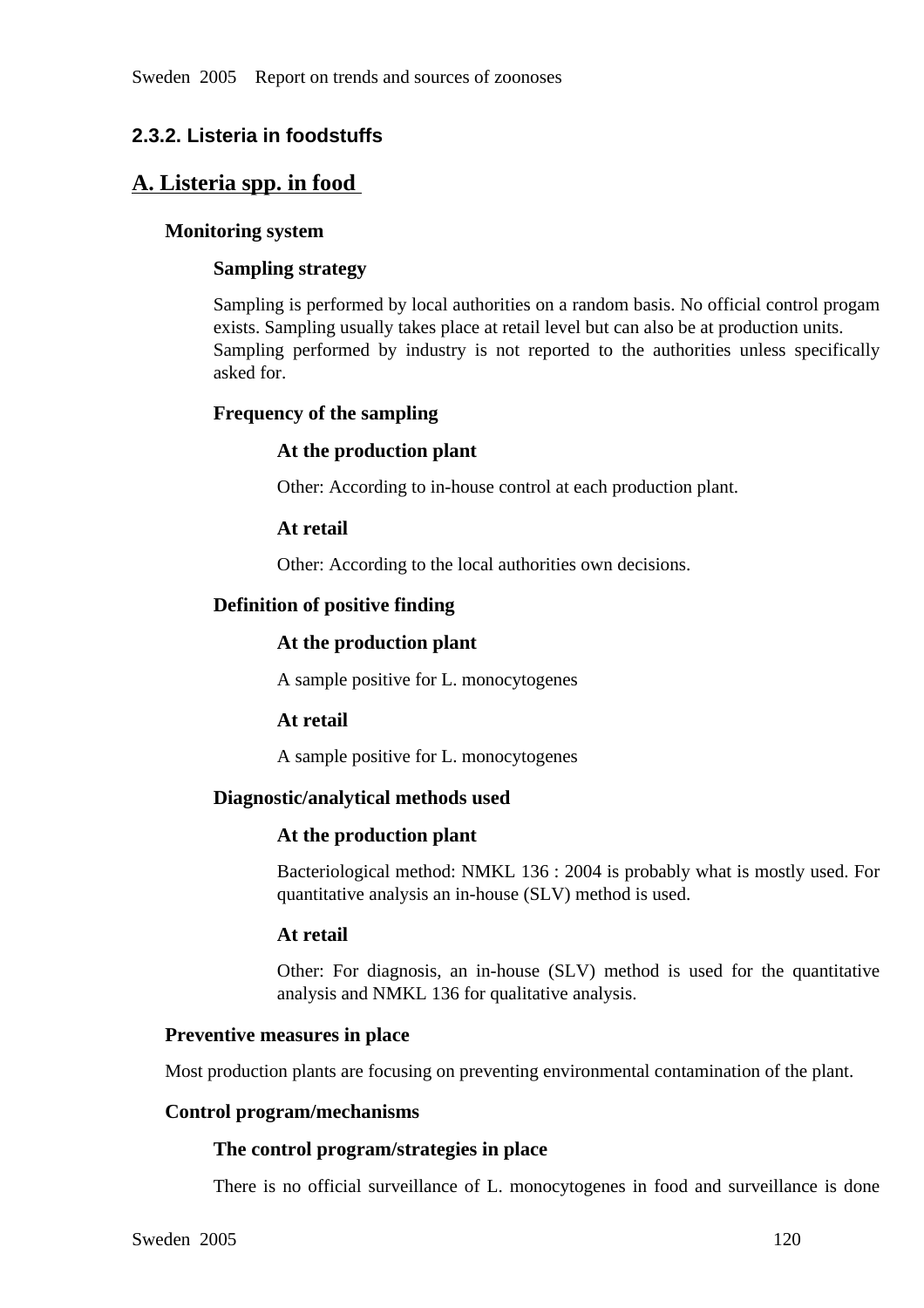through various projects initiated by the National food administration (SLV), municipalities and other research institutions.

#### **Measures in case of the positive findings**

If Listeria is found in food that will not be further heat-treated the food is regarded as unfit for human consumption if 3 out of 5 samples or more are found positive or 1 or more contains >=100 L. monocytogenes/gram. At retail level, where usually only one sample is taken the food will be regarded as unfit for human consumption if  $>=100$  L. monocytogenes /gram is found. Food for young children and sensitive populations are regarded as unfit for consumption if L. monocytogenes is found, regardless of concentration.

## **Results of the investigation**

In 2005, 4 samples from meat products (bovine and pig meat) at retail, and 14 from cheeses at retail, all had <100 cfu/g when tested for L. monocytogenes. 8 samples ofready-to-eat food all had  $\langle 100 \text{ cfu/g}$ . When fishery products were tested, 4 (11%) out of 37 samples and none of 12 samples from shellfish had  $>100$  cfu/g when tested for L. monocytogenes.

#### **National evaluation of the recent situation, the trends and sources of infection**

The situation is stable. Vacuumpacked smoked or marinated fish continues to be the major problem.

## **Additional information**

During 2001, the National Food Administration (SLV) and the local municipalities performed a project with the aim to investigate the prevalence of L. monocytogenes in different ready-to-eat-foods. Out of 3600 samples, 63 (1.7%) were positive. It was shown that fish products had the highest percentage (6.2%) of positive samples. The local municipalities report only 75 analyses altogether for 2005, of those 4 (5 %) were positive - all 4 were fish products.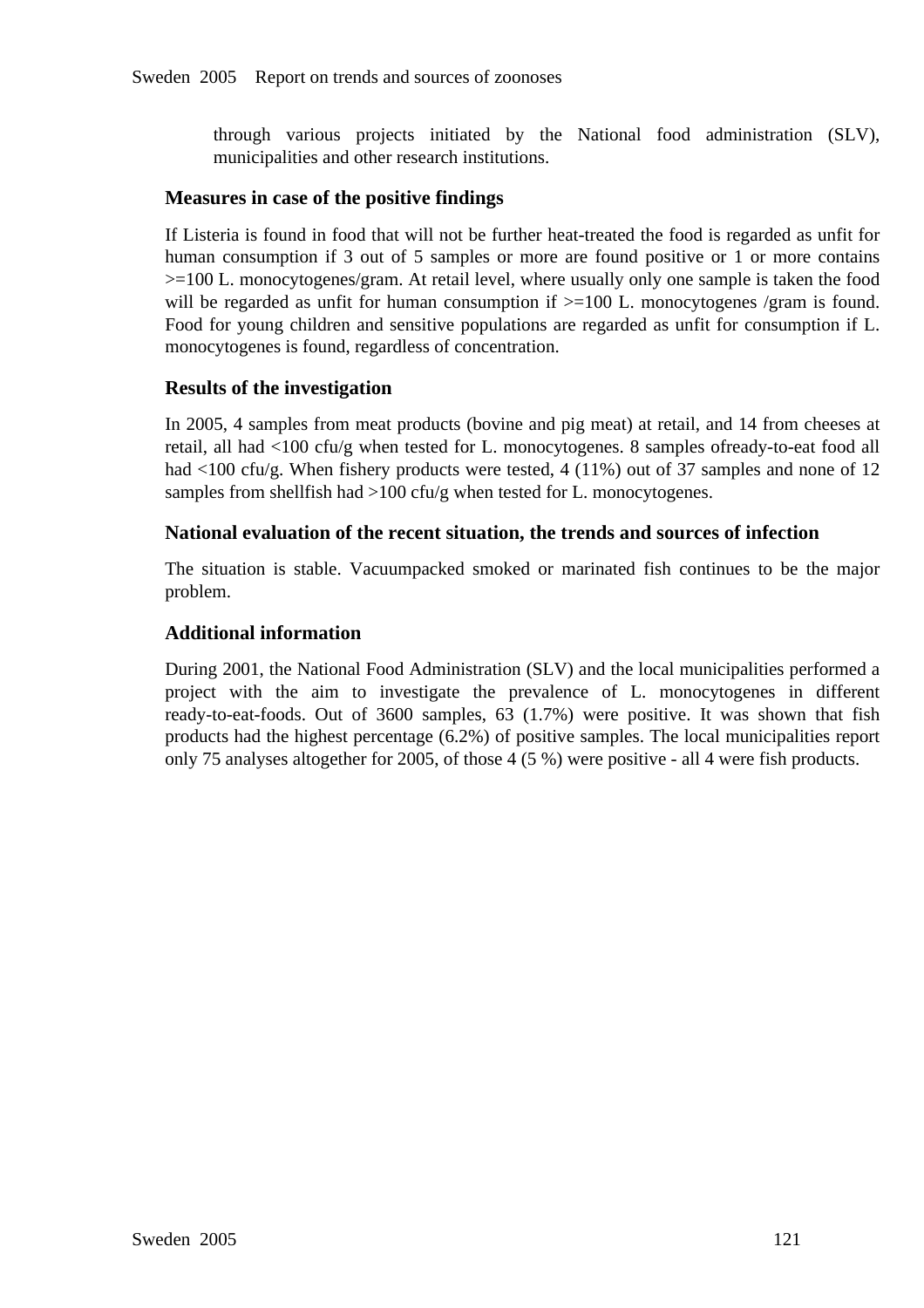|                                                       | Source of information          | Sampling unit | Sample weight   | Definition used | Units tested | $=$ <100 $ctu/g$ | >100 cfu/g | L.monocytogenes<br>Total units positive for | ō<br>presence in x<br>monocytogenes<br>Listeria |  |
|-------------------------------------------------------|--------------------------------|---------------|-----------------|-----------------|--------------|------------------|------------|---------------------------------------------|-------------------------------------------------|--|
| Cheeses made from cows'<br>milk<br>soft and semi-soft |                                |               |                 |                 |              |                  |            |                                             |                                                 |  |
| made from raw or low<br>heat-treated milk             | local<br>health<br>authorities | single        | 25 <sub>g</sub> |                 | 14           | $\mathbf 0$      |            | 0                                           |                                                 |  |

# **Table Listeria monocytogenes in milk and dairy products**

#### **Footnote**

the local health authorities do not distinguish between different kind of cheeses nor between what species of milk the cheese was made of.

The figures thus represent all kinds of cheeses.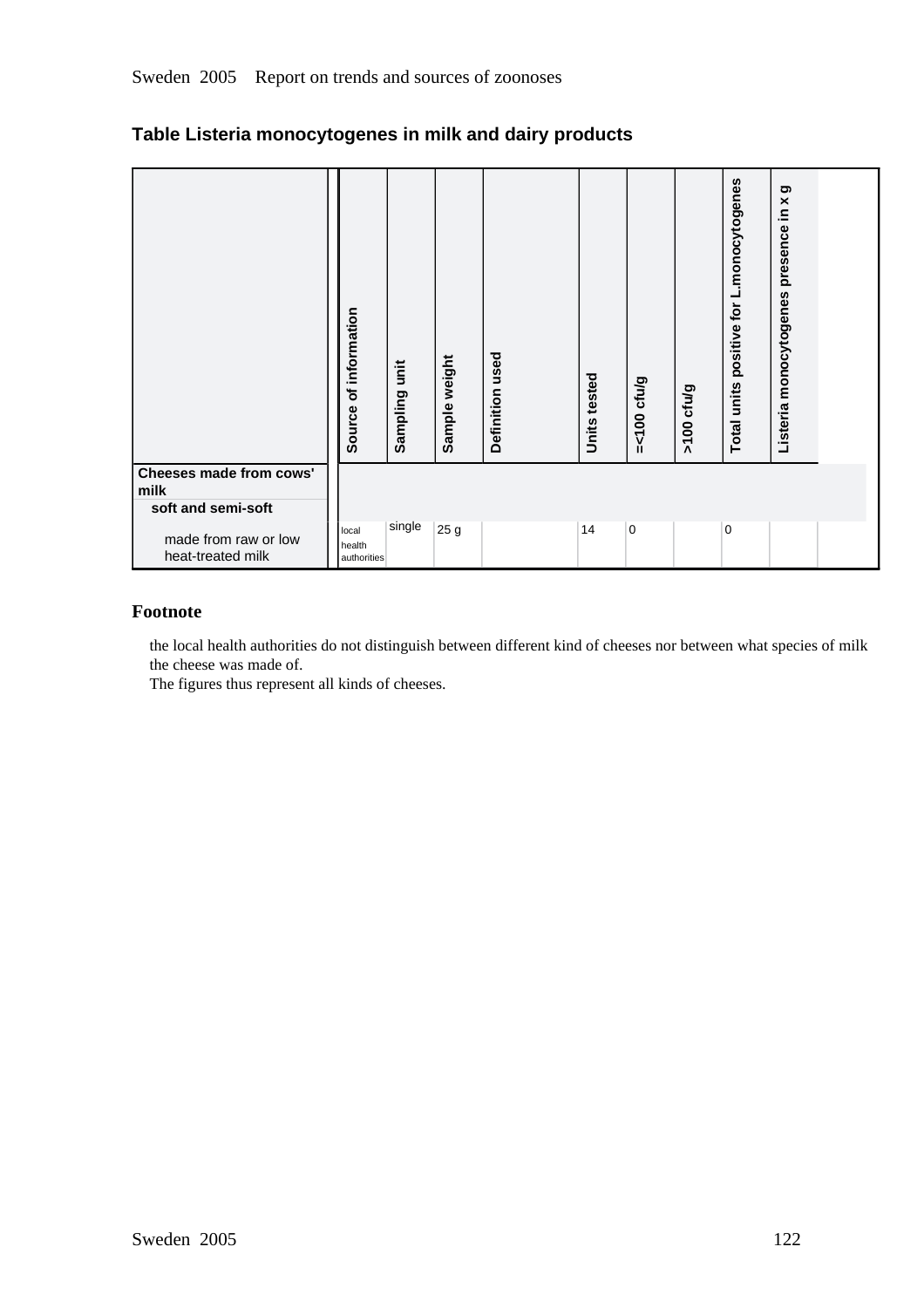# **Table Listeria monocytogenes in other foods**

|                                                         | Source of information          | Sampling unit | Sample weight   | Definition used | Units tested | $=$ <100 $ctu/g$         | >100 ctu/g     | Total units positive for L.monocytogenes | ත<br>$\pmb{\times}$<br>Listeria monocytogenes presence in |  |
|---------------------------------------------------------|--------------------------------|---------------|-----------------|-----------------|--------------|--------------------------|----------------|------------------------------------------|-----------------------------------------------------------|--|
| Fish<br>smoked                                          | local<br>health<br>authorities | single        | 25G             |                 | 37           | $\overline{\phantom{0}}$ | $\blacksquare$ | 4                                        |                                                           |  |
| <b>Crustaceans</b>                                      |                                |               |                 |                 |              |                          |                |                                          |                                                           |  |
| unspecified                                             |                                |               |                 |                 |              |                          |                |                                          |                                                           |  |
| cooked                                                  | local<br>health<br>authority   | single        | 25G             |                 | 12           | $\mathbf 0$              | $\overline{0}$ | 0                                        |                                                           |  |
| Other processed food<br>products and prepared<br>dishes | local<br>health<br>authority   | single        | 25 g            |                 | 8            | 0                        | $\overline{0}$ | 0                                        |                                                           |  |
| <b>Meat from bovine animals</b><br>and pig              | local<br>health<br>authority   | single        | 25 <sub>g</sub> |                 | 4            | 0                        | $\overline{0}$ | 0                                        |                                                           |  |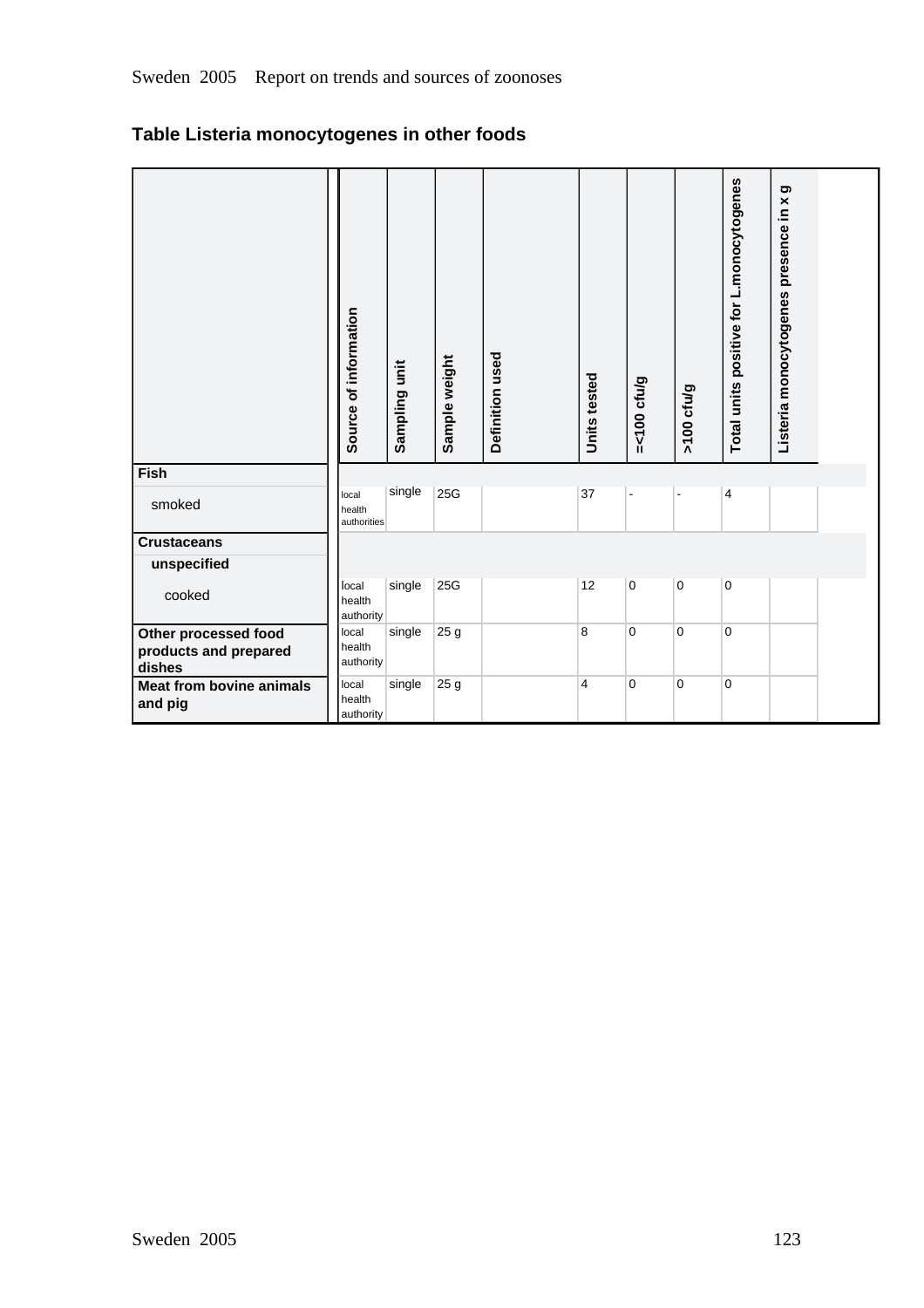## **2.3.3. Listeria in animals**

## **A. Listeria spp. in animal - all animals**

## **Monitoring system**

#### **Sampling strategy**

There is no active surveillance system and detection of cases is based on clinical observations.

## **Frequency of the sampling**

When there is a suspected case.

#### **Case definition**

A case may be defined with (1) positive histopathology combined with clinical signs, (2) positive bacteriology and histopathology or, (3) positive immunohistochemistry and histopathology. The animal is the epidemiological unit.

## **Diagnostic/analytical methods used**

The diagnostic methods used include histopathology, immunohistochemistry and bacteriology.

#### **Measures in case of the positive findings or single cases**

In a verified case of listeriosis, the SJV decides from case to case to investigate the herd and clarify the source of infection.

## **Notification system in place**

Listeriosis is notifiable in all animal species.

#### **Results of the investigation**

In 2005, 5 cattle and 25 sheep tested positive for Listeria. The number of tested animals is unknown.

#### **National evaluation of the recent situation, the trends and sources of infection**

Before 1999, there were between 10 and 20 reported listeria infections in animals per year. However, the number of cases increased from 1999 and onward (33-51 per year). An explanation for this may be the increased use of big bale silage. Also, the number of cattle and sheep that are autopsied due to the TSE surveillance, may have increased the chance of finding listeriosis.

## **Relevance of the findings in animals to findings in foodstuffs and to human cases (as a source of infection)**

As Listeria spp are present in the environment and also to a small degree in food-producing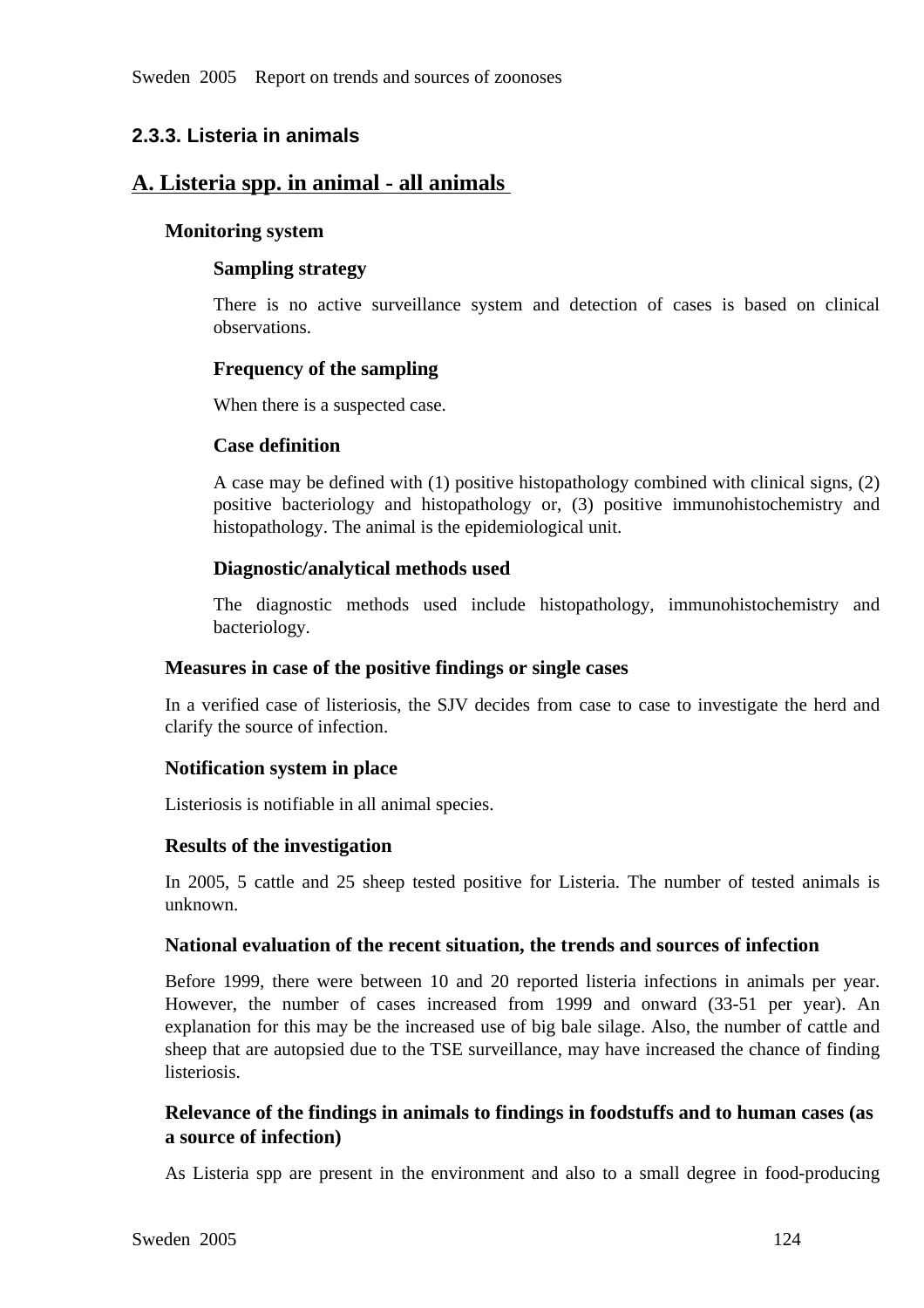animals, a risk of contracting domestic listeriosis does exist. However, cases of listeriosis in animals and listeriosis in humans are often not epidemiologically linked.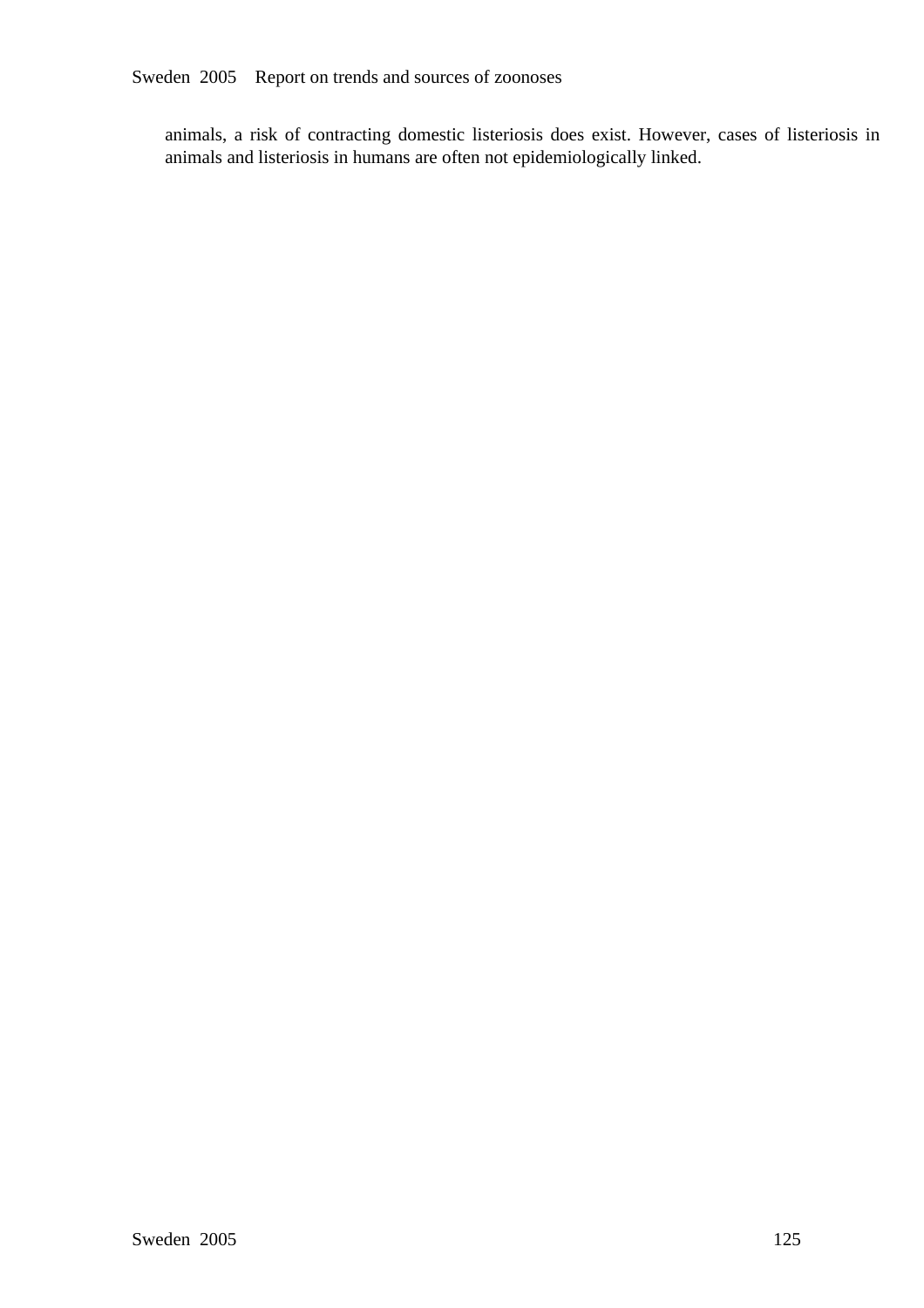# **Table Listeria spp. in animals**

|                                | information<br>৳<br>Source | unit<br>Sampling | tested<br>Units | Listeria<br>$\mathbf{\dot{e}}$<br>positive<br>units<br><b>Total</b> | monocytogenes | unspecified<br>$\blacksquare$<br>$\blacksquare$<br>spp.<br>Listeria |
|--------------------------------|----------------------------|------------------|-----------------|---------------------------------------------------------------------|---------------|---------------------------------------------------------------------|
| <b>Cattle (bovine animals)</b> | <b>SVA</b>                 | animal           |                 | 5                                                                   |               |                                                                     |
| <b>Sheep</b>                   | <b>SVA</b>                 | animal           |                 | 25                                                                  |               |                                                                     |

#### **Footnote**

Unknown number of tested animals.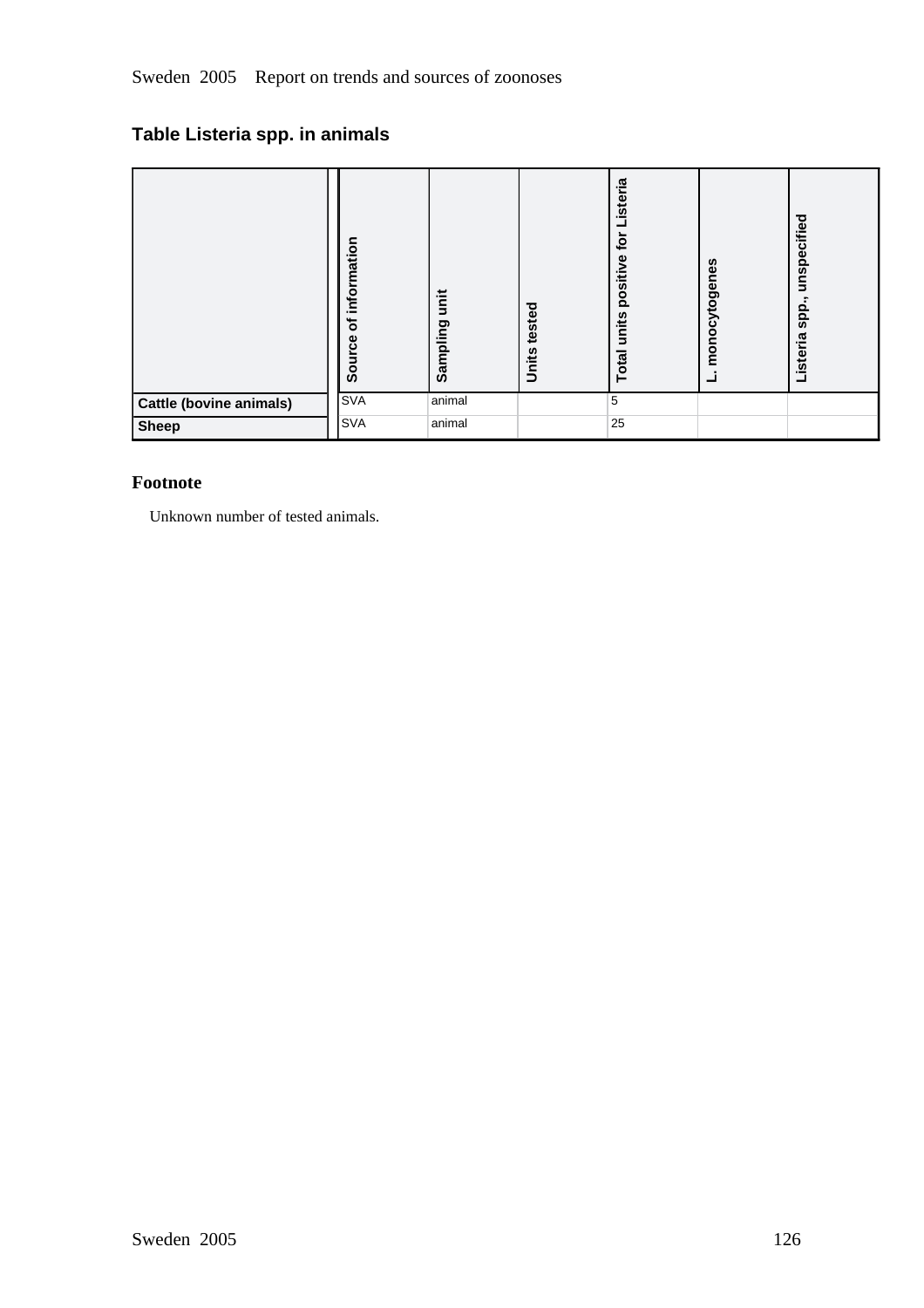# **2.4. E. COLI INFECTIONS**

## **2.4.1. General evaluation of the national situation**

# **A. Verotoxigenic Escherichia coli infections general evaluation**

## **History of the disease and/or infection in the country**

In 1996, VTEC O157 was isolated in Swedish cattle for the first time and human E. coli O157 infection was traced back to a cattle herd. The same year, VTEC O157 in cattle became notifiable. However,since 1999, VTEC O157 findings are only notifiable when associated with human EHEC.

Several studies of prevalence conducted throughout the years have shown that 1% of Swedish cattle (highest prevalences in young animals) is infected with VTEC O57 and about 10% of Swedish cattle farms.

Since 1998 the number of domesetic human VTEC O157 infections has varied from 59-97, apart from 2002 when 129 cases were reported. This was due to an outbreak of VTEC O 157 infection (including 28 cases) in southern Sweden (county of Skane), caused by contaminated locally produced fermented cold-smoked sausages.

During 2004 the Communicable Disease Act was changed to include all serotypes of EHEC (VTEC) instead of just EHEC O157. This change in the legislation, caused a great increase in reported cases to a total number of 182.

## **National evaluation of the recent situation, the trends and sources of infection**

VTEC infection is a serious zoonotic infection and cattle, or products there of, are important sources of infection. The majority of human cases are reported from the western part of Sweden and in this region it seems to be a special strain of VTEC O157 circulating, perhaps more pathogenic than others. Furthermore, most of the VTEC positive farms are located in the same area. Surveillance is needed to investigate whether this specific strain is spreading to other counties in Sweden. Domestically produced food has been the source of infection at two larger outbreaks, in 2003 from fermented sausage and in 2005 from sallad. It cannot be excluded that outbreaks caused by domestic produced foods may occur in the future.

In 2005 there was an explosive increase of human cases with EHEC. One explanation to this is the change in the legislation, to include all the serotypes. Another cause is the salad outbreak mentioned above.

## **Relevance of the findings in animals, feedingstuffs and foodstuffs to human cases (as a source of infection)**

In case of human infection, trace back is performed. If the infection is traced back to a cattle farm, special recommendations are given, for example about improved hygiene. If VTEC is found on a farm without connection to human cases, no additional recommendations are given.

## **Recent actions taken to control the zoonoses**

The guidelines that were established in 1997 by the SVA, SLV, SJV, SMI and the National Board of Health and Welfare (SoS), were revised in 2004. These guidelines give recommendations on how to handle VTEC O157 in cattle when associations have been made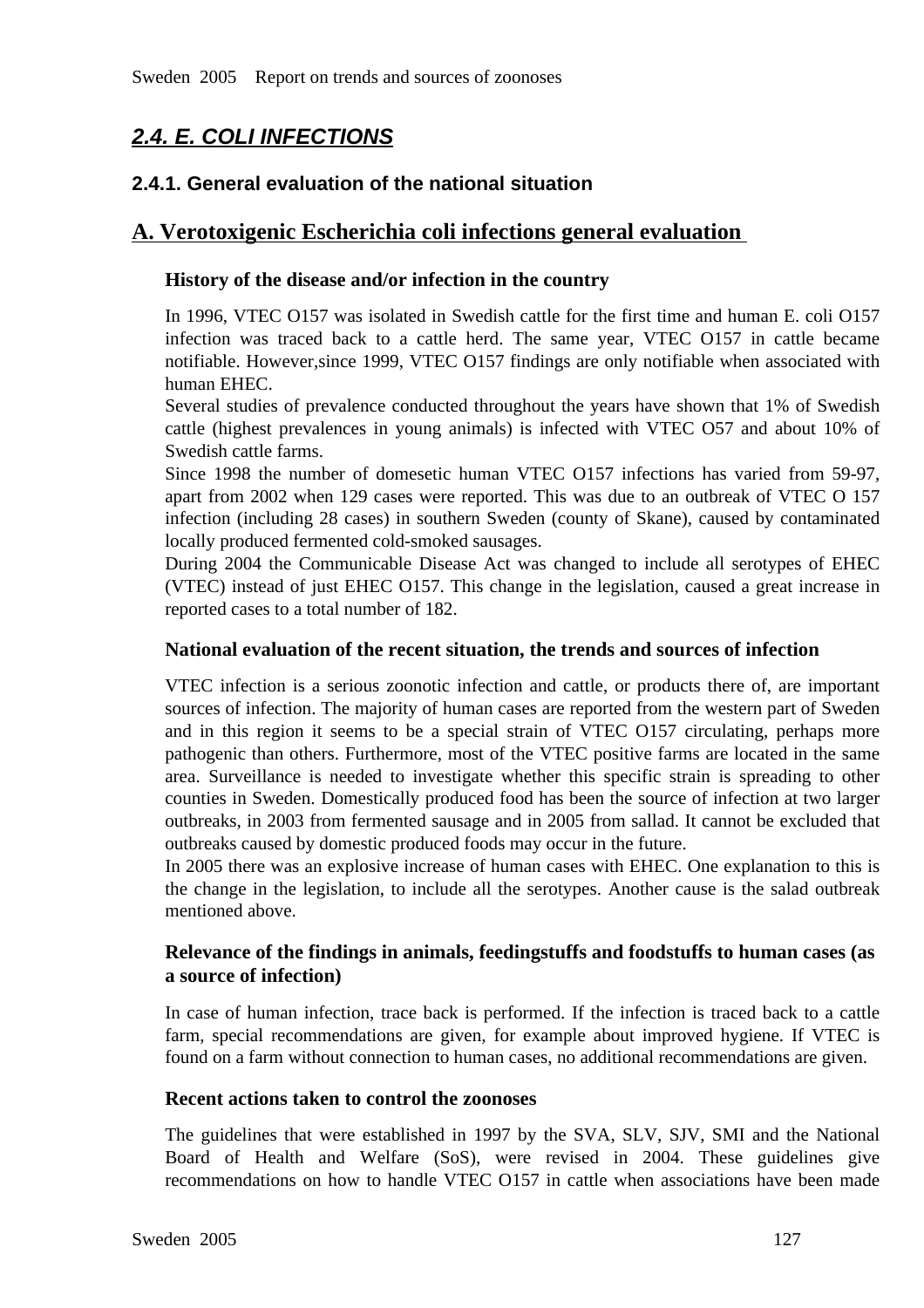with human EHEC and the responsibility of the different authorities and organisations.

In 2004, binding directives were introduced by the SJV to prevent disease associated with animals in public settings. According to the directives, each setting should establish a written hygiene programme, inclusive of visitors instructions. A qualitative risk assessment was made as a guideline for the establishment of these compulsory preventive measures in which testing for VTEC of ruminants used for exhibition is recommended.

From 2004, all serotypes of VTEC are notifiable in humans, previously only infection with VTEC O157 was reported. It is discussed if other serotypes than O157 in animals will be analysed to a larger extent in the future.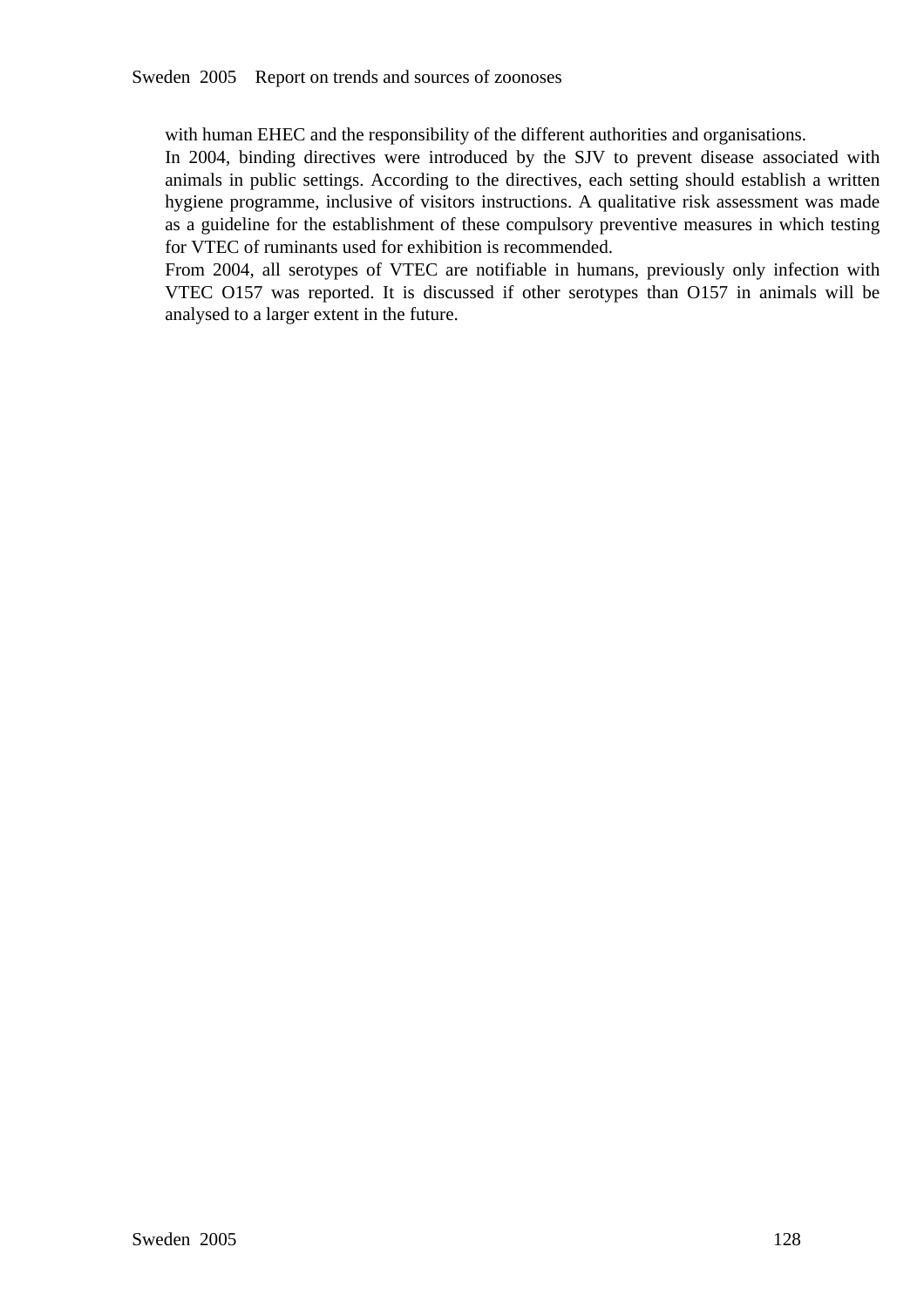# **2.4.2. Escherichia coli, pathogenic in foodstuffs**

## **Table VT E.coli in food**

|                                 | of information<br>Source           | Sampling unit | Sample weight   | Units tested | Total units positive for Escherichia coli, pathogenic | coli spp., unspecified<br>цj | O <sub>157</sub><br>COII (VTEC) - VTEC<br>шi<br>Verotoxigenic | <b>O157:H7</b><br>COII (VTEC) - VTEC<br>Verotoxigenic E. |
|---------------------------------|------------------------------------|---------------|-----------------|--------------|-------------------------------------------------------|------------------------------|---------------------------------------------------------------|----------------------------------------------------------|
| <b>Meat from bovine animals</b> | local health single<br>authorities |               | 10 <sub>g</sub> | 53           | $\overline{c}$                                        |                              |                                                               |                                                          |
| <b>Vegetables</b>               | local health single<br>authorities |               | 10 <sub>g</sub> | 19           | 0                                                     |                              |                                                               |                                                          |

#### **Footnote**

The local authorities do not distinguish between pig , sheep and cattle meat.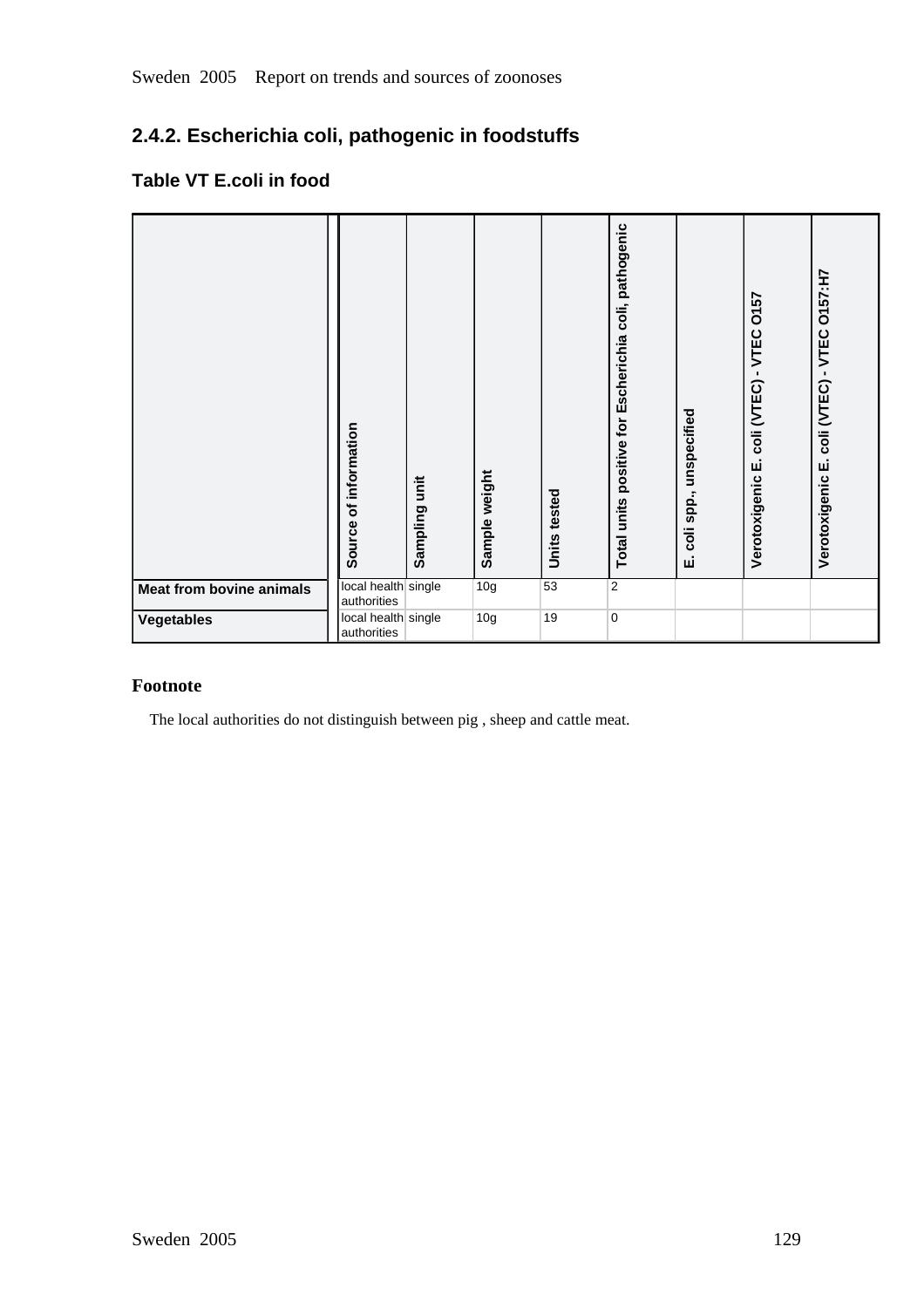## **2.4.3. Escherichia coli, pathogenic in animals**

## **A. Verotoxigenic Escherichia coli in cattle (bovine animals)**

#### **Monitoring system**

#### **Sampling strategy**

#### TRACE BACK OF HUMAN INFECTION

If a County Medical Officers in Swedish county suspects that an infection of VTEC O157 has been acquired after animal contact, the County Veterinary Officer will be informed, and immediately state a request to the Swedish Board of Agriculture for sampling of animals (cattle as well as other species) on the farm in question.

#### PREVALENCE SURVEYS

Prevalence studies will be conducted every 3rd year. Presently there is an on-going study 2005-06. In these surveys, 2000 faecal samples are collected randomly throughout the year from cattle at the slaughterhouses for bacteriological investigation of VTEC O157.

## **Frequency of the sampling**

## **Animals at farm**

Other: Trace back of human VTEC infection.

## **Animals at slaughter (herd based approach)**

Sampling distributed evenly throughout the year

## **Type of specimen taken**

## **Animals at farm**

Other: Faeces and/or milkfilter.

## **Animals at slaughter (herd based approach)**

Other: faeces, carcass swabs

## **Methods of sampling (description of sampling techniques)**

#### **Animals at farm**

In general up to 100 individual faecal samples are collected per farm with the main sampling focus on young stock as they are considered to be more likely to harbour VTEC.

The samples are analysed as pooled samples whereas up to five individual samples are pooled to one faecal sample of 25 grams.

For individual faecal samples approximately 30 grams of faeces are collected.

## **Animals at slaughter (herd based approach)**

If a cattle herd has been linked to a human EHEC case and VTEC strains with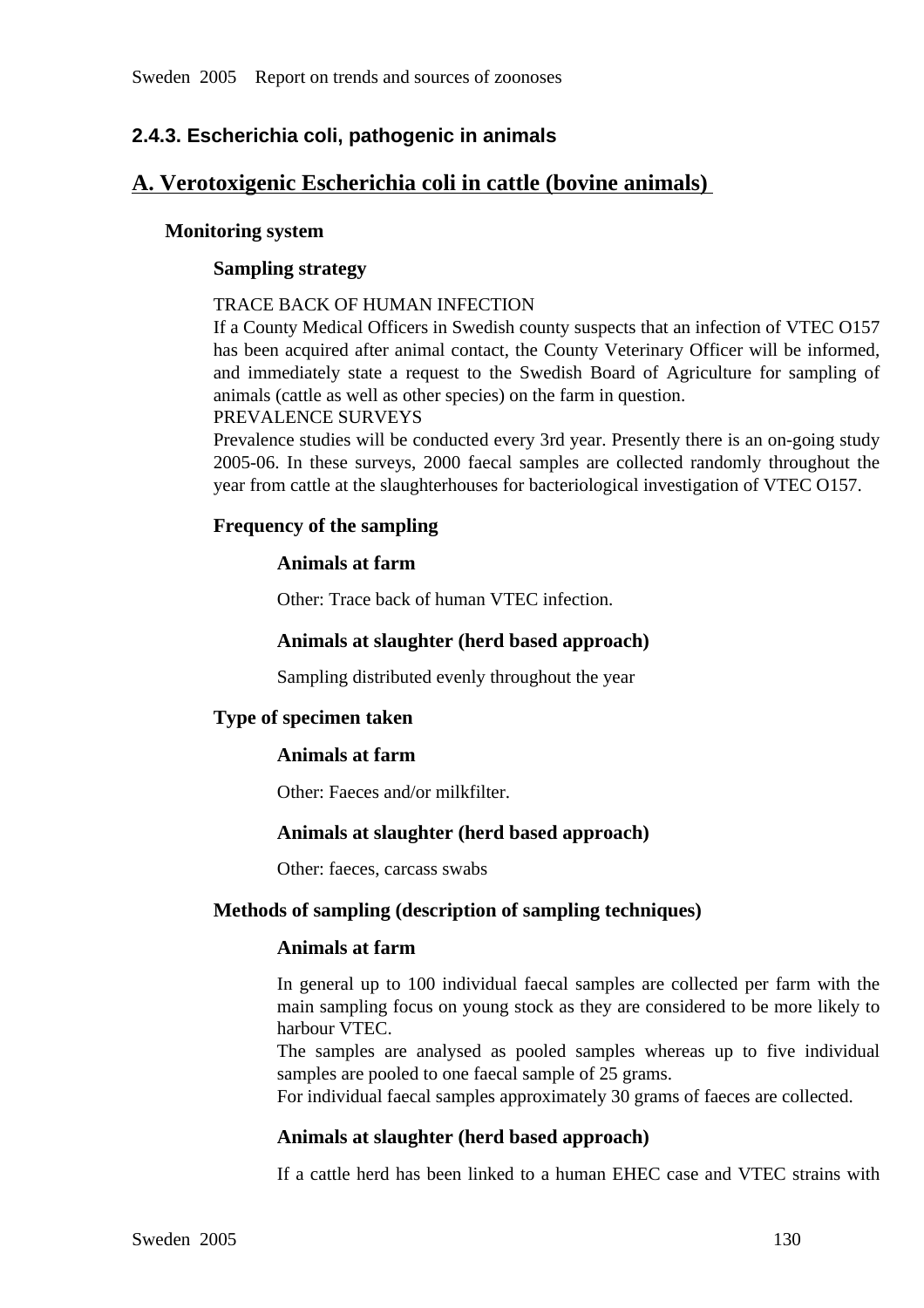identical subtyping pattern (PFGE) as the human isolate has been isolated from cattle, the farmer is given recommendations described in the guideline. These recommendations include for example that all carcasses from the farm at slaughter should be sampled for VTEC and that the carcasses should be arrested awaiting the answer of this investigation.

Carcass swabs are collected from the inner part of the hind legs. A total of 30x20-25 cm or a total of approximately 700cm2 will be swabbed.

## **Case definition**

#### **Animals at farm**

A case is defined as an animal from which VTEC O157 is isolated. The herd is the epidemiological unit.

#### **Animals at slaughter (herd based approach)**

A positive herd is defined as a herd from which an animal tested positive for VTEC O 157.

#### **Diagnostic/analytical methods used**

#### **Animals at farm**

Other: NMKL No 164:2005 2nd ed

#### **Animals at slaughter (herd based approach)**

Bacteriological method: ISO 10273:2003

#### **Other preventive measures than vaccination in place**

The established guidelines give recommendations to all farms, but are mainly directed to those that have visitors regularly and farms sending animals to slaughter.

#### **Control program/mechanisms**

#### **The control program/strategies in place**

#### **Recent actions taken to control the zoonoses**

The guidelines that were established in 1997 were revised and updated in 2004. These guidelines give recommendations of how to minimize spreading of the infection to other animals, neighbouring farms and to people (especially children). In 2004, binding directives were introduced by the SJV to prevent disease associated with animals in public settings. According to the directives, each setting should establish a written hygiene programme, inclusive of visitors instructions. A qualitative risk assessment was made as a guideline for the establishment of these compulsory preventive measures in which testing for VTEC of ruminants used for exhibition is recommended.

#### **Suggestions to the Community for the actions to be taken**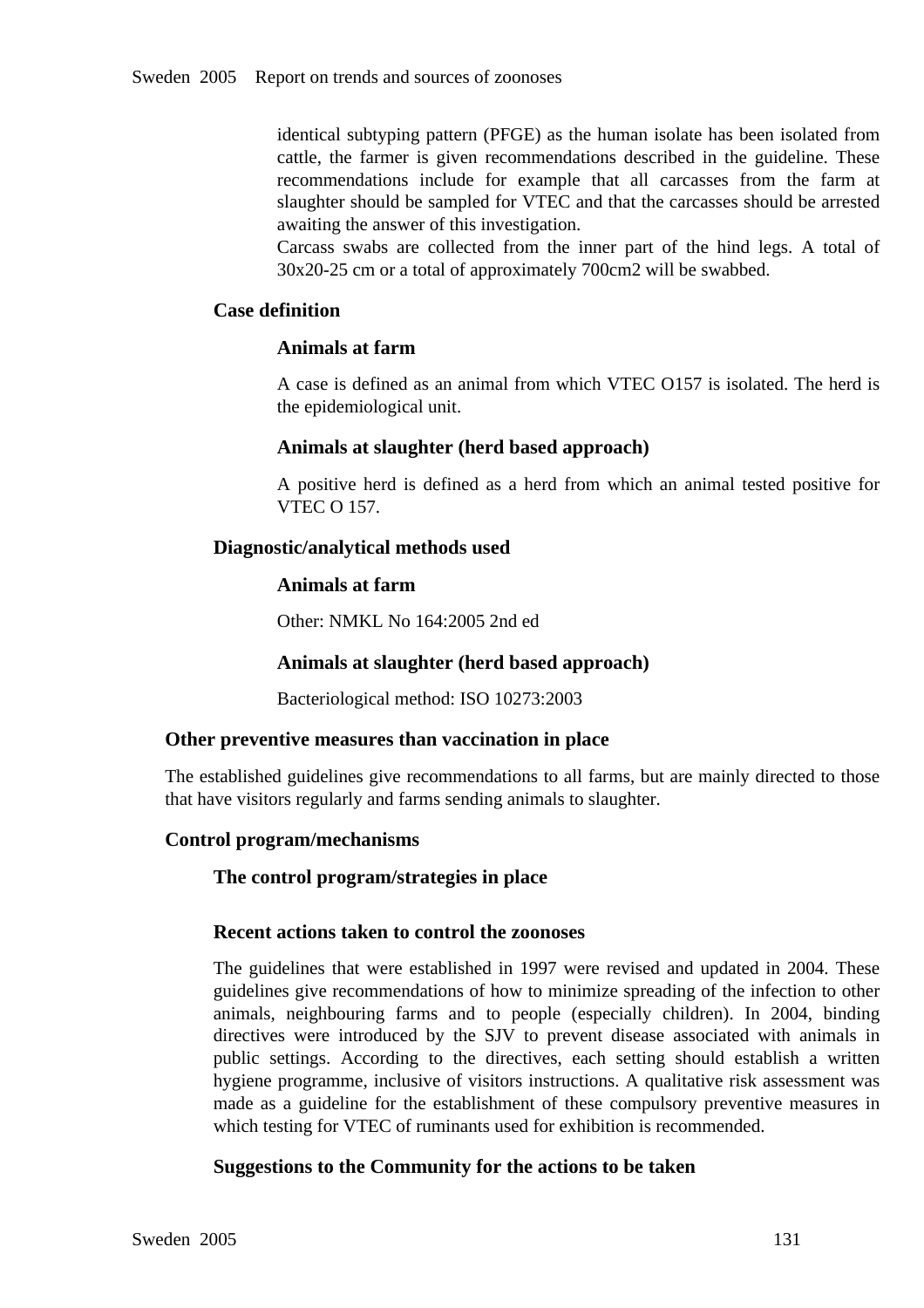In the future, it should be discussed if monitoring of VTEC prevalence in cattle can be harmonised within the EU. However, we think that it is too early to introduce any harmonisation concerning VTEC for the time being.

## **Measures in case of the positive findings or single cases**

The established guidelines mainly contain recommendations of how to handle VTEC O157 in cattle when associations have been made with human VTEC infection. The recommendations include for example that animals should be tested negative for VTEC O157 prior to transport and slaughter, and that hygiene recommendations should be instituted at the farm. Faecal samples are collected repeatedly in the epidemiological unit (usually the herd) from a representative numbers of animals of different age.

## **Notification system in place**

VTEC O157 is notifiable in animals if there is an epidemiological link to human VTEC infection.

## **Results of the investigation**

Ten cattle farms were sampled for VTEC when tracing human infection. From 4 farms, identical VTEC O157 strains were isolated as from the patients, and from one farm an identical VTEC O8 strain.

Eight cattle farms were sampled in trace back of human infections in the outbreak caused by contaminated sallad. Four farms were positive for VTEC O157. However, only from one farm was the isolated strain identical to the outbreak strain, and a similar strain was isolated from another farm.

A VTEC O157 prevalence study started in the autumn 2005 and will continue to the autumn 2006. In total, 2000 feacal samples collected at slaughter will be analysed. So far, 24 out of 568 (4.2%) samples have been positive. Reasons for a higher prevalence than expected (i.e. earlier studies around 1%) may be due to: a) the samples are collected during the high season for VTEC, b) slightly modified bacteriological culture method, or c) a true increased prevalence. In parallell with feacal sampling, 500 ears collected at the slaughter house will be analysed. During 2005, 23 out of 157 (14.6%) have been positive. Reasons for the higher prevalence in ear samples compared with feacal samples will be further investiagated in 2006 together with the results from the whole study period.

## **National evaluation of the recent situation, the trends and sources of infection**

VTEC infection is regarded as a serious zoonotic infection and cattle, or products thereof, are important sources of human infection as cattle is the major reservoir of VTEC O157. The majority of human cases are reported from the western part of Sweden (county of Halland) and in this region it seems to be a special strain of VTEC O157, perhaps more pathogenic than others. Furthermore, most of the VTEC positive farms in the country are recorded in the very same area. Surveillance is needed to investigate whether this specific strain has spread to other counties in Sweden, and if so, which actions should be taken.

It cannot be excluded that outbreaks caused by domestic produced foods will occur in the future.

## **Relevance of the findings in animals to findings in foodstuffs and to human cases (as**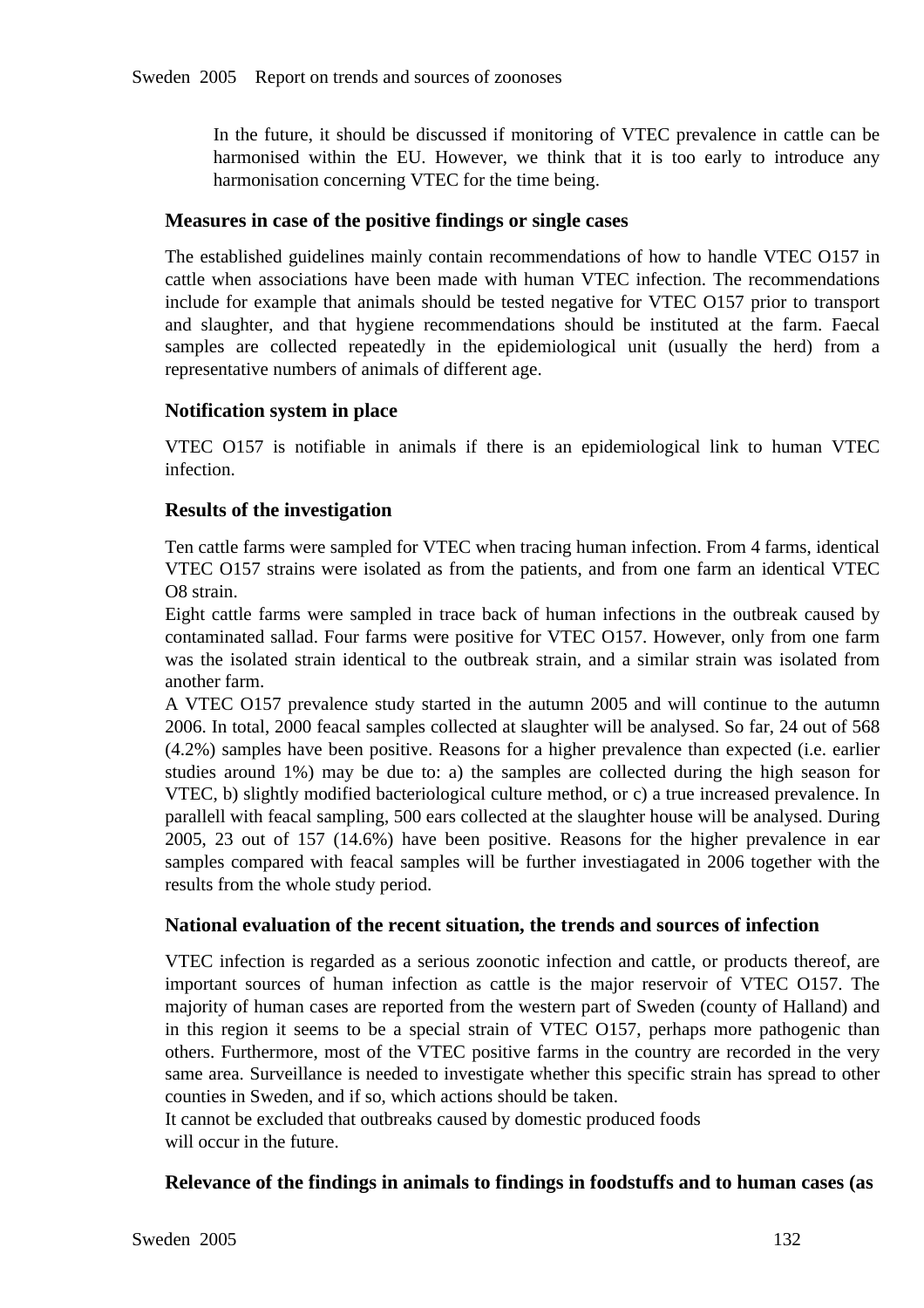#### **a source of infection)**

Direct contact with live cattle is an important source of human infection. Another important source is consumption of un-pasteurised milk, even if this is un-recommended. VTEC O157 was first identified in food of Swedish origin in 1999. One positive sample was found in imported meat in 1996. Two outbreaks caused by domestic food has been recorded, one caused by locally produced sausage (2003) and the other by locally produced salad (2005). It cannot be excluded that larger outbreaks may occur caused by domestic food.

#### **Additional information**

In 1996, VTEC O157 was isolated in Swedish cattle for the first time and human E. coli O157 infection was traced back to presence of VTEC O157 in a cattle herd. Restrictions were laid on the herd and surveillance was initiated. The same year, VTEC O157 in cattle became notifiable. However, since 1999, VTEC O157 findings are only notifiable when associated with human VTEC infection.

Between 1996 and 2005, one to ten farms (all but one being cattle farms) were investigated annually as being a suspected source to human infection. Of these, between one and four farms per year were confirmed connected to human infection (in total 29 herds). VTEC O157 was detected on all farms but one (VTEC O26). One of the herd was a goat herd.

In 1998 a survey was conducted at slaughterhouse level in other animals but cattle. The results showed that 0.8 %  $(4/474)$  lambs and 0.9 %  $(1/109)$  sheep and 0.08%  $(2/2446)$  pigs were positive for VTEC O157.

Between 1996 and 2003, the industry (Swedish Meats) analysed between 334 and 968 carcass swabs at the slaughterhouses. Sporadic samples were found positive during four years, the remaining years all were negative.

Between 1997 and 2002, around 2000 faecal samples were collected annually from cattle at the slaughterhouses for bacteriological investigation of VTEC O157. The number of samples collected at each slaughterhouse was proportional to the number of slaughtered cattle. Results from theses studies showed that VTEC O157 was isolated from between 0.3% and 1.7 % of the samples. The highest prevalence was recorded in young animals. From 2000-2002, the average prevalence among barley-beef calves (7-9 months at slaughter) was 5.3%, compared with 1.6% among young bulls (12-18 months at slaughter) and 0.7% among adult cattle. As the situation has remained stable throughout the sample period it has been regarded sufficient to conduct prevalence studies every 3rd-5th year. In 2005 a new prevalence study started that will be finalised in the end of 2006.

It has also been shown that 9% of the dairy herds in Sweden were positive for VTEC O157, of these, 23% are situated in the Western part of Sweden (the county of Halland). A study from 1998 showed that less than 1% of lambs, sheep and pigs were positive for VTEC O157.

In 2002, there was a human VTEC outbreak in southern Sweden, caused by fermented cold-smoked sausages that were contaminated with VTEC O157. At trace-back it was found that the meat in the food product originated from at least 15 farms in the area. Even if VTEC O157 was isolated from five of the 15 farms, none of the isolated strains was the same as the VTEC strain that caused the human cases, as shown by PFGE.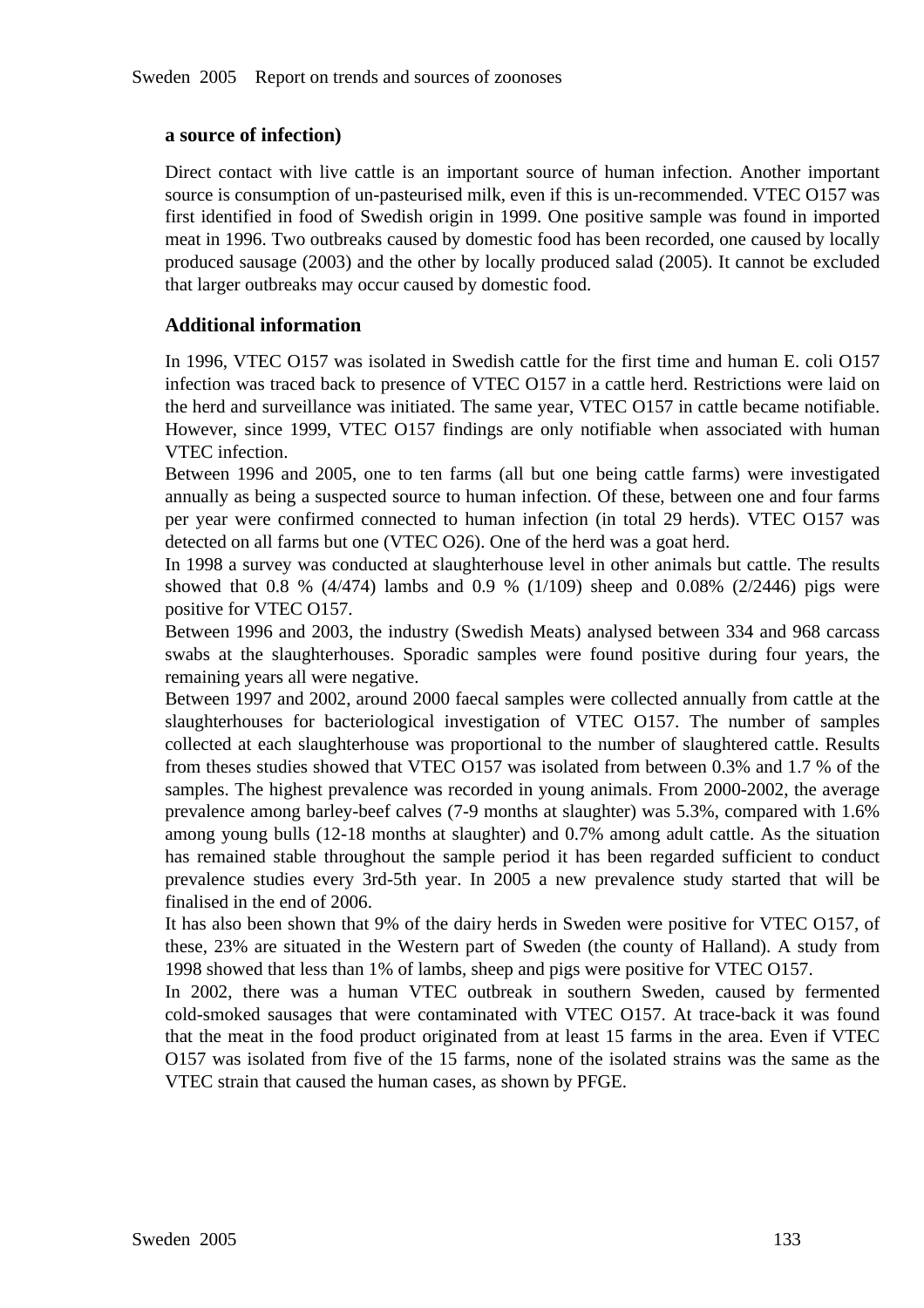## **Table VT E.coli in animals**

|                                                                                                                        | Source of information | Sampling unit | Units tested | Total units positive for Escherichia coli, pathogenic | coli spp., unspecified<br>ші | Verotoxigenic E. coli (VTEC) - VTEC 0157 | <b>CH:7510</b><br>coli (VTEC) - VTEC<br>шi<br>Verotoxigenic | $\overline{0}$<br>coli (VTEC) - VTEC<br>Verotoxigenic E. |
|------------------------------------------------------------------------------------------------------------------------|-----------------------|---------------|--------------|-------------------------------------------------------|------------------------------|------------------------------------------|-------------------------------------------------------------|----------------------------------------------------------|
| Cattle (bovine animals) (1)                                                                                            | SJV                   | herd          | 18           | $\overline{7}$                                        |                              |                                          | 6                                                           | $\mathbf{1}$                                             |
| - at slaughterhouse - animal<br>sample - Surveillance -<br>surveillance survey -<br>objective sampling (2)             | <b>SVA</b>            | animal        | 157          | 23                                                    |                              |                                          | 23                                                          |                                                          |
| - at slaughterhouse - animal<br>sample - faeces -<br>Surveillance - surveillance<br>survey - objective sampling<br>(3) | SVA                   | animal        | 568          | 24                                                    |                              |                                          | 24                                                          |                                                          |

(1) : \*Two VTEC O157 herds (out of 8 sampled) were part of the outbreak investigation of the human outbreak caused by contaminated sallad. One strain was identical to the outbreak strain and the other very similar. \*Four VTEC 0157 and one VTEC 08 herd, respectively, out of 10 sampled, were part of trace back of human infection.

(2) : Results on a on-going prevalence study autumn 2005-2006. Samples consisted of ears collected at slaughter. 157 out of 500 ears were analysed in 2005.

(3) : Results on a on-going prevalence study autumn 2005-2006. 568 out of 2000 samples were analysed in 2005.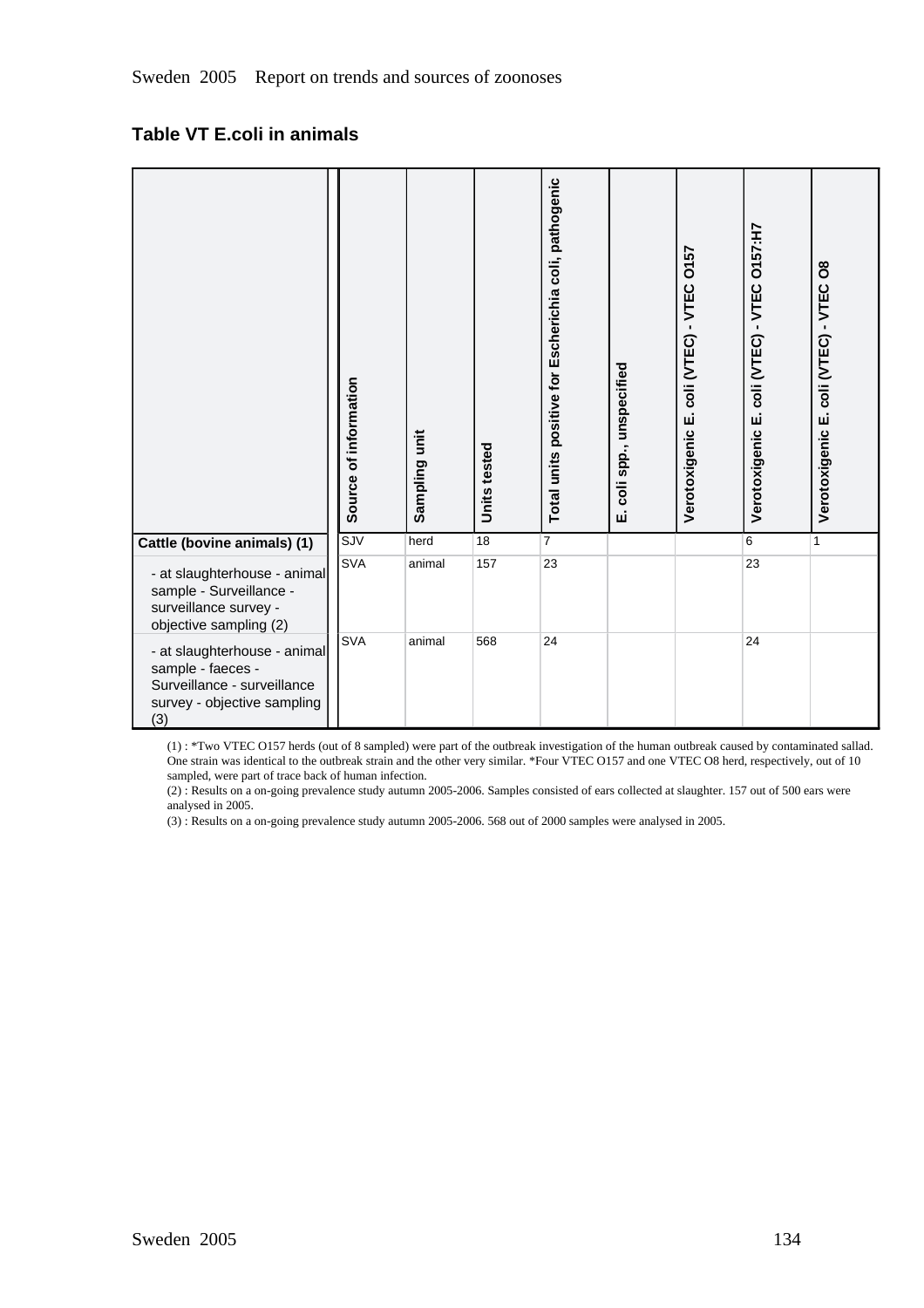# **2.5. TUBERCULOSIS, MYCOBACTERIAL DISEASES**

## **2.5.1. General evaluation of the national situation**

# **A. Tuberculosis General evaluation**

#### **History of the disease and/or infection in the country**

M. bovis:

Sweden was declared free from bovine tuberculosis in 1958. Since then, sporadic cases have occurred in cattle, the most recent in 1978. Compulsory tuberculin testing of all cattle was abolished in 1970 and the national bovine TB control in cattle is based on meat inspection. When Sweden joined the European Community in 1995 the status of OTF (officially tuberculosis free) was obtained. No cases have been repored in wildlife for more than 55 years.

M. bovis was diagnosed in farmed deer in 1991. Trace back investigation revealed that the infection was introduced by imported deer in 1987. In 1994, a voluntary control programme was introduced that became mandatory in 2003. In total, 13 herds have tested positive and all have been depopulated.

In humans, less than 10 cases of M. bovis are notified annually in Sweden. Most of these are found in elderly people, infected in their youth before bovine TB was eradicated in Sweden, or in immigrants from areas where bovine TB is still common.

M. tuberculosis:

Between 2001 and 2004, M. tuberculosis was diagnosed in five elephants and one giraffe at a Zoo in eastern part of Sweden, and in one elephant at a Zoo in the wester part. The animals were euthanised and a thorough investigation was performed (See "M. Tuberculosis in Zoo animals"). No human infection has been associated to this outbreak.

## **National evaluation of the recent situation, the trends and sources of infection**

The national situation remains favourable.

## **Relevance of the findings in animals, feedingstuffs and foodstuffs to human cases (as a source of infection)**

As Sweden is OTF, the risk of contracting domestic TB from livestock and other animals is negligible.

The risk for animal keepers to contract infection with M. tuberculosis from elephants is small, but cannot be ruled out as elephants, and other relevant animals at Zoos, might carry subclinical infection.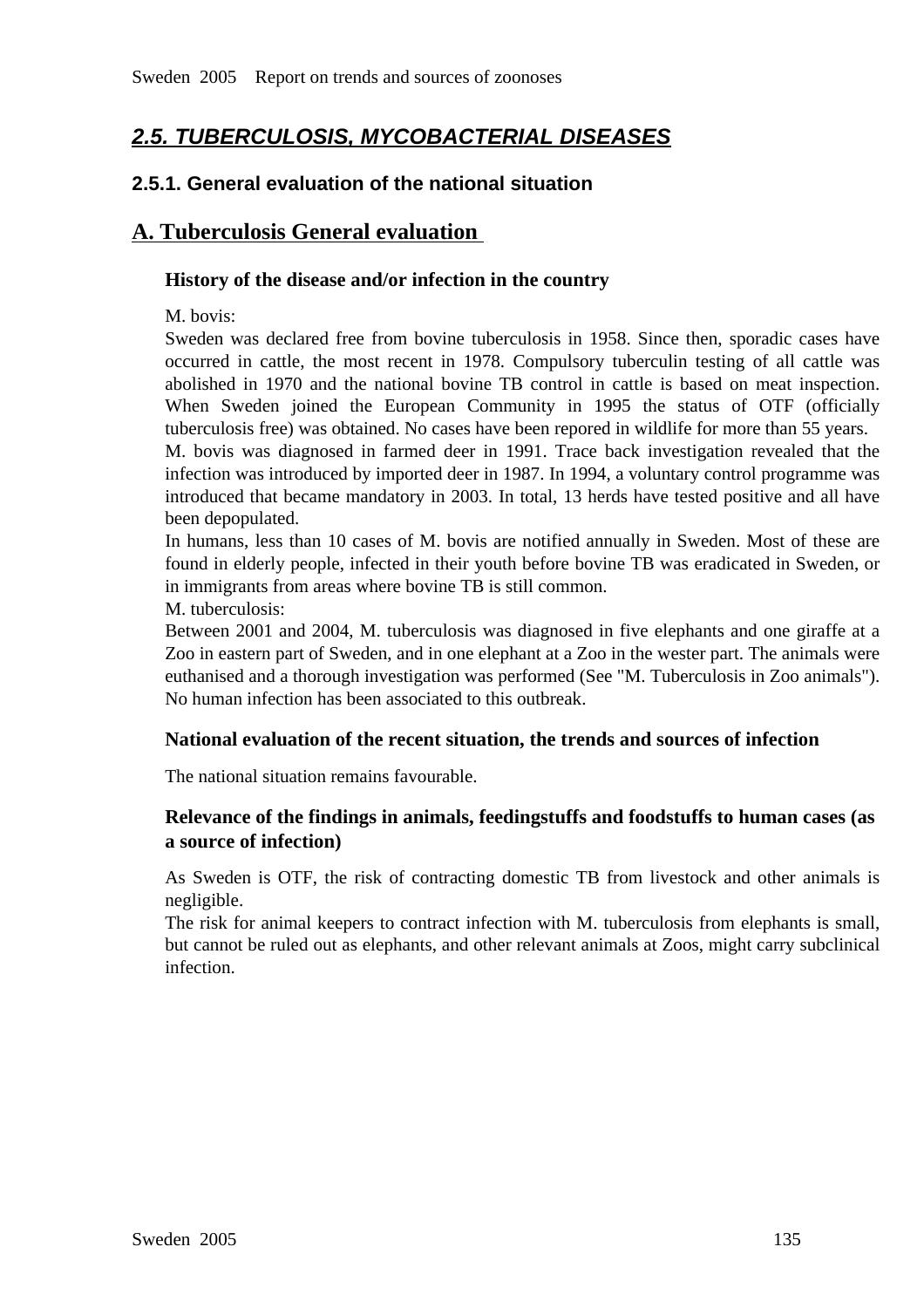## **2.5.2. Mycobacterium in animals**

## **A. Mycobacterium bovis in Bovine Animals**

#### **Status as officially free of bovine tuberculosis during the reporting year**

#### **The entire country free**

Sweden was declared free from bovine tuberculosis in 1958. When Sweden joined the EU in 1995, the status of Officially Tuberculosis Free (OTF) was obtained (1) (former Decision 95/63/EC). Sweden fulfils the requirements on control measures in OTF member states  $(2)$ .

(1)Commission Decision 03/046/EG, as last amended by 04/230/EG. (2)Council Directive 64/432/EEC, Annex A, as last amended by 00/20/EC.

#### **Monitoring system**

#### **Sampling strategy**

Monitoring is performed by meat inspections at slaughter of food producing animals. The inspection is performed by the SLV. If TB is suspected, samples are collected and analysed at the SVA. Furthermore, tuberculin tests are performed at artifical insemination stations and at export/import of animals as required according to EU-legislation. Sampling is also performed in case of clinical suspicion.

#### **Frequency of the sampling**

All cattle is inspected at slaughter and samples are taken in case suspected pathological changes are detected. Samples are also collected at necropsy in case of clinical suspicion or positive tuberculin test.

#### **Type of specimen taken**

Organs/ tissues: Samples from organs/tissues with suspected lesions and adjacent lymph nodes. Both fresh and formalin fixed samples.

#### **Methods of sampling (description of sampling techniques)**

If TB is suspected after a positive tuberculine test, several lymph nodes are collected for histopathology, acid fast staining of direct smears and mycobacterial culture. Any organ with gross lesions is also sampled. Lymph nodes always collected for culture include retropharyngeal, submandibular, parotideal, medistinal, tracheobronchial, mesenterial, iliacal and inguinal lymph nodes. Lymphnodes are pooled for culture, wheras organs with pathological changes are cultured separately.

#### **Case definition**

A positive case is defined as an animal from which M. bovis. M. tuberculosis, or any other mycobacteria in the M. tuberculosis-complex has been isolated.

#### **Diagnostic/analytical methods used**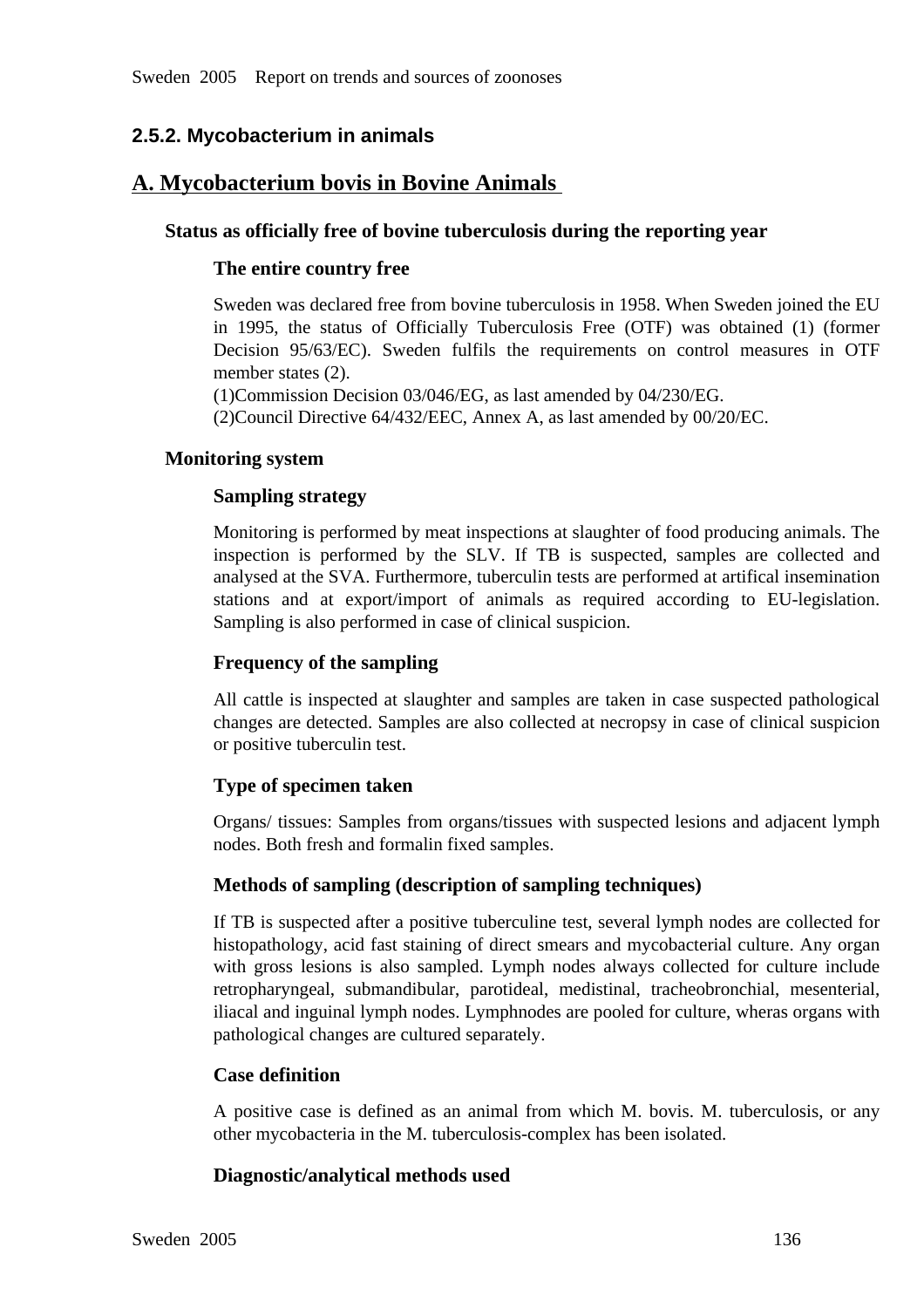Samples from autopsy/meat inspection is investigated by histology and direct smears. The result from these test determines if culture is performed. Culture is performed according to the method BKT/MKB/M-110. Cultures are read once/week for eight weeks and microscopy of suspected colonies is performed. If acid-fast rods are seen, a molecular probe for the M. tuberculosis complex is applied to colony material. If deemed necessary, re-culture is carried out at four weeks. In case mycobacteria in the M. tuberculosis-complex is isolated the strain is further subtyped.

## **Vaccination policy**

Vaccination is not allowed.

## **Control program/mechanisms**

## **The control program/strategies in place**

Sweden is OTF and fulfils the requirements on control measures in OTF member states (see "The entire country free").

## **Suggestions to the Community for the actions to be taken**

Apply rules for TB control on all domestic animal species and not just cattle.

## **Measures in case of the positive findings or single cases**

If tuberculosis would be diagnosed in a food producing animal eradication measures are implemented, including depopulation of the whole herd, in accordance with the Swedish Act of Epizootics.

## **Notification system in place**

Infection with M. bovis, M. tuberculosis, or other mycobacteria in the M. tuberculosis-compelx, is compulsory notifiable in all animal species on the basis of suspicion (for ex clinical- or post mortem suspicion).

## **Results of the investigation**

In total, 3 cattle were investigated for M. bovis in 2005, all were negative. Of those, 2 cattle were investigated by culture as they had tested positive in the tuberculin test at export. The remaining animal was detected following autopsy where TB could not be ruled out.

## **Relevance of the findings in animals to findings in foodstuffs and to human cases (as a source of infection)**

As Sweden is OTF, the risk of contracting domestic TB from animals is negligible.

## **Additional information**

Animals other than cattle:

Apart from the tested cattle mentioned above, other animals were also tested for bovine TB in 2005. 49 pigs were investigated, following suspicion at meat inspection, by histology, by direct smears and 42 were cultured. All were negative. Apart from this, 2 sheep, 1 horse, 2 dogs, 1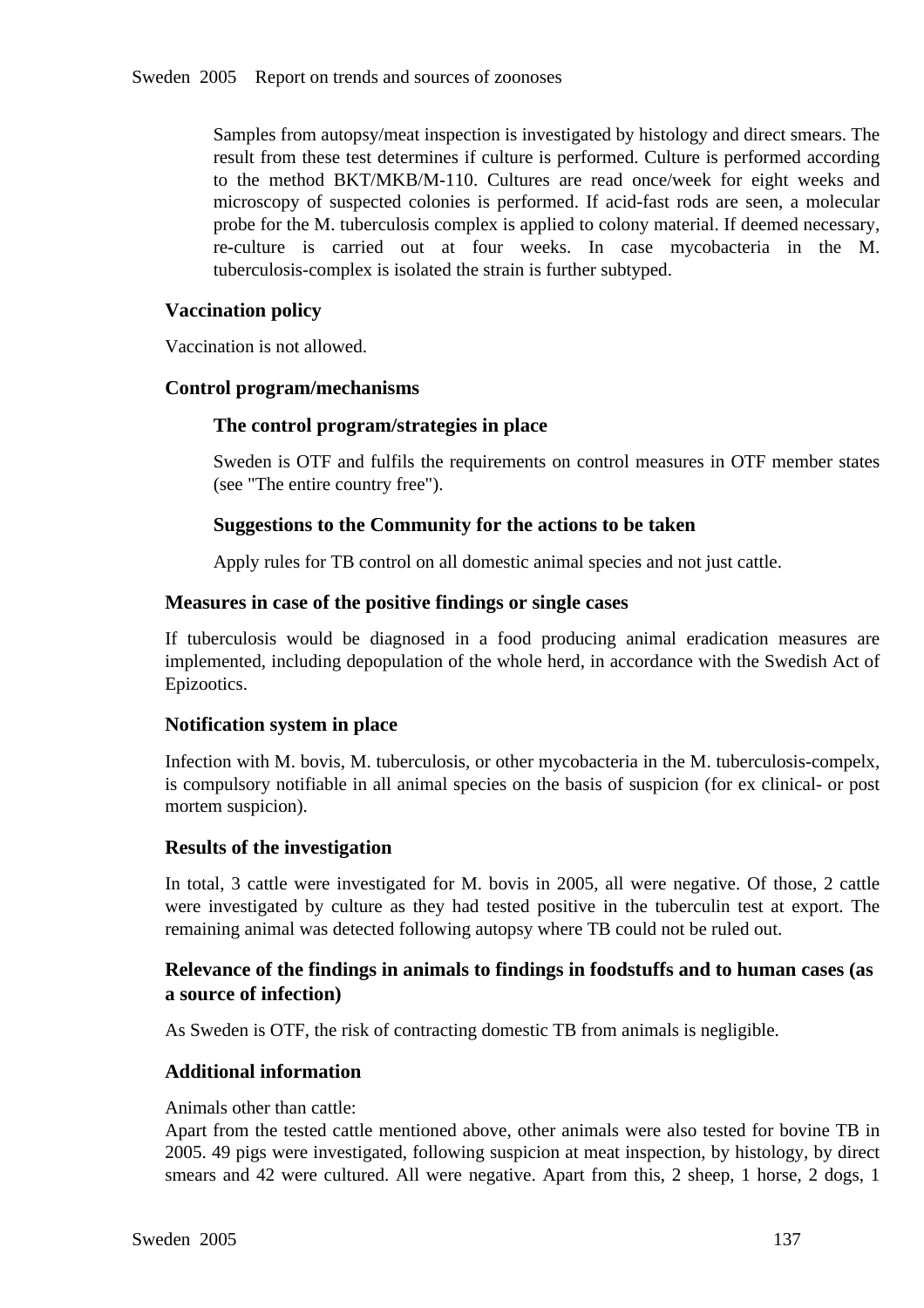hamster and 5 wild animals were tested by direct smears, all were negative. One of the sheep was also cultured but found negative.

## **B. Mycobacterium bovis in farmed deer**

#### **Monitoring system**

#### **Sampling strategy**

In 1994, a voluntary official control programme was implemented. In June 2003, the control programme became compulsory. In the programme, tuberculin tests are performed regulary and herds that are found positive for bovine TB are depopulated. Furthermore, all animals are inspected at slaughter. In the voluntary programme, all animals >1 year that are found dead or euthanised are subjected to autopsy, whereas this applies to animals of all ages in the mandatory programme.

In brief, a herd obtains Bovine TB-free status (A-status) after three consecutive whole herd tuberculin tests of all deer older than one year, with negative results. Only herds with A-status may sell live deer and to maintain the A-status all female deer have to be tested after two years and then every third year, without reactors. Bovine TB-free status can also be obtained by slaughter of the whole herd and repopulation with deer from Bovine TB-free herds. Herds where testing is discontinued are downgraded to Bovine TB-free herds with B-status, which means they cannot sell live animals.

## **Frequency of the sampling**

Sampling is performed if TB is suspected after meat inspection of slaughtered animals, if there is a clinical suspicion, or if there is a positive tuberculin test.

## **Type of specimen taken**

Organs/ tissues: Samples from organs/tissues with suspected lesions and adjacent lymph nodes. Both fresh and formalin fixed samples.

## **Methods of sampling (description of sampling techniques)**

If TB is suspected after a positive tuberculin test, several lymph nodes are collected for histopathology, acid fast staining of direct smears and mycobacterial culture. Any organ with gross lesions is also sampled. Lymph nodes always collected for culture include retropharyngeal, submandibular, parotideal, medistinal, tracheobronchial, mesenterial, iliacal and inguinal lymph nodes. Lymphnodes are pooled for culture, wheras organs with pathological changes are cultured separately.

## **Case definition**

A positive case is defined as an animal from which M. bovis, M. tuberculosis, or other mycobacteria in the M. tuberculosis-complex, have been isolated.

#### **Diagnostic/analytical methods used**

Samples from autopsy/meat inspection are investigated by histology and direct smears. The result from these tests determines if culture is performed. Culture is performed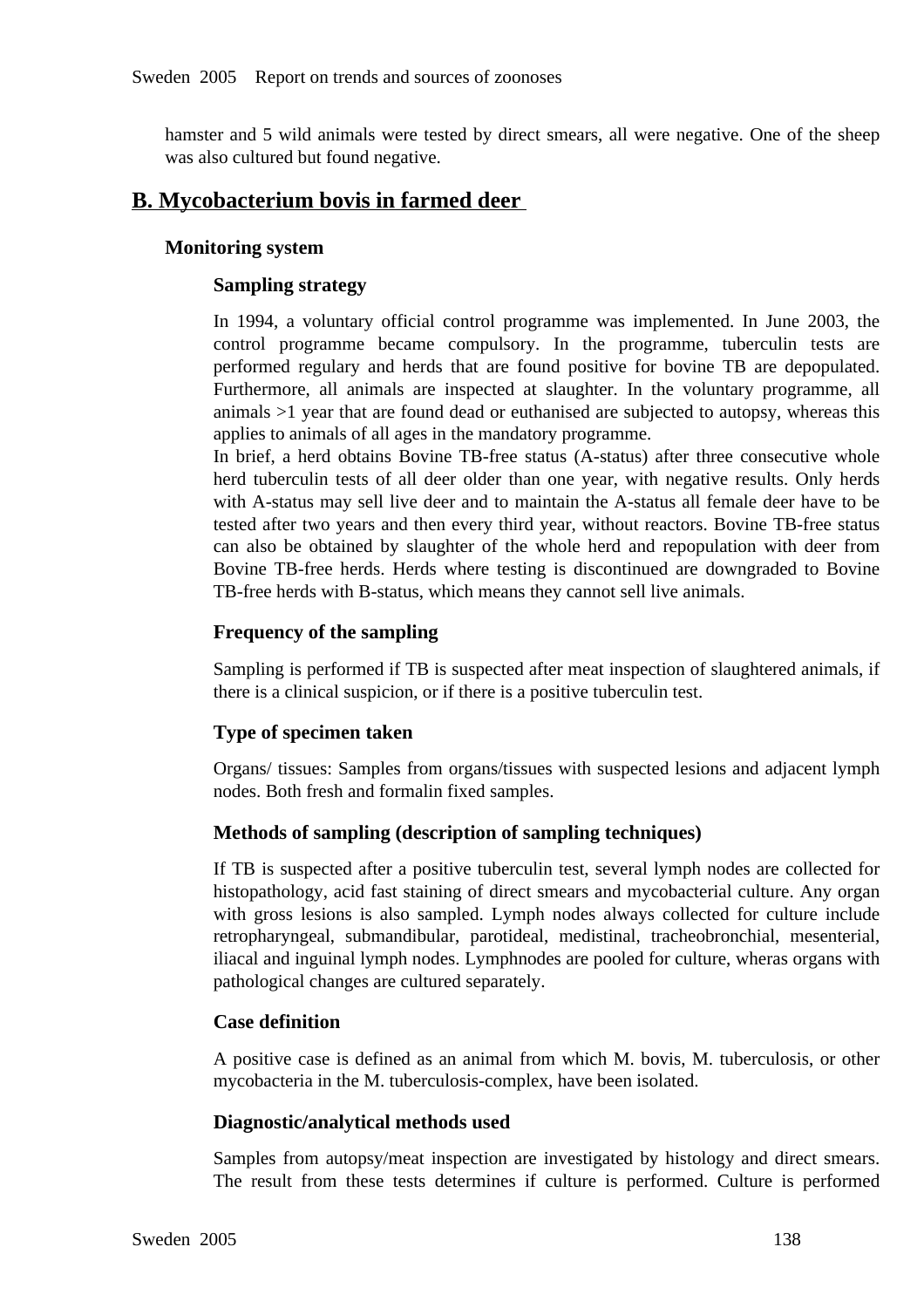according to the method BKT/MKB/M-110. Cultures are read once/week for eight weeks and microscopy of suspected colonies is performed. If acid-fast rods are seen, a molecular probe for the M. tuberculosis complex is used on colony materials. If deemed necessary, re-culture is carried out at four weeks. In case mycobacteria in the M. tuberculosis-complex is isolated the strain is further subtyped.

## **Vaccination policy**

Vaccination is not allowed.

## **Control program/mechanisms**

## **The control program/strategies in place**

A voluntary official TB control programme in farmed deer, administered by the industry (the Swedish Animal Health Service; Svenska djurhalsovarden) partially financed by the authorities, was implemented in July 1994. In June 2003, when 96% of all herds were affiliated to the program, the control program was made compulsory, including all herds in the country.

## **Recent actions taken to control the zoonoses**

The voluntary control programme became compulsory in 2003. Since the program's inception it has become evident that, on certain large extensive deer farms, it is difficult to muster all animals in the herd and virtually impossible to establish that no deer are present outside the mustering pen. An alternative control was needed in these herds. Followingly, the national legislation was amended so that owners of farms larger than 100 hectares and where there are no imported deer in the herd or any epidemiological links to imports, may apply to SBA for the alternative control for BTB, based on slaughter and meat inspection. In these herds, at least 20% of the herd (equally distributed over sex and age classes) shall be slaughtered annually for at least 15 years and the carcasses submitted for meat inspection. Furthermore, all other deer that are killed or die due to other reasons shall be meat inspected/autopsied.

## **Measures in case of the positive findings or single cases**

If tuberculosis would be diagnosed in farmed deer eradication measures are implemented, including depopulation of the whole herd, in accordance with the Swedish Act of Epizootics.

## **Notification system in place**

Infection with M. bovis, M. tuberculosis, or other mycobacteria in the M. tuberculosis-complex, is notifiable in all animal species on the basis of suspicion (for ex clinical- or post mortem suspicion).

## **Results of the investigation**

As the control programme is mandatory, all 617 deer herds in Sweden were affiliated in 2005. Since the beginning of the programme, 537 (87%) herds have been declared free from TB; 108 after three whole herd tuberculin tests, 353 after culling of the whole herd and subsequent meat inspection, and 76 herds were established with deer originating from TB free herds. Thus, 80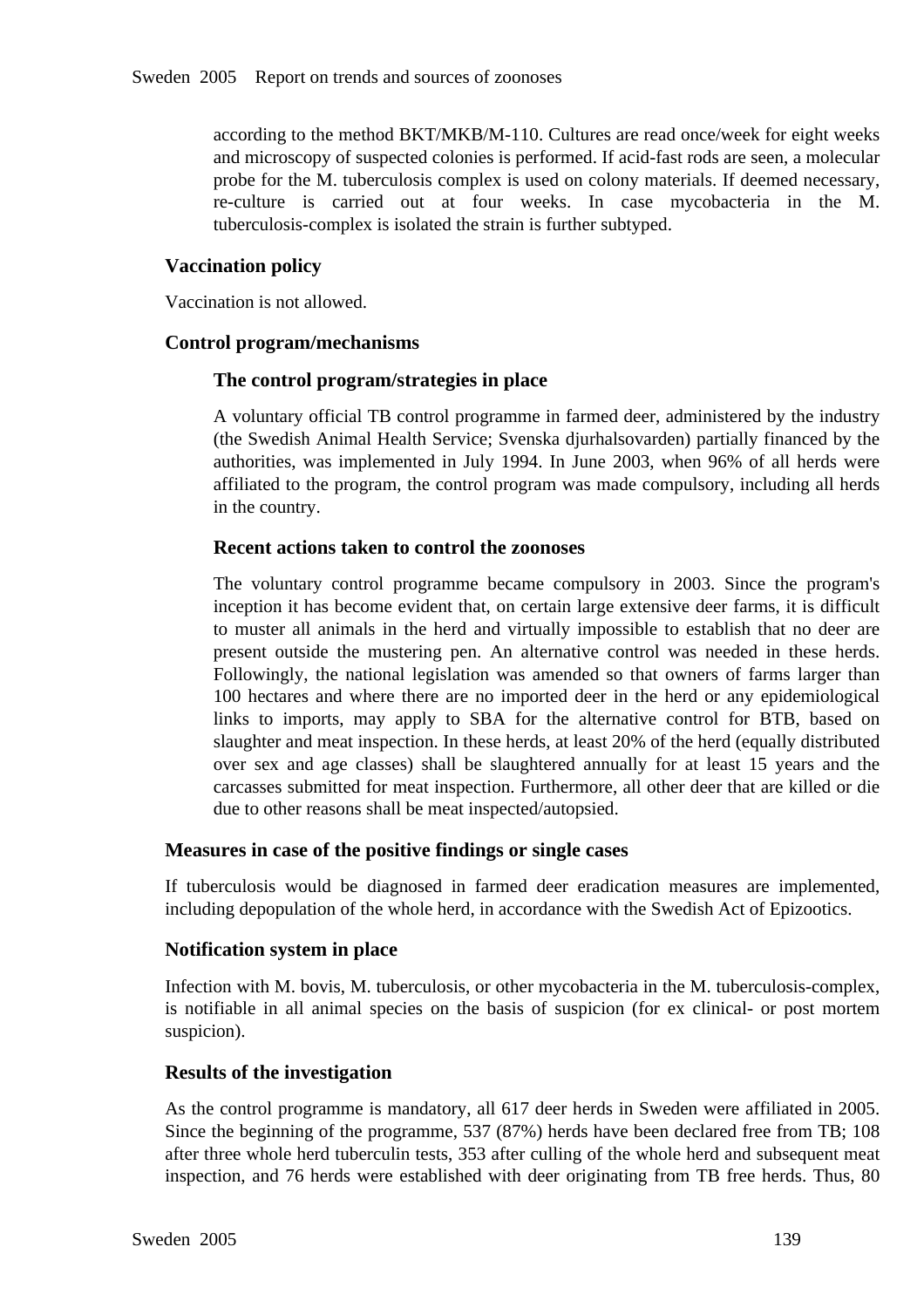herds in the control programme are not yet not declared free from TB. Compared with the previous year, 22 additional herds were declared free during 2005.

In the control programme, tuberculin tests were performed on 1054 animals from 15 19 herds. From two herds, 4 and 2 animals, respectivly, were reagents. The animals were slaughtered, and autopsies. Cultures were performed as TB could not be ruled out by histology and direct smears. All animals were TB negative on culture (2 in 2005 and 4 in 2006).

6 deer were investigated by histology and direct smears after suspicion at meat inspection. All samples were negative.

## **National evaluation of the recent situation, the trends and sources of infection**

As the control programme has run sucessfully throughout the years, and there only were a few farms not affiliated, the SJV made one of the final steps by making the programme mandatory. Thus, Sweden is about to start planning the end of the programme.

## **Relevance of the findings in animals to findings in foodstuffs and to human cases (as a source of infection)**

It can be considered that the risk of contracting human TB from a farmed deer is negligble.

#### **Additional information**

## **C. M. tuberculosis in animal - Zoo animals**

#### **Monitoring system**

#### **Sampling strategy**

Sampling is performed in case of clinical suspicion, or if suspected lesions are detected at autopsy.

## **Type of specimen taken**

Organs/ tissues: Samples from organs/tissues with suspected lesions and adjacent lymph nodes. Both fresh and formalin fixed samples. Tracheal or trunk samples are taken in case of low suspicions.

## **Methods of sampling (description of sampling techniques)**

If TB is suspected after a positive tuberculine test, several lymph nodes are collected for histopathology, acid fast staining of direct smears and mycobacterial culture. Any organ with gross lesions is also sampled. Lymph nodes always collected for culture include retropharyngeal, submandibular, parotideal, medistinal, tracheobronchial, mesenterial, iliacal and inguinal lymph nodes. Lymph nodes are pooled for culture, wheras organs with pathological changes are cultured separately.

In some cases of low suspicion, where killing of the animal is not immediately necessaer, trachal or trunk (for elephants) samples are taken.

## **Case definition**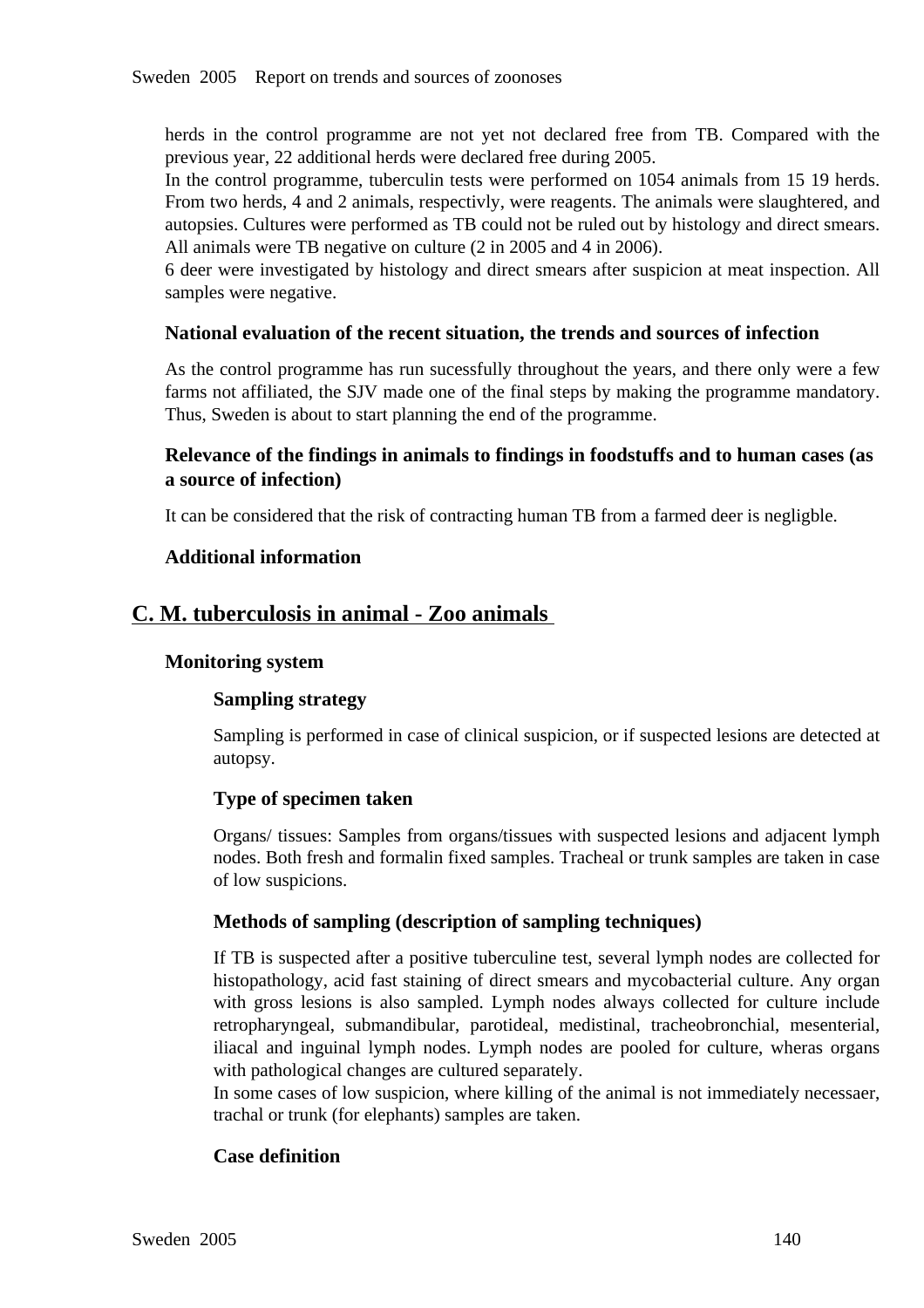A positive case is defined as an animal from which M. bovis, M. tuberculosis, or other mycobacteria in the TB-complex has been isolated.

#### **Diagnostic/analytical methods used**

Samples collected at necropsy are investigated by histology and direct smears. The result from these test determines if culture is done. Apart from this, samples from animals that were positive in the tuberculin test are always cultured. Culture is performed according to the method BKT/MKB/M-110. Cultures are read once/week for eight weeks and microscopy of suspected colonies is performed. If deemed necessary, re-culture is carried out at four weeks. If growth of acid-fast rods is seen, a molecular probe for the M. tuberculosis complex is used on colony material. In case mycobacteria in the M. tuberculosis-complex are isolated the strain is further subtyped.

## **Vaccination policy**

Vaccination is not allowed.

## **Other preventive measures than vaccination in place**

Presently, trunk- or trachael lavage for detection of mycobacteria in the M. tuberculosis-complex in elephants, and other relevant zoo-animals, are performed at the two largest Zoos in Sweden, where TB has been diagnosed on a few occasions since 2001.

## **Control program/mechanisms**

#### **The control program/strategies in place**

There is no specific control programme for Zoo animals.

#### **Recent actions taken to control the zoonoses**

Elephants, and other relevant zoo-animals, are regularly subjected to trunk lavage and the fluid investigated for mycobacteria in the M. tuberculosis-complex.

#### **Suggestions to the Community for the actions to be taken**

One suggestion is to make findings of mycobacteria in the M. tuberculosis-complex compulsory notifiable.

#### **Measures in case of the positive findings or single cases**

If tuberculosis would be diagnosed in a Zoo animal eradication measures are implemented, in accordance with the Swedish Act of Epizootics.

#### **Notification system in place**

Findings of M. bovis, M. tuberculosis, or other mycobacteria in the TB-complex is notifiable in all animal species on the basis of clinical suspicion.

#### **Results of the investigation**

In 2005, one giraffe in a Zoo in the eastern part of Sweden was positive for M. tuberculosis in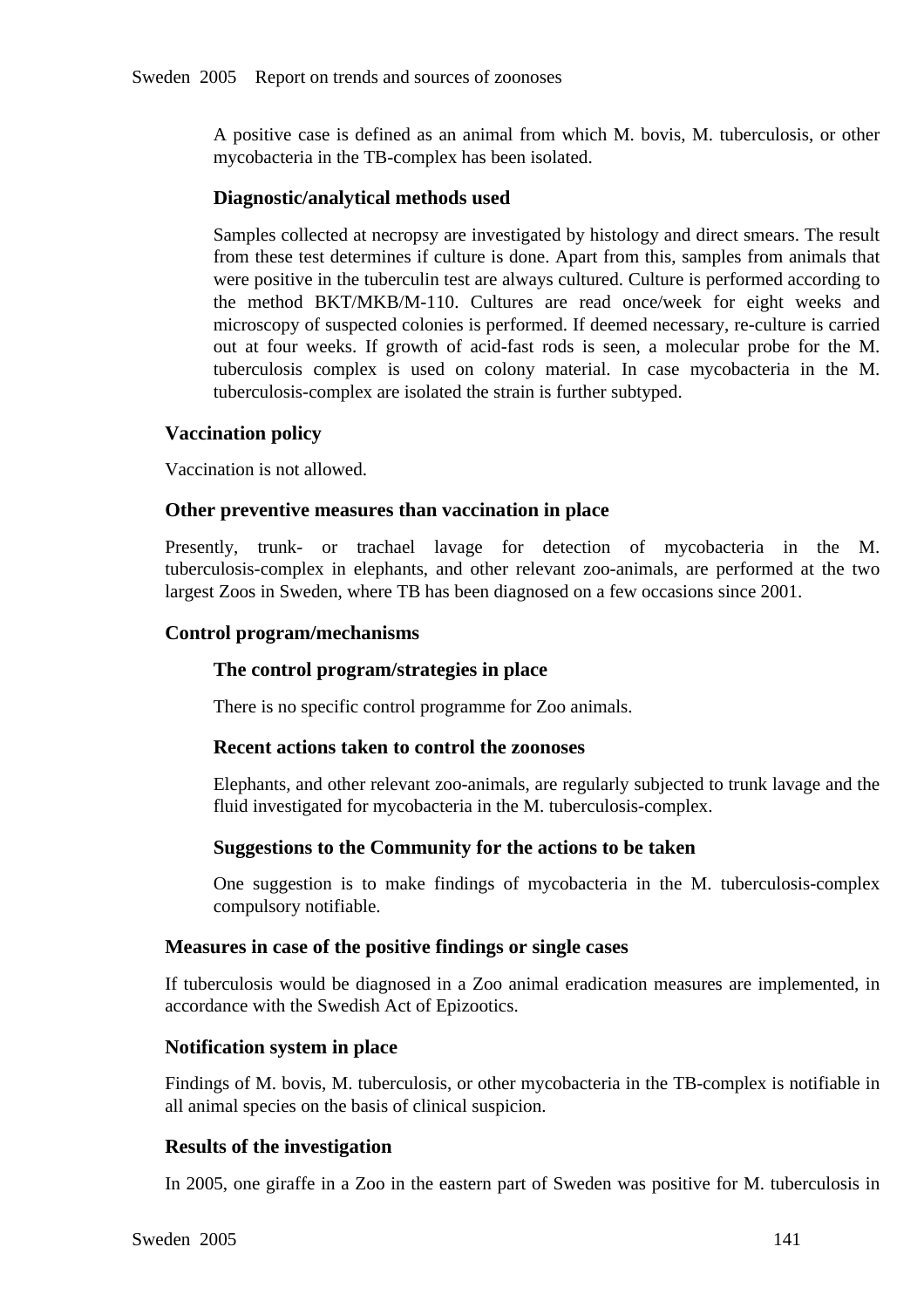culture. From the same Zoo, one lion was suspected of having TB following autopsy, but the animal was culture negative. This lion had mistakely fed on the euthanised giraffe that later was found culture positive.

#### **National evaluation of the recent situation, the trends and sources of infection**

Zoo animals, especially elephants, have been shown to present a risk for transmitting tuberculosis and this merits further attention.

## **Relevance of the findings in animals to findings in foodstuffs and to human cases (as a source of infection)**

The Zoo animals that were positive for M. tuberculosis have most likely carried the infection subclinically for long periods. It cannot be ruled out that there is a risk for animal care takers to contract TB from these animals. However, repeated follow up testing of exposed personnel at the Zoo that was put under restriction between 2001 and 2003 have not revealed any TB infection.

The risk for Zoo visitors to become infected is regarded as very small due to the sporadic contact with the animals.

## **Additional information**

In 2001, M. tuberculosis was isolated from a diseased riding elephant at a zoo in the eastern part of Sweden. The zoo was immediately put under official restrictions and tuberculin testing and/or bacteriological sampling was initiated in all contact animals and animal keepers. In total 5 elephants, including the index case, and one giraffe were euthanised due to positive culture. In 2003, the restrictions were lifted after cleaning and disinfection of all buildings and other housing of the infected animals. No human infection has been identified associated to these animal cases.

In Dec 2004, a female elephant at a Zoo in the western part of Sweden was positive for M. Tuberculosis in fluid from trunk lavage. The elephant was euthanised and pathology revealed gross changes in lungs, uterus and in all lymph nodes. Culture was positive in February 2005. A calf of the elephant was euthanised and autopsied, but found negative at culture. All other elephants at the Zoo were investigated through regular trunk lavage sampling. The area where the elephants are kept was put under restriction while investigation, cleaning and disinfection was performed.

An epidemiological link was foudn between the two Zoos, and subtyping of the bacterial isoaltes confirmed this link.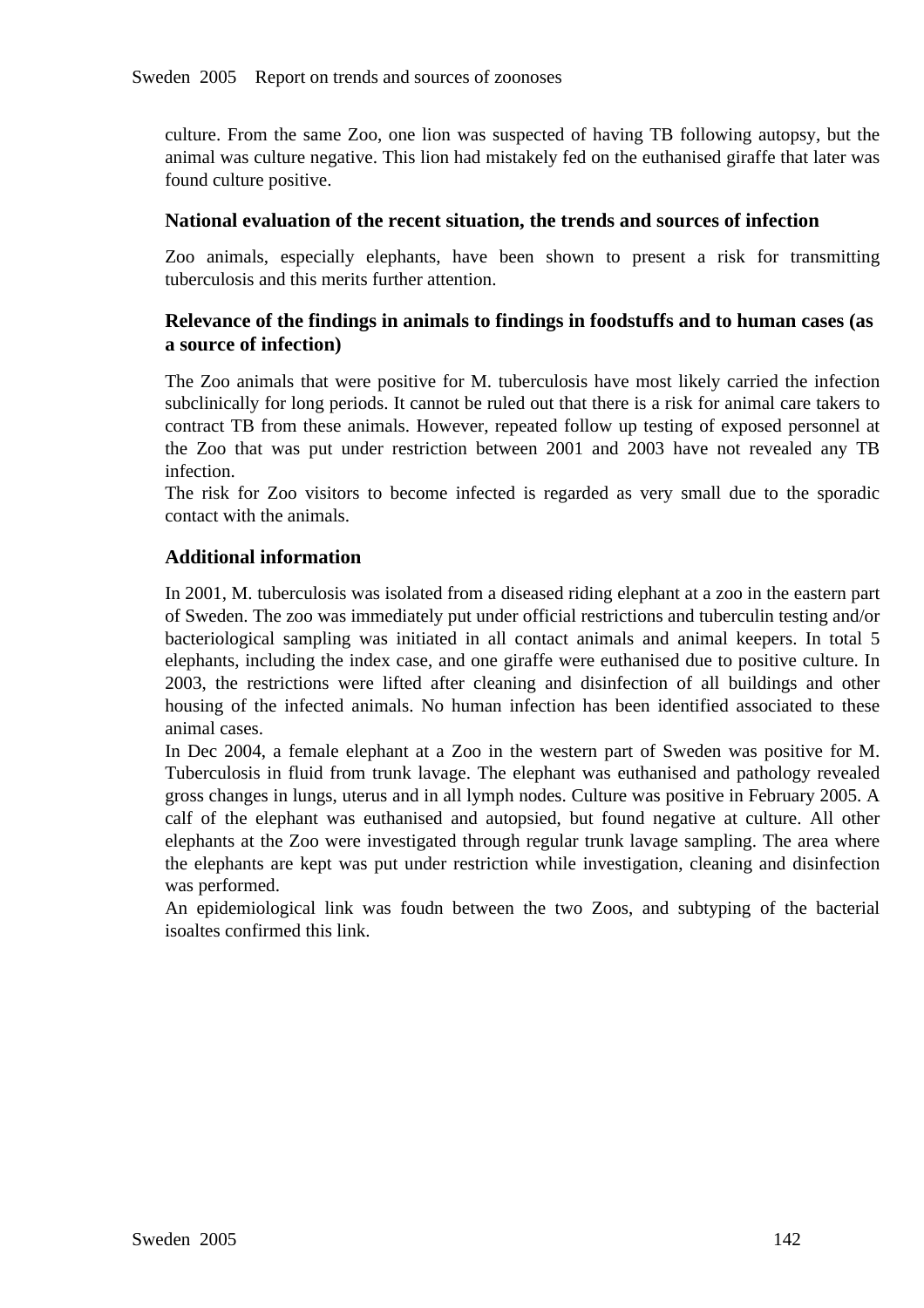## **Table Tuberculosis in other animals**

|                                       | Source of information | Sampling unit | Units tested            | Total units positive for Mycobacterium | M. bovis | M. tuberculosis | Mycobacterium spp., unspecified |
|---------------------------------------|-----------------------|---------------|-------------------------|----------------------------------------|----------|-----------------|---------------------------------|
| Sheep (1)                             | SVA, SJV              | animal        | $\overline{2}$          | 0                                      |          |                 |                                 |
| Pigs (2)                              | SVA, SJV              | animal        | 49                      | 0                                      |          |                 |                                 |
| Zoo animals, all (3)                  | SVA, SJV              | animal        | 3                       | $\pmb{0}$                              |          |                 |                                 |
| Solipeds, domestic                    |                       |               |                         |                                        |          |                 |                                 |
| horses                                | SVA, SJV              | animal        | $\mathbf{1}$            | 0                                      |          |                 |                                 |
| <b>Dogs</b>                           |                       |               |                         |                                        |          |                 |                                 |
| pet animals                           | SVA, SJV              | animal        | $\sqrt{2}$              | $\pmb{0}$                              |          |                 |                                 |
| Cats                                  |                       |               |                         |                                        |          |                 |                                 |
| pet animals                           | SVA, SJV              | animal        | 3                       | $\pmb{0}$                              |          |                 |                                 |
| <b>Moose</b>                          | SVA, SJV              | animal        | $\overline{2}$          | 0                                      |          |                 |                                 |
| <b>Alpacas</b>                        |                       |               |                         |                                        |          |                 |                                 |
| farmed                                | SVA, SJV              | animal        | $\overline{\mathbf{c}}$ | 0                                      |          |                 |                                 |
| <b>Hamsters</b>                       |                       |               |                         |                                        |          |                 |                                 |
| pet animals                           | SVA, SJV              | animal        | $\mathbf{1}$            | $\pmb{0}$                              |          |                 |                                 |
| Other animals (4)                     | SVA, SJV              | animal        | $\mathbf{1}$            | 0                                      |          |                 |                                 |
| <b>Elephants</b>                      |                       |               |                         |                                        |          |                 |                                 |
| zoo animals                           | SVA, SJV              | animal        | 6                       | 0                                      |          |                 |                                 |
| <b>Rhinoceros</b>                     |                       |               |                         |                                        |          |                 |                                 |
|                                       | SVA, SJv              | animal        | 1                       | 0                                      |          |                 |                                 |
| zoo animal<br><b>Giraffes</b>         |                       |               |                         |                                        |          |                 |                                 |
|                                       | SVA, SJV              | animal        | $\mathbf{3}$            | $\mathbf{1}$                           |          | $\mathbf{1}$    |                                 |
| zoo animal<br><b>Antelopes</b>        |                       |               |                         |                                        |          |                 |                                 |
|                                       | SVA, SJV              | animal        | $\sqrt{3}$              | 0                                      |          |                 |                                 |
| zoo animal<br><b>Other carnivores</b> |                       |               |                         |                                        |          |                 |                                 |
|                                       | SVA, SJV              | animal        | $\overline{\mathbf{c}}$ | 0                                      |          |                 |                                 |
| zoo animals (5)                       |                       |               |                         |                                        |          |                 |                                 |

 $(1)$ : culture n=1

 $(2)$ : culture n=42

(3) : The remaining zoo animals not listed among the others (1 gnu, 1 dolphin, 1 tamarin).

(4) : frog

(5) : lion

## **Footnote**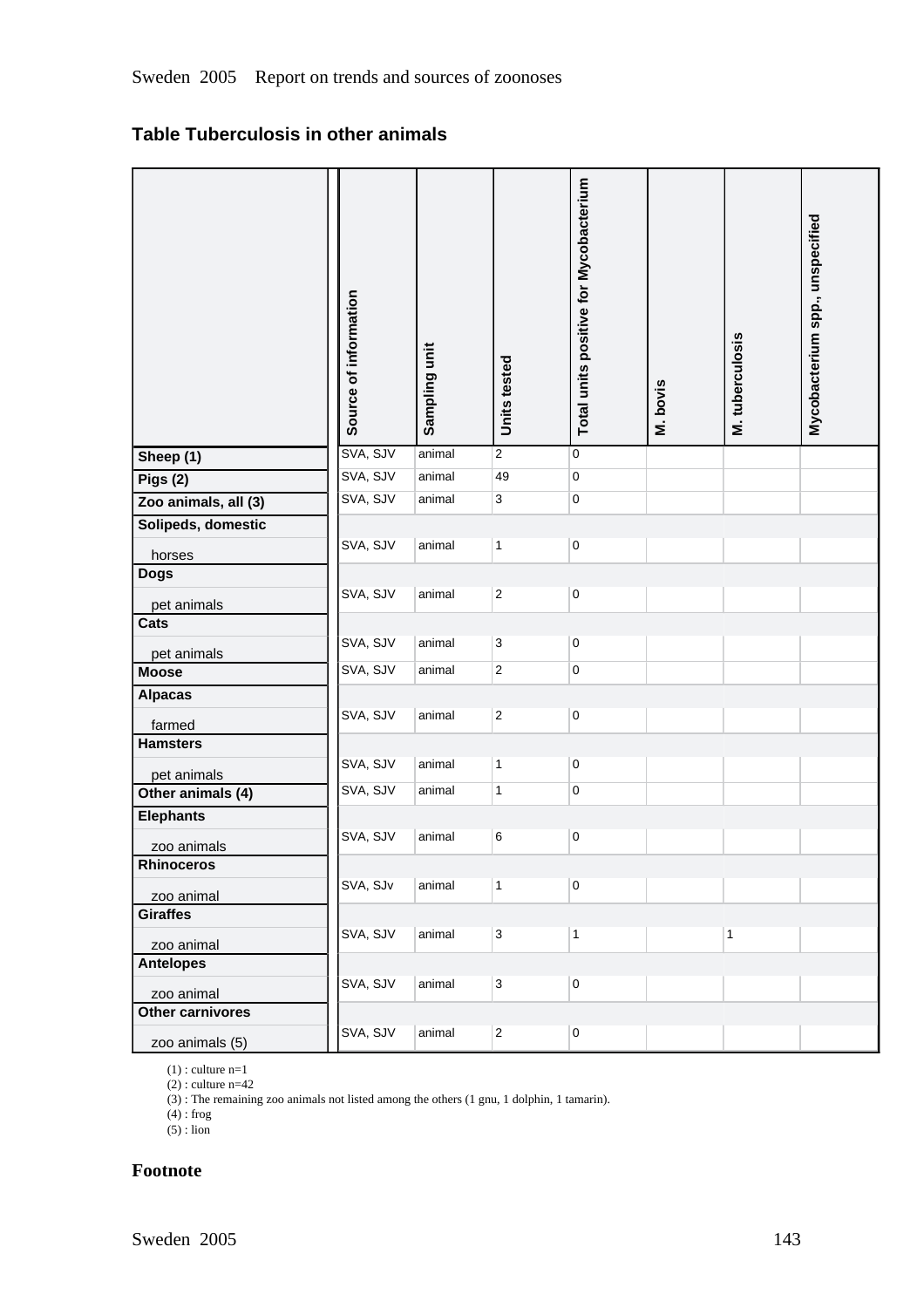All units tested from zoo animals were cultured.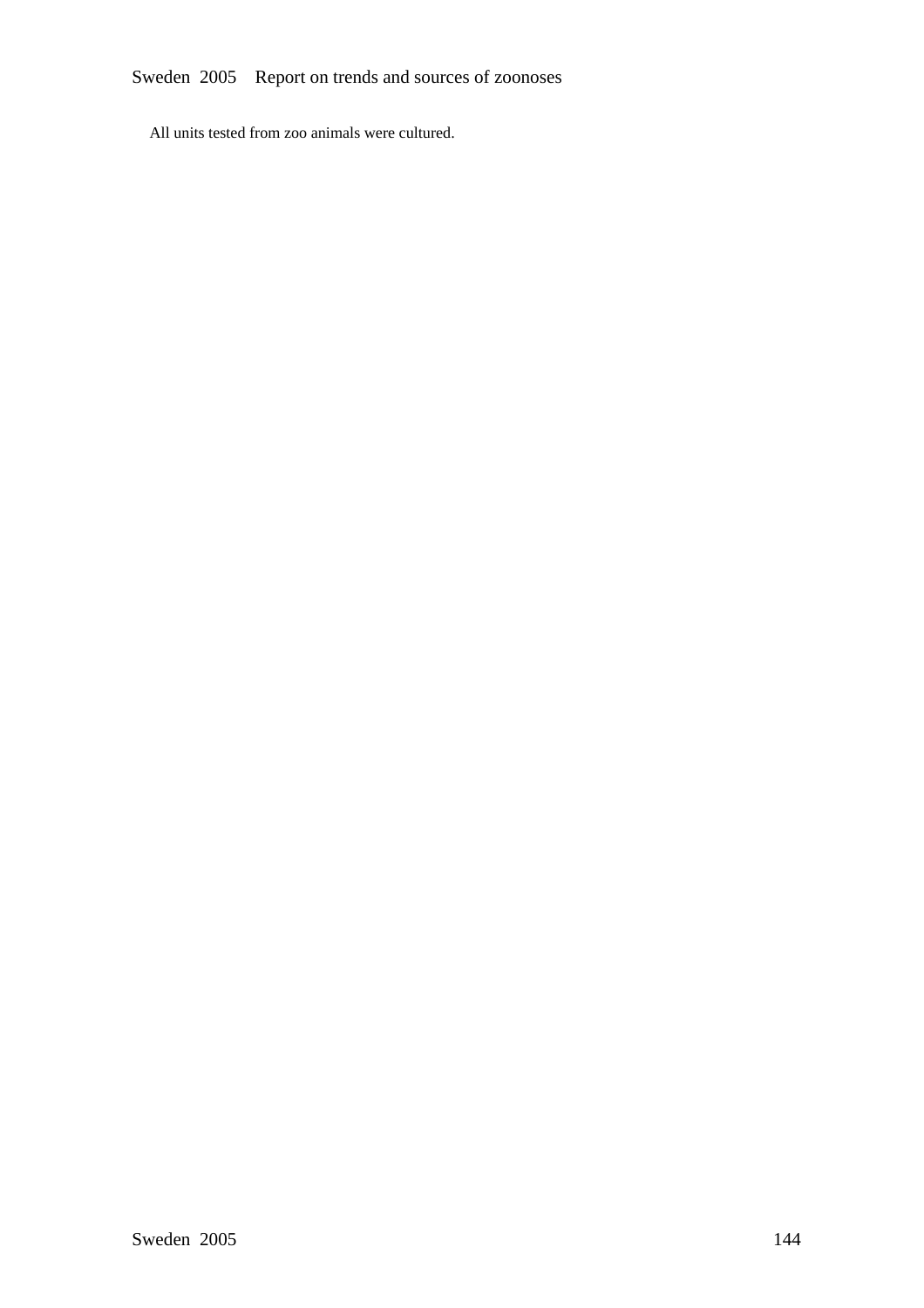| detected positive<br>in bacteriological<br>examination                               |                                                                                               |                 |                 |
|--------------------------------------------------------------------------------------|-----------------------------------------------------------------------------------------------|-----------------|-----------------|
| Number of animals Number of animals<br>with suspicious<br>tuberculosis<br>lesions of | histopathological<br>bacteriological<br>examined and<br>examinations<br>submitted to<br>and   |                 |                 |
| carried out before<br>tuberculin tests<br>the introduction<br>Number of              | third indent (1) of<br>(Annex A(I)(2)(c)<br>into the herds<br>64/432/EEC)<br><b>Directive</b> |                 |                 |
|                                                                                      | animals<br>đ                                                                                  |                 |                 |
| ly free   Infected herds   Routine tuberculin<br>testing                             | Interval Number<br>tuberculin lested<br>between<br>routine<br>tests                           |                 |                 |
|                                                                                      |                                                                                               |                 |                 |
|                                                                                      | Number  %<br>of herds                                                                         |                 |                 |
| herds                                                                                | ಸಿ                                                                                            | $\frac{8}{100}$ | $\frac{8}{100}$ |
|                                                                                      | of herds                                                                                      | 27626           | 27626           |
| Total number of Official<br>existing bovine                                          | Animals   Number                                                                              | 1628464         | 1628464         |
|                                                                                      | Herds                                                                                         | 27626           | 27626           |
| Region                                                                               |                                                                                               | <b>SVERIGE</b>  | Total           |

**Table Bovine tuberculosis in countries and regions that do not receive Community co-financing for eradication** Table Bovine tuberculosis in countries and regions that do not receive Community co-financing for eradication<br>programme

# **Footnote**

As Sweden is OFT, no routine tuberculin testing is performed. Tuberculin tests are done at artificial insemination stations and at import/export according to EU legislation. The number of tested animals is unknown. As Sweden is OFT, no routine tuberculin testing is performed. Tuberculin tests are done at artificial insemination stations and at import/export according to EU legislation. The number of tested animals is unknown.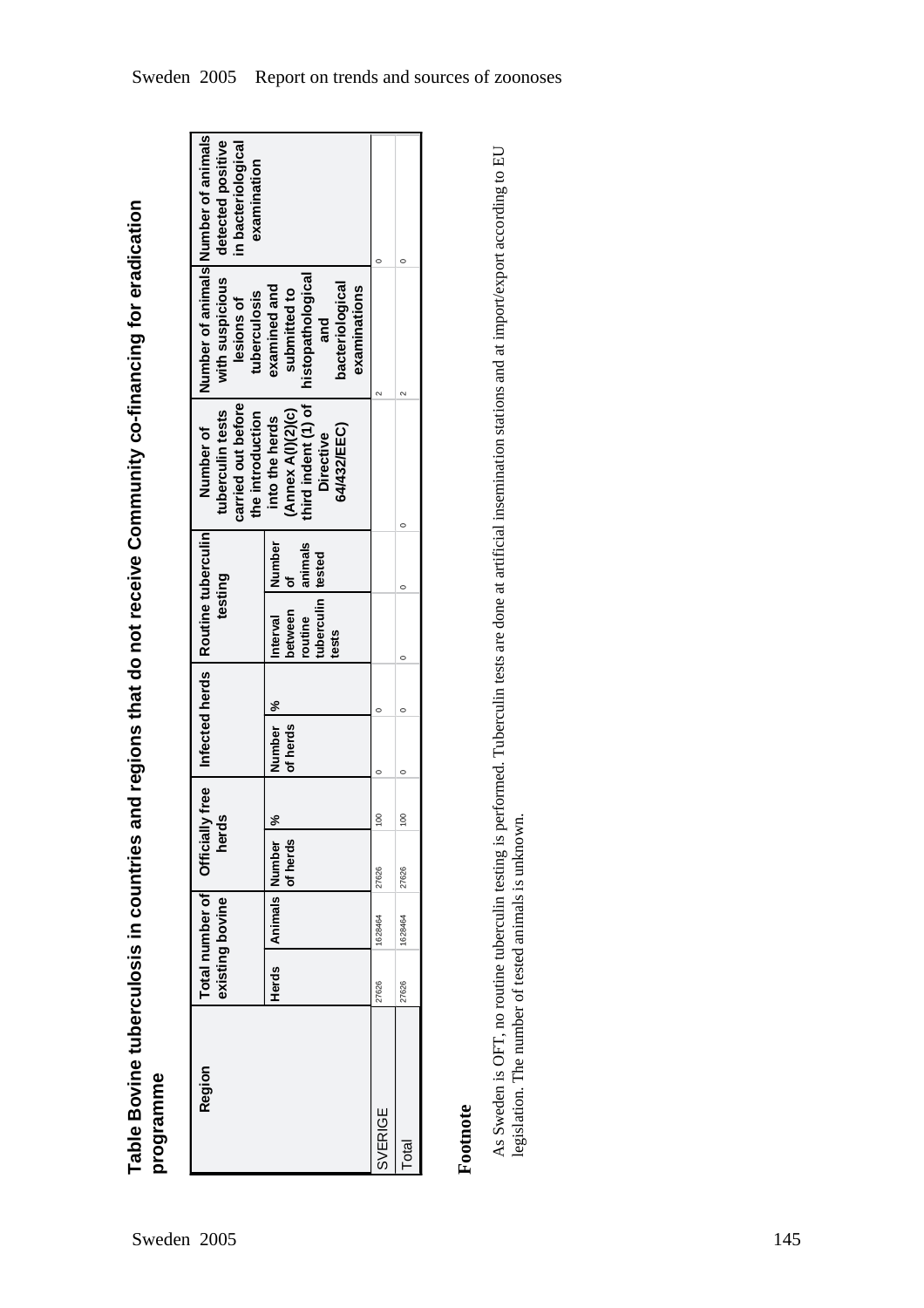| Region         |     | Herds Animals Number<br> <br>  of herds<br>Total number of<br>existing farmed<br>deer | Free h | erds<br>%<br>^ | Number  %<br>of herds | Infected herds   Routine tuberculin<br>tuberculin tested<br>testing<br>Interval<br>between<br>routine<br>tests | animals<br>Number | carried out before<br>tuberculin tests<br>the introduction<br>into the herds<br>Number of | Number of animals Number of animals<br>with suspicious<br>histopathological<br>bacteriological<br>examined and<br>submitted to<br>tuberculosis<br>lesions of<br>and | detected positive<br>in bacteriological<br>examination |
|----------------|-----|---------------------------------------------------------------------------------------|--------|----------------|-----------------------|----------------------------------------------------------------------------------------------------------------|-------------------|-------------------------------------------------------------------------------------------|---------------------------------------------------------------------------------------------------------------------------------------------------------------------|--------------------------------------------------------|
|                |     |                                                                                       |        |                |                       |                                                                                                                |                   |                                                                                           | examinations                                                                                                                                                        |                                                        |
| <b>SVERIGE</b> | 617 | 20180                                                                                 | 537    | 57             |                       |                                                                                                                | 1054              |                                                                                           | C                                                                                                                                                                   |                                                        |
| <b>Total</b>   | 617 | 20180                                                                                 | 537    | 57             | c                     |                                                                                                                | 1054              |                                                                                           | c                                                                                                                                                                   |                                                        |
|                |     |                                                                                       |        |                |                       |                                                                                                                |                   |                                                                                           |                                                                                                                                                                     |                                                        |

Table Tuberculosis in farmed deer **Table Tuberculosis in farmed deer**

# **Footnote**

Comments to the table: \*537 herds are free, but the remaining 80 is not classified as infected. If a herd would be infected, all animals are euthanised. \*Tuberculin testing: There is a stepwise procedure for a herd to be d Comments to the table: \*537 herds are free, but the remaining 80 is not classified as infected. If a herd would be infected, all animals are euthanised. \*Tuberculin testing: There is a stepwise procedure for a herd to be declared free. For detailed information, see text "Mycobacterium bovis in farmed deer". \*In 2005, reagents were found in two herds (2 and 4 animals, respectively). The animals were euthanised.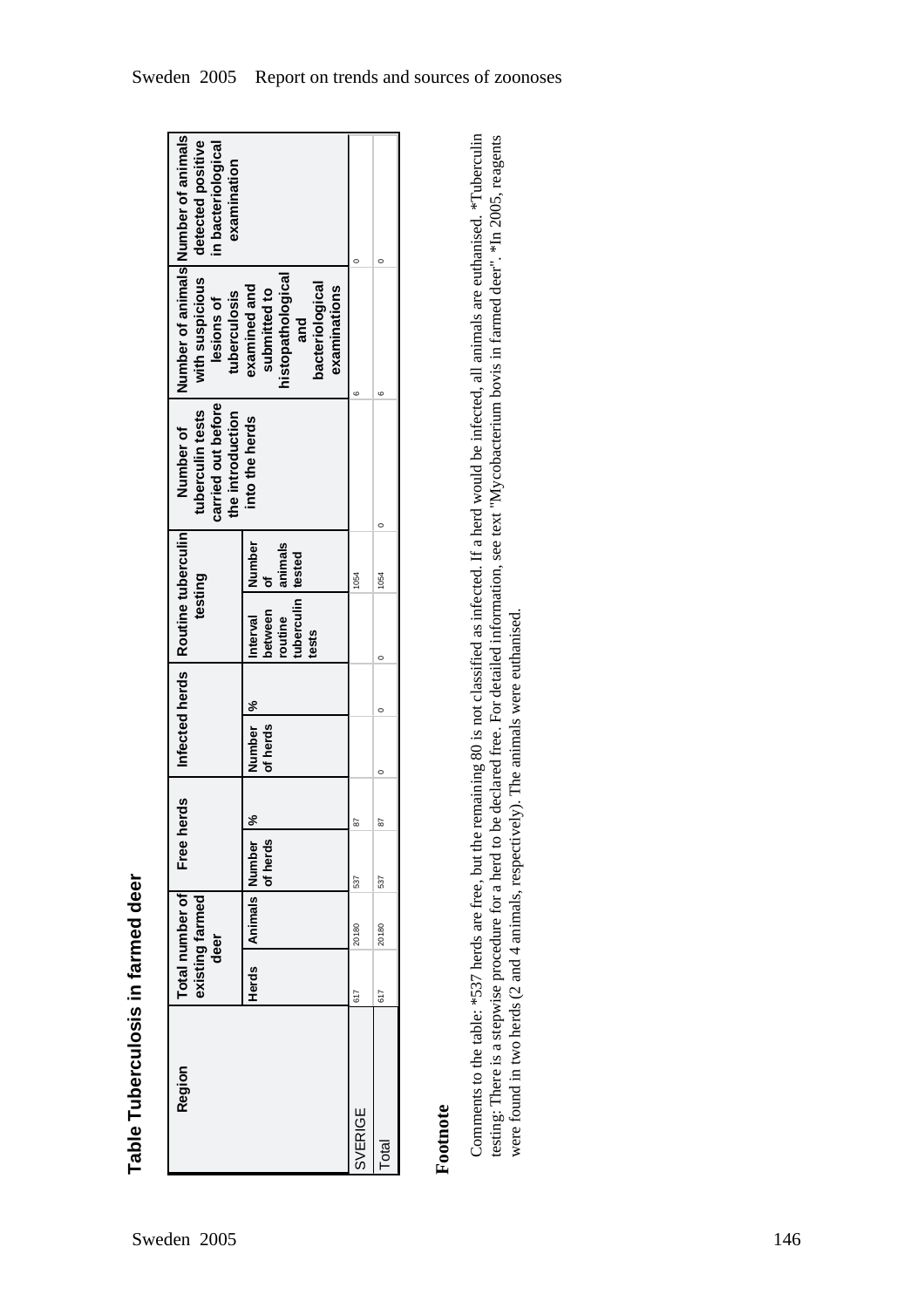# **2.6. BRUCELLOSIS**

## **2.6.1. General evaluation of the national situation**

## **A. Brucellosis General evaluation**

## **History of the disease and/or infection in the country**

The last case of bovine brucellosis in Sweden was reported in 1957. Brucellosis has not been diagnosed in other animal species. Sweden is declared officially brucellosis free (OBF) in cattle since 1995 and in goats and sheep (OBmF) since 1994, and fulfils the requirements on control measures in OBF and OBmF member states.

The few yearly cases in humans are all suspected to have been acquired abroad.

## **National evaluation of the recent situation, the trends and sources of infection**

The national situation remains stable. This is shown in the yearly serological surveillance in cattle, pigs, sheep and goats. Since the start of the surveillance (mid 1990s), no positive sample has been identified.

Each year there are usually a few clinical suspicions of brucella infection in animals, for example abortions or genital infections, all of which have been negative in serological/bacteriological analyses.

The sitution in humans remains stable.

## **Relevance of the findings in animals, feedingstuffs and foodstuffs to human cases (as a source of infection)**

The risk of obtaining brucellosis from domestic sources is negligible, as Sweden is declared OBF and ObmF.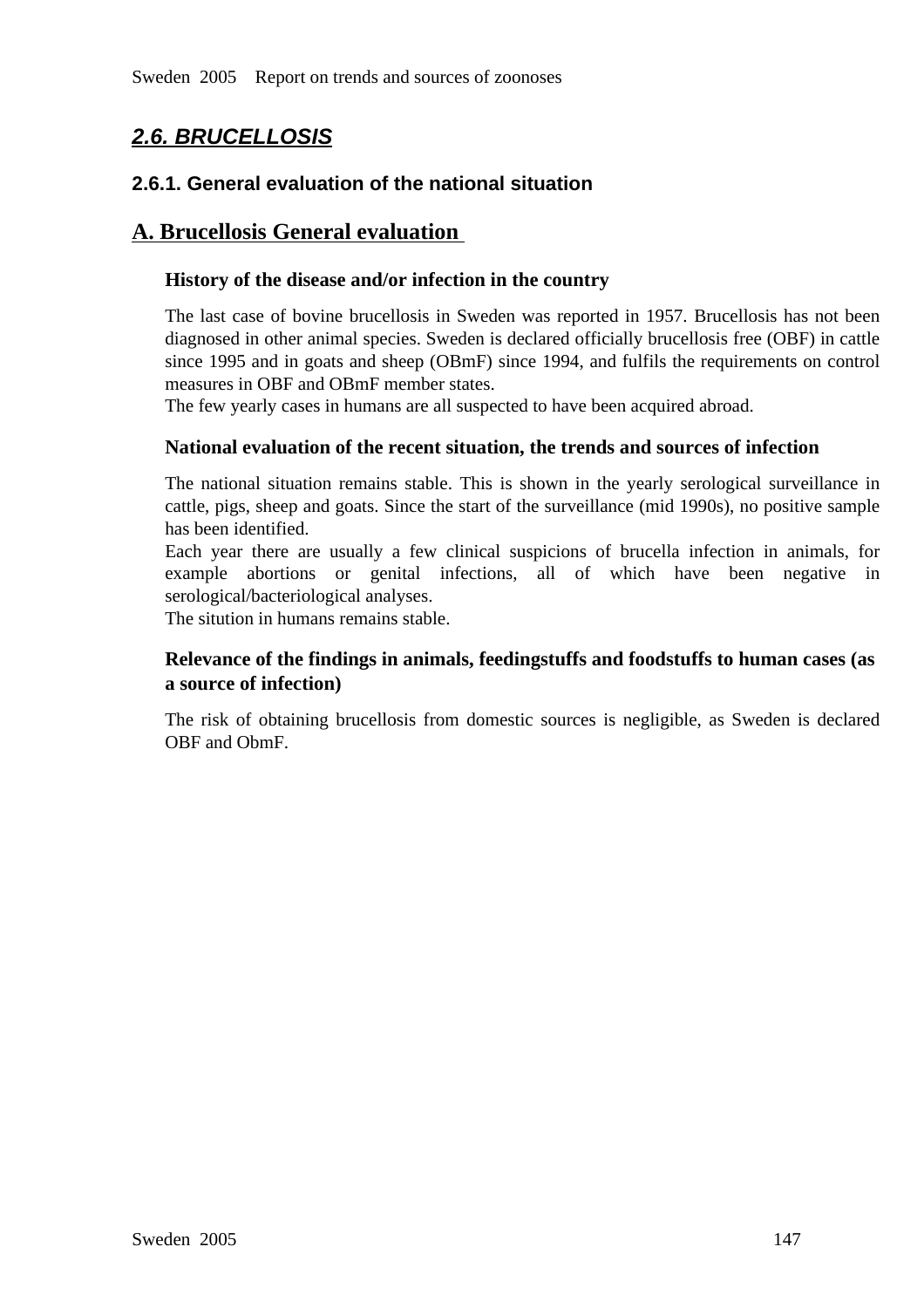## **2.6.2. Brucella in foodstuffs**

#### **2.6.3. Brucella in animals**

## **A. Brucella abortus in Bovine Animals**

#### **Status as officially free of bovine brucellosis during the reporting year**

#### **The entire country free**

Sweden is declared officially brucellosis free (OBF) in cattle since 1995 (former Decision 95/74/EC), since 1994 (former amendment 94/972/EC), and fulfils the requirements on control measures in OBF member states.

#### **Monitoring system**

#### **Sampling strategy**

All clinically suspected cases have to be confirmed serologically and bacteriologically. Also, on a national initiative, serological surveys are regularly performed in cattle, either in bulk milk or individal serum samples. Cattle are investigated serologically at breeding stations and before import or export.

#### **Frequency of the sampling**

Annual testing of a random sample of herds. Herds are also sampled when there is a suspicion of brucellosis.

#### **Type of specimen taken**

Other: blood or milk

#### **Methods of sampling (description of sampling techniques)**

Milk samples, and more rarely, sera, are collected from dairy herds. The milk samples are pooled (5-50 individuals) before analysis. In beef herds, individual sera are collected from cattle >2 years old.

#### **Case definition**

A positive case is defined as an animal from which Brucella spp. has been isolated, or an animal giving a significant antibody titre.

#### **Diagnostic/analytical methods used**

The diagnostic test used is an indirect ELISA. For confirmation the complement fixation test, and sometimes the tube agglutination test, are used.

#### **Vaccination policy**

Vaccination is not permitted.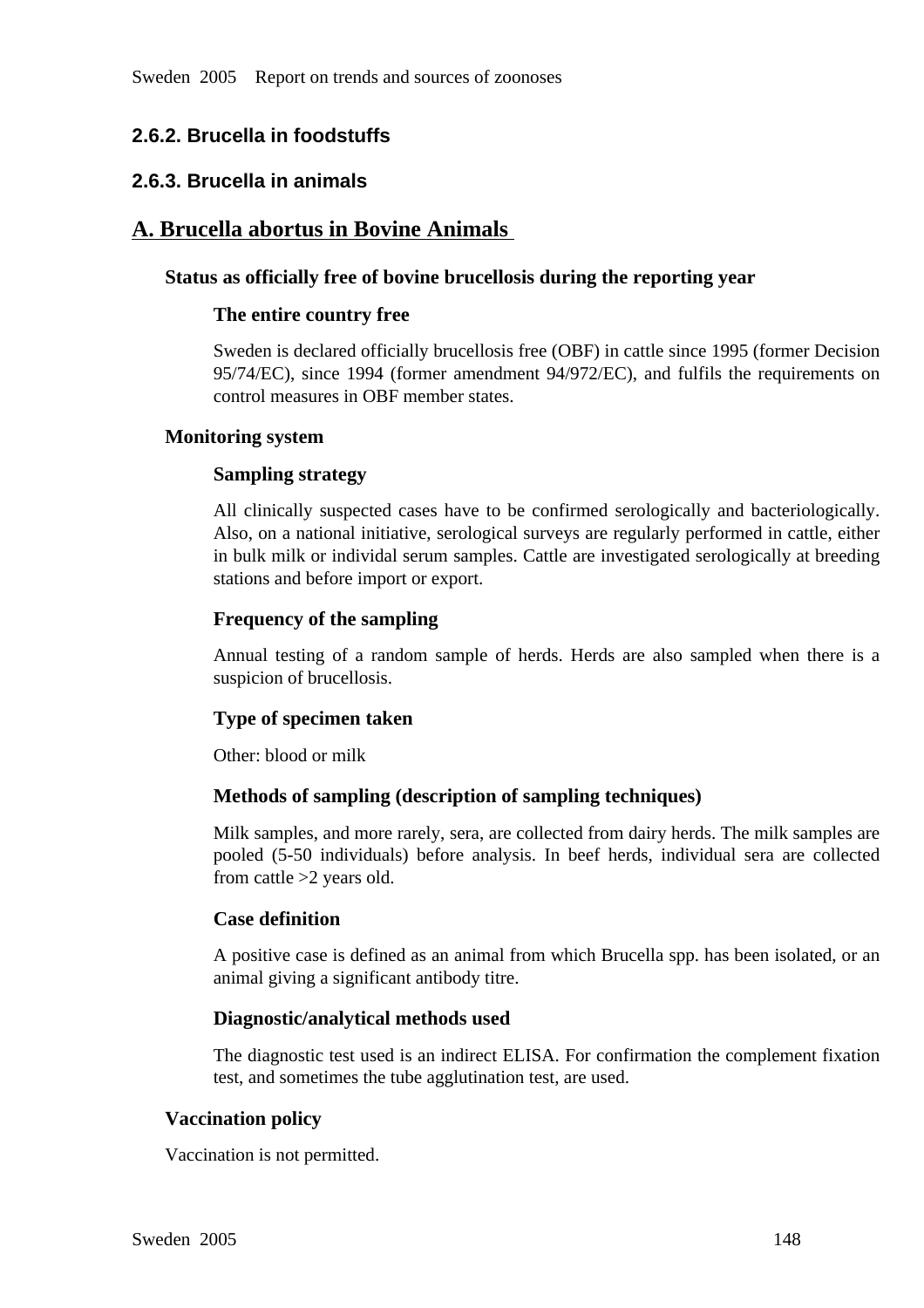## **Measures in case of the positive findings or single cases**

If brucellosis were diagnosed eradication and control measures would be implemented in accordance with the Swedish Act of Epizootics.

#### **Notification system in place**

Infection with Brucella spp. is notifiable in all animal species on the basis of clinical suspicion.

#### **Results of the investigation**

In the screening programme, serum samples from 1 000 cattle and bulk milk samples from 2000 dairy herds were analysed by use of an indirect ELISA. One bulk milk sample initially tested positive in the i-ELISA test. A thorough investigation of the herd did not show any signs of ongoing Brucella infection. The interpretation of the positive analyse is being a false positiv ereaction, most likely due to cross reaction.

Additionally, 798 breeding animals, or animals for export, were tested and all were negative.

#### **National evaluation of the recent situation, the trends and sources of infection**

The last case of bovine brucellosis was reported in 1957. Brucellosis has not been diagnosed in other animal species.

## **Relevance of the findings in animals to findings in foodstuffs and to human cases (as a source of infection)**

As Sweden has been free from bovine brucellosis for many decades, the risk of contracting domestic brucella infection from cattle is considered negligible.

#### **Additional information**

Brucella abortus has been regularly tested for in cattle since 1988. From 1997 and forward, about 3 000 samples (bulk milk and/or serum samples) have been tested yearly. Out of all these samples, none have been confirmed positive.

Several other animals were tested at import/export - all were negative (for example 158 dogs, 14 camels, 17 alpaca, 41 reindeer).

## **B. Brucella melitensis in Sheep**

#### **Status as officially free of ovine brucellosis during the reporting year**

#### **The entire country free**

Sweden is declared officially brucellosis free and in goats and sheep (OBmF) since 1994 (former amendment 94/972/EC), and fulfils the requirements on control measures in OBmF member states

#### **Monitoring system**

#### **Sampling strategy**

In sheep and goats, surveillance is based on serological surveys according to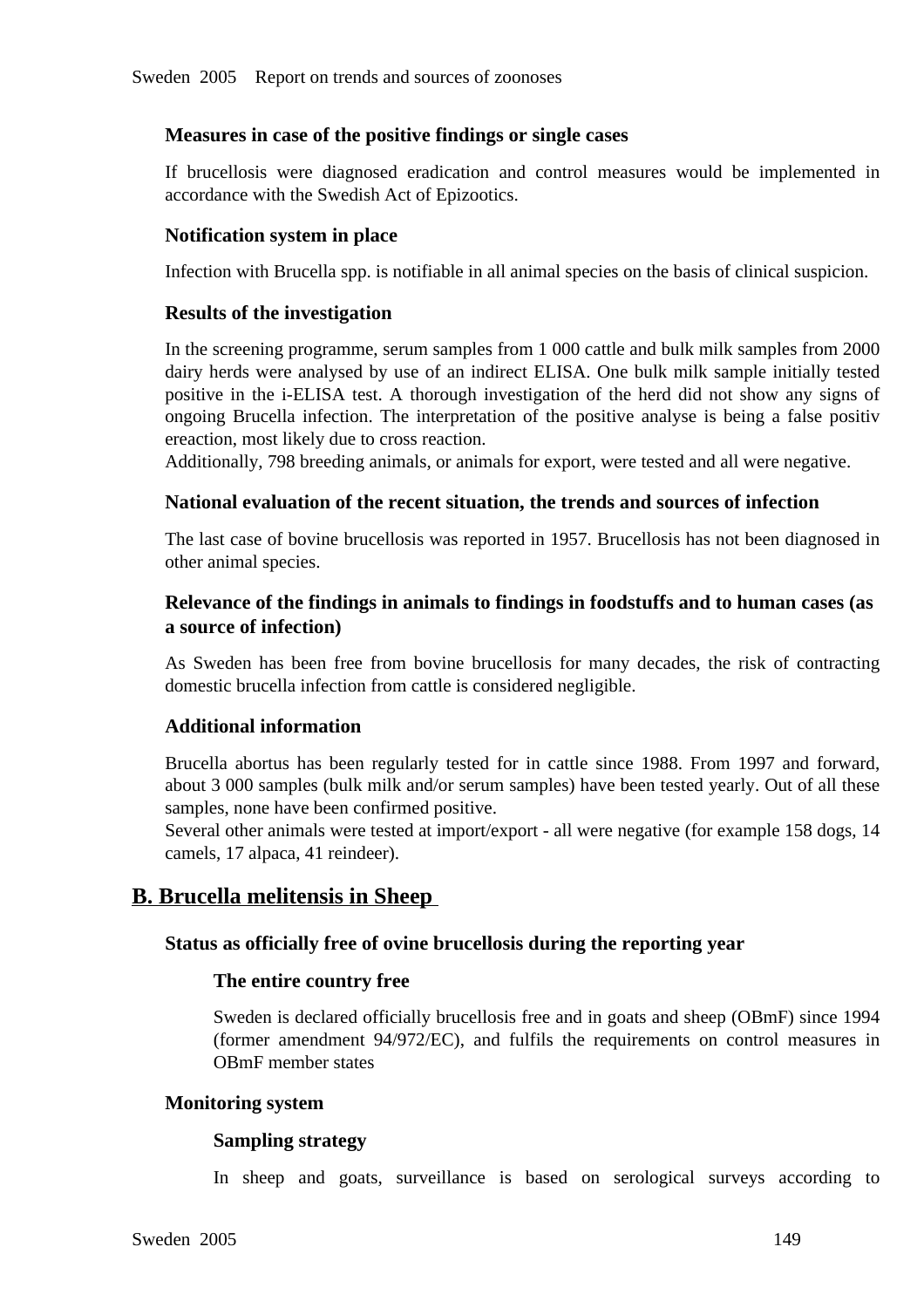EU-legislation. The samples from the sheep are collected within the voluntary control programme for Maedi-Visna. In addition to this, all clinically suspected cases have to be examined serologically and bacteriologically.

## **Frequency of the sampling**

Annual testing of a sample of sheep. Herds are also sampled when there is a suspicion of brucellosis.

## **Type of specimen taken**

Blood

## **Case definition**

A positive case is defined as an animal from which Brucella spp. has been isolated, or an animal giving a significant antibody titre. The herd is the epidemiological unit

## **Diagnostic/analytical methods used**

The Rose Bengal plate test (RBT) or complement fixation test is used.

## **Vaccination policy**

Vaccination is not permitted.

#### **Measures in case of the positive findings or single cases**

If brucellosis were diagnosed eradication measures would be implemented in accordance with the Swedish Act of Epizootics.

## **Notification system in place**

Infection with Brucella spp. is notifiable in all animal species on the basis of clinical suspicion.

## **Results of the investigation**

In total, 9938 individual serum samples from sheep from 745 herds, were analysed for antibodies against B. melitensis. All samples were negative. The samples were collected within the voluntary Maedi-Visna programme.

Twelve animals for import/export tested negative.

## **National evaluation of the recent situation, the trends and sources of infection**

Brucellosis has never been diagnosed in other animals than bovines (last case in 1957).

## **Relevance of the findings in animals to findings in foodstuffs and to human cases (as a source of infection)**

As Sweden has been free from ovine brucellosis for many decades, the risk of contracting domestic brucella infection from sheep is considered negligible.

## **Additional information**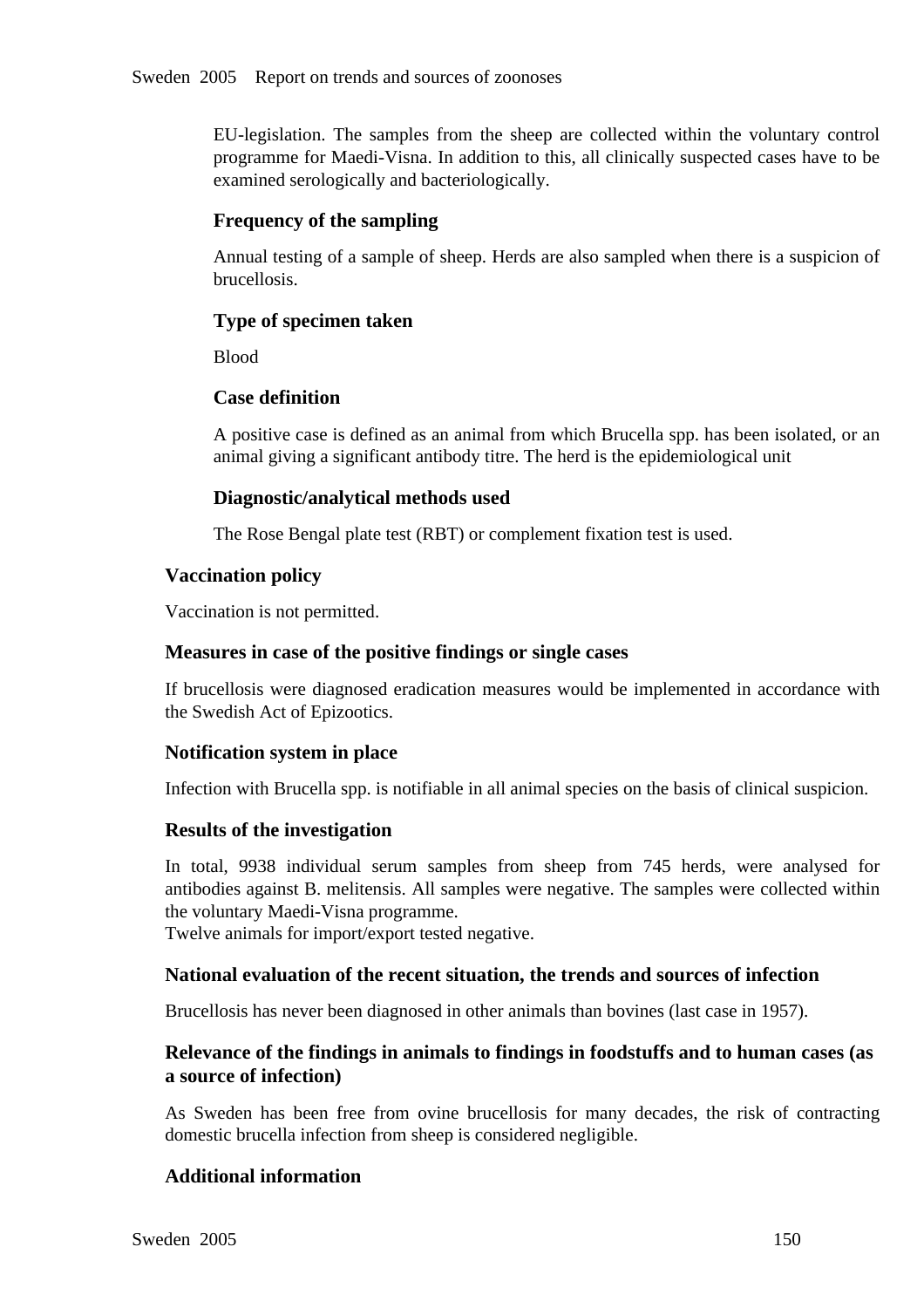Brucella melitensis has been screened for in 5% (approximately 10.000 animals/year) of the sheep population, and in a number of goats, yearly since 1995. Out of all these samples, none have been confirmed positive.

## **C. Brucella melitensis in Goat**

#### **Status as officially free of caprine brucellosis during the reporting year**

#### **The entire country free**

Sweden is declared officially brucellosis free in goats and sheep (OBmF) since 1994 (former amendment 94/972/EC), and fulfils the requirements on control measures in OBmF member states

#### **Monitoring system**

#### **Sampling strategy**

In sheep and goats, surveillance is based on serological surveys according to EU-legislation. The samples from goats are collected within the CAE programme. Furthermore, all clinically suspected cases have to be examined serologically and bacteriologically.

#### **Frequency of the sampling**

Annual testing of a sample of goats. Herds are also sampled when there is a suspicion of brucellosis.

#### **Type of specimen taken**

Blood

#### **Case definition**

A positive case is defined as an animal from which Brucella spp. has been isolated, or an animal giving a significant antibody titre.

#### **Diagnostic/analytical methods used**

The Rose Bengal plate test (RBT) or complement fixation test is used.

#### **Vaccination policy**

Vaccination is not permitted.

#### **Measures in case of the positive findings or single cases**

If brucellosis were diagnosed eradication measures would be implemented in accordance with the Swedish Act of Epizootics.

#### **Notification system in place**

Infection with Brucella spp. is notifiable in all animal species on the basis of clinical suspicion.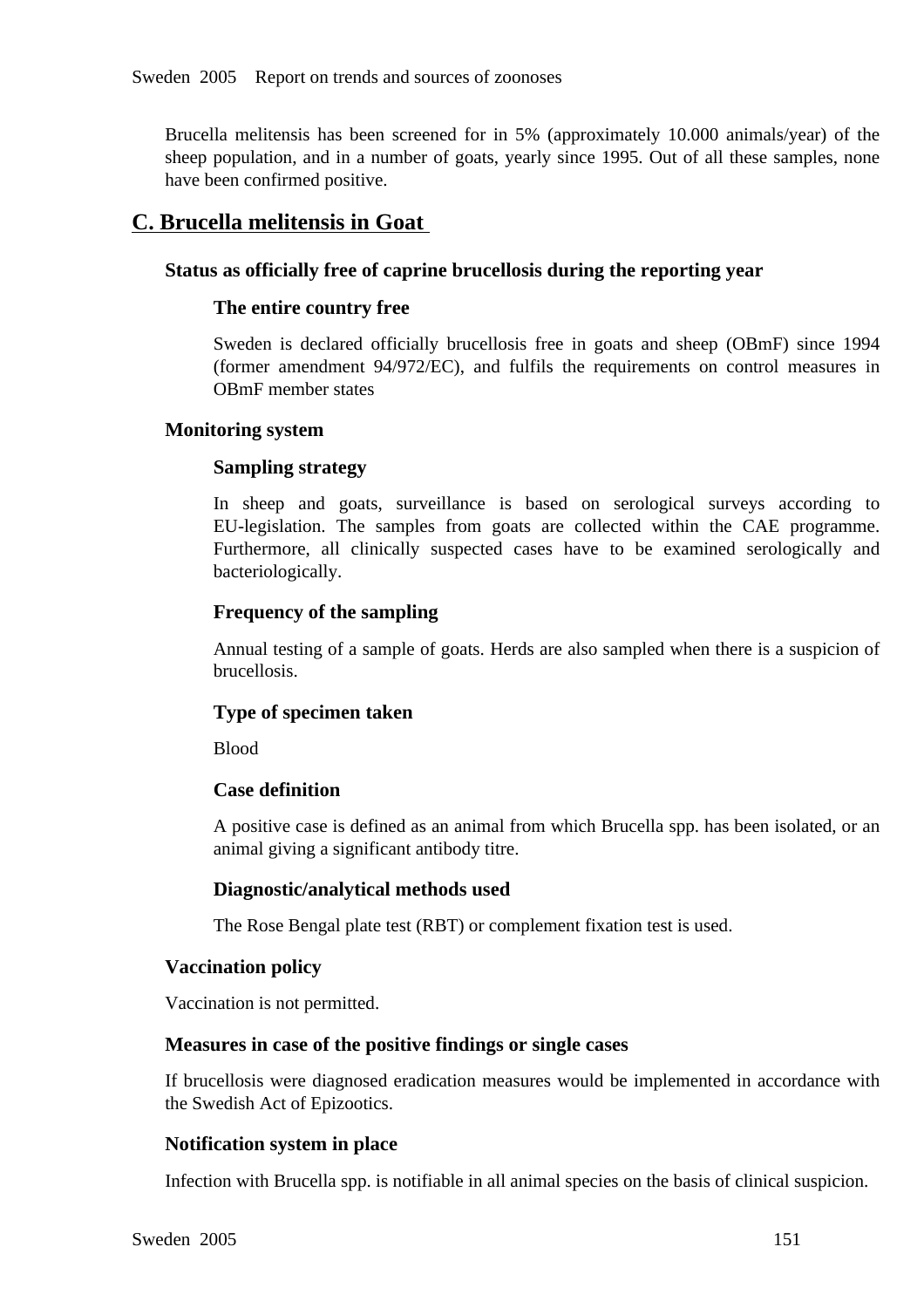## **Results of the investigation**

In total, 62 individual sera from goats originating from 12 farms were analysed for antibodies against B. melitensis. All were negative. The samples were collected within the CAE-programme. Six more goats tested negative at export/import.

#### **National evaluation of the recent situation, the trends and sources of infection**

Brucellosis has never been diagnosed in other animals than bovines (last case in 1957).

## **Relevance of the findings in animals to findings in foodstuffs and to human cases (as a source of infection)**

As Sweden has been free from caprine brucellosis for many decades, the risk of contracting domestic brucella infection from goats is considered negligible.

#### **Additional information**

Brucella melitensis has been screened for in 5% (approximately 10.000 animals/year) of the sheep population, and in a number of goats, yearly since 1995. Out of all these samples, none have been confirmed positive. The herd is considered the epidemiological unit.

## **D. Brucella spp. in animal - Pigs**

#### **Monitoring system**

#### **Sampling strategy**

The declaration of freedom from brucellosis in Swedish pigs is based on annual testing of a random sample of the pig population.

## **Frequency of the sampling**

Annual testing of a random sample of pigs. Herds are also sampled when there is a suspicion of brucellosis.

## **Type of specimen taken**

Blood

#### **Case definition**

A positive case is defined as an animal from which Brucella spp. has been isolated, or an animal giving a significant antibody titre. The herd is the epidemiological unit.

## **Diagnostic/analytical methods used**

The Rose Bengal plate test (RBT) or complement fixation test is used.

#### **Vaccination policy**

Vaccination is not permitted.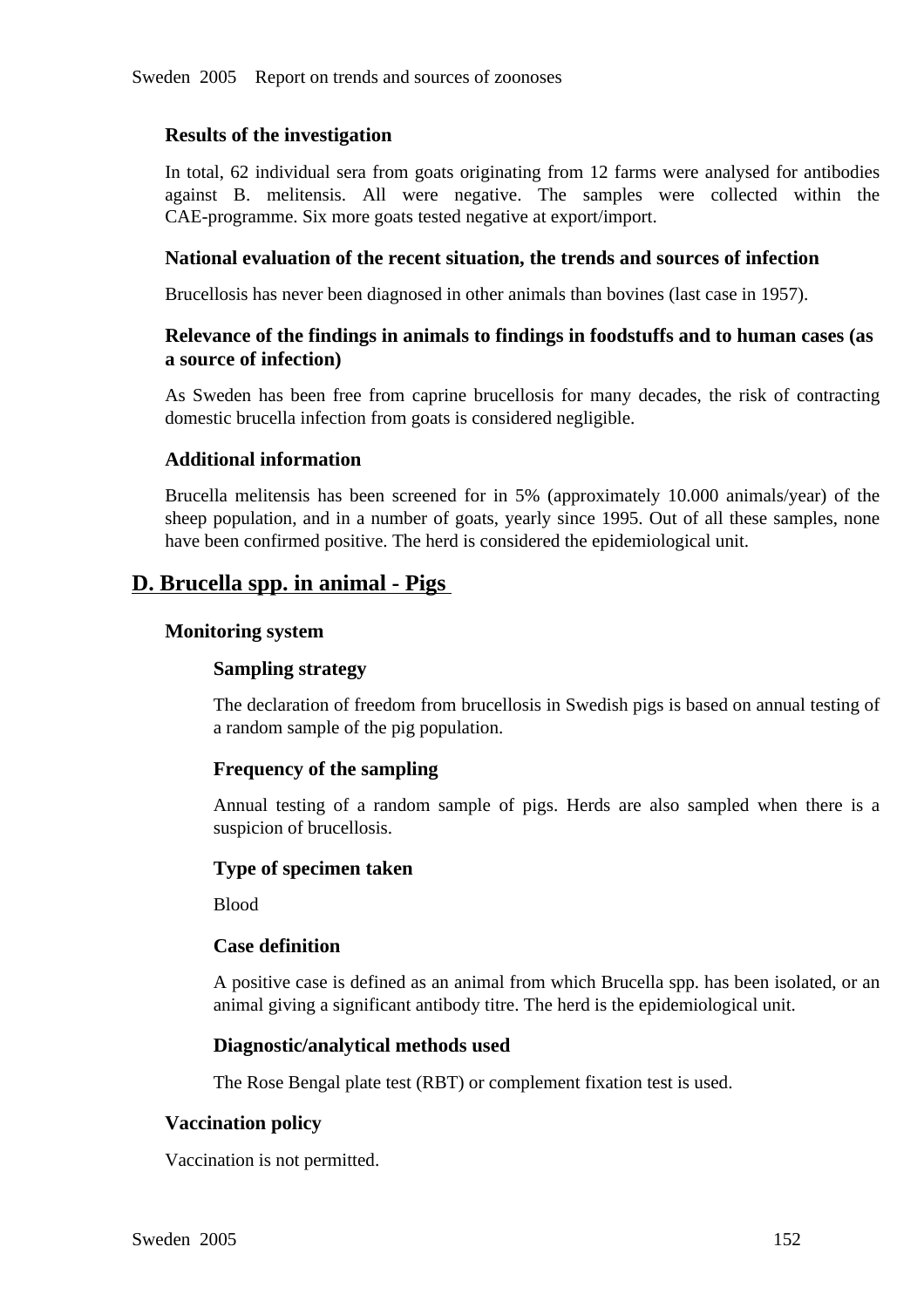## **Measures in case of the positive findings or single cases**

If brucellosis were diagnosed eradication measures would be implemented in accordance with the Swedish Act of Epizootics.

#### **Notification system in place**

Infection with Brucella spp. is notifiable in all animal species on the basis of clinical suspicion.

#### **Results of the investigation**

In total, 3096 individual serum samples from pigs were analysed for antibodies against Brucella suis. All samples were negative.

Apart from this, 1824 breeding animals or animals aimed for export/import tested negative.

#### **National evaluation of the recent situation, the trends and sources of infection**

Brucellosis has never been diagnosed in other animals than bovines (last case in 1957). Since 1995, Brucella has been screened for in approximately 3000 samples from pigs every year. Out of all these samples, none have been confirmed positive.

## **Relevance of the findings in animals to findings in foodstuffs and to human cases (as a source of infection)**

As Sweden has been free from porcine brucellosis for many decades, the risk of contracting domestic brucella infection from pigs is considered negligible.

## **Additional information**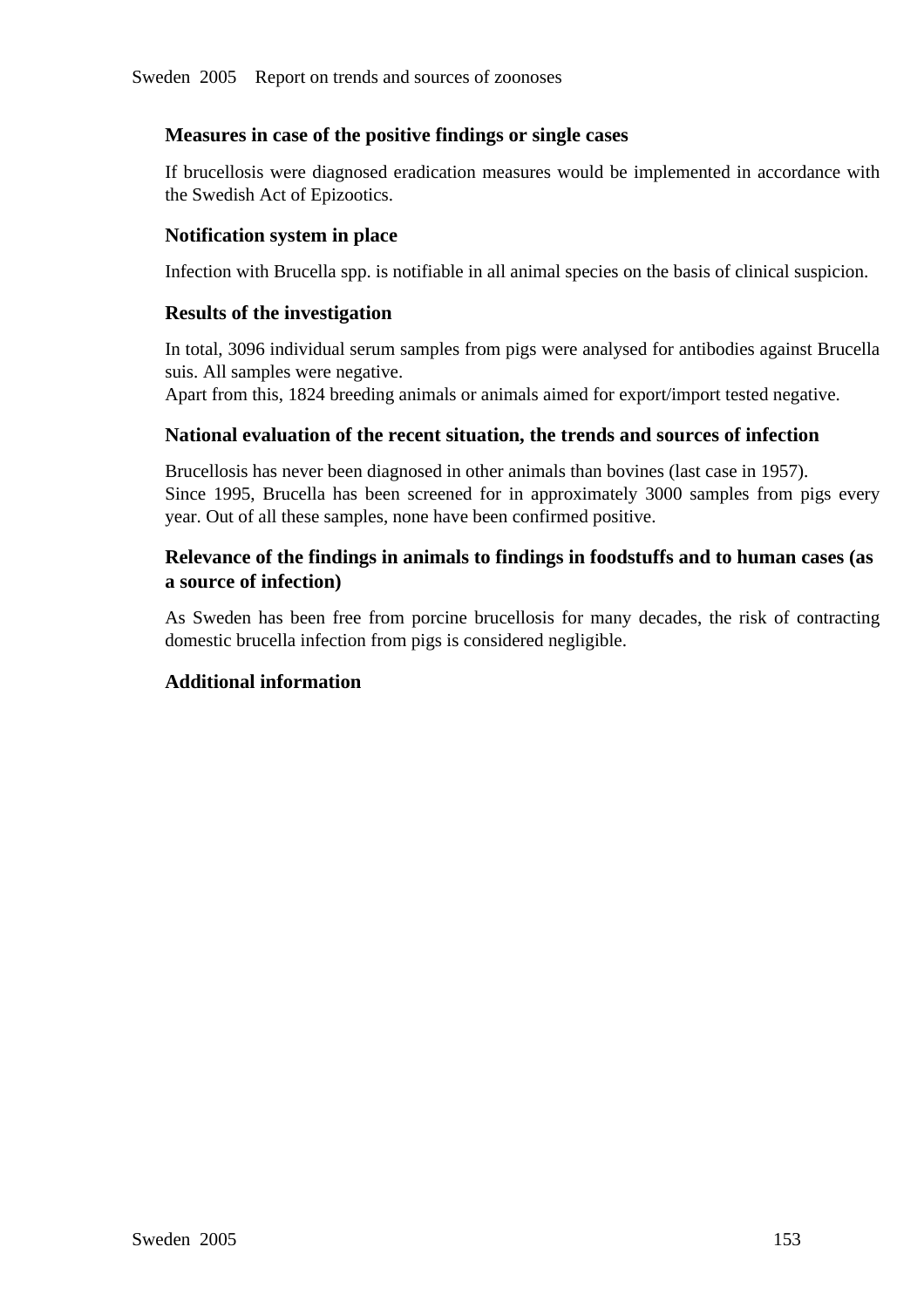## **Table Brucellosis in other animals**

|                                                                                                                                                                                 | Source of information | Sampling unit | Units tested | Total units positive for Brucella | <b>B.</b> melitensis | <b>B.</b> abortus | suis<br>മ് | Brucella spp., unspecified |
|---------------------------------------------------------------------------------------------------------------------------------------------------------------------------------|-----------------------|---------------|--------------|-----------------------------------|----------------------|-------------------|------------|----------------------------|
| Pigs $(1)$                                                                                                                                                                      | <b>SVA</b>            | animal        | 1824         | 0                                 |                      |                   |            |                            |
| - at farm - animal sample -<br>blood - Surveillance -<br>official controls (other than<br>control and eradication<br>programmes) - official<br>sampling - objective<br>sampling | <b>SVA</b>            | animal        | 3096         | 0                                 |                      |                   |            |                            |
| Cattle (bovine animals) (2)                                                                                                                                                     | <b>SVA</b>            | animal        | 798          | 0                                 |                      |                   |            |                            |
| Sheep (3)                                                                                                                                                                       | <b>SVA</b>            | animal        | 12           | 0                                 |                      |                   |            |                            |
| Reindeers (4)                                                                                                                                                                   | <b>SVA</b>            | animal        | 41           | 0                                 |                      |                   |            |                            |
| <b>Dogs</b>                                                                                                                                                                     |                       |               |              |                                   |                      |                   |            |                            |
| pet animals (5)                                                                                                                                                                 | <b>SVA</b>            | animal        | 158          | 0                                 |                      |                   |            |                            |
| Alpacas (6)                                                                                                                                                                     | <b>SVA</b>            | animal        | 17           | 0                                 |                      |                   |            |                            |
| Camels (7)                                                                                                                                                                      | <b>SVA</b>            | animal        | 14           | 0                                 |                      |                   |            |                            |
| Goats (8)                                                                                                                                                                       | <b>SVA</b>            | animal        | 6            | 0                                 |                      |                   |            |                            |
| Moose (9)                                                                                                                                                                       | <b>SVA</b>            | animal        | 8            | 0                                 |                      |                   |            |                            |
| Lamas (10)                                                                                                                                                                      | <b>SVA</b>            | animal        | $\sqrt{5}$   | 0                                 |                      |                   |            |                            |
| Other animals (11)                                                                                                                                                              | <b>SVA</b>            | animal        | 11           | 0                                 |                      |                   |            |                            |

(1) : breeding animals and export/import

(2) : breeding animals, export

(3) : import/export

(4) : export

 $(5)$ : Five clinical suspicions, all negative in culture.

 $(6)$ : import

(7) : export/import

(8) : export/import

(9) : export/import

(10) : import

(11) : 2 deer, 4 European bison, 1 snowgoat, 3 markhor, 1 musk-ox; export/import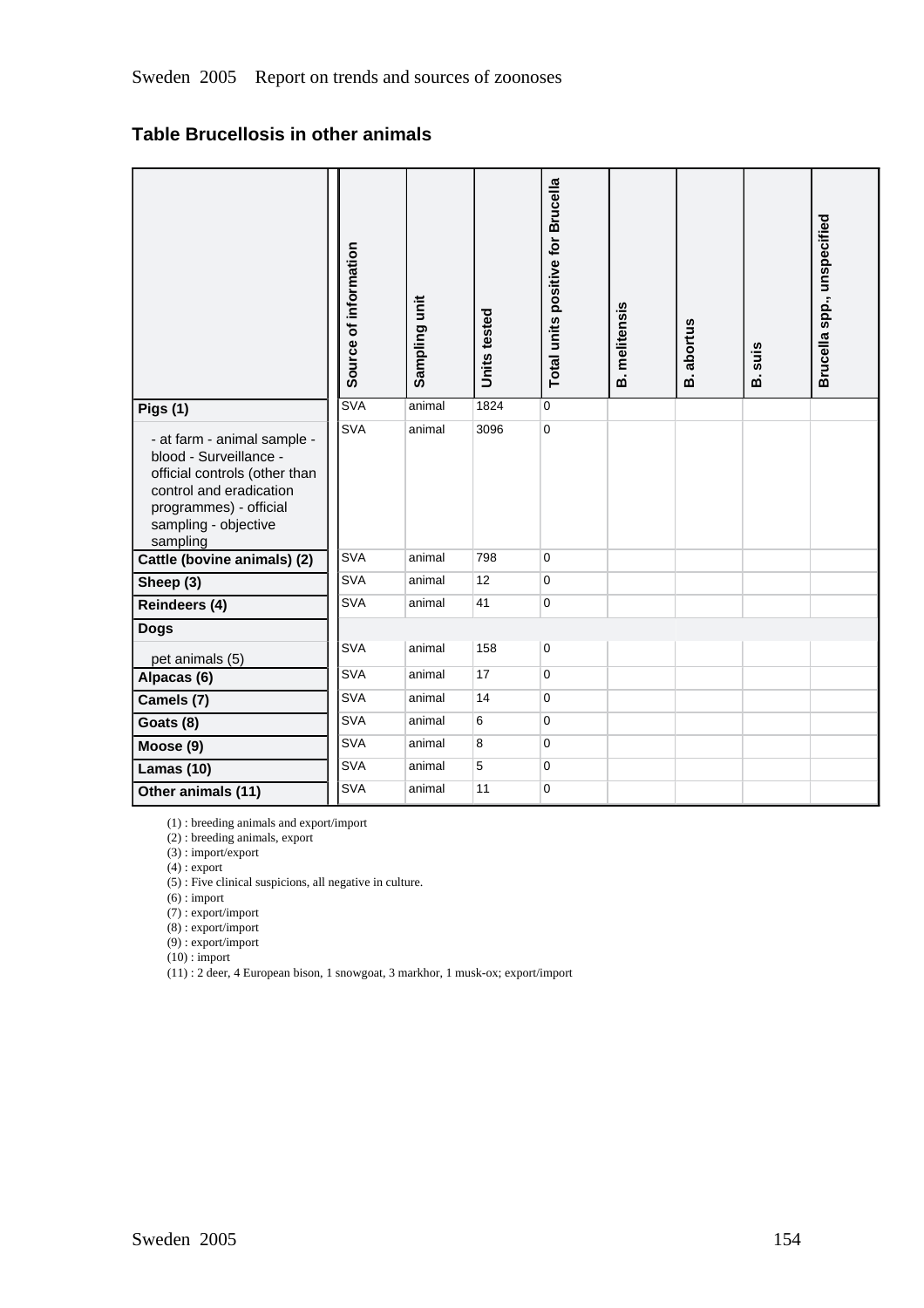**Table Bovine brucellosis in countries and regions that do not receive Community co-financing for eradication** Table Bovine brucellosis in countries and regions that do not receive Community co-financing for eradication<br>programme

| Region         |                                                                |               |                            |     | Infected           |            |                 |         | <b>Surveillance</b> |                 |                             |       |                             |                                                 |                                           |             | Investigations of suspect cases                                                                                                  |               |            |                                   |                                   |
|----------------|----------------------------------------------------------------|---------------|----------------------------|-----|--------------------|------------|-----------------|---------|---------------------|-----------------|-----------------------------|-------|-----------------------------|-------------------------------------------------|-------------------------------------------|-------------|----------------------------------------------------------------------------------------------------------------------------------|---------------|------------|-----------------------------------|-----------------------------------|
|                | Total Officially<br>number of free herds<br>existing<br>bovine |               |                            |     | herds              |            |                 |         |                     |                 | bulk milk samples abortions |       |                             |                                                 |                                           |             | Serological tests   Examination of   Information about  Epidemiological investigation                                            |               |            |                                   |                                   |
|                | Herds                                                          |               | Animals Number of<br>herds |     | Number of<br>herds | $\sqrt{6}$ | bovine          | animals | infected            | bovine          | animals Infected            |       |                             | notified isolations abortions animals suspended |                                           |             | Number of Number of Number of Number of Number of Number of Number of Number of Number of Number of Number of Number of Positive | animals       |            | Number of Number of<br>animals    | animals                           |
|                |                                                                |               |                            |     |                    |            | herds<br>tested | tested  | herds<br>tested     | herds<br>tested | or pools<br>tested          | herds | whatever infection<br>cause | abortions of Brucella                           | due to<br>Brucella serological<br>abortus | blood tests | herds                                                                                                                            | Serologically | <b>BST</b> | examined<br>microbio<br>logically | positive<br>microbio<br>logically |
| <b>SVERIGE</b> | 27626                                                          | 1628464 27626 |                            | 100 | $\circ$            |            |                 | 1000    |                     | 2000            |                             |       |                             |                                                 |                                           |             |                                                                                                                                  |               |            |                                   |                                   |
| Total          | 27626                                                          | 1628464 27626 |                            | 100 | $\mathbf{C}$       |            | c               | 1000    |                     | 2000            |                             | c     |                             | c                                               |                                           |             |                                                                                                                                  |               |            |                                   |                                   |

# **Footnote**

One bulk milk sample initially tested positive in the serological screening (i-ELISA). A thorough investigation of the herd did not show any signs of ongoing One bulk milk sample initially tested positive in the serological screening (i-ELISA). A thorough investigation of the herd did not show any signs of ongoing Brucella infection. The interpretation of the positive analyse is being a false positive reaction, most likely due to cross-reaction. Brucella infection. The interpretation of the positive analyse is being a false positive reaction, most likely due to cross-reaction.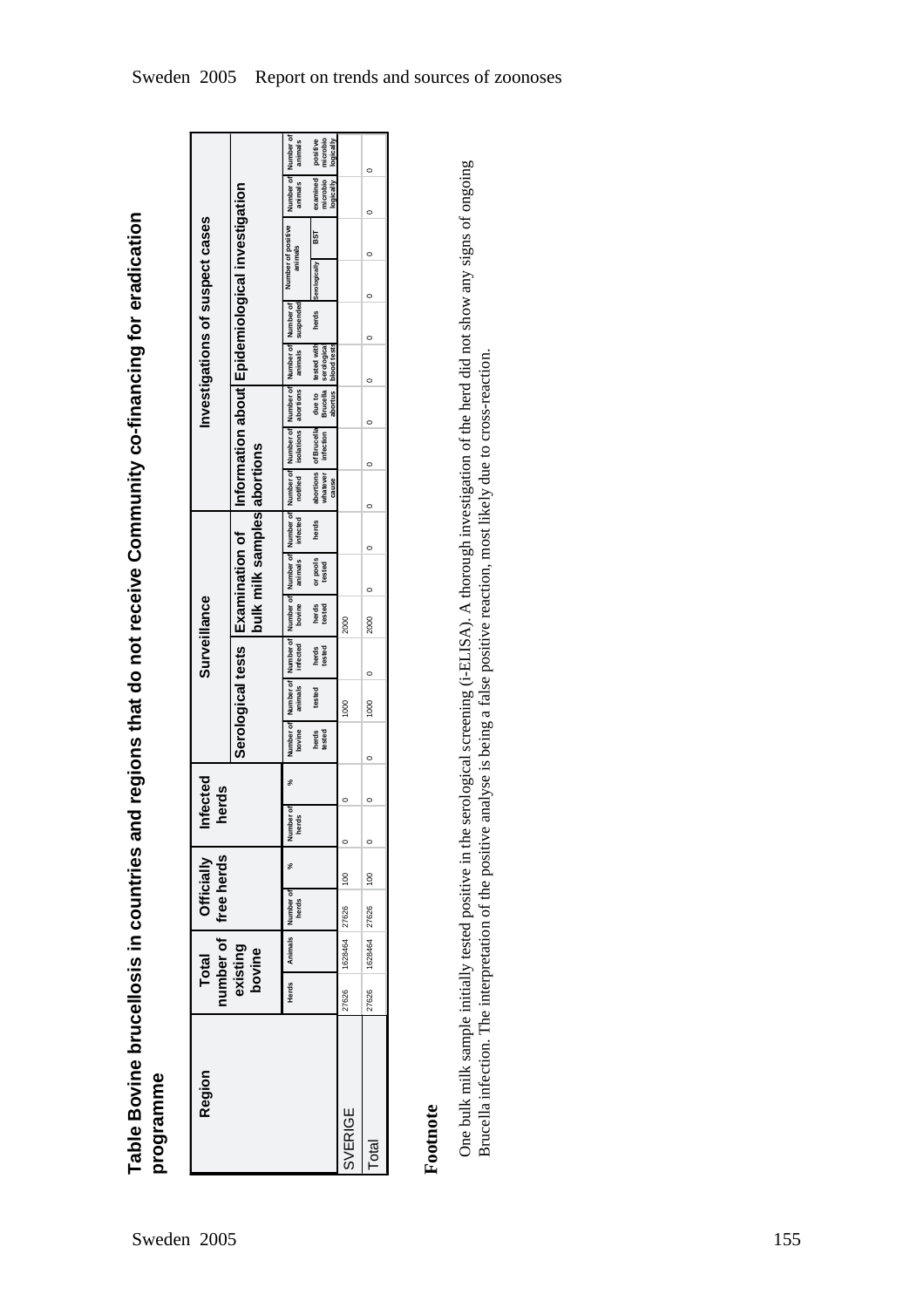| Ovine or Caprine Brucellosis in countri<br>programme |       |                                               |                          |          |                      |    |                                        |                |                             |                          |                                                                                |                                                           | ies and regions that do not receive Community co-financing for eradication   |           |
|------------------------------------------------------|-------|-----------------------------------------------|--------------------------|----------|----------------------|----|----------------------------------------|----------------|-----------------------------|--------------------------|--------------------------------------------------------------------------------|-----------------------------------------------------------|------------------------------------------------------------------------------|-----------|
| Region                                               |       | Total number of<br>existing ovine/<br>caprine | Officially free<br>herds |          | Infected herds       |    |                                        | Surveillance   |                             |                          |                                                                                |                                                           | Investigations of suspect cases                                              |           |
|                                                      | Herds | Animals                                       | Number of herd:          | ಸಿ       | Number of<br>animals | ಸಿ | Number of herds<br>Number of<br>tested | animals tested | infected herds<br>Number of | Number of<br>blood tests | animals tested animals positive<br>with serological serologically<br>Number of | Number of<br>examined<br>microbio<br>animals<br>logically | animals positive   suspended herds<br>  microbio<br>  logically<br>Number of | Number of |
| <b>SVERIGE</b>                                       | 8575  | 471070                                        | 8575                     | $^{100}$ |                      |    |                                        | 10000          | c                           |                          |                                                                                |                                                           |                                                                              |           |
| Total                                                | 8575  | 471070                                        | 8575                     | 100      |                      |    |                                        | 10000          |                             |                          |                                                                                |                                                           |                                                                              |           |

**Ovine or Caprine Brucellosis in countries and regions that do not receive Community co-financing for eradication**

**Footnote** 

Includes goats and sheep, altogether. Includes goats and sheep, altogether.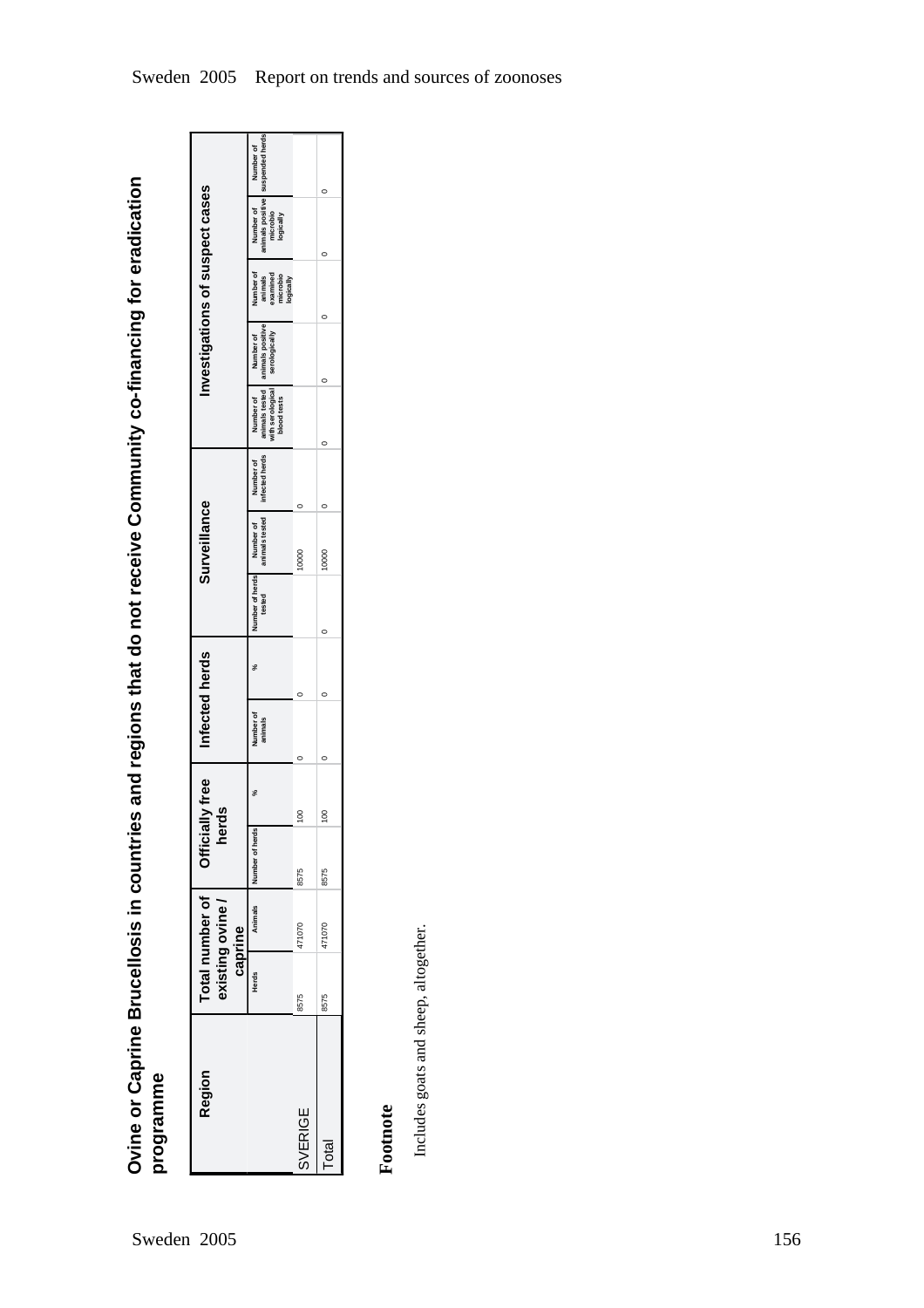# **2.7. YERSINIOSIS**

## **2.7.1. General evaluation of the national situation**

## **A. Yersinia enterocolitica general evaluation**

## **History of the disease and/or infection in the country**

Yersinia infection is not notifiable in animals, therefore there is little epidemiological data on the occurence of the disease in animals.

In the beginning of the 1990s there were about 1000 annual human cases. Since then, there has been a decrease in the number of cases, which might be attributed to improved hygiene at slaughter and/or decreased sampling in patients. During the last five years, around 600-800 cases per year have been reported.

## **National evaluation of the recent situation, the trends and sources of infection**

The majority (approx 70%) of human yersinia infections are of domestic origin. Of those, children below the age of 6 years predominate. Reasons for this are unknown, but need to be investigated further.

In 2005, for the first time in many years, less cases were reported than during the year before. This is true for both domestically acquired cases and for those infected abroad. The decrease was mainly observed during the last months of the year. The majority of the cases were as usual in the age group under ten years and a small majority was men.

In general, it is expected that meat from pigs are a common source of infection in humans.

## **Relevance of the findings in animals, feedingstuffs and foodstuffs to human cases (as a source of infection)**

As pigs are common asymptomatic carriers of Yersinia it can be expected that meat from pigs is one of the sources of human infection.

## **Recent actions taken to control the zoonoses**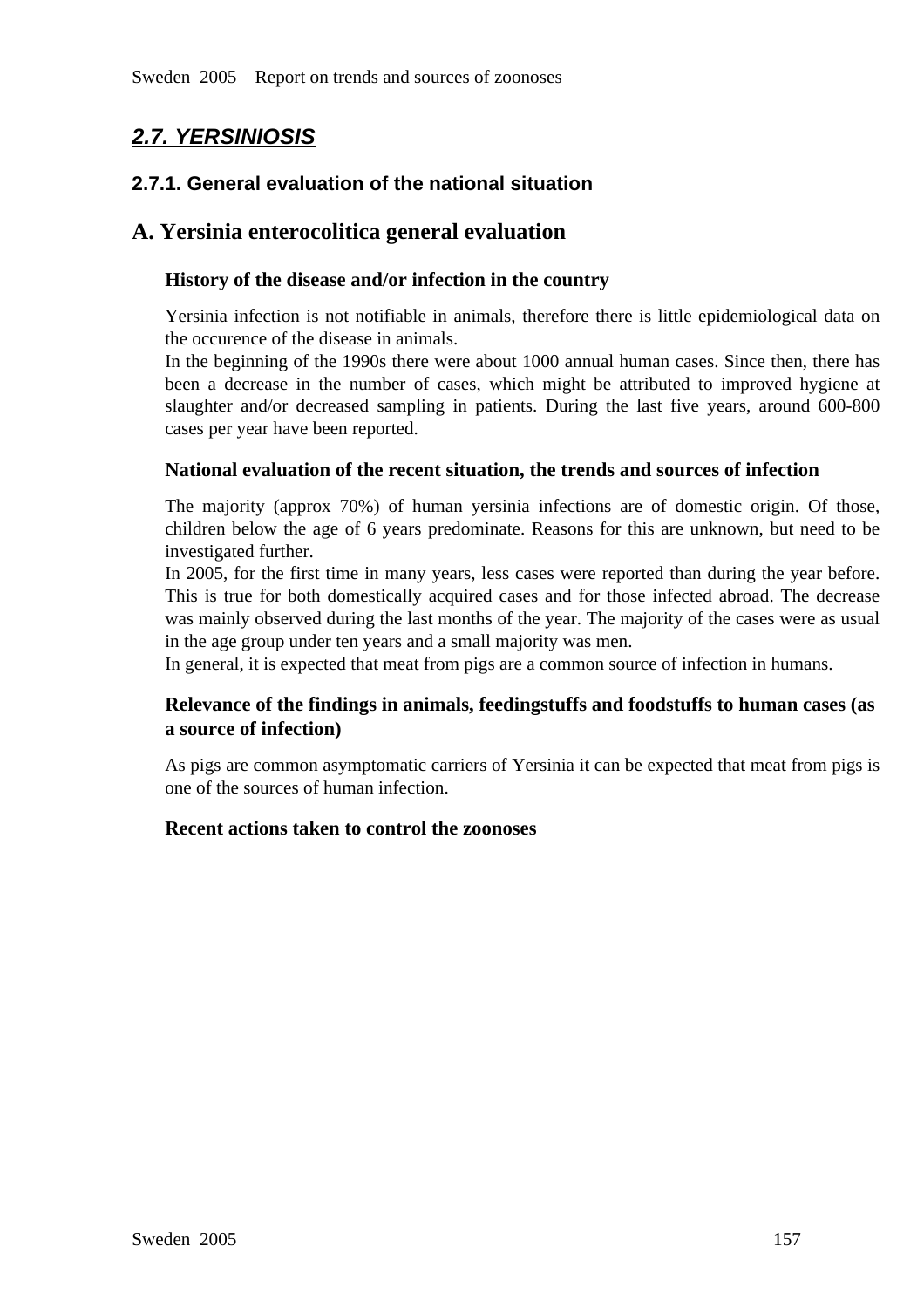## **2.7.2. Yersinia in foodstuffs**

## **A. Yersinia spp. in food**

## **Monitoring system**

## **Sampling strategy**

There is no official surveillance system for Yersinia spp. in food. From time to time, municipalities, the SLV and other research institutions initiate projects concerning the baseline prevalence.

## **Diagnostic/analytical methods used**

For diagnosis, bacteriological examination according to NMKL 117, 3rd ed, 1996 is used. In addition to this, a PCR, NMKL 163:1998, may also be used.

## **Measures in case of the positive findings or single cases**

When products that will not be further heat treatment are positive for pathogenic serotypes of Y. enterocolitica, they will be classified as non-fit for human consumption and destroyed.

## **Results of the investigation**

In 2005, only 16 samples from fresh meat or meat products from pigs were analysed. One was positive.

## **Relevance of the findings in foodstuffs to human cases (as a source of human infection)**

Fresh pig meat as well as pig meat products are considered to be the main source of Yersinia infection in humans.

## **Additional information**

In 2004 the SLV performed a survey to investigate the presence of Yersinia in food. Out of 933 samples collected from fresh pig meat at retail 97 (10%) were positve, and 31 (6%) out of 522 samples from pig meat products at retail, were positive for Y. enterocolitica when analysed with PCR. Only one of the samples was positive after conventional culturing.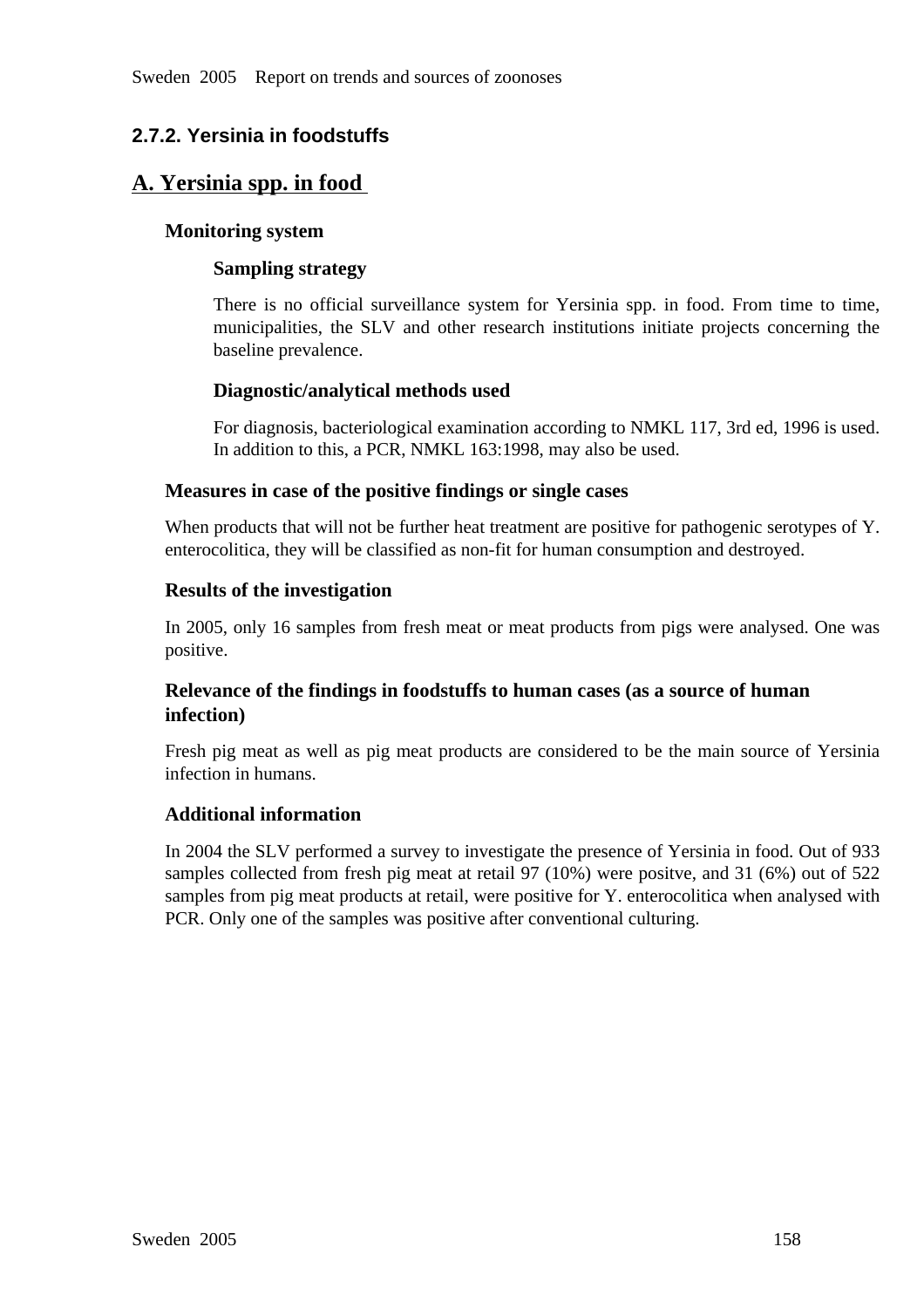# **Table Yersinia spp. in food**

|               | of information<br>Source       | unit<br>Sampling | weight<br>Sample | Units tested | positive for Yersinia<br>Total units | enterocolitica<br>×. | Yersinia unspecified | C:S<br>enterocolitica<br><sup>2</sup><br>$\blacksquare$<br>enterocolitica<br>$\ddot{ }$ | O:9<br>Y. enterocolitica<br>$\blacksquare$<br>Y. enterocolitica |
|---------------|--------------------------------|------------------|------------------|--------------|--------------------------------------|----------------------|----------------------|-----------------------------------------------------------------------------------------|-----------------------------------------------------------------|
| Meat from pig |                                |                  |                  |              |                                      |                      |                      |                                                                                         |                                                                 |
| fresh         | local<br>health<br>authorities | single           | 10 <sub>g</sub>  | 13           | $\overline{0}$                       |                      |                      |                                                                                         |                                                                 |
| meat products | local<br>health<br>authorities | single           | 10 <sub>g</sub>  | 3            | $\mathbf{1}$                         | 1                    |                      |                                                                                         |                                                                 |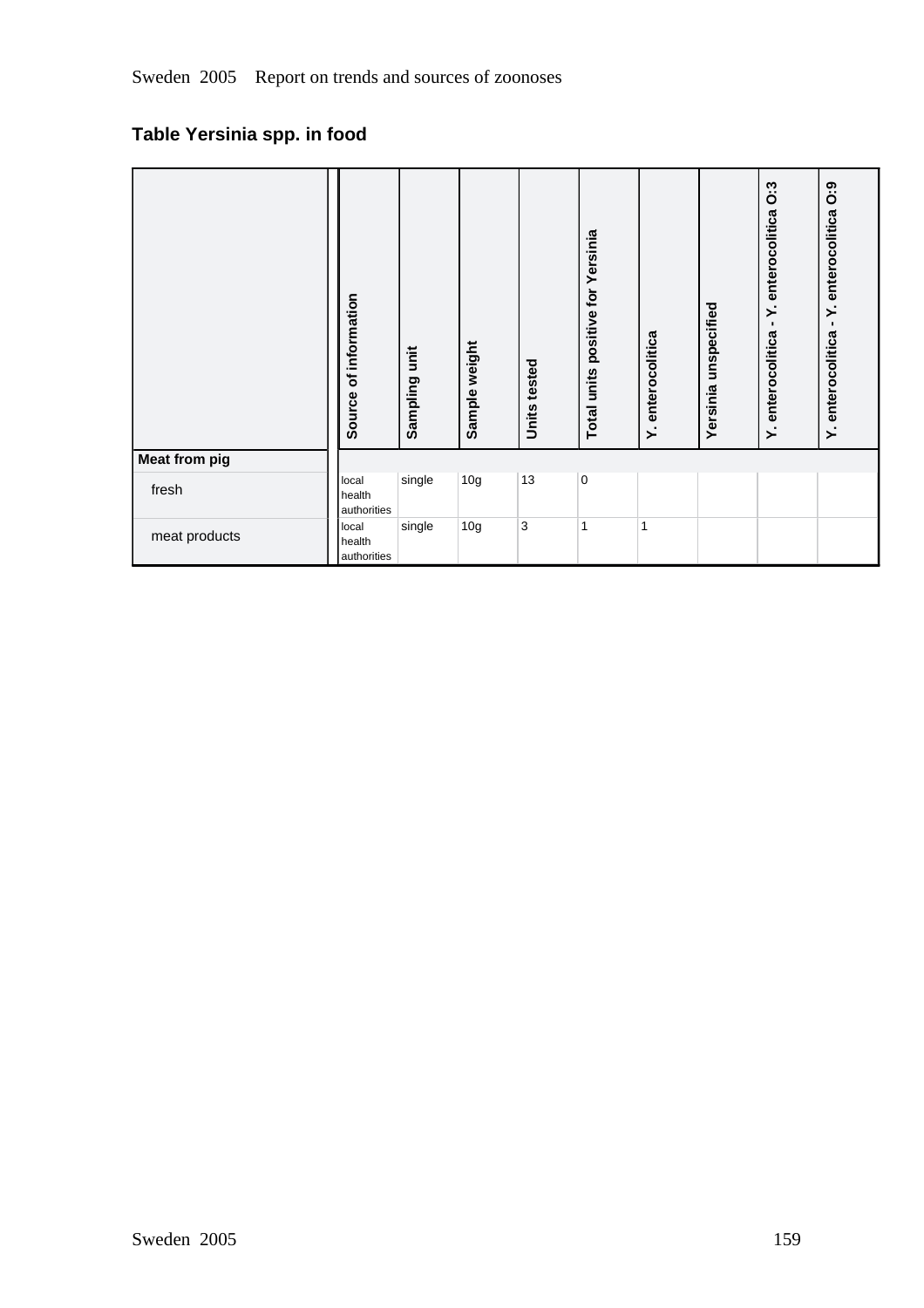## **2.7.3. Yersinia in animals**

# **A. Yersinia enterocolitica in pigs**

## **Control program/mechanisms**

## **The control program/strategies in place**

There is no surveillance of Yersinia spp. in animals.

## **Notification system in place**

Findings of Yersinia are not notifiable in animals.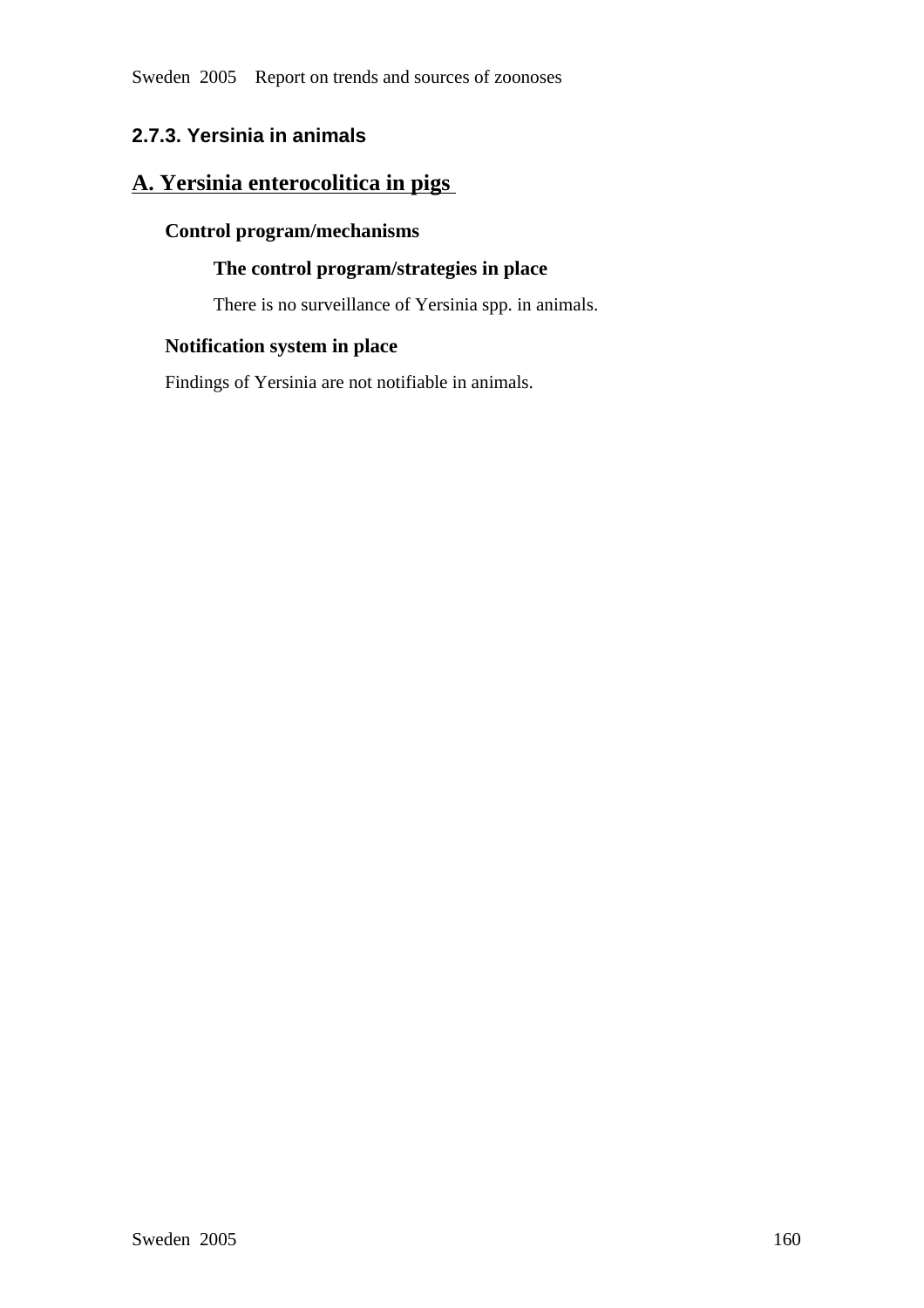# **2.8. TRICHINELLOSIS**

## **2.8.1. General evaluation of the national situation**

## **A. Trichinellosis General evaluation**

## **History of the disease and/or infection in the country**

In domestic pigs, trichinosis has not been reported since 1994. However, sporadic cases (<3 per year) have been reported in free living or farmed wild boars and other wild life. The last case of human trichinosis was diagnosed in 2004 and, before that, in 1991.

## **National evaluation of the recent situation, the trends and sources of infection**

Trichinosis in farmed animals is, and has been, extremely rare for many years. The prevalence of Trichinella spp in wildlife that might be eaten (wild boars) is low to very low, while it is higher in carnivorous wildlife such as foxes, lynxes, wolves and bears.

## **Relevance of the findings in animals, feedingstuffs and foodstuffs to human cases (as a source of infection)**

The risk of obtaining domestic trichinosis is negligible as all slaughtered pigs and horses are subject to meat inspection. However, for meat originating from wildlife, that might be infected with Trichinella, risk mitigation measures other than meat inspection are necessary such as freezing.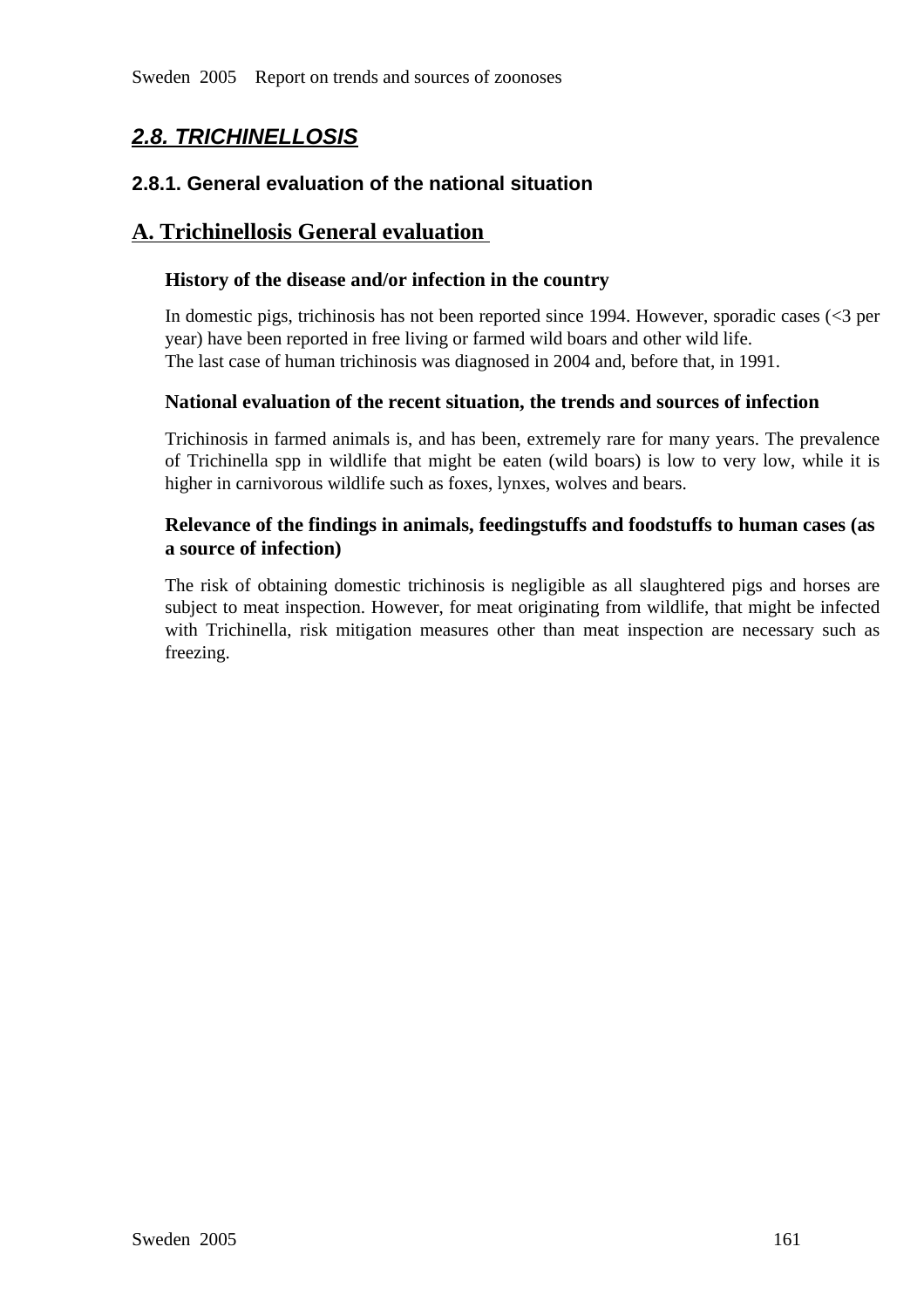## **2.8.2. Trichinella in animals**

## **A. Trichinella in pigs**

#### **Number of officially recognised Trichinella-free holdings**

Sweden has not implemented a system of trichinella free holdings during 2005.

#### **Monitoring system**

#### **Sampling strategy**

#### **General**

Sweden did not implement a system of trichinella free holdings, or regions with negligble Trichinella risk, during 2005.

All domestic pigs are controlled for Trichinella at slaughter accordign to Council Directive 64/433/EEC.

#### **Frequency of the sampling**

#### **General**

Every slaughtered pig is sampled.

#### **Type of specimen taken**

## **General**

Diaphragm muscle

#### **For Trichinella free holdings**

Diaphragm muscle

#### **Methods of sampling (description of sampling techniques)**

#### **General**

Methods used are in accordance to Council Directive 77/96/EEC.

#### **Case definition**

#### **General**

A case is defined as an animal in which Trichinella spp. is found. The epidemiological unit is the individual animal.

#### **Diagnostic/analytical methods used**

#### **General**

Artificial digestion method of collective samples.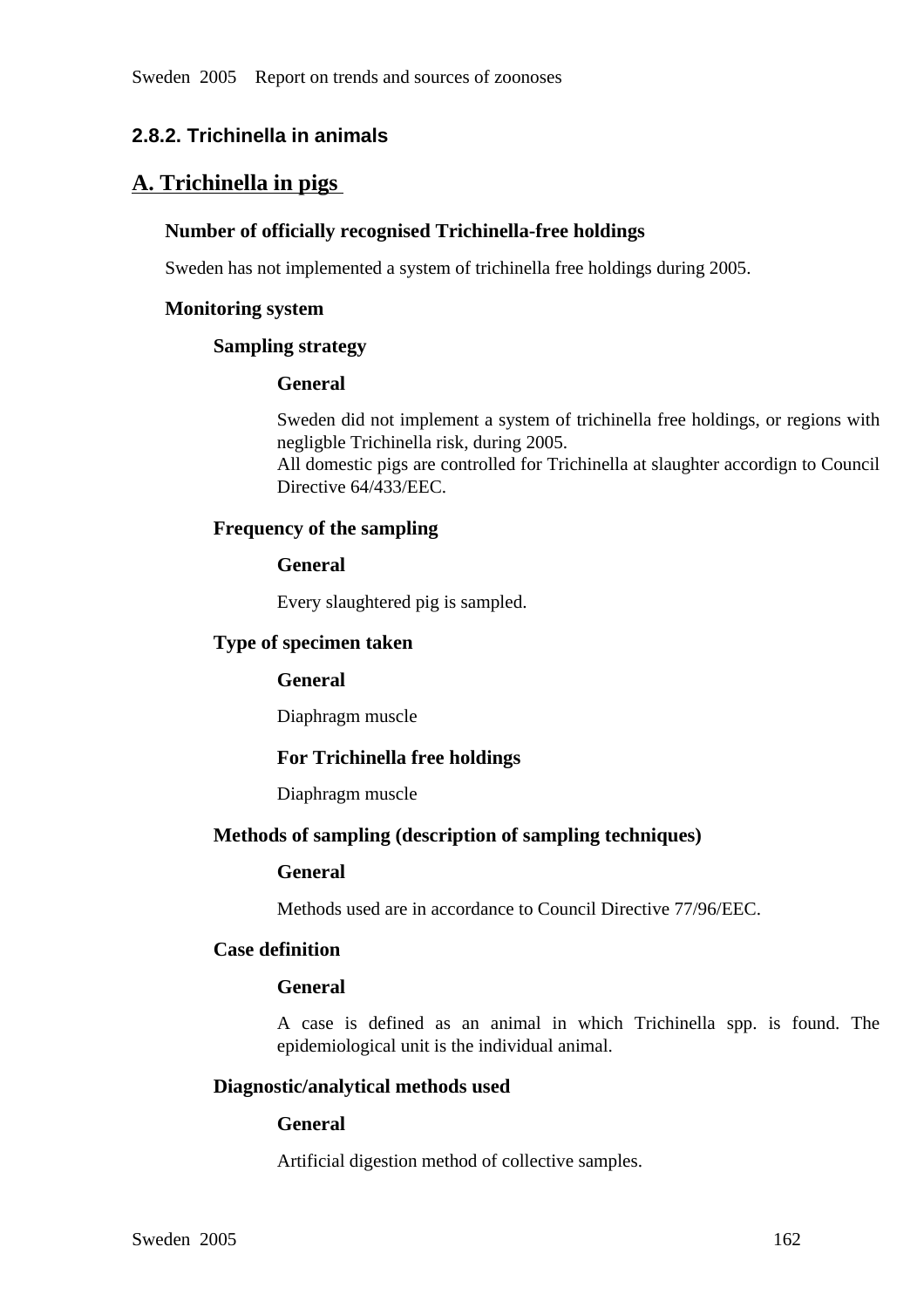## **Measures in case of the positive findings or single cases**

If an animal is found infected with Trichinella, the carcass will be destroyed. The competent authority will also investigate the source and possible spread of infection.

#### **Notification system in place**

Thrichinosis is compulsory notifiable in animals.

## **Results of the investigation including description of the positive cases and the verification of the Trichinella species**

All slaughtered pigs were negative for Trichinella spp.

#### **National evaluation of the recent situation, the trends and sources of infection**

Trichinosis in Swedish farmed pigs is extremely rare. The last case found was found in 1994 and the Trichinella situation in Swedish pigs remains favourable.

## **Relevance of the findings in animals to findings in foodstuffs and to human cases (as a source of infection)**

The risk of obtaining domestic trichinosis from farmed pigs is negligble.

## **B. Trichinella in horses**

#### **Monitoring system**

#### **Sampling strategy**

All horses are controlled for Trichinella at slaughter according to Regulation 2075/2005/EU (new regulation).

#### **Frequency of the sampling**

Every slaughtered horse (soliped) is sampled.

#### **Type of specimen taken**

Other samples for musculus masseter or the tongue is analysed.

#### **Methods of sampling (description of sampling techniques)**

Methods used are in accordance to Council Directive 77/96/EEC (new regulation).

#### **Case definition**

A case is defined as a horse (soliped) in which Trichinella spp. is found and the epidemiological unit is the individual horse.

#### **Diagnostic/analytical methods used**

Artificial digestion method of collective samples.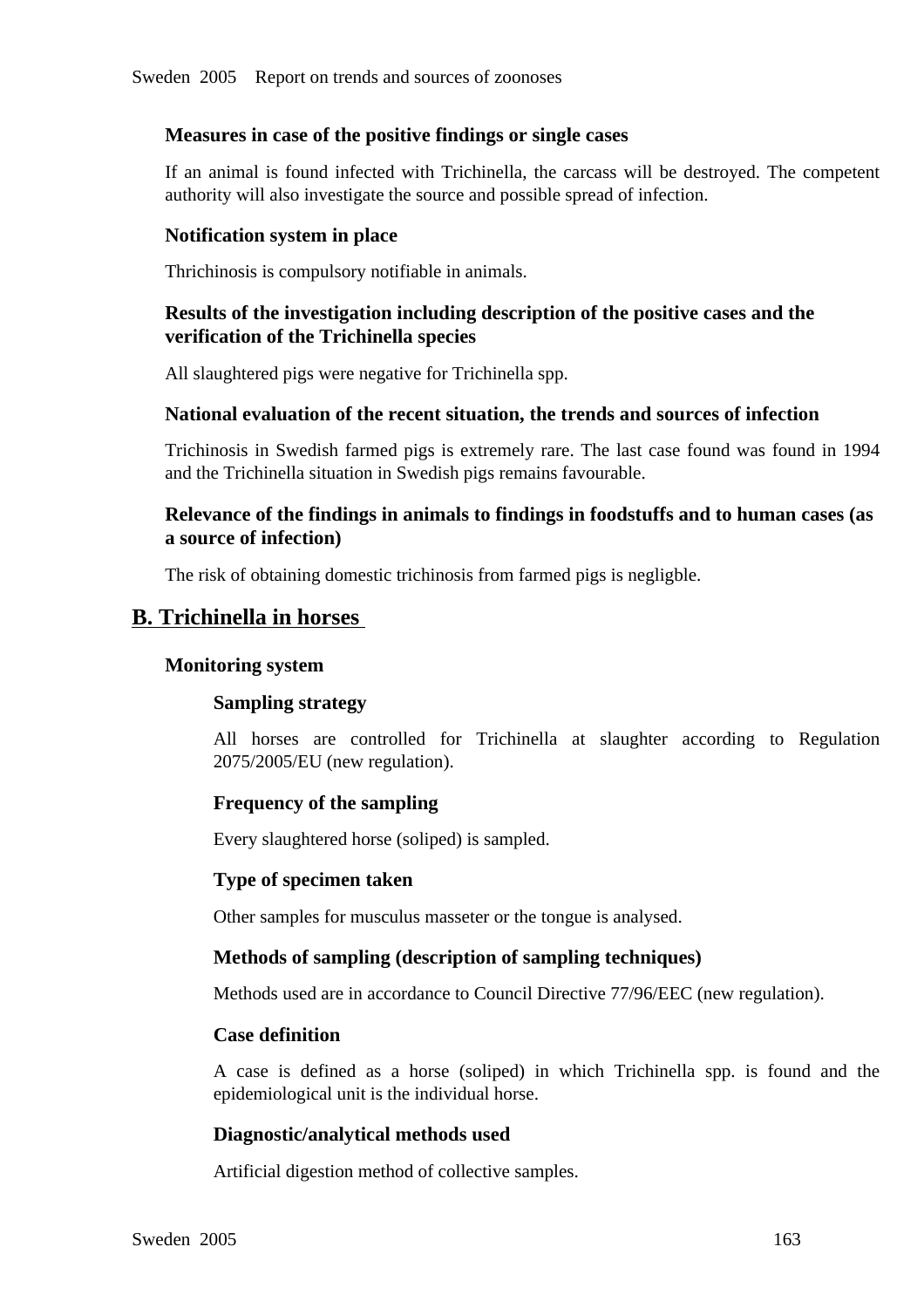## **Results of the investigation including the origin of the positive animals**

All samples were negative for Trichinella spp.

#### **Measures in case of the positive findings or single cases**

If an animal is found with Trichinella, the carcass will be destroyed.

#### **Notification system in place**

Trichinosis is compulsory notifiable.

#### **National evaluation of the recent situation, the trends and sources of infection**

Trichinosis in horses sent for slaughter in Sweden has not been reported.

## **Relevance of the findings in animals to findings in foodstuffs and to human cases (as a source of infection)**

The risk of obtaining trichinosis from horses slaughtered in Sweden is negligble.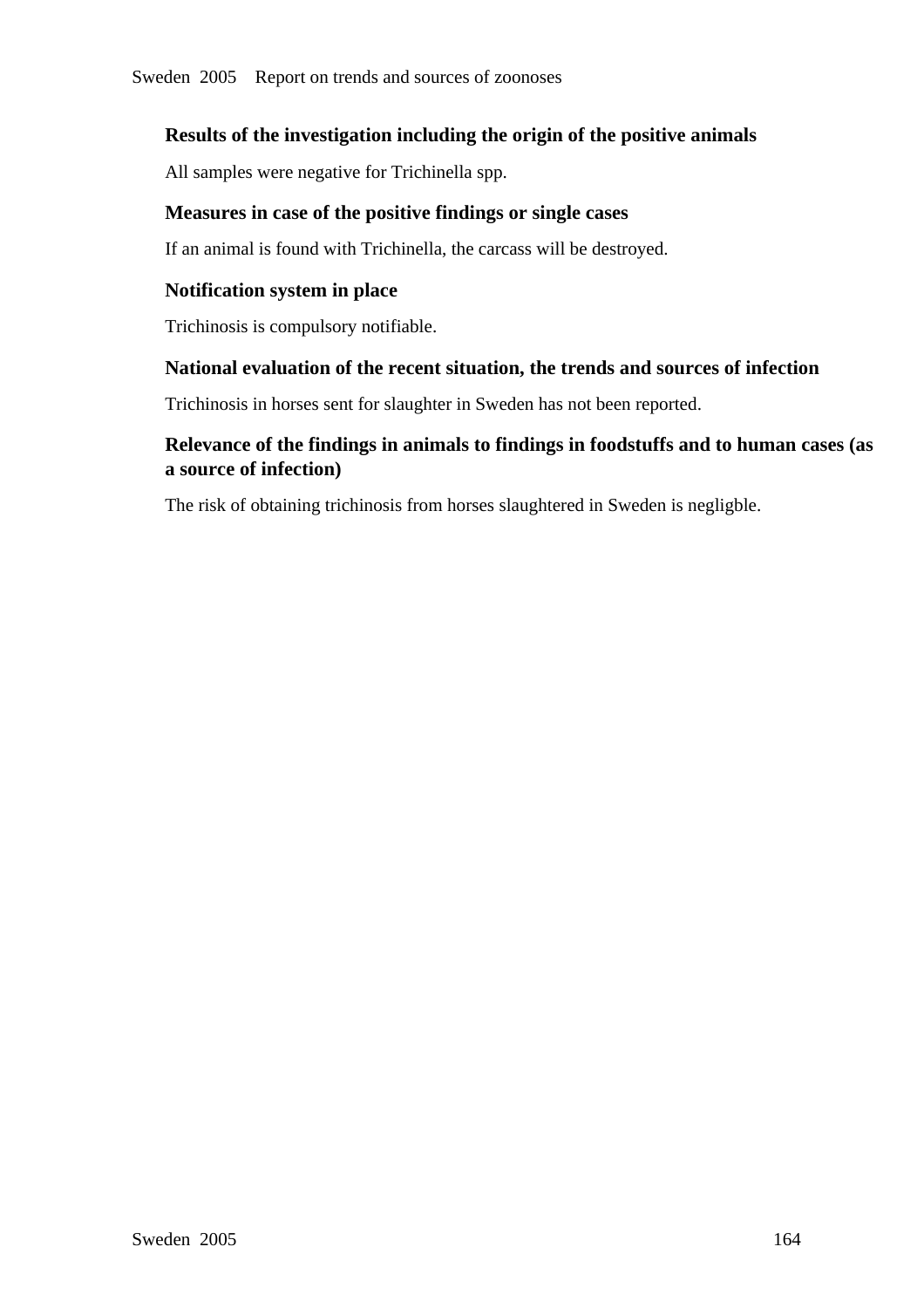## **Table Trichinella in animals**

|                    | Source of information | Sampling unit | Units tested   | Total animals positive for Trichinella | T. spiralis | Trichinella spp., unspecified |
|--------------------|-----------------------|---------------|----------------|----------------------------------------|-------------|-------------------------------|
| <b>Pigs (1)</b>    | SVA                   | animal        | 3174872        | $\overline{0}$                         |             |                               |
| Solipeds, domestic |                       |               |                |                                        |             |                               |
| horses (2)         | <b>SVA</b>            | animal        | 2581           | $\overline{0}$                         |             |                               |
| <b>Wild boars</b>  |                       |               |                |                                        |             |                               |
| wild               | <b>SVA</b>            | animal        | 6962           | $\overline{0}$                         |             |                               |
| <b>Foxes</b>       | SVA                   | animal        | 121            | $\overline{2}$                         |             |                               |
| <b>Bears</b>       | <b>SVA</b>            | animal        | 68             | $\overline{0}$                         |             |                               |
| <b>Wolves</b>      |                       |               |                |                                        |             |                               |
| wild               | SVA                   | animal        | $\overline{4}$ | $\mathbf{1}$                           |             |                               |
| Lynx               |                       |               |                |                                        |             |                               |
| wild               | SVA                   | animal        | 54             | $\,6$                                  |             |                               |

(1) : All slaughtered animals

(2) : All slaughtered animals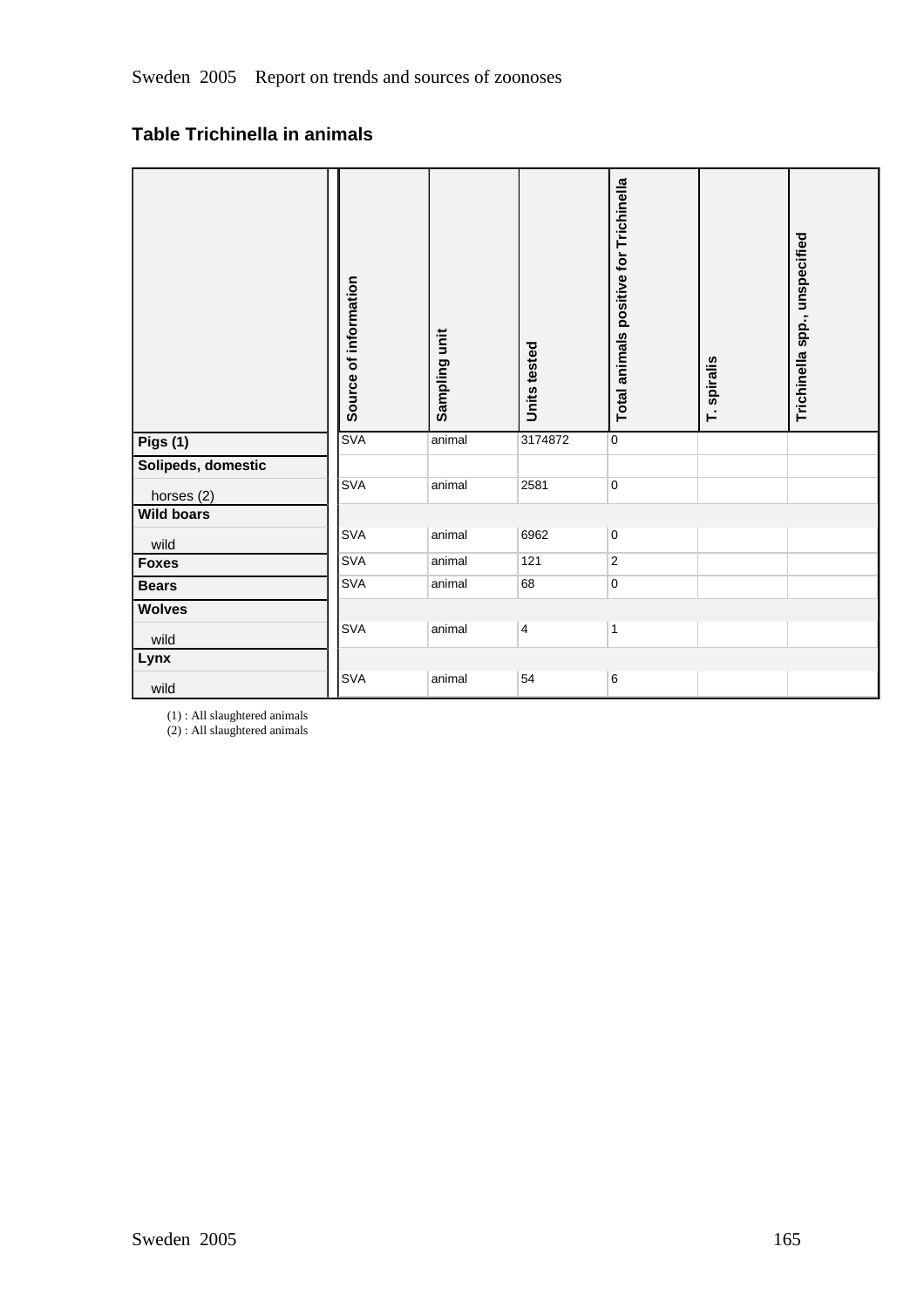# **2.9. ECHINOCOCCOSIS**

## **2.9.1. General evaluation of the national situation**

## **A. Echinococcus spp general evaluation**

## **History of the disease and/or infection in the country**

The last diagnosed cases of E. granulosus was in 1997 (one reindeer) and 2000 (one moose). E. multilocularis has not been diagnosed in the country.

Notification of echinococcosis in humans was initiated in 1994 and since then 3-14 cases have been reported annually, all assumed to have been infected abroad.

## **National evaluation of the recent situation, the trends and sources of infection**

The situation in Sweden remains stable, but as E. multilocularis spreads within Europe a high awareness and risk mitigating measures are important. In 2006, a risk assessment of introducing E. multilocularis into Sweden from EU and the effect of anithelmintics will be performed (see text "E. multilocularis"). The risk assessment indicated that a very high compliance to the strategy of antihelmintic (praxiquantel) treatment was required for the risk of EM entering Sweden to remain low.

## **Relevance of the findings in animals, feedingstuffs and foodstuffs to human cases (as a source of infection)**

E. multilocularis never has been diagnosed in Sweden and the risk of domestic infection is at present negligible. However, a risk assessment that is being performed in 2006 shows that there is a medium to high risk of introducing the parasite into Sweden from dogs and cats entering the country from EU. If introduced, it is likely that the parasite will establish itself within Sweden in wildlife reservoirs with serious consequences unless a strategy of antihelmintic is implemented and complied with.

## **Recent actions taken to control the zoonoses**

Since 1994 all dogs that are brought in from countries other than Finland and Norway must be treated with praziquantel as a preventive measure.

## **Suggestions to the Community for the actions to be taken**

Continuous treatment of dogs and cats prior to entering countires free from E. multilocularis from countries with the infection.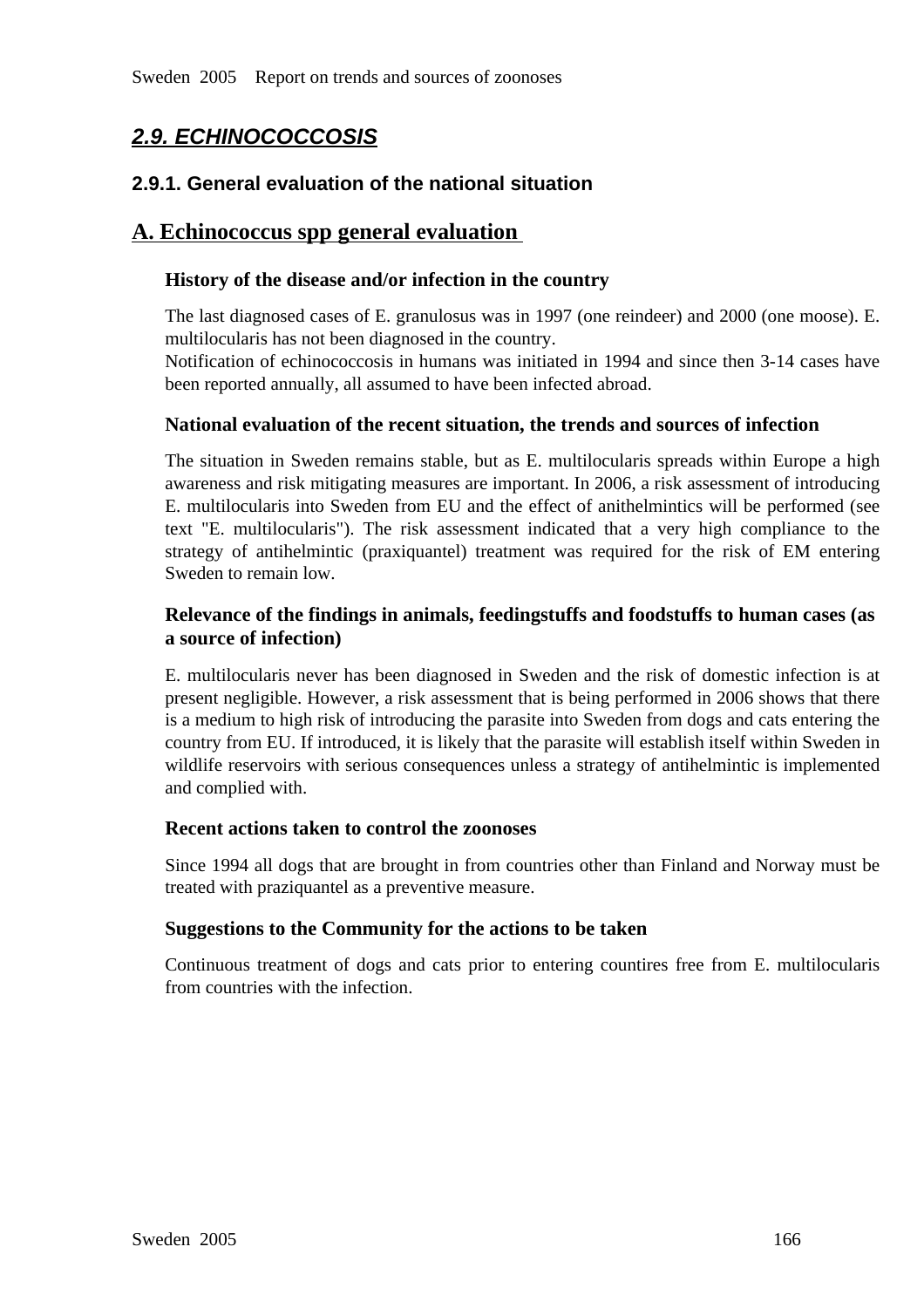## **2.9.2. Echinococcus in animals**

## **A. E. granulosus in animal**

## **Monitoring system**

## **Sampling strategy**

All food producing animals are macroscopically examined at slaughter. Samples from foxes are collected as part of annual investigations of around 300 foxes. Single necropsied wild wolves may also be examined.

## **Type of specimen taken**

Other: Feces and gut tissue from foxes and cyst material from intermediate hosts.

## **Methods of sampling (description of sampling techniques)**

Samples of faeces and parts of the gut are collected from foxes at necropsy. In case of suspicion, cyst materials are collected from food producing animals at slaughter.

## **Case definition**

A case is defined as an animal in which the parasite has been found.

## **Diagnostic/analytical methods used**

Other: In food producing animals surveillance is based on slaughter inspections. From foxes the contents of the intestine of 100 foxes are examined by parasitological technique. PCR may also be used.

## **Measures in case of the positive findings or single cases**

If an animal is found infected with Echinococcus spp. the offal adn carcass will be destroyed.

## **Notification system in place**

Echinococcosis is a notifiable disease in all animals.

## **Results of the investigation**

In 2005, neither E. granulosus or >E. multilocularis was found at inspection of all slaughtered animals. 200 foxes sampled during 2005 and 400 from 2004, respectively, were analysed. All were negative. Three dogs and wolves, respectively, tested negative.

## **National evaluation of the recent situation, the trends and sources of infection**

Sporadic cases of E. granulosus infection have occurred in imported horses that most probably were infected abroad. In reindeer, E. granulosus infection was prevalent in northern Sweden during the 1970s when around 2% of the reindeer were found infected at slaughter. Based on these findings, the routines at meat inspection of reindeer were revised and organs not approved for consumption were destroyed. During 1986-96 there was no case diagnosed in reindeer,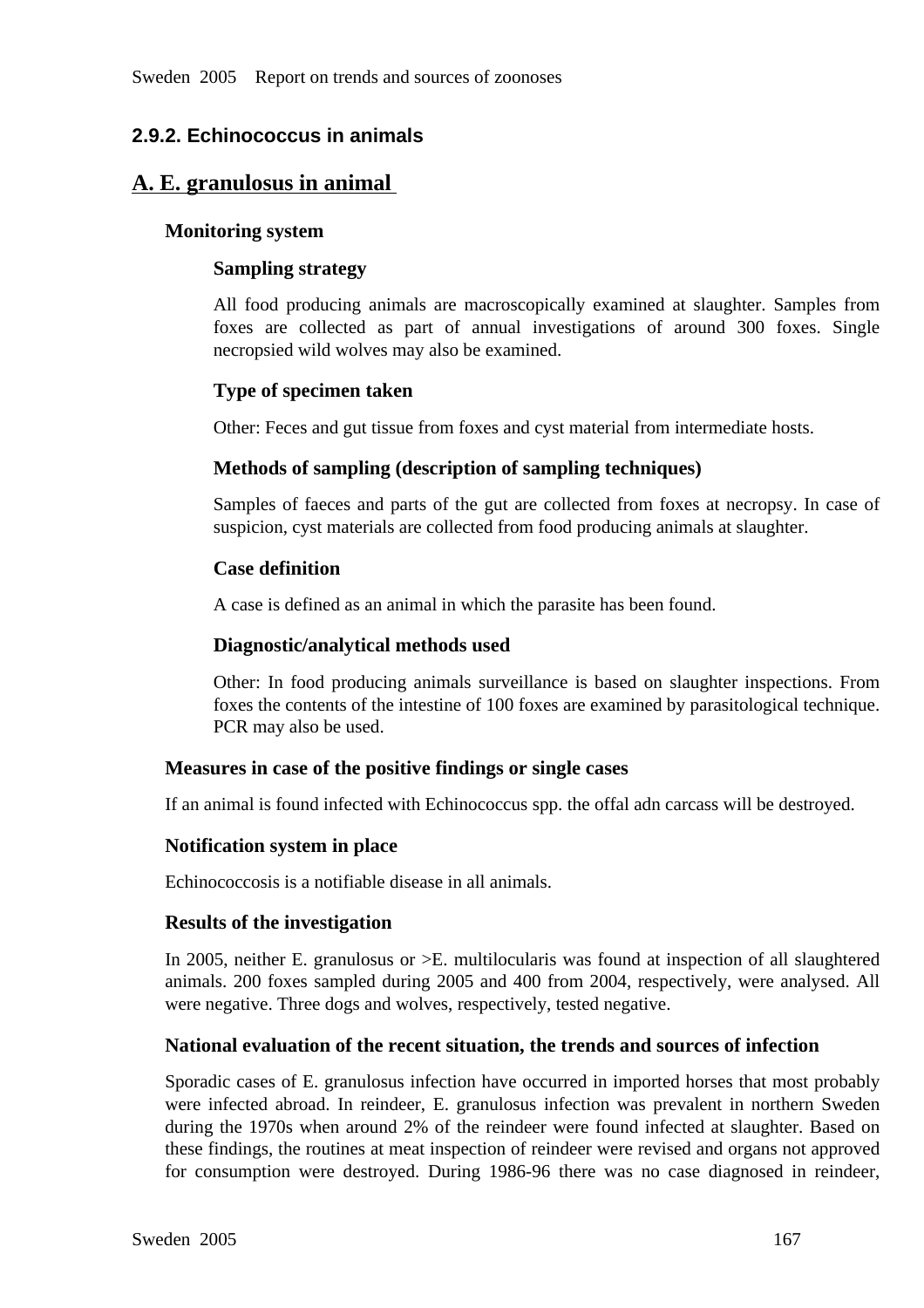followed by 3 cases in 1996-97. From elks, there have been two positive findings of E. granulosus, one in the early 1980s in the southern part of Sweden and one in 2000 in the central part of the country.

Since 2001 there has been an annual investigation of 300-400 foxes in order to detect E. multilocularis and E. granulosus. None of the investigated animals tested positive.

#### **Relevance of the findings in animals to findings in foodstuffs and to human cases (as a source of infection)**

The risk of obtaining domestic echinococcosis is negligible.

#### **Additional information**

In order to prevent the introduction of E. multilocularis, dogs that are brought in from countries other than Finland and Norway must be treated with praziquantel. This treatment also prevents additional introduction of E. granulosus.

## **B. E. multilocularis in animal**

#### **Monitoring system**

#### **Sampling strategy**

All food producing animals are macroscopically examined at slaughter. Samples from foxes are collected as part of annual investigations of around 200-400 foxes. In addition, E. multilocularis will be look for when wild wolves that are examined post mortem.

#### **Type of specimen taken**

Other: Feces and gut tissue from foxes and cyst material from intermediate hosts.

#### **Methods of sampling (description of sampling techniques)**

Samples of faeces and parts of the gut are collected from foxes at necropsy. In case of suspicion, cyst materials are collected from food producing animals at slaughter.

#### **Case definition**

A case is defined as an animal in which the parasite has been found.

#### **Diagnostic/analytical methods used**

Other: In food producing animals surveillance is based on slaughter inspections, whereas the Copro-Elisa-test and sedimentation is used in foxes.

#### **Control program/mechanisms**

#### **The control program/strategies in place**

In order to prevent the introduction of E. multilocularis, dogs that are brought in from countries other than Finland and Norway must be treated with praziquantel.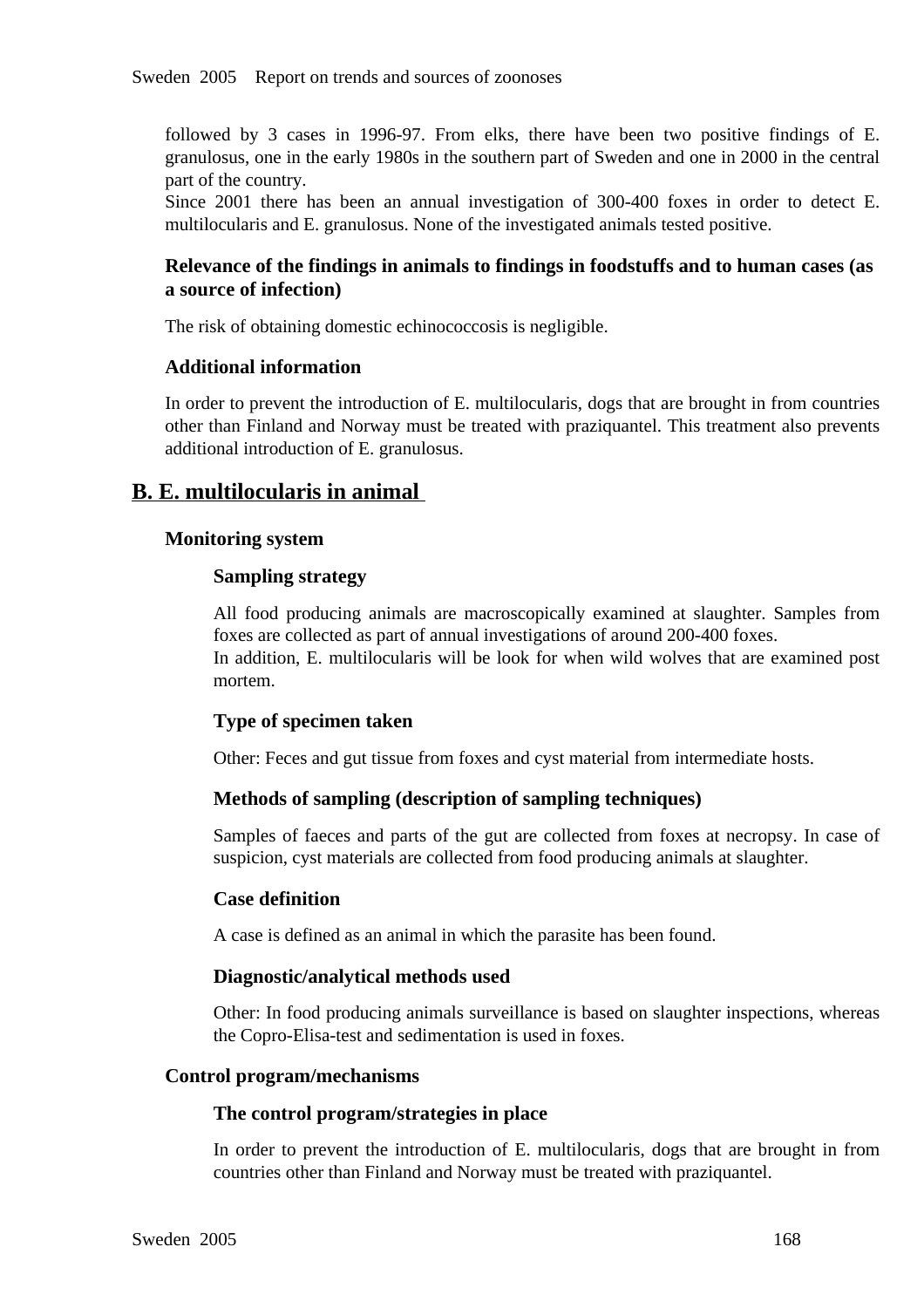## **Suggestions to the Community for the actions to be taken**

Keeping the policy of treating dogs and cats entering the country with antihelmintics.

#### **Measures in case of the positive findings or single cases**

If an animal is found infected with Echinococcus spp. the offal will be destroyed. If E. multilocularis is found in Swedish animals, there would be a need of increased public awareness on this matter and an education campaign on the risk of exposure from wildlife would be started.

#### **Notification system in place**

Echinococcosis is a notifiable disease in all animals.

#### **Results of the investigation**

In 2005, neither E. granulosus or >E. multilocularis was found at inspection of all slaughtered animals. 200 foxes sampled during 2005 and 400 from 2004, respectively, were analysed. All were negative. Three dogs and wolves, respectively, tested negative.

#### **National evaluation of the recent situation, the trends and sources of infection**

E. multilocularis has never been reported in Sweden. Since 2001 there has been an annual investigation of 300-400 foxes in order to detect E. multilocularis and E. granulosus. All have been negative.

The EU Regulation 998/2003 gives a five year transition period for Sweden after which a new Community policy will be devised based on national reports including a risk assessment to the EC. Results from the assessment conducted 2006 shows that: 1)there is high risk for serious consequences if E. multilocularis is introduced into Sweden, 2) the number of infected dogs and cats introduced could be between 10-40 per year. However, the risk can be reduced to low or very low if a high compliance (>99%) to a policy of that all dogs or cats that could have been exposed to infected intermediate hosts are treated with antihelmintics before entering Sweden.

## **Relevance of the findings in animals to findings in foodstuffs and to human cases (as a source of infection)**

The risk of obtaining domestic echinococcosis is negligible.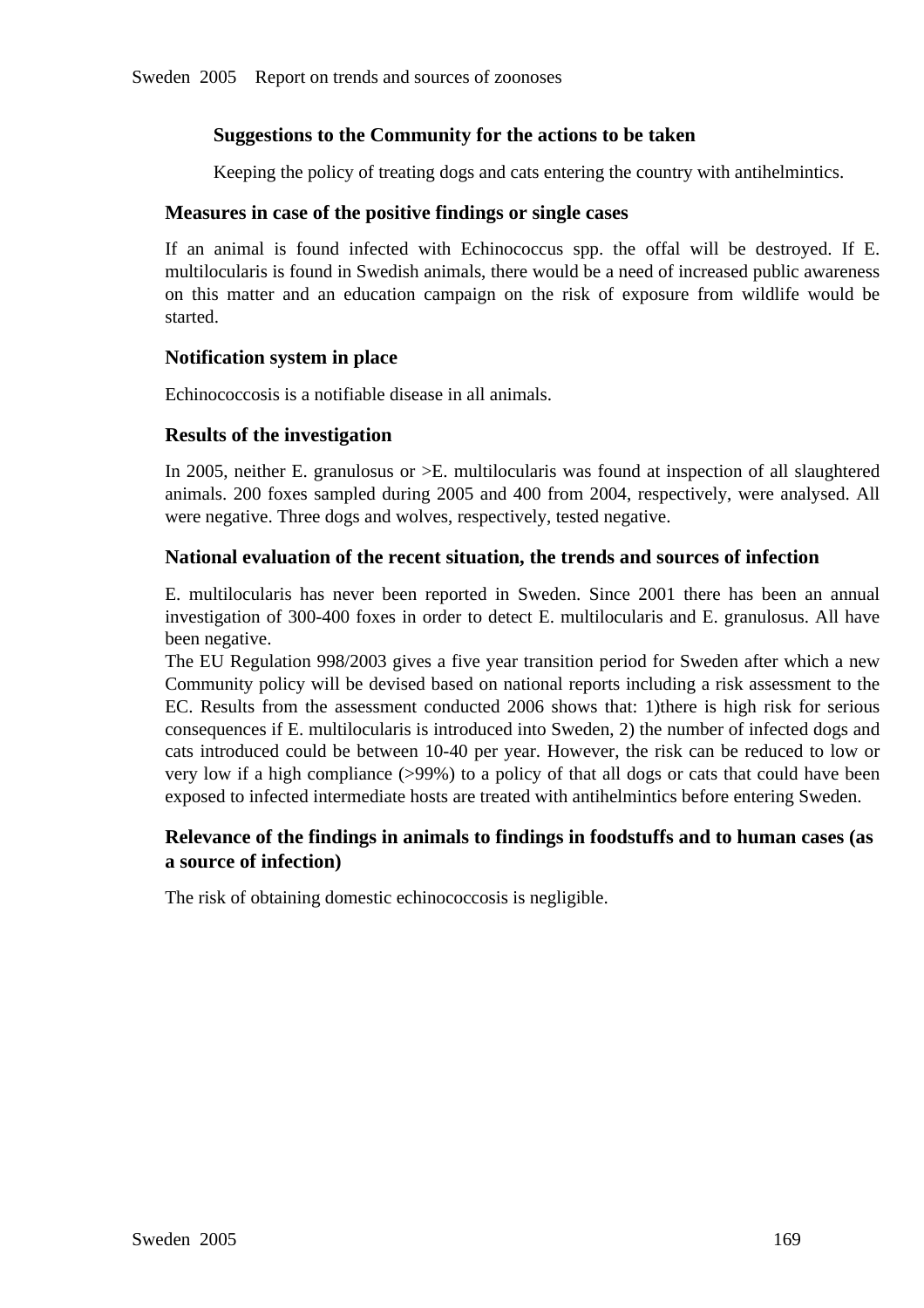## **Table Echinococcus spp. in animals**

|                             | Source of information | Sampling unit | Units tested | Total units positive for Echinococcus spp. | granulosus<br>Ш | multilocularis<br>шi | Echinococcus spp., unspecified |
|-----------------------------|-----------------------|---------------|--------------|--------------------------------------------|-----------------|----------------------|--------------------------------|
| Cattle (bovine animals) (1) | SVA, SJV              | animal        | 469749       | $\mathbf 0$                                |                 |                      |                                |
| Sheep (2)                   | SVA, SJV              | animal        | 223603       | $\pmb{0}$                                  |                 |                      |                                |
| Goats (3)                   | SVA, SJV              | animal        |              | $\mathbf 0$                                |                 |                      |                                |
| Pigs (4)                    | SVA, SJV              | animal        | 3174978      | $\mathbf 0$                                |                 |                      |                                |
| Solipeds, domestic (5)      | SVA, SJV              | animal        | 3463         | $\mathbf 0$                                |                 |                      |                                |
| Reindeers (6)               | SVA, SJV              | animal        | 52409        | $\mathbf 0$                                |                 |                      |                                |
| <b>Dogs</b>                 | <b>SVA</b>            | animal        | 3            | $\mathbf 0$                                |                 |                      |                                |
| Foxes (7)                   | <b>SVA</b>            | animal        | 600          | $\mathbf 0$                                |                 |                      |                                |
| <b>Wolves</b>               | <b>SVA</b>            | animal        | 3            | $\mathbf 0$                                |                 |                      |                                |

(1) : macroscopic investigation of all slaughtered animals

(2) : macroscopic investigation of all slaughtered animals

(3) : macroscopic investigation of all slaughtered animals

(4) : macroscopic investigation of all slaughtered animals

(5) : macroscopic investigation of all slaughtered animals (6) : macroscopic investigation of all slaughtered animals

(7) : 400 of these foxes are from 2004, but the results were not available at that time.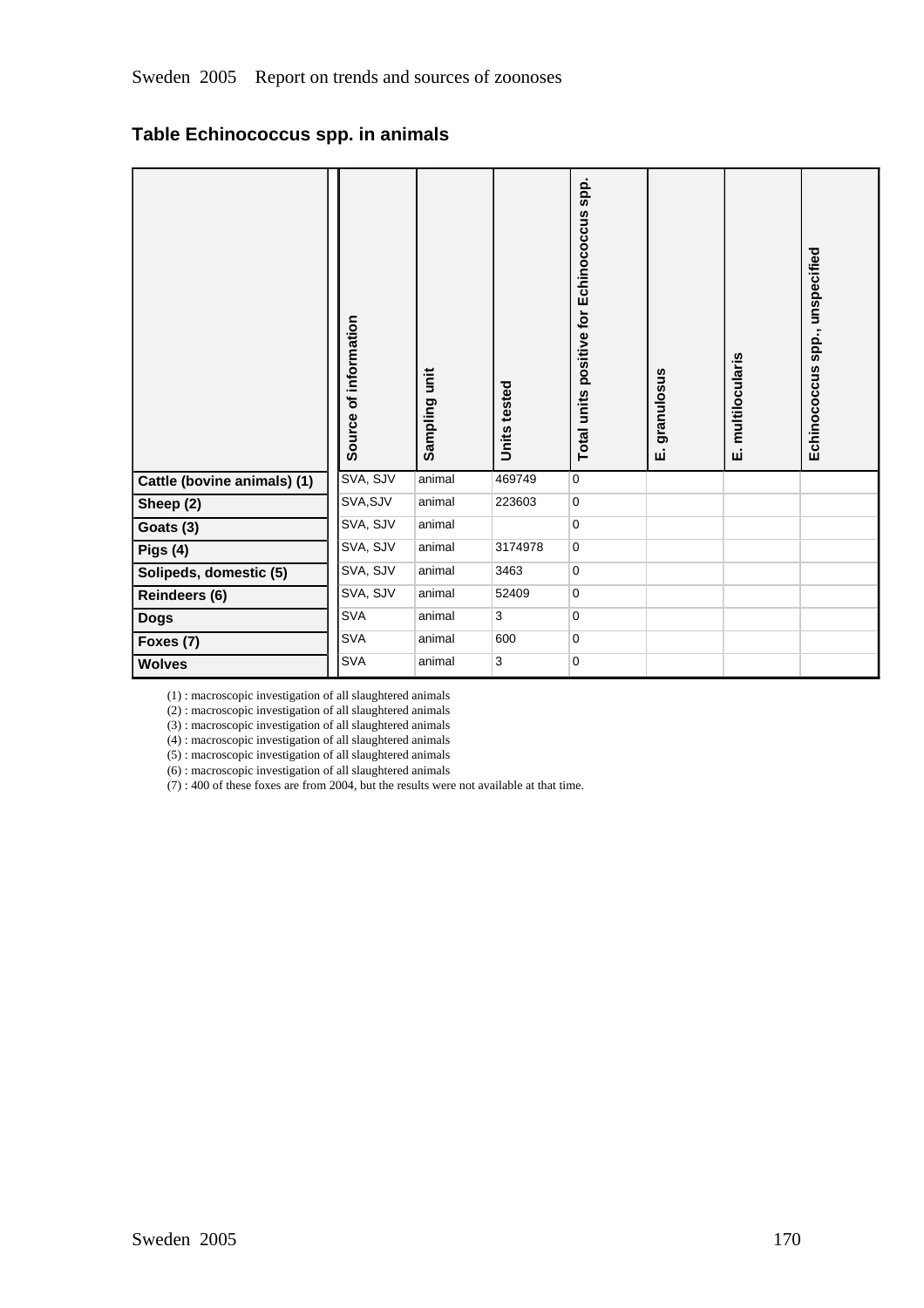# **2.10. TOXOPLASMOSIS**

## **2.10.1. General evaluation of the national situation**

## **A. Toxoplasmosis general evaluation**

## **History of the disease and/or infection in the country**

Toxoplasmosis is not notifiable in animals. However, serological studies in the 1990s showed that a large proportion of Swedish cats, dogs, foxes, sheep and a smaller number of pigs were seropositive.

Since the first of July 2004 toxoplasmosis is not a notifiable disease under the Communicable Disease Act. During the last 10 years before that between 4 and 18 human cases were reported annually, mainly in immuno-suppressed persons and in pregnant women.

## **National evaluation of the recent situation, the trends and sources of infection**

The situation remains stable with few annual human cases.

## **Relevance of the findings in animals, feedingstuffs and foodstuffs to human cases (as a source of infection)**

There is little information about the most common sources of infection, however undercooked or raw meat is considered important.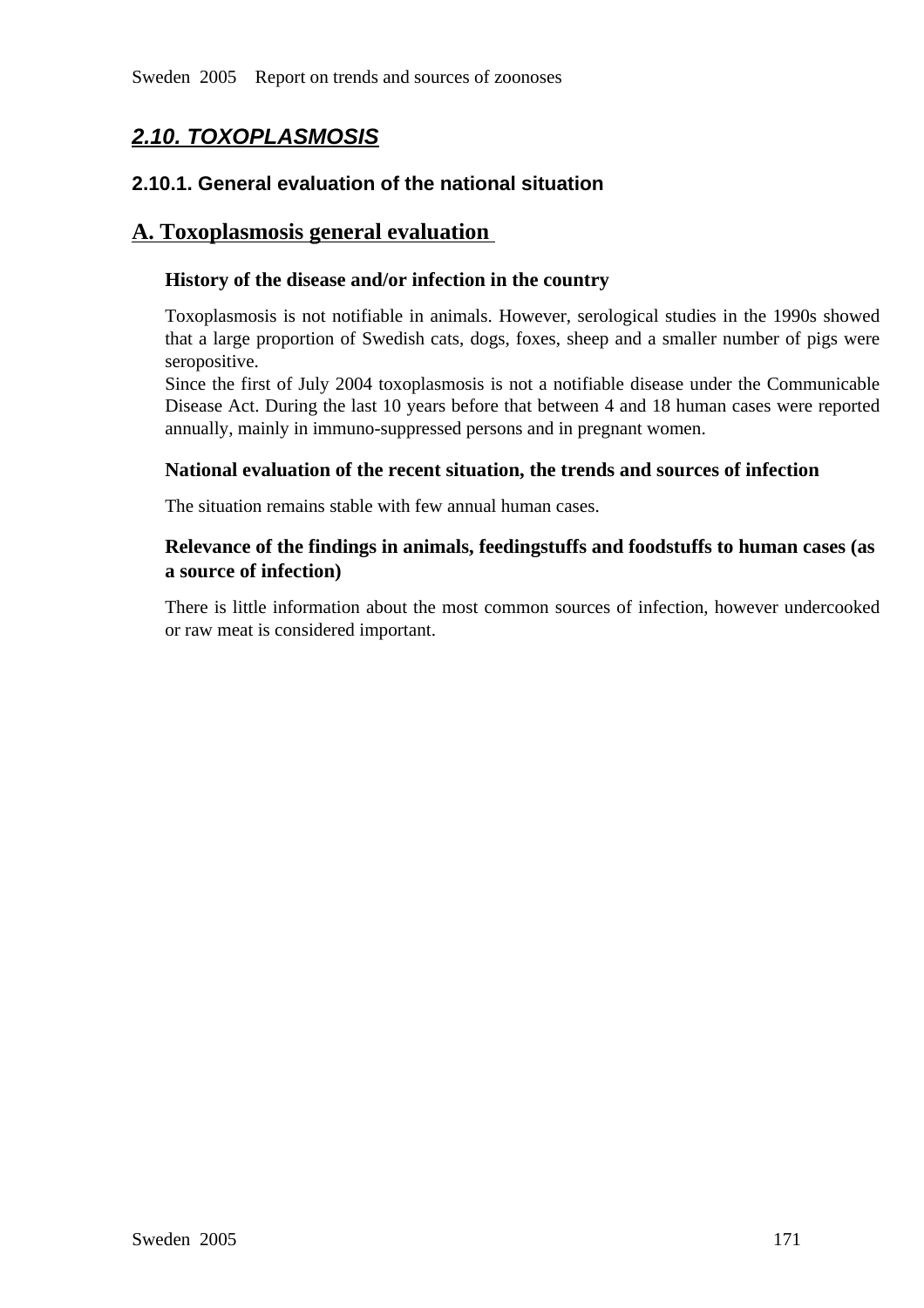## **2.10.2. Toxoplasma in animals**

## **A. T. gondii in animal**

#### **Monitoring system**

#### **Sampling strategy**

There is no official surveillance for Toxoplasma spp in animals. Sampling of sheep, goats, cats or dogs is performed in case of clinical suspicion of toxoplasmosis. Other species of animals are also occasionally sampled.

#### **Frequency of the sampling**

In case of clinical suspicion.

## **Type of specimen taken**

Other: Usually blood or fetal fluids/organs

#### **Case definition**

A case is defined as an animal being test positive. The animal is the epidemiological unit.

#### **Diagnostic/analytical methods used**

The diagnostic methods used for serology are direct agglutination test, IF or ELISA and more rarely immunohistochemistry or isolation of the agent in mice or cell culture. PCR is used for identification of oocysts of Toxoplasma from cat faeces.

#### **Notification system in place**

Toxoplasmosis is not notifiable in animals.

#### **Results of the investigation**

In 2005, 16 out of 49 (33%) investigated cats and 1 out of 7 sheep. None of 14 dogs, 8 rabbits, 1 moose and 1 horse were positive.

#### **National evaluation of the recent situation, the trends and sources of infection**

The last decade, the situation regarding toxoplasmosis in animals has been relatively stable.

## **Relevance of the findings in animals to findings in foodstuffs and to human cases (as a source of infection)**

A risk of contracting domestic Toxoplasma spp infection does exist. However, the relevance of clinical toxoplasmosis is most important in immunosuppressed persons and in pregnant women.

#### **Additional information**

Results from a study in 1987 showed that around 40% of the sampled cats, 23% of the dogs, 20% of the sheep and 1% of the horses were seropositive for T. gondii. In 1999, a study showed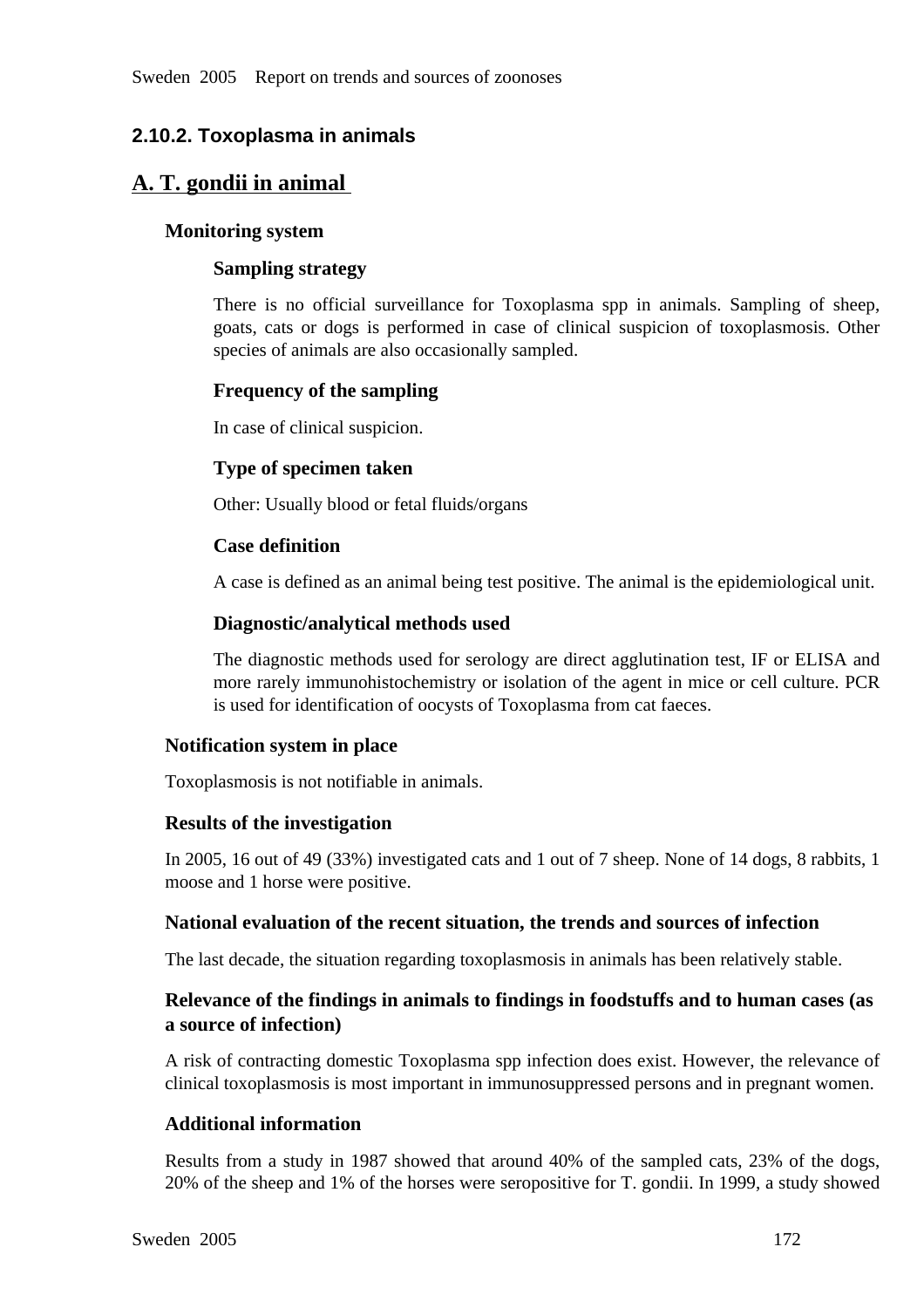that 3.3% of sampled fattening pigs (n=695) and 17.3% of adult pigs (n=110) were seropositive. Another study performed between 1991-99 showed that 84 (38 %) of 221 red foxes were T. gondii seropositive.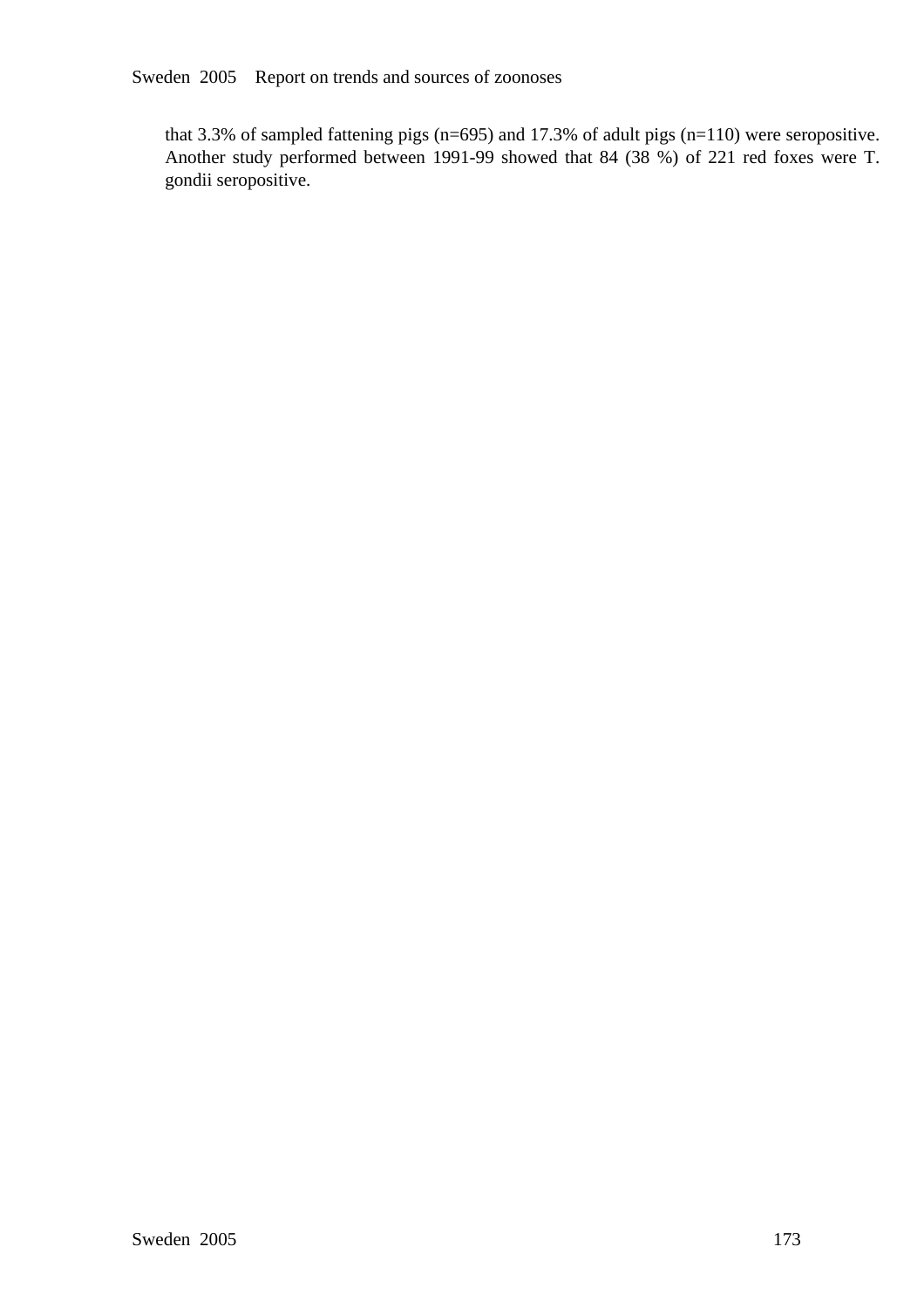# **Table Toxoplasma in animals**

|                    | of information<br>Source | Sampling unit | Units tested   | positive for Toxoplasma<br>units<br><b>Total</b> |
|--------------------|--------------------------|---------------|----------------|--------------------------------------------------|
| <b>Sheep</b>       | SVA                      | animal        | $\overline{7}$ | 1                                                |
| Solipeds, domestic | SVA                      | animal        | 1              | 0                                                |
| <b>Dogs</b>        | SVA                      | animal        | 14             | $\pmb{0}$                                        |
| Cats               | <b>SVA</b>               | animal        | 49             | 16                                               |
| Rabbits (1)        | SVA                      | animal        | 8              | 0                                                |
| <b>Moose</b>       | SVA                      | animal        | 1              | 0                                                |

(1) : research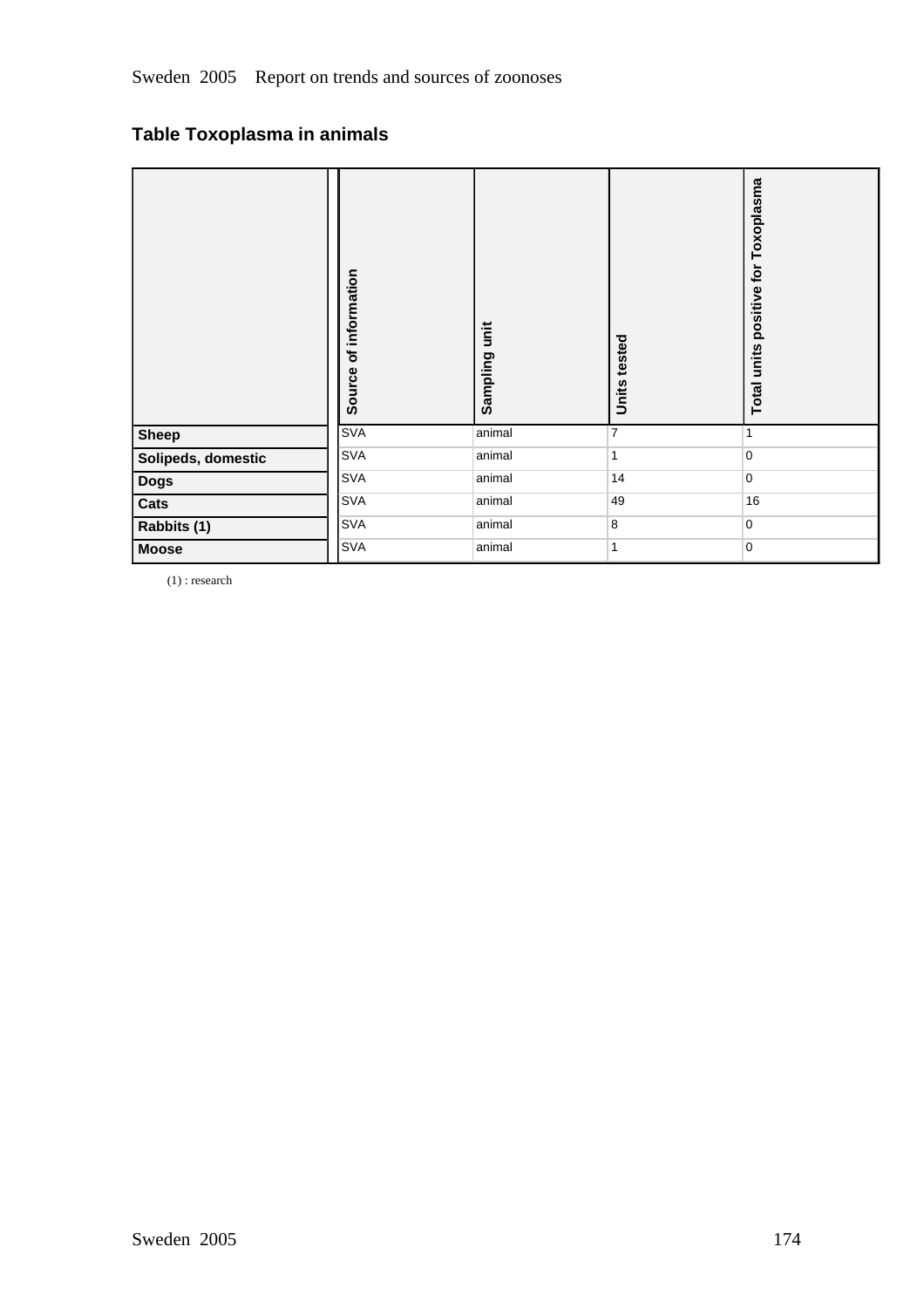# **2.11. RABIES**

## **2.11.1. General evaluation of the national situation**

## **A. Rabies General evaluation**

## **History of the disease and/or infection in the country**

The Swedish animal population has been free from rabies since 1886.

## **National evaluation of the recent situation, the trends and sources of infection**

The national situation is stable. However, there are concerns about the risk of introducing rabies through the increased number of dogs that are brought into the country illegally.

## **Recent actions taken to control the zoonoses**

No recent actions have been taken and it is considered that the current regulation of movement of dogs and cats from EU and EFTA into Sweden is sufficient. For information about conducted risk assessment, see "Rabies in dogs".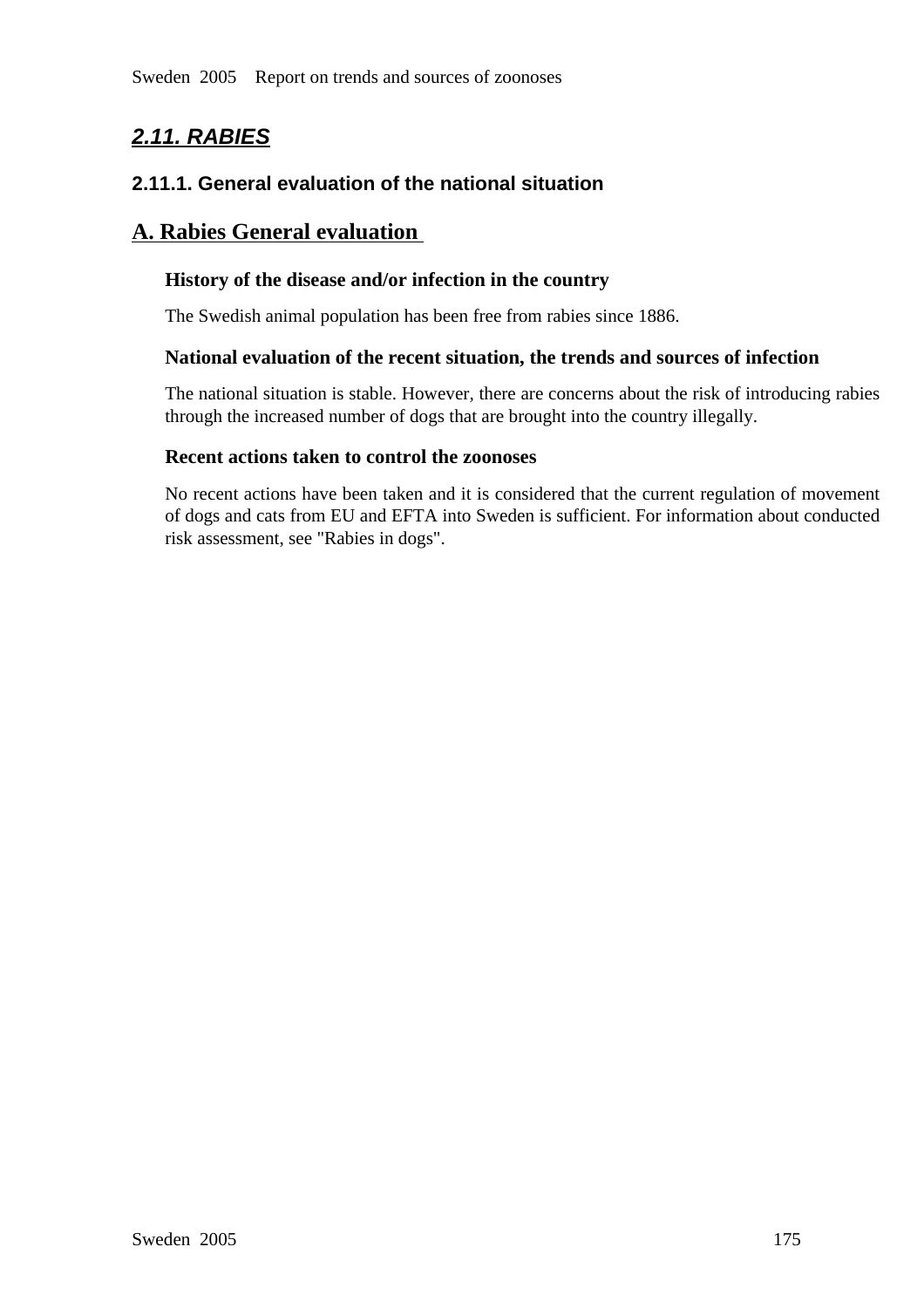# **2.11.2. Lyssavirus (rabies) in animals**

# **A. Rabies in dogs**

### **Monitoring system**

### **Sampling strategy**

The surveillance of rabies in Sweden is passive. Animals that are brought into the country illegally are tested for rabies, if they are euthanised. Also, there is a passive surveillance of bats and other wildlife, that are sent in to the SVA.

### **Frequency of the sampling**

Sampling is performed when there is a suspicion of rabies.

## **Type of specimen taken**

Organs/ tissues: imprints from brain tissue

### **Methods of sampling (description of sampling techniques)**

Specimens from brain tissue are analysed as soon as possible after collection.

### **Case definition**

A case is defined as an animal from which rabies virus has been detected.

### **Diagnostic/analytical methods used**

Other: fluorescent antibody test (FAT) performed on smears from hippocampus or medulla oblongata, and mouse inoculation test as a complementary test

### **Vaccination policy**

Vaccination of animals is only allowed in dogs and cats that are to be brought out of Sweden. Dogs and cats that are brought into the country has to be tested for levels of protective antibodies following vaccination.

### **Control program/mechanisms**

### **The control program/strategies in place**

### **Recent actions taken to control the zoonoses**

Since the number of dogs that are brought into the country, both legally and illegally, has increased an assessment of the risks involved is needed. A risk assessment regarding the risk of introducing rabies with illegally imported dogs was performed 2005. The risk was assessed as low and dependent on the origin of the dogs and number of dogs imported. A risk assessment regarding legally imported dogs and cats is to be completed during summer 2006.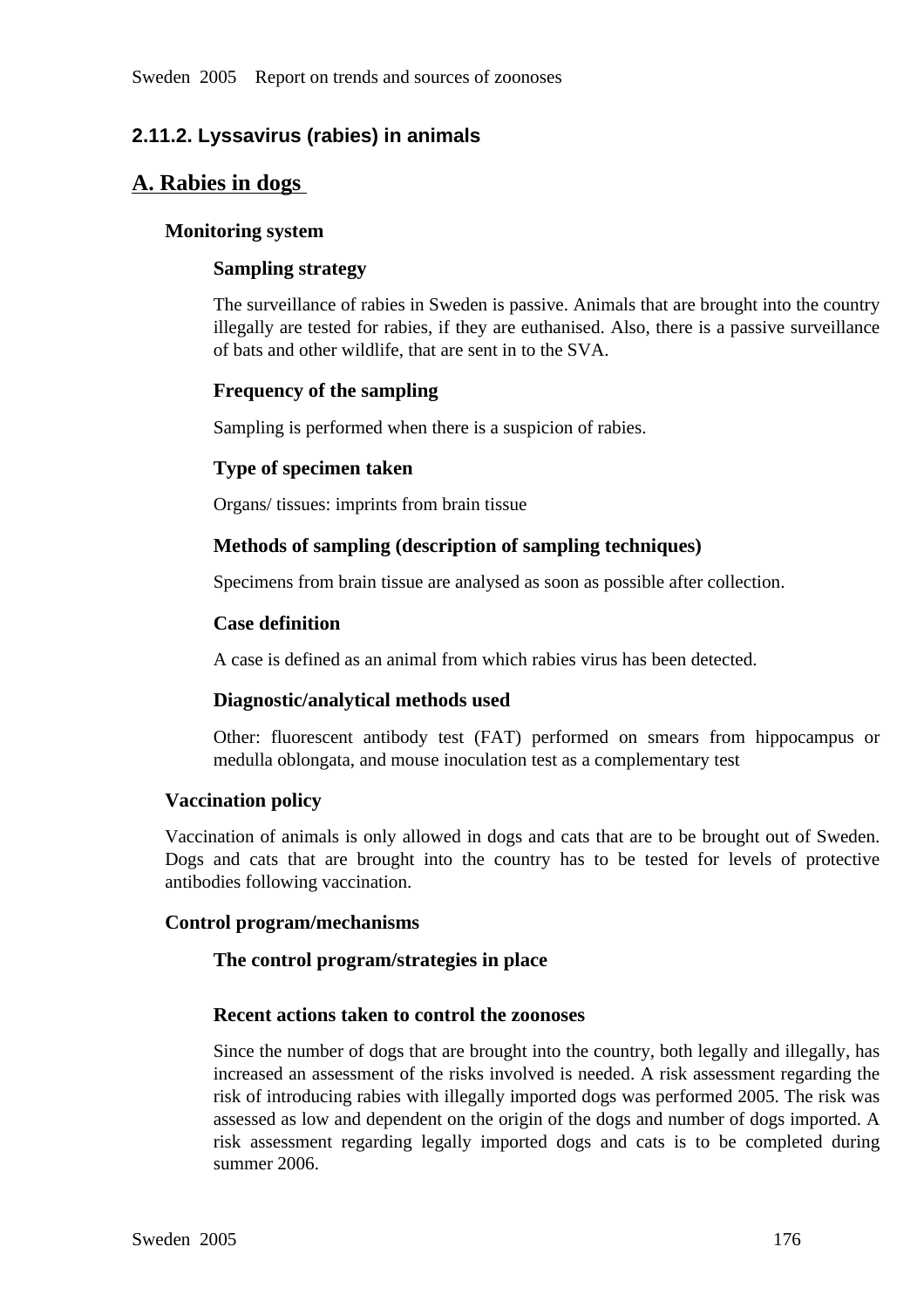### **Suggestions to the Community for the actions to be taken**

One suggestion is to have import restrictions on dogs from areas where rabies virus strains are adapted to dogs.

#### **Measures in case of the positive findings or single cases**

If rabies were diagnosed, measures to eradicate the disease would be taken in accordance with the Swedish Act of Epizootics.

### **Notification system in place**

Rabies is notifiable on clinical suspicion

#### **Results of the investigation**

Nine dogs were investigated and all were negative.

#### **National evaluation of the recent situation, the trends and sources of infection**

Rabies has not occurred in Sweden since 1886. Dogs and cats from EU, EFTA countries and countries regarded as having a low risk of rabies (EU998/2003)can be brought into Sweden after rabies vaccination and antibody titre control, whereas dogs and cats from other countries have to be kept in quarantine for four months. Presently there is a great concern about increased number of illegally imported dogs into Sweden.

### **Additional information**

Other animal species that were tested in 2005 were: 41 bats, 4 cats, and 1 wolf, fox and hedgehog, respectively. All were negative.

Veterinarians and the public are advised to send bats that are found dead to the SVA for rabies investigation, and hunters are encouraged to notify SVA about wildlife that behave in a way that rabies might be suspected.

In 1987-89 and 1999, surveys were performed where sick  $(n=75)$  or dead bats  $(n=200)$  were investigated for rabies, all were negative. Between 1998 and 2004, 281 bats were investigated and all were negative.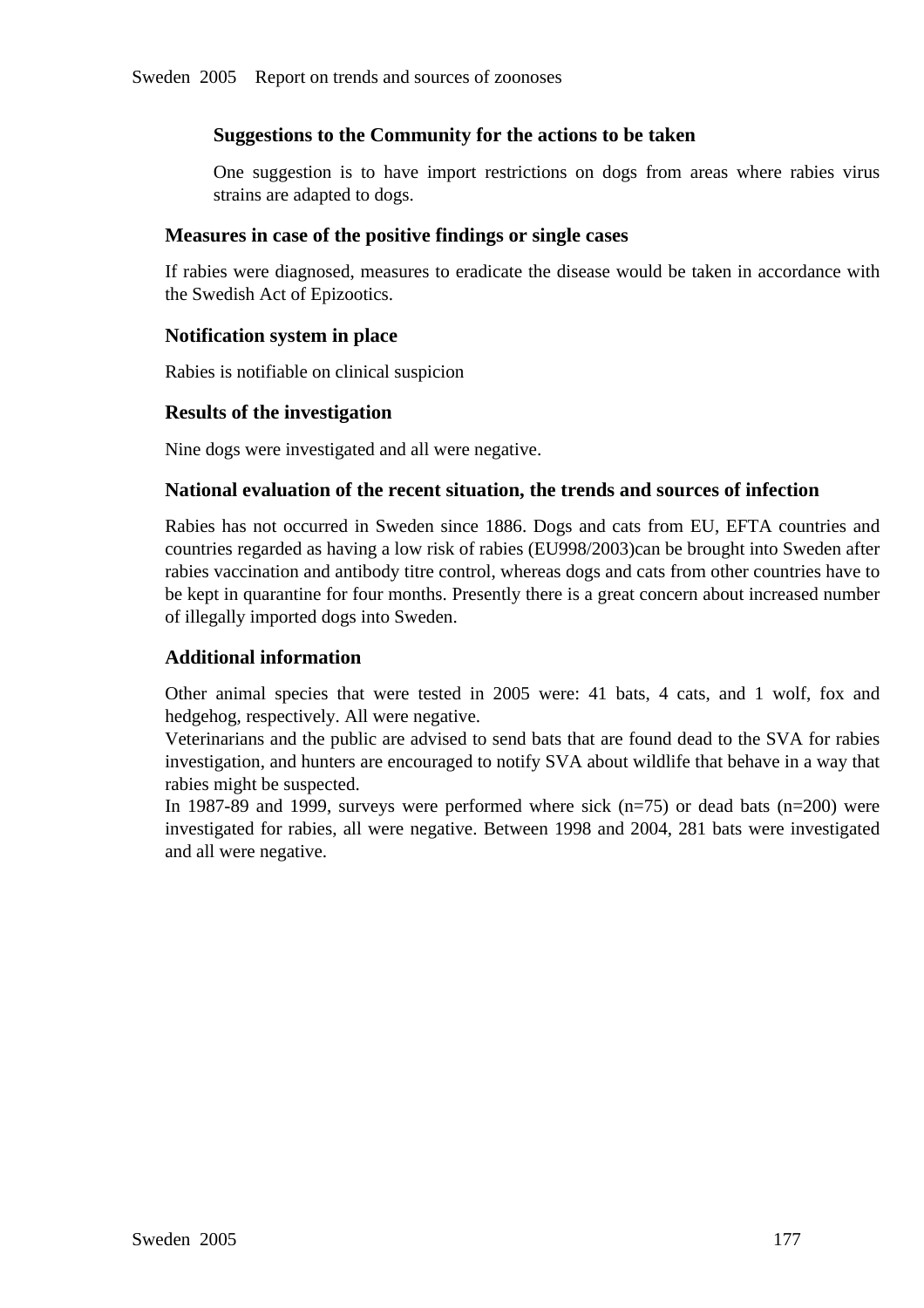# **Table Rabies in animals**

|                  | Source of information | Sampling unit | <b>Units tested</b> | Total units positive for Lyssavirus (rabies) | unspecified lyssavirus |
|------------------|-----------------------|---------------|---------------------|----------------------------------------------|------------------------|
| <b>Dogs</b>      | <b>SVA</b>            | animal        | $\overline{9}$      | $\mathsf{O}\xspace$                          |                        |
| Cats             | <b>SVA</b>            | animal        | $\overline{4}$      | $\overline{\text{o}}$                        |                        |
| <b>Bats</b>      |                       |               |                     |                                              |                        |
| wild             | <b>SVA</b>            | animal        | 41                  | $\pmb{0}$                                    |                        |
| <b>Foxes</b>     |                       |               |                     |                                              |                        |
| wild             | SVA                   | animal        | $\mathbf{1}$        | $\mathbf 0$                                  |                        |
| <b>Wolves</b>    |                       |               |                     |                                              |                        |
| wild             | SVA                   | animal        | $\mathbf{1}$        | ${\bf 0}$                                    |                        |
| <b>Hedgehogs</b> |                       |               |                     |                                              |                        |
| wild             | <b>SVA</b>            | animal        | $\mathbf{1}$        | $\pmb{0}$                                    |                        |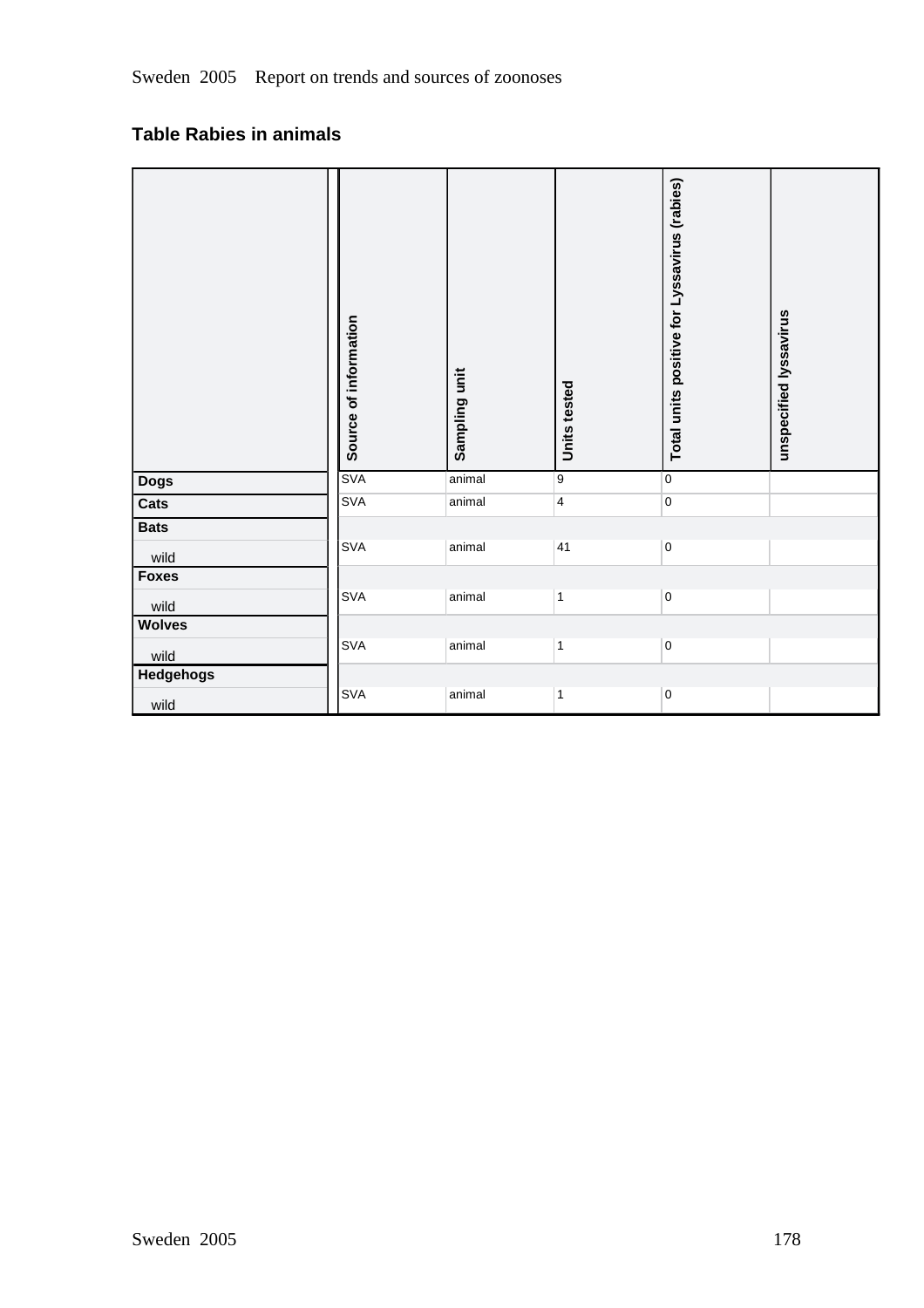# **3. INFORMATION ON SPECIFIC INDICATORS OF ANTIMICROBIAL RESISTANCE**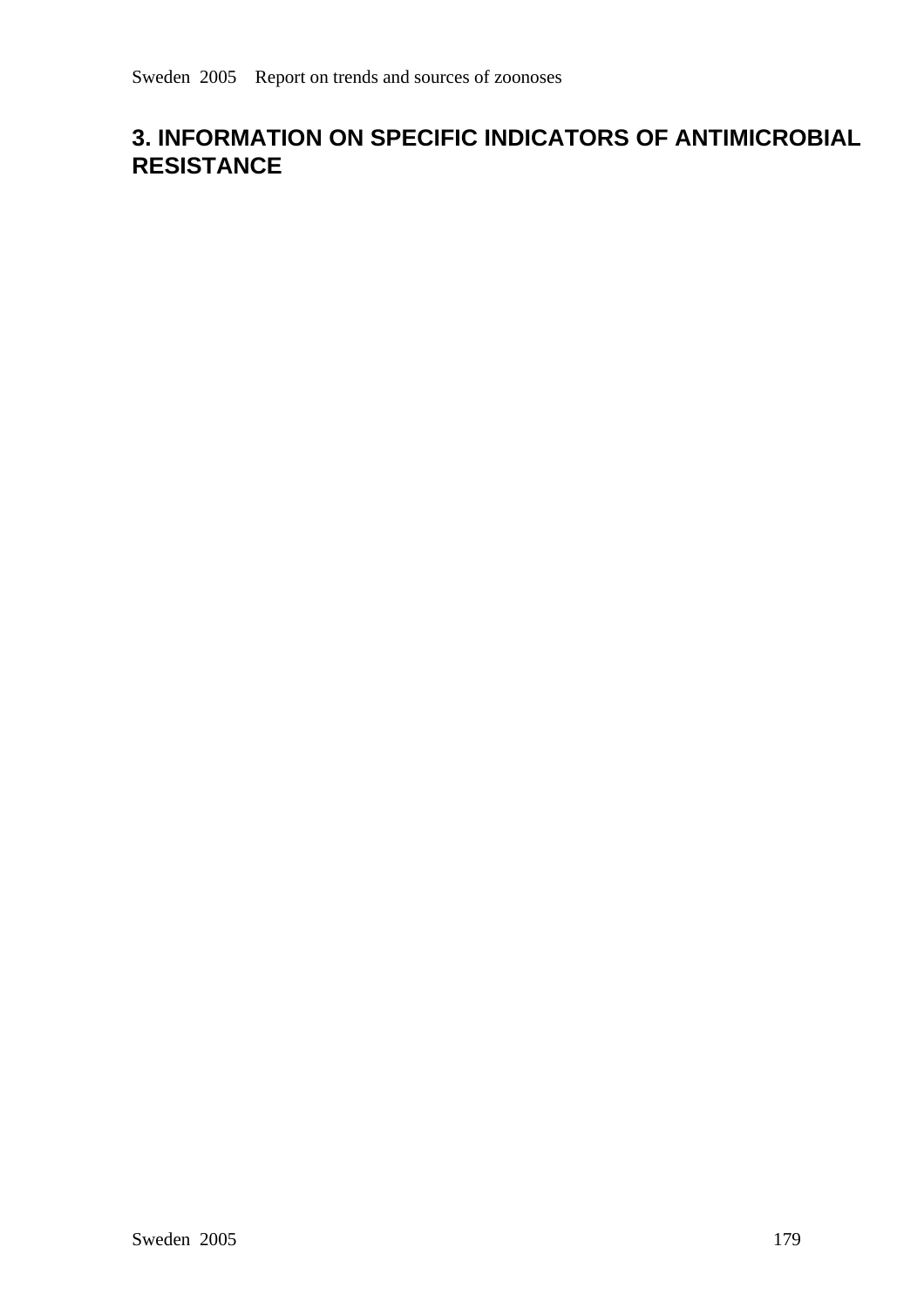# **3.1. ESCHERICHIA COLI, NON-PATHOGENIC**

# **3.1.1. General evaluation of the national situation**

# **3.1.2. Antimicrobial resistance in Escherichia coli, non-pathogenic isolates**

# **A. Antimicrobial resistance of E. coli in animal - Pigs - fattening pigs - at slaughterhouse - Monitoring**

## **Sampling strategy used in monitoring**

## **Frequency of the sampling**

Antimicrobial susceptibility of Escherichia coli from healthy animals (pigs, slaughter chickens and cattle) is monitored regularly within the Swedish Veterinary Antimicrobial Resistance Monitoring programme, SVARM. This year, isolates from fattening pigs were tested.

# **Type of specimen taken**

Escherichia coli were isolated from intestinal content (caecum) of healthy fattening pigs sampled at slaughter.

# **Methods of sampling (description of sampling techniques)**

Eight abattoirs participated in the collection of samples. These abattoirs are geographically separated and accounted for 80% of the total slaughter volume of fattening pigs in Sweden during 2002. The number of samples collected at each abattoir was proportional to the respective annual slaughter volume. Each sample represents a uniqie herd.

Sampling at each abbaotir was performed during four periods in year 2005 by meat inspection staff or abattoir personnel.

# **Procedures for the selection of isolates for antimicrobial testing**

One isolate of E. coli from each sample was tested for antimicrobial susceptibility.

## **Methods used for collecting data**

Culture and susceptibility testing were performed at the Department of Antibiotics, National Veterinary Institute (SVA).

## **Laboratory methodology used for identification of the microbial isolates**

Approximately 0.5 g of ceacal content was diluted in 4.5 mL phosphate buffered saline (PBS, pH 7.2). After thorough mixing, 0.1 mL of this suspension was spread on MacConkey agar. After incubation overnight at 37°C, one lactose positive colony with morphology typical for E. coli was sub-cultured on horse-blood agar (5% v/v), after which the isolate was tested for production of tryptofanase (indole) and b-glucuronidase (p-nitrophenyl-b-Dglucopyranosiduronic acid, PGUA). Only lactose-positive isolates with typical morphology and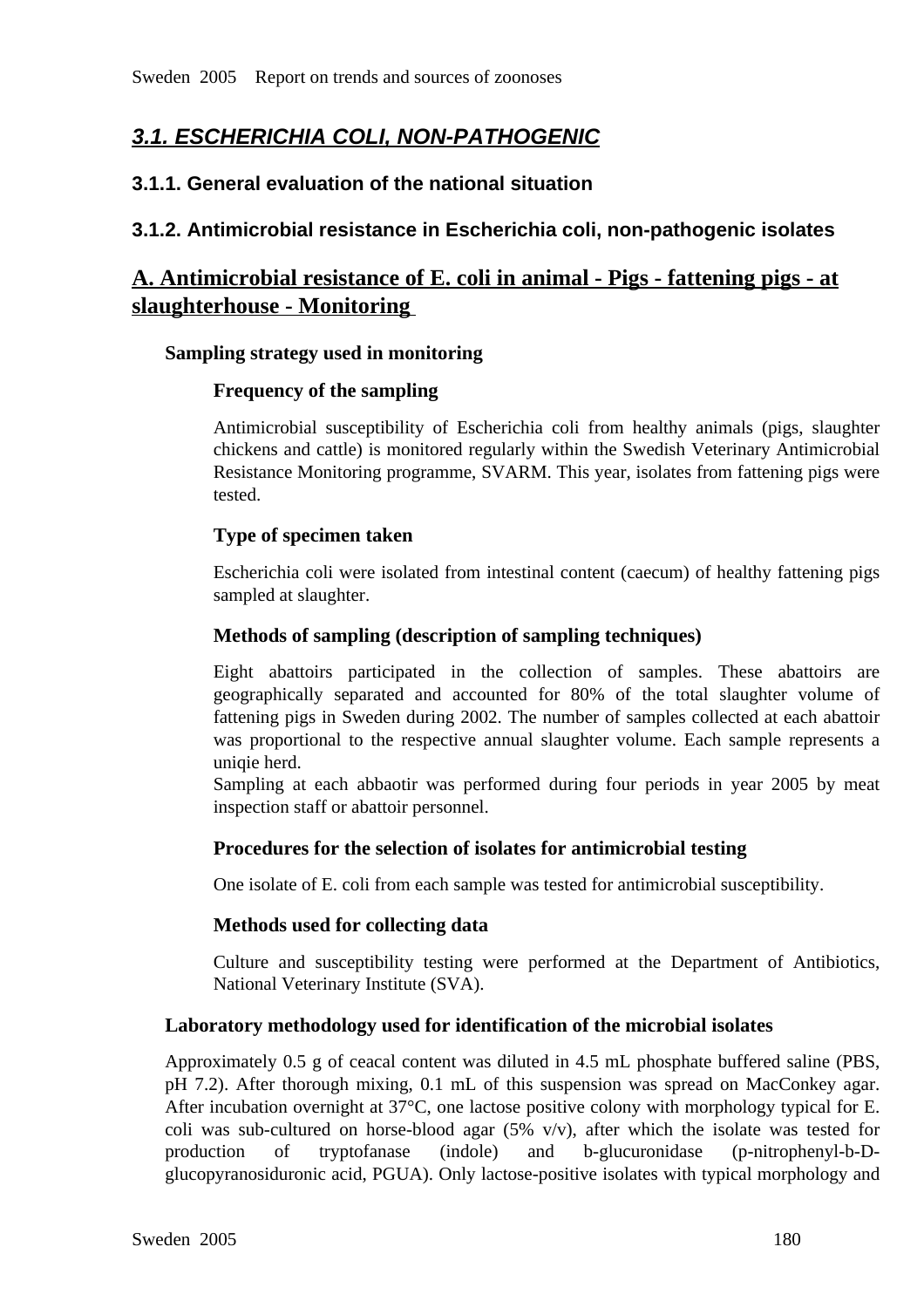positive reactions in both tests were selected for susceptibility tests.

## **Laboratory used for detection for resistance**

## **Antimicrobials included in monitoring**

Antimicrobial susceptibility was tested using dilution methods in cation adjusted Mueller-Hinton broth (CAMBH). The tests were performed following the standards for microdilution of the National Committee of Clinical Laboratory Standards (NCCLS, 2002) using VetMIC panels produced at the Dept. of Antibiotics, SVA. As quality control, Escherichia coli ATCC 25922 was included.

The Dept. of Antibiotics is accredited to perform the analyses by the Swedish Board for Accreditaion and Conformity Assesment (SWEDAC) according to SS-EN ISO/IEC 17025 and regularly particpates in external quality assurance.

For antimicrobials tested and range of tested concentrations see Table "Breakpoints used for antimicrobial susceptibility testing of E. coli in Animals".

## **Breakpoints used in testing**

Microbiological cut-off values recommended by the European Committee on Antimicrobial Susceptibility Testing (EUCAST, http://www.escmid.org) or breakpoints recommended by National Committee of Clinical Laboratory Standards (NCCLS, 2002) were used. See Table "Breakpoints used for antimicrobial susceptibility testing of E. coli in Animals".

### **Results of the investigation**

Overall, frequencies of resistance are low in an international perspective. Resistance mostly occurs to substances currently or previously used in Swedish pig production (sulphonamides, tetracycline, ampicillin, trimethoprim, streptomycin). Resistance to chloramphenicol occurs at a low level although this substance has not been used since the early 70s. Since this resistance trait seldom occurs alone but in combination with resistance to sulphonamides, ampicillin or trimethoprim, remaining resistance is likely due to co-selection. Quinolone resistance occurs in occasional isolates only.

Occurrence of resistance appears to be stable and without statistically significant trends over the years studied. Frequency of ampicillin resistance year 2005 is however higher than in previous years.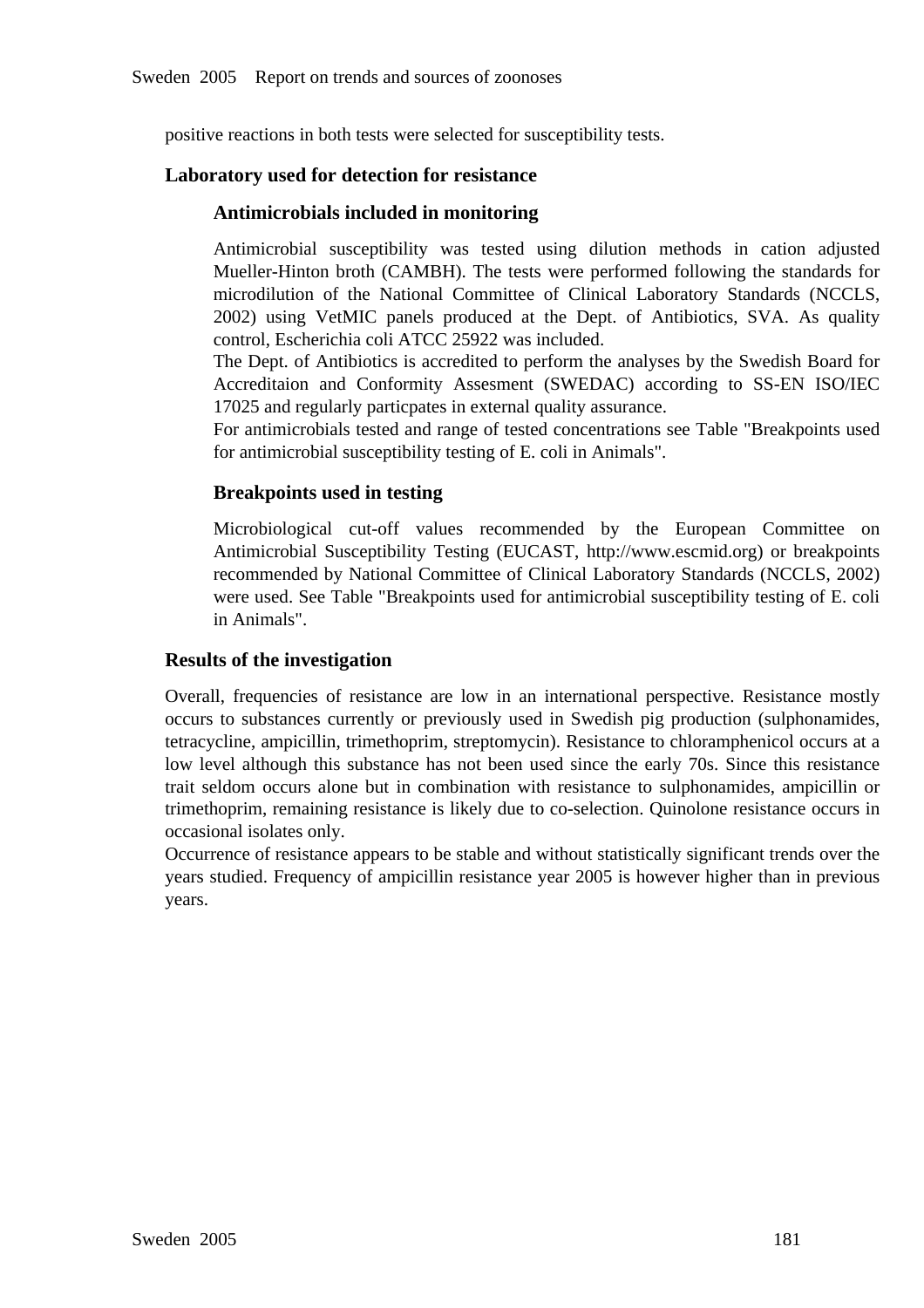Table Antimicrobial susceptibility testing of E. coli in Pigs - fattening pigs - at slaughterhouse - Monitoring -<br>quantitative data [Dilution method] **Table Antimicrobial susceptibility testing of E. coli in Pigs - fattening pigs - at slaughterhouse - Monitoring quantitative data [Dilution method]**

| Number of resistant isolates (n) and number of isolates with the concentration (µl/ml) or zone (mm) of inhibition equal to |                                                        |                |          |      |              |      |                |                |                 |                |                |             |               |                |                 |            |      |        |                |                                    |                |
|----------------------------------------------------------------------------------------------------------------------------|--------------------------------------------------------|----------------|----------|------|--------------|------|----------------|----------------|-----------------|----------------|----------------|-------------|---------------|----------------|-----------------|------------|------|--------|----------------|------------------------------------|----------------|
|                                                                                                                            | E. coli                                                |                |          |      |              |      |                |                |                 |                |                |             |               |                |                 |            |      |        |                |                                    |                |
|                                                                                                                            | Pigs - fattening pigs - at slaughterhouse - Monitoring |                |          |      |              |      |                |                |                 |                |                |             |               |                |                 |            |      |        |                |                                    |                |
| solates out of a monitoring<br>programme                                                                                   | yes                                                    |                |          |      |              |      |                |                |                 |                |                |             |               |                |                 |            |      |        |                |                                    |                |
| Number of isolates available 390<br>in the laboratory                                                                      |                                                        |                |          |      |              |      |                |                |                 |                |                |             |               |                |                 |            |      |        |                |                                    |                |
|                                                                                                                            |                                                        |                |          |      |              |      |                |                |                 |                |                |             |               |                |                 |            |      |        |                |                                    |                |
| Antimicrobials:                                                                                                            | z                                                      | u              | $$0.0 =$ | 90.0 | $\Omega$ .12 | 0.25 | 5.0            | ı              | ट               | Þ              | 9 L<br>8       | 32          | 79            | 128            | 9S <sub>7</sub> | <b>SIS</b> | 1024 | 2048   | >2048          | <b>J</b><br>Jewol                  | <b>izedgid</b> |
| Tetracyclines                                                                                                              | 390                                                    | £              |          |      |              |      |                | 125            | 208             | 23             | ÷              | 4           | $\sim$        | 27             |                 |            |      |        | 0.5            | 64                                 |                |
| Amphenicols                                                                                                                |                                                        |                |          |      |              |      |                |                |                 |                |                |             |               |                |                 |            |      |        |                |                                    |                |
| Chloramphenicol                                                                                                            | 390                                                    | $\frac{3}{2}$  |          |      |              |      |                | $\overline{ }$ | $8^{\circ}$     | 285            | $\sim$<br>59   | $\tilde{c}$ | ٠             | $\overline{ }$ | T               |            |      |        | $\overline{ }$ | 128                                |                |
| Florfenicol                                                                                                                | 390                                                    | $\circ$        |          |      |              |      |                |                |                 | 211            | 4<br>175       |             |               |                |                 |            |      |        | 4              | 32                                 |                |
| Cephalosporins                                                                                                             |                                                        |                |          |      |              |      |                |                |                 |                |                |             |               |                |                 |            |      |        |                |                                    |                |
| Cefotaxim                                                                                                                  | 390                                                    | $\circ$        |          | 236  | 151          | S    |                |                |                 |                |                |             |               |                |                 |            |      |        |                | $\sim$<br>0.06                     |                |
| Ceftiofur                                                                                                                  | 390                                                    | $\circ$        |          |      | 17           | 265  | $\sim$         |                |                 |                |                |             |               |                |                 |            |      |        |                | 16<br>0.12                         |                |
| Fluoroquinolones                                                                                                           |                                                        |                |          |      |              |      |                |                |                 |                |                |             |               |                |                 |            |      |        |                |                                    |                |
| Enrofloxacin                                                                                                               | 390                                                    | $\overline{ }$ | 83       | 278  | 28           |      | $\overline{ }$ |                |                 |                |                |             |               |                |                 |            |      |        |                | 4<br>0.03                          |                |
| Quinolones                                                                                                                 |                                                        |                |          |      |              |      |                |                |                 |                |                |             |               |                |                 |            |      |        |                |                                    |                |
| Nalidixic acid                                                                                                             | 390                                                    | $\overline{ }$ |          |      |              |      |                | S              | 129             | 240            | 15             |             |               |                |                 |            |      |        | $\overline{ }$ | 128                                |                |
| Trimethoprim                                                                                                               | 390                                                    | 25             |          |      |              | 110  | 208            | 43             | 4               | S              |                |             | 22            |                |                 |            |      |        |                | 32<br>0.25                         |                |
| <b>Sulfonamides</b>                                                                                                        |                                                        |                |          |      |              |      |                |                |                 |                |                |             |               |                |                 |            |      |        |                |                                    |                |
| Sulfonamide                                                                                                                | 390                                                    | $\frac{4}{3}$  |          |      |              |      |                |                |                 |                | 212            | 102         | 51            | 4              |                 |            |      | $\sim$ | $\frac{6}{5}$  |                                    | 2048           |
| Aminoglycosides                                                                                                            |                                                        |                |          |      |              |      |                |                |                 |                |                |             |               |                |                 |            |      |        |                |                                    |                |
| Streptomycin                                                                                                               | 390                                                    | $\ddot{4}$     |          |      |              |      |                |                | S               | $\frac{1}{2}$  | $^{28}$<br>202 | 15          | $\frac{3}{2}$ | $\frac{0}{1}$  | 4               | Ю          |      |        | $\sim$         | 256                                |                |
| Gentamicin                                                                                                                 | 390                                                    | $\circ$        |          |      |              |      | 128            | 205            | $\!mathsf{S}\!$ | $\overline{ }$ |                |             |               |                |                 |            |      |        | 0.5            | 64                                 |                |
| Neomycin                                                                                                                   | 390                                                    | 4              |          |      |              |      |                |                | 357             | $\infty$<br>26 | $\sim$         | $\sim$      |               |                |                 |            |      |        | $\sim$         | $\frac{6}{2}$                      |                |
| Penicillins                                                                                                                |                                                        |                |          |      |              |      |                |                |                 |                |                |             |               |                |                 |            |      |        |                |                                    |                |
| Ampicillin                                                                                                                 | 390                                                    | 25             |          |      |              |      | $\infty$       | $\overline{r}$ | 219             | 72             |                |             | 25            |                |                 |            |      |        |                | $\boldsymbol{\mathcal{S}}$<br>0.25 |                |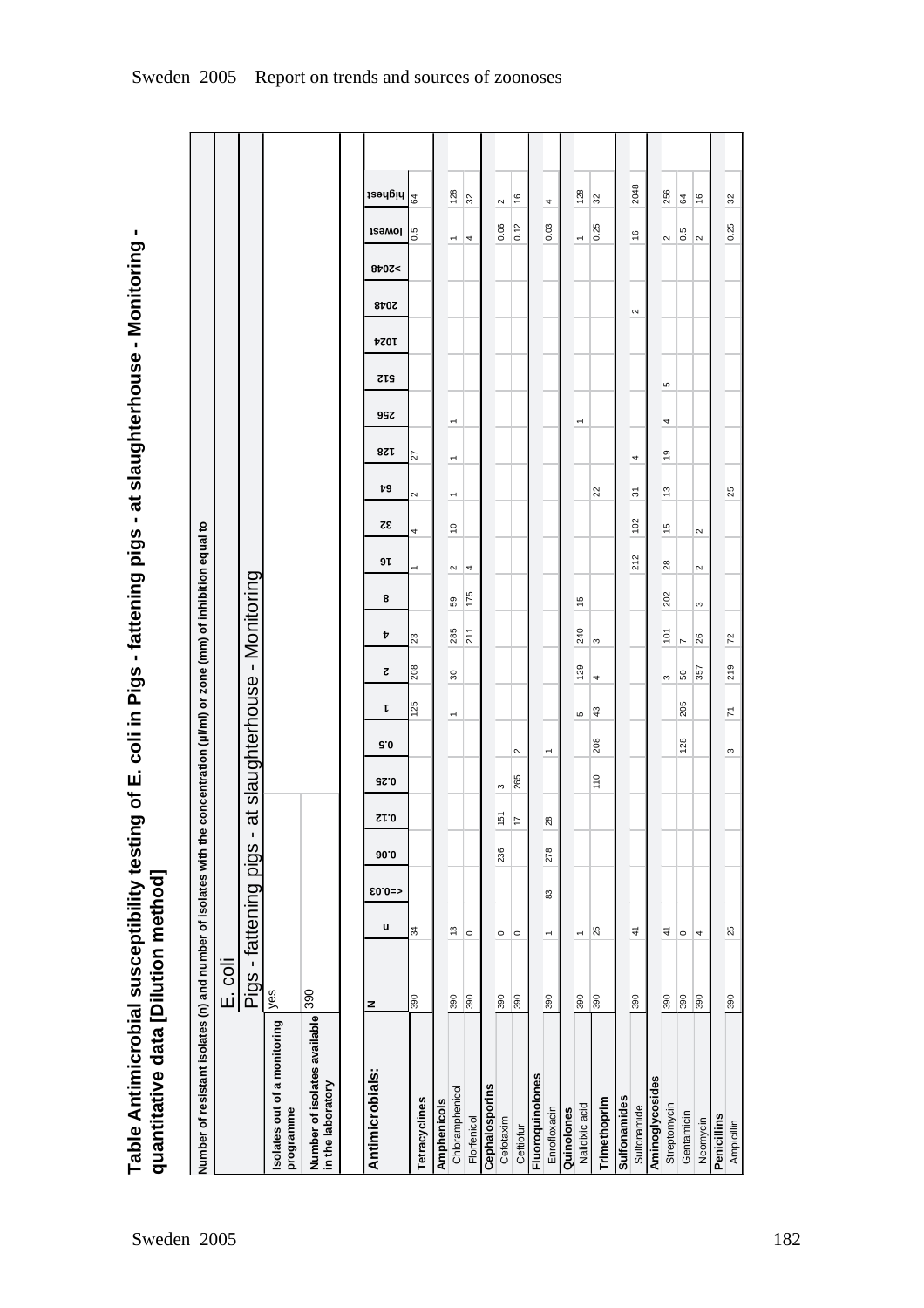# **Table Antimicrobial susceptibility testing of E. coli in animals**

| $n =$ Number of resistant isolates |          |                       |      |              |   |                             |                         |   |
|------------------------------------|----------|-----------------------|------|--------------|---|-----------------------------|-------------------------|---|
|                                    | E. coli  |                       |      |              |   |                             |                         |   |
|                                    | animals) | <b>Cattle (bovine</b> | Pigs |              |   | <b>Gallus gallus (fowl)</b> | <b>Turkeys</b>          |   |
| Isolates out of a                  |          |                       | yes  |              |   |                             |                         |   |
| monitoring programme               |          |                       |      |              |   |                             |                         |   |
| Number of isolates                 |          |                       | 390  |              |   |                             |                         |   |
| available in the                   |          |                       |      |              |   |                             |                         |   |
| laboratory                         |          |                       |      |              |   |                             |                         |   |
|                                    |          |                       |      |              |   |                             |                         |   |
| Antimicrobials:                    | N        | $\mathsf{n}$          | N    | $\mathsf{n}$ | N | <b>n</b>                    | $\overline{\mathsf{N}}$ | n |
| Tetracyclines                      |          |                       | 390  | 34           |   |                             |                         |   |
| <b>Amphenicols</b>                 |          |                       |      |              |   |                             |                         |   |
| Chloramphenicol                    |          |                       | 390  | 13           |   |                             |                         |   |
| Florfenicol                        |          |                       | 390  | $\mathbf 0$  |   |                             |                         |   |
| <b>Cephalosporins</b>              |          |                       |      |              |   |                             |                         |   |
| Cefotaxim                          |          |                       | 390  | 0            |   |                             |                         |   |
| Ceftiofur                          |          |                       | 390  | 0            |   |                             |                         |   |
| Fluoroquinolones                   |          |                       |      |              |   |                             |                         |   |
| Enrofloxacin                       |          |                       | 390  | $\mathbf{1}$ |   |                             |                         |   |
| Quinolones                         |          |                       |      |              |   |                             |                         |   |
| Nalidixic acid                     |          |                       | 390  | $\mathbf{1}$ |   |                             |                         |   |
| Trimethoprim                       |          |                       | 390  | 25           |   |                             |                         |   |
| <b>Sulfonamides</b>                |          |                       |      |              |   |                             |                         |   |
| Sulfonamide                        |          |                       | 390  | 41           |   |                             |                         |   |
| Aminoglycosides                    |          |                       |      |              |   |                             |                         |   |
| Streptomycin                       |          |                       | 390  | 41           |   |                             |                         |   |
| Gentamicin                         |          |                       | 390  | 0            |   |                             |                         |   |
| Neomycin                           |          |                       | 390  | 4            |   |                             |                         |   |
| <b>Penicillins</b>                 |          |                       |      |              |   |                             |                         |   |
| Ampicillin                         |          |                       | 390  | 25           |   |                             |                         |   |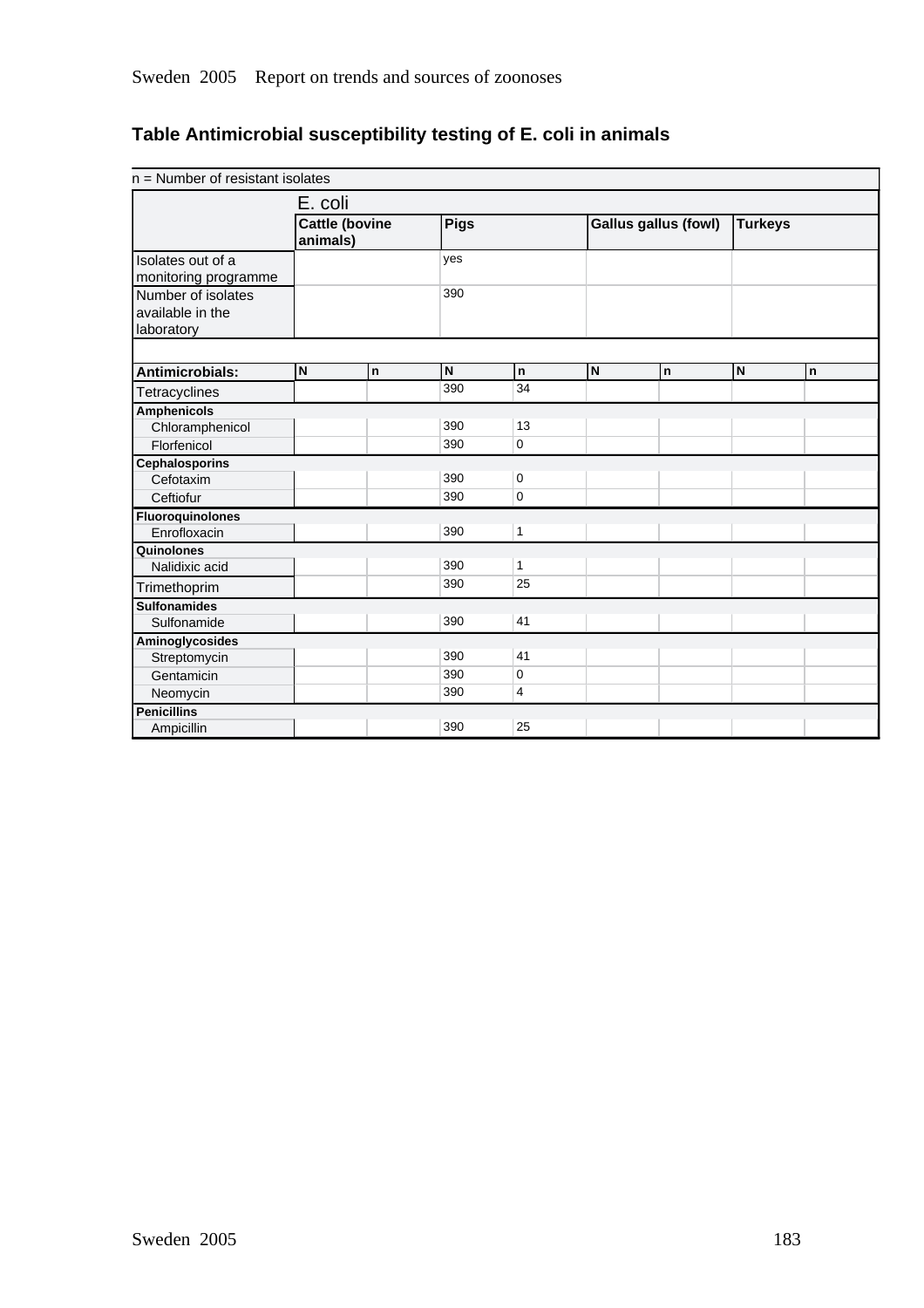# **Table Breakpoints used for antimicrobial susceptibility testing of E. coli in Animals**

| Disc diffusion        |  |
|-----------------------|--|
| Agar dilution         |  |
| <b>Broth dilution</b> |  |
| E-test                |  |

**Standards used for testing**

NCCLS

| <b>Escherichia</b><br>coli.<br>non-pathogenic | <b>Standard for</b><br>breakpoint |                       | <b>Breakpoint concentration (microg/ml)</b> |                     |              | Range tested<br>concentration (microg/ml) | disk content |                     | breakpoint Zone diameter (mm) |                     |
|-----------------------------------------------|-----------------------------------|-----------------------|---------------------------------------------|---------------------|--------------|-------------------------------------------|--------------|---------------------|-------------------------------|---------------------|
|                                               |                                   | Susceptible<br>$\leq$ | Intermediate                                | Resistant<br>$\geq$ | lowest       | highest                                   | microg       | Susceptible<br>$>=$ | Intermediate                  | Resistant<br>$\leq$ |
| <b>Tetracyclines</b>                          | <b>EUCAST</b>                     | 8                     |                                             | 8                   | 0.5          | 64                                        |              |                     |                               |                     |
| <b>Amphenicols</b>                            |                                   |                       |                                             |                     |              |                                           |              |                     |                               |                     |
| Chloramphenicol                               | <b>EUCAST</b>                     | 16                    |                                             | 16                  | 1            | 128                                       |              |                     |                               |                     |
| Florfenicol                                   | <b>EUCAST</b>                     | 16                    |                                             | 16                  | 4            | 32                                        |              |                     |                               |                     |
| Fluoroquinolones                              |                                   |                       |                                             |                     |              |                                           |              |                     |                               |                     |
| Ciprofloxacin                                 |                                   |                       |                                             |                     |              |                                           |              |                     |                               |                     |
| Enrofloxacin                                  | <b>EUCAST</b>                     | 0.12                  |                                             | 0.12                | 0.03         | 4                                         |              |                     |                               |                     |
| Quinolones                                    |                                   |                       |                                             |                     |              |                                           |              |                     |                               |                     |
| Nalidixic acid                                | <b>EUCAST</b>                     | 16                    |                                             | 16                  | $\mathbf{1}$ | 128                                       |              |                     |                               |                     |
| Trimethoprim                                  | <b>EUCAST</b>                     | $\overline{2}$        |                                             | $\overline{2}$      | 0.25         | 32                                        |              |                     |                               |                     |
| <b>Sulfonamides</b>                           |                                   |                       |                                             |                     |              |                                           |              |                     |                               |                     |
| Sulfonamide                                   | <b>CLSI</b>                       | 256                   |                                             | 256                 | 16           | 2048                                      |              |                     |                               |                     |
| Aminoglycosides                               |                                   |                       |                                             |                     |              |                                           |              |                     |                               |                     |
| Streptomycin                                  | <b>CLSI</b>                       | 32                    |                                             | 32                  | 2            | 256                                       |              |                     |                               |                     |
| Gentamicin                                    | <b>CLSI</b>                       | $\overline{4}$        |                                             | 4                   | 0.5          | 64                                        |              |                     |                               |                     |
| Neomycin                                      | <b>EUCAST</b>                     | 8                     |                                             | 8                   | 2            | 16                                        |              |                     |                               |                     |
| Kanamycin                                     |                                   |                       |                                             |                     |              |                                           |              |                     |                               |                     |
| Trimethoprim +<br>sulfonamides                |                                   |                       |                                             |                     |              |                                           |              |                     |                               |                     |
| <b>Cephalosporins</b>                         |                                   |                       |                                             |                     |              |                                           |              |                     |                               |                     |
| Cefotaxim                                     | <b>EUCAST</b>                     | 0.25                  |                                             | 0.25                | 0.06         | 2                                         |              |                     |                               |                     |
| Ceftiofur                                     | <b>EUCAST</b>                     | 1                     |                                             | 1                   | 0.06         | 16                                        |              |                     |                               |                     |
| 3rd generation<br>cephalosporins              |                                   |                       |                                             |                     |              |                                           |              |                     |                               |                     |
| <b>Penicillins</b>                            |                                   |                       |                                             |                     |              |                                           |              |                     |                               |                     |
| Ampicillin                                    | <b>EUCAST</b>                     | 8                     |                                             | 8                   | 0.25         | 32                                        |              |                     |                               |                     |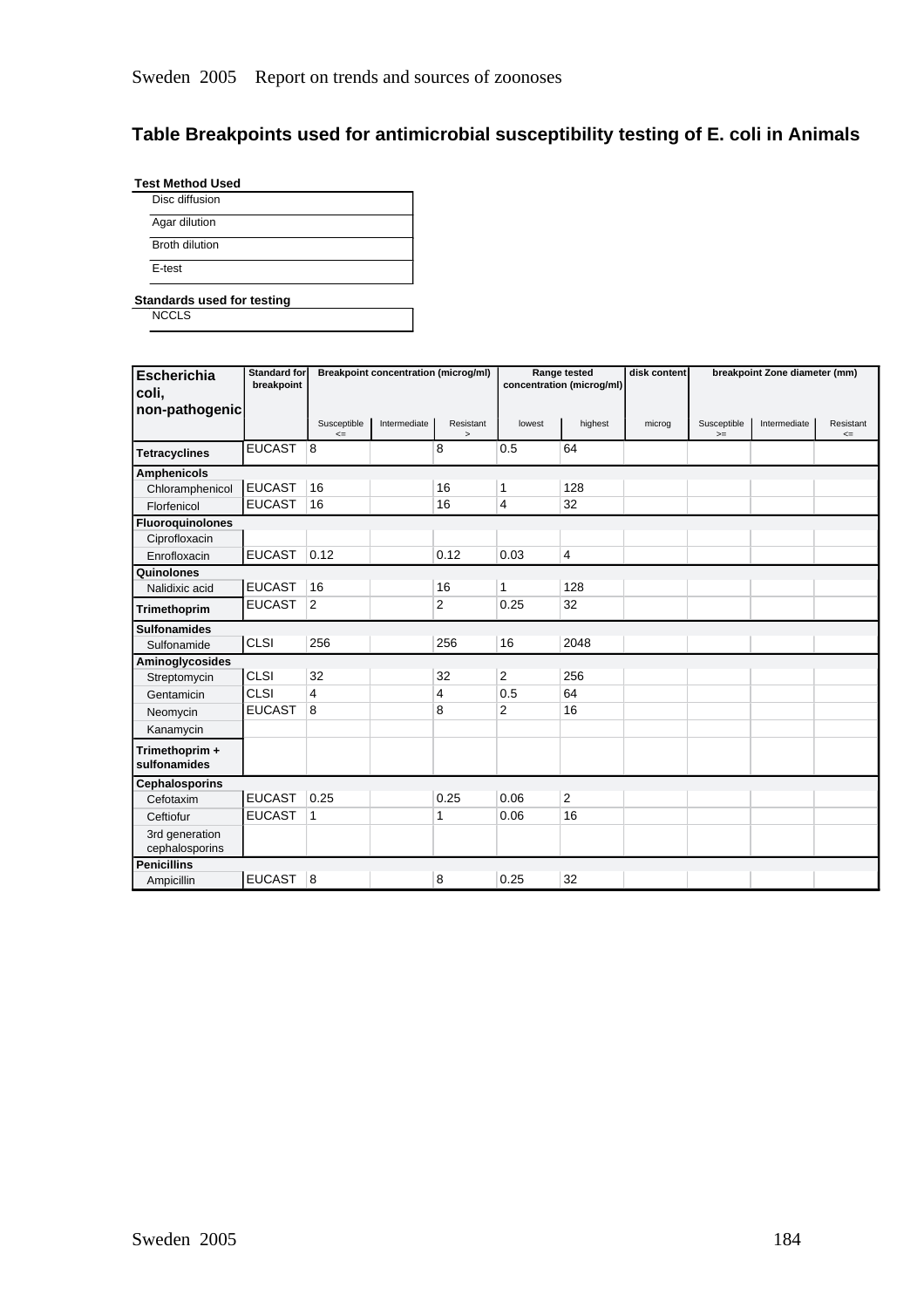# **4. FOODBORNE OUTBREAKS**

Foodborne outbreaks are incidences of two or more human cases of the same disease or infection where the cases are linked or are probably linked to the same food source. Situation, in which the observed human cases exceed the expected number of cases and where a same food source is suspected, is also indicative of a foodborne outbreak.

# **A. Foodborne outbreaks**

# **System in place for identification, epidemological investigations and reporting of foodborne outbreaks**

The municipal environmental/public health authorities are responsible for detecting and preventing diseases related to food and water. Ill persons and the overall epidemiological investigation are the responsibilities of the regional infectious disease authority and the general practitioner. The municipal environmental/public health authorities are required to report the results of outbreak investigations to the Swedish National Food Administration (SLV)over the Internet. Based on the reports received, SLV and the Swedish Institute for Infectious Disease Control (SMI), prepare a yearly report which is also sent to the WHO Surveillance program for control of foodborne infections and intoxications in Europe.

## **Description of the types of outbreaks covered by the reporting:**

The reporting covers both sporadic cases and outbreaks (i.e. two or more cases with similar symptoms associated with a food or a meal in common). In general, no distinction between family or general outbreaks is made.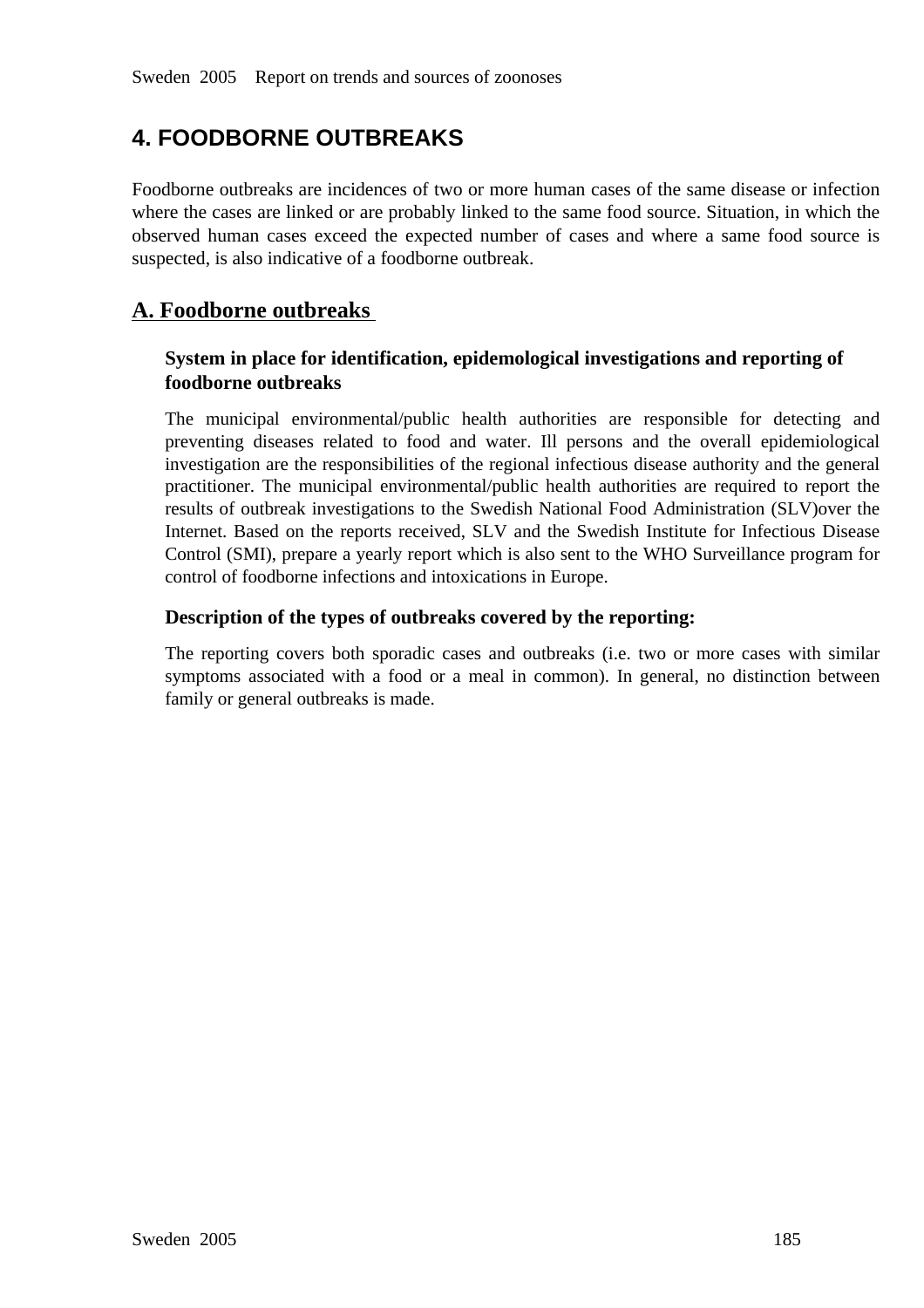|                          | General | outbreak outbreak<br>Family | <b>Total Number in</b> |      |             | Source                                          |                       |           | Type of evidence Location of               |                | Contributing                                                     |
|--------------------------|---------|-----------------------------|------------------------|------|-------------|-------------------------------------------------|-----------------------|-----------|--------------------------------------------|----------------|------------------------------------------------------------------|
|                          |         |                             | persons<br>Ш!          | pəip | istiqeon ni |                                                 | papadsng              | Ϧ϶ຓາϳϒͷϙϽ |                                            | exposure       | factors                                                          |
| 2                        |         | ო                           | 4                      | 5    | ဖ           |                                                 |                       |           | $\infty$                                   | თ              | $\ddot{ }$                                                       |
| $\mathbf{\Omega}$        |         |                             | Ľ                      |      |             | Other processed<br>foods: prepared<br>dishes    | ×                     |           | confirmed in patients<br>Epidemiology, Lab | Restaurant     | Deficiences in food<br>handling                                  |
| ᠇                        |         |                             | $\infty$               |      |             | Unknown                                         |                       |           | Lab confirmed in<br>patients               |                |                                                                  |
| $\sim$                   |         |                             | ဖ                      |      |             | nuts                                            | ×                     |           | Epidemiology                               | industry; home | Pathogen in food                                                 |
| $\overline{\phantom{0}}$ |         |                             | 4                      |      |             | other processed<br>foods, prepared<br>dishes    | $\boldsymbol{\times}$ |           | Epidemiology                               | household      |                                                                  |
|                          |         |                             | $\mathbf{\Omega}$      |      |             | mixed meat product                              | ×                     |           | sensory remarks<br>Epidemiology;           | Restaurant     | preparation, too low<br>Deficiences in food<br>cooking temp      |
|                          |         |                             | ${}^{\circ}$           |      |             | fish, gravad                                    | ×                     |           | Epidemiology                               | household      | Deficiences in food<br>persons handled<br>handling: sick<br>food |
| ᡪ                        |         |                             | 15                     |      | ٣           | bakery products,<br>pastry                      | ×                     |           | Epidemiology                               | Restaurant     | Deficiences in food<br>handling: too high<br>storage temp        |
| ᠇                        |         |                             | 65                     |      |             | bakery products,<br>pastry                      | ×                     |           | Epidemiology                               | Restaurant     |                                                                  |
| ω                        |         |                             | 22                     |      |             | foods, sandwich with<br>other processed<br>meat | $\pmb{\times}$        |           | Epidemiology                               | Restaurant     | Deficiences in food<br>handling                                  |
| ᡪ                        |         |                             | 28                     |      |             | foods, sandwiches<br>other processed            | ×                     |           | Epidemiology                               | Institution    |                                                                  |
| $\mathbf{\Omega}$        |         |                             | $\frac{4}{3}$          |      |             | foods, sandwiches<br>other processed            | ×                     |           | Epidemiology                               | catering; home |                                                                  |
| ᡪ                        |         |                             | ω                      |      |             | foods, sandwiches<br>other processed            | ×                     |           | Epidemiology                               | Restaurant     | Deficiences in food<br>handling                                  |
|                          |         |                             | $\frac{5}{3}$          |      |             | Fermented sausages<br>Mixed meat:               |                       | ×         | patients and food<br>Lab confirmed in      | Household      | Pathogen in food                                                 |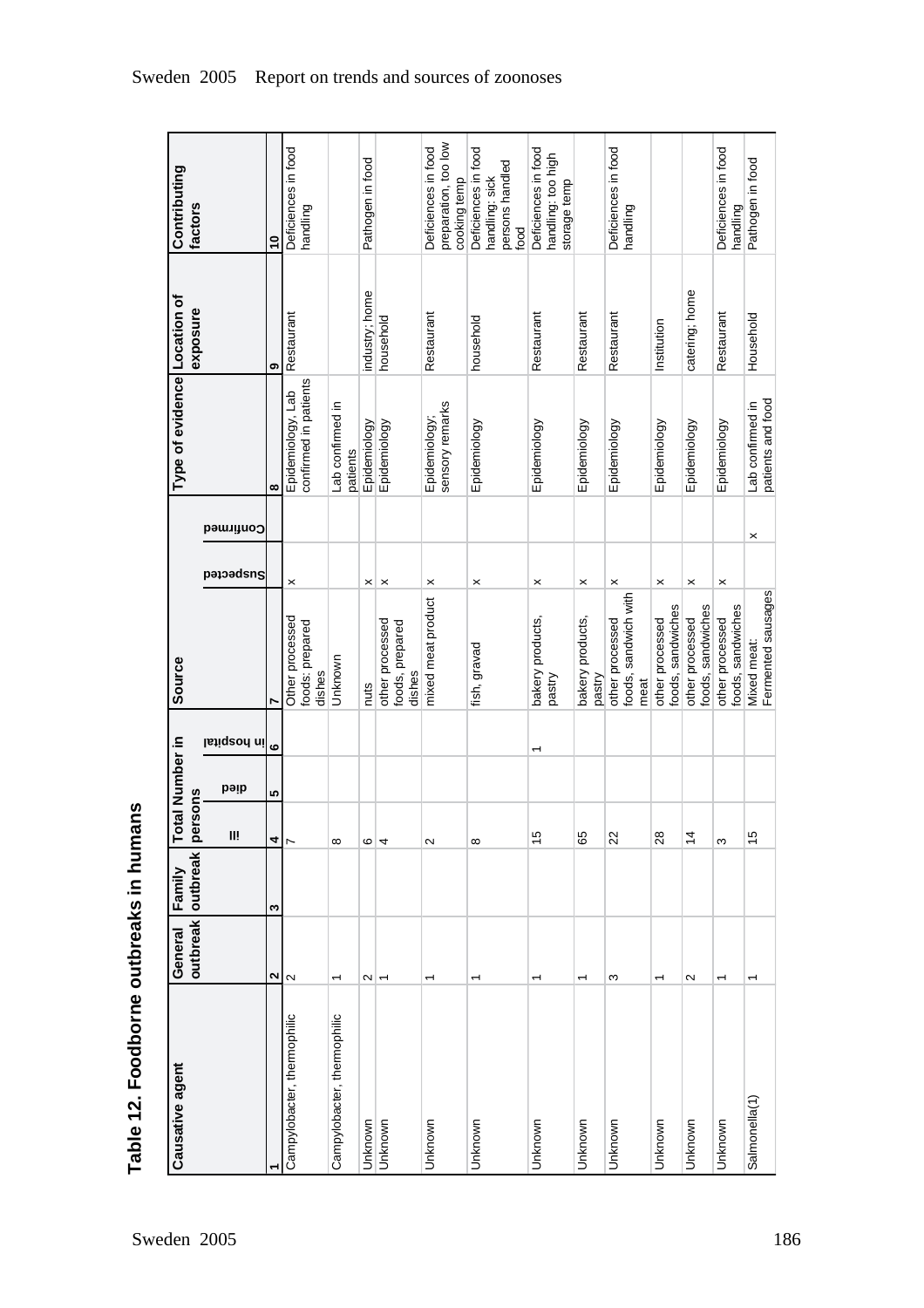| Pathogen in food                             |                                              | Deficiences in food<br>handling | Deficiences in food<br>handling; too slow<br>cooling | Deficiences in food<br>handling; too long<br>storage at room<br>temp |                                              | Deficiences in food<br>handling, wrong<br>temperature | Lack of hygiene<br>knowledge                 |                                                     |                                                            |                | Deficiences in food<br>handling                                |                             |                                            | Deficiences in food<br>preparation         |                                                                | handling, inadequate<br>Deficiences in food<br>cooloing |
|----------------------------------------------|----------------------------------------------|---------------------------------|------------------------------------------------------|----------------------------------------------------------------------|----------------------------------------------|-------------------------------------------------------|----------------------------------------------|-----------------------------------------------------|------------------------------------------------------------|----------------|----------------------------------------------------------------|-----------------------------|--------------------------------------------|--------------------------------------------|----------------------------------------------------------------|---------------------------------------------------------|
|                                              | Restaurant                                   | Restaurant                      | Restaurant                                           | Restaurant                                                           | household                                    | Institution                                           | Institution: school                          | catering; home                                      | Restaurant                                                 |                | Restaurant                                                     |                             | Household                                  | Household                                  |                                                                |                                                         |
| Symtoms and type of Restaurant<br>food       | Epidemiology                                 | Epidemiology                    | Epidemiology                                         | sensory remarks on<br>Epidemiology,<br>food                          | Epidemiology                                 | Epidemiology                                          | Epidemiology                                 | Epidemiology                                        | remarks on food or<br>restaurant or other<br>Epidemiology; |                | confirmed in patient,<br>Epidemiology, Lab.<br>sensory remarks | Lab confirmed in<br>patient | confirmed in patients<br>Epidemiology: Lab | confirmed in patients<br>Epidemiology, Lab | Lab confirmed in<br>feces                                      | Laboratory confirmed Restaurant<br>in food              |
|                                              |                                              |                                 |                                                      |                                                                      |                                              |                                                       |                                              |                                                     |                                                            |                |                                                                |                             |                                            |                                            |                                                                | ×                                                       |
| ×                                            | $\times$                                     | ×                               | $\boldsymbol{\times}$                                | ×                                                                    | ×                                            | ×                                                     | $\boldsymbol{\times}$                        | ×                                                   | $\times$                                                   |                | $\boldsymbol{\times}$                                          |                             | $\pmb{\times}$                             | $\boldsymbol{\times}$                      |                                                                |                                                         |
| foods, pasta with<br>other processed<br>tuna | other processed<br>foods, prepared<br>dishes | mixed meat, meat<br>products    | other processed<br>foods, prepared<br>dishes         | fishery products,<br>fresh                                           | other processed<br>foods, prepared<br>dishes | other processed<br>foods, prepared<br>dishes          | other processed<br>foods, prepared<br>dishes | other processed<br>foods, prepared<br>dishes: buffe | other processed<br>foods, prepared<br>dishes               | unknown        | Other processed<br>foods: Prepared<br>dishes                   | Unknown                     | Poultry meat                               | Poultry meat: meat<br>preparation          | Unknown                                                        | mashed potatoes<br>Other processed<br>food products:    |
|                                              |                                              |                                 |                                                      |                                                                      |                                              |                                                       |                                              |                                                     | ω                                                          |                |                                                                | $\overline{\phantom{0}}$    |                                            |                                            |                                                                |                                                         |
|                                              |                                              |                                 |                                                      |                                                                      |                                              |                                                       |                                              |                                                     |                                                            |                |                                                                |                             |                                            |                                            |                                                                |                                                         |
| $\sim$                                       | 29                                           | $\frac{1}{2}$                   | $\frac{8}{1}$                                        | $\mathbf{\Omega}$                                                    | Z                                            | 4                                                     | 17                                           | 22                                                  | 151                                                        | 105            | $\sim$                                                         | ဖ                           | $\infty$                                   | $\frac{5}{3}$                              | 4                                                              | 4                                                       |
|                                              | $\overline{ }$                               | Ю                               | $\mathbf{\Omega}$                                    | $\overline{ }$                                                       |                                              | $\overline{ }$                                        | ۰                                            | $\overline{ }$                                      | 32                                                         | $\overline{5}$ | $\overline{ }$                                                 | ᡪ                           | $\overline{\phantom{0}}$                   | 4                                          | ᡪ                                                              |                                                         |
| Histamine                                    | Unknown                                      | Unknown                         | Unknown                                              | Unknown                                                              | Unknown                                      | Unknown                                               | Unknown                                      | Unknown                                             | Unknown                                                    | Unknown        | Campylobacter, thermophilic                                    | Campylobacter, thermophilic | Enteritidis<br>Salmonella - S.             | Campylobacter, thermophilic - C.<br>jejuni | Escherichia coli, pathogenic -<br>Verotoxigenic E. coli (VTEC) | Bacillus - B. cereus                                    |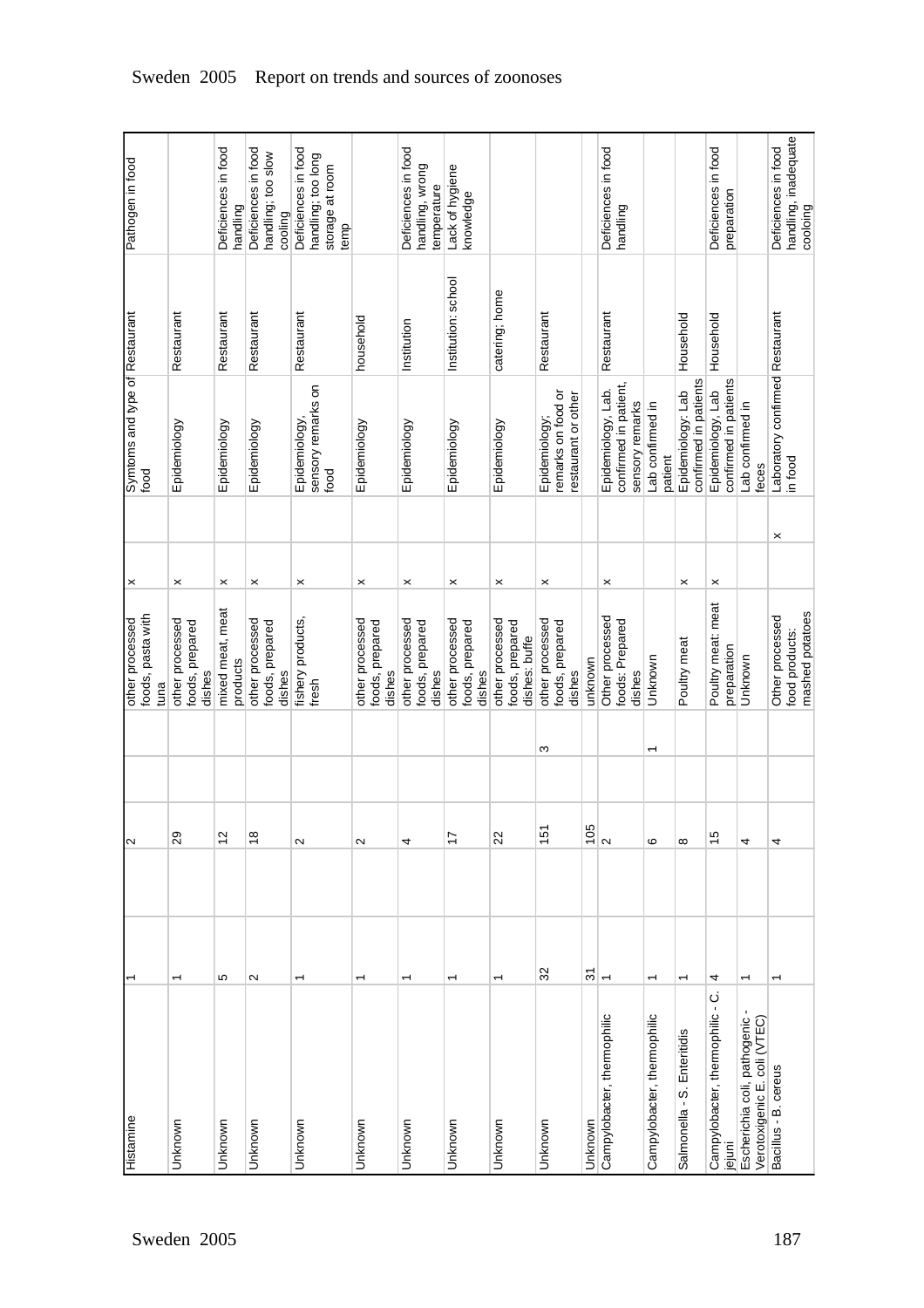| Clostridium - C. perfringens                                 | Ν                        | 4                 |                   | Other processed<br>foods: Prepared<br>dishes    |   | ×                     | Lab confirmed in<br>food                                    | Restaurant              | Deficiences in food<br>handling                 |
|--------------------------------------------------------------|--------------------------|-------------------|-------------------|-------------------------------------------------|---|-----------------------|-------------------------------------------------------------|-------------------------|-------------------------------------------------|
| Clostridium - C. perfringens                                 | $\sim$                   | 5                 |                   | Other processed<br>foods: Prepared<br>dishes    | × |                       | Epidemiology, Lag<br>from separate day<br>confirmed in food | Restaurant              | Deficiences food<br>handling                    |
| Clostridium - C. perfringens                                 | $\overline{\phantom{0}}$ | 200               |                   | Mixed meat<br>preparation                       |   | ×                     | patients and food<br>Lab confirmed in                       | Institution: School     | Deficiences in food<br>handling                 |
| aureus<br>Staphylococcus - S.                                | ᡪ                        | ω                 |                   | Mixed meat<br>preparation                       |   | ×                     | confirmed in food<br>Symptoms: Lab                          | Restaurant              | Deficiences in food<br>handling                 |
| $a$ ureus $(2)$<br>Staphylococcus - S.                       | ٣                        | တ                 |                   | <b>Bakery Products</b><br>Cream Cake            |   | $\boldsymbol{\times}$ | Epidemiology, Lab<br>confirmed in food                      | Household<br>Restraunt, | Lack of hygiene<br>Knowledge                    |
| Staphylococcus - S. aureus                                   | ↽                        | ω                 |                   | Other foods: Picnic                             | × |                       | Epidemiology, Lab<br>sausage leftovers<br>confirmed in      | Household               |                                                 |
| aureus<br>Staphylococcus - S.                                |                          | S                 |                   | Other foods: Buffe                              | × |                       | Inspection report<br>Epidemiology:                          | Restaurant              | Deficiences in food<br>handling                 |
| Shigella - S. sonnei                                         | ↽                        | ဖ                 |                   | Unknown                                         |   |                       | Lab confirmed in<br>patients                                |                         |                                                 |
| Shigella - S. sonnei                                         | ᡪ                        | ω                 |                   | foods: Sandwiches<br>Other processed            | × |                       | confirmed in patients<br>Epidemiology, Lab                  | Restaurants             |                                                 |
| calicivirus<br>Food borne viruses -<br>(including norovirus) | ↽                        | 30                |                   | other processed<br>foods, prepared<br>dishes    | × |                       | lab.confirmed in<br>Epidemiology;<br>patients               | shop, household         | Deficiencis in<br>hygiene                       |
| Food borne viruses - calicivirus<br>(including norovirus)    | $\overline{ }$           | $\infty$          | $\overline{ }$    | unknown                                         |   |                       | Lab.confirmed in<br>patients                                |                         |                                                 |
| calicivirus<br>Food borne viruses -<br>(including norovirus) | $\overline{\phantom{0}}$ | $\tilde{c}$       |                   | unknown                                         |   |                       | Lab.confirmed in<br>patients                                |                         |                                                 |
| calicivirus<br>(including norovirus)<br>Food borne viruses   | $\overline{ }$           | 4                 |                   | unknown                                         |   |                       | Lab.confirmed in one<br>patient                             |                         |                                                 |
| Food borne viruses - calicivirus<br>(including norovirus)    | $\overline{ }$           | $\overline{0}$    |                   | bakery products,<br>pastry                      | × |                       | Epidemiology                                                | household               | Deficiencis in<br>hygiene                       |
| calicivirus<br>Food borne viruses -<br>(including norovirus) |                          | ω                 |                   | foods: Sandwich with<br>Other processed<br>meat | × |                       | Epidemiology                                                | Restaurant; home        | Deficiencis in<br>hygiene                       |
| Salmonella - S. Stourbridge                                  |                          | ဖ                 |                   | cheese from raw milk<br>Cheeses: Goat           |   | ×                     | patients and food<br>Lab confirmed in                       | Household               | Pathogen in food                                |
| Salmonella - S. Virchow                                      |                          | $\mathbf{\Omega}$ | $\mathbf{\Omega}$ | Other processed<br>foods: Prepared<br>dishes    | × |                       | confirmed in patients<br>Epidemiology: Lab                  | Market                  | Pathogen in food,<br>deficiences in<br>handling |
| Food borne viruses - hepatitis A<br>virus                    |                          | 4                 |                   | other foods: buffe<br>with shellfish            | × |                       | lab.confirmed in<br>Epidemiology;<br>patients               | catering; home          |                                                 |